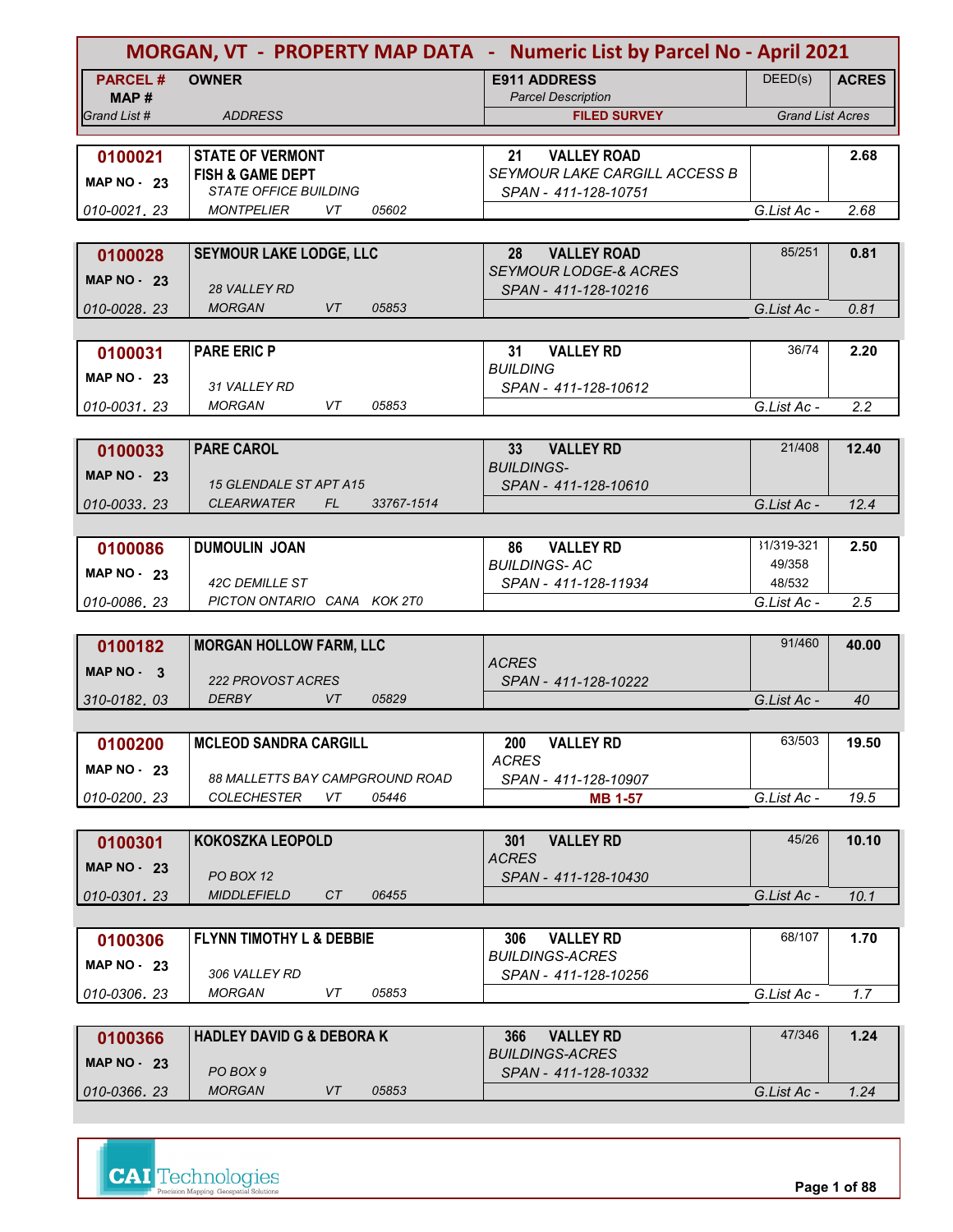| MORGAN, VT - PROPERTY MAP DATA - Numeric List by Parcel No - April 2021 |                                                 |            |                                                  |                         |                |
|-------------------------------------------------------------------------|-------------------------------------------------|------------|--------------------------------------------------|-------------------------|----------------|
| <b>PARCEL#</b>                                                          | <b>OWNER</b>                                    |            | <b>E911 ADDRESS</b>                              | DEED(s)                 | <b>ACRES</b>   |
| MAP#<br>Grand List #                                                    | <b>ADDRESS</b>                                  |            | <b>Parcel Description</b><br><b>FILED SURVEY</b> | <b>Grand List Acres</b> |                |
|                                                                         |                                                 |            |                                                  |                         |                |
| 0100398                                                                 | <b>BAKER LEONARD &amp; CATHERINE LIFE ESTAT</b> |            | <b>VALLEY RD</b><br>398                          | 70/470                  | 0.62           |
| <b>MAP NO - 23</b>                                                      | DAVIGNON CATHERINE, & BAKER ET AL               |            | <b>BUILDINGS-ACRES</b>                           |                         |                |
| 010-0398.23                                                             | 398 VALLEY RD<br>VT<br><b>MORGAN</b>            | 05853      | SPAN - 411-128-10024                             |                         | 0.62           |
|                                                                         |                                                 |            |                                                  | G.List Ac -             |                |
| 0100481                                                                 | <b>DRAPER LAWRENCE</b>                          |            | <b>VALLEY RD</b><br>481                          | 78/138                  | 15.00          |
| MAP NO - 3                                                              | <b>DRAPER SUSAN</b>                             |            | <b>BUILDINGS-ACRES</b>                           |                         |                |
|                                                                         | 481 VALLEY RD                                   |            | SPAN - 411-128-10255                             |                         |                |
| 010-0481, 03                                                            | <b>MORGAN</b><br>VT                             | 05853      |                                                  | G.List Ac -             | 15             |
|                                                                         |                                                 |            |                                                  | 91/460                  |                |
| 0100586                                                                 | <b>BLITTERSDORF DAVID REVOCABLE TRUST</b>       |            | 586<br><b>VALLEY RD</b><br><b>ACRES</b>          | 81/310                  | 56.70          |
| MAP $NO - 3$                                                            | 1045 DORSET ST                                  |            | SPAN - 411-128-10312                             |                         |                |
| 010-0586.03                                                             | <b>CHARLOTTE</b><br>VT                          | 05445      | <b>MB 3-60</b>                                   | G.List Ac -             | 56.7           |
|                                                                         |                                                 |            |                                                  |                         |                |
| 0100649                                                                 | <b>KOTIK JACK</b>                               |            | <b>VALLEY RD</b><br>649                          | 19/79                   | 20.00          |
| MAP NO - 3                                                              | <b>18 HEATHWOOD LANE</b>                        |            | <b>ACRES</b><br>SPAN - 411-128-10433             |                         |                |
| 010-0649.03                                                             | <b>CHESTNUTHILL</b><br><b>MA</b>                | 02467      |                                                  | G.List Ac -             | 20             |
|                                                                         |                                                 |            |                                                  |                         |                |
| 0100650                                                                 | <b>CARPENTER CORY</b>                           |            | 650<br><b>VALLEY RD</b>                          | 38/568-570              | 2.00           |
| MAP NO 3                                                                | <b>CARPENTER COLLEEN M</b>                      |            | <b>BUILDINGS- ACRES</b>                          | 78/354                  |                |
| 010-0650.03                                                             | <b>650 VALLEY RD</b><br><b>MORGAN</b><br>VT     | 05853      | SPAN - 411-128-10009                             | G.List Ac -             | $\overline{c}$ |
|                                                                         |                                                 |            |                                                  |                         |                |
| 0100696                                                                 | <b>GIOIA ALFRED T &amp; GIOIA THOMAS</b>        |            | 696<br><b>VALLEY RD</b>                          | 75/89                   | 3.00           |
| <b>MAP NO -</b><br>- 3                                                  |                                                 |            | <b>BUILDINGS-ACRES</b>                           |                         |                |
|                                                                         | <b>466 MAIN ST</b><br>CT<br><b>SOUTHINGTON</b>  | 06489      | SPAN - 411-128-10293                             |                         |                |
| 010-0696, 03                                                            |                                                 |            |                                                  | G.List Ac -             | 3              |
| 0100758                                                                 | TETREAULT DONALD N & SHERRY L                   |            | <b>VALLEY RD</b><br>758                          | 60/328                  | 1.00           |
| $MAP NO - 3$                                                            |                                                 |            | <b>BUILDING-&amp; ACRE</b>                       |                         |                |
|                                                                         | 13537 FARLEY RD                                 |            | SPAN - 411-128-10816                             |                         |                |
| 010-0758.03                                                             | <b>LOXAHATCHEE</b><br>FL.                       | 33470-4912 |                                                  | G.List Ac -             | $\mathcal I$   |
|                                                                         |                                                 |            |                                                  | 35/474                  |                |
| 0100759                                                                 | <b>NICOTERA CHRISTOPHER</b>                     |            | <b>VALLEY RD</b><br>759<br><b>ACRES</b>          |                         | 14.00          |
| $MAP NO - 3$                                                            | 212 FIELD                                       |            | SPAN - 411-128-10584                             |                         |                |
| 010-0759.03                                                             | <b>MORGAN</b><br>VT                             | 05853      |                                                  | G.List Ac -             | 14             |
|                                                                         |                                                 |            |                                                  |                         |                |
| 0100838                                                                 | <b>MACLURE NICHOLAS</b>                         |            | 838<br><b>VALLEY RD</b><br><b>ACRES</b>          | 76/421                  | 148.00         |
| MAP NO - 3                                                              | <b>MACLURE MEGAN</b><br>PO BOX 1042             |            | SPAN - 411-128-10753                             |                         |                |
| 010-0838.03                                                             | DERBY<br>VT                                     | 05829      |                                                  | G.List Ac -             | 148            |
|                                                                         |                                                 |            |                                                  |                         |                |
| 0100914                                                                 | <b>MOEYKENS LEOPOLD</b>                         |            | <b>VALLEY RD</b><br>914                          | 71/351                  | 8.55           |
| MAP NO - 3                                                              | <b>MOEYKENS SUSAN</b><br><b>PO BOX 105</b>      |            | <i>BUILDING-ACRES</i><br>SPAN - 411-128-10543    |                         |                |
| 010-0914.03                                                             | <b>MORGAN</b><br>VT                             | 05853      |                                                  | G.List Ac -             | 8.55           |
|                                                                         |                                                 |            |                                                  |                         |                |

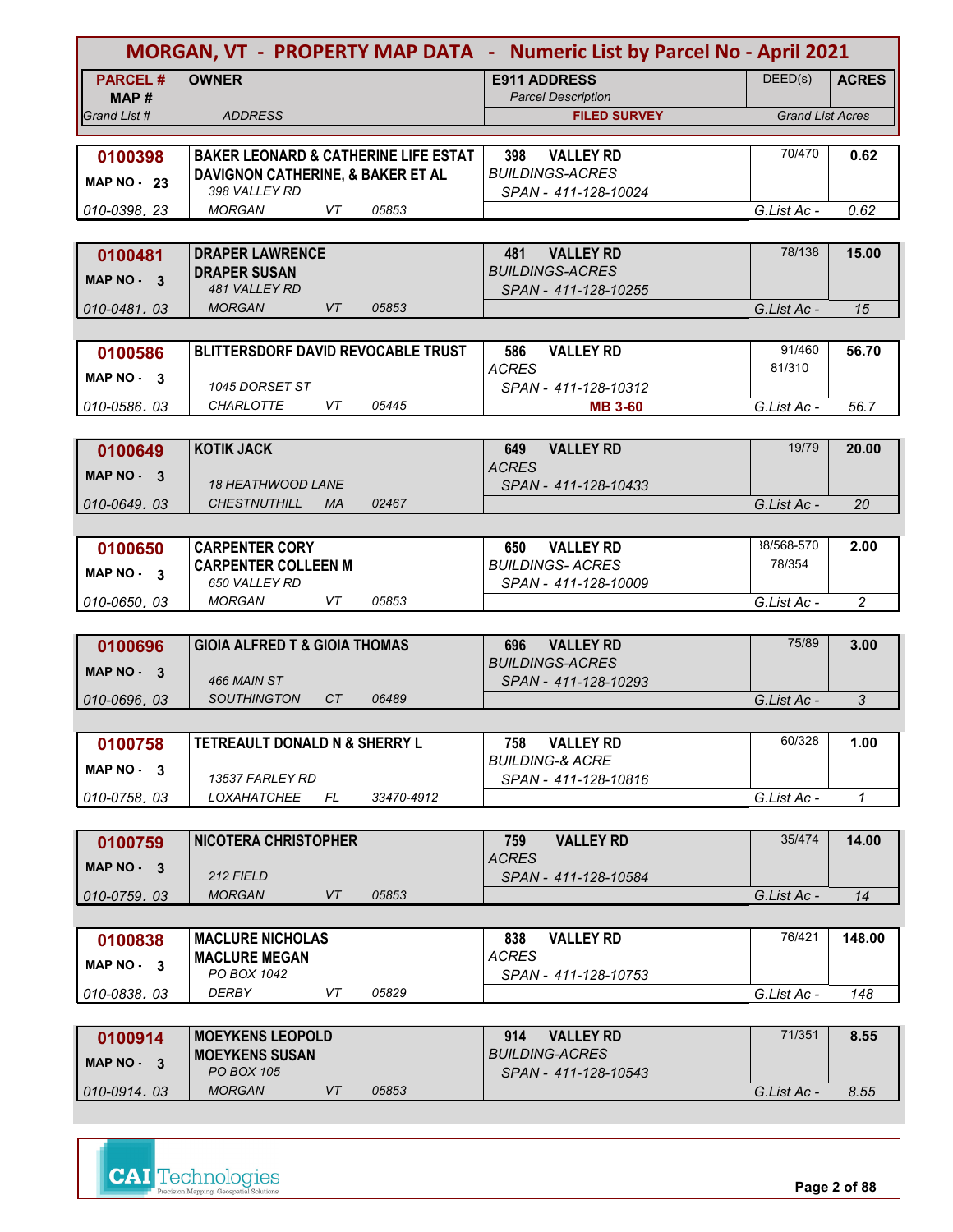| MORGAN, VT - PROPERTY MAP DATA - Numeric List by Parcel No - April 2021 |                                                          |                                                          |                         |                |
|-------------------------------------------------------------------------|----------------------------------------------------------|----------------------------------------------------------|-------------------------|----------------|
| <b>PARCEL#</b><br>MAP #                                                 | <b>OWNER</b>                                             | <b>E911 ADDRESS</b><br><b>Parcel Description</b>         | DEED(s)                 | <b>ACRES</b>   |
| Grand List #                                                            | <b>ADDRESS</b>                                           | <b>FILED SURVEY</b>                                      | <b>Grand List Acres</b> |                |
|                                                                         |                                                          |                                                          |                         |                |
| 0100973                                                                 | <b>KUNIHOLM JONATHAN &amp; GUNILLA</b>                   | <b>VALLEY RD</b><br>973                                  | 28/594                  | 5.35           |
| MAP NO 3                                                                |                                                          | <b>BUILDING-ACRES</b>                                    |                         |                |
| 010-0973.03                                                             | PO BOX 1<br><b>LYME CTR</b><br><b>NH</b><br>03769        | SPAN - 411-128-10438                                     | G.List Ac -             | 5.35           |
|                                                                         |                                                          |                                                          |                         |                |
| 0100998                                                                 | ZAHN PAUL C & SIRENA I                                   | <b>VALLEY RD</b><br>998                                  | 39/417                  | 22.30          |
| MAP $NO - 3$                                                            |                                                          | <b>BUILDINGS-ACRES</b>                                   |                         |                |
|                                                                         | 998 VALLEY RD                                            | SPAN - 411-128-10869                                     |                         |                |
| 010-0998.03                                                             | <b>MORGAN</b><br>VT<br>05853                             |                                                          | G.List Ac -             | 22.3           |
|                                                                         |                                                          |                                                          |                         |                |
| 0100999                                                                 | <b>KUNIHOLM GUNILLA M</b>                                | <b>VALLEY RD</b><br>999<br>POND-ACRES                    | 28/516                  | 10.25          |
| MAP NO - 3                                                              | PO BOX 1                                                 | SPAN - 411-128-10437                                     |                         |                |
| 010-0999.03                                                             | LYME CTR<br>NH.<br>03769                                 |                                                          | G.List Ac -             | 10.25          |
|                                                                         |                                                          |                                                          |                         |                |
| 0101120                                                                 | <b>BRONSON THOMAS</b>                                    | 1120 VALLEY RD                                           | 70/461                  | 5.16           |
| MAP NO - 3                                                              |                                                          | <b>BUILDINGS-AC</b>                                      |                         |                |
|                                                                         | 1120 VALLEY RD                                           | SPAN - 411-128-11911                                     |                         |                |
| 010-1120.03                                                             | <b>MORGAN</b><br>VT<br>05853                             | <b>MB 4-65</b>                                           | G.List Ac -             | 5.16           |
|                                                                         |                                                          |                                                          | 70/461-63               | 74.84          |
| 0101122                                                                 | <b>GERVAIS RICHARD</b>                                   | 1122 VALLEY RD<br><b>BUILDING- ACRES</b>                 | 33/461                  |                |
| MAP $NO - 3$                                                            | P.O. BOX 444                                             | SPAN - 411-128-10287                                     |                         |                |
| 010-1122, 03                                                            | <b>ISLAND POND</b><br>VT<br>05846                        |                                                          | G.List Ac -             | 74.84          |
|                                                                         |                                                          |                                                          |                         |                |
| 0101123                                                                 | <b>SHIPPEE MATTHEW &amp; RHONDA</b>                      | <b>VALLEY RD</b><br>1123                                 | 90/520                  | 23.05          |
| MAP $NO - 3$                                                            |                                                          | <b>ACRES</b>                                             | 82/414                  |                |
| 010-1123.03                                                             | <b>PO BOX 165</b><br><b>VT</b><br><b>MORGAN</b><br>05853 | SPAN - 411-128-10247                                     | G.List Ac -             | 17             |
|                                                                         |                                                          |                                                          |                         |                |
| 0101428                                                                 | <b>FARROW, MICHAEL W &amp; MELANIE F</b>                 | <b>VALLEY RD</b><br>1428                                 | 48/201                  | 165.90         |
| MAP NO - 3                                                              | <b>SYKES R LIFE ESTATE USE</b>                           | FARM-BUILDINGS-MORGAN ACRES                              |                         |                |
|                                                                         | 6049 VALLEY RD                                           | SPAN - 411-128-10243                                     |                         |                |
| 010-1428.03                                                             | 05830<br><b>DERBY LINE</b><br>VT                         |                                                          | G.List Ac -             | 165.9          |
|                                                                         |                                                          |                                                          |                         |                |
| 0101478                                                                 | <b>SYKES KENNETH &amp; DENISE</b>                        | 1478<br><b>VALLEY RD</b><br><b>BUILDINGS-&amp; ACRES</b> | 26/19                   | 10.20          |
| $MAP NO - 3$                                                            | 1478 VALLEY ROAD                                         | SPAN - 411-128-10778                                     |                         |                |
| 010-1478.03                                                             | <b>DERBY LINE</b><br>VT<br>05830                         |                                                          | G.List Ac -             | 10.2           |
|                                                                         |                                                          |                                                          |                         |                |
| 0200132                                                                 | <b>SANVILLE STEVE</b>                                    | <b>GORE RD S</b><br>132                                  | 49/86                   | 2.00           |
| MAP NO $-1$                                                             |                                                          | <b>BUILDINGS-ACRES</b>                                   |                         |                |
|                                                                         | 132 GORE RD S                                            | SPAN - 411-128-10699                                     |                         |                |
| 020-0132.01                                                             | 05872<br>W CHARLESTON<br>VT.                             | <b>MB 3-18</b>                                           | G.List Ac -             | $\overline{2}$ |
|                                                                         | <b>WHITEHILL FAMILY TRUST</b>                            | <b>GORE RD S</b><br>500                                  | 53/635                  | 67.00          |
| 0200500                                                                 | <b>BENOIT LAURA &amp; WHITEHILL WAYNE</b>                | <b>SUGARHOUSE- ACRES</b>                                 |                         |                |
| MAP NO - 1                                                              | 447 PEACHAM RD                                           | SPAN - 411-128-10882                                     |                         |                |
| 020-0500.01                                                             | VT<br><b>DANVILLE</b><br>05828                           |                                                          | G.List Ac -             | 67             |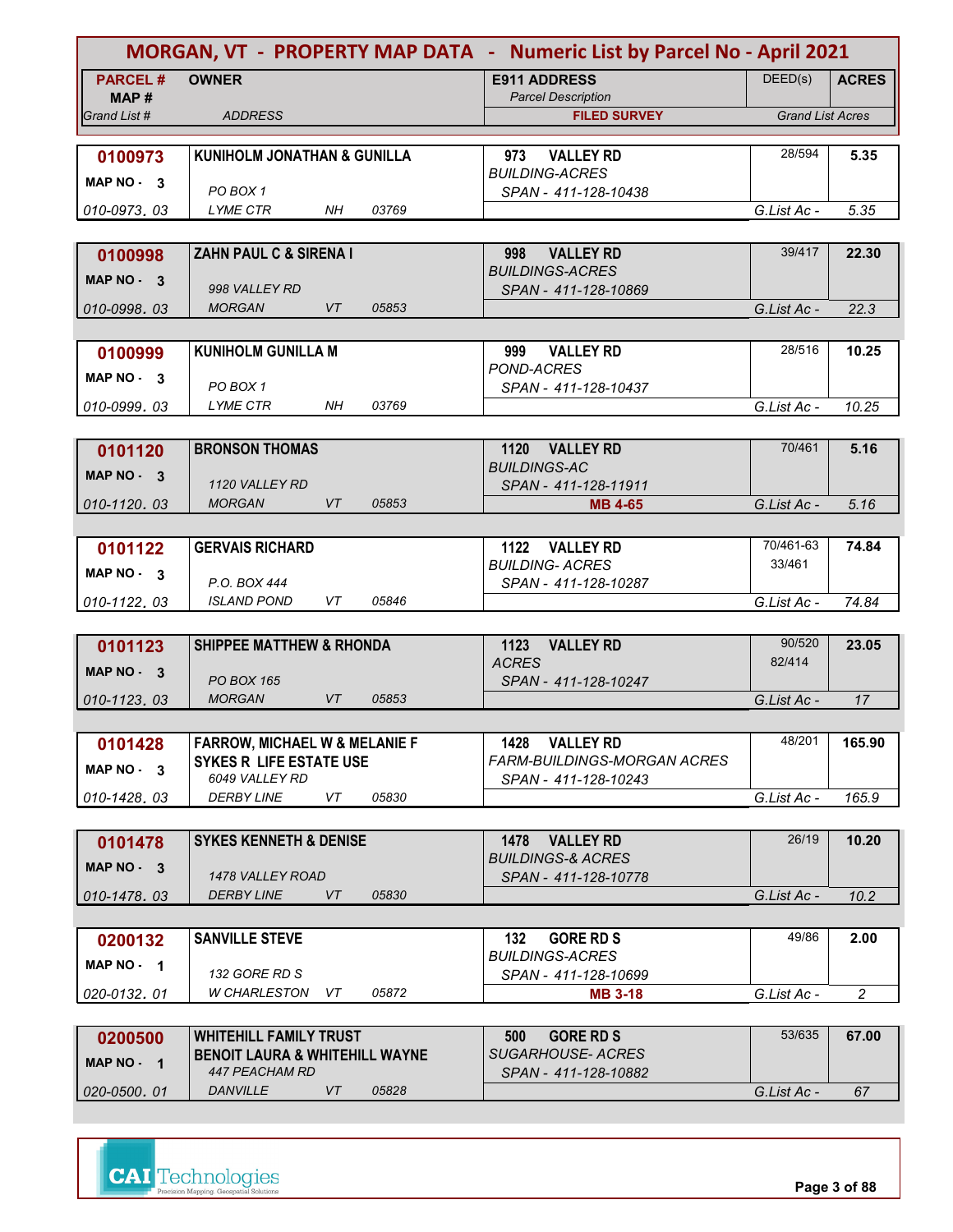|                        | MORGAN, VT - PROPERTY MAP DATA - Numeric List by Parcel No - April 2021 |       |                                                      |                         |              |
|------------------------|-------------------------------------------------------------------------|-------|------------------------------------------------------|-------------------------|--------------|
| <b>PARCEL#</b><br>MAP# | <b>OWNER</b>                                                            |       | <b>E911 ADDRESS</b><br><b>Parcel Description</b>     | DEED(s)                 | <b>ACRES</b> |
| Grand List #           | <b>ADDRESS</b>                                                          |       | <b>FILED SURVEY</b>                                  | <b>Grand List Acres</b> |              |
|                        |                                                                         |       |                                                      |                         |              |
| 0200880                | <b>MEAD BROTHERS DAIRY LLC</b>                                          |       | 880<br><b>GORE RD S</b>                              | 17/516                  | 332.30       |
|                        | <b>VT LAND TRUST</b>                                                    |       | <b>FARM BUILDINGS-ACRES</b>                          |                         |              |
| MAP NO - 1             | 880 GORE RD S                                                           |       | SPAN - 411-128-10562                                 |                         |              |
| 020-0880.01            | <b>W CHARLESTON</b><br>VT                                               | 05872 | MB 5-2, 5-6, 4-17                                    | G.List Ac -             | 332.3        |
|                        |                                                                         |       |                                                      |                         |              |
| 0200978                | <b>LANTAGNE WAYNE LIFE ESTATE</b>                                       |       | <b>GORE RD S</b><br>978                              | 48/42                   | 86.00        |
| MAP NO - 1             | <b>LANTAGNE SHANE &amp; SZEDLACIK STACY</b>                             |       | <b>BUILDINGS-ACRES</b>                               |                         |              |
|                        | PO BOX 1163                                                             |       | SPAN - 411-128-10459                                 |                         |              |
| 020-0978, 01           | <b>VT</b><br><b>NEWPORT</b>                                             | 05855 |                                                      | G.List Ac -             | 86           |
|                        |                                                                         |       |                                                      |                         |              |
| 0201158                | <b>LYON RODERICK G &amp; CINDY L</b>                                    |       | <b>GORE RD S</b><br>1158                             | 46/304<br>46/211        | 30.00        |
| MAP NO - 1             | <b>631 DURGIN RD</b>                                                    |       | AC MORGAN-AC+HOUSE/CHARLEST<br>SPAN - 411-128-10496  |                         |              |
| 020-1158, 01           | W CHARLESTON VT                                                         | 05872 |                                                      | G.List Ac -             | 30           |
|                        |                                                                         |       |                                                      |                         |              |
|                        | <b>MCDUFF JOSEPH O</b>                                                  |       | <b>GORE RD N</b><br>110                              | 67/20                   | 1.00         |
| 0210110                | <b>SCYTKOWSKI MICHAEL</b>                                               |       | <b>BUILDINGS-ACRE</b>                                |                         |              |
| MAP NO - 1             | 110 GORE RD N                                                           |       | SPAN - 411-128-10531                                 |                         |              |
| 021-0110.01            | <b>DERBY</b><br><b>VT</b>                                               | 05829 |                                                      | G.List Ac -             | $\mathbf{1}$ |
|                        |                                                                         |       |                                                      |                         |              |
| 0210152                | <b>TICE LORRAINE E</b>                                                  |       | 152<br><b>GORE RD N</b>                              | 40/426                  | 2.40         |
| MAP NO $-1$            |                                                                         |       | <b>BUILDINGS-&amp; ACRES</b>                         |                         |              |
|                        | 152 GORE RD N                                                           |       | SPAN - 411-128-10799                                 |                         |              |
| 021-0152, 01           | <b>DERBY</b><br>VT                                                      | 05829 |                                                      | G.List Ac -             | 2.4          |
|                        |                                                                         |       |                                                      |                         |              |
| 0210283                | <b>MORIN RICHARD &amp; HELEN</b>                                        |       | <b>GORE RD N</b><br>283                              | 83/249                  | 16.00        |
| MAP NO - 1             |                                                                         |       | <b>BUILDINGS-POOL- ACRES</b>                         |                         |              |
| 021-0283, 01           | <b>283 GORE RD N</b><br><b>DERBY</b><br><b>VT</b>                       | 05829 | SPAN - 411-128-10153                                 | G.List Ac -             | 16           |
|                        |                                                                         |       |                                                      |                         |              |
|                        | <b>AMES RODERICK TRUSTEE</b>                                            |       | 474                                                  | 86/425                  | 14.60        |
| 0210474                | <b>RODERICK AMES TRUST</b>                                              |       | <b>GORE RD N</b><br><b>BUILDINGS-ACRES</b>           |                         |              |
| MAP NO - 1             | 474 GORE RD N                                                           |       | SPAN - 411-128-10010                                 |                         |              |
| 021-0474.01            | <b>DERBY</b><br>VT                                                      | 05829 |                                                      | G.List Ac -             | 14.6         |
|                        |                                                                         |       |                                                      |                         |              |
| 0210483                | <b>MOULTON DOUGLAS S</b>                                                |       | 483<br><b>GORE RD N</b>                              | 50/401                  | 10.00        |
| MAP NO - 1             | <b>MOULTON JUDITH W</b>                                                 |       | <b>BUILDINGS-ACRES &amp; LAND IN HOLLA</b>           |                         |              |
|                        | 4083 GORE RD N                                                          |       | SPAN - 411-128-10570                                 |                         |              |
| 021-0483.01            | <b>DERBY</b><br>VT                                                      | 05829 |                                                      | G.List Ac -             | 10           |
|                        |                                                                         |       |                                                      |                         |              |
| 0210495                | <b>WARD LORIJ</b>                                                       |       | <b>GORE RD N</b><br>495                              | 86/427                  | 4.68         |
| MAP NO - 1             |                                                                         |       | ACRES (28 ACRES IN HOLLAND)                          |                         |              |
|                        | 449 LAKE RD<br><b>NEWPORT</b><br>VT                                     | 05855 | SPAN - 411-128-10482                                 | G.List Ac -             | 4.68         |
| 021-0495.01            |                                                                         |       |                                                      |                         |              |
|                        |                                                                         |       |                                                      | 88/73                   | 1.13         |
| 0300040                | <b>BLAKE NICHOLAS J</b>                                                 |       | 40<br><b>MORGAN CHARLESTON RD</b><br>LAND-BUILDINGS- |                         |              |
| <b>MAP NO - 20</b>     | 40 MORGAN/CHARLESTON RD                                                 |       | SPAN - 411-128-10284                                 |                         |              |
| 030-0040.20            | VT<br><b>MORGAN</b>                                                     | 05853 |                                                      | G.List Ac -             | 1.13         |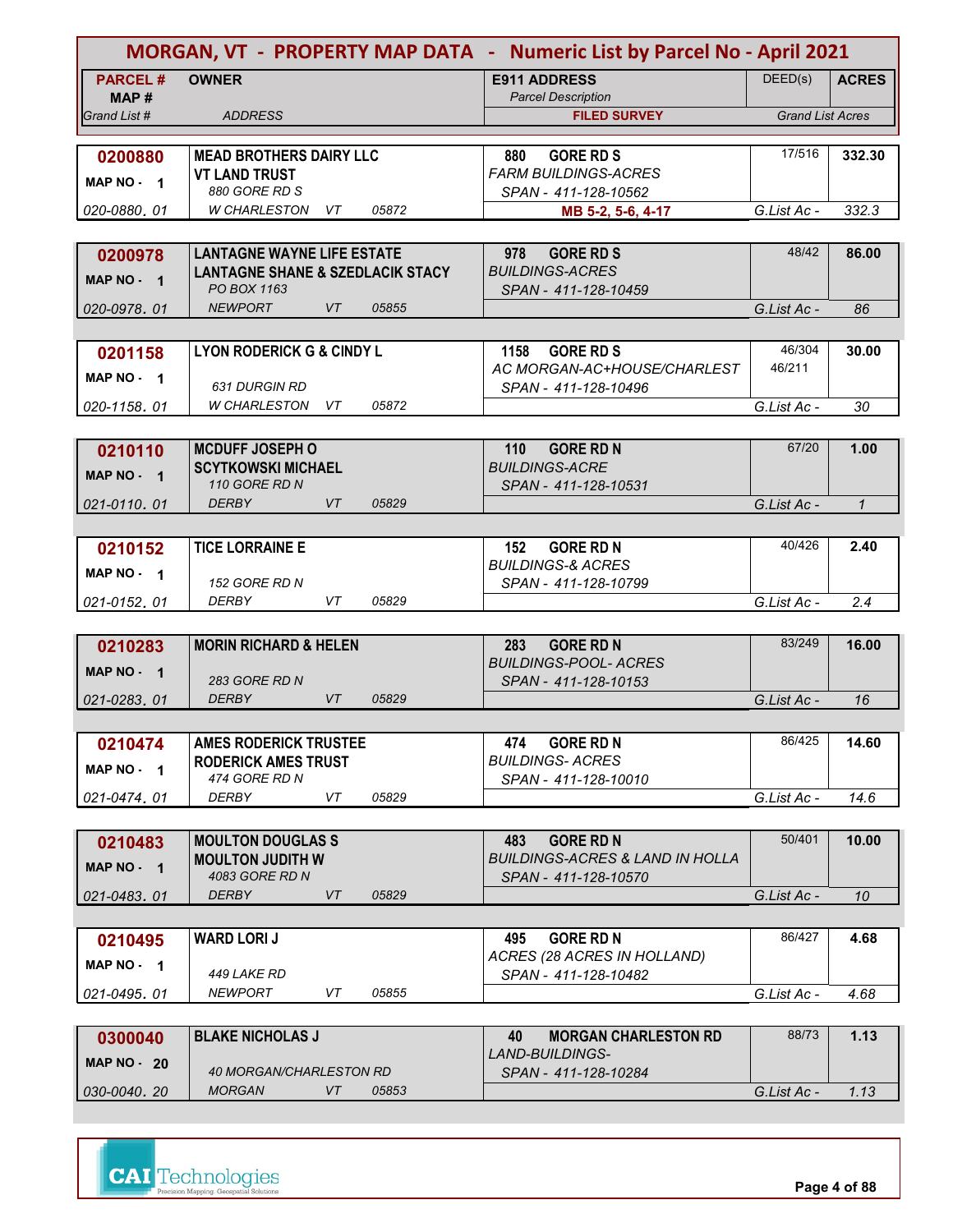|                        |                                                     |            | MORGAN, VT - PROPERTY MAP DATA - Numeric List by Parcel No - April 2021 |                         |              |
|------------------------|-----------------------------------------------------|------------|-------------------------------------------------------------------------|-------------------------|--------------|
| <b>PARCEL#</b><br>MAP# | <b>OWNER</b>                                        |            | <b>E911 ADDRESS</b><br><b>Parcel Description</b>                        | DEED(s)                 | <b>ACRES</b> |
| Grand List #           | <b>ADDRESS</b>                                      |            | <b>FILED SURVEY</b>                                                     | <b>Grand List Acres</b> |              |
|                        |                                                     |            |                                                                         |                         |              |
| 0300055                | <b>BRONSON JULIE</b>                                |            | <b>MORGAN CHARLESTON RD</b><br>55                                       | 42/121                  | 8.38         |
| <b>MAP NO - 20</b>     | 55 MORGAN CHARLESTON RD                             |            | <b>BUILDINGS-ACRES</b><br>SPAN - 411-128-10092                          |                         |              |
| 030-0055, 20           | <b>MORGAN</b><br>VT                                 | 05853      | MB 3-43, MB 4-44, 73                                                    | G.List Ac -             | 8.38         |
|                        |                                                     |            |                                                                         |                         |              |
| 0300323                | <b>MORGAN TOWN</b>                                  |            | 323<br><b>MORGAN CHARLESTON RD</b>                                      |                         | 0.06         |
| <b>MAP NO - 20</b>     | <b>WILCOX CEMETERY</b><br><b>PO BOX 45</b>          |            | <b>WILCOX CEMETERY ACRES</b>                                            |                         |              |
| 030-0323, 20           | <b>VT</b><br><b>MORGAN</b>                          | 05853      | SPAN - 411-128-11914                                                    | G.List Ac -             | 0.06         |
|                        |                                                     |            |                                                                         |                         |              |
| 0300374                | <b>SMITH FABIAN F ET AL</b>                         |            | 374<br><b>MORGAN CHARLESTON RD</b>                                      | 88/153                  | 2.75         |
| MAP $NO - 2$           |                                                     |            | <b>BUILDING-ACRES-LAKE ROW</b>                                          |                         |              |
|                        | 274 WISSINGER RD                                    |            | SPAN - 411-128-10230                                                    |                         |              |
| 030-0374.34            | BOYERTOWN<br>PA                                     | 19512-8960 |                                                                         | G.List Ac -             | 2.75         |
|                        |                                                     |            | 402                                                                     | 66/471                  | 78.38        |
| 0300402                | <b>SELBY SEAN, TARA N</b>                           |            | <b>MORGAN CHARLESTON RD</b><br><b>BUILDING-&amp; LAKE ROW</b>           | 42/251                  |              |
| MAP $NO - 2$           | 402 MORGAN-CHARLESTON RD                            |            | SPAN - 411-128-10713                                                    | 66/471                  |              |
| 030-0402.02            | WEST CHARLEST VT                                    | 05872      | <b>MB 4-34</b>                                                          | G.List Ac -             | 78.38        |
|                        |                                                     |            |                                                                         |                         |              |
| 0300514                | <b>CAIN ROBERT &amp; LAURIE LIFE ESTATE</b>         |            | <b>MORGAN CHARLESTON RD</b><br>514                                      | 86/54                   | 1.30         |
| MAP NO 34              | <b>COTE BARBARA &amp; RICHARD CAIN</b><br>PO BOX 46 |            | <b>BUILDINGS-ACRES-LAKE ROW</b><br>SPAN - 411-128-10119                 |                         |              |
| 030-0514.34            | <b>MORGAN</b><br>VT                                 | 05853      |                                                                         | G.List Ac -             | 1.3          |
|                        |                                                     |            |                                                                         |                         |              |
| 0300599                | <b>NORTON CHARLES</b>                               |            | 599<br><b>MORGAN CHARLESTON RD</b>                                      | 73/382                  | 14.89        |
| <b>MAP NO - 34</b>     |                                                     |            | LAKEFRONT 413 FT-BUILDINGS- A                                           |                         |              |
|                        | P.O. BOX 47<br><b>MORGAN</b><br><b>VT</b>           | 05853      | SPAN - 411-128-10589                                                    | G.List Ac -             | 14.89        |
| 030-0599, 34           |                                                     |            | MB 3-19, 4-19, 20, MB 5-9                                               |                         |              |
| 0300670                | <b>M &amp; C MANAGEMENT,LLC</b>                     |            | <b>MORGAN CHARLESTON RD</b><br>670                                      | 71/95                   | 1.70         |
|                        |                                                     |            | <b>ACRES</b>                                                            |                         |              |
| <b>MAP NO - 34</b>     | 12 ROCKY ROAD WEST                                  |            | SPAN - 411-128-10506                                                    |                         |              |
| 030-0670.34            | <b>HARWINGTON</b><br>CT                             | 06791      |                                                                         | G.List Ac -             | 1.7          |
|                        |                                                     |            |                                                                         |                         |              |
| 0300721                | <b>LUNDGREN ROBERT</b>                              |            | <b>MORGAN CHARLESTON RD</b><br>721                                      | 54/6                    | 1.12         |
| <b>MAP NO - 34</b>     | <b>LUNDGREN ELIZABETH</b><br>PO BOX 100             |            | LAKEFRONT 96.97FF-BUILDING- ACR<br>SPAN - 411-128-10895                 |                         |              |
| 030-0721.34            | <b>MORGAN</b><br>VT                                 | 05853      | MB 4-19 & MB 4-20                                                       | G.List Ac -             | 1.12         |
|                        |                                                     |            |                                                                         |                         |              |
| 0300735                | <b>NICHOLS DAVID</b>                                |            | <b>MORGAN CHARLESTON RD</b><br>735                                      | 82/533                  | 1.04         |
| <b>MAP NO - 34</b>     |                                                     |            | <b>LAKEFRONT 82 FT-BUILDING-ACRES</b>                                   |                         |              |
|                        | 4658 SOUTH WABASH ST<br>CO.                         |            | SPAN - 411-128-10583                                                    |                         |              |
| 030-0735, 34           | DENVER                                              | 80237      | MB 4-19, 20                                                             | G.List Ac -             | 1.04         |
| 0300753                | <b>M &amp; C MANAGEMENT, LLC</b>                    |            | 753<br><b>MORGAN CHARLESTON RD</b>                                      | 71/95                   | 0.98         |
|                        |                                                     |            | <i>LAKEFRONT 96FT-BUILDING-ACRES</i>                                    |                         |              |
| <b>MAP NO - 34</b>     | <b>12 ROCKY ROAD WEST</b>                           |            | SPAN - 411-128-10507                                                    |                         |              |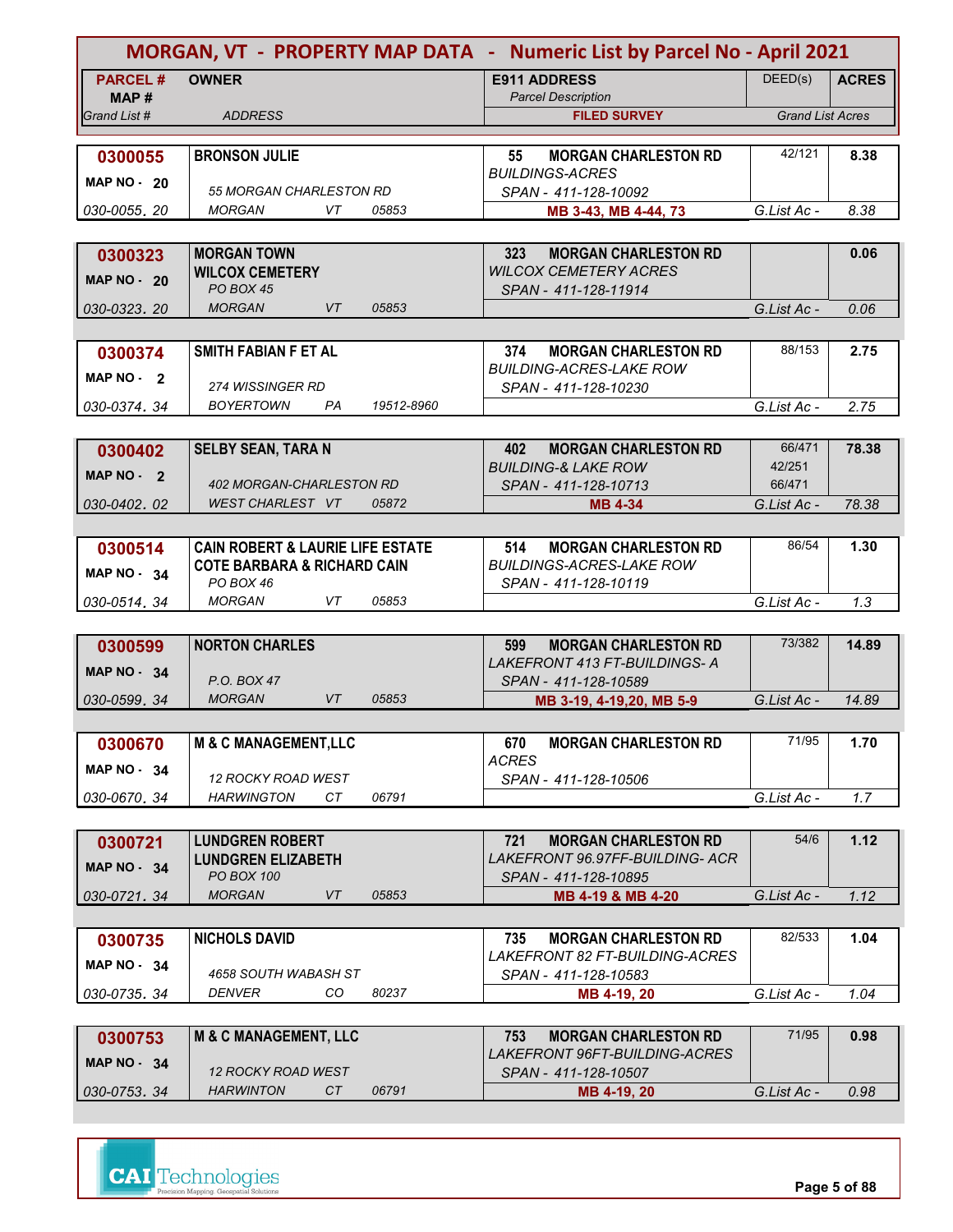| MORGAN, VT - PROPERTY MAP DATA - Numeric List by Parcel No - April 2021 |                                                 |                                                             |                         |               |
|-------------------------------------------------------------------------|-------------------------------------------------|-------------------------------------------------------------|-------------------------|---------------|
| <b>PARCEL#</b><br>MAP #                                                 | <b>OWNER</b>                                    | <b>E911 ADDRESS</b><br><b>Parcel Description</b>            | DEED(s)                 | <b>ACRES</b>  |
| Grand List #                                                            | <b>ADDRESS</b>                                  | <b>FILED SURVEY</b>                                         | <b>Grand List Acres</b> |               |
|                                                                         |                                                 |                                                             |                         |               |
| 0300769                                                                 | <b>THIBODEAU BARRY &amp; PAULA LIFE ESTATE</b>  | <b>MORGAN CHARLESTON RD</b><br>769                          | 70/286                  | 0.96          |
|                                                                         | <b>GREEN SHAWN ET AL</b>                        | LAKEFRONT 100FT-BUILDING-LAND                               |                         |               |
| <b>MAP NO - 34</b>                                                      | PO BOX 131                                      | SPAN - 411-128-10793                                        |                         |               |
| 030-0769, 34                                                            | 05853<br><b>MORGAN</b><br>VT                    | MB 4-19, 20                                                 | G.List Ac -             | 0.96          |
|                                                                         |                                                 |                                                             |                         |               |
| 0300787                                                                 | <b>DRAKE WILLIAM E TRUSTEE</b>                  | 787<br><b>MORGAN CHARLESTON RD</b>                          | 91/530                  | 0.84          |
| <b>MAP NO - 34</b>                                                      | THE WILLIAM E DRAKE REV IV TRUST                | <b>LAKEFRONT 101 FF</b>                                     |                         |               |
|                                                                         | <b>18 EVERGREEN COURT</b>                       | SPAN - 411-128-11954                                        |                         |               |
| 030-0787, 34                                                            | <b>WEST LEBANON</b><br><b>NH</b><br>03784       |                                                             | G.List Ac -             | 0.84          |
|                                                                         |                                                 |                                                             |                         |               |
| 0300803                                                                 | <b>BECKEN TRACEY</b>                            | <b>MORGAN CHARLESTON RD</b><br>803                          | 88/40                   | 0.87          |
| <b>MAP NO - 34</b>                                                      | <b>DRAKE WILLIAM</b>                            | LAKEFRONT 94FT-BUILDING                                     |                         |               |
|                                                                         | PO BOX 214<br>05853<br><b>MORGAN</b><br>VT      | SPAN - 411-128-10224                                        |                         |               |
| 030-0803.34                                                             |                                                 |                                                             | G.List Ac -             | 0.87          |
|                                                                         |                                                 |                                                             | 91/530                  |               |
| 0300820                                                                 | <b>PALFREYMAN STEVEN</b>                        | 820<br><b>MORGAN CHARLESTON RD</b><br><b>BUILDING-ACRES</b> | 81/468                  | 5.14          |
| <b>MAP NO - 34</b>                                                      | PO BOX 96                                       | SPAN - 411-128-10419                                        |                         |               |
| 030-0820.34                                                             | NEWPORT CENTE VT<br>05857                       | MB 3 - 25                                                   | G.List Ac -             | 5.14          |
|                                                                         |                                                 |                                                             |                         |               |
| 0300841                                                                 | <b>MONTGOMERY MARK &amp; LOREN</b>              | <b>MORGAN CHARLESTON RD</b><br>841                          | 84/319                  | 0.63          |
|                                                                         |                                                 | LAKEFRONT 100FT-BUILDING-ACRES                              |                         |               |
| <b>MAP NO - 34</b>                                                      | <i>75 APPLE BLOSSOM DRIVE</i>                   | SPAN - 411-128-10716                                        |                         |               |
| 030-0841, 34                                                            | <b>WATERBURY CTR VT</b><br>05677                | <b>MB 2-15</b>                                              | G.List Ac -             | 0.63          |
|                                                                         |                                                 |                                                             |                         |               |
| 0300863                                                                 | <b>KEEFE TIMOTHY</b>                            | 863<br><b>MORGAN CHARLESTON RD</b>                          | 89/271-73               | 0.65          |
| <b>MAP NO - 34</b>                                                      | <b>BOYER MELISSA A</b>                          | LAKEFRONT 100FT-BUILDING- ACRE                              | 84/18                   |               |
|                                                                         | 26 BUTLER DR                                    | SPAN - 411-128-10444                                        |                         |               |
| 030-0863, 34                                                            | <b>S BURLINGTON</b><br>VT<br>05403              |                                                             | G.List Ac -             | 0.65          |
|                                                                         |                                                 |                                                             |                         |               |
| 0300900                                                                 | <b>PATEL SONALI</b>                             | <b>MORGAN CHARLESTON RD</b><br>900<br><b>ACRES</b>          | 85/353                  | 7.50          |
| <b>MAP NO - 34</b>                                                      | <b>TREMBLAY STEPHEN</b><br>706 SUNSET DR        | SPAN - 411-128-10320                                        |                         |               |
| 030-0900.34                                                             | W CHARLESTON<br>05872<br>VT.                    |                                                             | G.List Ac -             | 7.5           |
|                                                                         |                                                 |                                                             |                         |               |
| 0300937                                                                 | <b>AUSTIN SHAWN L &amp; KATHRYN M</b>           | 937<br><b>MORGAN CHARLESTON RD</b>                          | 87/331                  | 1.92          |
|                                                                         |                                                 | <i>LAKEFRONT 350FT-BUILDING</i>                             |                         |               |
| MAP $NO - 34$                                                           | PO BOX 62                                       | SPAN - 411-128-10725                                        |                         |               |
| 030-0937.34                                                             | <b>MORGAN</b><br>VT<br>05853                    |                                                             | G.List Ac -             | 1.92          |
|                                                                         |                                                 |                                                             |                         |               |
| 0300939                                                                 | <b>HARTY JASON</b>                              | <b>MORGAN CHARLESTON RD</b><br>939                          | 78/442                  | 0.92          |
| <b>MAP NO - 34</b>                                                      | <b>HARTY ELIZABETH</b>                          | <i>LAKEFRONT 250FT-BUILDINGS-</i>                           |                         |               |
|                                                                         | 56 LORENA ROAD                                  | SPAN - 411-128-10096                                        |                         |               |
| 030-0939, 34                                                            | <b>WINCHESTER</b><br>01890<br>МA                |                                                             | G.List Ac -             | 0.92          |
|                                                                         |                                                 |                                                             |                         |               |
| 0300940                                                                 | <b>POLLEX WILLIAM &amp; BARBARA</b>             | 940<br><b>MORGAN CHARLESTON RD</b>                          | 36/410                  | 1.00          |
| <b>MAP NO - 33</b>                                                      |                                                 | <b>ACRE &amp; LAKE ROW</b>                                  |                         |               |
|                                                                         | 321 GRANDVIEW AVE<br>PISCATAWAY<br>08854<br>NJ. | SPAN - 411-128-10643                                        |                         |               |
| 030-0940.33                                                             |                                                 |                                                             | G.List Ac -             | $\mathcal{I}$ |

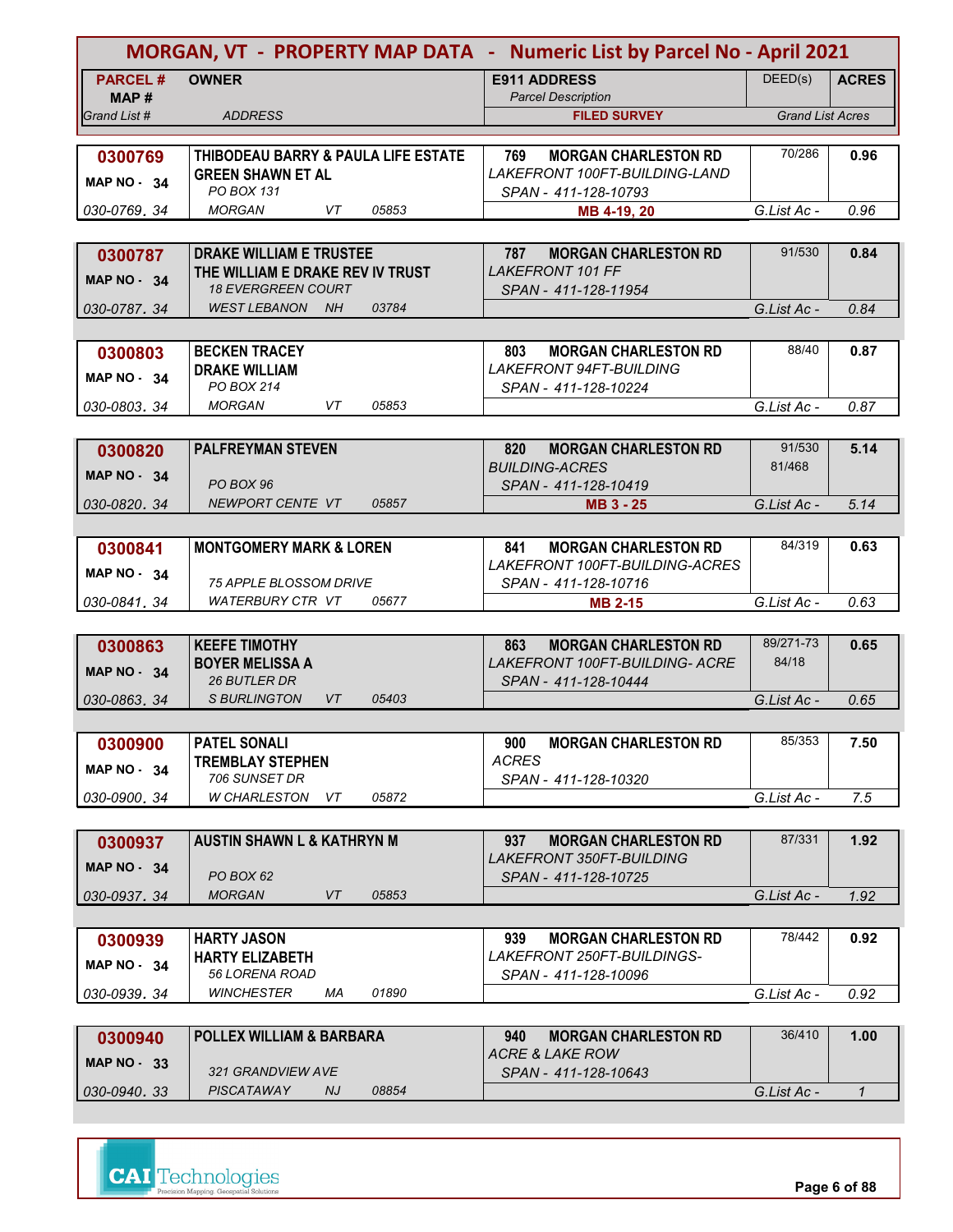| MORGAN, VT - PROPERTY MAP DATA - Numeric List by Parcel No - April 2021 |                                                     |                                                                         |                         |              |
|-------------------------------------------------------------------------|-----------------------------------------------------|-------------------------------------------------------------------------|-------------------------|--------------|
| <b>PARCEL#</b>                                                          | <b>OWNER</b>                                        | <b>E911 ADDRESS</b>                                                     | DEED(s)                 | <b>ACRES</b> |
| MAP#                                                                    |                                                     | <b>Parcel Description</b>                                               |                         |              |
| Grand List #                                                            | <b>ADDRESS</b>                                      | <b>FILED SURVEY</b>                                                     | <b>Grand List Acres</b> |              |
| 0300950                                                                 | <b>BLINDOW KIP W &amp; KATHLEEN M</b>               | <b>MORGAN CHARLESTON RD</b><br>950                                      | 43/21                   | 1.18         |
|                                                                         |                                                     | BUILDING-ACRES-LAKE ROW                                                 |                         |              |
| <b>MAP NO - 33</b>                                                      | <b>PO BOX 114</b>                                   | SPAN - 411-128-10070                                                    |                         |              |
| 030-0950, 33                                                            | <b>MORGAN</b><br>VT<br>05853                        | L. Brow - Not Filed                                                     | G.List Ac -             | 1.18         |
|                                                                         |                                                     |                                                                         |                         |              |
| 0300952                                                                 | <b>LUTENEGGER ALAN J</b>                            | 952<br><b>MORGAN CHARLESTON RD</b>                                      | 60/157                  | 0.66         |
| MAP $NO - 33$                                                           | <b>LUTENEGGER RHONDA M</b><br><b>54 MONTAGUE RD</b> | <b>BUILDING-ACRES-LAKE ROW</b>                                          |                         |              |
| 030-0952, 33                                                            | <b>SUNDERLAND</b><br>01375<br><b>MA</b>             | SPAN - 411-128-10084                                                    | G.List Ac -             | 0.66         |
|                                                                         |                                                     | L. Brow - Not Filed                                                     |                         |              |
|                                                                         | <b>TRAFICONTE JOHN &amp; LAURIE</b>                 | <b>MORGAN CHARLESTON RD</b><br>963                                      | 69/375                  | 0.32         |
| 0300963                                                                 |                                                     | <b>LAKEFRONT 100FT-BUILDINGS</b>                                        |                         |              |
| MAP $NO - 33$                                                           | <b>23 GRENVILLE RD</b>                              | SPAN - 411-128-10764                                                    |                         |              |
| 030-0963.33                                                             | WATERTOWN<br>02474<br>МA                            |                                                                         | G.List Ac -             | 0.32         |
|                                                                         |                                                     |                                                                         |                         |              |
| 0300993                                                                 | <b>STEVENS LUCILLE I</b>                            |                                                                         | 89/127-29               | 0.32         |
| <b>MAP NO - 33</b>                                                      |                                                     | <b>CAMP &amp; 100 FF</b>                                                |                         |              |
|                                                                         | 1506 VT RT 114                                      | SPAN - 411-128-11951                                                    |                         |              |
| 030-0993.33                                                             | <b>ISLAND POND</b><br>05846<br>VT                   |                                                                         | G.List Ac -             | 0.32         |
|                                                                         |                                                     |                                                                         |                         |              |
| 0301033                                                                 | <b>MURPHY SHANE &amp; LISA</b>                      | <b>MORGAN CHARLESTON RD</b><br>1033<br>LAKEFRONT 100FT-BUILDING- ACRE   | 80/57                   | 0.33         |
| <b>MAP NO - 33</b>                                                      | <b>40 ORCHARD RD</b>                                | SPAN - 411-128-10143                                                    |                         |              |
| 030-1033, 33                                                            | <b>E BURKE</b><br>VT<br>05832                       |                                                                         | G.List Ac -             | 0.33         |
|                                                                         |                                                     |                                                                         |                         |              |
| 0301050                                                                 | FELTOVIC JOHN P & LINDA L TRUST                     | 1050<br><b>MORGAN CHARLESTON RD</b>                                     | 34/288                  | 0.60         |
| <b>MAP NO - 33</b>                                                      |                                                     | <b>ACRES-LAKE ROW</b>                                                   |                         |              |
|                                                                         | 95 GOODSPRINGS RD                                   | SPAN - 411-128-10246                                                    |                         |              |
| 030-1050, 33                                                            | <b>ASBURY</b><br>NJ.<br>08802                       |                                                                         | G.List Ac -             | 0.6          |
|                                                                         |                                                     |                                                                         |                         |              |
| 0301055                                                                 | <b>BUSTA CAROLINE V</b>                             | <b>MORGAN CHARLESTON RD</b><br>1055<br><b>LAKEFRONT 300FT-BUILDING-</b> | 84/544                  | 1.36         |
| <b>MAP NO - 33</b>                                                      | 44 PULASKI ST                                       | SPAN - 411-128-10108                                                    |                         |              |
| 030-1055.33                                                             | 01960<br>PEABODY<br>ΜA                              |                                                                         | G.List Ac -             | 1.36         |
|                                                                         |                                                     |                                                                         |                         |              |
| 0301070                                                                 | <b>LERNER ARTHUR &amp; CAROL</b>                    | 1070<br><b>MORGAN CHARLESTON RD</b>                                     | 33/438                  | 0.60         |
| <b>MAP NO - 33</b>                                                      |                                                     | <b>ACRES-LAKE ROW</b>                                                   |                         |              |
|                                                                         | 459 PASSAIC AVE--APT 3205                           | SPAN - 411-128-10481                                                    |                         |              |
| 030-1070. 33                                                            | <b>W CALDWELL</b><br>NJ.<br>07006                   |                                                                         | G.List Ac -             | 0.6          |
|                                                                         |                                                     |                                                                         |                         |              |
| 0301090                                                                 | <b>GRAF KENNETH &amp; LINDA</b>                     | <b>MORGAN CHARLESTON RD</b><br>1090<br><b>ACRES-LAKE ROW</b>            | 33/495                  | 0.60         |
| <b>MAP NO - 33</b>                                                      | 1 PARK PL                                           | SPAN - 411-128-10307                                                    |                         |              |
| 030-1090.33                                                             | <b>METHUCHEN</b><br>NJ<br>08840                     |                                                                         | G.List Ac -             | 0.6          |
|                                                                         |                                                     |                                                                         |                         |              |
| 0301110                                                                 | <b>KNOTH ROBERT</b>                                 | 1110<br><b>MORGAN CHARLESTON RD</b>                                     | 33/157                  | 0.60         |
| <b>MAP NO - 33</b>                                                      |                                                     | <b>ACRES-LAKE ROW</b>                                                   |                         |              |
|                                                                         | 993 SHEPARD AVE                                     | SPAN - 411-128-10429                                                    |                         |              |
| 030-1110.33                                                             | <b>N BRUNSWICK</b><br>08902<br>NJ                   |                                                                         | G.List Ac -             | 0.6          |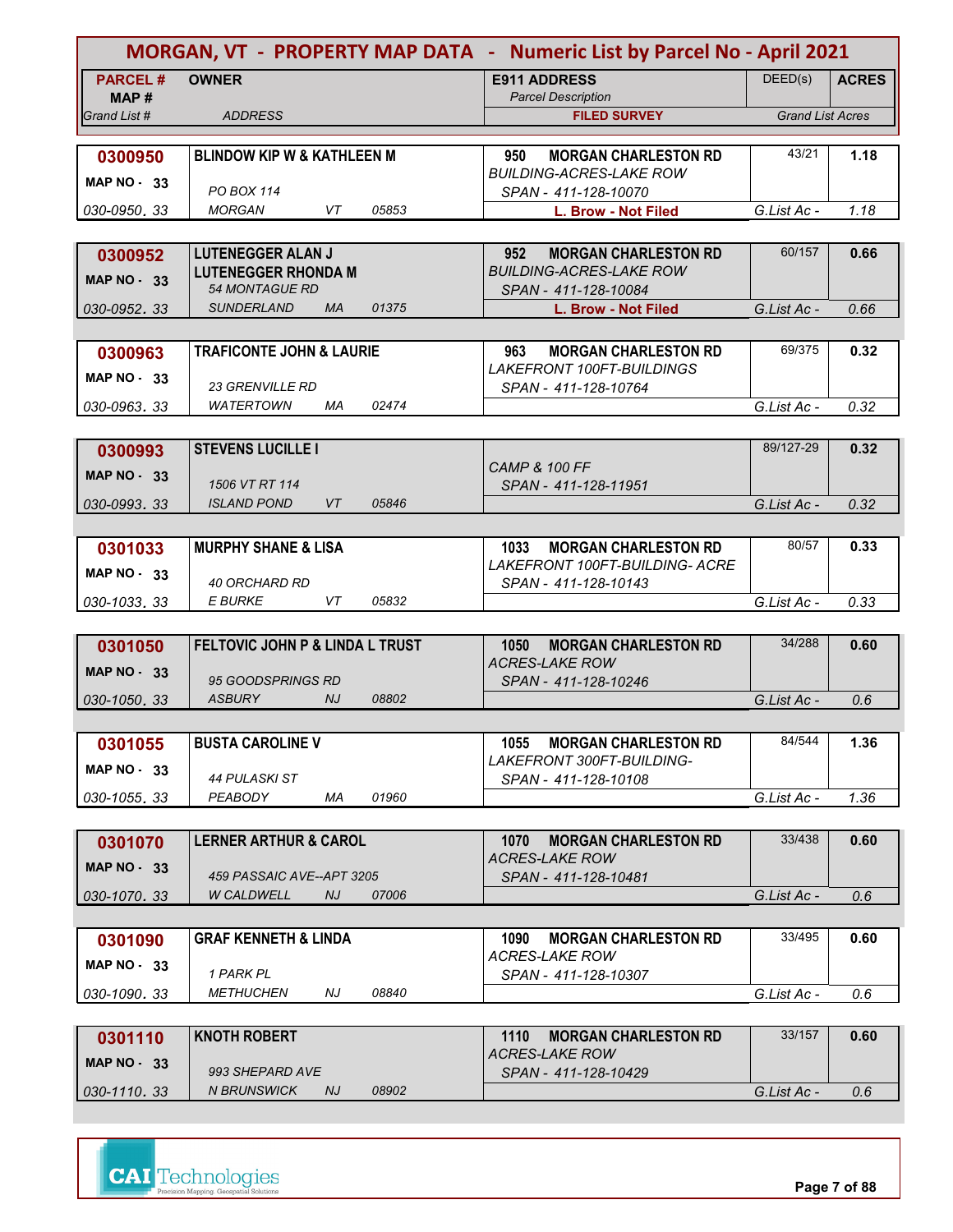|                      | MORGAN, VT - PROPERTY MAP DATA - Numeric List by Parcel No - April 2021 |                                                     |                         |              |  |
|----------------------|-------------------------------------------------------------------------|-----------------------------------------------------|-------------------------|--------------|--|
| <b>PARCEL#</b>       | <b>OWNER</b>                                                            | <b>E911 ADDRESS</b>                                 | DEED(s)                 | <b>ACRES</b> |  |
| MAP#<br>Grand List # | <b>ADDRESS</b>                                                          | <b>Parcel Description</b><br><b>FILED SURVEY</b>    | <b>Grand List Acres</b> |              |  |
|                      |                                                                         |                                                     |                         |              |  |
| 0301150              | <b>GUYETTE-WORTH TRUST JAN 2008</b>                                     | 1150<br><b>MORGAN CHARLESTON RD</b>                 | 66/126                  | 39.10        |  |
| <b>MAP NO - 33</b>   |                                                                         | <b>ACRES-LAKE ROW</b>                               | 66/124                  |              |  |
|                      | 362 STRAWBERRY ACRES<br><b>NEWPORT</b><br>VT<br>05855-9642              | SPAN - 411-128-10635                                | 71/147                  |              |  |
| 030-1150.33          |                                                                         |                                                     | G.List Ac -             | 39.1         |  |
| 0301153              | <b>FOLEY DANIEL</b>                                                     | 1153<br><b>MORGAN CHARLESTON RD</b>                 | 38/651-653              | 1.92         |  |
|                      |                                                                         | <b>LAKEFRONT 295FT-BUILDING</b>                     | 31/384                  |              |  |
| <b>MAP NO - 33</b>   | <b>PO BOX 605</b>                                                       | SPAN - 411-128-10257                                |                         |              |  |
| 030-1153, 33         | <b>DERBY</b><br>VT<br>05829                                             |                                                     | G.List Ac -             | 1.92         |  |
|                      |                                                                         |                                                     |                         |              |  |
| 0301178              | <b>WORTH JEFFREY</b>                                                    | 1270<br><b>MORGAN CHARLESTON RD</b><br><b>ACRES</b> | 77/75                   | 8.00         |  |
| <b>MAP NO - 33</b>   | <b>36 BRICKYARD RD</b>                                                  | SPAN - 411-128-10701                                |                         |              |  |
| 030-1178.33          | <b>ESSEX JCT</b><br>VT<br>05402                                         | <b>MB 3-74</b>                                      | G.List Ac -             | 8            |  |
|                      |                                                                         |                                                     |                         |              |  |
| 0301187              | <b>SMITH MARTHA JEAN TRUSTEE</b>                                        | <b>MORGAN CHARLESTON RD</b><br>1187                 | 86/417                  | 11.56        |  |
| <b>MAP NO - 33</b>   | <b>MARTHA JEAN SMITH LIVING TRUST</b>                                   | <b>LAKEFRONT 517 FT--&amp; ACRES</b>                |                         |              |  |
| 030-1187.33          | 10542 DEERWOOD CLUB RD<br><b>JACKSONVILLE</b><br>FL.<br>32256           | SPAN - 411-128-10540                                | G.List Ac -             | 11.56        |  |
|                      |                                                                         |                                                     |                         |              |  |
| 0301500              | <b>KLASH JAMES &amp; RUTH ESTATE OF</b>                                 | <b>MORGAN CHARLESTON RD</b><br>1500                 | 17/347                  | 35.25        |  |
| MAP $NO - 5$         | <b>C/O BEATRICE JEFFRIES</b>                                            | <b>ACRES</b>                                        |                         |              |  |
|                      | <b>1505 MARTIN AVE</b>                                                  | SPAN - 411-128-10428                                |                         |              |  |
| 030-1500, 05         | <b>NJ</b><br>08002<br><b>CHERRY HILL</b>                                |                                                     | G.List Ac -             | 35.25        |  |
| 0301600              | <b>CARR MARY</b>                                                        | 1600<br><b>MORGAN CHARLESTON RD</b>                 | 69/499                  | 47.86        |  |
|                      | <b>C/O MARCELLA GRIFFITH</b>                                            | <b>ACRES</b>                                        |                         |              |  |
| MAP NO - 5           | P.O. BOX 132                                                            | SPAN - 411-128-10129                                |                         |              |  |
| 030-1600, 05         | <b>NEWPORT</b><br>VT<br>05855                                           |                                                     | G.List Ac -             | 47.86        |  |
|                      |                                                                         |                                                     |                         |              |  |
| 0301775              | <b>JENNESS MATTHEW</b>                                                  | <b>MORGAN CHARLESTON RD</b><br>1775<br><b>ACRES</b> | 44/395<br>35/250        | 28.34        |  |
| MAP NO $-5$          | 996 HULLS HILL RD                                                       | SPAN - 411-128-10380                                |                         |              |  |
| 030-1775.05          | <b>SOUTHBURY</b><br>CТ<br>06488                                         |                                                     | G.List Ac -             | 28.34        |  |
|                      |                                                                         |                                                     |                         |              |  |
| 0302068              | <b>VILLENEUVE LAWRENCE P &amp; DIANNA L</b>                             | 2068<br><b>MORGAN CHARLESTON RD</b>                 | 50/452                  | 1.80         |  |
| MAP $NO - 5$         | 52 CARBONEAU DR                                                         | <b>BUILDING-&amp; ACRES</b>                         |                         |              |  |
| 030-2068.05          | <b>NEWPORT</b><br>VT<br>05855                                           | SPAN - 411-128-10817                                | G.List Ac -             | 1.8          |  |
|                      |                                                                         |                                                     |                         |              |  |
| 0302127              | <b>HRYCKIEWICZ JOSEPH &amp; CHERYL</b>                                  | 2383<br><b>MORGAN CHARLESTON RD</b>                 | 78/90                   | 285.20       |  |
| MAP NO - 5           |                                                                         | <b>BUILDINGS- ACRES (911 FROM CHAR</b>              | 40/273                  |              |  |
|                      | P.O. BOX 48                                                             | SPAN - 411-128-10364                                | 78/90                   |              |  |
| 030-2127.05          | <b>MORGAN</b><br>VT<br>05853                                            |                                                     | G.List Ac -             | 285.25       |  |
|                      | <b>CAIN ROBERT &amp; LAURIE</b>                                         | <b>HUNT SHORE SOUTH</b><br>98                       | 19/111                  | 0.04         |  |
| 0310098              |                                                                         |                                                     |                         |              |  |
| <b>MAP NO - 34</b>   |                                                                         | SPAN-                                               |                         |              |  |
|                      |                                                                         |                                                     | G.List Ac -             |              |  |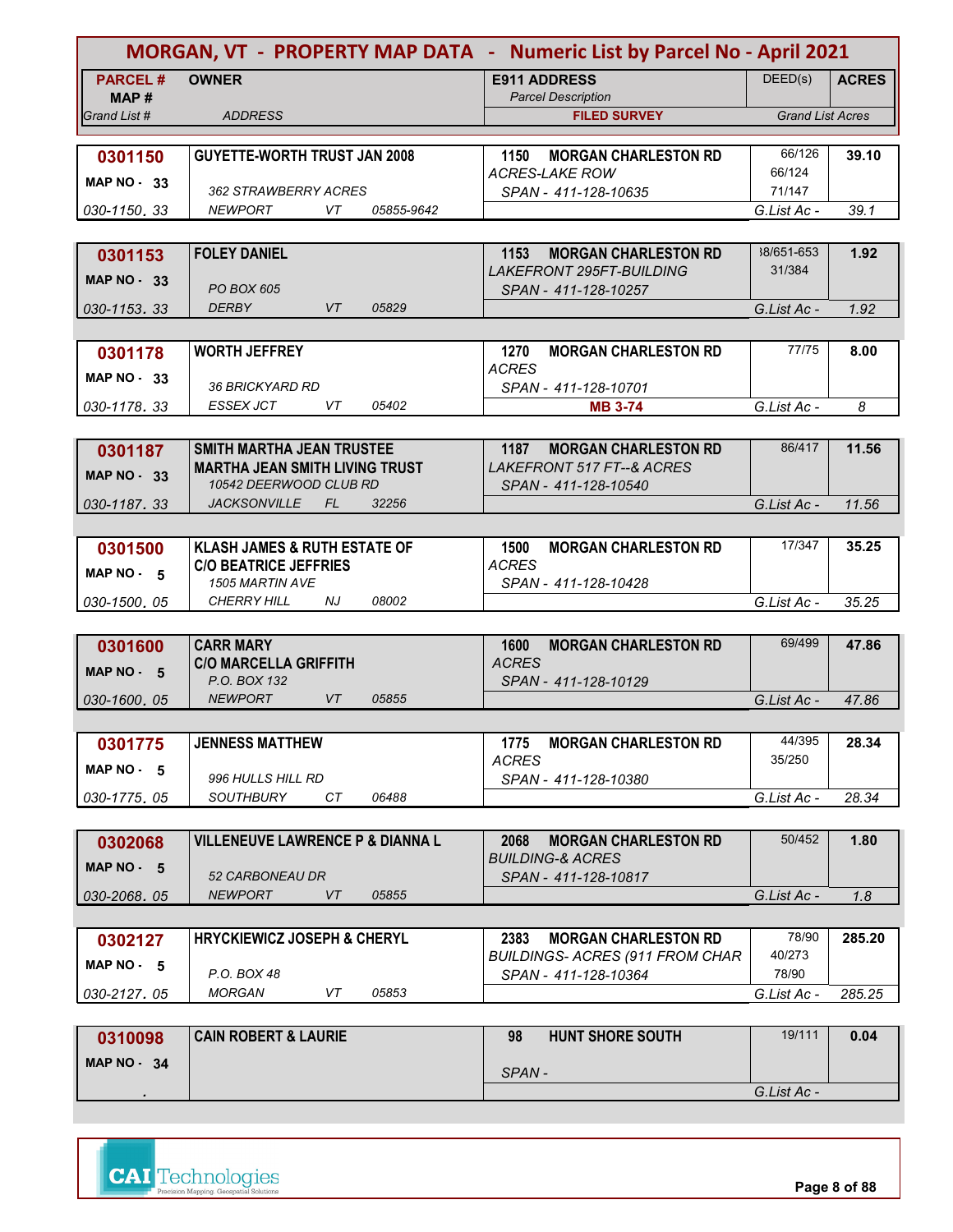| MORGAN, VT - PROPERTY MAP DATA - Numeric List by Parcel No - April 2021 |                                                        |                                                               |                         |               |
|-------------------------------------------------------------------------|--------------------------------------------------------|---------------------------------------------------------------|-------------------------|---------------|
| <b>PARCEL#</b>                                                          | <b>OWNER</b>                                           | <b>E911 ADDRESS</b>                                           | DEED(s)                 | <b>ACRES</b>  |
| MAP #                                                                   |                                                        | <b>Parcel Description</b>                                     |                         |               |
| Grand List #                                                            | <b>ADDRESS</b>                                         | <b>FILED SURVEY</b>                                           | <b>Grand List Acres</b> |               |
| 0310102                                                                 | <b>CLAUSEN JOHN &amp; GRANCHELLI SANDRA TR</b>         | <b>HUNT SHORE S</b><br>102 <sub>2</sub>                       | 90/407                  | 0.26          |
|                                                                         | THE CLAUSEN & GRANCHELLI FAMILY LIV T                  | <b>LAKEFRONT 80 FT-BUILDING-</b>                              | 44/166                  |               |
| MAP NO - 34                                                             | <b>1010 MERROW RD</b>                                  | SPAN - 411-128-10308                                          |                         |               |
| 031-0102.34                                                             | <b>COVENTRY</b><br>CT<br>06238                         |                                                               | G.List Ac -             | 0.26          |
|                                                                         |                                                        |                                                               |                         |               |
| 0310110                                                                 | <b>FRASCOIA</b>                                        | 374<br><b>MORGAN CHARLESTON RD</b>                            | 19/31                   | 0.06          |
| <b>MAP NO - 34</b>                                                      |                                                        |                                                               | 57/281                  |               |
|                                                                         |                                                        | SPAN-                                                         | G.List Ac -             |               |
|                                                                         |                                                        |                                                               |                         |               |
| 0310118                                                                 | <b>BOLDUC PEGGY &amp; BOLDUC RAYMOND N TR</b>          | <b>HUNT SHORE S</b><br>118                                    | 63/465                  | 0.23          |
|                                                                         | PEGGY BOLDUC LIVING TRUST                              | LAKEFRONT 100FT- BUILDING-                                    |                         |               |
| MAP $NO - 34$                                                           | PO BOX 243                                             | SPAN - 411-128-10348                                          |                         |               |
| 031-0118.34                                                             | 03032<br><b>AUBURN</b><br>NH                           | <b>FAMILY TRANSFER</b>                                        | G.List Ac -             | 0.23          |
|                                                                         |                                                        |                                                               |                         |               |
| 0310132                                                                 | <b>SELBY HOMER DEAN &amp; JANET LIFE ESTATE</b>        | <b>HUNT SHORE S</b><br>132                                    | 91/386                  | 0.23          |
| <b>MAP NO - 34</b>                                                      | PO BOX 43                                              | <b>LAKEFRONT 100FT-BUILDING-</b>                              | 26/77                   |               |
| 031-0132.34                                                             | <b>MORGAN</b><br>VT<br>05853                           | SPAN - 411-128-10712                                          | G.List Ac -             | 0.23          |
|                                                                         |                                                        |                                                               |                         |               |
| 0310156                                                                 | <b>AUGUSTONI DAVID &amp; MEREDITH</b>                  | <b>HUNT SHORE S</b><br>156                                    | 85/386                  | 0.23          |
|                                                                         |                                                        | <b>LAKEFRONT 100FT-BUILDING-</b>                              |                         |               |
| MAP $NO - 34$                                                           | <b>156 HUNT SHORE S</b>                                | SPAN - 411-128-10416                                          |                         |               |
| 031-0156, 34                                                            | 05853<br><b>MORGAN</b><br>VT                           | <b>MB 5-8</b>                                                 | G.List Ac -             | 0.23          |
|                                                                         |                                                        |                                                               |                         |               |
| 0310168                                                                 | <b>BOYLE BARBARA A TRUST</b>                           | <b>HUNT SHORE S</b><br>168                                    | 77/36                   | 0.25          |
| <b>MAP NO - 34</b>                                                      | 266 ALTAMONT PL                                        | <b>LAKEFRONT 100FT-BUILDING</b><br>SPAN - 411-128-10083       |                         |               |
| 031-0168.34                                                             | <b>SOMERVILLE</b><br><b>NJ</b><br>08876                |                                                               | G.List Ac -             | 0.25          |
|                                                                         |                                                        |                                                               |                         |               |
| 0310186                                                                 | <b>PAINE FAMILY REVOCABLE TRUST OF 2015</b>            | <b>HUNT SHORE S</b><br>186                                    | 83/17                   | 0.23          |
| <b>MAP NO - 34</b>                                                      |                                                        | LAKEFRONT 100FT                                               |                         |               |
|                                                                         | 27 KELSEY DR                                           | SPAN - 411-128-10605                                          |                         |               |
| 031-0186.34                                                             | 03044<br><b>FREEMONT</b><br>NΗ                         |                                                               | G.List Ac -             | 0.23          |
|                                                                         |                                                        |                                                               |                         |               |
| 0310202                                                                 | <b>CAMPBELL JAMES</b>                                  | <b>HUNT SHORE S</b><br><b>202</b>                             | 39/486-489<br>81/93     | 0.23          |
| MAP $NO - 34$                                                           | <b>CAMPBELL PATRICE M</b><br>5825 MAGNOLIA LANE        | LAKEFRONT 100FT-BUILDING<br>SPAN - 411-128-10602              |                         |               |
| 031-0202.34                                                             | <i><b>VERO BEACH</b></i><br>FL.<br>32967               |                                                               | G.List Ac -             | 0.23          |
|                                                                         |                                                        |                                                               |                         |               |
| 0310228                                                                 | PETERS ROBERT JOSEPH                                   | <b>HUNT SHORE S</b><br>228                                    | 44/371                  | 0.23          |
| MAP NO 34                                                               |                                                        | <i>LAKEFRONT 100 FT-BUILDING</i>                              | 44/368                  |               |
|                                                                         | <b>192 GOVERNOR HILL RD</b>                            | SPAN - 411-128-10626                                          |                         |               |
| 031-0228.34                                                             | 03903<br>ELLIOT<br>МE                                  |                                                               | G.List Ac -             | 0.23          |
|                                                                         |                                                        |                                                               | 63/456                  |               |
| 0310324                                                                 | <b>RUSSELL PATRICIA J</b><br><b>JUDD-STEIN CATHY M</b> | <b>HUNT SHORE S</b><br>324<br><i>LAKEFRONT 154FT-BUILDING</i> |                         | 4.50          |
| <b>MAP NO - 34</b>                                                      | 223 PEARL ST                                           | SPAN - 411-128-10394                                          |                         |               |
| 031-0324.34                                                             | ST JOHNSBURY<br>05819<br>VT                            |                                                               | G.List Ac -             | $4.5^{\circ}$ |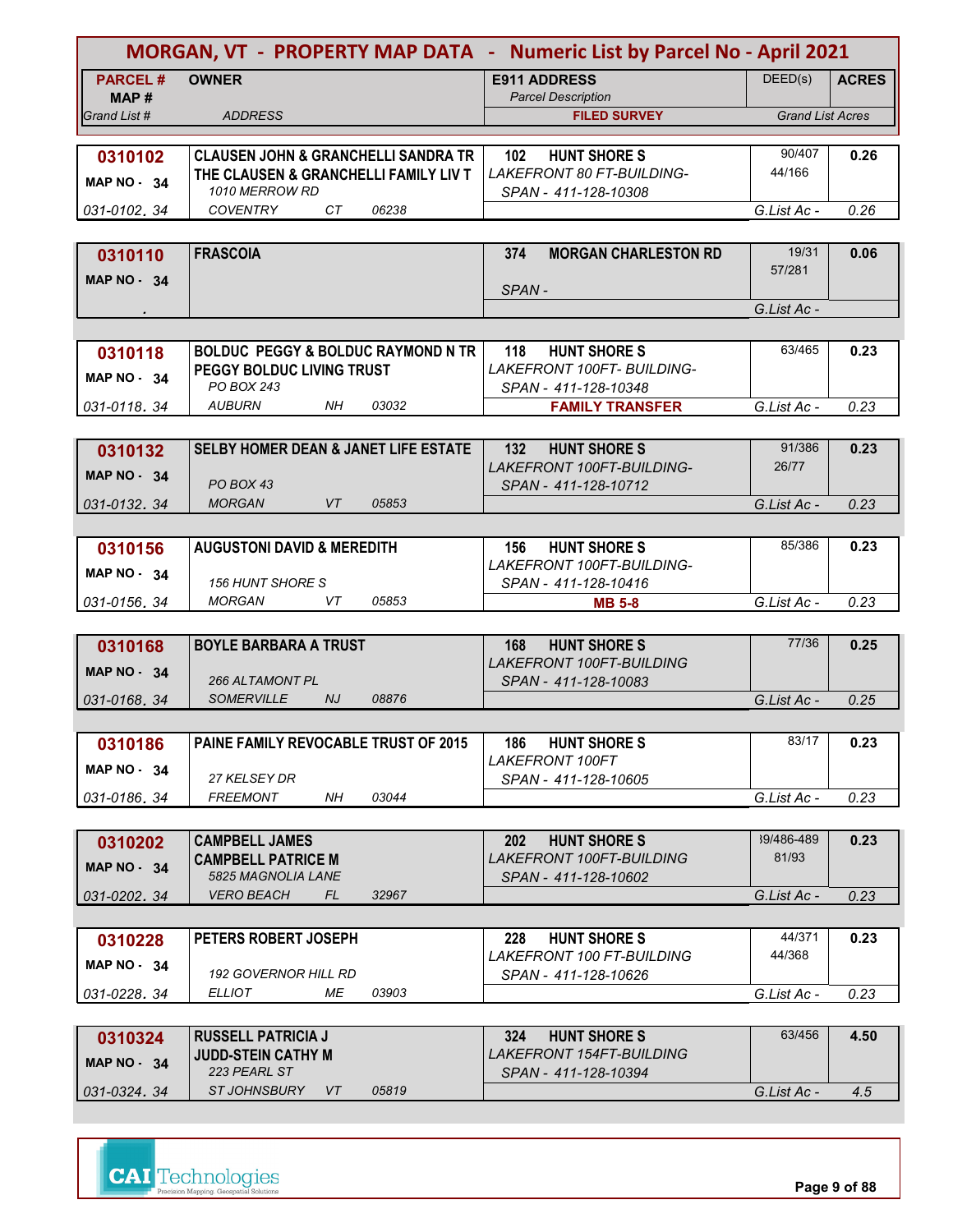| <b>MORGAN, VT - PROPERTY MAP DATA - Numeric List by Parcel No - April 2021</b> |                                                          |                                                                         |                         |              |
|--------------------------------------------------------------------------------|----------------------------------------------------------|-------------------------------------------------------------------------|-------------------------|--------------|
| <b>PARCEL#</b>                                                                 | <b>OWNER</b>                                             | <b>E911 ADDRESS</b>                                                     | DEED(s)                 | <b>ACRES</b> |
| MAP #                                                                          |                                                          | <b>Parcel Description</b>                                               |                         |              |
| Grand List #                                                                   | <b>ADDRESS</b>                                           | <b>FILED SURVEY</b>                                                     | <b>Grand List Acres</b> |              |
|                                                                                |                                                          |                                                                         | 53/496                  |              |
| 0310340                                                                        | PINARD FRANCIS L & MARY R                                | <b>HUNT SHORE S</b><br>340<br>LAKEFRONT 168FT-BUILDINGS                 |                         | 0.51         |
| MAP $NO - 34$                                                                  | <b>2891 VANCE HILL</b>                                   | SPAN - 411-128-10665                                                    |                         |              |
| 031-0340.34                                                                    | <b>NEWPORT CTR</b><br>VT<br>05857                        |                                                                         | G.List Ac -             | 0.51         |
|                                                                                |                                                          |                                                                         |                         |              |
| 0310358                                                                        | <b>FRASCOIA ALDO II</b>                                  | <b>HUNT SHORE S</b><br>358                                              | 88/68-69                | 16.13        |
| MAP NO - 2                                                                     | <b>FRASCOIA LAURA</b>                                    | <b>LAKEFRONT 50FT-BUILDING</b>                                          | 69/117                  |              |
|                                                                                | 3446 TULIP TREE CT                                       | SPAN - 411-128-10023                                                    |                         |              |
| 031-0358.34                                                                    | <b>WALDORF</b><br><b>MD</b><br>20602                     |                                                                         | G.List Ac -             | 15.63        |
|                                                                                |                                                          |                                                                         |                         |              |
| 0310374                                                                        | <b>SHATTUCK BRADLEY M &amp; BONNIE L</b>                 | <b>HUNT SHORE S</b><br>374<br><b>LAKEFRONT 80FT-BUILDING-&amp; ACRE</b> | 44/290                  | 0.37         |
| MAP $NO - 34$                                                                  | 727 DUMAS ROAD                                           | SPAN - 411-128-10717                                                    |                         |              |
| 031-0374.34                                                                    | VT.<br>05829<br>DERBY                                    |                                                                         | G.List Ac -             | 0.37         |
|                                                                                |                                                          |                                                                         |                         |              |
| 0310380                                                                        | <b>FRASCOIA RONALD &amp; TERESA A</b>                    | <b>HUNT SHORE S</b><br>380                                              | 49/389                  | 0.46         |
| <b>MAP NO - 34</b>                                                             |                                                          | LAKEFRONT 100FT-BUILDING- ACRE                                          |                         |              |
|                                                                                | 106 SILVER CIR                                           | SPAN - 411-128-10269                                                    |                         |              |
| 031-0380.34                                                                    | <b>BARRE</b><br><b>VT</b><br>05641-9047                  |                                                                         | G.List Ac -             | 0.46         |
|                                                                                |                                                          |                                                                         |                         |              |
| 0320252                                                                        | <b>STOCKARD SONIA TRUSTEE</b>                            | <b>NIWASKWIKOK</b><br>252<br><b>LAKEFRONT 455FT-BUILDINGS-</b>          | 91/296<br>70/536        | 98.39        |
| MAP NO $-5$                                                                    | THE RESTATEMENT OF JENNESS REV TRUS<br>6427 PRINCETON DR | SPAN - 411-128-10379                                                    |                         |              |
| 032-0252.05                                                                    | 22307<br><b>ALEXANDRIA</b><br>VA                         | <b>MB 5-11</b>                                                          | G.List Ac -             | 99.6         |
|                                                                                |                                                          |                                                                         |                         |              |
| 0320290                                                                        | <b>JENNESS KRYSTAL</b>                                   | <b>290</b><br><b>NIWASKWIKOK</b>                                        | 80/468                  | 0.32         |
| <b>MAP NO - 33</b>                                                             |                                                          | <b>LAKEFRONT 99 FF- ACRE</b>                                            |                         |              |
| 032-0290, 33                                                                   | 303 LLOYD RD<br>VT<br><b>FAIRFAX</b><br>05454            | SPAN - 411-128-10466<br>MB 3-49, 4-86                                   | G.List Ac -             | 0.22         |
|                                                                                |                                                          |                                                                         |                         |              |
| 0320292                                                                        | <b>FOUNTAIN MAUREEN M</b>                                | <b>NIWASKWIKOK</b><br>292                                               | 18/101                  | 0.12         |
|                                                                                |                                                          | <b>LAKEFRONT 50FT-BUILDING-ACRES</b>                                    |                         |              |
| <b>MAP NO - 33</b>                                                             | <i>2056 DARLING HILL RD</i>                              | SPAN - 411-128-10267                                                    |                         |              |
| 032-0292.33                                                                    | <b>NEWPORT</b><br>VT<br>05855                            |                                                                         | G.List Ac -             | 0.12         |
|                                                                                |                                                          |                                                                         |                         |              |
| 0320294                                                                        | <b>BLAIS DANIEL&amp; CHRISTINE</b>                       | <b>NIWASKWIKOK RD</b><br>294                                            | 72/143                  | 0.31         |
| <b>MAP NO - 33</b>                                                             | <b>BUSSARD JOHN; BLAIS NATALIE</b><br>25 LAYTHE ST       | <i>LAKEFRONT 125FT-BUILDING-ACRES</i><br>SPAN - 411-128-10781           |                         |              |
| 032-0294.33                                                                    | <b>DERBY LINE</b><br>VT<br>05830                         |                                                                         | G.List Ac -             | 0.31         |
|                                                                                |                                                          |                                                                         |                         |              |
| 0320340                                                                        | <b>EYLER STEVEN &amp; MARY</b>                           | <b>NIWASKWIKOK</b><br>340                                               | 84/46                   | 0.38         |
| <b>MAP NO - 33</b>                                                             |                                                          | <b>LAKEFRONT 172FT-BUILDING-</b>                                        |                         |              |
|                                                                                | 87 KINGSBURY CROSSING                                    | SPAN - 411-128-10026                                                    |                         |              |
| 032-0340.33                                                                    | <b>MILTON</b><br>VT<br>05468                             |                                                                         | G.List Ac -             | 0.38         |
|                                                                                |                                                          | 247                                                                     | 41/500                  | 75.00        |
| 0330247                                                                        | <b>BENNETT DON &amp; DIANE</b>                           | <b>BENNETT</b><br><b>ACRES</b>                                          |                         |              |
| MAP NO - 5                                                                     | 1839 W ECHO LAKE RD                                      | SPAN - 411-128-10052                                                    |                         |              |
| 033-0247.05                                                                    | W CHARLESTON VT<br>05872                                 |                                                                         | G.List Ac -             | 75           |

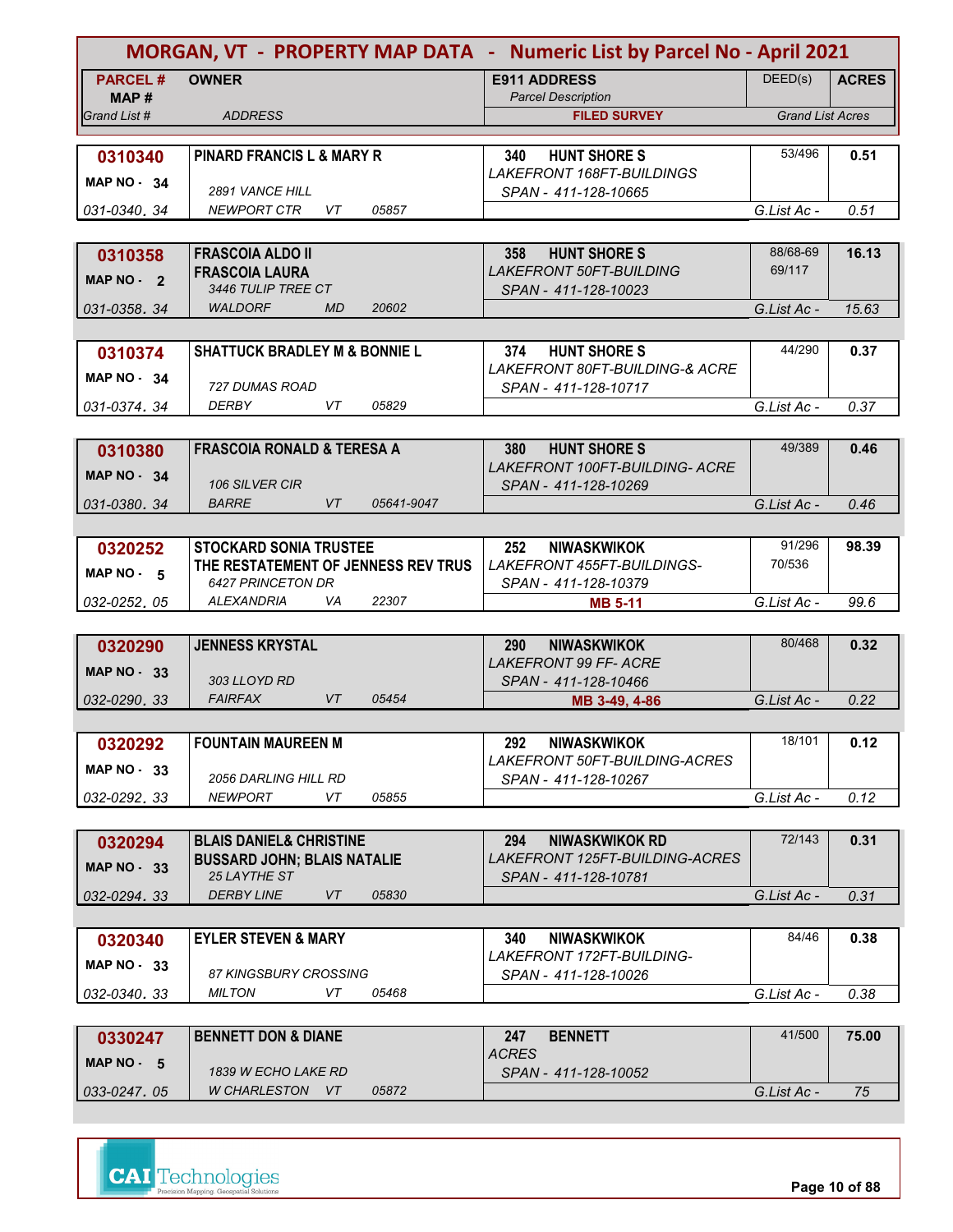|                | MORGAN, VT - PROPERTY MAP DATA - Numeric List by Parcel No - April 2021 |            |                                                  |                         |              |
|----------------|-------------------------------------------------------------------------|------------|--------------------------------------------------|-------------------------|--------------|
| <b>PARCEL#</b> | <b>OWNER</b>                                                            |            | <b>E911 ADDRESS</b>                              | DEED(s)                 | <b>ACRES</b> |
| MAP#           |                                                                         |            | <b>Parcel Description</b>                        |                         |              |
| Grand List #   | <b>ADDRESS</b>                                                          |            | <b>FILED SURVEY</b>                              | <b>Grand List Acres</b> |              |
|                |                                                                         |            |                                                  |                         |              |
| 0500220        | <b>INGRAM PRESTON</b>                                                   |            | <b>SUNSET DRIVE</b><br>220<br><b>ACRES</b>       | 91/496<br>36/394        | 41.66        |
| MAP NO - 2     | <b>CAMPBELL KRISTA</b><br>380 SUNSET DRIVE                              |            | SPAN - 411-128-10231                             |                         |              |
| 050-0220, 02   | WEST CHARLEST VT                                                        | 05872      |                                                  | G.List Ac -             | 39.1         |
|                |                                                                         |            |                                                  |                         |              |
| 0500273        | <b>AUSTIN BROOKE</b>                                                    |            | <b>SUNSET DR</b><br>321                          | 89/525-26               | 2.21         |
| MAP NO - 2     |                                                                         |            | <b>ACRES</b>                                     | 86/105                  |              |
|                | <b>273 SUNSET DRIVE</b>                                                 |            | SPAN - 411-128-10911                             |                         |              |
| 050-0273, 02   | <b>WEST CHARLEST VT</b>                                                 | 05872      | <b>MB 4-34</b>                                   | G.List Ac -             | 2.21         |
|                |                                                                         |            |                                                  |                         |              |
| 0500321        | <b>BOLDUC PEGGY &amp; RAYMOND N TRUSTEES</b>                            |            | <b>SUNSET DR</b><br>321                          | 63/467                  | 2.21         |
| MAP NO - 2     | <b>BOLDUC PEGGY LIVING TRUST</b><br>PO BOX 243                          |            | <b>ACRES-BUILDING</b>                            |                         |              |
| 050-0321.02    | <b>AUBURN</b><br>NH                                                     | 03032-0425 | SPAN - 411-128-10909<br><b>MB 4-34</b>           | G.List Ac -             | 2.21         |
|                |                                                                         |            |                                                  |                         |              |
|                | <b>INGRAM PRESTON</b>                                                   |            | 380<br><b>SUNSET DR</b>                          | 87/238                  | 0.92         |
| 0500380        |                                                                         |            | <b>BUILDING-ACRES</b>                            |                         |              |
| MAP NO - 2     | 380 SUNSET DRIVE                                                        |            | SPAN - 411-128-10051                             |                         |              |
| 050-0380.02    | <b>WEST CHARLEST VT</b>                                                 | 05872      |                                                  | G.List Ac -             | 0.92         |
|                |                                                                         |            |                                                  |                         |              |
| 0500387        | <b>DURGIN MATTHEW</b>                                                   |            | <b>SUNSET DR</b><br>387                          | 85/254                  | 14.90        |
| MAP $NO - 2$   |                                                                         |            | <b>BUILDING-ACRES</b>                            |                         |              |
|                | PO BOX 103                                                              |            | SPAN - 411-128-10219                             |                         |              |
| 050-0387, 02   | VT<br><b>MORGAN</b>                                                     | 05853      | <b>MB 1-8</b>                                    | G.List Ac -             | 14.9         |
|                |                                                                         |            |                                                  |                         |              |
| 0500464        | <b>KUPPERBLAT MARVIN I</b>                                              |            | <b>SUNSET DR</b><br>464<br><b>BUILDING ACRES</b> | 64/473                  | 4.19         |
| MAP NO - 2     | <b>DELABRUERE LUCILLE L</b><br>PO BOX 194                               |            | SPAN - 411-128-10743                             |                         |              |
| 050-0464.02    | <b>VT</b><br><b>MORGAN</b>                                              | 05853      | <b>MB 1-8</b>                                    | G.List Ac -             | 4.19         |
|                |                                                                         |            |                                                  |                         |              |
| 0500507        | <b>POPE FREDERICK</b>                                                   |            | <b>SUNSET DR</b><br>507                          | 82/105                  | 10.10        |
|                | <b>WASILEWSKI RACHEL</b>                                                |            | <b>HOUSE &amp; GARAGE- ACRES</b>                 |                         |              |
| MAP NO - 2     | PO BOX 136                                                              |            | SPAN - 411-128-10415                             |                         |              |
| 050-0507.02    | <b>MORGAN</b><br>VT                                                     | 05853      | <b>MB 1-10</b>                                   | G.List Ac -             | 10.1         |
|                |                                                                         |            |                                                  |                         |              |
| 0500574        | <b>MASON KENNETH A &amp; BARBARA E</b>                                  |            | 574<br><b>SUNSET DR</b>                          | 73/446-48               | 38.06        |
| MAP $NO - 2$   | % KRISTIN MASON                                                         |            | <b>BUILDINGS-ACRES</b>                           | 23/363                  |              |
| 050-0574.02    | PO BOX 146<br>VT<br><b>MORGAN</b>                                       | 05853      | SPAN - 411-128-11920<br><b>MB 1-8</b>            | G.List Ac -             | 38.06        |
|                |                                                                         |            |                                                  |                         |              |
| 0500607        | <b>BOURKE ARRON A &amp; NICHOLE P</b>                                   |            | 607<br><b>SUNSET DR</b>                          | 88/506-07               | 15.00        |
|                |                                                                         |            | <b>BUILDINGS ACRES</b>                           | 19/407                  |              |
| MAP $NO - 2$   | <b>607 SUNSET DR</b>                                                    |            | SPAN - 411-128-10053                             |                         |              |
| 050-0607, 02   | <b>MORGAN</b><br>VT                                                     | 05853      | <b>MB 1-8</b>                                    | G.List Ac -             | 15           |
|                |                                                                         |            |                                                  |                         |              |
| 0500660        | <b>CONRAD CHARLES &amp; COLLEEN</b>                                     |            | <b>SUNSET DR</b><br>660                          | 44/72                   | 1.80         |
| MAP $NO - 2$   |                                                                         |            | LAND                                             |                         |              |
|                | 58 NEDSLAND AVE                                                         |            | SPAN - 411-128-10157                             |                         |              |
| 050-0660.02    | <b>TITUSVILLE</b><br>NJ                                                 | 08560      | <b>MB 1-8</b>                                    | G.List Ac -             | 1.8          |



**Page 11 of 88**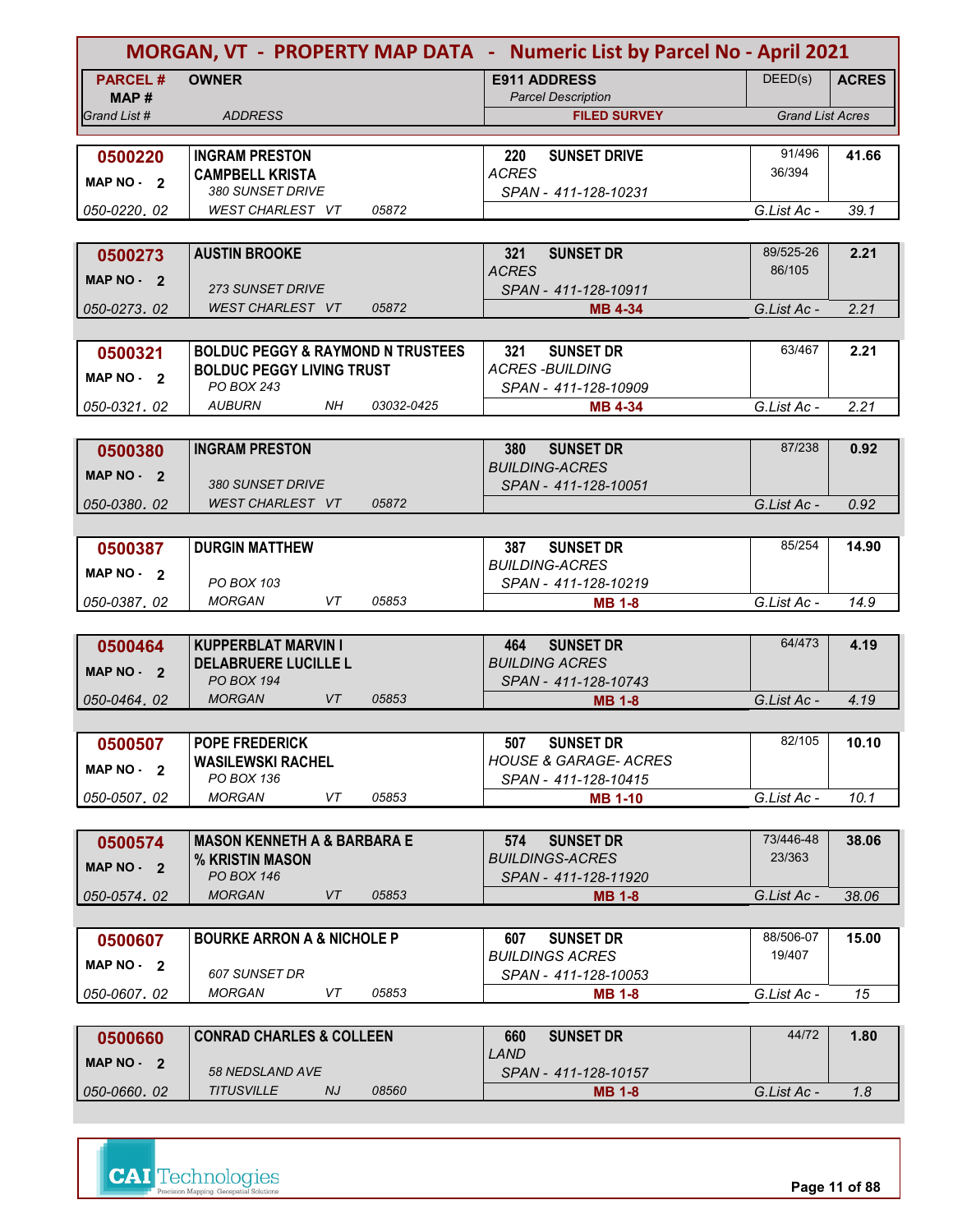| MORGAN, VT - PROPERTY MAP DATA - Numeric List by Parcel No - April 2021 |                                                                                 |                                                                       |                         |              |
|-------------------------------------------------------------------------|---------------------------------------------------------------------------------|-----------------------------------------------------------------------|-------------------------|--------------|
| <b>PARCEL#</b>                                                          | <b>OWNER</b>                                                                    | <b>E911 ADDRESS</b>                                                   | DEED(s)                 | <b>ACRES</b> |
| MAP#                                                                    |                                                                                 | <b>Parcel Description</b>                                             |                         |              |
| Grand List #                                                            | <b>ADDRESS</b>                                                                  | <b>FILED SURVEY</b>                                                   | <b>Grand List Acres</b> |              |
|                                                                         |                                                                                 |                                                                       | 40/145                  | 5.20         |
| 0500661                                                                 | <b>DUDLEY MICHAEL GLEN</b>                                                      | <b>SUNSET DR</b><br>661<br><b>BUILDINGS-ACRES</b>                     |                         |              |
| MAP $NO - 2$                                                            | 661 SUNSET DR--MORGAN                                                           | SPAN - 411-128-10212                                                  |                         |              |
| 050-0661, 02                                                            | W CHARLESTON VT<br>05872-9605                                                   |                                                                       | G.List Ac -             | 5.2          |
|                                                                         |                                                                                 |                                                                       |                         |              |
| 0500706                                                                 | PATEL SONALI & TREMBLAY STEPHEN                                                 | <b>SUNSET DR</b><br>706                                               | 73/348                  | 4.65         |
| MAP NO - 2                                                              |                                                                                 | <b>BUILDINGS-AC</b>                                                   |                         |              |
|                                                                         | 706 SUNSET DR<br><b>W CHARLESTON</b><br>VT<br>05872                             | SPAN - 411-128-10280                                                  |                         |              |
| 050-0706.02                                                             |                                                                                 | <b>MB 2-4</b>                                                         | G.List Ac -             | 4.65         |
|                                                                         | <b>SULLIVAN CORNELIUS A &amp; STACY L</b>                                       | <b>SUNSET DR</b><br>733                                               | 89/251-58               | 217.31       |
| 0500733                                                                 |                                                                                 | <b>BUILDINGS-ACRES</b>                                                | 77/209                  |              |
| $MAP NO - 5$                                                            | <b>156 LOWE ST</b>                                                              | SPAN - 411-128-10118                                                  |                         |              |
| 050-0733.05                                                             | TWEKSBURY<br>МA<br>01876                                                        | MB 3-3 & MB 1-37                                                      | G.List Ac -             | 217.31       |
|                                                                         |                                                                                 |                                                                       |                         |              |
| 0500950                                                                 | <b>HOUGHTON BURKETT &amp; CLAIRE T</b>                                          | 950<br><b>SUNSET DR</b>                                               | 45/501                  | 10.10        |
| MAP NO - 2                                                              |                                                                                 | <b>BUILDING-ACRES</b>                                                 |                         |              |
| 050-0950.02                                                             | PO BOX 34<br><b>VT</b><br><b>MORGAN</b><br>05853                                | SPAN - 411-128-10361<br><b>MB 3-3</b>                                 | G.List Ac -             | 10.1         |
|                                                                         |                                                                                 |                                                                       |                         |              |
| 0501036                                                                 | <b>LYON RANDALL L</b>                                                           | <b>SUNSET DR</b><br>1036                                              | 60/438                  | 11.55        |
|                                                                         |                                                                                 | <b>BUILDING-ACRES</b>                                                 |                         |              |
| MAP $NO - 2$                                                            | 1036 SUNSET DR                                                                  | SPAN - 411-128-10722                                                  |                         |              |
| 050-1036.02                                                             | 05872<br>W CHARLESTON<br>VT                                                     | MB 1-40 & MB 3-78                                                     | G.List Ac -             | 11.55        |
|                                                                         |                                                                                 |                                                                       |                         |              |
| 0501195                                                                 | <b>CAIRO CARMEN JOSEPH</b>                                                      | <b>SUNSET DR</b><br>1195                                              | 52/502                  | 36.00        |
| MAP NO - 2                                                              | <b>ERLANDSEN JOYCE EDNA CAIRO</b><br><b>164 SEEM STREET</b>                     | <b>ACRES</b><br>SPAN - 411-128-10120                                  |                         |              |
| 050-1195.02                                                             | PA<br><b>EMMAUS</b><br>18049                                                    |                                                                       | G.List Ac -             | 36           |
|                                                                         |                                                                                 |                                                                       |                         |              |
| 0501197                                                                 | <b>CASTRONOVA THOMAS L</b>                                                      | 1197 SUNSET DR                                                        | 61/321                  | 8.41         |
| MAP $NO - 2$                                                            |                                                                                 | <b>BUILDING ACRES</b>                                                 |                         |              |
|                                                                         | 1197 SUNSET DR                                                                  | SPAN - 411-128-10130                                                  |                         |              |
| 050-1197.02                                                             | W CHARLESTON<br>05872<br>VT.                                                    |                                                                       | G.List Ac -             | 8.41         |
|                                                                         |                                                                                 |                                                                       |                         |              |
| 0501224                                                                 | DANE CLAIR E & CHARLOTTE (LIFE ESTATE)<br><b>DANE BRIAN &amp; ROBERT BRENDA</b> | 1224<br><b>SUNSET DR</b><br><b>BUILDING- ACRES</b>                    | 66/197                  | 1.45         |
| MAP NO - 2                                                              | 1224 SUNSET DRIVE                                                               | SPAN - 411-128-10182                                                  |                         |              |
| 050-1224.02                                                             | <b>WEST CHARLEST VT</b><br>05872                                                |                                                                       | G.List Ac -             | 1.45         |
|                                                                         |                                                                                 |                                                                       |                         |              |
| 0501326                                                                 | <b>FORD ANN H</b>                                                               | <b>SUNSET DR</b><br>1326                                              | 81/412                  | 6.20         |
| MAP $NO - 2$                                                            |                                                                                 | <b>BUILDINGS ACRES</b>                                                | 52/265                  |              |
|                                                                         | 1326 SUNSET DR                                                                  | SPAN - 411-128-10469                                                  | 81/412                  |              |
| 050-1326.02                                                             | 05872<br>WEST CHARLEST VT                                                       | MB 4-17 & MB 1-8, MB 5-2                                              | G.List Ac -             | 6.2          |
|                                                                         |                                                                                 |                                                                       | 21/293                  |              |
| 0501593                                                                 | <b>BROCK JOHN W &amp; LUCY</b>                                                  | 1593<br><b>SUNSET DR</b><br><b>BUILDINGS- AC &amp; CHARLESTON ACR</b> |                         | 72.30        |
| MAP $NO - 2$                                                            | 1593 SUNSET DR                                                                  | SPAN - 411-128-10091                                                  |                         |              |
| 050-1593.02                                                             | <b>W CHARLESTON</b><br>05872<br>VT.                                             |                                                                       | G.List Ac -             | 74.94        |
|                                                                         |                                                                                 |                                                                       |                         |              |

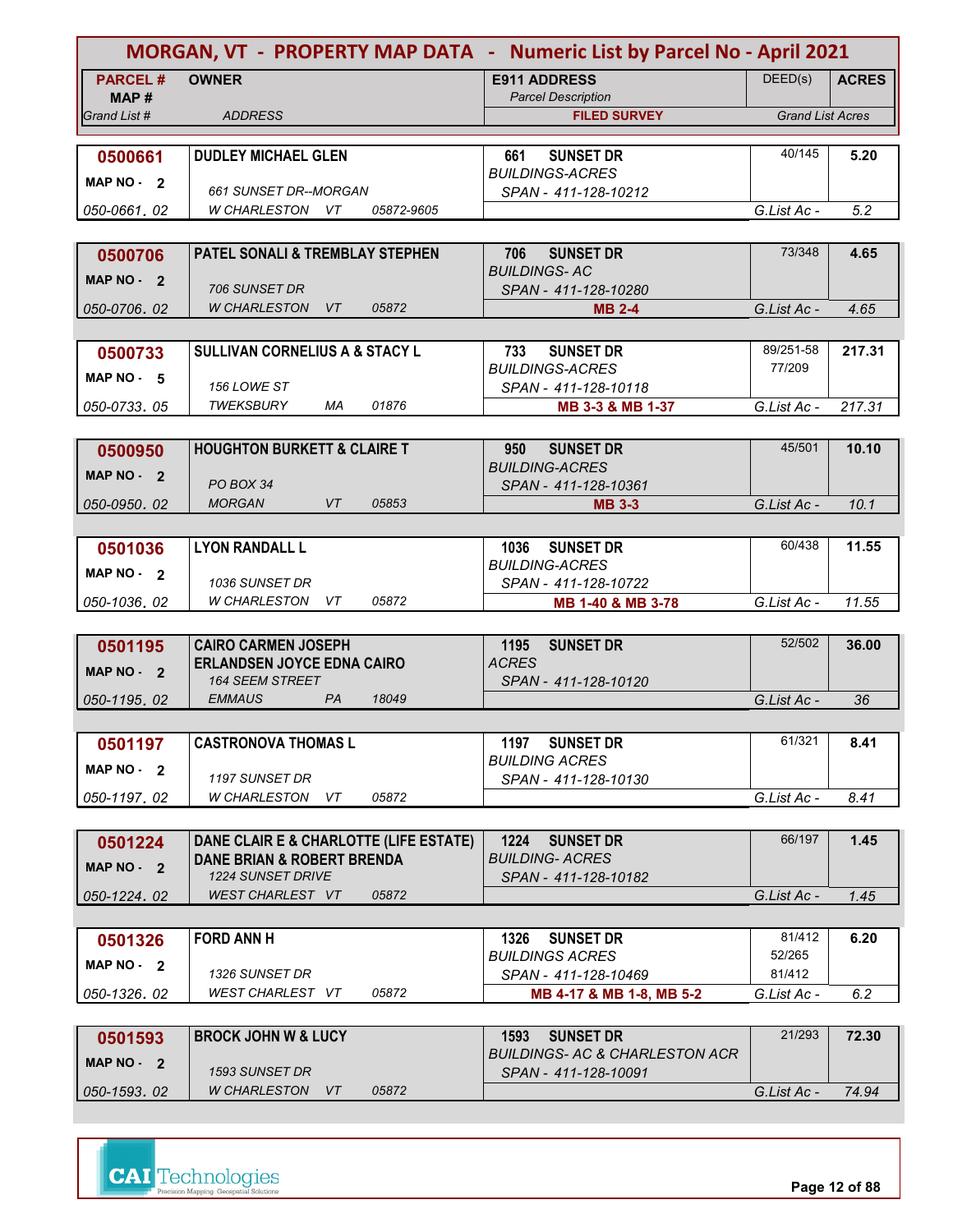|                | MORGAN, VT - PROPERTY MAP DATA - Numeric List by Parcel No - April 2021 |            |                                                                 |                         |              |  |
|----------------|-------------------------------------------------------------------------|------------|-----------------------------------------------------------------|-------------------------|--------------|--|
| <b>PARCEL#</b> | <b>OWNER</b>                                                            |            | <b>E911 ADDRESS</b>                                             | DEED(s)                 | <b>ACRES</b> |  |
| MAP #          |                                                                         |            | <b>Parcel Description</b>                                       |                         |              |  |
| Grand List #   | <b>ADDRESS</b>                                                          |            | <b>FILED SURVEY</b>                                             | <b>Grand List Acres</b> |              |  |
| 0501842        | <b>GOVONI LILLIAN</b>                                                   |            | 1842<br><b>SUNSET DR</b>                                        | 79/58                   | 19.28        |  |
| MAP NO - 1     | <b>GOVONI GINO</b>                                                      |            | <b>BUILDINGS-ACRE &amp; 1.1 AC IN CHARL</b>                     |                         |              |  |
|                | 1842 SUNSET DR                                                          |            | SPAN - 411-128-10446                                            |                         |              |  |
| 050-1842, 01   | WEST CHARLEST VT                                                        | 05872      | <b>MB 4-4</b>                                                   | G.List Ac -             | 19.28        |  |
|                |                                                                         |            |                                                                 |                         |              |  |
| 0600163        | <b>FILLMORE ERIC</b><br><b>FILMORE KAREN</b>                            |            | <b>DUMAS RD</b><br>163<br><b>2 APT HOUSE-OUTBLD-</b>            | 74/464                  | 27.52        |  |
| MAP NO - 1     | 163 DUMAS RD                                                            |            | SPAN - 411-128-10866                                            |                         |              |  |
| 060-0163.01    | <b>DERBY</b><br>VT                                                      | 05829      |                                                                 | G.List Ac -             | 27.24        |  |
|                |                                                                         |            |                                                                 |                         |              |  |
| 0600202        | <b>LAMB MARY E &amp; BRENDA LAMB COTRUSTE</b>                           |            | 202<br><b>DUMAS RD</b>                                          | 77/461                  | 133.40       |  |
| MAP NO - 1     | <b>MARY E LAMB LIVING TRUST</b>                                         |            | BUILDINGS- AC MORGAN-2.3 AC-DER                                 |                         |              |  |
| 060-0202.01    | PO BOX 661<br>VT<br>DERBY                                               | 05829      | SPAN - 411-128-10577<br><b>MB 3-26</b>                          | G.List Ac -             | 133.4        |  |
|                |                                                                         |            |                                                                 |                         |              |  |
| 0600501        | LAKE SALEM HOLDINGS, LLC                                                |            | <b>DUMAS RD</b><br>501                                          | 59/293                  | 4.80         |  |
|                |                                                                         |            | ACRES (143.62 ACRES IN DERBY)                                   | 59/261                  |              |  |
| MAP NO - 1     | PO BOX 602                                                              |            | SPAN - 411-128-10448                                            |                         |              |  |
| 060-0501.01    | <b>VT</b><br><b>DERBY</b>                                               | 05829      | <b>LAND IN TWO TOWNS</b>                                        | G.List Ac -             | 1.58         |  |
|                |                                                                         |            |                                                                 |                         |              |  |
| 0600665        | <b>JOHNSON MICHAEL G</b><br><b>JOHNSON CHRISTINE S</b>                  |            | <b>DUMAS RD</b><br>665<br>GARAGE-AC-MORGAN-HOUSE-DERB           | 60/38                   | 6.77         |  |
| MAP NO - 1     | <b>1542 DUMAS ROAD</b>                                                  |            | SPAN - 411-128-10410                                            |                         |              |  |
| 060-0665, 01   | VT<br><b>DERBY</b>                                                      | 05829-0794 |                                                                 | G.List Ac -             | 6.77         |  |
|                |                                                                         |            |                                                                 |                         |              |  |
| 0610030        | <b>TUTTLE HEIDI J</b>                                                   |            | <b>DUMAS DR</b><br>30                                           | 49/268                  | 0.48         |  |
| MAP NO - 1     | <b>TUTTLE DAVID J</b><br>222 UNION ST                                   |            | <b>LAKEFRONT 75FT-BUILDING-SALEM L</b>                          |                         |              |  |
| 061-0030, 01   | <b>NORWOOD</b><br><b>MA</b>                                             | 02062      | SPAN - 411-128-10809                                            | G.List Ac -             | 0.48         |  |
|                |                                                                         |            |                                                                 |                         |              |  |
| 0610033        | <b>CAMPBELL ANTHONY &amp; KELLIE</b>                                    |            | <b>DUMAS DR</b><br>33                                           | 90/533                  | 0.19         |  |
| MAP NO - 1     |                                                                         |            | <b>LAKEFRONT 50FT-BUILDING-SALEM L</b>                          | 45/65                   |              |  |
|                | 73 MAPLEWOOD DR                                                         |            | SPAN - 411-128-10744                                            |                         |              |  |
| 061-0033.01    | <b>GEORGIA</b><br>VT                                                    | 05478      |                                                                 | G.List Ac -             | 0.19         |  |
|                |                                                                         |            |                                                                 | 70/91                   |              |  |
| 0610040        | <b>MCCORMACK TIMOTHY</b><br><b>MCCORMACK JEAN</b>                       |            | 40<br><b>DUMAS DR</b><br><b>LAKEFRONT 38FT-BUILDING-SALEM L</b> | 82/333                  | 36.26        |  |
| MAP NO - 1     | <b>4 VIRGINIA RD</b>                                                    |            | SPAN - 411-128-10530                                            |                         |              |  |
| 061-0040.01    | <b>N READING</b><br>MA                                                  | 01864      | MB 4-78, 4-84                                                   | G.List Ac -             | 36.26        |  |
|                |                                                                         |            |                                                                 |                         |              |  |
| 0610069        | <b>LEHOUILLIER GILLES &amp; LAURA</b>                                   |            | <b>DUMAS DR</b><br>69                                           | 85/336                  | 0.48         |  |
| MAP NO - 1     | 456 SINCLAIR RD                                                         |            | LAKEFRONT 75FT-BUILDING-SALEM-<br>SPAN - 411-128-10184          |                         |              |  |
| 061-0069, 01   | JOHNSON<br>VT                                                           | 05656-9340 |                                                                 | G.List Ac -             | 0.48         |  |
|                |                                                                         |            |                                                                 |                         |              |  |
| 0610093        | LEAVENS WILLIAM B SR & WILLIAM B JR                                     |            | 93<br><b>DUMAS DR</b>                                           | 44/                     | 0.60         |  |
| MAP NO - 1     |                                                                         |            | LAKEFRONT 150FT-BUILDING-SALEM                                  |                         |              |  |
| 061-0093.01    | 2583 VT RT 111<br><b>DERBY</b><br>VT                                    | 05829      | SPAN - 411-128-10476                                            | G.List Ac -             | 0.6          |  |
|                |                                                                         |            |                                                                 |                         |              |  |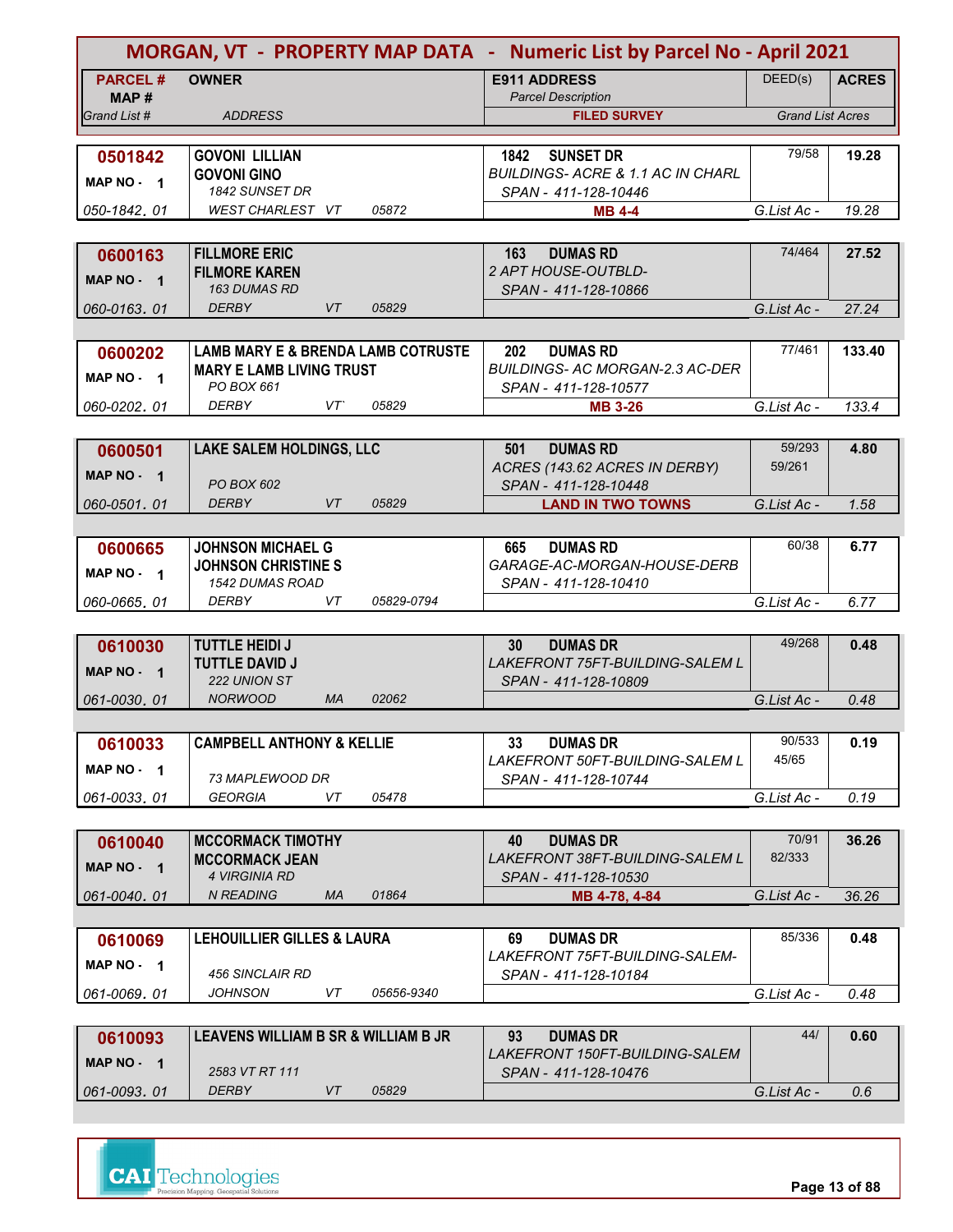|                                   | MORGAN, VT - PROPERTY MAP DATA - Numeric List by Parcel No - April 2021 |           |       |                                                             |                         |              |
|-----------------------------------|-------------------------------------------------------------------------|-----------|-------|-------------------------------------------------------------|-------------------------|--------------|
| <b>PARCEL#</b><br>MAP#            | <b>OWNER</b>                                                            |           |       | <b>E911 ADDRESS</b><br><b>Parcel Description</b>            | DEED(s)                 | <b>ACRES</b> |
| Grand List #                      | <b>ADDRESS</b>                                                          |           |       | <b>FILED SURVEY</b>                                         | <b>Grand List Acres</b> |              |
|                                   |                                                                         |           |       |                                                             |                         |              |
| 0610130                           | <b>DUMAS MICHAEL</b>                                                    |           |       | <b>DUMAS DR</b><br>130                                      |                         | 2.00         |
| MAP NO - 1                        | <b>DUMAS SHIRLEY M</b><br><b>130 DUMAS DR</b>                           |           |       | <b>BUILDINGS-AC-ROW SALEM-DERBY</b><br>SPAN - 411-128-10215 |                         |              |
| 061-0130.01                       | <b>DERBY</b>                                                            | VT        | 05829 |                                                             | G.List Ac -             | 2.13         |
|                                   |                                                                         |           |       |                                                             |                         |              |
| 0700002                           | <b>CHAFFEE KARL</b>                                                     |           |       | <b>HAYWARD HOLLOW</b><br>$\overline{2}$                     | 86/36                   | 4.55         |
| MAP NO - 1                        | <b>RENIHAN AMBER</b>                                                    |           |       | <b>ACRES</b>                                                |                         |              |
|                                   | <b>PO BOX 832</b>                                                       |           |       | SPAN - 411-128-10218                                        |                         |              |
| 070-0002.01                       | <b>DERBY</b>                                                            | VT        | 05829 |                                                             | G.List Ac -             | 4.55         |
|                                   |                                                                         |           |       |                                                             |                         |              |
| 0700240                           | <b>BROCK BRIAN</b>                                                      |           |       | 240<br><b>HAYWARD HOLLOW</b>                                | 90/525                  | 3.84         |
| MAP NO - 1                        | 1210 TOAD POND RD                                                       |           |       | <b>ACRES</b><br>SPAN - 411-128-11928                        | 81/1                    |              |
| 070-0240.01                       | <b>MORGAN</b>                                                           | VT        | 05853 |                                                             | G.List Ac -             | 3.84         |
|                                   |                                                                         |           |       |                                                             |                         |              |
| 0700268                           | <b>BERGERON JOSHUA</b>                                                  |           |       | 268<br><b>HAYWARD HOLLOW</b>                                | 80/24                   | 5.31         |
| MAP NO - 1                        |                                                                         |           |       | <b>BUILDING- ACRES</b>                                      |                         |              |
|                                   | 268 HAYWARD HOLLOW ROAD                                                 |           |       | SPAN - 411-128-10688                                        |                         |              |
| 070-0268.01                       | <b>DERBY</b>                                                            | VT        | 05829 |                                                             | G.List Ac -             | 5.31         |
|                                   |                                                                         |           |       |                                                             |                         |              |
| 0700295                           | <b>SHATTUCK BRADLEY &amp; BONNIE</b>                                    |           |       | <b>HAYWARD HOLLOW</b><br>295                                | 38/399-400              | 12.20        |
| MAP NO - 1                        | 727 DUMAS RD                                                            |           |       | LAND<br>SPAN - 411-128-10138                                | 34/387                  |              |
| 070-0295.01                       | <b>DERBY</b>                                                            | VT        | 05829 | <b>MB 1-45</b>                                              | G.List Ac -             | 12.2         |
|                                   |                                                                         |           |       |                                                             |                         |              |
| 0700370                           | <b>CHOQUETTE MICHAEL</b>                                                |           |       | <b>HAYWARD HOLLOW</b><br>370                                | 73/235                  | 10.10        |
| <b>MAP NO -</b><br>$\blacksquare$ |                                                                         |           |       | <b>ACRES</b>                                                |                         |              |
|                                   | 871 ELM ST                                                              |           |       | SPAN - 411-128-10892                                        |                         |              |
| 070-0370.01                       | <b>DERBY LINE</b>                                                       | <b>VT</b> | 05830 | <b>MB 3-48</b>                                              | G.List Ac -             | 10.1         |
|                                   |                                                                         |           |       |                                                             |                         |              |
| 0700375                           | <b>KIMBALL PAULA</b>                                                    |           |       | <b>HAYWARD HOLLOW</b><br>375<br><b>BUILDING-ACRES</b>       | 72/453                  | 12.50        |
| MAP NO - 1                        | PO BOX 622                                                              |           |       | SPAN - 411-128-10071                                        |                         |              |
| 070-0375.01                       | DERBY                                                                   | VT        | 05829 | <b>MB 1-45</b>                                              | G.List Ac -             | 12.5         |
|                                   |                                                                         |           |       |                                                             |                         |              |
| 0700385                           | <b>MYSTIQ HEIGHTS LLC</b>                                               |           |       | <b>HAYWARD HOLLOW</b><br>385                                | 87/76                   | 15.30        |
| MAP $NO - 1$                      |                                                                         |           |       | <b>ACRES OPEN</b>                                           |                         |              |
|                                   | 316 POULIN FARM                                                         |           |       | SPAN - 411-128-10910                                        |                         |              |
| 070-0385.01                       | <b>NEWPORT</b>                                                          | VT        | 05855 | <b>MB 1-45</b>                                              | G.List Ac -             | 15.3         |
|                                   |                                                                         |           |       |                                                             | 34/393                  | 11.00        |
| 0700401                           | <b>POGINY JAMES &amp; NATIVIDADE</b>                                    |           |       | <b>HAYWARD HOLLOW</b><br>401<br><b>BUILDINGS-ACRES</b>      |                         |              |
| MAP NO - 1                        | 3 MALGARI COURT                                                         |           |       | SPAN - 411-128-10642                                        |                         |              |
| 070-0401, 01                      | <b>NOUGATUIK</b>                                                        | CТ        | 06770 | <b>MB 1-45</b>                                              | G.List Ac -             | 11           |
|                                   |                                                                         |           |       |                                                             |                         |              |
| 0700451                           | <b>HARGROVE ROBERT</b>                                                  |           |       | <b>HAYWARD HOLLOW</b><br>451                                | 73/199                  | 16.40        |
| MAP $NO - 1$                      |                                                                         |           |       | <i>BUILDING-ACRES</i>                                       |                         |              |
| 070-0451.01                       | PO BOX 440<br><b>DERBY</b>                                              | VT        | 05829 | SPAN - 411-128-10261<br><b>MB 1-45</b>                      | G.List Ac -             | 16.4         |
|                                   |                                                                         |           |       |                                                             |                         |              |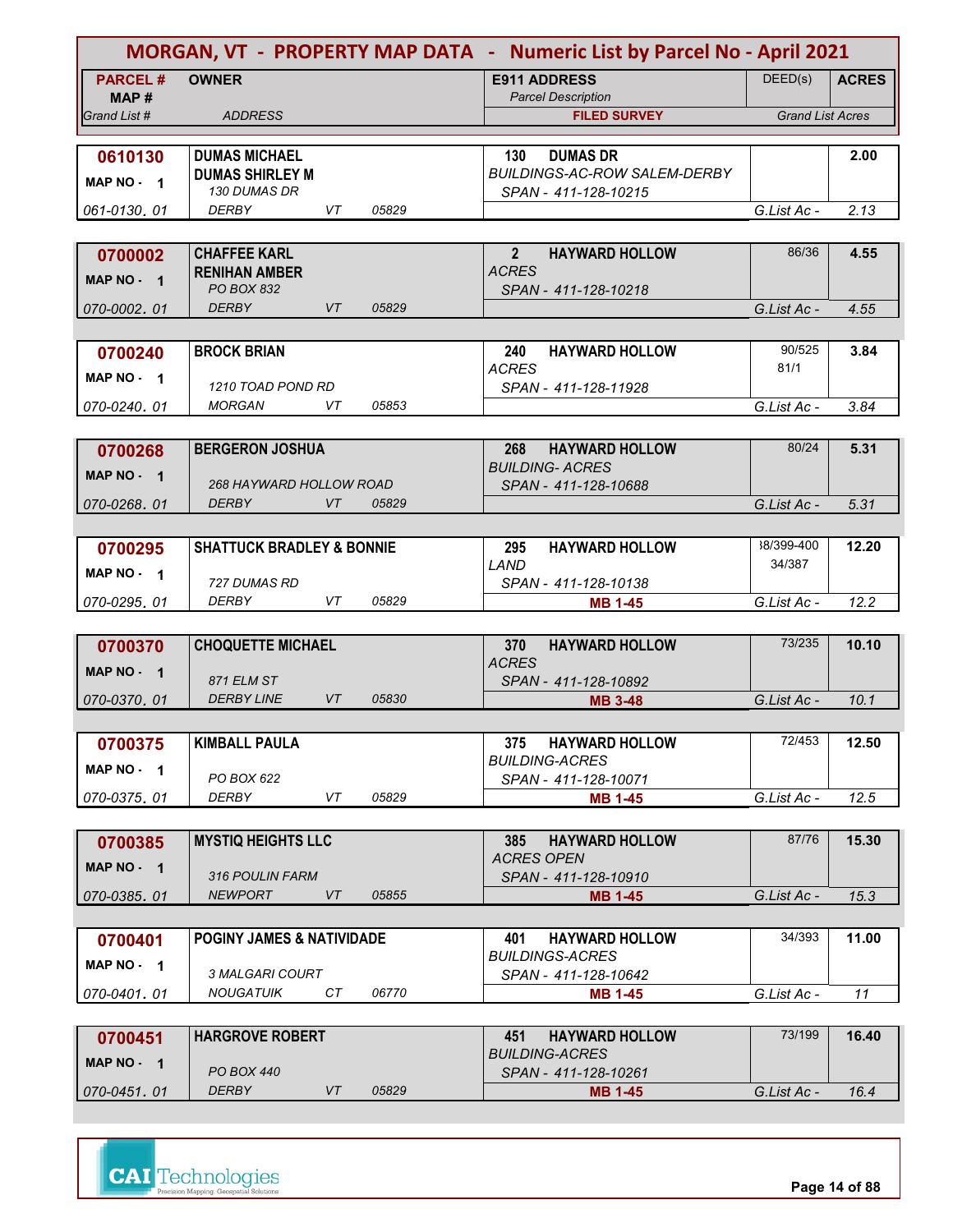|                      | MORGAN, VT - PROPERTY MAP DATA - Numeric List by Parcel No - April 2021 |                                                      |                         |                |
|----------------------|-------------------------------------------------------------------------|------------------------------------------------------|-------------------------|----------------|
| <b>PARCEL#</b>       | <b>OWNER</b>                                                            | <b>E911 ADDRESS</b>                                  | DEED(s)                 | <b>ACRES</b>   |
| MAP#<br>Grand List # |                                                                         | <b>Parcel Description</b>                            | <b>Grand List Acres</b> |                |
|                      | <b>ADDRESS</b>                                                          | <b>FILED SURVEY</b>                                  |                         |                |
| 0700952              | <b>MYSTIQ HEIGHTS LLC</b>                                               | <b>HAYWARD HOLLOW</b><br>952                         | 87/76                   | 144.20         |
|                      |                                                                         | <b>FARM BULDG- AC+AC IN DERBY</b>                    |                         |                |
| MAP NO - 1           | 316 POULIN FARM                                                         | SPAN - 411-128-10192                                 |                         |                |
| 070-0952.01          | <b>NEWPORT</b><br>VT<br>05855                                           | MB 1-51 & MB 3-48                                    | G.List Ac -             | 144.2          |
|                      |                                                                         |                                                      |                         |                |
| 0701010              | <b>TAPLIN BRIAN</b>                                                     | 12 <sup>2</sup><br><b>HAYWARD HOLLOW</b>             | 15/40                   | 1.32           |
| MAP NO - 1           |                                                                         | ACRES MORGAN-ALSO DERBY AC                           | 52/370                  |                |
|                      | <i><b>12 HAYWARD HOLLOW RD</b></i>                                      | SPAN - 411-128-10784                                 |                         |                |
| 070-1010, 01         | <b>DERBY</b><br><b>VT</b><br>05829                                      | <b>MB 3-29</b>                                       | G.List Ac -             | 1.32           |
|                      |                                                                         |                                                      |                         |                |
| 0900100              | <b>GREEN DELWYN &amp; NANCY LIFE ESTATE</b>                             | <b>DERBY GORE RD</b><br>100 <sub>1</sub>             | 87/560                  | 2.00           |
| MAP NO - 1           | <b>GREEN MICHAEL</b><br>P.O. BOX 9                                      | AC MORGAN-& LAND+HOUSE/DERBY<br>SPAN - 411-128-10316 |                         |                |
| 090-0100.01          | <b>DERBY</b><br>VT<br>05829-0009                                        |                                                      | G.List Ac -             | $\overline{2}$ |
|                      |                                                                         |                                                      |                         |                |
| 0900113              | <b>DRIVER EVERETT</b>                                                   | <b>DERBY GORE RD</b><br>113                          | 86/227                  | 54.49          |
|                      |                                                                         | <b>BUILDINGS- AC-ALSO CHARLESTON</b>                 | 33/460                  |                |
| MAP NO - 1           | 583 NO. 12 RD                                                           | SPAN - 411-128-10210                                 | 86/227                  |                |
| 090-0113.01          | <b>NEWPORT CTR</b><br><b>VT</b><br>05857                                | <b>MB 5-10</b>                                       | G.List Ac -             | 54.49          |
|                      |                                                                         |                                                      |                         |                |
| 0900322              | <b>SHATTUCK JUSTIN</b>                                                  | 322<br><b>DERBY GORE RD</b>                          | 83/314                  | 15.40          |
| MAP NO $-1$          |                                                                         | <b>BUILDINGS-&amp; ACRES</b>                         |                         |                |
|                      | 322 DERBY GORE RD                                                       | SPAN - 411-128-10211                                 |                         |                |
| 090-0322.01          | W CHARLESTON VT<br>05872                                                | <b>MB 5-10</b>                                       | G.List Ac -             | 15.51          |
|                      |                                                                         |                                                      |                         |                |
| 0900448              | <b>MCKENNY DOUGLAS G &amp; SARA</b>                                     | <b>DERBY GORE RD</b><br>448                          | 84/495                  | 1.50           |
| MAP NO - 1           | 221 LAKEWOOD DR                                                         | <b>BUILDINGS-ACRES</b><br>SPAN - 411-128-10782       |                         |                |
| 090-0448.01          | <b>NEWPORT CTR</b><br><b>VT</b><br>05857                                |                                                      | G.List Ac -             | 1.5            |
|                      |                                                                         |                                                      |                         |                |
| 0900695              | PHILLIPS TERRY F REVOCABLE TRUST                                        | <b>DERBY GORE RD</b><br>695                          | 62/54                   | 338.91         |
|                      |                                                                         | <b>BUILDINGS-AC &amp;CHARLESTON AC</b>               | 62/16                   |                |
| MAP NO - 1           | P.O. BOX 183                                                            | SPAN - 411-128-10630                                 | 62/11                   |                |
| 090-0695.01          | <b>MORGAN</b><br>VT<br>05853                                            | MB 3-42, MB 3-72 MB 3-6 & MB 4-14                    | G.List Ac -             | 333.91         |
|                      |                                                                         |                                                      |                         |                |
| 1000136              | <b>LOCKWOOD ELAINE GAY</b>                                              | <b>COCHE BROOK CROSSING</b><br>136                   | 54/517                  | 42.01          |
| MAP NO - 1           |                                                                         | <b>BUILDINGS- ACRES</b>                              |                         |                |
|                      | 136 COCHE BROOK CRSN                                                    | SPAN - 411-128-10887                                 |                         |                |
| 100-0136, 01         | W CHARLESTON VT<br>05872                                                | <b>MB 4-22</b>                                       | G.List Ac -             | 42.01          |
|                      |                                                                         |                                                      |                         |                |
| 1000236              | <b>CARTER JAMES M</b>                                                   | <b>COCHE BROOK CROSSING</b><br>236                   | 88/148                  | 39.78          |
| MAP NO - 1           | <b>CARTER PHYLLIS A</b><br>236 COCHE BROOK CROSSING                     | <b>HOUSE-GARAGE-ACRES</b>                            |                         |                |
| 100-0236.01          | <b>MORGAN</b><br>VT<br>05853                                            | SPAN - 411-128-10365<br><b>MB 3-6</b>                | G.List Ac -             | 39.78          |
|                      |                                                                         |                                                      |                         |                |
|                      | <b>SEGUIN CADE</b>                                                      | 269<br><b>COCHE BROOK CROSSING</b>                   | 88/5                    | 17.63          |
| 1000269              |                                                                         |                                                      |                         |                |

| 1000269         | <b>SEGUIN CADE</b> |   |       | 269                  | <b>COCHE BROOK CROSSING</b> | 88/5        | 17.63 |
|-----------------|--------------------|---|-------|----------------------|-----------------------------|-------------|-------|
| <b>MAP NO -</b> |                    |   |       | <i>LAND</i>          |                             |             |       |
|                 | 514 TOAD POND RD   |   |       | SPAN - 411-128-11946 |                             |             |       |
| 100-0269, 01    | <b>MORGAN</b>      | V | 05853 |                      |                             | G.List Ac - | 17.63 |
|                 |                    |   |       |                      |                             |             |       |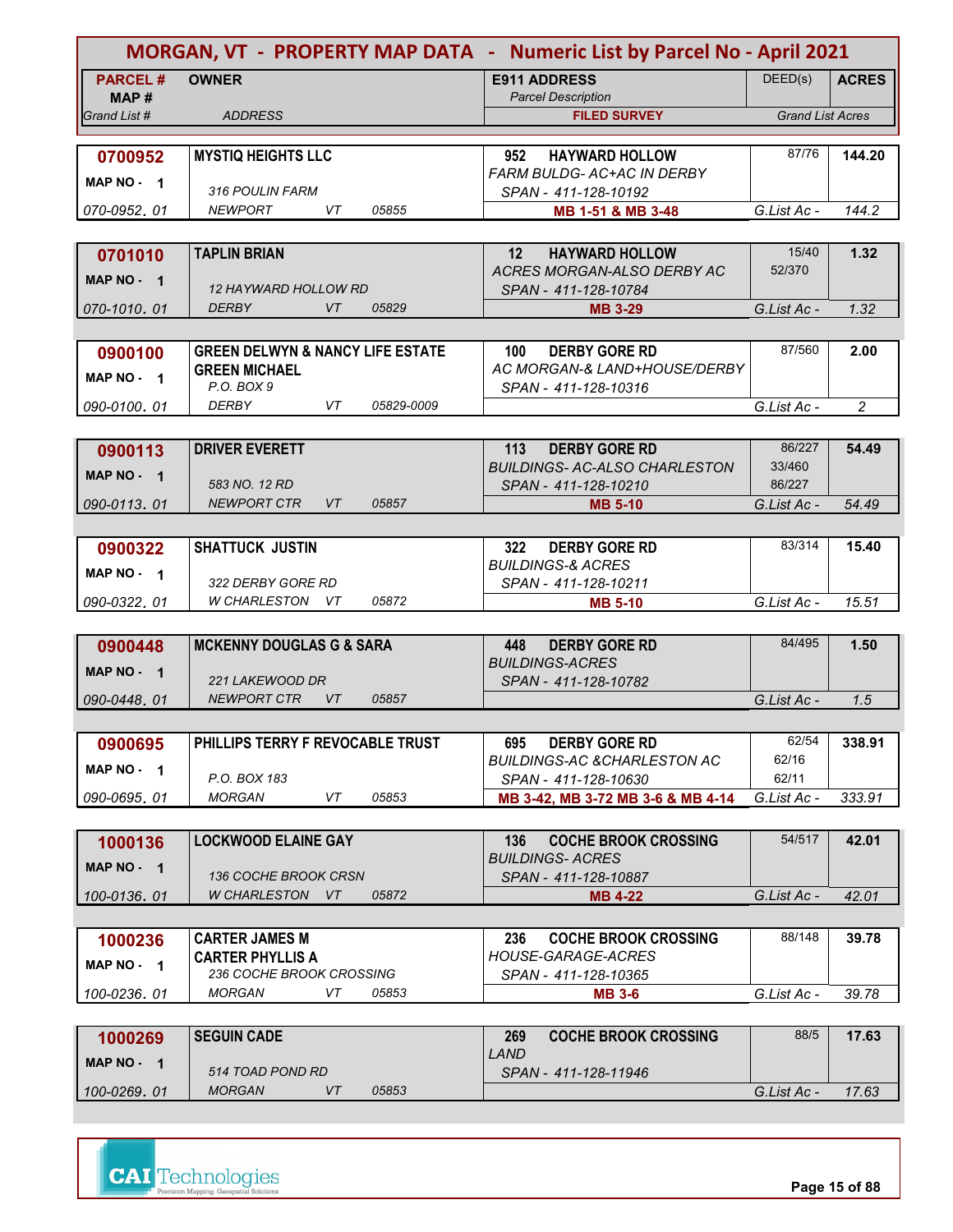|                                            | MORGAN, VT - PROPERTY MAP DATA - Numeric List by Parcel No - April 2021 |                                                                        |                         |                |  |  |  |
|--------------------------------------------|-------------------------------------------------------------------------|------------------------------------------------------------------------|-------------------------|----------------|--|--|--|
| <b>PARCEL#</b><br>MAP#                     | <b>OWNER</b>                                                            | <b>E911 ADDRESS</b><br><b>Parcel Description</b>                       | DEED(s)                 | <b>ACRES</b>   |  |  |  |
| Grand List #                               | <b>ADDRESS</b>                                                          | <b>FILED SURVEY</b>                                                    | <b>Grand List Acres</b> |                |  |  |  |
|                                            |                                                                         |                                                                        |                         |                |  |  |  |
| 1000279                                    | <b>MORGAN TOWN</b>                                                      | <b>COCHE BROOK CROSSING</b><br>278                                     | 21/373                  | 1.20           |  |  |  |
| MAP NO - 1                                 | <b>GORE CEMETERY</b>                                                    | <b>GORE CEMETERY 1.19 ACRES</b>                                        | 55/373                  |                |  |  |  |
|                                            | PO BOX 45                                                               | SPAN - 411-128-11913                                                   |                         |                |  |  |  |
| 100-0279, 1                                | <b>MORGAN</b><br>VT<br>05853                                            | MB 5-16,2-6                                                            | G.List Ac -             | 1.19           |  |  |  |
|                                            |                                                                         |                                                                        |                         |                |  |  |  |
| 1000578                                    | <b>MAYNARD CHRISTINE A &amp; CHRISTOPHER E</b>                          | <b>COCHE BROOK CROSSING</b><br>578                                     | 50/215                  | 5.13           |  |  |  |
| MAP NO - 1                                 | 578 COCHE BROOK CROSSING                                                | <i>BUILDING-ACRES</i>                                                  |                         |                |  |  |  |
| 100-0578, 01                               | 05872<br>W CHARLESTON VT                                                | SPAN - 411-128-10525<br><b>MB 3-6</b>                                  | G.List Ac -             | 5.13           |  |  |  |
|                                            |                                                                         |                                                                        |                         |                |  |  |  |
|                                            | <b>MORIN RICHARD</b>                                                    | <b>COCHE BROOK CROSSING</b><br>662                                     | 84/11                   | 10.45          |  |  |  |
| 1000662                                    | <b>MORIN HELEN</b>                                                      | <b>BUILDINGS-ACRES</b>                                                 |                         |                |  |  |  |
| MAP NO - 1                                 | 283 GORE ROAD NORTH                                                     | SPAN - 411-128-10349                                                   |                         |                |  |  |  |
| 100-0662.01                                | DERBY<br>VT<br>05829                                                    | <b>MB 3-6</b>                                                          | G.List Ac -             | 10.45          |  |  |  |
|                                            |                                                                         |                                                                        |                         |                |  |  |  |
| 1000700                                    | <b>BLAKE ANDREW R &amp;</b>                                             | 700<br><b>COCHE BROOK CROSSING</b>                                     | 42/208                  | 10.63          |  |  |  |
| MAP NO - 1                                 | <b>DANIELLE D</b>                                                       | <b>BUILDING-ACRES</b>                                                  |                         |                |  |  |  |
|                                            | <b>700 COCHE BROOK CROSSING</b>                                         | SPAN - 411-128-10068                                                   |                         |                |  |  |  |
| 100-0700.01                                | W CHARLESTON VT<br>05872                                                | <b>MB 3-6</b>                                                          | G.List Ac -             | 10.63          |  |  |  |
|                                            |                                                                         |                                                                        |                         |                |  |  |  |
| 1100167                                    | <b>PAUL MICHAEL</b>                                                     | 167<br><b>CHAMPIGNY RD</b>                                             | 40/186                  | 10.34          |  |  |  |
| MAP NO - 2                                 |                                                                         | <b>BUILDINGS- A -BUSINESS/GARAGE</b>                                   |                         |                |  |  |  |
| 110-0167, 02                               | P.O. BOX 94<br><b>MORGAN</b><br>VT<br>05853                             | SPAN - 411-128-10619                                                   | G.List Ac -             | 10.34          |  |  |  |
|                                            |                                                                         | <b>MB 3-23</b>                                                         |                         |                |  |  |  |
| 1100180                                    | <b>AUSTIN SHAWN L &amp; KATHRYN M</b>                                   |                                                                        | 90/169                  | 215.62         |  |  |  |
|                                            |                                                                         | LAND                                                                   |                         |                |  |  |  |
| <b>MAP NO -</b><br>$\overline{\mathbf{2}}$ | PO BOX 62                                                               | SPAN - 411-128-11955                                                   |                         |                |  |  |  |
| 110-0180, 02                               | <b>MORGAN</b><br><b>VT</b><br>05853                                     |                                                                        | G.List Ac -             | 215.62         |  |  |  |
|                                            |                                                                         |                                                                        |                         |                |  |  |  |
| 1100401                                    | <b>BOUDREAU ROBB</b>                                                    | <b>CHAMPIGNY RD</b><br>400                                             | 38/629-630              | 11.10          |  |  |  |
| MAP NO - 2                                 | <b>BOUDREAU LAURA</b>                                                   | <b>ACRES</b>                                                           | 32/261                  |                |  |  |  |
|                                            | 448 BRIGGS RD                                                           | SPAN - 411-128-10313                                                   |                         |                |  |  |  |
| 110-0401.02                                | <b>GUILFORD</b><br>VT<br>05301-8146                                     | MB 1-34 & MB 1-39                                                      | G.List Ac -             | 11.1           |  |  |  |
|                                            |                                                                         |                                                                        | 46/37                   |                |  |  |  |
| 1100819                                    | <b>CHAMPIGNY GABRIEL &amp; ANTHONY</b>                                  | <b>CHAMPIGNY RD</b><br>819<br><b>FARM-BUILDINGS-ACRES &amp; HOLLAN</b> |                         | 305.18         |  |  |  |
| MAP NO - 2                                 | PO BOX 3                                                                | SPAN - 411-128-10135                                                   |                         |                |  |  |  |
| 110-0819.02                                | <b>MORGAN</b><br>VT<br>05853                                            |                                                                        | G.List Ac -             | 305.18         |  |  |  |
|                                            |                                                                         |                                                                        |                         |                |  |  |  |
| 1200014                                    | <b>MORGAN UNITED CHURCH</b>                                             | 14<br><b>MEADE HILL RD</b>                                             | 46/492                  | 1.13           |  |  |  |
| <b>MAP NO - 20</b>                         |                                                                         | CHURCH-CORNER OF VT111& TH 12-                                         |                         |                |  |  |  |
|                                            | <b>14 MEADE HILL</b>                                                    | SPAN - 411-128-10559                                                   |                         |                |  |  |  |
| 120-0015, 20                               | <b>MORGAN</b><br>VT<br>05853                                            | MB 1-53 & 9                                                            | G.List Ac -             | 1.13           |  |  |  |
|                                            |                                                                         |                                                                        |                         |                |  |  |  |
| 1200036                                    | <b>BESAW ROLAND LIFE ESTATE-BESAW M,</b>                                | 36<br><b>MEADE HILL</b>                                                | 64/339                  | 2.00           |  |  |  |
| <b>MAP NO - 20</b>                         | <b>ROCKWELL KELLY M &amp; WILSON LAURIE L</b><br>PO BOX 44              | <b>BUILDINGS-ACRES</b><br>SPAN - 411-128-10063                         |                         |                |  |  |  |
| 120-0036.20                                | <b>MORGAN</b><br>VT<br>05853                                            |                                                                        | G.List Ac -             | $\overline{2}$ |  |  |  |
|                                            |                                                                         |                                                                        |                         |                |  |  |  |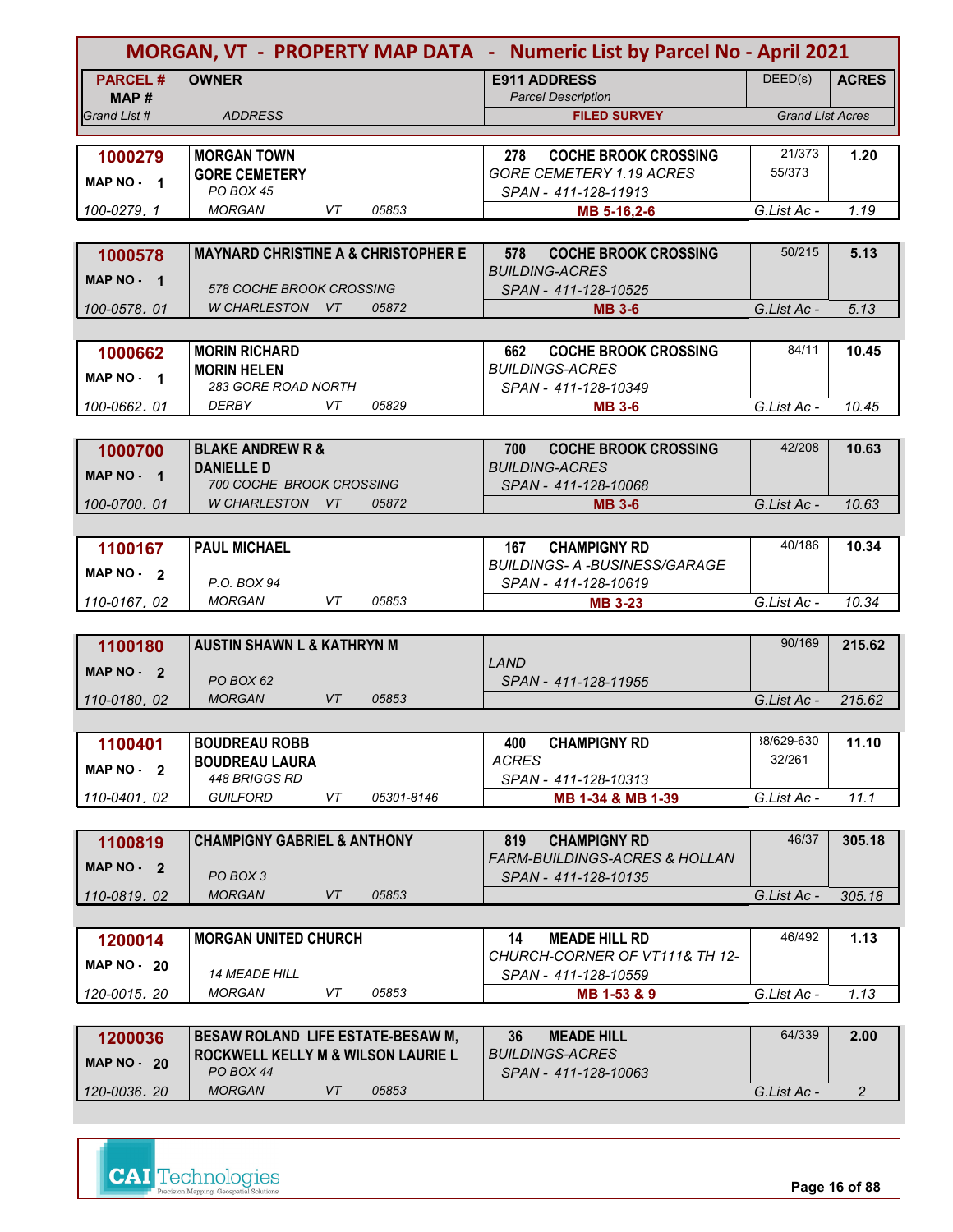| DEED(s)<br><b>PARCEL#</b><br><b>OWNER</b><br><b>E911 ADDRESS</b><br><b>ACRES</b><br><b>Parcel Description</b><br>MAP#<br><b>Grand List Acres</b><br><b>ADDRESS</b><br>Grand List #<br><b>FILED SURVEY</b><br>11/220<br><b>MEADE HILL RD</b><br>0.30<br>1200041<br><b>MORGAN TOWN</b><br>41<br>14/341<br><b>COMMUNITY HOUSE &amp; TN OFFICE-A</b><br><b>COMMUNITY HOUSE &amp; TN OFFICE</b><br><b>MAP NO - 20</b><br>21/449<br>PO BOX 45<br>SPAN - 411-128-10549<br>120-0041.20<br><b>MORGAN</b><br>VT<br>05853<br>G.List Ac -<br>0.3<br><b>MB 1-53</b><br><b>LAMBERTZ GLENN &amp; KIM</b><br><b>MEADE HILL</b><br>89/317-18<br>73<br>0.71<br>1200073<br>86/225<br><b>BUILDINGS-ACRES</b><br><b>MAP NO - 20</b><br><b>73 MEADE HILL RD</b><br>SPAN - 411-128-10520<br><b>MORGAN</b><br>VT<br>05853<br>0.71<br>120-0073, 20<br><b>MB 1-53</b><br>G.List Ac -<br>86/108<br><b>TAILLON PAUL G JR</b><br>82<br><b>MEADE HILL</b><br>0.33<br>1200082<br><b>BUILDING-LAND</b><br>MAP NO $-20$<br><b>82 MEADE HILL RD</b><br>SPAN - 411-128-10509<br><b>MORGAN</b><br>VT<br>05853<br>0.33<br>120-0082.20<br>G.List Ac -<br>66/400<br>TELEPHONE OPERATING CO OF VT LLC<br><b>MEADE HILL</b><br>0.40<br>103<br>1200103<br><b>BUILDING-LAND</b><br><b>FAIRPOINT</b><br><b>MAP NO - 20</b><br><b>770 ELM ST</b><br>SPAN - 411-128-10815<br><b>MANCHESTER</b><br><b>NH</b><br>03101<br>G.List Ac -<br>0.4<br>120-0103.20<br>80/223<br>3.82<br><b>MORGAN TOWN SCHOOL DISTRICT</b><br>158<br><b>MEADE HILL RD</b><br>1200158<br><b>SCHOOL LOT-ACRES</b><br><b>SCHOOL LOT &amp; BUILDINGS</b><br>MAP NO - 2<br><b>PO BOX 45</b><br>SPAN - 411-128-10550<br>VT<br>05853<br>G.List Ac -<br><b>MORGAN</b><br>3.82<br>120-0158.02<br><b>MB 2-16</b><br><b>TOWN OF MORGAN</b><br>7.67<br>1200159<br><b>MAP NO -</b><br>$\overline{\mathbf{2}}$<br><b>PO BOX 45</b><br>SPAN - 411-128-11947<br><b>MORGAN</b><br><b>VT</b><br>05853<br>G.List Ac -<br>7.67<br>120-0159, 02<br>34/332<br><b>MCRAE BARBARA &amp; MARTIN LIFE ESTATE</b><br>262<br><b>MEADE HILL</b><br>0.84<br>1200262<br><b>BUILDING-ACRE</b><br><b>GREENWOOD LIA &amp; MCRAE JEFFREY</b><br><b>MAP NO - 20</b><br>P.O. BOX 4<br>SPAN - 411-128-10534<br><b>MORGAN</b><br>VT<br>05853<br>G.List Ac -<br>0.84<br>120-0262.20<br><b>MB 2-17</b><br>68/99<br>2.10<br><b>DAMON ROBERT &amp; GISELE</b><br><b>MEADE HILL RD</b><br>267<br>1200267<br><b>BUILDINGS-ACRES</b><br>MAP $NO - 20$<br><b>267 MEADE HILL</b><br>SPAN - 411-128-10181<br>05853<br><b>MORGAN</b><br>VT<br>G.List Ac -<br>2.1<br>120-0267.20<br>21/105<br><b>MOORE WILLIAM &amp; DIANE</b><br>423<br><b>MEADE HILL</b><br>28.70<br>1200423<br><b>BUILDINGS-ACRES</b><br>MAP $NO - 2$<br>423 MEADE HILL RD<br>SPAN - 411-128-10548<br>05853<br>MORGAN<br>VT<br>G.List Ac -<br>28.7<br>120-0423.02<br><b>MB 1-13</b><br>82/529<br><b>GUYER RUSSELL &amp; IRIS</b><br><b>MEADE HILL</b><br>2.00<br>1200475<br>475<br><b>GUYER RANDY &amp; GUYER MARTIN TANYA</b><br><i>BUILDINGS-LAND</i><br>MAP NO - 2<br><b>475 MEADE HILL</b><br>SPAN - 411-128-10329<br><b>MORGAN</b><br>05853<br>VT<br>$\overline{2}$<br>120-0475.02<br>G.List Ac - | MORGAN, VT - PROPERTY MAP DATA - Numeric List by Parcel No - April 2021 |  |  |  |  |  |  |
|------------------------------------------------------------------------------------------------------------------------------------------------------------------------------------------------------------------------------------------------------------------------------------------------------------------------------------------------------------------------------------------------------------------------------------------------------------------------------------------------------------------------------------------------------------------------------------------------------------------------------------------------------------------------------------------------------------------------------------------------------------------------------------------------------------------------------------------------------------------------------------------------------------------------------------------------------------------------------------------------------------------------------------------------------------------------------------------------------------------------------------------------------------------------------------------------------------------------------------------------------------------------------------------------------------------------------------------------------------------------------------------------------------------------------------------------------------------------------------------------------------------------------------------------------------------------------------------------------------------------------------------------------------------------------------------------------------------------------------------------------------------------------------------------------------------------------------------------------------------------------------------------------------------------------------------------------------------------------------------------------------------------------------------------------------------------------------------------------------------------------------------------------------------------------------------------------------------------------------------------------------------------------------------------------------------------------------------------------------------------------------------------------------------------------------------------------------------------------------------------------------------------------------------------------------------------------------------------------------------------------------------------------------------------------------------------------------------------------------------------------------------------------------------------------------------------------------------------------------------------------------------------------------------------------------------------------------------------------------------------------------------------------------------------------------------------------------------------------------------------------------------------|-------------------------------------------------------------------------|--|--|--|--|--|--|
|                                                                                                                                                                                                                                                                                                                                                                                                                                                                                                                                                                                                                                                                                                                                                                                                                                                                                                                                                                                                                                                                                                                                                                                                                                                                                                                                                                                                                                                                                                                                                                                                                                                                                                                                                                                                                                                                                                                                                                                                                                                                                                                                                                                                                                                                                                                                                                                                                                                                                                                                                                                                                                                                                                                                                                                                                                                                                                                                                                                                                                                                                                                                                |                                                                         |  |  |  |  |  |  |
|                                                                                                                                                                                                                                                                                                                                                                                                                                                                                                                                                                                                                                                                                                                                                                                                                                                                                                                                                                                                                                                                                                                                                                                                                                                                                                                                                                                                                                                                                                                                                                                                                                                                                                                                                                                                                                                                                                                                                                                                                                                                                                                                                                                                                                                                                                                                                                                                                                                                                                                                                                                                                                                                                                                                                                                                                                                                                                                                                                                                                                                                                                                                                |                                                                         |  |  |  |  |  |  |
|                                                                                                                                                                                                                                                                                                                                                                                                                                                                                                                                                                                                                                                                                                                                                                                                                                                                                                                                                                                                                                                                                                                                                                                                                                                                                                                                                                                                                                                                                                                                                                                                                                                                                                                                                                                                                                                                                                                                                                                                                                                                                                                                                                                                                                                                                                                                                                                                                                                                                                                                                                                                                                                                                                                                                                                                                                                                                                                                                                                                                                                                                                                                                |                                                                         |  |  |  |  |  |  |
|                                                                                                                                                                                                                                                                                                                                                                                                                                                                                                                                                                                                                                                                                                                                                                                                                                                                                                                                                                                                                                                                                                                                                                                                                                                                                                                                                                                                                                                                                                                                                                                                                                                                                                                                                                                                                                                                                                                                                                                                                                                                                                                                                                                                                                                                                                                                                                                                                                                                                                                                                                                                                                                                                                                                                                                                                                                                                                                                                                                                                                                                                                                                                |                                                                         |  |  |  |  |  |  |
|                                                                                                                                                                                                                                                                                                                                                                                                                                                                                                                                                                                                                                                                                                                                                                                                                                                                                                                                                                                                                                                                                                                                                                                                                                                                                                                                                                                                                                                                                                                                                                                                                                                                                                                                                                                                                                                                                                                                                                                                                                                                                                                                                                                                                                                                                                                                                                                                                                                                                                                                                                                                                                                                                                                                                                                                                                                                                                                                                                                                                                                                                                                                                |                                                                         |  |  |  |  |  |  |
|                                                                                                                                                                                                                                                                                                                                                                                                                                                                                                                                                                                                                                                                                                                                                                                                                                                                                                                                                                                                                                                                                                                                                                                                                                                                                                                                                                                                                                                                                                                                                                                                                                                                                                                                                                                                                                                                                                                                                                                                                                                                                                                                                                                                                                                                                                                                                                                                                                                                                                                                                                                                                                                                                                                                                                                                                                                                                                                                                                                                                                                                                                                                                |                                                                         |  |  |  |  |  |  |
|                                                                                                                                                                                                                                                                                                                                                                                                                                                                                                                                                                                                                                                                                                                                                                                                                                                                                                                                                                                                                                                                                                                                                                                                                                                                                                                                                                                                                                                                                                                                                                                                                                                                                                                                                                                                                                                                                                                                                                                                                                                                                                                                                                                                                                                                                                                                                                                                                                                                                                                                                                                                                                                                                                                                                                                                                                                                                                                                                                                                                                                                                                                                                |                                                                         |  |  |  |  |  |  |
|                                                                                                                                                                                                                                                                                                                                                                                                                                                                                                                                                                                                                                                                                                                                                                                                                                                                                                                                                                                                                                                                                                                                                                                                                                                                                                                                                                                                                                                                                                                                                                                                                                                                                                                                                                                                                                                                                                                                                                                                                                                                                                                                                                                                                                                                                                                                                                                                                                                                                                                                                                                                                                                                                                                                                                                                                                                                                                                                                                                                                                                                                                                                                |                                                                         |  |  |  |  |  |  |
|                                                                                                                                                                                                                                                                                                                                                                                                                                                                                                                                                                                                                                                                                                                                                                                                                                                                                                                                                                                                                                                                                                                                                                                                                                                                                                                                                                                                                                                                                                                                                                                                                                                                                                                                                                                                                                                                                                                                                                                                                                                                                                                                                                                                                                                                                                                                                                                                                                                                                                                                                                                                                                                                                                                                                                                                                                                                                                                                                                                                                                                                                                                                                |                                                                         |  |  |  |  |  |  |
|                                                                                                                                                                                                                                                                                                                                                                                                                                                                                                                                                                                                                                                                                                                                                                                                                                                                                                                                                                                                                                                                                                                                                                                                                                                                                                                                                                                                                                                                                                                                                                                                                                                                                                                                                                                                                                                                                                                                                                                                                                                                                                                                                                                                                                                                                                                                                                                                                                                                                                                                                                                                                                                                                                                                                                                                                                                                                                                                                                                                                                                                                                                                                |                                                                         |  |  |  |  |  |  |
|                                                                                                                                                                                                                                                                                                                                                                                                                                                                                                                                                                                                                                                                                                                                                                                                                                                                                                                                                                                                                                                                                                                                                                                                                                                                                                                                                                                                                                                                                                                                                                                                                                                                                                                                                                                                                                                                                                                                                                                                                                                                                                                                                                                                                                                                                                                                                                                                                                                                                                                                                                                                                                                                                                                                                                                                                                                                                                                                                                                                                                                                                                                                                |                                                                         |  |  |  |  |  |  |
|                                                                                                                                                                                                                                                                                                                                                                                                                                                                                                                                                                                                                                                                                                                                                                                                                                                                                                                                                                                                                                                                                                                                                                                                                                                                                                                                                                                                                                                                                                                                                                                                                                                                                                                                                                                                                                                                                                                                                                                                                                                                                                                                                                                                                                                                                                                                                                                                                                                                                                                                                                                                                                                                                                                                                                                                                                                                                                                                                                                                                                                                                                                                                |                                                                         |  |  |  |  |  |  |
|                                                                                                                                                                                                                                                                                                                                                                                                                                                                                                                                                                                                                                                                                                                                                                                                                                                                                                                                                                                                                                                                                                                                                                                                                                                                                                                                                                                                                                                                                                                                                                                                                                                                                                                                                                                                                                                                                                                                                                                                                                                                                                                                                                                                                                                                                                                                                                                                                                                                                                                                                                                                                                                                                                                                                                                                                                                                                                                                                                                                                                                                                                                                                |                                                                         |  |  |  |  |  |  |
|                                                                                                                                                                                                                                                                                                                                                                                                                                                                                                                                                                                                                                                                                                                                                                                                                                                                                                                                                                                                                                                                                                                                                                                                                                                                                                                                                                                                                                                                                                                                                                                                                                                                                                                                                                                                                                                                                                                                                                                                                                                                                                                                                                                                                                                                                                                                                                                                                                                                                                                                                                                                                                                                                                                                                                                                                                                                                                                                                                                                                                                                                                                                                |                                                                         |  |  |  |  |  |  |
|                                                                                                                                                                                                                                                                                                                                                                                                                                                                                                                                                                                                                                                                                                                                                                                                                                                                                                                                                                                                                                                                                                                                                                                                                                                                                                                                                                                                                                                                                                                                                                                                                                                                                                                                                                                                                                                                                                                                                                                                                                                                                                                                                                                                                                                                                                                                                                                                                                                                                                                                                                                                                                                                                                                                                                                                                                                                                                                                                                                                                                                                                                                                                |                                                                         |  |  |  |  |  |  |
|                                                                                                                                                                                                                                                                                                                                                                                                                                                                                                                                                                                                                                                                                                                                                                                                                                                                                                                                                                                                                                                                                                                                                                                                                                                                                                                                                                                                                                                                                                                                                                                                                                                                                                                                                                                                                                                                                                                                                                                                                                                                                                                                                                                                                                                                                                                                                                                                                                                                                                                                                                                                                                                                                                                                                                                                                                                                                                                                                                                                                                                                                                                                                |                                                                         |  |  |  |  |  |  |
|                                                                                                                                                                                                                                                                                                                                                                                                                                                                                                                                                                                                                                                                                                                                                                                                                                                                                                                                                                                                                                                                                                                                                                                                                                                                                                                                                                                                                                                                                                                                                                                                                                                                                                                                                                                                                                                                                                                                                                                                                                                                                                                                                                                                                                                                                                                                                                                                                                                                                                                                                                                                                                                                                                                                                                                                                                                                                                                                                                                                                                                                                                                                                |                                                                         |  |  |  |  |  |  |
|                                                                                                                                                                                                                                                                                                                                                                                                                                                                                                                                                                                                                                                                                                                                                                                                                                                                                                                                                                                                                                                                                                                                                                                                                                                                                                                                                                                                                                                                                                                                                                                                                                                                                                                                                                                                                                                                                                                                                                                                                                                                                                                                                                                                                                                                                                                                                                                                                                                                                                                                                                                                                                                                                                                                                                                                                                                                                                                                                                                                                                                                                                                                                |                                                                         |  |  |  |  |  |  |
|                                                                                                                                                                                                                                                                                                                                                                                                                                                                                                                                                                                                                                                                                                                                                                                                                                                                                                                                                                                                                                                                                                                                                                                                                                                                                                                                                                                                                                                                                                                                                                                                                                                                                                                                                                                                                                                                                                                                                                                                                                                                                                                                                                                                                                                                                                                                                                                                                                                                                                                                                                                                                                                                                                                                                                                                                                                                                                                                                                                                                                                                                                                                                |                                                                         |  |  |  |  |  |  |
|                                                                                                                                                                                                                                                                                                                                                                                                                                                                                                                                                                                                                                                                                                                                                                                                                                                                                                                                                                                                                                                                                                                                                                                                                                                                                                                                                                                                                                                                                                                                                                                                                                                                                                                                                                                                                                                                                                                                                                                                                                                                                                                                                                                                                                                                                                                                                                                                                                                                                                                                                                                                                                                                                                                                                                                                                                                                                                                                                                                                                                                                                                                                                |                                                                         |  |  |  |  |  |  |
|                                                                                                                                                                                                                                                                                                                                                                                                                                                                                                                                                                                                                                                                                                                                                                                                                                                                                                                                                                                                                                                                                                                                                                                                                                                                                                                                                                                                                                                                                                                                                                                                                                                                                                                                                                                                                                                                                                                                                                                                                                                                                                                                                                                                                                                                                                                                                                                                                                                                                                                                                                                                                                                                                                                                                                                                                                                                                                                                                                                                                                                                                                                                                |                                                                         |  |  |  |  |  |  |
|                                                                                                                                                                                                                                                                                                                                                                                                                                                                                                                                                                                                                                                                                                                                                                                                                                                                                                                                                                                                                                                                                                                                                                                                                                                                                                                                                                                                                                                                                                                                                                                                                                                                                                                                                                                                                                                                                                                                                                                                                                                                                                                                                                                                                                                                                                                                                                                                                                                                                                                                                                                                                                                                                                                                                                                                                                                                                                                                                                                                                                                                                                                                                |                                                                         |  |  |  |  |  |  |
|                                                                                                                                                                                                                                                                                                                                                                                                                                                                                                                                                                                                                                                                                                                                                                                                                                                                                                                                                                                                                                                                                                                                                                                                                                                                                                                                                                                                                                                                                                                                                                                                                                                                                                                                                                                                                                                                                                                                                                                                                                                                                                                                                                                                                                                                                                                                                                                                                                                                                                                                                                                                                                                                                                                                                                                                                                                                                                                                                                                                                                                                                                                                                |                                                                         |  |  |  |  |  |  |
|                                                                                                                                                                                                                                                                                                                                                                                                                                                                                                                                                                                                                                                                                                                                                                                                                                                                                                                                                                                                                                                                                                                                                                                                                                                                                                                                                                                                                                                                                                                                                                                                                                                                                                                                                                                                                                                                                                                                                                                                                                                                                                                                                                                                                                                                                                                                                                                                                                                                                                                                                                                                                                                                                                                                                                                                                                                                                                                                                                                                                                                                                                                                                |                                                                         |  |  |  |  |  |  |
|                                                                                                                                                                                                                                                                                                                                                                                                                                                                                                                                                                                                                                                                                                                                                                                                                                                                                                                                                                                                                                                                                                                                                                                                                                                                                                                                                                                                                                                                                                                                                                                                                                                                                                                                                                                                                                                                                                                                                                                                                                                                                                                                                                                                                                                                                                                                                                                                                                                                                                                                                                                                                                                                                                                                                                                                                                                                                                                                                                                                                                                                                                                                                |                                                                         |  |  |  |  |  |  |
|                                                                                                                                                                                                                                                                                                                                                                                                                                                                                                                                                                                                                                                                                                                                                                                                                                                                                                                                                                                                                                                                                                                                                                                                                                                                                                                                                                                                                                                                                                                                                                                                                                                                                                                                                                                                                                                                                                                                                                                                                                                                                                                                                                                                                                                                                                                                                                                                                                                                                                                                                                                                                                                                                                                                                                                                                                                                                                                                                                                                                                                                                                                                                |                                                                         |  |  |  |  |  |  |
|                                                                                                                                                                                                                                                                                                                                                                                                                                                                                                                                                                                                                                                                                                                                                                                                                                                                                                                                                                                                                                                                                                                                                                                                                                                                                                                                                                                                                                                                                                                                                                                                                                                                                                                                                                                                                                                                                                                                                                                                                                                                                                                                                                                                                                                                                                                                                                                                                                                                                                                                                                                                                                                                                                                                                                                                                                                                                                                                                                                                                                                                                                                                                |                                                                         |  |  |  |  |  |  |
|                                                                                                                                                                                                                                                                                                                                                                                                                                                                                                                                                                                                                                                                                                                                                                                                                                                                                                                                                                                                                                                                                                                                                                                                                                                                                                                                                                                                                                                                                                                                                                                                                                                                                                                                                                                                                                                                                                                                                                                                                                                                                                                                                                                                                                                                                                                                                                                                                                                                                                                                                                                                                                                                                                                                                                                                                                                                                                                                                                                                                                                                                                                                                |                                                                         |  |  |  |  |  |  |
|                                                                                                                                                                                                                                                                                                                                                                                                                                                                                                                                                                                                                                                                                                                                                                                                                                                                                                                                                                                                                                                                                                                                                                                                                                                                                                                                                                                                                                                                                                                                                                                                                                                                                                                                                                                                                                                                                                                                                                                                                                                                                                                                                                                                                                                                                                                                                                                                                                                                                                                                                                                                                                                                                                                                                                                                                                                                                                                                                                                                                                                                                                                                                |                                                                         |  |  |  |  |  |  |
|                                                                                                                                                                                                                                                                                                                                                                                                                                                                                                                                                                                                                                                                                                                                                                                                                                                                                                                                                                                                                                                                                                                                                                                                                                                                                                                                                                                                                                                                                                                                                                                                                                                                                                                                                                                                                                                                                                                                                                                                                                                                                                                                                                                                                                                                                                                                                                                                                                                                                                                                                                                                                                                                                                                                                                                                                                                                                                                                                                                                                                                                                                                                                |                                                                         |  |  |  |  |  |  |
|                                                                                                                                                                                                                                                                                                                                                                                                                                                                                                                                                                                                                                                                                                                                                                                                                                                                                                                                                                                                                                                                                                                                                                                                                                                                                                                                                                                                                                                                                                                                                                                                                                                                                                                                                                                                                                                                                                                                                                                                                                                                                                                                                                                                                                                                                                                                                                                                                                                                                                                                                                                                                                                                                                                                                                                                                                                                                                                                                                                                                                                                                                                                                |                                                                         |  |  |  |  |  |  |
|                                                                                                                                                                                                                                                                                                                                                                                                                                                                                                                                                                                                                                                                                                                                                                                                                                                                                                                                                                                                                                                                                                                                                                                                                                                                                                                                                                                                                                                                                                                                                                                                                                                                                                                                                                                                                                                                                                                                                                                                                                                                                                                                                                                                                                                                                                                                                                                                                                                                                                                                                                                                                                                                                                                                                                                                                                                                                                                                                                                                                                                                                                                                                |                                                                         |  |  |  |  |  |  |
|                                                                                                                                                                                                                                                                                                                                                                                                                                                                                                                                                                                                                                                                                                                                                                                                                                                                                                                                                                                                                                                                                                                                                                                                                                                                                                                                                                                                                                                                                                                                                                                                                                                                                                                                                                                                                                                                                                                                                                                                                                                                                                                                                                                                                                                                                                                                                                                                                                                                                                                                                                                                                                                                                                                                                                                                                                                                                                                                                                                                                                                                                                                                                |                                                                         |  |  |  |  |  |  |
|                                                                                                                                                                                                                                                                                                                                                                                                                                                                                                                                                                                                                                                                                                                                                                                                                                                                                                                                                                                                                                                                                                                                                                                                                                                                                                                                                                                                                                                                                                                                                                                                                                                                                                                                                                                                                                                                                                                                                                                                                                                                                                                                                                                                                                                                                                                                                                                                                                                                                                                                                                                                                                                                                                                                                                                                                                                                                                                                                                                                                                                                                                                                                |                                                                         |  |  |  |  |  |  |
|                                                                                                                                                                                                                                                                                                                                                                                                                                                                                                                                                                                                                                                                                                                                                                                                                                                                                                                                                                                                                                                                                                                                                                                                                                                                                                                                                                                                                                                                                                                                                                                                                                                                                                                                                                                                                                                                                                                                                                                                                                                                                                                                                                                                                                                                                                                                                                                                                                                                                                                                                                                                                                                                                                                                                                                                                                                                                                                                                                                                                                                                                                                                                |                                                                         |  |  |  |  |  |  |
|                                                                                                                                                                                                                                                                                                                                                                                                                                                                                                                                                                                                                                                                                                                                                                                                                                                                                                                                                                                                                                                                                                                                                                                                                                                                                                                                                                                                                                                                                                                                                                                                                                                                                                                                                                                                                                                                                                                                                                                                                                                                                                                                                                                                                                                                                                                                                                                                                                                                                                                                                                                                                                                                                                                                                                                                                                                                                                                                                                                                                                                                                                                                                |                                                                         |  |  |  |  |  |  |
|                                                                                                                                                                                                                                                                                                                                                                                                                                                                                                                                                                                                                                                                                                                                                                                                                                                                                                                                                                                                                                                                                                                                                                                                                                                                                                                                                                                                                                                                                                                                                                                                                                                                                                                                                                                                                                                                                                                                                                                                                                                                                                                                                                                                                                                                                                                                                                                                                                                                                                                                                                                                                                                                                                                                                                                                                                                                                                                                                                                                                                                                                                                                                |                                                                         |  |  |  |  |  |  |
|                                                                                                                                                                                                                                                                                                                                                                                                                                                                                                                                                                                                                                                                                                                                                                                                                                                                                                                                                                                                                                                                                                                                                                                                                                                                                                                                                                                                                                                                                                                                                                                                                                                                                                                                                                                                                                                                                                                                                                                                                                                                                                                                                                                                                                                                                                                                                                                                                                                                                                                                                                                                                                                                                                                                                                                                                                                                                                                                                                                                                                                                                                                                                |                                                                         |  |  |  |  |  |  |
|                                                                                                                                                                                                                                                                                                                                                                                                                                                                                                                                                                                                                                                                                                                                                                                                                                                                                                                                                                                                                                                                                                                                                                                                                                                                                                                                                                                                                                                                                                                                                                                                                                                                                                                                                                                                                                                                                                                                                                                                                                                                                                                                                                                                                                                                                                                                                                                                                                                                                                                                                                                                                                                                                                                                                                                                                                                                                                                                                                                                                                                                                                                                                |                                                                         |  |  |  |  |  |  |
|                                                                                                                                                                                                                                                                                                                                                                                                                                                                                                                                                                                                                                                                                                                                                                                                                                                                                                                                                                                                                                                                                                                                                                                                                                                                                                                                                                                                                                                                                                                                                                                                                                                                                                                                                                                                                                                                                                                                                                                                                                                                                                                                                                                                                                                                                                                                                                                                                                                                                                                                                                                                                                                                                                                                                                                                                                                                                                                                                                                                                                                                                                                                                |                                                                         |  |  |  |  |  |  |
|                                                                                                                                                                                                                                                                                                                                                                                                                                                                                                                                                                                                                                                                                                                                                                                                                                                                                                                                                                                                                                                                                                                                                                                                                                                                                                                                                                                                                                                                                                                                                                                                                                                                                                                                                                                                                                                                                                                                                                                                                                                                                                                                                                                                                                                                                                                                                                                                                                                                                                                                                                                                                                                                                                                                                                                                                                                                                                                                                                                                                                                                                                                                                |                                                                         |  |  |  |  |  |  |
|                                                                                                                                                                                                                                                                                                                                                                                                                                                                                                                                                                                                                                                                                                                                                                                                                                                                                                                                                                                                                                                                                                                                                                                                                                                                                                                                                                                                                                                                                                                                                                                                                                                                                                                                                                                                                                                                                                                                                                                                                                                                                                                                                                                                                                                                                                                                                                                                                                                                                                                                                                                                                                                                                                                                                                                                                                                                                                                                                                                                                                                                                                                                                |                                                                         |  |  |  |  |  |  |
|                                                                                                                                                                                                                                                                                                                                                                                                                                                                                                                                                                                                                                                                                                                                                                                                                                                                                                                                                                                                                                                                                                                                                                                                                                                                                                                                                                                                                                                                                                                                                                                                                                                                                                                                                                                                                                                                                                                                                                                                                                                                                                                                                                                                                                                                                                                                                                                                                                                                                                                                                                                                                                                                                                                                                                                                                                                                                                                                                                                                                                                                                                                                                |                                                                         |  |  |  |  |  |  |
|                                                                                                                                                                                                                                                                                                                                                                                                                                                                                                                                                                                                                                                                                                                                                                                                                                                                                                                                                                                                                                                                                                                                                                                                                                                                                                                                                                                                                                                                                                                                                                                                                                                                                                                                                                                                                                                                                                                                                                                                                                                                                                                                                                                                                                                                                                                                                                                                                                                                                                                                                                                                                                                                                                                                                                                                                                                                                                                                                                                                                                                                                                                                                |                                                                         |  |  |  |  |  |  |
|                                                                                                                                                                                                                                                                                                                                                                                                                                                                                                                                                                                                                                                                                                                                                                                                                                                                                                                                                                                                                                                                                                                                                                                                                                                                                                                                                                                                                                                                                                                                                                                                                                                                                                                                                                                                                                                                                                                                                                                                                                                                                                                                                                                                                                                                                                                                                                                                                                                                                                                                                                                                                                                                                                                                                                                                                                                                                                                                                                                                                                                                                                                                                |                                                                         |  |  |  |  |  |  |
|                                                                                                                                                                                                                                                                                                                                                                                                                                                                                                                                                                                                                                                                                                                                                                                                                                                                                                                                                                                                                                                                                                                                                                                                                                                                                                                                                                                                                                                                                                                                                                                                                                                                                                                                                                                                                                                                                                                                                                                                                                                                                                                                                                                                                                                                                                                                                                                                                                                                                                                                                                                                                                                                                                                                                                                                                                                                                                                                                                                                                                                                                                                                                |                                                                         |  |  |  |  |  |  |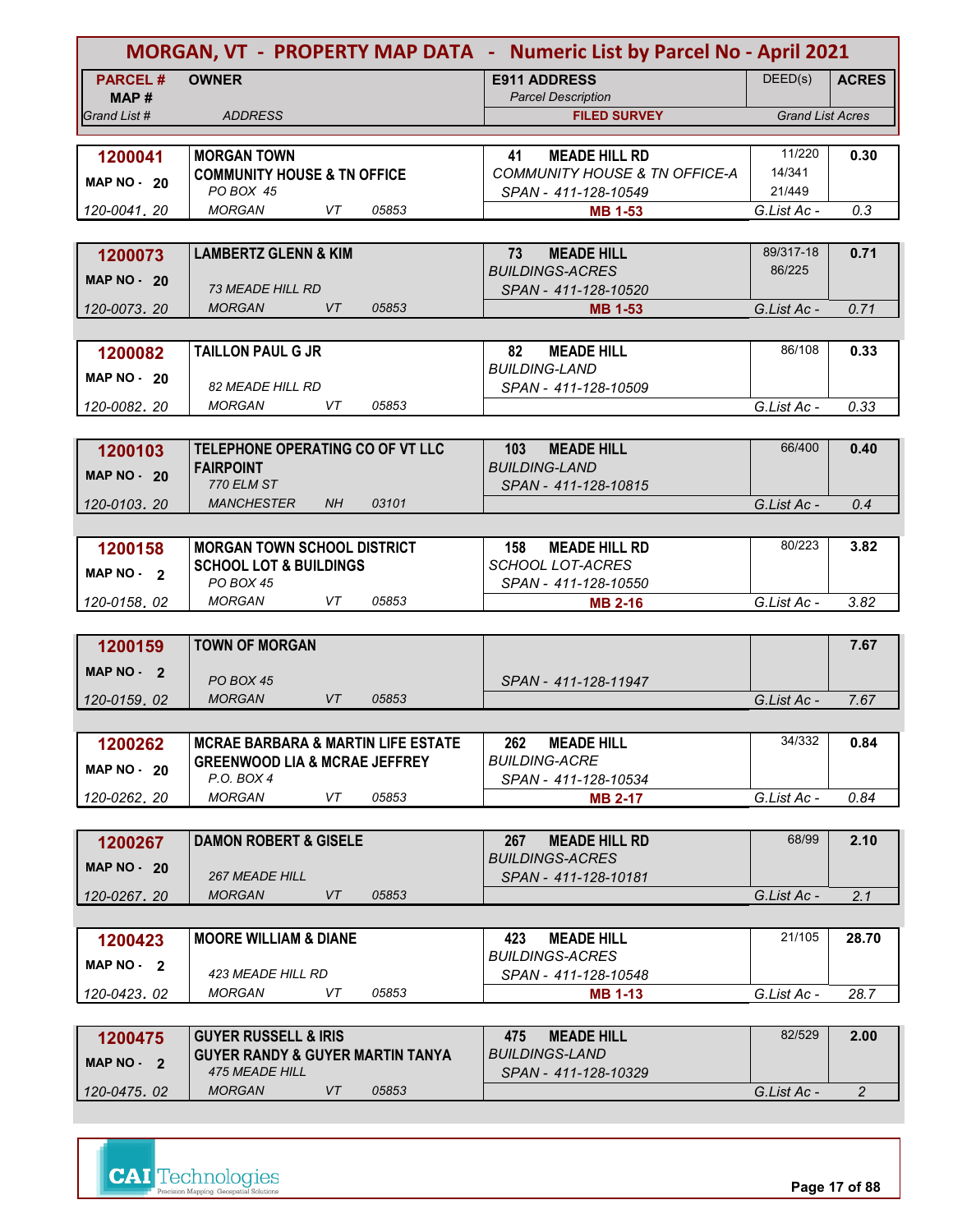|                       | MORGAN, VT - PROPERTY MAP DATA - Numeric List by Parcel No - April 2021                  |                                                         |                         |                |
|-----------------------|------------------------------------------------------------------------------------------|---------------------------------------------------------|-------------------------|----------------|
| <b>PARCEL#</b>        | <b>OWNER</b>                                                                             | <b>E911 ADDRESS</b><br><b>Parcel Description</b>        | DEED(s)                 | <b>ACRES</b>   |
| MAP #<br>Grand List # | <b>ADDRESS</b>                                                                           | <b>FILED SURVEY</b>                                     | <b>Grand List Acres</b> |                |
|                       |                                                                                          |                                                         |                         |                |
| 1200819               | <b>THOMANN MARK &amp; KIMBERLEY</b>                                                      | <b>MEADE HILL</b><br>819                                | 82/286                  | 21.39          |
| MAP NO - 2            |                                                                                          | <b>BUILDING-&amp; ACRES ON POND</b>                     |                         |                |
|                       | PO BOX 37                                                                                | SPAN - 411-128-10205                                    |                         |                |
| 120-0819, 02          | <b>MORGAN</b><br>VT<br>05853                                                             |                                                         | G.List Ac -             | 21.39          |
|                       |                                                                                          |                                                         |                         |                |
| 1201208               | <b>GONYAW KENRIC P &amp; AVALENA M</b>                                                   | 1208<br><b>MEADE HILL RD</b>                            | 78/303-304              | 2.10           |
| MAP NO 2              | <b>PO BOX 101</b>                                                                        | <b>LAND &amp; DWELLING</b><br>SPAN - 411-128-10165      |                         |                |
| 120-1208, 02          | <b>MORGAN</b><br>VT<br>05853                                                             |                                                         | G.List Ac -             | 2.01           |
|                       |                                                                                          |                                                         |                         |                |
| 1300195               | <b>GONYAW DANIEL &amp; WENDY</b>                                                         | <b>HATTON HTS</b><br>195                                | 34/283                  | 10.50          |
|                       |                                                                                          | <b>BUILDINGS-ACRES</b>                                  |                         |                |
| MAP NO - 2            | <b>195 HATTON HEIGHTS</b>                                                                | SPAN - 411-128-10295                                    |                         |                |
| 130-0195.02           | 05853<br><b>MORGAN</b><br>VT                                                             |                                                         | G.List Ac -             | 10.5           |
|                       |                                                                                          |                                                         |                         |                |
| 1300285               | <b>CHAMPNEY GARY</b>                                                                     | <b>HATTON HTS</b><br>285                                | 85/272                  | 27.70          |
| MAP NO - 2            |                                                                                          | <b>BUILDINGS-ACRES</b>                                  |                         |                |
|                       | <b>285 HATTON HEIGHTS</b><br><b>MORGAN</b><br>VT<br>05853                                | SPAN - 411-128-10561                                    | G.List Ac -             | 27.7           |
| 130-0285.02           |                                                                                          | <b>MB 1-13</b>                                          |                         |                |
| 1300424               | <b>DAVIS WENDELL &amp; PAMELA</b>                                                        | <b>HATTON HTS</b><br>424                                | 91/205                  | 10.70          |
|                       |                                                                                          | <b>BUILDING- ACRES</b>                                  | 73/404                  |                |
| MAP $NO - 2$          | <b>11 FAIRCHILD DR</b>                                                                   | SPAN - 411-128-10311                                    |                         |                |
| 130-0424, 02          | <b>NH</b><br>03824<br><b>DURHAM</b>                                                      |                                                         | G.List Ac -             | 10.7           |
|                       |                                                                                          |                                                         |                         |                |
| 1300489               | <b>WEBSTER-SCOTT STEPHANIE</b>                                                           | <b>HATTON HTS</b><br>489                                | 76/151                  | 16.40          |
| MAP NO - 2            | <b>SCOTT SEAN</b>                                                                        | <b>BUILDINGS-&amp; ACRES</b>                            |                         |                |
|                       | <b>489 HATTON HEIGHTS</b><br>VT<br><b>MORGAN</b><br>05853                                | SPAN - 411-128-10827                                    |                         |                |
| 130-0489.02           |                                                                                          | <b>MB 1-13</b>                                          | G.List Ac -             | 16.4           |
|                       |                                                                                          |                                                         | 68/440                  |                |
| 1300670               | <b>HATTON WILLIAM H III &amp; TIMOTHY WILLIAM</b><br>CO TRUSTEES OF WM HATTON 2008 TRUST | 670<br><b>HATTON HTS</b><br><b>BUILDINGS-ACRES</b>      | 68/167                  | 159.76         |
| MAP NO - 2            | P.O. BOX 753                                                                             | SPAN - 411-128-10344                                    |                         |                |
| 130-0670.02           | <b>DERBY</b><br>VT<br>05829                                                              | <b>MB 4-61</b>                                          | G.List Ac -             | 159.76         |
|                       |                                                                                          |                                                         |                         |                |
| 1300675               | <b>WOOLEY ALLAN (LIFE ESTATE)</b>                                                        | 675<br><b>HATTON HTS</b>                                | 70/125                  | 10.70          |
| MAP NO - 2            | <b>DOUGLAS ETHEL ILENE</b>                                                               | <b>BUILDINGS- ACRES</b>                                 |                         |                |
|                       | <b>675 HATTON HEIGHTS</b>                                                                | SPAN - 411-128-10860                                    |                         |                |
| 130-0675.02           | VT<br><b>MORGAN</b><br>05853                                                             | <b>MB 4-49</b>                                          | G.List Ac -             | 10.7           |
|                       |                                                                                          |                                                         |                         |                |
| 1400232               | <b>PATENAUDE RONALD &amp; JENNIFER</b>                                                   | 232<br><b>GONYAW FARM RD</b><br><b>FARM-HOUSE-ACRES</b> | 91/20<br>19/425         | 555.98         |
| MAP $NO - 2$          | 3041 VALLEY ROAD                                                                         | SPAN - 411-128-10298                                    |                         |                |
| 140-0232, 02          | 05830<br><i>DERBY LINE</i><br>VT                                                         |                                                         | G.List Ac -             | 529.09         |
|                       |                                                                                          |                                                         |                         |                |
| 1400376               | <b>GONYAW JASON P &amp; BOBBIE J</b>                                                     | <b>GONYAW FARM RD</b><br>376                            | 67/177                  | 2.00           |
| MAP $NO - 2$          |                                                                                          | <b>BUILDING-ACRES</b>                                   |                         |                |
|                       | 376 GONYAW FARM RD                                                                       | SPAN - 411-128-10297                                    |                         |                |
| 140-0376.02           | <b>MORGAN</b><br>VT<br>05853                                                             |                                                         | G.List Ac -             | $\overline{2}$ |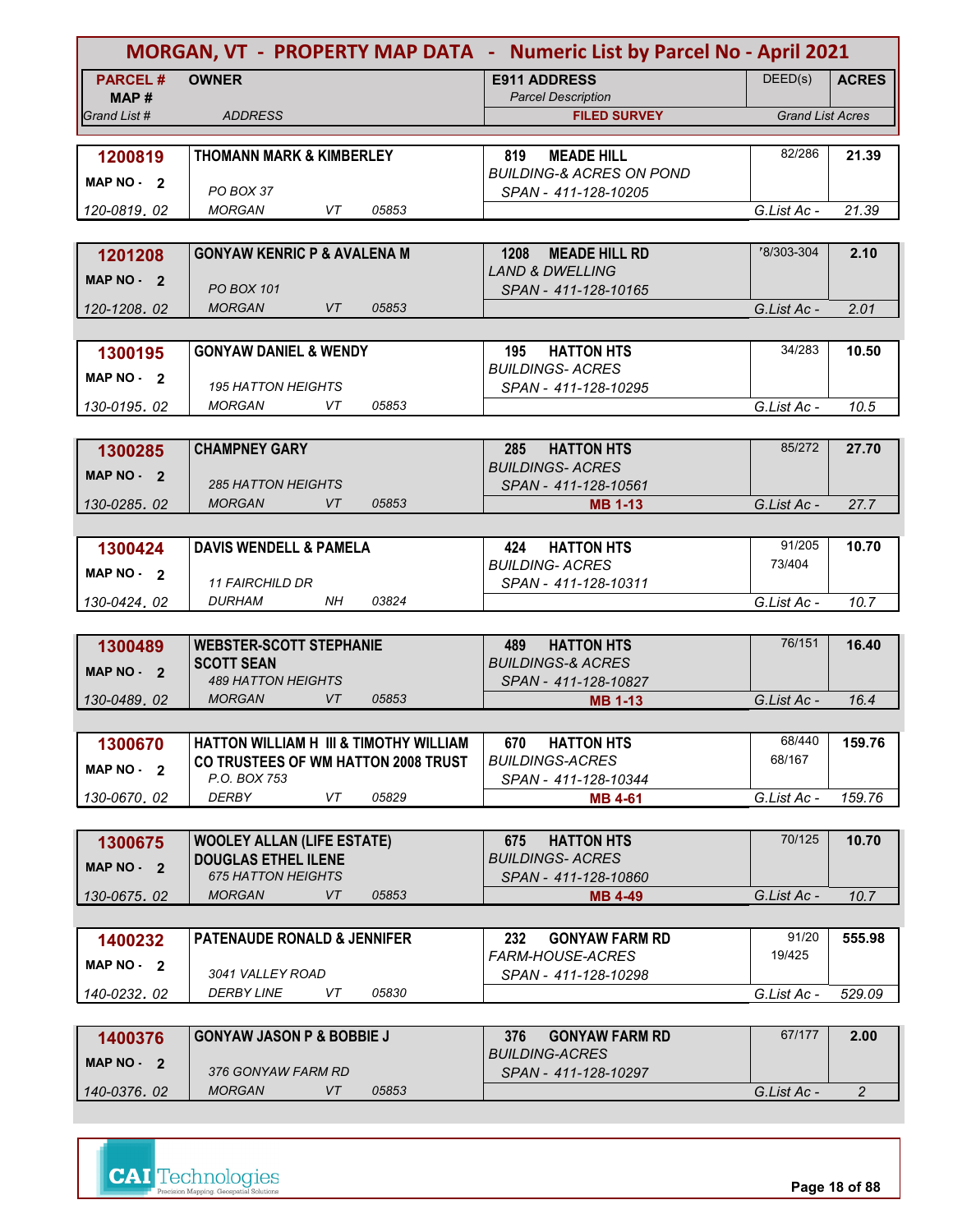|                         |                                                                | MORGAN, VT - PROPERTY MAP DATA - Numeric List by Parcel No - April 2021 |                         |                |  |
|-------------------------|----------------------------------------------------------------|-------------------------------------------------------------------------|-------------------------|----------------|--|
| <b>PARCEL#</b><br>MAP # | <b>OWNER</b>                                                   | <b>E911 ADDRESS</b><br><b>Parcel Description</b>                        | DEED(s)                 | <b>ACRES</b>   |  |
| Grand List #            | <b>ADDRESS</b>                                                 | <b>FILED SURVEY</b>                                                     | <b>Grand List Acres</b> |                |  |
| 1400403<br>MAP NO - 2   | YANDOW ROLAND & CONNIE                                         | <b>GONYAW FARM RD</b><br>403<br><b>BUILDINGS-ACRES</b>                  | 23/198                  | 2.00           |  |
|                         | P.O. BOX 157<br>VT<br>05853<br><b>MORGAN</b>                   | SPAN - 411-128-10868                                                    |                         |                |  |
| 140-0403, 02            |                                                                |                                                                         | G.List Ac -             | $\overline{c}$ |  |
| 1500062                 | HUMPHREY BRUCE L & ANITA B LIFE ESTAT                          | 62<br><b>OLD BLAKE FARM RD</b>                                          | 89/244-45               | 2.30           |  |
| MAP $NO - 23$           | <b>HUMPHREY ET AL</b>                                          | <b>BUILDINGS-ACRES</b>                                                  | 63/174                  |                |  |
|                         | 62 OLD BLAKE FARM RD                                           | SPAN - 411-128-10272                                                    |                         |                |  |
| 150-0062, 23            | <b>VT</b><br><b>MORGAN</b><br>05853                            | <b>MB 1-50</b>                                                          | G.List Ac -             | 2.3            |  |
|                         |                                                                |                                                                         | 57/194                  |                |  |
| 1500065                 | <b>NEWMAN CHARLES &amp; ANNE MARIE</b>                         | <b>OLD BLAKE FARM RD</b><br>65<br><b>ACRES</b>                          |                         | 14.90          |  |
| MAP $NO - 23$           | 85 FARMS RO CIR                                                | SPAN - 411-128-10617                                                    |                         |                |  |
| 150-0065.23             | 08816<br>E BRUNSWICK<br>NJ                                     | <b>MB 1-50</b>                                                          | G.List Ac -             | 14.9           |  |
|                         |                                                                |                                                                         |                         |                |  |
| 1500253                 | <b>MACLEAN DONALD M JR &amp; AMANDA</b>                        | 253<br><b>OLD BLAKE FARM RD</b>                                         | 86/171                  | 11.14          |  |
| MAP NO - 3              | <b>253 OLD BLAKE FARM RD</b>                                   | <b>BUILDINGS-ACRE</b>                                                   |                         |                |  |
| 150-0253.03             | <b>MORGAN</b><br><b>VT</b><br>05853                            | SPAN - 411-128-10826<br><b>MB 4-2</b>                                   | G.List Ac -             | 11.14          |  |
|                         |                                                                |                                                                         |                         |                |  |
| 1500397                 | <b>BUTKUS VANESSA</b>                                          | <b>OLD BLAKE FARM RD</b><br>397                                         | 81/67                   | 13.30          |  |
| MAP NO - 3              |                                                                | <b>ACRES</b>                                                            |                         |                |  |
|                         | 119 WILKINS ST                                                 | SPAN - 411-128-10865                                                    |                         |                |  |
| 150-0397.03             | <b>MORRISVILLE</b><br>05661<br>VT                              | MB 4-2, 4-68                                                            | G.List Ac -             | 13.3           |  |
| 1500398                 | <b>BILOWUS WILLIAM</b>                                         | <b>OLD BLAKE FARM RD</b><br>398                                         | 76/446-448              | 55.10          |  |
|                         | <b>BILOWUS MOLLY</b>                                           | <b>HOUSE-GARAGE- ACRES</b>                                              | 71/141                  |                |  |
| MAP $NO - 3$            | 38 OLD BLAKE                                                   | SPAN - 411-128-10714                                                    | 76/446                  |                |  |
| 150-0398.03             | <b>MORGAN</b><br>VT<br>05853                                   | <b>MB 4-68</b>                                                          | G.List Ac -             | 55.1           |  |
|                         |                                                                |                                                                         |                         |                |  |
| 1501000                 | LABOR MARK T, STEPHEN A, START SARAH                           | <b>OLD BLAKE FARM RD</b><br>1000<br><b>HOUSE-GARAGE- ACRES</b>          | 60/211                  | 174.60         |  |
| MAP NO - 3              | <b>COMTOIS LAURA % LARRY L LABOR</b><br>1000 OLD BLAKE FARM RD | SPAN - 411-128-10442                                                    |                         |                |  |
| 150-1000.03             | MORGAN<br>VT<br>05853                                          | MB 1-42, 4-68                                                           | G.List Ac -             | 188.9          |  |
|                         |                                                                |                                                                         |                         |                |  |
| 1600013                 | <b>ALIX JODY M</b>                                             | <b>TOAD POND RD</b><br>13                                               | 38/194                  | 0.50           |  |
| <b>MAP NO - 23</b>      | P.O. BOX 41                                                    | HOUSE-OUTBUILDING-ACRE                                                  |                         |                |  |
| 160-0013.23             | <b>MORGAN</b><br>VT<br>05853                                   | SPAN - 411-128-10007                                                    | G.List Ac -             | 0.5            |  |
|                         |                                                                |                                                                         |                         |                |  |
| 1600014                 | <b>MORGAN HISTORICAL SOCIETY</b>                               | <b>TOAD POND RD</b><br>14                                               | 77/491                  | 0.43           |  |
| <b>MAP NO - 24</b>      |                                                                | CORNER TH16 & VT111 BUILDING-AC                                         | 58/500                  |                |  |
|                         | PO BOX 113                                                     | SPAN - 411-128-10560                                                    | 77/491                  |                |  |
| 160-0014, 24            | <b>MORGAN</b><br>VT<br>05853                                   | MB 4-74, 85                                                             | G.List Ac -             | 0.43           |  |
|                         | <b>GRAY DAVID &amp; JACQUELINE</b>                             | <b>TOAD POND RD</b><br>29                                               | 19/373                  | 0.30           |  |
| 1600029                 |                                                                | <b>HOUSE-ACRES</b>                                                      |                         |                |  |
| <b>MAP NO - 23</b>      | 29 TOAD POND RD                                                | SPAN - 411-128-10310                                                    |                         |                |  |
| 160-0029.23             | <b>MORGAN</b><br>VT<br>05853                                   |                                                                         | G.List Ac -             | 0.3            |  |

| MAP $NO - 23$ | <b>29 TOAD POND RD</b> |       | <b>HOUSE-ACRES</b><br>SPAN - 411-128-10310 |             |  |
|---------------|------------------------|-------|--------------------------------------------|-------------|--|
| 160-0029, 23  | MORGAN                 | 05853 |                                            | G.List Ac - |  |
|               |                        |       |                                            |             |  |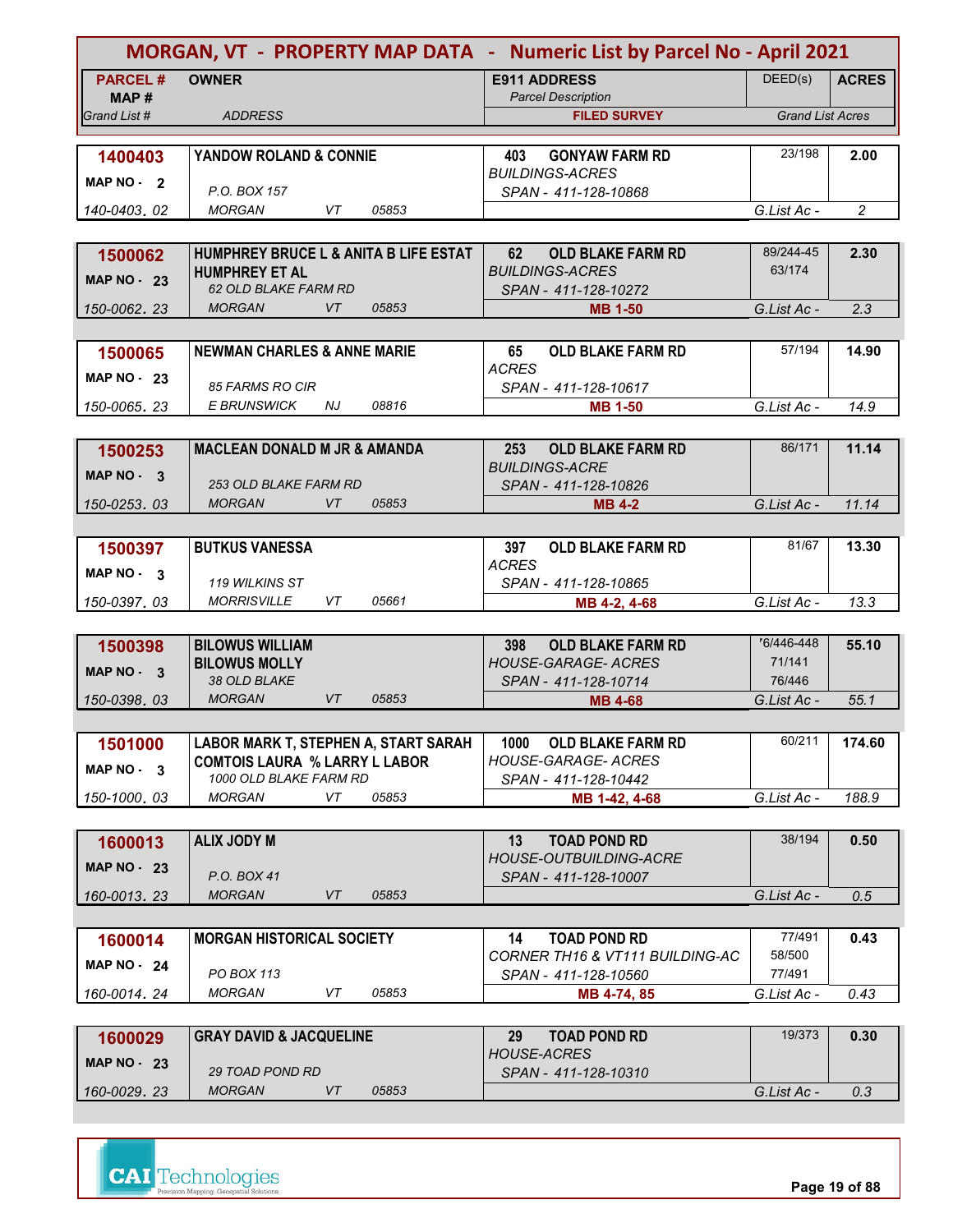| DEED(s)<br><b>PARCEL#</b><br><b>OWNER</b><br><b>E911 ADDRESS</b><br><b>ACRES</b><br><b>Parcel Description</b><br>MAP#<br><b>Grand List Acres</b><br>Grand List #<br><b>ADDRESS</b><br><b>FILED SURVEY</b><br>77/491<br><b>BURNS SUSAN S TRUST</b><br>93<br><b>TOAD POND RD</b><br>0.83<br>1600093<br>64/175<br><b>SCHOOL HOUSE- ACRES</b><br>MAP $NO - 23$<br><b>260 ISLAND POND RD</b><br>SPAN - 411-128-10102<br>0.83<br><b>MANCHESTER</b><br>NΗ<br>03109<br>G.List Ac -<br>160-0093, 23<br><b>MURPHY IRENE</b><br><b>TOAD POND RD</b><br>58/431<br>141<br>1.25<br>1600141<br><b>HOUSE-ACRES</b><br><b>MAP NO - 23</b><br><b>141 TOAD POND RD</b><br>SPAN - 411-128-10575<br><b>MORGAN</b><br>VT<br>05853<br>G.List Ac -<br>1.25<br>160-0141, 23<br>51/171<br><b>DESANTO DEBRA A</b><br><b>TOAD POND RD</b><br>256<br>4.50<br>1600256<br><b>HOUSE-ACRES</b><br>% BLIER DEBRA<br><b>MAP NO - 24</b><br>333 TOAD P0ND RD<br>SPAN - 411-128-10196<br>MORGAN<br>VT<br>05853<br>4.5<br>G.List Ac -<br>160-0256.24<br>34/326<br><b>ELLAM GREGORY</b><br><b>TOAD POND RD</b><br>1.50<br>333<br>1600333<br><b>MHO-OUTBUILDING- ACRES</b><br>MAP NO - 3<br>333 TOAD POND RD<br>SPAN - 411-128-10229<br><b>MORGAN</b><br>VT<br>05853<br>G.List Ac -<br>160-0333.03<br>1.5<br><b>MB 2-21</b><br>80/235<br><b>LASKO TYLER</b><br><b>TOAD POND RD</b><br>3.30<br>1600363<br>363<br><b>HOUSE-OUTBUILDING-ACRES</b><br>MAP $NO - 3$<br>363 TOAD POND RD<br>SPAN - 411-128-10810<br>3.3<br><b>MORGAN</b><br>VT<br>05853<br>G.List Ac -<br>160-0363, 03<br><b>MB 4-47</b><br>91/320<br>HARTSHORN LEONARD A FAMILY TRUST<br><b>TOAD POND RD</b><br>132.50<br>416<br>1600416<br><b>ACRES</b><br>68/180<br>MAP $NO - 3$<br>137 WASHINGTON ST, APT K-2<br>SPAN - 411-128-10341<br><b>MORRISTOWN</b><br>NJ<br>07960<br>G.List Ac -<br>160-0416, 03<br>132.5<br>65/157<br><b>MULINARE ANTHONY J</b><br><b>TOAD POND RD</b><br>7.10<br>471<br>1600471<br><b>CAMP &amp; LAND</b><br><b>MULINARE WENDY R</b><br>MAP NO - 3<br>471 TOAD POND ROAD<br>SPAN - 411-128-11907<br><b>MORGAN</b><br>VT<br>05853-9684<br>7.1<br><b>MB 4-47</b><br>G.List Ac -<br>160-0471.03<br>83/134<br>10.11<br><b>SEGUIN CADE</b><br>514<br><b>TOAD POND RD</b><br>1600514<br><b>HOUSE-ATT GARAGE-ACRES</b><br><b>MCMICHAEL ASHLEY</b><br>MAP NO 3<br>514 TOAD POND RD<br>SPAN - 411-128-10027<br><b>MORGAN</b><br>VT<br>05853<br>G.List Ac -<br>160-0514.03<br><b>MB 3-47</b><br>10.11<br>86/408<br><b>TOAD POND RD</b><br>14.68<br><b>FOURNIER ANDREW</b><br>523<br>1600523<br><b>HOUSE-OUTBUILDING-ACRES</b><br>$MAP NO - 3$<br>221 MANSFIELD CITY RD<br>SPAN - 411-128-10381<br>MANSFIELD CTR CT<br>06250<br>G.List Ac -<br>14.68<br>160-0523, 03<br>88/407-09<br><b>HOWELL BLAKE AND LISA</b><br><b>TOAD POND RD</b><br>10.77<br>1600686<br>686<br><b>ACRES</b><br>88/160<br>MAP NO - 3<br>1 GRANBY LANE<br>SPAN - 411-128-10204<br><b>PLYMOUTH</b><br>MA<br>02360<br>160-0686.03<br>G.List Ac -<br>10.77<br><b>MB 3-47</b> |  | MORGAN, VT - PROPERTY MAP DATA - Numeric List by Parcel No - April 2021 |  |
|--------------------------------------------------------------------------------------------------------------------------------------------------------------------------------------------------------------------------------------------------------------------------------------------------------------------------------------------------------------------------------------------------------------------------------------------------------------------------------------------------------------------------------------------------------------------------------------------------------------------------------------------------------------------------------------------------------------------------------------------------------------------------------------------------------------------------------------------------------------------------------------------------------------------------------------------------------------------------------------------------------------------------------------------------------------------------------------------------------------------------------------------------------------------------------------------------------------------------------------------------------------------------------------------------------------------------------------------------------------------------------------------------------------------------------------------------------------------------------------------------------------------------------------------------------------------------------------------------------------------------------------------------------------------------------------------------------------------------------------------------------------------------------------------------------------------------------------------------------------------------------------------------------------------------------------------------------------------------------------------------------------------------------------------------------------------------------------------------------------------------------------------------------------------------------------------------------------------------------------------------------------------------------------------------------------------------------------------------------------------------------------------------------------------------------------------------------------------------------------------------------------------------------------------------------------------------------------------------------------------------------------------------------------------------------------------------------------------------------------------------------------------------------------------------------------------------------------------------------------------------------------------------------------------------------------------------------------------------------------|--|-------------------------------------------------------------------------|--|
|                                                                                                                                                                                                                                                                                                                                                                                                                                                                                                                                                                                                                                                                                                                                                                                                                                                                                                                                                                                                                                                                                                                                                                                                                                                                                                                                                                                                                                                                                                                                                                                                                                                                                                                                                                                                                                                                                                                                                                                                                                                                                                                                                                                                                                                                                                                                                                                                                                                                                                                                                                                                                                                                                                                                                                                                                                                                                                                                                                                      |  |                                                                         |  |
|                                                                                                                                                                                                                                                                                                                                                                                                                                                                                                                                                                                                                                                                                                                                                                                                                                                                                                                                                                                                                                                                                                                                                                                                                                                                                                                                                                                                                                                                                                                                                                                                                                                                                                                                                                                                                                                                                                                                                                                                                                                                                                                                                                                                                                                                                                                                                                                                                                                                                                                                                                                                                                                                                                                                                                                                                                                                                                                                                                                      |  |                                                                         |  |
|                                                                                                                                                                                                                                                                                                                                                                                                                                                                                                                                                                                                                                                                                                                                                                                                                                                                                                                                                                                                                                                                                                                                                                                                                                                                                                                                                                                                                                                                                                                                                                                                                                                                                                                                                                                                                                                                                                                                                                                                                                                                                                                                                                                                                                                                                                                                                                                                                                                                                                                                                                                                                                                                                                                                                                                                                                                                                                                                                                                      |  |                                                                         |  |
|                                                                                                                                                                                                                                                                                                                                                                                                                                                                                                                                                                                                                                                                                                                                                                                                                                                                                                                                                                                                                                                                                                                                                                                                                                                                                                                                                                                                                                                                                                                                                                                                                                                                                                                                                                                                                                                                                                                                                                                                                                                                                                                                                                                                                                                                                                                                                                                                                                                                                                                                                                                                                                                                                                                                                                                                                                                                                                                                                                                      |  |                                                                         |  |
|                                                                                                                                                                                                                                                                                                                                                                                                                                                                                                                                                                                                                                                                                                                                                                                                                                                                                                                                                                                                                                                                                                                                                                                                                                                                                                                                                                                                                                                                                                                                                                                                                                                                                                                                                                                                                                                                                                                                                                                                                                                                                                                                                                                                                                                                                                                                                                                                                                                                                                                                                                                                                                                                                                                                                                                                                                                                                                                                                                                      |  |                                                                         |  |
|                                                                                                                                                                                                                                                                                                                                                                                                                                                                                                                                                                                                                                                                                                                                                                                                                                                                                                                                                                                                                                                                                                                                                                                                                                                                                                                                                                                                                                                                                                                                                                                                                                                                                                                                                                                                                                                                                                                                                                                                                                                                                                                                                                                                                                                                                                                                                                                                                                                                                                                                                                                                                                                                                                                                                                                                                                                                                                                                                                                      |  |                                                                         |  |
|                                                                                                                                                                                                                                                                                                                                                                                                                                                                                                                                                                                                                                                                                                                                                                                                                                                                                                                                                                                                                                                                                                                                                                                                                                                                                                                                                                                                                                                                                                                                                                                                                                                                                                                                                                                                                                                                                                                                                                                                                                                                                                                                                                                                                                                                                                                                                                                                                                                                                                                                                                                                                                                                                                                                                                                                                                                                                                                                                                                      |  |                                                                         |  |
|                                                                                                                                                                                                                                                                                                                                                                                                                                                                                                                                                                                                                                                                                                                                                                                                                                                                                                                                                                                                                                                                                                                                                                                                                                                                                                                                                                                                                                                                                                                                                                                                                                                                                                                                                                                                                                                                                                                                                                                                                                                                                                                                                                                                                                                                                                                                                                                                                                                                                                                                                                                                                                                                                                                                                                                                                                                                                                                                                                                      |  |                                                                         |  |
|                                                                                                                                                                                                                                                                                                                                                                                                                                                                                                                                                                                                                                                                                                                                                                                                                                                                                                                                                                                                                                                                                                                                                                                                                                                                                                                                                                                                                                                                                                                                                                                                                                                                                                                                                                                                                                                                                                                                                                                                                                                                                                                                                                                                                                                                                                                                                                                                                                                                                                                                                                                                                                                                                                                                                                                                                                                                                                                                                                                      |  |                                                                         |  |
|                                                                                                                                                                                                                                                                                                                                                                                                                                                                                                                                                                                                                                                                                                                                                                                                                                                                                                                                                                                                                                                                                                                                                                                                                                                                                                                                                                                                                                                                                                                                                                                                                                                                                                                                                                                                                                                                                                                                                                                                                                                                                                                                                                                                                                                                                                                                                                                                                                                                                                                                                                                                                                                                                                                                                                                                                                                                                                                                                                                      |  |                                                                         |  |
|                                                                                                                                                                                                                                                                                                                                                                                                                                                                                                                                                                                                                                                                                                                                                                                                                                                                                                                                                                                                                                                                                                                                                                                                                                                                                                                                                                                                                                                                                                                                                                                                                                                                                                                                                                                                                                                                                                                                                                                                                                                                                                                                                                                                                                                                                                                                                                                                                                                                                                                                                                                                                                                                                                                                                                                                                                                                                                                                                                                      |  |                                                                         |  |
|                                                                                                                                                                                                                                                                                                                                                                                                                                                                                                                                                                                                                                                                                                                                                                                                                                                                                                                                                                                                                                                                                                                                                                                                                                                                                                                                                                                                                                                                                                                                                                                                                                                                                                                                                                                                                                                                                                                                                                                                                                                                                                                                                                                                                                                                                                                                                                                                                                                                                                                                                                                                                                                                                                                                                                                                                                                                                                                                                                                      |  |                                                                         |  |
|                                                                                                                                                                                                                                                                                                                                                                                                                                                                                                                                                                                                                                                                                                                                                                                                                                                                                                                                                                                                                                                                                                                                                                                                                                                                                                                                                                                                                                                                                                                                                                                                                                                                                                                                                                                                                                                                                                                                                                                                                                                                                                                                                                                                                                                                                                                                                                                                                                                                                                                                                                                                                                                                                                                                                                                                                                                                                                                                                                                      |  |                                                                         |  |
|                                                                                                                                                                                                                                                                                                                                                                                                                                                                                                                                                                                                                                                                                                                                                                                                                                                                                                                                                                                                                                                                                                                                                                                                                                                                                                                                                                                                                                                                                                                                                                                                                                                                                                                                                                                                                                                                                                                                                                                                                                                                                                                                                                                                                                                                                                                                                                                                                                                                                                                                                                                                                                                                                                                                                                                                                                                                                                                                                                                      |  |                                                                         |  |
|                                                                                                                                                                                                                                                                                                                                                                                                                                                                                                                                                                                                                                                                                                                                                                                                                                                                                                                                                                                                                                                                                                                                                                                                                                                                                                                                                                                                                                                                                                                                                                                                                                                                                                                                                                                                                                                                                                                                                                                                                                                                                                                                                                                                                                                                                                                                                                                                                                                                                                                                                                                                                                                                                                                                                                                                                                                                                                                                                                                      |  |                                                                         |  |
|                                                                                                                                                                                                                                                                                                                                                                                                                                                                                                                                                                                                                                                                                                                                                                                                                                                                                                                                                                                                                                                                                                                                                                                                                                                                                                                                                                                                                                                                                                                                                                                                                                                                                                                                                                                                                                                                                                                                                                                                                                                                                                                                                                                                                                                                                                                                                                                                                                                                                                                                                                                                                                                                                                                                                                                                                                                                                                                                                                                      |  |                                                                         |  |
|                                                                                                                                                                                                                                                                                                                                                                                                                                                                                                                                                                                                                                                                                                                                                                                                                                                                                                                                                                                                                                                                                                                                                                                                                                                                                                                                                                                                                                                                                                                                                                                                                                                                                                                                                                                                                                                                                                                                                                                                                                                                                                                                                                                                                                                                                                                                                                                                                                                                                                                                                                                                                                                                                                                                                                                                                                                                                                                                                                                      |  |                                                                         |  |
|                                                                                                                                                                                                                                                                                                                                                                                                                                                                                                                                                                                                                                                                                                                                                                                                                                                                                                                                                                                                                                                                                                                                                                                                                                                                                                                                                                                                                                                                                                                                                                                                                                                                                                                                                                                                                                                                                                                                                                                                                                                                                                                                                                                                                                                                                                                                                                                                                                                                                                                                                                                                                                                                                                                                                                                                                                                                                                                                                                                      |  |                                                                         |  |
|                                                                                                                                                                                                                                                                                                                                                                                                                                                                                                                                                                                                                                                                                                                                                                                                                                                                                                                                                                                                                                                                                                                                                                                                                                                                                                                                                                                                                                                                                                                                                                                                                                                                                                                                                                                                                                                                                                                                                                                                                                                                                                                                                                                                                                                                                                                                                                                                                                                                                                                                                                                                                                                                                                                                                                                                                                                                                                                                                                                      |  |                                                                         |  |
|                                                                                                                                                                                                                                                                                                                                                                                                                                                                                                                                                                                                                                                                                                                                                                                                                                                                                                                                                                                                                                                                                                                                                                                                                                                                                                                                                                                                                                                                                                                                                                                                                                                                                                                                                                                                                                                                                                                                                                                                                                                                                                                                                                                                                                                                                                                                                                                                                                                                                                                                                                                                                                                                                                                                                                                                                                                                                                                                                                                      |  |                                                                         |  |
|                                                                                                                                                                                                                                                                                                                                                                                                                                                                                                                                                                                                                                                                                                                                                                                                                                                                                                                                                                                                                                                                                                                                                                                                                                                                                                                                                                                                                                                                                                                                                                                                                                                                                                                                                                                                                                                                                                                                                                                                                                                                                                                                                                                                                                                                                                                                                                                                                                                                                                                                                                                                                                                                                                                                                                                                                                                                                                                                                                                      |  |                                                                         |  |
|                                                                                                                                                                                                                                                                                                                                                                                                                                                                                                                                                                                                                                                                                                                                                                                                                                                                                                                                                                                                                                                                                                                                                                                                                                                                                                                                                                                                                                                                                                                                                                                                                                                                                                                                                                                                                                                                                                                                                                                                                                                                                                                                                                                                                                                                                                                                                                                                                                                                                                                                                                                                                                                                                                                                                                                                                                                                                                                                                                                      |  |                                                                         |  |
|                                                                                                                                                                                                                                                                                                                                                                                                                                                                                                                                                                                                                                                                                                                                                                                                                                                                                                                                                                                                                                                                                                                                                                                                                                                                                                                                                                                                                                                                                                                                                                                                                                                                                                                                                                                                                                                                                                                                                                                                                                                                                                                                                                                                                                                                                                                                                                                                                                                                                                                                                                                                                                                                                                                                                                                                                                                                                                                                                                                      |  |                                                                         |  |
|                                                                                                                                                                                                                                                                                                                                                                                                                                                                                                                                                                                                                                                                                                                                                                                                                                                                                                                                                                                                                                                                                                                                                                                                                                                                                                                                                                                                                                                                                                                                                                                                                                                                                                                                                                                                                                                                                                                                                                                                                                                                                                                                                                                                                                                                                                                                                                                                                                                                                                                                                                                                                                                                                                                                                                                                                                                                                                                                                                                      |  |                                                                         |  |
|                                                                                                                                                                                                                                                                                                                                                                                                                                                                                                                                                                                                                                                                                                                                                                                                                                                                                                                                                                                                                                                                                                                                                                                                                                                                                                                                                                                                                                                                                                                                                                                                                                                                                                                                                                                                                                                                                                                                                                                                                                                                                                                                                                                                                                                                                                                                                                                                                                                                                                                                                                                                                                                                                                                                                                                                                                                                                                                                                                                      |  |                                                                         |  |
|                                                                                                                                                                                                                                                                                                                                                                                                                                                                                                                                                                                                                                                                                                                                                                                                                                                                                                                                                                                                                                                                                                                                                                                                                                                                                                                                                                                                                                                                                                                                                                                                                                                                                                                                                                                                                                                                                                                                                                                                                                                                                                                                                                                                                                                                                                                                                                                                                                                                                                                                                                                                                                                                                                                                                                                                                                                                                                                                                                                      |  |                                                                         |  |
|                                                                                                                                                                                                                                                                                                                                                                                                                                                                                                                                                                                                                                                                                                                                                                                                                                                                                                                                                                                                                                                                                                                                                                                                                                                                                                                                                                                                                                                                                                                                                                                                                                                                                                                                                                                                                                                                                                                                                                                                                                                                                                                                                                                                                                                                                                                                                                                                                                                                                                                                                                                                                                                                                                                                                                                                                                                                                                                                                                                      |  |                                                                         |  |
|                                                                                                                                                                                                                                                                                                                                                                                                                                                                                                                                                                                                                                                                                                                                                                                                                                                                                                                                                                                                                                                                                                                                                                                                                                                                                                                                                                                                                                                                                                                                                                                                                                                                                                                                                                                                                                                                                                                                                                                                                                                                                                                                                                                                                                                                                                                                                                                                                                                                                                                                                                                                                                                                                                                                                                                                                                                                                                                                                                                      |  |                                                                         |  |
|                                                                                                                                                                                                                                                                                                                                                                                                                                                                                                                                                                                                                                                                                                                                                                                                                                                                                                                                                                                                                                                                                                                                                                                                                                                                                                                                                                                                                                                                                                                                                                                                                                                                                                                                                                                                                                                                                                                                                                                                                                                                                                                                                                                                                                                                                                                                                                                                                                                                                                                                                                                                                                                                                                                                                                                                                                                                                                                                                                                      |  |                                                                         |  |
|                                                                                                                                                                                                                                                                                                                                                                                                                                                                                                                                                                                                                                                                                                                                                                                                                                                                                                                                                                                                                                                                                                                                                                                                                                                                                                                                                                                                                                                                                                                                                                                                                                                                                                                                                                                                                                                                                                                                                                                                                                                                                                                                                                                                                                                                                                                                                                                                                                                                                                                                                                                                                                                                                                                                                                                                                                                                                                                                                                                      |  |                                                                         |  |
|                                                                                                                                                                                                                                                                                                                                                                                                                                                                                                                                                                                                                                                                                                                                                                                                                                                                                                                                                                                                                                                                                                                                                                                                                                                                                                                                                                                                                                                                                                                                                                                                                                                                                                                                                                                                                                                                                                                                                                                                                                                                                                                                                                                                                                                                                                                                                                                                                                                                                                                                                                                                                                                                                                                                                                                                                                                                                                                                                                                      |  |                                                                         |  |
|                                                                                                                                                                                                                                                                                                                                                                                                                                                                                                                                                                                                                                                                                                                                                                                                                                                                                                                                                                                                                                                                                                                                                                                                                                                                                                                                                                                                                                                                                                                                                                                                                                                                                                                                                                                                                                                                                                                                                                                                                                                                                                                                                                                                                                                                                                                                                                                                                                                                                                                                                                                                                                                                                                                                                                                                                                                                                                                                                                                      |  |                                                                         |  |
|                                                                                                                                                                                                                                                                                                                                                                                                                                                                                                                                                                                                                                                                                                                                                                                                                                                                                                                                                                                                                                                                                                                                                                                                                                                                                                                                                                                                                                                                                                                                                                                                                                                                                                                                                                                                                                                                                                                                                                                                                                                                                                                                                                                                                                                                                                                                                                                                                                                                                                                                                                                                                                                                                                                                                                                                                                                                                                                                                                                      |  |                                                                         |  |
|                                                                                                                                                                                                                                                                                                                                                                                                                                                                                                                                                                                                                                                                                                                                                                                                                                                                                                                                                                                                                                                                                                                                                                                                                                                                                                                                                                                                                                                                                                                                                                                                                                                                                                                                                                                                                                                                                                                                                                                                                                                                                                                                                                                                                                                                                                                                                                                                                                                                                                                                                                                                                                                                                                                                                                                                                                                                                                                                                                                      |  |                                                                         |  |
|                                                                                                                                                                                                                                                                                                                                                                                                                                                                                                                                                                                                                                                                                                                                                                                                                                                                                                                                                                                                                                                                                                                                                                                                                                                                                                                                                                                                                                                                                                                                                                                                                                                                                                                                                                                                                                                                                                                                                                                                                                                                                                                                                                                                                                                                                                                                                                                                                                                                                                                                                                                                                                                                                                                                                                                                                                                                                                                                                                                      |  |                                                                         |  |
|                                                                                                                                                                                                                                                                                                                                                                                                                                                                                                                                                                                                                                                                                                                                                                                                                                                                                                                                                                                                                                                                                                                                                                                                                                                                                                                                                                                                                                                                                                                                                                                                                                                                                                                                                                                                                                                                                                                                                                                                                                                                                                                                                                                                                                                                                                                                                                                                                                                                                                                                                                                                                                                                                                                                                                                                                                                                                                                                                                                      |  |                                                                         |  |
|                                                                                                                                                                                                                                                                                                                                                                                                                                                                                                                                                                                                                                                                                                                                                                                                                                                                                                                                                                                                                                                                                                                                                                                                                                                                                                                                                                                                                                                                                                                                                                                                                                                                                                                                                                                                                                                                                                                                                                                                                                                                                                                                                                                                                                                                                                                                                                                                                                                                                                                                                                                                                                                                                                                                                                                                                                                                                                                                                                                      |  |                                                                         |  |
|                                                                                                                                                                                                                                                                                                                                                                                                                                                                                                                                                                                                                                                                                                                                                                                                                                                                                                                                                                                                                                                                                                                                                                                                                                                                                                                                                                                                                                                                                                                                                                                                                                                                                                                                                                                                                                                                                                                                                                                                                                                                                                                                                                                                                                                                                                                                                                                                                                                                                                                                                                                                                                                                                                                                                                                                                                                                                                                                                                                      |  |                                                                         |  |
|                                                                                                                                                                                                                                                                                                                                                                                                                                                                                                                                                                                                                                                                                                                                                                                                                                                                                                                                                                                                                                                                                                                                                                                                                                                                                                                                                                                                                                                                                                                                                                                                                                                                                                                                                                                                                                                                                                                                                                                                                                                                                                                                                                                                                                                                                                                                                                                                                                                                                                                                                                                                                                                                                                                                                                                                                                                                                                                                                                                      |  |                                                                         |  |
|                                                                                                                                                                                                                                                                                                                                                                                                                                                                                                                                                                                                                                                                                                                                                                                                                                                                                                                                                                                                                                                                                                                                                                                                                                                                                                                                                                                                                                                                                                                                                                                                                                                                                                                                                                                                                                                                                                                                                                                                                                                                                                                                                                                                                                                                                                                                                                                                                                                                                                                                                                                                                                                                                                                                                                                                                                                                                                                                                                                      |  |                                                                         |  |
|                                                                                                                                                                                                                                                                                                                                                                                                                                                                                                                                                                                                                                                                                                                                                                                                                                                                                                                                                                                                                                                                                                                                                                                                                                                                                                                                                                                                                                                                                                                                                                                                                                                                                                                                                                                                                                                                                                                                                                                                                                                                                                                                                                                                                                                                                                                                                                                                                                                                                                                                                                                                                                                                                                                                                                                                                                                                                                                                                                                      |  |                                                                         |  |
|                                                                                                                                                                                                                                                                                                                                                                                                                                                                                                                                                                                                                                                                                                                                                                                                                                                                                                                                                                                                                                                                                                                                                                                                                                                                                                                                                                                                                                                                                                                                                                                                                                                                                                                                                                                                                                                                                                                                                                                                                                                                                                                                                                                                                                                                                                                                                                                                                                                                                                                                                                                                                                                                                                                                                                                                                                                                                                                                                                                      |  |                                                                         |  |
|                                                                                                                                                                                                                                                                                                                                                                                                                                                                                                                                                                                                                                                                                                                                                                                                                                                                                                                                                                                                                                                                                                                                                                                                                                                                                                                                                                                                                                                                                                                                                                                                                                                                                                                                                                                                                                                                                                                                                                                                                                                                                                                                                                                                                                                                                                                                                                                                                                                                                                                                                                                                                                                                                                                                                                                                                                                                                                                                                                                      |  |                                                                         |  |
|                                                                                                                                                                                                                                                                                                                                                                                                                                                                                                                                                                                                                                                                                                                                                                                                                                                                                                                                                                                                                                                                                                                                                                                                                                                                                                                                                                                                                                                                                                                                                                                                                                                                                                                                                                                                                                                                                                                                                                                                                                                                                                                                                                                                                                                                                                                                                                                                                                                                                                                                                                                                                                                                                                                                                                                                                                                                                                                                                                                      |  |                                                                         |  |
|                                                                                                                                                                                                                                                                                                                                                                                                                                                                                                                                                                                                                                                                                                                                                                                                                                                                                                                                                                                                                                                                                                                                                                                                                                                                                                                                                                                                                                                                                                                                                                                                                                                                                                                                                                                                                                                                                                                                                                                                                                                                                                                                                                                                                                                                                                                                                                                                                                                                                                                                                                                                                                                                                                                                                                                                                                                                                                                                                                                      |  |                                                                         |  |
|                                                                                                                                                                                                                                                                                                                                                                                                                                                                                                                                                                                                                                                                                                                                                                                                                                                                                                                                                                                                                                                                                                                                                                                                                                                                                                                                                                                                                                                                                                                                                                                                                                                                                                                                                                                                                                                                                                                                                                                                                                                                                                                                                                                                                                                                                                                                                                                                                                                                                                                                                                                                                                                                                                                                                                                                                                                                                                                                                                                      |  |                                                                         |  |
|                                                                                                                                                                                                                                                                                                                                                                                                                                                                                                                                                                                                                                                                                                                                                                                                                                                                                                                                                                                                                                                                                                                                                                                                                                                                                                                                                                                                                                                                                                                                                                                                                                                                                                                                                                                                                                                                                                                                                                                                                                                                                                                                                                                                                                                                                                                                                                                                                                                                                                                                                                                                                                                                                                                                                                                                                                                                                                                                                                                      |  |                                                                         |  |
|                                                                                                                                                                                                                                                                                                                                                                                                                                                                                                                                                                                                                                                                                                                                                                                                                                                                                                                                                                                                                                                                                                                                                                                                                                                                                                                                                                                                                                                                                                                                                                                                                                                                                                                                                                                                                                                                                                                                                                                                                                                                                                                                                                                                                                                                                                                                                                                                                                                                                                                                                                                                                                                                                                                                                                                                                                                                                                                                                                                      |  |                                                                         |  |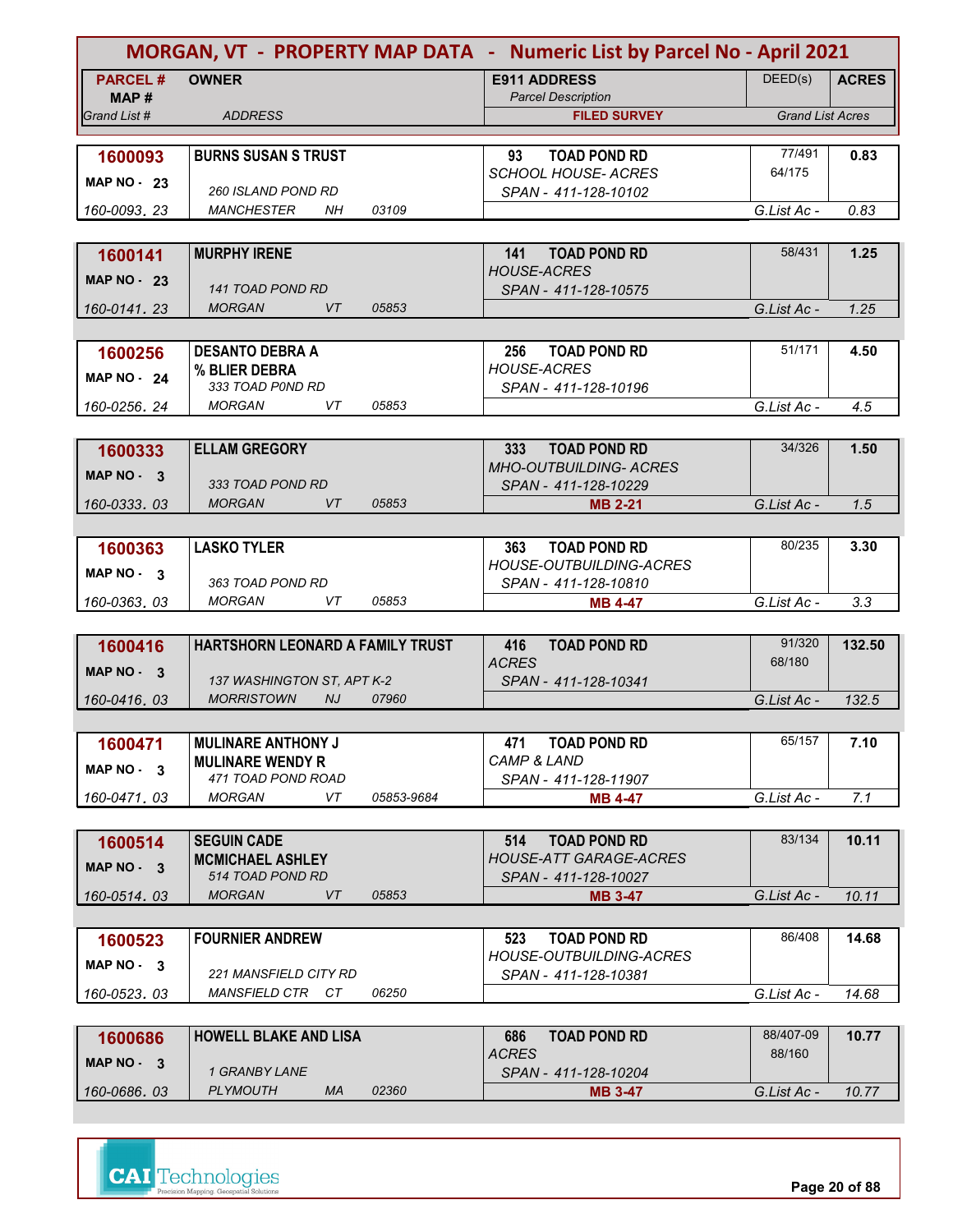| <b>MORGAN, VT - PROPERTY MAP DATA - Numeric List by Parcel No - April 2021</b> |                                            |                                                  |                         |              |  |
|--------------------------------------------------------------------------------|--------------------------------------------|--------------------------------------------------|-------------------------|--------------|--|
| <b>PARCEL#</b>                                                                 | <b>OWNER</b>                               | <b>E911 ADDRESS</b>                              | DEED(s)                 | <b>ACRES</b> |  |
| MAP #                                                                          |                                            | <b>Parcel Description</b>                        |                         |              |  |
| Grand List #                                                                   | <b>ADDRESS</b>                             | <b>FILED SURVEY</b>                              | <b>Grand List Acres</b> |              |  |
|                                                                                |                                            |                                                  | 81/127                  |              |  |
| 1600690                                                                        | <b>BLITTERSDORF DAVID C REVOCABLE TRUS</b> | <b>TOAD POND RD</b><br>690<br><b>ACRES</b>       |                         | 161.56       |  |
| MAP $NO - 3$                                                                   | 1042 DORSET ST                             | SPAN - 411-128-10146                             |                         |              |  |
| 160-0690, 03                                                                   | <b>CHARLOTTE</b><br>VT<br>05445            |                                                  | G.List Ac -             | 161.56       |  |
|                                                                                |                                            |                                                  |                         |              |  |
| 1600730                                                                        | <b>BROUSSEAU MATTHEW</b>                   | <b>TOAD POND RD</b><br>730                       | 76/388                  | 0.35         |  |
| MAP $NO - 3$                                                                   |                                            | <b>HOUSE-ACRE</b>                                |                         |              |  |
|                                                                                | 360 CROSS RD                               | SPAN - 411-128-10511                             |                         |              |  |
| 160-0730.03                                                                    | VT<br><b>NEWPORT CTR</b><br>05857          |                                                  | G.List Ac -             | 0.35         |  |
|                                                                                |                                            |                                                  | 77/164                  |              |  |
| 1600737                                                                        | <b>MALANGA CHRISTINA</b>                   | <b>TOAD POND RD</b><br>737<br><b>HOUSE-ACRES</b> |                         | 10.11        |  |
| MAP $NO - 3$                                                                   | PO BOX 167                                 | SPAN - 411-128-10841                             |                         |              |  |
| 160-0737.03                                                                    | VT<br>05853<br><b>MORGAN</b>               |                                                  | G.List Ac -             | 10.11        |  |
|                                                                                |                                            |                                                  |                         |              |  |
| 1600834                                                                        | <b>WRIGHT RONALD</b>                       | <b>TOAD POND RD</b><br>834                       | 89/419                  | 0.92         |  |
| MAP NO - 3                                                                     |                                            | <b>MHO-ACRES</b>                                 | 79/72                   |              |  |
|                                                                                | <b>48 COMMUNITY DR</b>                     | SPAN - 411-128-10707                             |                         |              |  |
| 160-0834.03                                                                    | <b>NEWPORT</b><br><b>VT</b><br>05855       |                                                  | G.List Ac -             | 0.92         |  |
|                                                                                |                                            |                                                  |                         |              |  |
| 1600881                                                                        | <b>BOWEN TROY J &amp; DARLENE</b>          | <b>TOAD POND RD</b><br>881<br><b>HOUSE-ACRES</b> | 58/306                  | 1.06         |  |
| MAP $NO - 3$                                                                   | 881 TOAD POND RD                           | SPAN - 411-128-10463                             |                         |              |  |
| 160-0881, 03                                                                   | <b>MORGAN</b><br>VT<br>05853               | <b>MB 3-57</b>                                   | G.List Ac -             | 1.06         |  |
|                                                                                |                                            |                                                  |                         |              |  |
| 1600882                                                                        | <b>PRAY JEREMY H &amp; VENESSA Y</b>       | 882 TOAD POND RD                                 | 89/550-51               | 20.00        |  |
| MAP $NO - 3$                                                                   |                                            | <b>HOUSE-ACRES</b>                               | 87/500                  |              |  |
|                                                                                | 1330 TOAD POND RD                          | SPAN - 411-128-10408                             |                         |              |  |
| 160-0882, 03                                                                   | <b>MORGAN</b><br>VT<br>05853               |                                                  | G.List Ac -             | 20           |  |
|                                                                                |                                            |                                                  |                         |              |  |
| 1600899                                                                        | HAYNES DONALD & BRENDA                     | <b>TOAD POND RD</b><br>899<br><b>HOUSE-ACRES</b> | 76/74                   | 1.95         |  |
| MAP NO - 3                                                                     | <i>70 LITTLEFIELD RD</i>                   | SPAN - 411-128-10706                             |                         |              |  |
| 160-0899.03                                                                    | 03230<br>DANBURY<br>NH.                    | <b>MB 3-57</b>                                   | G.List Ac -             | 1.95         |  |
|                                                                                |                                            |                                                  |                         |              |  |
| 1600921                                                                        | <b>GRONDIN TERREANCE</b>                   | <b>TOAD POND RD</b><br>921                       | 47/480                  | 0.50         |  |
| $MAP NO - 3$                                                                   |                                            | <b>HOUSE-GARAGE-ACRE</b>                         |                         |              |  |
|                                                                                | PO BOX 7                                   | SPAN - 411-128-10325                             |                         |              |  |
| 160-0921.03                                                                    | <b>MORGAN</b><br>VT<br>05853               | <b>MB 3-57</b>                                   | G.List Ac -             | 0.5          |  |
|                                                                                |                                            |                                                  |                         |              |  |
| 1600998                                                                        | <b>BOWERS JARED &amp; ELIZABETH</b>        | <b>TOAD POND RD</b><br>998                       | 90/324                  | 15.10        |  |
| MAP NO - 3                                                                     | 998 TOAD POND RD                           | HOUSE-GARAGE-ACRES<br>SPAN - 411-128-10177       | 83/362                  |              |  |
| 160-0998.03                                                                    | VT<br>05853<br>MORGAN                      | MB 2-20 & MB 4-1                                 | G.List Ac -             | 15.1         |  |
|                                                                                |                                            |                                                  |                         |              |  |
| 1601001                                                                        | <b>MAGINNISS CHRISTOPHER L &amp; SUSAN</b> | <b>TOAD POND RD</b><br>1001                      | 43/365                  | 46.02        |  |
| MAP NO - 3                                                                     |                                            | <b>HOUSE-ACRES</b>                               |                         |              |  |
|                                                                                | 1001 TOAD POND RD                          | SPAN - 411-128-10503                             |                         |              |  |
| 160-1001.03                                                                    | <b>MORGAN</b><br>VT<br>05853               | MB 3-45 & MB 3-52                                | G.List Ac -             | 46.02        |  |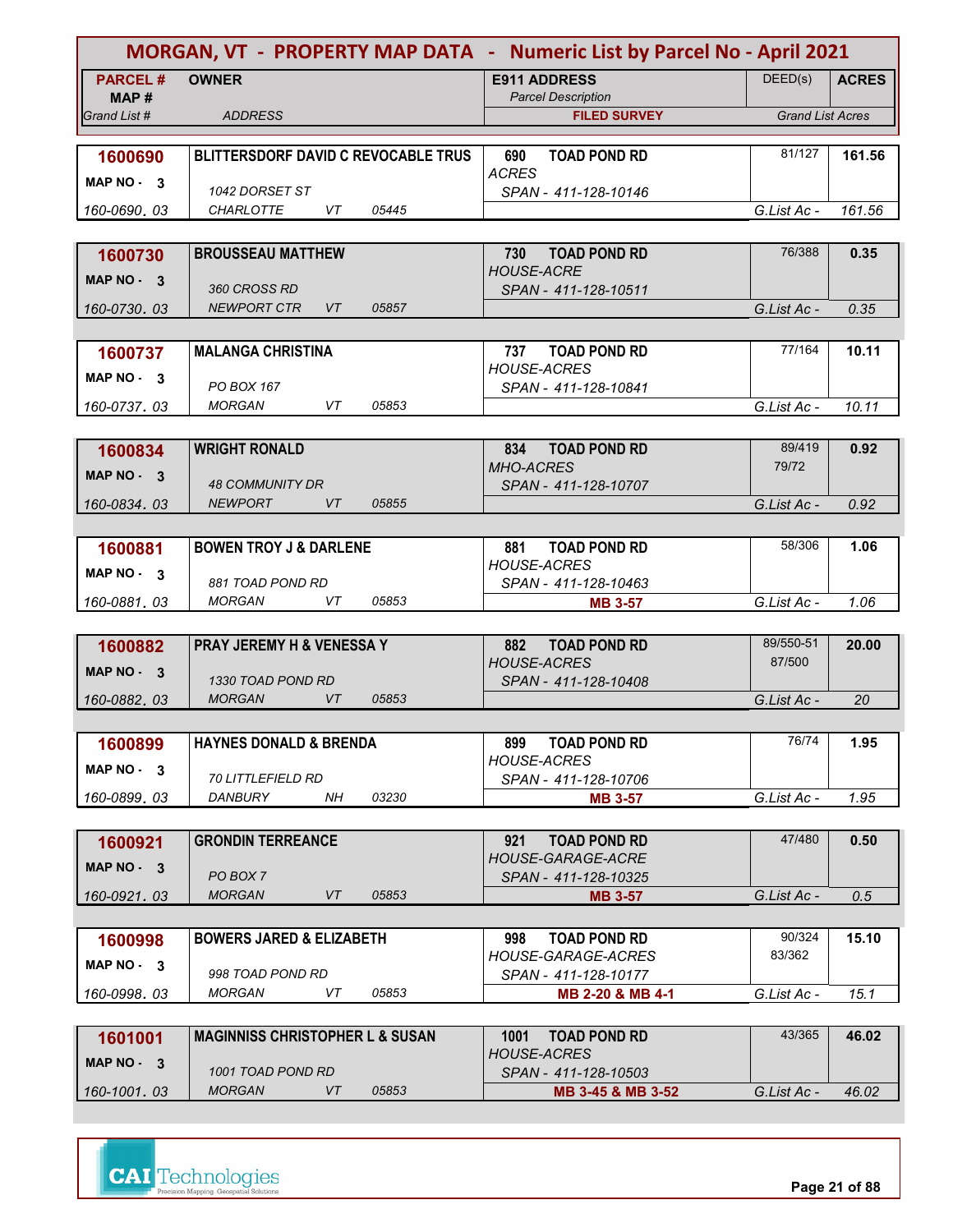|                        | MORGAN, VT - PROPERTY MAP DATA - Numeric List by Parcel No - April 2021 |                                                  |                         |              |  |  |  |
|------------------------|-------------------------------------------------------------------------|--------------------------------------------------|-------------------------|--------------|--|--|--|
| <b>PARCEL#</b><br>MAP# | <b>OWNER</b>                                                            | <b>E911 ADDRESS</b><br><b>Parcel Description</b> | DEED(s)                 | <b>ACRES</b> |  |  |  |
| Grand List #           | <b>ADDRESS</b>                                                          | <b>FILED SURVEY</b>                              | <b>Grand List Acres</b> |              |  |  |  |
|                        |                                                                         |                                                  |                         |              |  |  |  |
| 1601098                | <b>MCMULLEN CAROL LIFE ESTATE</b>                                       | <b>TOAD POND RD</b><br>1098                      | 76/505                  | 25.00        |  |  |  |
| MAP NO - 3             | <b>MCMULLEN LAURIE &amp; JOCELYN</b>                                    | <b>HOUSE-OUTBUILDING- ACRES</b>                  |                         |              |  |  |  |
| 160-1098.03            | 1098 TOAD POND RD<br>VT<br><b>MORGAN</b><br>05853                       | SPAN - 411-128-10173<br><b>MB 4-1</b>            | G.List Ac -             | 25           |  |  |  |
|                        |                                                                         |                                                  |                         |              |  |  |  |
| 1601210                | <b>GUERTIN MARIE</b>                                                    | 1210<br><b>TOAD POND RD</b>                      | 78/212                  | 86.80        |  |  |  |
| MAP NO - 3             |                                                                         | <b>HOUSE-MHO-ACRES</b>                           |                         |              |  |  |  |
|                        | 1210 TOAD POND ROAD                                                     | SPAN - 411-128-10786                             |                         |              |  |  |  |
| 160-1210.03            | <b>MORGAN</b><br>05853<br>VT                                            |                                                  | G.List Ac -             | 86.8         |  |  |  |
|                        |                                                                         |                                                  |                         |              |  |  |  |
| 1601212                | <b>TAYLOR GLORIA</b><br><b>OVITT PATRICIA</b>                           | 1212 TOAD POND RD<br><b>CAMP &amp; ACRES</b>     | 53/413                  | 10.10        |  |  |  |
| MAP NO - 3             | 130 LYNWOOD DR APT 5                                                    | SPAN - 411-128-10785                             |                         |              |  |  |  |
| 160-1212.03            | <b>DERBY CENTER</b><br>VT<br>05829                                      |                                                  | G.List Ac -             | 10.1         |  |  |  |
|                        |                                                                         |                                                  |                         |              |  |  |  |
| 1601250                | <b>GRILLO MILES</b>                                                     | 1250<br><b>TOAD POND RD</b>                      | 91/129                  | 10.50        |  |  |  |
| MAP NO - 3             | <b>PAWLINGER MACKENZIE</b>                                              | <b>HOUSE-GARAGE- ACRES</b>                       | 81/182                  |              |  |  |  |
|                        | 1250 TOAD POND RD<br><b>MORGAN</b><br>05853<br>VT                       | SPAN - 411-128-10731                             | G.List Ac -             | 10.5         |  |  |  |
| 160-1250.03            |                                                                         |                                                  |                         |              |  |  |  |
| 1601259                | <b>O'LEARY PATRICK H</b>                                                | 1259 TOAD POND RD                                | 30/378                  | 10.40        |  |  |  |
|                        |                                                                         | <b>HOUSE-ACRES</b>                               |                         |              |  |  |  |
| MAP $NO - 3$           | 115 FRONT ST                                                            | SPAN - 411-128-10596                             |                         |              |  |  |  |
| 160-1259, 03           | <b>WAYMOUTH</b><br>MA<br>02188                                          |                                                  | G.List Ac -             | 10.4         |  |  |  |
|                        |                                                                         |                                                  |                         |              |  |  |  |
| 1601330                | <b>PRAY GERALD</b>                                                      | 1330 TOAD POND RD<br><b>MHO-ACRES</b>            | 62/170                  | 24.60        |  |  |  |
| <b>MAP NO -</b><br>- 3 | 965 CHASE RD                                                            | SPAN - 411-128-10658                             |                         |              |  |  |  |
| 160-1330, 03           | <b>BROWNINGTON</b><br>VT<br>05875                                       |                                                  | G.List Ac -             | 24.6         |  |  |  |
|                        |                                                                         |                                                  |                         |              |  |  |  |
| 1601355                | <b>BRIGGS TRAVIS E</b>                                                  | 1355 TOAD POND RD                                | 44/448                  | 10.06        |  |  |  |
| MAP $NO - 3$           |                                                                         | <b>HOUSE-ACRES</b>                               |                         |              |  |  |  |
|                        | 1 GAITA DR<br>DERRY<br>03038<br>NΗ                                      | SPAN - 411-128-10087                             | G.List Ac -             | 10.06        |  |  |  |
| 160-1355.03            |                                                                         |                                                  |                         |              |  |  |  |
| 1601498                | <b>ASHMAN LARRY P &amp; JOYCE</b>                                       | <b>TOAD POND RD</b><br>1498                      | 83/465                  | 22.10        |  |  |  |
|                        | <b>ASHMAN LARRY JR, ASHMAN JAMES</b>                                    | <b>HOUSE-OUTBUILDING- ACRES</b>                  |                         |              |  |  |  |
| MAP NO - 3             | 1498 TOAD POND RD                                                       | SPAN - 411-128-10016                             |                         |              |  |  |  |
| 160-1498.03            | <b>MORGAN</b><br>VT<br>05853                                            |                                                  | G.List Ac -             | 22.1         |  |  |  |
|                        |                                                                         |                                                  |                         |              |  |  |  |
| 1601565                | <b>PIKE RAYMOND G</b>                                                   | 1565<br><b>TOAD POND RD</b><br>CAMP-ACRES        | 41/383                  | 22.99        |  |  |  |
| MAP $NO - 3$           | PO BOX 183                                                              | SPAN - 411-128-10636                             |                         |              |  |  |  |
| 160-1565.03            | <b>BARTON</b><br>05822<br>VT                                            | <b>MB 3-71</b>                                   | G.List Ac -             | 22.99        |  |  |  |
|                        |                                                                         |                                                  |                         |              |  |  |  |
| 1601665                | <b>PARENTEAU EDWARD J JR</b>                                            | <b>TOAD POND RD</b><br>1665                      | 64/423                  | 19.34        |  |  |  |
| MAP NO - 3             |                                                                         | <b>HOUSE-ACRES</b>                               | 53/404                  |              |  |  |  |
| 160-1665.03            | 1665 TOAD POND RD<br><b>MORGAN</b><br>VT<br>05853                       | SPAN - 411-128-10613                             | 45/506<br>G.List Ac -   | 19.34        |  |  |  |
|                        |                                                                         | <b>MB 3-35</b>                                   |                         |              |  |  |  |



**Page 22 of 88**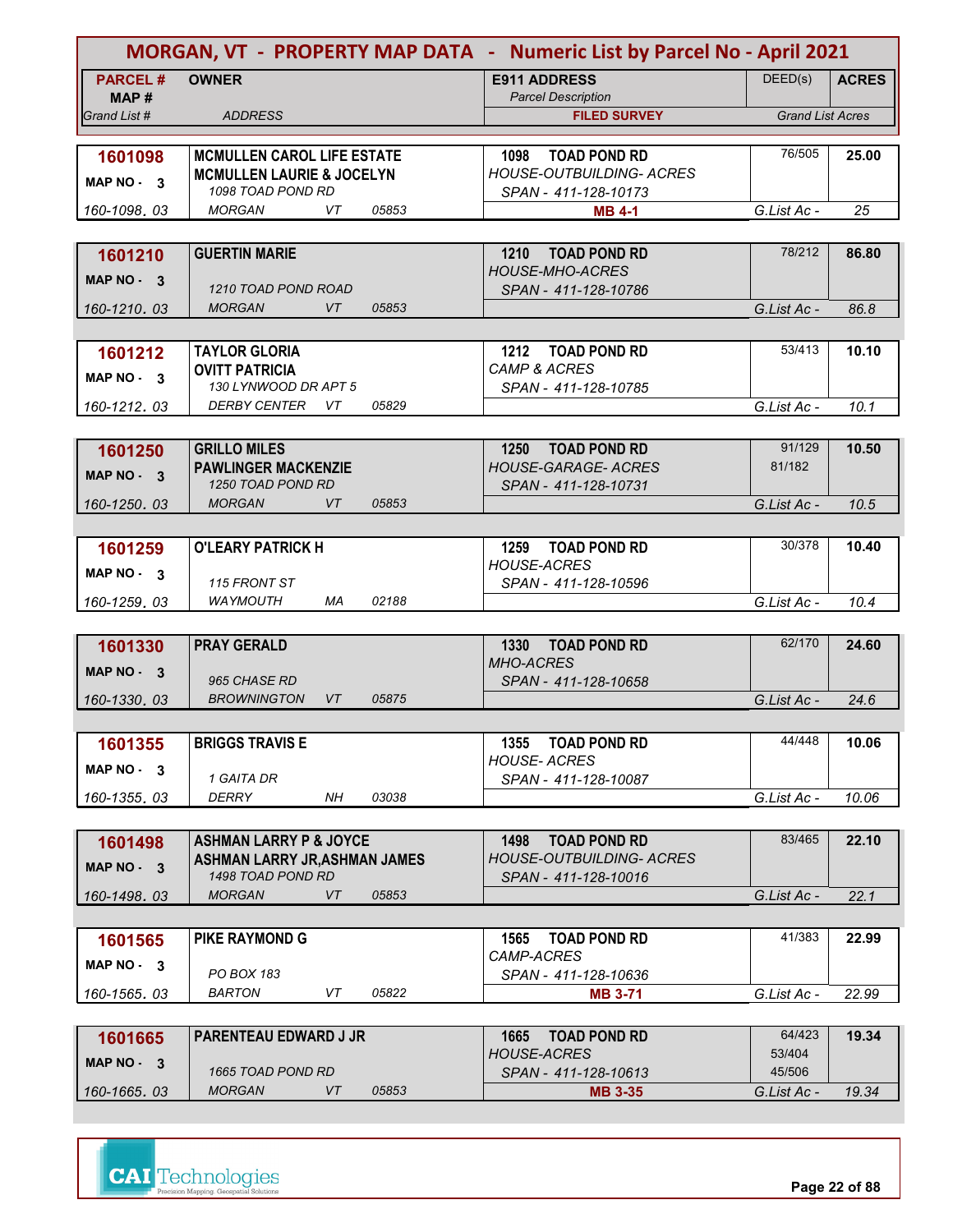|                |                                                  |            | MORGAN, VT - PROPERTY MAP DATA - Numeric List by Parcel No - April 2021 |                         |              |
|----------------|--------------------------------------------------|------------|-------------------------------------------------------------------------|-------------------------|--------------|
| <b>PARCEL#</b> | <b>OWNER</b>                                     |            | <b>E911 ADDRESS</b>                                                     | DEED(s)                 | <b>ACRES</b> |
| MAP#           |                                                  |            | <b>Parcel Description</b>                                               |                         |              |
| Grand List #   | <b>ADDRESS</b>                                   |            | <b>FILED SURVEY</b>                                                     | <b>Grand List Acres</b> |              |
|                |                                                  |            |                                                                         |                         |              |
| 1601758        | <b>HAMMOND KEVIN &amp; MARY-BETH</b>             |            | <b>TOAD POND RD</b><br>1758<br><b>OUTBUILDING-ACRES</b>                 | 54/134                  | 10.20        |
| MAP NO 3       | 443 RT 5                                         |            | SPAN - 411-128-10095                                                    |                         |              |
| 160-1758, 03   | <b>HARTLAND</b><br>VT                            | 05048-9692 |                                                                         | G.List Ac -             | 10.2         |
|                |                                                  |            |                                                                         |                         |              |
| 1601869        | <b>WHITE DEAN A</b>                              |            | 1869<br><b>TOAD POND RD</b>                                             | 87/153                  | 10.10        |
|                | <b>WHITE CHRISTINE A</b>                         |            | CAMP & ACRES                                                            |                         |              |
| MAP NO - 3     | <b>3 BUDD DRIVE</b>                              |            | SPAN - 411-128-10913                                                    |                         |              |
| 160-1869, 03   | CT<br><b>BETHEL</b>                              | 06801      | <b>MB 3-35</b>                                                          | G.List Ac -             | 10.1         |
|                |                                                  |            |                                                                         |                         |              |
| 1601873        | <b>SYKES SPENCER</b>                             |            | 1873 TOAD POND RD                                                       | 78/18                   | 1.31         |
| MAP NO. 3      |                                                  |            | <b>CAMP-&amp; ACRES</b>                                                 |                         |              |
|                | 1873 TOAD POND RD                                |            | SPAN - 411-128-10453                                                    |                         |              |
| 160-1873.03    | MORGAN<br>VT                                     | 05853      |                                                                         | G.List Ac -             | 1.31         |
|                |                                                  |            |                                                                         |                         |              |
| 1601915        | <b>HALLORAN JAMES M</b>                          |            | 1915 TOAD POND RD                                                       | 91/597                  | 10.10        |
| MAP NO 3       | HALLORAN JAMES E, GODFREY CHRISTINA              |            | STORAGE BLDG & ACRES                                                    | 88/571-72               |              |
|                | 170 WALNUT ROAD                                  |            | SPAN - 411-128-10065                                                    | 62/57                   |              |
| 160-1915.03    | <b>WRENTHAM</b><br><b>MA</b>                     | 02093-0000 | <b>MB 3-35</b>                                                          | G.List Ac -             | 10.1         |
|                |                                                  |            |                                                                         |                         |              |
| 1602488        | <b>LACHANCE ANN MARIE</b>                        |            | 2488 TOAD POND RD                                                       | 91/608                  | 264.70       |
| MAP NO 3       |                                                  |            | <b>HOUSE-ACRES-</b>                                                     | 61/415                  |              |
|                | <b>738 TELFER HILL RD</b><br><b>BARTON</b><br>VT | 05822      | SPAN - 411-128-10445                                                    | G.List Ac -             | 264.7        |
| 160-2488.03    |                                                  |            |                                                                         |                         |              |
| 1602908        | PENSCO TRUST CO, CUSTODIAN                       |            | 2908<br><b>TOAD POND RD</b>                                             | 73/320                  | 21.00        |
|                | <b>F/B/O RANDALL CROSS, IRA</b>                  |            | <b>OPEN LAND</b>                                                        |                         |              |
| MAP NO - 3     | P.O. BOX 31                                      |            | SPAN - 411-128-11918                                                    |                         |              |
| 160-2908.03    | EAST CHRLESTO VT                                 | 05833      | <b>MB 3-35</b>                                                          | G.List Ac -             | 21           |
|                |                                                  |            |                                                                         |                         |              |
| 1602967        | <b>WILDWOOD CAPITAL INVESTMENTS LLC</b>          |            | 2967 TOAD POND RD                                                       | 85/430                  | 1.50         |
|                |                                                  |            | <b>ACRES</b>                                                            |                         |              |
| MAP NO - 3     | 14231 RASARIO RD                                 |            | SPAN - 411-128-10759                                                    |                         |              |
| 160-2967.03    | ANACORTES<br>WA                                  | 98221      |                                                                         | G.List Ac -             | 1.5          |
|                |                                                  |            |                                                                         |                         |              |
| 1603059        | <b>CROSS DANIEL</b>                              |            | 3059<br><b>TOAD POND RD</b>                                             | 73/326                  | 10.10        |
| $MAP NO - 3$   |                                                  |            | OPEN LAND AC                                                            |                         |              |
|                | 942 HUNTING CAMP ROAD                            |            | SPAN - 411-128-11917                                                    |                         |              |
| 160-3059.03    | <b>DERBY LINE</b><br>VT                          | 05830      | <b>MB 3-35</b>                                                          | G.List Ac -             | 10.1         |
|                |                                                  |            |                                                                         |                         |              |
| 1604000        | <b>SULLIVAN KEVIN A</b>                          |            | <b>TOAD POND RD</b><br>3200                                             | 75/225                  | 215.00       |
| MAP NO - 3     | PO BOX 642                                       |            | <b>HOUSE-&amp; ACRES</b><br>SPAN - 411-128-11923                        |                         |              |
| 160-3200, 04   | WALPOLE<br>МA                                    | 02081      |                                                                         | G.List Ac -             | 215          |
|                |                                                  |            |                                                                         |                         |              |
| 1610015        | <b>MORIN LANDEN D</b>                            |            | <b>IP ROAD</b><br>15                                                    | 85/410                  | 10.14        |
|                |                                                  |            | HOUSE-GARAGE-ACRES                                                      |                         |              |
| MAP $NO - 4$   | <b>15 IP RD</b>                                  |            | SPAN - 411-128-10563                                                    |                         |              |
| 161-0015.04    | <b>MORGAN</b><br>VT                              | 05853      | <b>MB 3-36</b>                                                          | G.List Ac -             | 10.14        |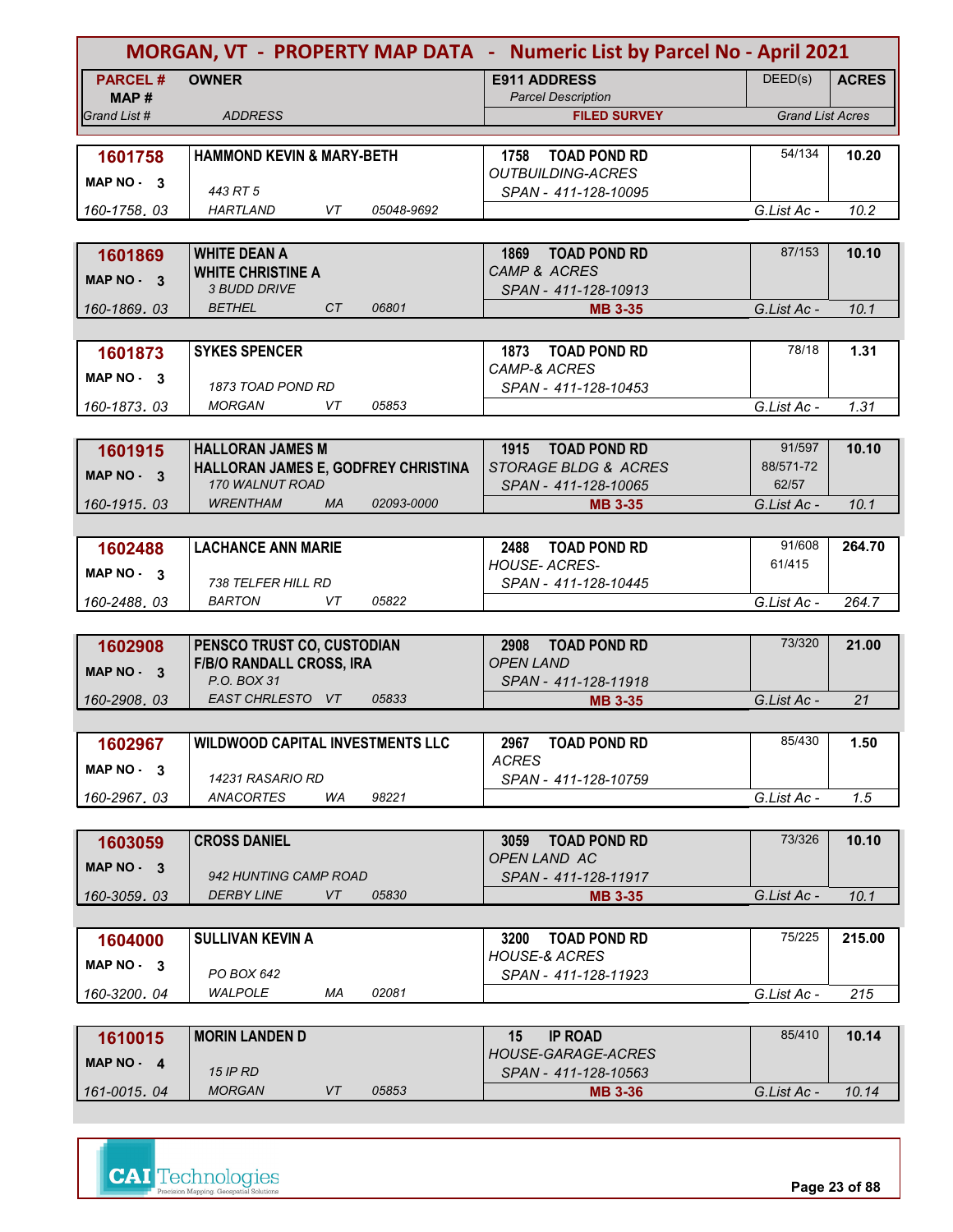|                |                                                                       |                                        | MORGAN, VT - PROPERTY MAP DATA - Numeric List by Parcel No - April 2021 |              |  |
|----------------|-----------------------------------------------------------------------|----------------------------------------|-------------------------------------------------------------------------|--------------|--|
| <b>PARCEL#</b> | <b>OWNER</b>                                                          | <b>E911 ADDRESS</b>                    | DEED(s)                                                                 | <b>ACRES</b> |  |
| MAP #          |                                                                       | <b>Parcel Description</b>              |                                                                         |              |  |
| Grand List #   | <b>ADDRESS</b>                                                        | <b>FILED SURVEY</b>                    | <b>Grand List Acres</b>                                                 |              |  |
|                |                                                                       |                                        | 88/617-19                                                               |              |  |
| 1610105        | <b>DESOUSA 2009 REV DAVID J</b>                                       | <b>IP ROAD</b><br>105<br>CAMP - ACRES  | 62/288                                                                  | 39.86        |  |
| MAP NO - 4     | <b>12 POTTING BENCH RD</b>                                            | SPAN - 411-128-10787                   |                                                                         |              |  |
| 161-0105.04    | <b>MEREDITH</b><br>NH<br>03253-4212                                   | <b>MB 1-21</b>                         | G.List Ac -                                                             | 39.86        |  |
|                |                                                                       |                                        |                                                                         |              |  |
| 1610158        | <b>SICILIANO DAVID</b>                                                | <b>IP ROAD</b><br>158                  | 85/108                                                                  | 10.00        |  |
| MAP NO - 3     |                                                                       | CAMP-OUTBUILDING-ACRES                 |                                                                         |              |  |
|                | <b>158 IP RD</b><br><b>MORGAN</b><br>VT                               | SPAN - 411-128-10651                   |                                                                         |              |  |
| 161-0158.03    | 05853                                                                 |                                        | G.List Ac -                                                             | 10           |  |
|                |                                                                       |                                        | 91/364                                                                  | 847.00       |  |
| 1611000        | <b>JLS FORESTRY, LLC</b>                                              | <b>IP ROAD</b><br>1000<br><b>ACRES</b> | 86/292                                                                  |              |  |
| MAP $NO - 4$   | 15 MARY LANE                                                          | SPAN - 411-128-10801                   |                                                                         |              |  |
| 161-1000.04    | CUMBERLAND FO ME<br>04110                                             |                                        | G.List Ac -                                                             | 847          |  |
|                |                                                                       |                                        |                                                                         |              |  |
| 1612956        | <b>GERWIEN CHRISTOPHER M</b>                                          | <b>IP ROAD</b><br>2956                 | 62/120                                                                  | 313.00       |  |
| MAP $NO - 4$   |                                                                       | <b>ACRES</b>                           |                                                                         |              |  |
|                | 92 SPRAIN BROOK RD                                                    | SPAN - 411-128-10604                   |                                                                         |              |  |
| 161-2956.04    | <b>WOODBURY</b><br>CT<br>06798                                        | <b>MB 3-69</b>                         | G.List Ac -                                                             | 313          |  |
|                |                                                                       |                                        | 87/566                                                                  |              |  |
| 1613169        | <b>GOBEIL JOHN ET AL</b>                                              | 3169<br><b>IP ROAD</b><br><b>ACRES</b> |                                                                         | 71.80        |  |
| MAP NO - 4     | PO BOX 497                                                            | SPAN - 411-128-10179                   |                                                                         |              |  |
| 161-3169.04    | VT<br><b>DERBY</b><br>05829                                           | MB 3-69, MB 4-39                       | G.List Ac -                                                             | 71.8         |  |
|                |                                                                       |                                        |                                                                         |              |  |
| 1613361        | <b>TAFT JUSTIN</b>                                                    | <b>IP ROAD</b><br>3361                 | 63/496                                                                  | 69.60        |  |
| MAP $NO - 4$   |                                                                       | <b>OPEN LAND</b>                       |                                                                         |              |  |
|                | <b>233 HUDSON RD</b>                                                  | SPAN - 411-128-11902                   |                                                                         |              |  |
| 161-3361.04    | <b>ISLAND POND</b><br>05846<br>VT                                     | <b>MB 4-39</b>                         | G.List Ac -                                                             | 69.6         |  |
|                |                                                                       |                                        | 49/198                                                                  |              |  |
| 1613380        | ELLAM CRAIG & JOANNE& GREGORY A<br><b>ARCHER WILLIAM &amp; MARSHA</b> | 3380 IP ROAD<br>CAMP-ACRES             |                                                                         | 63.00        |  |
| MAP NO - 4     | 333 TOAD POND RD                                                      | SPAN - 411-128-10228                   |                                                                         |              |  |
| 161-3380.04    | <b>MORGAN</b><br>VT<br>05853                                          | <b>MB 3-82</b>                         | G.List Ac -                                                             | 63           |  |
|                |                                                                       |                                        |                                                                         |              |  |
| 1613383        | <b>CLAASSEN JACOB &amp; REBECCA</b>                                   | <b>IP ROAD</b><br>3383                 | 86/129                                                                  | 63.00        |  |
| MAP $NO - 4$   |                                                                       | <b>CAMP &amp; ACRES</b>                |                                                                         |              |  |
|                | 586 PALM AVE                                                          | SPAN - 411-128-10890                   |                                                                         |              |  |
| 161-3383.04    | 93013<br><b>CARPINTERIA</b><br>CA                                     | <b>MB 3-82</b>                         | G.List Ac -                                                             | 63           |  |
|                |                                                                       |                                        |                                                                         |              |  |
| 1614013        | <b>BERGH EARL H JR &amp; VIRGINIA L</b>                               | <b>IP ROAD</b><br>4013<br>CAMP-ACRES   | 56/390                                                                  | 60.40        |  |
| MAP NO - 4     | <i><b>154 FIELD RD</b></i>                                            | SPAN - 411-128-10055                   |                                                                         |              |  |
| 161-4013.04    | <b>MORGAN</b><br>VT<br>05853                                          | <b>MB 3-55</b>                         | G.List Ac -                                                             | 60.4         |  |
|                |                                                                       |                                        |                                                                         |              |  |
| 1617075        | <b>WOOLEY ALLAN D</b>                                                 | <b>IP ROAD</b><br>7075                 | 65/387                                                                  | 35.00        |  |
|                | <b>DOUGLAS ETHEL ILENE</b>                                            | <b>ACRES</b>                           |                                                                         |              |  |

| .<br><b>MAP NO -</b> | .<br><b>DOUGLAS ETHEL ILENE</b> |       | .<br>.<br><b>ACRES</b> |             |    |
|----------------------|---------------------------------|-------|------------------------|-------------|----|
|                      | <b>675 HATTON HEIGHTS</b>       |       | SPAN - 411-128-11906   |             |    |
| 161-4075, 03         | MORGAN                          | 05853 | <b>MB 4-50</b>         | G.List Ac - | 35 |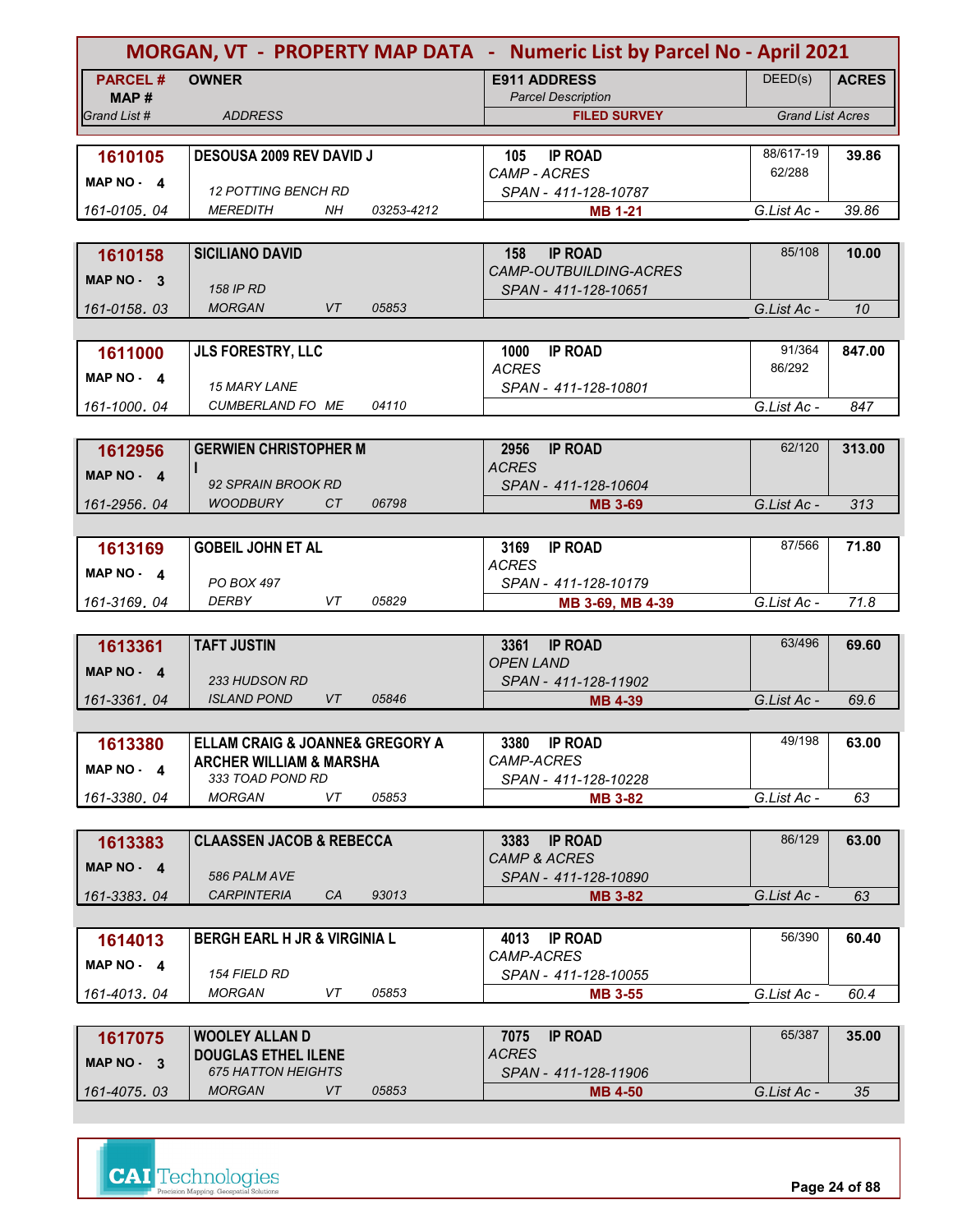|                         |                                                           |        | MORGAN, VT - PROPERTY MAP DATA - Numeric List by Parcel No - April 2021 |                         |                |
|-------------------------|-----------------------------------------------------------|--------|-------------------------------------------------------------------------|-------------------------|----------------|
| <b>PARCEL#</b><br>MAP # | <b>OWNER</b>                                              |        | <b>E911 ADDRESS</b><br><b>Parcel Description</b>                        | DEED(s)                 | <b>ACRES</b>   |
| Grand List #            | <b>ADDRESS</b>                                            |        | <b>FILED SURVEY</b>                                                     | <b>Grand List Acres</b> |                |
| 1620047                 | <b>SCAGLIONE, JR. LOUIS J</b>                             |        | 47<br><b>TOAD POND HTS</b>                                              | 88/596-97               | 11.60          |
| MAP NO - 4              | <b>SCAGLIONE TRICIA A</b>                                 |        | <b>HOUSE-ACRES</b>                                                      | 46/385                  |                |
|                         | <b>47 TOAD POND HEIGHTS</b>                               |        | SPAN - 411-128-10597                                                    |                         |                |
| 162-0047.04             | VT<br><b>MORGAN</b>                                       | 05853  | <b>MB 5-15</b>                                                          | G.List Ac -             | 11.6           |
| 1620069                 | <b>NELSON ROBERT B &amp; G J ROBIN</b>                    |        | <b>TOAD POND HTS</b><br>69                                              | 76/317                  | 9.20           |
|                         |                                                           |        | <b>CAMP-ACRES</b>                                                       |                         |                |
| MAP $NO - 4$            | <b>83 FIVE ISLANDS ROAD</b>                               |        | SPAN - 411-128-10579                                                    |                         |                |
| 162-0069.04             | <b>GEORGETOWN</b><br><b>ME</b>                            | 04548  |                                                                         | G.List Ac -             | 9.2            |
|                         | <b>SAPIENZA JOHN</b>                                      |        | 124                                                                     | 32/121                  | 2.14           |
| 1620124                 |                                                           |        | <b>TOAD POND HTS</b><br><b>CAMP-ACRES</b>                               |                         |                |
| $MAP NO - 4$            | <b>64 PINE RIDGE CIR</b>                                  |        | SPAN - 411-128-10700                                                    |                         |                |
| 162-0124.04             | <b>SANDOWN</b><br>NH                                      | 03873  |                                                                         | G.List Ac -             | 2.14           |
|                         |                                                           |        |                                                                         |                         |                |
| 1700001                 | <b>MORGAN TOWN</b><br><b>CLARK CEMETERY</b>               |        | $\mathbf{1}$<br><b>WAYEESES DR</b><br><b>CLARK CEMETERY</b>             |                         | 1.00           |
| MAP NO 33               | <b>PO BOX 45</b>                                          |        | SPAN - 411-128-11912                                                    |                         |                |
| 170-0001.33             | <b>MORGAN</b><br>VT                                       | 05853  | <b>MB 3-49</b>                                                          | G.List Ac -             | $\mathbf{1}$   |
|                         |                                                           |        |                                                                         |                         |                |
| 1700090                 | <b>BEVINS DEBRA</b>                                       |        | 90<br><b>WAYEESES DR</b><br><b>HOUSE-GARAGE-ACRES</b>                   | 88/106                  | 5.00           |
| MAP NO - 33             | <b>SNELGROVE SCOTT</b><br>PO BOX 77                       |        | SPAN - 411-128-10467                                                    |                         |                |
| 170-0090.33             | <b>MORGAN</b><br>VT                                       | 05853  | <b>MB 3-49</b>                                                          | G.List Ac -             | 5              |
|                         |                                                           |        |                                                                         |                         |                |
| 1700091                 | JENNESS KRYSTAL TRUST U/T/A DATED MA                      |        | 91<br><b>WAYEESES DR</b>                                                | 38/401-404              | 4.97           |
| <b>MAP NO - 33</b>      | % KRYSTAL R JENNESS, TRUSTEE<br>303 LLOYD RD              |        | LAND<br>SPAN - 411-128-11901                                            | 80/468                  |                |
| 170-0091.33             | <b>FAIRFAX</b><br><b>VT</b>                               | 05454  | MB 3-49, 4-87, 5-11                                                     | G.List Ac -             | 4.97           |
|                         |                                                           |        |                                                                         |                         |                |
| 1700313                 | <b>SAMUELS SEYMOUR LAKE TRUST 2017</b>                    |        | 313<br><b>WAYEESES DR</b>                                               | 86/277                  | 11.63          |
| <b>MAP NO - 33</b>      | <b>C/O WILLIAM ABENDROTH</b><br>40 GROVE ST #375          |        | LAKEFRONT 596FT-2 HOUSES-<br>SPAN - 411-128-10696                       |                         |                |
| 170-0313.33             | WELLESLEY<br>МA                                           | 02482  | <b>MB 2-18</b>                                                          | G.List Ac -             | 11.63          |
|                         |                                                           |        |                                                                         |                         |                |
| 1700320                 | <b>FORT SEYMOUR PROPERTIES CORP</b>                       |        | 320<br><b>WAYEESES DR</b>                                               | 35/396                  | 3.60           |
| MAP $NO - 33$           | <b>10 AVROXBOROUGH</b>                                    |        | <b>ACRES</b>                                                            |                         |                |
| 170-0320.33             | <b>WESTMONT</b><br>QC                                     | H3Y1MA | SPAN - 411-128-10262                                                    | G.List Ac -             | 3.6            |
|                         |                                                           |        |                                                                         |                         |                |
| 1700430                 | <b>JUDD JAMES &amp; ALICE</b>                             |        | 430<br><b>WAYEESES DR</b>                                               | 26/139                  | 2.00           |
| <b>MAP NO - 33</b>      |                                                           |        | HOUSE-OUTBUILDING- ACRES                                                |                         |                |
| 170-0430, 33            | PO BOX 66<br>MORGAN<br>VT                                 | 05853  | SPAN - 411-128-10401                                                    | G.List Ac -             | $\overline{c}$ |
|                         |                                                           |        |                                                                         |                         |                |
| 1700497                 | <b>MILLER ROSEMARY FRY TRUSTEE</b>                        |        | <b>WAYEESES DR</b><br>497                                               | 83/356                  | 23.25          |
| <b>MAP NO - 32</b>      | <b>ROSEMARY FRY MILLER TRUST</b><br><b>36 LINDA COURT</b> |        | LAKEFRONT 350FT-HOUSE-CAMP-<br>SPAN - 411-128-10541                     |                         |                |
| 170-0497.32             | <b>NOVATO</b><br>CA                                       | 94947  | MB 1-31, MB 3-4 & MB 3-20                                               | G.List Ac -             | 23.25          |

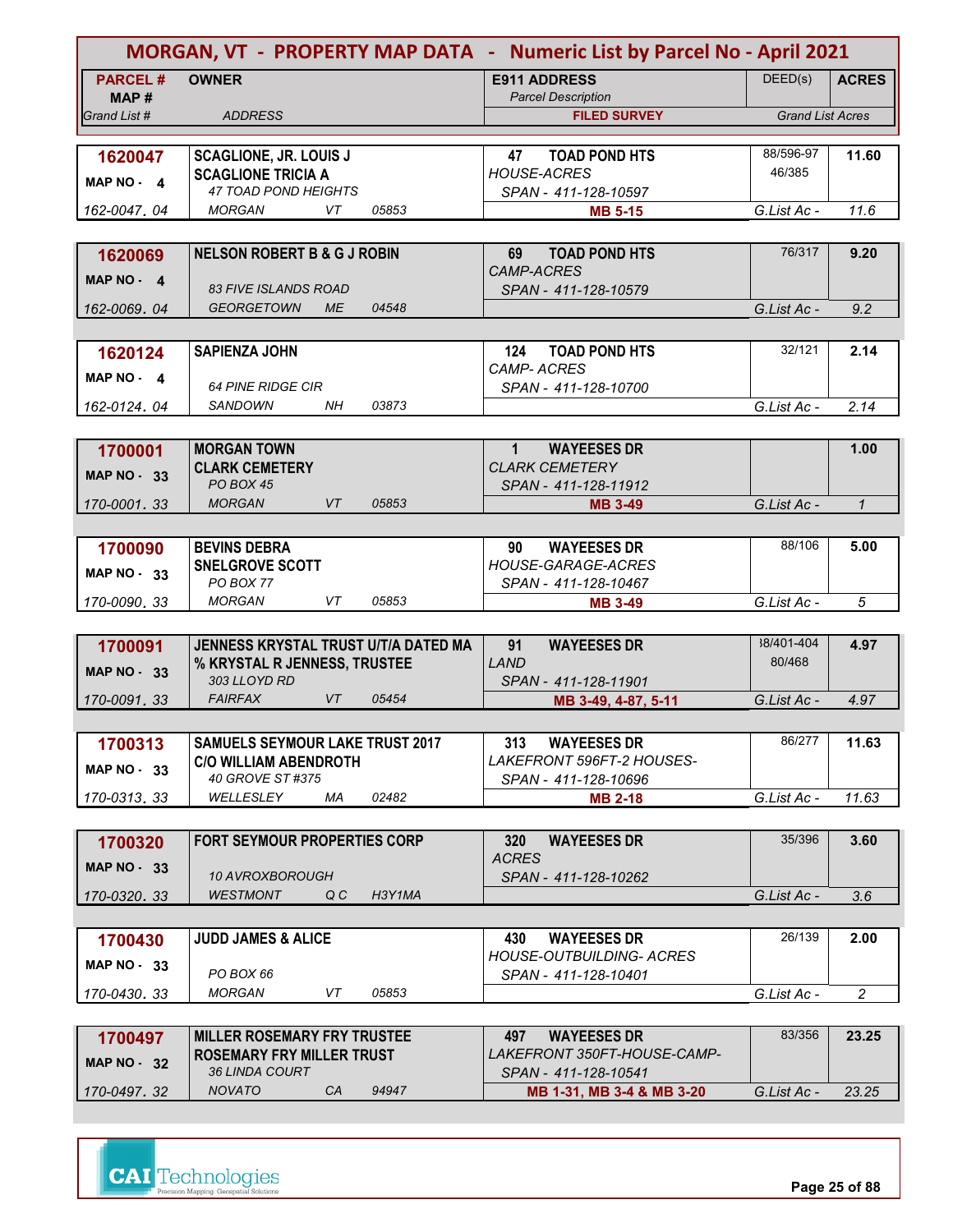|                       |                                                |            | MORGAN, VT - PROPERTY MAP DATA - Numeric List by Parcel No - April 2021 |                         |                |
|-----------------------|------------------------------------------------|------------|-------------------------------------------------------------------------|-------------------------|----------------|
| <b>PARCEL#</b>        | <b>OWNER</b>                                   |            | <b>E911 ADDRESS</b><br><b>Parcel Description</b>                        | DEED(s)                 | <b>ACRES</b>   |
| MAP #<br>Grand List # | <b>ADDRESS</b>                                 |            | <b>FILED SURVEY</b>                                                     | <b>Grand List Acres</b> |                |
|                       |                                                |            |                                                                         |                         |                |
| 1700500               | <b>FORT SEYMOUR PROPERTIES CORP</b>            |            | 500<br><b>WAYEESES DR</b>                                               | 35/396                  | 13.80          |
| <b>MAP NO - 32</b>    | 10 AVROXBOROUGH                                |            | <b>ACRES</b>                                                            |                         |                |
| 170-0500, 32          | <b>WESTMOUNT</b><br>Q C                        | H3Y1MA     | SPAN - 411-128-10263                                                    | G.List Ac -             | 13.8           |
|                       |                                                |            |                                                                         |                         |                |
| 1700620               | <b>JUDD BARBARA</b>                            |            | <b>WAYEESES DR</b><br>620                                               | 40/33                   | 10.42          |
| <b>MAP NO - 32</b>    | <b>BICKFORD DENNIS</b>                         |            | <b>HOUSE-ATT GARAGE- ACRES</b>                                          |                         |                |
| 170-0620, 32          | <b>PO BOX 202</b><br><b>MORGAN</b><br>VT       | 05853      | SPAN - 411-128-10396                                                    | G.List Ac -             | 10.42          |
|                       |                                                |            |                                                                         |                         |                |
| 1700693               | POULIN JOSHUA J                                |            | <b>WAYEESES DR</b><br>693                                               | 90/309                  | 6.14           |
| <b>MAP NO - 32</b>    |                                                |            | <b>HOUSE-OUTBUILDING-ROW LAKE 57'</b>                                   | 65/51                   |                |
|                       | <b>24 RAILROAD SQUARE</b>                      |            | SPAN - 411-128-10223                                                    |                         |                |
| 170-0693.32           | NEWPORT<br>VT                                  | 05855      | MB 3-67, 5-14                                                           | G.List Ac -             | 6.14           |
|                       |                                                |            |                                                                         | 35/221                  |                |
| 1700694               | <b>HALL JANE</b>                               |            | <b>WAYEESES DR</b><br>694<br><b>HOUSE-GARAGE-ACRES</b>                  |                         | 15.01          |
| <b>MAP NO - 32</b>    | P.O. BOX 52                                    |            | SPAN - 411-128-10333                                                    |                         |                |
| 170-0694.32           | <b>MORGAN</b><br>VT                            | 05853      | <b>MB 3-34</b>                                                          | G.List Ac -             | 15.01          |
|                       |                                                |            |                                                                         |                         |                |
| 1700760               | <b>KENNEY REVOCABLE LIVING TRUST</b>           |            | <b>WAYEESES DR</b><br>760                                               | 86/72                   | 10.88          |
| MAP $NO - 32$         | <b>133 BRIGHAM HILL LN</b>                     |            | <b>ACRES SURVEY B5 P5</b><br>SPAN - 411-128-10414                       |                         |                |
| 170-0760, 32          | ESSEX JCT<br>VT                                | 05452      | <b>MB 5-5</b>                                                           | G.List Ac -             | 10.88          |
|                       |                                                |            |                                                                         |                         |                |
| 1700843               | <b>JUDD JAMES</b>                              |            | <b>WAYEESES DR</b><br>843                                               | 53/289                  | 8.00           |
| <b>MAP NO - 32</b>    | <b>YOUNG DONNA</b><br>PO BOX 66                |            | <b>HOUSE-OUTBUILDINGS- ACRES</b>                                        |                         |                |
| 170-0843, 32          | <b>MORGAN</b><br><b>VT</b>                     | 05853      | SPAN - 411-128-10872                                                    | G.List Ac -             | 8              |
|                       |                                                |            |                                                                         |                         |                |
| 1700900               | <b>JUDD JAMES &amp; KENNEY JAMES</b>           |            | <b>WAYEESES DR</b><br>900                                               | 41/137                  | 2.00           |
| <b>MAP NO - 32</b>    | <b>HALL JEFFREY &amp; BICKFORD DENNIS</b>      |            | <b>CAMP ACRES</b>                                                       |                         |                |
|                       | BOX 66<br>VT<br><b>MORGAN</b>                  | 05853      | SPAN - 411-128-10402                                                    |                         | $\overline{2}$ |
| 170-0900.32           |                                                |            |                                                                         | G.List Ac -             |                |
| 1710032               | <b>FRALEIGH JOHN &amp; ELEANOR</b>             |            | 32 <sup>2</sup><br><b>FRALEIGH DR</b>                                   | 21/102                  | 6.36           |
| <b>MAP NO - 33</b>    | <b>ELEANOR FRALEIGH TRUSTEE</b>                |            | LAKEFRONT 383FT-HOUSES-GARAG                                            |                         |                |
|                       | P.O. BOX 73                                    |            | SPAN - 411-128-10268                                                    |                         |                |
| 171-0032.33           | <b>MORGAN</b><br>VT                            | 05853      | <b>MB 4-92</b>                                                          | G.List Ac -             | 6.36           |
|                       |                                                |            |                                                                         |                         |                |
| 1720007               | <b>SEVEN SPAULDING RD LLC</b>                  |            | <b>SPAULDING RD</b><br>$\mathbf{7}$<br>CAMP-ACRES-LAKE ROW              | 86/489                  | 1.50           |
| MAP NO 33             | 40 GROVE ST #320                               |            | SPAN - 411-128-10042                                                    |                         |                |
| 172-0007, 33          | WELLESLEY<br>МA                                | 02482-7761 | <b>MB 3-37</b>                                                          | G.List Ac -             | 1.5            |
|                       |                                                |            |                                                                         |                         |                |
| 1720074               | <b>FONTANA EDITH C LIFE ESTATE</b>             |            | <b>SPAULDING RD</b><br>74                                               | 73/378                  | 0.20           |
| <b>MAP NO - 33</b>    | <b>FONTANA ERIC ET AL</b><br>2439 KATE HILL ST |            | <b>BACKLOT-CAMP-LAKE ROW-</b><br>SPAN - 411-128-10259                   |                         |                |

*172-0074 33 .* **MB 3-37** *THE VILLAGES FL 32162 2439 KATE HILL ST SPAN - 411-128-10259 G.List Ac - 0.2*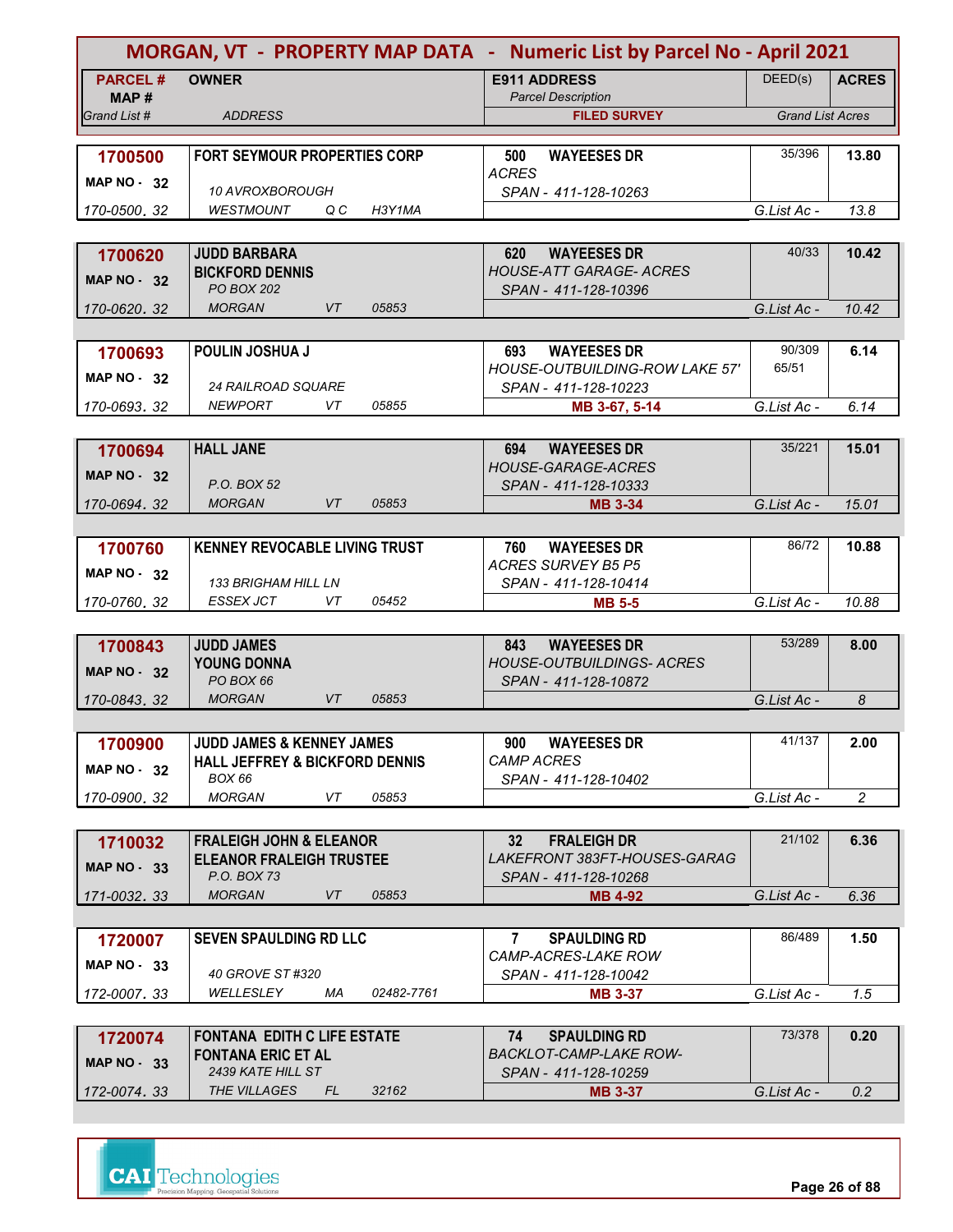|                    | MORGAN, VT - PROPERTY MAP DATA - Numeric List by Parcel No - April 2021 |                                                            |                         |              |
|--------------------|-------------------------------------------------------------------------|------------------------------------------------------------|-------------------------|--------------|
| <b>PARCEL#</b>     | <b>OWNER</b>                                                            | <b>E911 ADDRESS</b>                                        | DEED(s)                 | <b>ACRES</b> |
| MAP #              |                                                                         | <b>Parcel Description</b>                                  |                         |              |
| Grand List #       | <b>ADDRESS</b>                                                          | <b>FILED SURVEY</b>                                        | <b>Grand List Acres</b> |              |
| 1720084            | <b>GARDNER GLENN &amp; LORI JO</b>                                      | <b>SPAULDING RD</b><br>84                                  | 83/510                  | 0.17         |
|                    |                                                                         | <b>BACKLOT-CAMP-LAKE ROW-</b>                              |                         |              |
| <b>MAP NO - 33</b> | <b>71 RICHMOND ST</b>                                                   | SPAN - 411-128-10488                                       |                         |              |
| 172-0084, 33       | 03561<br><b>LITTLETON</b><br>NH                                         | <b>MB 3-37</b>                                             | G.List Ac -             | 0.17         |
|                    |                                                                         |                                                            |                         |              |
| 1720092            | <b>BOLASEVICH ANDREW T JR</b>                                           | 92<br><b>SPAULDING RD</b>                                  | 35/271                  | 0.21         |
| MAP $NO - 33$      | <b>BOLASEVICH ROBERT A</b>                                              | <b>BACKLOT-HOUSE-LAKE ROW-</b>                             |                         |              |
|                    | 502 GRAHM RD                                                            | SPAN - 411-128-10072                                       |                         |              |
| 172-0092, 33       | <b>SO WINDSOR</b><br>CT<br>06074                                        | <b>MB 3-37</b>                                             | G.List Ac -             | 0.21         |
|                    |                                                                         |                                                            | 45/52                   |              |
| 1720107            | <b>ABBIATI JUDY</b><br>% AVELINA ABBIATI                                | <b>SPAULDING RD</b><br>107<br><b>LAKEFRONT 99 FT-CAMP-</b> |                         | 0.38         |
| MAP $NO - 33$      | 10 CRESENT LANE                                                         | SPAN - 411-128-10001                                       |                         |              |
| 172-0107.33        | <i>BARRE</i><br>VT.<br>05641-9730                                       | MB 3-37, 4-92                                              | G.List Ac -             | 0.38         |
|                    |                                                                         |                                                            |                         |              |
| 1720115            | <b>BARRY DANIEL &amp; CAROL</b>                                         | <b>SPAULDING RD</b><br>115                                 | 63/184                  | 0.17         |
| <b>MAP NO - 33</b> |                                                                         | LAKEFRONT 49FT-CAMP-                                       |                         |              |
|                    | P.O. BOX 55                                                             | SPAN - 411-128-10350                                       |                         |              |
| 172-0115.33        | <b>MORGAN</b><br>VT<br>05853                                            | <b>MB 3-37</b>                                             | G.List Ac -             | 0.17         |
|                    |                                                                         |                                                            |                         |              |
| 1720127            | <b>JENKINS DAVID A &amp; CAROL A</b>                                    | 127<br><b>SPAULDING RD</b>                                 | 43/558                  | 0.17         |
| MAP $NO - 33$      | 5930 9TH ST                                                             | <b>LAKEFRONT 50 FT-CAMP-</b><br>SPAN - 411-128-10377       |                         |              |
| 172-0127, 33       | <b>ZEPHYR HILLS</b><br>FL<br>33542                                      |                                                            | G.List Ac -             | 0.17         |
|                    |                                                                         |                                                            |                         |              |
| 1730153            | VAN WYCK ROY J & JOAN I                                                 | <b>JONES RD</b><br>153                                     | 46/351                  | 0.52         |
| MAP $NO - 32$      |                                                                         | LAKEFRONT 200FT-HOUSE-                                     |                         |              |
|                    | 430 GOOLSBY BLVD                                                        | SPAN - 411-128-10813                                       |                         |              |
| 173-0153.32        | DEERFIELD BEAC FL<br>33442-3019                                         | MB 1-31 & MB 3-20                                          | G.List Ac -             | 0.52         |
|                    |                                                                         |                                                            |                         |              |
| 1730189            | <b>SNYDER MARK &amp; JENNIFER TRUSTEES</b>                              | <b>JONES RD</b><br>189.                                    | 91/495                  | 0.91         |
| <b>MAP NO - 32</b> | <b>SNYDER FAMILY REV TRUST</b><br>36103 BONEFISH COURT                  | LAKEFRONT 310FT-CAMP-                                      | 86/201                  |              |
| 173-0189.32        | <b>LEWES</b><br>DE<br>19958                                             | SPAN - 411-128-10736<br><b>MB 3-20</b>                     | G.List Ac -             | 0.91         |
|                    |                                                                         |                                                            |                         |              |
| 1730225            | <b>MCLENDON LEE W TRUSTEE</b>                                           | <b>JONES RD</b><br>225                                     | 68/418                  | 0.31         |
|                    |                                                                         | LAKEFRONT 100FT-CAMP-                                      |                         |              |
| MAP $NO - 32$      | P.O. BOX 359                                                            | SPAN - 411-128-10533                                       |                         |              |
| 173-0225.32        | WATERBURY<br>VT<br>05677                                                | <b>MB 1-31</b>                                             | G.List Ac -             | 0.31         |
|                    |                                                                         |                                                            |                         |              |
| 1730251            | LEE WHITING MCLENDON LIVING TRUST                                       | <b>JONES RD</b><br>251                                     | 53/8                    | 0.30         |
| MAP $NO - 32$      |                                                                         | <i>LAKEFRONT 100FT-HOUSE</i>                               |                         |              |
|                    | PO BOX 359<br>WATERBURY CTR VT<br>05677                                 | SPAN - 411-128-10047                                       | G.List Ac -             | 0.3          |
| 173-0251.32        |                                                                         | <b>MB 1-31</b>                                             |                         |              |
|                    | <b>JOHNSON JEFFREY P &amp; BEVERLY E</b>                                | <b>JONES RD</b><br>273                                     | 40/398                  | 0.31         |
| 1730273            |                                                                         | LAKEFRONT 100FT-CAMP-                                      |                         |              |
| <b>MAP NO - 32</b> | 47 ALEXANDER ST                                                         | SPAN - 411-128-10385                                       |                         |              |
| 173-0273.32        | <b>MANCHESTER</b><br>06040<br>CT                                        | <b>MB 3-20</b>                                             | G.List Ac -             | 0.31         |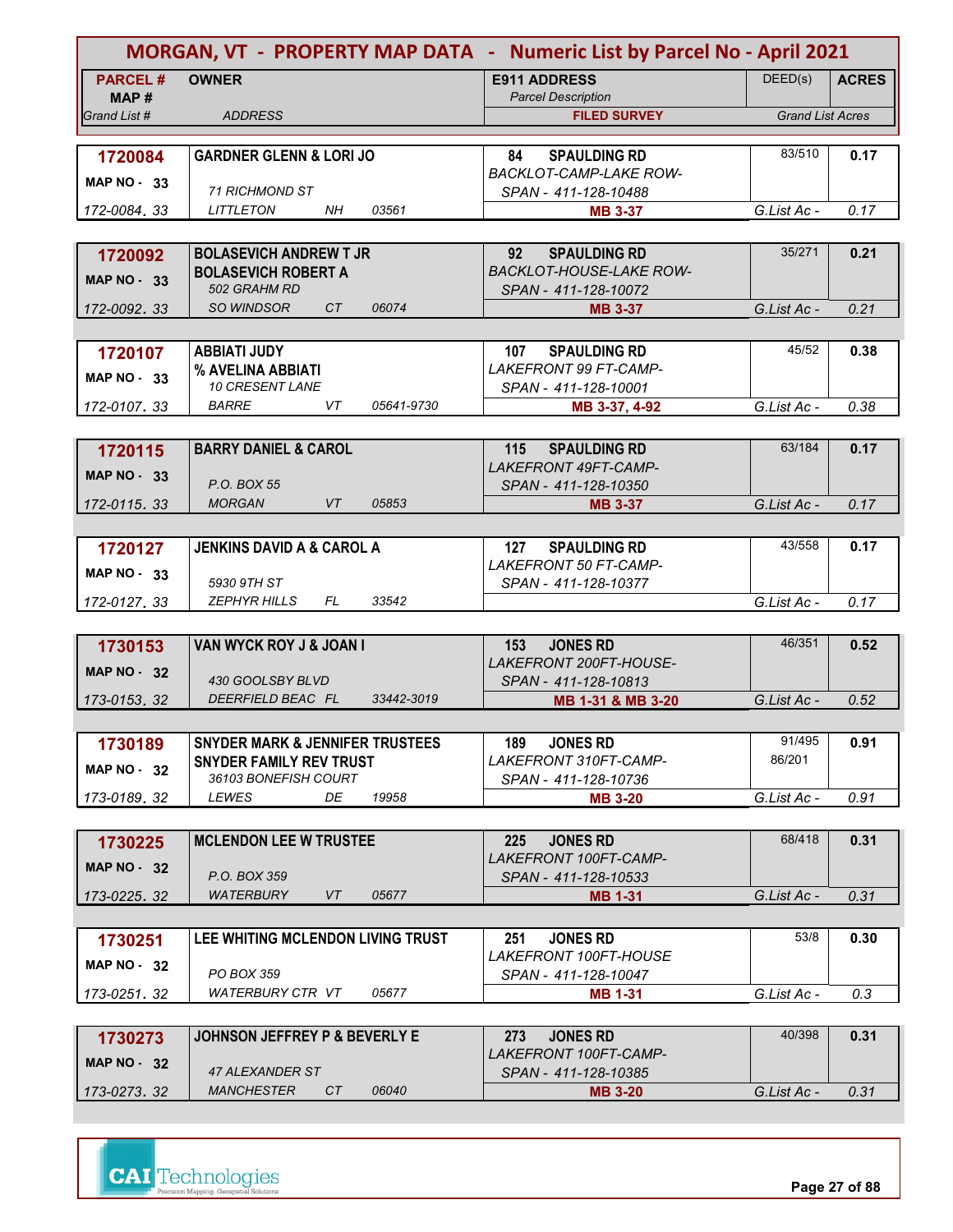| MORGAN, VT - PROPERTY MAP DATA - Numeric List by Parcel No - April 2021 |                                                   |           |            |                                                         |                         |              |
|-------------------------------------------------------------------------|---------------------------------------------------|-----------|------------|---------------------------------------------------------|-------------------------|--------------|
| <b>PARCEL#</b><br>MAP #                                                 | <b>OWNER</b>                                      |           |            | <b>E911 ADDRESS</b><br><b>Parcel Description</b>        | DEED(s)                 | <b>ACRES</b> |
| Grand List #                                                            | <b>ADDRESS</b>                                    |           |            | <b>FILED SURVEY</b>                                     | <b>Grand List Acres</b> |              |
|                                                                         |                                                   |           |            |                                                         |                         |              |
| 1730283                                                                 | <b>CLIFFORD JOHN P JR</b>                         |           |            | <b>JONES RD</b><br>283                                  | 60/58                   | 0.32         |
| <b>MAP NO - 32</b>                                                      | <b>CLIFFORD AELISH SULLIVAN</b><br>52 OLD WOOD RD |           |            | <b>LAKEFRONT 100FT &amp; HOUSE-</b>                     |                         |              |
| 173-0283.32                                                             | <b>AVON</b>                                       | CT        | 06001      | SPAN - 411-128-10265<br><b>MB 3-20</b>                  | G.List Ac -             | 0.32         |
|                                                                         |                                                   |           |            |                                                         |                         |              |
| 1730289                                                                 | <b>COWAN JOHN S &amp; DEBORAH A</b>               |           |            | <b>JONES RD</b><br>289                                  | 43/587                  | 0.32         |
|                                                                         |                                                   |           |            | <b>LAKEFRONT 100FT HOUSE-</b>                           |                         |              |
| <b>MAP NO - 32</b>                                                      | <b>PO BOX 185</b>                                 |           |            | SPAN - 411-128-10166                                    |                         |              |
| 173-0289, 32                                                            | <b>MORGAN</b>                                     | VT        | 05853      | <b>MB 3-20</b>                                          | G.List Ac -             | 0.32         |
|                                                                         |                                                   |           |            |                                                         |                         |              |
| 1730329                                                                 | <b>CHICK PROPERTY MANAGEMENT, LLC</b>             |           |            | <b>JONES RD</b><br>329                                  | 71/98                   | 1.91         |
| <b>MAP NO - 32</b>                                                      |                                                   |           |            | LAKEFRONT 225FT-CAMP-                                   |                         |              |
|                                                                         | <b>8 GLENDALE RD</b>                              |           |            | SPAN - 411-128-10537                                    |                         |              |
| 173-0329.32                                                             | SHARON                                            | МA        | 02067      | <b>MB 4-88</b>                                          | G.List Ac -             | 1.91         |
|                                                                         |                                                   |           |            |                                                         |                         |              |
| 1730339                                                                 | <b>WILDER MARK H &amp; NANCY J</b>                |           |            | <b>JONES RD</b><br>339<br><b>LAKEFRONT 246 FF</b>       | 86/480                  | 1.23         |
| <b>MAP NO - 32</b>                                                      | 934 STAGE RD                                      |           |            | SPAN - 411-128-11940                                    |                         |              |
| 173-0339.32                                                             | <b>PLAINFIELD</b>                                 | <b>NH</b> | 03781      | <b>MB 4-88</b>                                          | G.List Ac -             | 1.23         |
|                                                                         |                                                   |           |            |                                                         |                         |              |
| 1740018                                                                 | <b>JUDD JAMES E</b>                               |           |            | 18<br><b>WAYEESES SH W</b>                              | 53/289                  | 173.34       |
|                                                                         |                                                   |           |            | LAKEFRONT 1700 FT-CAMP-BLDGS                            |                         |              |
| MAP NO $-5$                                                             | BOX 66                                            |           |            | SPAN - 411-128-10403                                    |                         |              |
| 174-0018, 05                                                            | <b>MORGAN</b>                                     | VT        | 05853      | MB 1-16 & MB 1-20, MB 4-59                              | G.List Ac -             | 173.64       |
|                                                                         |                                                   |           |            |                                                         |                         |              |
| 1740026                                                                 | <b>JUDD BARBARA M</b>                             |           |            | 26<br><b>WAYEESES SHORE W</b>                           | 41/129                  | 0.42         |
| <b>MAP NO - 32</b>                                                      | <b>BICKFORD DENNIS R</b><br><b>PO BOX 202</b>     |           |            | LAKEFRONT 140FT-CAMP-                                   |                         |              |
| 174-0026, 32                                                            | <b>MORGAN</b>                                     | VT        | 05853      | SPAN - 411-128-10398                                    | G.List Ac -             | 0.42         |
|                                                                         |                                                   |           |            |                                                         |                         |              |
|                                                                         | <b>FRANKLIN ALAN C &amp; WENDY H</b>              |           |            | <b>WAYEESES SHORE WEST</b><br>38                        | 60/81                   | 0.58         |
| 1740038                                                                 |                                                   |           |            | <b>LAKEFRONT 120 FT &amp; BACKLOT</b>                   |                         |              |
| <b>MAP NO - 32</b>                                                      | 33 TEMPLE ST                                      |           |            | SPAN - 411-128-10908                                    |                         |              |
| 174-0038.32                                                             | <b>NEWPORT</b>                                    | VT        | 05855      | <b>MB 3-67</b>                                          | G.List Ac -             | 0.58         |
|                                                                         |                                                   |           |            |                                                         |                         |              |
| 1740054                                                                 | <b>MCKENNY JEAN L TRUST</b>                       |           |            | <b>WAYEESES SHORE W</b><br>54                           | 57/19                   | 0.68         |
| MAP $NO - 32$                                                           |                                                   |           |            | LAKEFRONT 100FT-CAMP-                                   | 47/477                  |              |
|                                                                         | <b>PO BOX 156</b>                                 |           |            | SPAN - 411-128-10532                                    |                         |              |
| 174-0054.32                                                             | <b>DERBY</b>                                      | VT        | 05829      | <b>MB 3-67</b>                                          | G.List Ac -             | 0.68         |
|                                                                         |                                                   |           |            |                                                         |                         |              |
| 1740086                                                                 | <b>BROADWATER THEODORE</b>                        |           |            | <b>WAYEESES SHORE W</b><br>86<br>LAKEFRONT 100FT- CAMP- | 87/334                  | 0.78         |
| MAP $NO - 32$                                                           | <b>CHASE MOLLY B</b><br>374 CHESTER ST            |           |            | SPAN - 411-128-10089                                    |                         |              |
| 174-0086, 32                                                            | <i>CHESTER</i>                                    | NH        | 03036      | <b>MB 3-67</b>                                          | G.List Ac -             | 0.78         |
|                                                                         |                                                   |           |            |                                                         |                         |              |
| 1740106                                                                 | <b>SIMONEAU GREGORY</b>                           |           |            | <b>WAYEESES SHORE W</b><br>106                          | 85/135                  | 0.25         |
| MAP $NO - 32$                                                           |                                                   |           |            | LAKEFRONT 100FT-CAMP-OUTBUILDI                          |                         |              |
|                                                                         | 2872 BUCK HILL RD                                 |           |            | SPAN - 411-128-10270                                    |                         |              |
| 174-0106.32                                                             | <b>WESTFIELD</b>                                  | VT        | 05874-9603 |                                                         | G.List Ac -             | 0.25         |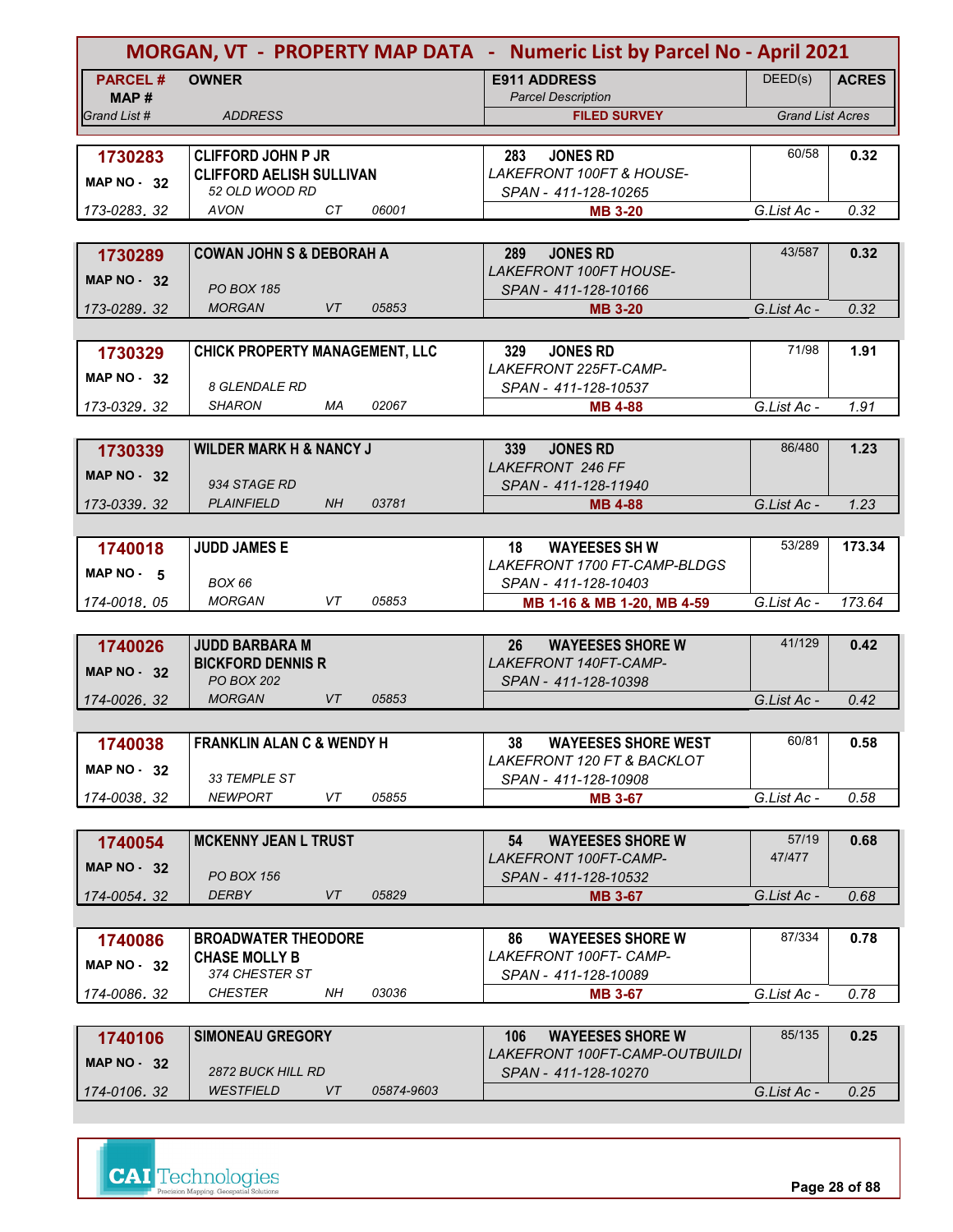| DEED(s)<br><b>PARCEL#</b><br><b>OWNER</b><br><b>E911 ADDRESS</b><br><b>ACRES</b><br><b>Parcel Description</b><br>MAP #<br><b>Grand List Acres</b><br>Grand List #<br><b>ADDRESS</b><br><b>FILED SURVEY</b><br>86/615<br>0.52<br>1740120<br><b>SEGUIN RICHARD A</b><br>120<br><b>WAYEESES SHORE W</b><br>LAKEFRONT 100FT-CAMP-<br><b>JACOBS JULIE M</b><br><b>MAP NO - 32</b><br>P0 BOX 251<br>SPAN - 411-128-10647<br><b>DERBY LINE</b><br>VT<br>05830<br>0.52<br>G.List Ac -<br>174-0120, 32<br><b>MB 3-67</b><br>91/176<br><b>BENNETT DANIEL &amp; JANE</b><br><b>WAYEESES SHORE W</b><br>0.61<br>150<br>1740150<br>82/197<br><b>LAKEFRONT 105'-HOUSE-</b><br><b>MAP NO - 32</b><br><b>PO BOX 124</b><br>SPAN - 411-128-10491<br>VT<br><b>RANDOLPH</b><br>05060<br>0.61<br>G.List Ac -<br>174-0150, 32<br><b>MB 3-81</b><br>90/511<br><b>SCHMIDT ERIC &amp; REBECCA</b><br>180<br><b>WAYEESES W</b><br>0.50<br>1740180<br>89/578-82<br>LAKEFRONT 100FT-BACKLOT-CAMP<br><b>MAP NO - 32</b><br>314 RIVER ROAD<br>87/62<br>SPAN - 411-128-10073<br><b>WEST CHESTERFI NH</b><br>03466<br>0.6<br>G.List Ac -<br>174-0180.32<br>MB 3-67, 4-62, 5-14<br>18/488<br><b>ANDERSON FAY</b><br>0.34<br><b>WAYEESES SHORE W</b><br>1740190<br>190<br>LAKEFRONT 120FT-CAMP-OUTBUILDI<br><b>MAP NO - 32</b><br>P.O. BOX 111<br>SPAN - 411-128-10012<br><b>MORGAN</b><br>VT<br>05853<br>G.List Ac -<br>0.34<br>174-0190. 32<br>MB 4-62<br>86/336<br><b>KENNEY REVOCABLE LIVING TRUST</b><br>5.18<br>319<br><b>WAYEESES SHORE</b><br>1750319<br>LAKEFRONT 140FT-CAMP<br><b>MAP NO - 32</b><br><b>133 BRIGHAM HILL LN</b><br>SPAN - 411-128-10413<br>05452<br><b>ESSEX JCT</b><br>VT<br>G.List Ac -<br>5.92<br>175-0319, 32<br><b>MB 5-13</b><br>38/480-481<br><b>CALDWELL AMY J</b><br>0.26<br><b>WAYEESES SHORE</b><br>1750343<br>343<br><b>LAKEFRONT 120 FT-CAMP</b><br>25/336<br>MAP $NO - 31$<br>103 AGATHA RD<br>30/4<br>SPAN - 411-128-10334<br><b>MILTON</b><br><b>MA</b><br>02186<br>G.List Ac -<br>0.26<br>175-0343, 31<br>89/29-31<br><b>ANTES REBECCA</b><br><b>WAYEESES SHORE</b><br>346<br>0.23<br>1750346<br>29/243<br><b>ANTES DAVID</b><br>BACKLOT-CAMP--LAKE ROW<br><b>MAP NO - 31</b><br>39 HICKORY LANE<br>SPAN - 411-128-10492<br><i>STOW</i><br>01775<br>МA<br><b>MB 1-19</b><br>G.List Ac -<br>0.23<br>175-0346.31<br>87/602<br><b>AGAR TIMI S</b><br><b>WAYEESES SHORE</b><br>0.46<br>359<br>1750359<br>LAKEFRONT 100FT-CAMP-<br><b>MAP NO - 31</b><br><b>492 RIVERVIEW RD</b><br>SPAN - 411-128-10014<br>05673<br>WAITSFIELD<br>VT<br>G.List Ac -<br>0.46<br>175-0359.31<br>82/162<br><b>ANTIL JAMES &amp; KATHLEEN</b><br><b>WAYEESES SHORE</b><br>0.23<br>370<br>1750370<br><b>BACKLOT-HOUSE-LAKE ROW-</b><br>MAP NO - 31<br>520 NORTH ROAD<br>SPAN - 411-128-10821<br>WESTFIELD<br>МA<br>01085-9774<br>G.List Ac -<br>0.23<br><b>MB 1-19</b><br>175-0370, 31<br>44/309<br>0.23<br><b>WIERSCHKE BRENDA E TRUSTEE</b><br>377<br><b>WAYEESES SHORE</b><br>1750377<br><b>BRENDA E WIERSHKE REVOCABELE TRUST</b><br><i>LAKEFRONT 100 FT -HOUSE-</i> |                    | MORGAN, VT - PROPERTY MAP DATA - Numeric List by Parcel No - April 2021 |  |  |  |  |
|-----------------------------------------------------------------------------------------------------------------------------------------------------------------------------------------------------------------------------------------------------------------------------------------------------------------------------------------------------------------------------------------------------------------------------------------------------------------------------------------------------------------------------------------------------------------------------------------------------------------------------------------------------------------------------------------------------------------------------------------------------------------------------------------------------------------------------------------------------------------------------------------------------------------------------------------------------------------------------------------------------------------------------------------------------------------------------------------------------------------------------------------------------------------------------------------------------------------------------------------------------------------------------------------------------------------------------------------------------------------------------------------------------------------------------------------------------------------------------------------------------------------------------------------------------------------------------------------------------------------------------------------------------------------------------------------------------------------------------------------------------------------------------------------------------------------------------------------------------------------------------------------------------------------------------------------------------------------------------------------------------------------------------------------------------------------------------------------------------------------------------------------------------------------------------------------------------------------------------------------------------------------------------------------------------------------------------------------------------------------------------------------------------------------------------------------------------------------------------------------------------------------------------------------------------------------------------------------------------------------------------------------------------------------------------------------------------------------------------------------------------------------------------------------------------------------------------------------------------------------------------------------------------------------------------------------------------------------------------------------------------------------------------------------------------------|--------------------|-------------------------------------------------------------------------|--|--|--|--|
|                                                                                                                                                                                                                                                                                                                                                                                                                                                                                                                                                                                                                                                                                                                                                                                                                                                                                                                                                                                                                                                                                                                                                                                                                                                                                                                                                                                                                                                                                                                                                                                                                                                                                                                                                                                                                                                                                                                                                                                                                                                                                                                                                                                                                                                                                                                                                                                                                                                                                                                                                                                                                                                                                                                                                                                                                                                                                                                                                                                                                                                           |                    |                                                                         |  |  |  |  |
|                                                                                                                                                                                                                                                                                                                                                                                                                                                                                                                                                                                                                                                                                                                                                                                                                                                                                                                                                                                                                                                                                                                                                                                                                                                                                                                                                                                                                                                                                                                                                                                                                                                                                                                                                                                                                                                                                                                                                                                                                                                                                                                                                                                                                                                                                                                                                                                                                                                                                                                                                                                                                                                                                                                                                                                                                                                                                                                                                                                                                                                           |                    |                                                                         |  |  |  |  |
|                                                                                                                                                                                                                                                                                                                                                                                                                                                                                                                                                                                                                                                                                                                                                                                                                                                                                                                                                                                                                                                                                                                                                                                                                                                                                                                                                                                                                                                                                                                                                                                                                                                                                                                                                                                                                                                                                                                                                                                                                                                                                                                                                                                                                                                                                                                                                                                                                                                                                                                                                                                                                                                                                                                                                                                                                                                                                                                                                                                                                                                           |                    |                                                                         |  |  |  |  |
|                                                                                                                                                                                                                                                                                                                                                                                                                                                                                                                                                                                                                                                                                                                                                                                                                                                                                                                                                                                                                                                                                                                                                                                                                                                                                                                                                                                                                                                                                                                                                                                                                                                                                                                                                                                                                                                                                                                                                                                                                                                                                                                                                                                                                                                                                                                                                                                                                                                                                                                                                                                                                                                                                                                                                                                                                                                                                                                                                                                                                                                           |                    |                                                                         |  |  |  |  |
|                                                                                                                                                                                                                                                                                                                                                                                                                                                                                                                                                                                                                                                                                                                                                                                                                                                                                                                                                                                                                                                                                                                                                                                                                                                                                                                                                                                                                                                                                                                                                                                                                                                                                                                                                                                                                                                                                                                                                                                                                                                                                                                                                                                                                                                                                                                                                                                                                                                                                                                                                                                                                                                                                                                                                                                                                                                                                                                                                                                                                                                           |                    |                                                                         |  |  |  |  |
|                                                                                                                                                                                                                                                                                                                                                                                                                                                                                                                                                                                                                                                                                                                                                                                                                                                                                                                                                                                                                                                                                                                                                                                                                                                                                                                                                                                                                                                                                                                                                                                                                                                                                                                                                                                                                                                                                                                                                                                                                                                                                                                                                                                                                                                                                                                                                                                                                                                                                                                                                                                                                                                                                                                                                                                                                                                                                                                                                                                                                                                           |                    |                                                                         |  |  |  |  |
|                                                                                                                                                                                                                                                                                                                                                                                                                                                                                                                                                                                                                                                                                                                                                                                                                                                                                                                                                                                                                                                                                                                                                                                                                                                                                                                                                                                                                                                                                                                                                                                                                                                                                                                                                                                                                                                                                                                                                                                                                                                                                                                                                                                                                                                                                                                                                                                                                                                                                                                                                                                                                                                                                                                                                                                                                                                                                                                                                                                                                                                           |                    |                                                                         |  |  |  |  |
|                                                                                                                                                                                                                                                                                                                                                                                                                                                                                                                                                                                                                                                                                                                                                                                                                                                                                                                                                                                                                                                                                                                                                                                                                                                                                                                                                                                                                                                                                                                                                                                                                                                                                                                                                                                                                                                                                                                                                                                                                                                                                                                                                                                                                                                                                                                                                                                                                                                                                                                                                                                                                                                                                                                                                                                                                                                                                                                                                                                                                                                           |                    |                                                                         |  |  |  |  |
|                                                                                                                                                                                                                                                                                                                                                                                                                                                                                                                                                                                                                                                                                                                                                                                                                                                                                                                                                                                                                                                                                                                                                                                                                                                                                                                                                                                                                                                                                                                                                                                                                                                                                                                                                                                                                                                                                                                                                                                                                                                                                                                                                                                                                                                                                                                                                                                                                                                                                                                                                                                                                                                                                                                                                                                                                                                                                                                                                                                                                                                           |                    |                                                                         |  |  |  |  |
|                                                                                                                                                                                                                                                                                                                                                                                                                                                                                                                                                                                                                                                                                                                                                                                                                                                                                                                                                                                                                                                                                                                                                                                                                                                                                                                                                                                                                                                                                                                                                                                                                                                                                                                                                                                                                                                                                                                                                                                                                                                                                                                                                                                                                                                                                                                                                                                                                                                                                                                                                                                                                                                                                                                                                                                                                                                                                                                                                                                                                                                           |                    |                                                                         |  |  |  |  |
|                                                                                                                                                                                                                                                                                                                                                                                                                                                                                                                                                                                                                                                                                                                                                                                                                                                                                                                                                                                                                                                                                                                                                                                                                                                                                                                                                                                                                                                                                                                                                                                                                                                                                                                                                                                                                                                                                                                                                                                                                                                                                                                                                                                                                                                                                                                                                                                                                                                                                                                                                                                                                                                                                                                                                                                                                                                                                                                                                                                                                                                           |                    |                                                                         |  |  |  |  |
|                                                                                                                                                                                                                                                                                                                                                                                                                                                                                                                                                                                                                                                                                                                                                                                                                                                                                                                                                                                                                                                                                                                                                                                                                                                                                                                                                                                                                                                                                                                                                                                                                                                                                                                                                                                                                                                                                                                                                                                                                                                                                                                                                                                                                                                                                                                                                                                                                                                                                                                                                                                                                                                                                                                                                                                                                                                                                                                                                                                                                                                           |                    |                                                                         |  |  |  |  |
|                                                                                                                                                                                                                                                                                                                                                                                                                                                                                                                                                                                                                                                                                                                                                                                                                                                                                                                                                                                                                                                                                                                                                                                                                                                                                                                                                                                                                                                                                                                                                                                                                                                                                                                                                                                                                                                                                                                                                                                                                                                                                                                                                                                                                                                                                                                                                                                                                                                                                                                                                                                                                                                                                                                                                                                                                                                                                                                                                                                                                                                           |                    |                                                                         |  |  |  |  |
|                                                                                                                                                                                                                                                                                                                                                                                                                                                                                                                                                                                                                                                                                                                                                                                                                                                                                                                                                                                                                                                                                                                                                                                                                                                                                                                                                                                                                                                                                                                                                                                                                                                                                                                                                                                                                                                                                                                                                                                                                                                                                                                                                                                                                                                                                                                                                                                                                                                                                                                                                                                                                                                                                                                                                                                                                                                                                                                                                                                                                                                           |                    |                                                                         |  |  |  |  |
|                                                                                                                                                                                                                                                                                                                                                                                                                                                                                                                                                                                                                                                                                                                                                                                                                                                                                                                                                                                                                                                                                                                                                                                                                                                                                                                                                                                                                                                                                                                                                                                                                                                                                                                                                                                                                                                                                                                                                                                                                                                                                                                                                                                                                                                                                                                                                                                                                                                                                                                                                                                                                                                                                                                                                                                                                                                                                                                                                                                                                                                           |                    |                                                                         |  |  |  |  |
|                                                                                                                                                                                                                                                                                                                                                                                                                                                                                                                                                                                                                                                                                                                                                                                                                                                                                                                                                                                                                                                                                                                                                                                                                                                                                                                                                                                                                                                                                                                                                                                                                                                                                                                                                                                                                                                                                                                                                                                                                                                                                                                                                                                                                                                                                                                                                                                                                                                                                                                                                                                                                                                                                                                                                                                                                                                                                                                                                                                                                                                           |                    |                                                                         |  |  |  |  |
|                                                                                                                                                                                                                                                                                                                                                                                                                                                                                                                                                                                                                                                                                                                                                                                                                                                                                                                                                                                                                                                                                                                                                                                                                                                                                                                                                                                                                                                                                                                                                                                                                                                                                                                                                                                                                                                                                                                                                                                                                                                                                                                                                                                                                                                                                                                                                                                                                                                                                                                                                                                                                                                                                                                                                                                                                                                                                                                                                                                                                                                           |                    |                                                                         |  |  |  |  |
|                                                                                                                                                                                                                                                                                                                                                                                                                                                                                                                                                                                                                                                                                                                                                                                                                                                                                                                                                                                                                                                                                                                                                                                                                                                                                                                                                                                                                                                                                                                                                                                                                                                                                                                                                                                                                                                                                                                                                                                                                                                                                                                                                                                                                                                                                                                                                                                                                                                                                                                                                                                                                                                                                                                                                                                                                                                                                                                                                                                                                                                           |                    |                                                                         |  |  |  |  |
|                                                                                                                                                                                                                                                                                                                                                                                                                                                                                                                                                                                                                                                                                                                                                                                                                                                                                                                                                                                                                                                                                                                                                                                                                                                                                                                                                                                                                                                                                                                                                                                                                                                                                                                                                                                                                                                                                                                                                                                                                                                                                                                                                                                                                                                                                                                                                                                                                                                                                                                                                                                                                                                                                                                                                                                                                                                                                                                                                                                                                                                           |                    |                                                                         |  |  |  |  |
|                                                                                                                                                                                                                                                                                                                                                                                                                                                                                                                                                                                                                                                                                                                                                                                                                                                                                                                                                                                                                                                                                                                                                                                                                                                                                                                                                                                                                                                                                                                                                                                                                                                                                                                                                                                                                                                                                                                                                                                                                                                                                                                                                                                                                                                                                                                                                                                                                                                                                                                                                                                                                                                                                                                                                                                                                                                                                                                                                                                                                                                           |                    |                                                                         |  |  |  |  |
|                                                                                                                                                                                                                                                                                                                                                                                                                                                                                                                                                                                                                                                                                                                                                                                                                                                                                                                                                                                                                                                                                                                                                                                                                                                                                                                                                                                                                                                                                                                                                                                                                                                                                                                                                                                                                                                                                                                                                                                                                                                                                                                                                                                                                                                                                                                                                                                                                                                                                                                                                                                                                                                                                                                                                                                                                                                                                                                                                                                                                                                           |                    |                                                                         |  |  |  |  |
|                                                                                                                                                                                                                                                                                                                                                                                                                                                                                                                                                                                                                                                                                                                                                                                                                                                                                                                                                                                                                                                                                                                                                                                                                                                                                                                                                                                                                                                                                                                                                                                                                                                                                                                                                                                                                                                                                                                                                                                                                                                                                                                                                                                                                                                                                                                                                                                                                                                                                                                                                                                                                                                                                                                                                                                                                                                                                                                                                                                                                                                           |                    |                                                                         |  |  |  |  |
|                                                                                                                                                                                                                                                                                                                                                                                                                                                                                                                                                                                                                                                                                                                                                                                                                                                                                                                                                                                                                                                                                                                                                                                                                                                                                                                                                                                                                                                                                                                                                                                                                                                                                                                                                                                                                                                                                                                                                                                                                                                                                                                                                                                                                                                                                                                                                                                                                                                                                                                                                                                                                                                                                                                                                                                                                                                                                                                                                                                                                                                           |                    |                                                                         |  |  |  |  |
|                                                                                                                                                                                                                                                                                                                                                                                                                                                                                                                                                                                                                                                                                                                                                                                                                                                                                                                                                                                                                                                                                                                                                                                                                                                                                                                                                                                                                                                                                                                                                                                                                                                                                                                                                                                                                                                                                                                                                                                                                                                                                                                                                                                                                                                                                                                                                                                                                                                                                                                                                                                                                                                                                                                                                                                                                                                                                                                                                                                                                                                           |                    |                                                                         |  |  |  |  |
|                                                                                                                                                                                                                                                                                                                                                                                                                                                                                                                                                                                                                                                                                                                                                                                                                                                                                                                                                                                                                                                                                                                                                                                                                                                                                                                                                                                                                                                                                                                                                                                                                                                                                                                                                                                                                                                                                                                                                                                                                                                                                                                                                                                                                                                                                                                                                                                                                                                                                                                                                                                                                                                                                                                                                                                                                                                                                                                                                                                                                                                           |                    |                                                                         |  |  |  |  |
|                                                                                                                                                                                                                                                                                                                                                                                                                                                                                                                                                                                                                                                                                                                                                                                                                                                                                                                                                                                                                                                                                                                                                                                                                                                                                                                                                                                                                                                                                                                                                                                                                                                                                                                                                                                                                                                                                                                                                                                                                                                                                                                                                                                                                                                                                                                                                                                                                                                                                                                                                                                                                                                                                                                                                                                                                                                                                                                                                                                                                                                           |                    |                                                                         |  |  |  |  |
|                                                                                                                                                                                                                                                                                                                                                                                                                                                                                                                                                                                                                                                                                                                                                                                                                                                                                                                                                                                                                                                                                                                                                                                                                                                                                                                                                                                                                                                                                                                                                                                                                                                                                                                                                                                                                                                                                                                                                                                                                                                                                                                                                                                                                                                                                                                                                                                                                                                                                                                                                                                                                                                                                                                                                                                                                                                                                                                                                                                                                                                           |                    |                                                                         |  |  |  |  |
|                                                                                                                                                                                                                                                                                                                                                                                                                                                                                                                                                                                                                                                                                                                                                                                                                                                                                                                                                                                                                                                                                                                                                                                                                                                                                                                                                                                                                                                                                                                                                                                                                                                                                                                                                                                                                                                                                                                                                                                                                                                                                                                                                                                                                                                                                                                                                                                                                                                                                                                                                                                                                                                                                                                                                                                                                                                                                                                                                                                                                                                           |                    |                                                                         |  |  |  |  |
|                                                                                                                                                                                                                                                                                                                                                                                                                                                                                                                                                                                                                                                                                                                                                                                                                                                                                                                                                                                                                                                                                                                                                                                                                                                                                                                                                                                                                                                                                                                                                                                                                                                                                                                                                                                                                                                                                                                                                                                                                                                                                                                                                                                                                                                                                                                                                                                                                                                                                                                                                                                                                                                                                                                                                                                                                                                                                                                                                                                                                                                           |                    |                                                                         |  |  |  |  |
|                                                                                                                                                                                                                                                                                                                                                                                                                                                                                                                                                                                                                                                                                                                                                                                                                                                                                                                                                                                                                                                                                                                                                                                                                                                                                                                                                                                                                                                                                                                                                                                                                                                                                                                                                                                                                                                                                                                                                                                                                                                                                                                                                                                                                                                                                                                                                                                                                                                                                                                                                                                                                                                                                                                                                                                                                                                                                                                                                                                                                                                           |                    |                                                                         |  |  |  |  |
|                                                                                                                                                                                                                                                                                                                                                                                                                                                                                                                                                                                                                                                                                                                                                                                                                                                                                                                                                                                                                                                                                                                                                                                                                                                                                                                                                                                                                                                                                                                                                                                                                                                                                                                                                                                                                                                                                                                                                                                                                                                                                                                                                                                                                                                                                                                                                                                                                                                                                                                                                                                                                                                                                                                                                                                                                                                                                                                                                                                                                                                           |                    |                                                                         |  |  |  |  |
|                                                                                                                                                                                                                                                                                                                                                                                                                                                                                                                                                                                                                                                                                                                                                                                                                                                                                                                                                                                                                                                                                                                                                                                                                                                                                                                                                                                                                                                                                                                                                                                                                                                                                                                                                                                                                                                                                                                                                                                                                                                                                                                                                                                                                                                                                                                                                                                                                                                                                                                                                                                                                                                                                                                                                                                                                                                                                                                                                                                                                                                           |                    |                                                                         |  |  |  |  |
|                                                                                                                                                                                                                                                                                                                                                                                                                                                                                                                                                                                                                                                                                                                                                                                                                                                                                                                                                                                                                                                                                                                                                                                                                                                                                                                                                                                                                                                                                                                                                                                                                                                                                                                                                                                                                                                                                                                                                                                                                                                                                                                                                                                                                                                                                                                                                                                                                                                                                                                                                                                                                                                                                                                                                                                                                                                                                                                                                                                                                                                           |                    |                                                                         |  |  |  |  |
|                                                                                                                                                                                                                                                                                                                                                                                                                                                                                                                                                                                                                                                                                                                                                                                                                                                                                                                                                                                                                                                                                                                                                                                                                                                                                                                                                                                                                                                                                                                                                                                                                                                                                                                                                                                                                                                                                                                                                                                                                                                                                                                                                                                                                                                                                                                                                                                                                                                                                                                                                                                                                                                                                                                                                                                                                                                                                                                                                                                                                                                           |                    |                                                                         |  |  |  |  |
|                                                                                                                                                                                                                                                                                                                                                                                                                                                                                                                                                                                                                                                                                                                                                                                                                                                                                                                                                                                                                                                                                                                                                                                                                                                                                                                                                                                                                                                                                                                                                                                                                                                                                                                                                                                                                                                                                                                                                                                                                                                                                                                                                                                                                                                                                                                                                                                                                                                                                                                                                                                                                                                                                                                                                                                                                                                                                                                                                                                                                                                           |                    |                                                                         |  |  |  |  |
|                                                                                                                                                                                                                                                                                                                                                                                                                                                                                                                                                                                                                                                                                                                                                                                                                                                                                                                                                                                                                                                                                                                                                                                                                                                                                                                                                                                                                                                                                                                                                                                                                                                                                                                                                                                                                                                                                                                                                                                                                                                                                                                                                                                                                                                                                                                                                                                                                                                                                                                                                                                                                                                                                                                                                                                                                                                                                                                                                                                                                                                           |                    |                                                                         |  |  |  |  |
|                                                                                                                                                                                                                                                                                                                                                                                                                                                                                                                                                                                                                                                                                                                                                                                                                                                                                                                                                                                                                                                                                                                                                                                                                                                                                                                                                                                                                                                                                                                                                                                                                                                                                                                                                                                                                                                                                                                                                                                                                                                                                                                                                                                                                                                                                                                                                                                                                                                                                                                                                                                                                                                                                                                                                                                                                                                                                                                                                                                                                                                           |                    |                                                                         |  |  |  |  |
|                                                                                                                                                                                                                                                                                                                                                                                                                                                                                                                                                                                                                                                                                                                                                                                                                                                                                                                                                                                                                                                                                                                                                                                                                                                                                                                                                                                                                                                                                                                                                                                                                                                                                                                                                                                                                                                                                                                                                                                                                                                                                                                                                                                                                                                                                                                                                                                                                                                                                                                                                                                                                                                                                                                                                                                                                                                                                                                                                                                                                                                           |                    |                                                                         |  |  |  |  |
|                                                                                                                                                                                                                                                                                                                                                                                                                                                                                                                                                                                                                                                                                                                                                                                                                                                                                                                                                                                                                                                                                                                                                                                                                                                                                                                                                                                                                                                                                                                                                                                                                                                                                                                                                                                                                                                                                                                                                                                                                                                                                                                                                                                                                                                                                                                                                                                                                                                                                                                                                                                                                                                                                                                                                                                                                                                                                                                                                                                                                                                           |                    |                                                                         |  |  |  |  |
|                                                                                                                                                                                                                                                                                                                                                                                                                                                                                                                                                                                                                                                                                                                                                                                                                                                                                                                                                                                                                                                                                                                                                                                                                                                                                                                                                                                                                                                                                                                                                                                                                                                                                                                                                                                                                                                                                                                                                                                                                                                                                                                                                                                                                                                                                                                                                                                                                                                                                                                                                                                                                                                                                                                                                                                                                                                                                                                                                                                                                                                           |                    |                                                                         |  |  |  |  |
|                                                                                                                                                                                                                                                                                                                                                                                                                                                                                                                                                                                                                                                                                                                                                                                                                                                                                                                                                                                                                                                                                                                                                                                                                                                                                                                                                                                                                                                                                                                                                                                                                                                                                                                                                                                                                                                                                                                                                                                                                                                                                                                                                                                                                                                                                                                                                                                                                                                                                                                                                                                                                                                                                                                                                                                                                                                                                                                                                                                                                                                           |                    |                                                                         |  |  |  |  |
|                                                                                                                                                                                                                                                                                                                                                                                                                                                                                                                                                                                                                                                                                                                                                                                                                                                                                                                                                                                                                                                                                                                                                                                                                                                                                                                                                                                                                                                                                                                                                                                                                                                                                                                                                                                                                                                                                                                                                                                                                                                                                                                                                                                                                                                                                                                                                                                                                                                                                                                                                                                                                                                                                                                                                                                                                                                                                                                                                                                                                                                           |                    |                                                                         |  |  |  |  |
|                                                                                                                                                                                                                                                                                                                                                                                                                                                                                                                                                                                                                                                                                                                                                                                                                                                                                                                                                                                                                                                                                                                                                                                                                                                                                                                                                                                                                                                                                                                                                                                                                                                                                                                                                                                                                                                                                                                                                                                                                                                                                                                                                                                                                                                                                                                                                                                                                                                                                                                                                                                                                                                                                                                                                                                                                                                                                                                                                                                                                                                           |                    |                                                                         |  |  |  |  |
|                                                                                                                                                                                                                                                                                                                                                                                                                                                                                                                                                                                                                                                                                                                                                                                                                                                                                                                                                                                                                                                                                                                                                                                                                                                                                                                                                                                                                                                                                                                                                                                                                                                                                                                                                                                                                                                                                                                                                                                                                                                                                                                                                                                                                                                                                                                                                                                                                                                                                                                                                                                                                                                                                                                                                                                                                                                                                                                                                                                                                                                           |                    |                                                                         |  |  |  |  |
|                                                                                                                                                                                                                                                                                                                                                                                                                                                                                                                                                                                                                                                                                                                                                                                                                                                                                                                                                                                                                                                                                                                                                                                                                                                                                                                                                                                                                                                                                                                                                                                                                                                                                                                                                                                                                                                                                                                                                                                                                                                                                                                                                                                                                                                                                                                                                                                                                                                                                                                                                                                                                                                                                                                                                                                                                                                                                                                                                                                                                                                           |                    |                                                                         |  |  |  |  |
|                                                                                                                                                                                                                                                                                                                                                                                                                                                                                                                                                                                                                                                                                                                                                                                                                                                                                                                                                                                                                                                                                                                                                                                                                                                                                                                                                                                                                                                                                                                                                                                                                                                                                                                                                                                                                                                                                                                                                                                                                                                                                                                                                                                                                                                                                                                                                                                                                                                                                                                                                                                                                                                                                                                                                                                                                                                                                                                                                                                                                                                           |                    |                                                                         |  |  |  |  |
| <b>PO BOX 153</b><br>SPAN - 411-128-10842                                                                                                                                                                                                                                                                                                                                                                                                                                                                                                                                                                                                                                                                                                                                                                                                                                                                                                                                                                                                                                                                                                                                                                                                                                                                                                                                                                                                                                                                                                                                                                                                                                                                                                                                                                                                                                                                                                                                                                                                                                                                                                                                                                                                                                                                                                                                                                                                                                                                                                                                                                                                                                                                                                                                                                                                                                                                                                                                                                                                                 | <b>MAP NO - 31</b> |                                                                         |  |  |  |  |
| <b>MORGAN</b><br>VT<br>05853<br>175-0377.31<br>G.List Ac -<br>0.23<br><b>MB 5-1</b>                                                                                                                                                                                                                                                                                                                                                                                                                                                                                                                                                                                                                                                                                                                                                                                                                                                                                                                                                                                                                                                                                                                                                                                                                                                                                                                                                                                                                                                                                                                                                                                                                                                                                                                                                                                                                                                                                                                                                                                                                                                                                                                                                                                                                                                                                                                                                                                                                                                                                                                                                                                                                                                                                                                                                                                                                                                                                                                                                                       |                    |                                                                         |  |  |  |  |

**Page 29 of 88**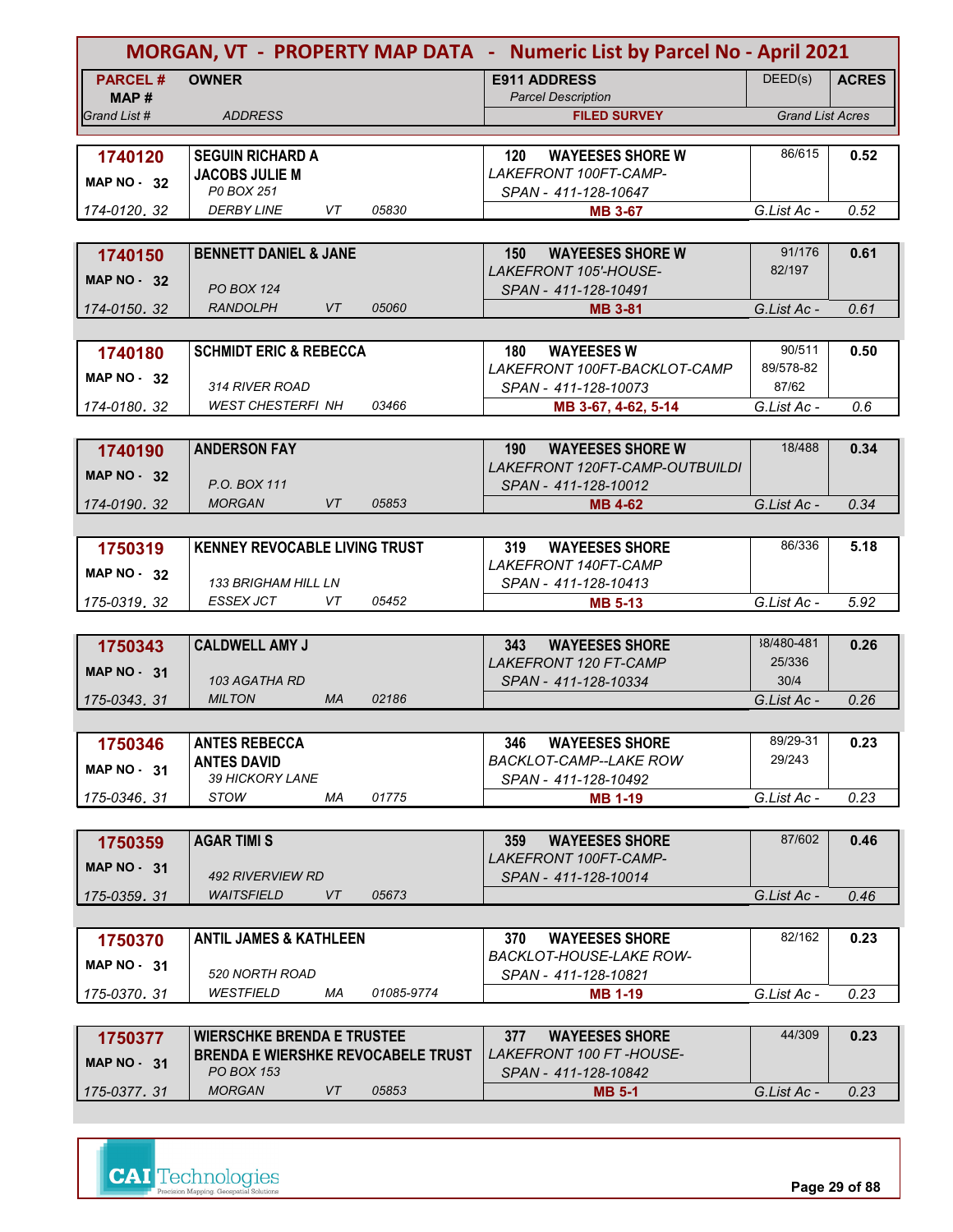| <b>MORGAN, VT - PROPERTY MAP DATA - Numeric List by Parcel No - April 2021</b> |                                                                     |                                                        |                         |              |
|--------------------------------------------------------------------------------|---------------------------------------------------------------------|--------------------------------------------------------|-------------------------|--------------|
| <b>PARCEL#</b><br>MAP #                                                        | <b>OWNER</b>                                                        | <b>E911 ADDRESS</b><br><b>Parcel Description</b>       | DEED(s)                 | <b>ACRES</b> |
| Grand List #                                                                   | <b>ADDRESS</b>                                                      | <b>FILED SURVEY</b>                                    | <b>Grand List Acres</b> |              |
|                                                                                | HANSEN CLIFFORD ALAN & LINDA ANN                                    | <b>WAYESSES SHORE</b><br>394                           | 89/423-24               | 0.23         |
| 1750394                                                                        |                                                                     | <b>BACKLOT-HOUSE-LAKE ROW-</b>                         | 58/293                  |              |
| MAP $NO - 31$                                                                  | <i>70 SUMMER ST</i>                                                 | SPAN - 411-128-10382                                   |                         |              |
| 175-0394, 31                                                                   | <b>NATICK</b><br>МA<br>01760                                        | <b>MB 1-19</b>                                         | G.List Ac -             | 0.23         |
|                                                                                |                                                                     |                                                        | 76/141                  |              |
| 1750401                                                                        | <b>FRASCOIA PAUL E LIVING TRUST</b><br><b>FRASCOIA PAUL TRUSTEE</b> | <b>WAYEESES SHORE</b><br>401<br>LAKEFRONT 150FT-HOUSE  |                         | 0.49         |
| <b>MAP NO - 31</b>                                                             | <b>BOX 232</b>                                                      | SPAN - 411-128-10690                                   |                         |              |
| 175-0401, 31                                                                   | <b>VT</b><br>05853<br><b>MORGAN</b>                                 |                                                        | G.List Ac -             | 0.49         |
|                                                                                |                                                                     |                                                        |                         |              |
| 1750416                                                                        | <b>MITCHELL JAMES E &amp; JEANNETTE M</b>                           | 416<br><b>WAYEESES SHORE</b><br>BACKLOT-CAMP-ROW-      | 63/410                  | 0.23         |
| MAP $NO - 31$                                                                  | 7 METCALF LANE                                                      | SPAN - 411-128-10198                                   |                         |              |
| 175-0416.31                                                                    | SOUTHBOROUGH MA<br>01772                                            |                                                        | G.List Ac -             | 0.23         |
|                                                                                |                                                                     |                                                        |                         |              |
| 1750427                                                                        | <b>SARTORELLI KENNETH H</b>                                         | 427<br><b>WAYEESES SHORE</b>                           | 86/560                  | 0.32         |
| <b>MAP NO - 31</b>                                                             | <b>SAROTELLI MARY BETH T</b><br>33 HARTE CIR                        | LAKEFRONT 100FT - CAMP<br>SPAN - 411-128-10017         |                         |              |
| 175-0427.31                                                                    | <b>WILISTON</b><br><b>VT</b><br>05495-9486                          |                                                        | G.List Ac -             | 0.32         |
|                                                                                |                                                                     |                                                        |                         |              |
| 1750440                                                                        | <b>REYNOLDS REVOCABLE LIVING TRUST</b>                              | <b>WAYEESES SHORE</b><br>440                           | 82/339                  | 0.34         |
| <b>MAP NO - 31</b>                                                             |                                                                     | <b>BACKLOT-HOUSE-LAKE ROW-</b>                         |                         |              |
| 175-0440, 31                                                                   | PO BOX 56<br><b>MORGAN</b><br>VT<br>05853                           | SPAN - 411-128-10674                                   | G.List Ac -             | 0.34         |
|                                                                                |                                                                     |                                                        |                         |              |
| 1750457                                                                        | <b>MORRIS JAMES H</b>                                               | 457<br><b>WAYEESES SHORE</b>                           | 63/1                    | 0.76         |
| MAP $NO - 31$                                                                  |                                                                     | LAKEFRONT 205 FT-CAMPS-                                | 68/182                  |              |
| 175-0457, 31                                                                   | 55 ANDOVER ST<br><b>WILMINGTON</b><br><b>MA</b><br>01887            | SPAN - 411-128-10565<br>MB 4-9, 91                     | G.List Ac -             | 0.76         |
|                                                                                |                                                                     |                                                        |                         |              |
| 1750464                                                                        | <b>WALDO RICHARD J &amp; ELAINE</b>                                 | <b>WAYEESES SHORE</b><br>464                           | 60/200                  | 0.23         |
| <b>MAP NO - 31</b>                                                             |                                                                     | <b>BACKLOT-HOUSE-LAKE ROW-</b>                         |                         |              |
| 175-0464.31                                                                    | P.O. BOX 147<br>05853<br><b>MORGAN</b><br>VT                        | SPAN - 411-128-10632                                   | G.List Ac -             | 0.23         |
|                                                                                |                                                                     |                                                        |                         |              |
| 1750480                                                                        | DIBARI ANTHONY W & KATHERINE C TRUST                                | 480<br><b>WAYEESES SHORE</b>                           | 83/501                  | 0.37         |
| $MAP NO - 31$                                                                  | <b>DIBARI FAMILY TRUST</b>                                          | BACKLOT-HOUSE-GARAGE-LAKE RO                           |                         |              |
|                                                                                | 7 WARREN TERRACE                                                    | SPAN - 411-128-10200                                   |                         |              |
| 175-0480.31                                                                    | 02359<br><b>PEMBROKE</b><br><b>MA</b>                               |                                                        | G.List Ac -             | 0.37         |
| 1750505                                                                        | <b>ZETTLEMOYER CARL</b>                                             | <b>WAYEESES SHORE</b><br>505                           | 87/250                  | 0.32         |
|                                                                                | <b>ZETTLEMOYER WILMA</b>                                            | <i>LAKEFRONT 123FT-HOUSE</i>                           |                         |              |
| <b>MAP NO - 31</b>                                                             | PO BOX 38                                                           | SPAN - 411-128-10008                                   |                         |              |
| 175-0505, 31                                                                   | MORGAN<br>VT<br>05853                                               |                                                        | G.List Ac -             | 0.32         |
|                                                                                |                                                                     |                                                        | 84/119                  |              |
| 1750521                                                                        | <b>SCHISSEL SCOTT L &amp; CHRISTINA M</b>                           | 521<br><b>WAYEESES SHORE</b><br>LAKEFRONT 100FT - CAMP |                         | 0.57         |
| <b>MAP NO - 31</b>                                                             | 36 BAYLEY ST                                                        | SPAN - 411-128-10106                                   |                         |              |
| 175-0521, 31                                                                   | <b>WESTWOOD</b><br>02090<br>МA                                      |                                                        | G.List Ac -             | 0.57         |



**Page 30 of 88**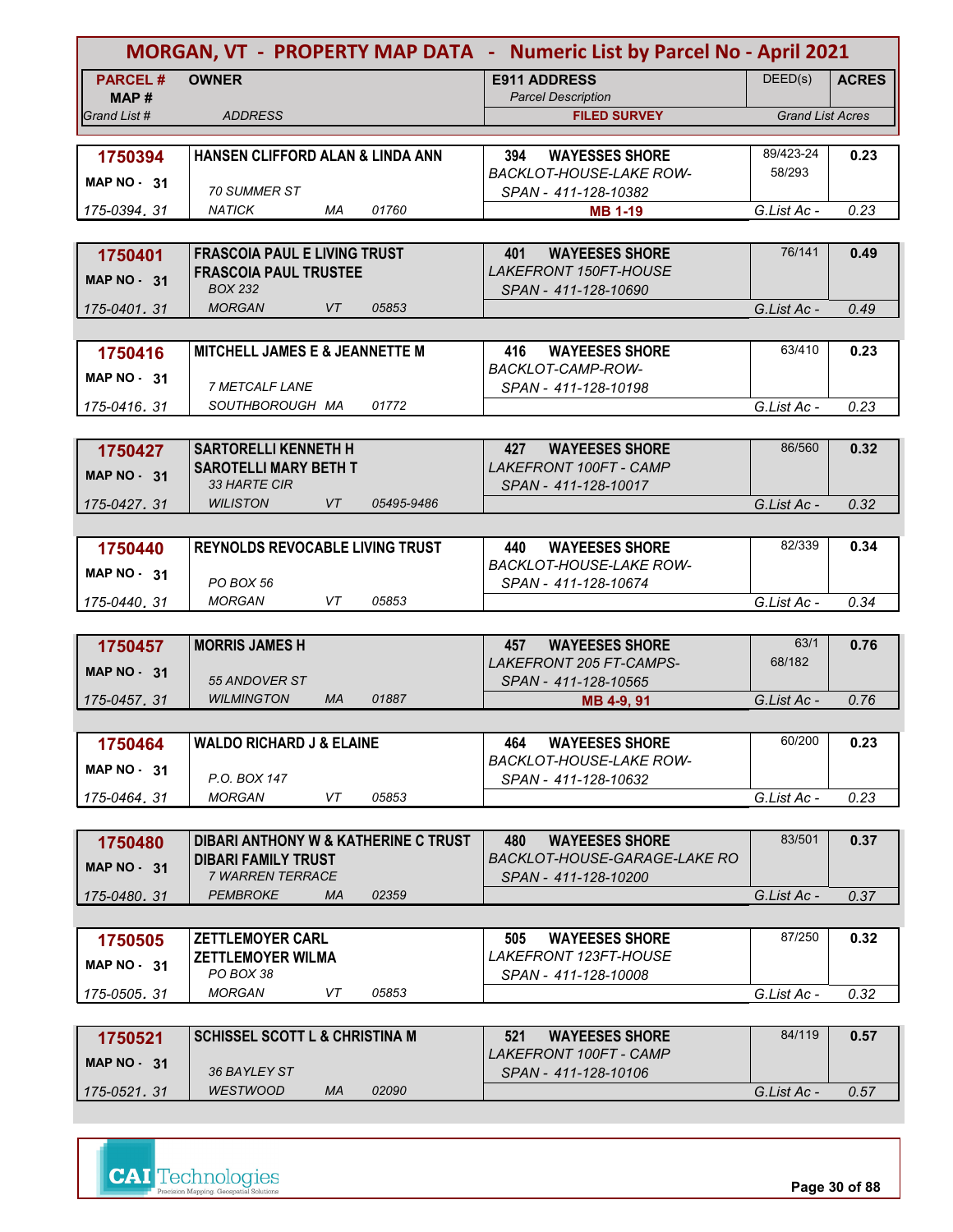| <b>MORGAN, VT - PROPERTY MAP DATA - Numeric List by Parcel No - April 2021</b> |                                                      |            |                                                               |                         |              |
|--------------------------------------------------------------------------------|------------------------------------------------------|------------|---------------------------------------------------------------|-------------------------|--------------|
| <b>PARCEL#</b>                                                                 | <b>OWNER</b>                                         |            | <b>E911 ADDRESS</b>                                           | DEED(s)                 | <b>ACRES</b> |
| MAP #                                                                          |                                                      |            | <b>Parcel Description</b>                                     |                         |              |
| Grand List #                                                                   | <b>ADDRESS</b>                                       |            | <b>FILED SURVEY</b>                                           | <b>Grand List Acres</b> |              |
|                                                                                |                                                      |            |                                                               | 85/157                  |              |
| 1750537                                                                        | <b>BILODEAU ETIENNE</b><br><b>BILODEAU CORINNE H</b> |            | <b>WAYEESES SHORE</b><br>537<br>LAKEFRONT 100FT-HOUSE-GARAGE- |                         | 0.46         |
| MAP NO - 31                                                                    | PO BOX 66033                                         |            | SPAN - 411-128-10276                                          |                         |              |
| 175-0537, 31                                                                   | LAWRENCEVILLE NJ                                     | 08648-6033 |                                                               | G.List Ac -             | 0.46         |
|                                                                                |                                                      |            |                                                               |                         |              |
| 1750557                                                                        | <b>GOSSELIN ROBERT &amp; JEAN</b>                    |            | 557<br><b>WAYEESES SHORE</b>                                  | 44/221                  | 0.26         |
| MAP $NO - 31$                                                                  |                                                      |            | LAKEFRONT 101FT-HOUSE-                                        |                         |              |
|                                                                                | <b>PO BOX 175</b>                                    |            | SPAN - 411-128-10305                                          |                         |              |
| 175-0557, 31                                                                   | <b>MORGAN</b><br>VT                                  | 05853      | <b>MB 1-20</b>                                                | G.List Ac -             | 0.26         |
|                                                                                |                                                      |            |                                                               |                         |              |
| 1750564                                                                        | <b>WORTH GREGORY ET AL</b>                           |            | 564<br><b>WAYEESES SHORE</b><br><b>BACKLOT-CAMP-LAKE ROW-</b> | 90/80<br>44/221         | 0.23         |
| MAP $NO - 31$                                                                  | <b>22 ORCHARD ST</b>                                 |            | SPAN - 411-128-10847                                          |                         |              |
| 175-0564.31                                                                    | LOWELL<br>МA                                         | 01854      |                                                               | G.List Ac -             | 0.23         |
|                                                                                |                                                      |            |                                                               |                         |              |
| 1750581                                                                        | <b>GRIFFITH GRETTA T</b>                             |            | <b>WAYEESES SHORE</b><br>581                                  | 68/216                  | 0.29         |
| <b>MAP NO - 31</b>                                                             |                                                      |            | LAKEFRONT 100FT-HOUSE-                                        |                         |              |
|                                                                                | 5293 VERNON LAKE ROAD                                |            | SPAN - 411-128-10159                                          |                         |              |
| 175-0581.31                                                                    | <b>ATLANTA</b><br><b>GA</b>                          | 30338      | <b>MB 1-20</b>                                                | G.List Ac -             | 0.29         |
|                                                                                |                                                      |            |                                                               |                         |              |
| 1750584                                                                        | <b>PECUE THOMAS &amp; JOYCE</b>                      |            | 584<br><b>WAYEESES SHORE</b><br><b>BACKLOT-CAMP-LAKE ROW-</b> | 35/457                  | 0.23         |
| MAP $NO - 31$                                                                  | <b>PO BOX 237</b>                                    |            | SPAN - 411-128-10622                                          |                         |              |
| 175-0584, 31                                                                   | VT<br><b>MORGAN</b>                                  | 05853      |                                                               | G.List Ac -             | 0.23         |
|                                                                                |                                                      |            |                                                               |                         |              |
| 1750637                                                                        | <b>MITCHELL JAMES E &amp; JEANNETTE M</b>            |            | <b>WAYEESES SHORE</b><br>637                                  | 86/44                   | 1.12         |
| MAP $NO - 31$                                                                  |                                                      |            | LAKEFRONT 201'-HOUSE-OUTBLDG-                                 |                         |              |
|                                                                                | 7 METCALF LANE                                       |            | SPAN - 411-128-10704                                          |                         |              |
| 175-0637, 31                                                                   | SOUTHBOROUGH MA                                      | 01772      | <b>MB 4-18</b>                                                | G.List Ac -             | 1.12         |
|                                                                                |                                                      |            |                                                               | 68/199                  |              |
| 1750653                                                                        | <b>JUDD BARBARA</b><br><b>BICKFORD DENNIS R</b>      |            | <b>WAYEESES SHORE</b><br>653<br><b>LAKEFRONT 144 FT-</b>      |                         | 0.68         |
| <b>MAP NO - 31</b>                                                             | PO BOX 202                                           |            | SPAN - 411-128-10397                                          |                         |              |
| 175-0653.31                                                                    | <b>MORGAN</b><br>VT                                  | 05853      | <b>MB 1-20</b>                                                | G.List Ac -             | 0.68         |
|                                                                                |                                                      |            |                                                               |                         |              |
| 1750667                                                                        | <b>CALVERT DAVID &amp; TRACY</b>                     |            | <b>WAYEESES SHORE</b><br>667                                  | 84/139                  | 0.30         |
| $MAP NO - 31$                                                                  |                                                      |            | LAKEFRONT 103FT-CAMP-                                         |                         |              |
| 175-0667, 31                                                                   | <b>20 ALDERMAN LN</b><br>CT<br>E GRANBY              | 06026      | SPAN - 411-128-10360<br><b>MB 1-20</b>                        | G.List Ac -             | 0.3          |
|                                                                                |                                                      |            |                                                               |                         |              |
| 1750670                                                                        | <b>STRATTON DEAN H</b>                               |            | <b>WAYEESES SHORE</b><br>670                                  | 51/                     | 0.26         |
|                                                                                | <b>STRATTON JOANNEL</b>                              |            | BACKLOT-HOUSE-LAKE ROW-                                       |                         |              |
| <b>MAP NO - 31</b>                                                             | PO BOX 125                                           |            | SPAN - 411-128-10771                                          |                         |              |
| 175-0670, 31                                                                   | SAG HARBOR<br>NY.                                    | 11963      | <b>NOT FILED</b>                                              | G.List Ac -             | 0.26         |
|                                                                                |                                                      |            |                                                               |                         |              |
| 1750705                                                                        | <b>KILPATRICK WILLIAM</b>                            |            | <b>WAYEESES SHORE</b><br>705                                  | 65/425                  | 0.56         |
| <b>MAP NO - 31</b>                                                             | <b>KILPATRICK MARGARET H</b><br>763 GOOSE POND RD    |            | LAKEFRONT 101FT-CAMP-                                         |                         |              |
| 175-0705, 31                                                                   | <b>FAIRFAX</b><br>VT                                 | 05454      | SPAN - 411-128-10663<br><b>MB 1-20</b>                        | G.List Ac -             | 0.56         |
|                                                                                |                                                      |            |                                                               |                         |              |

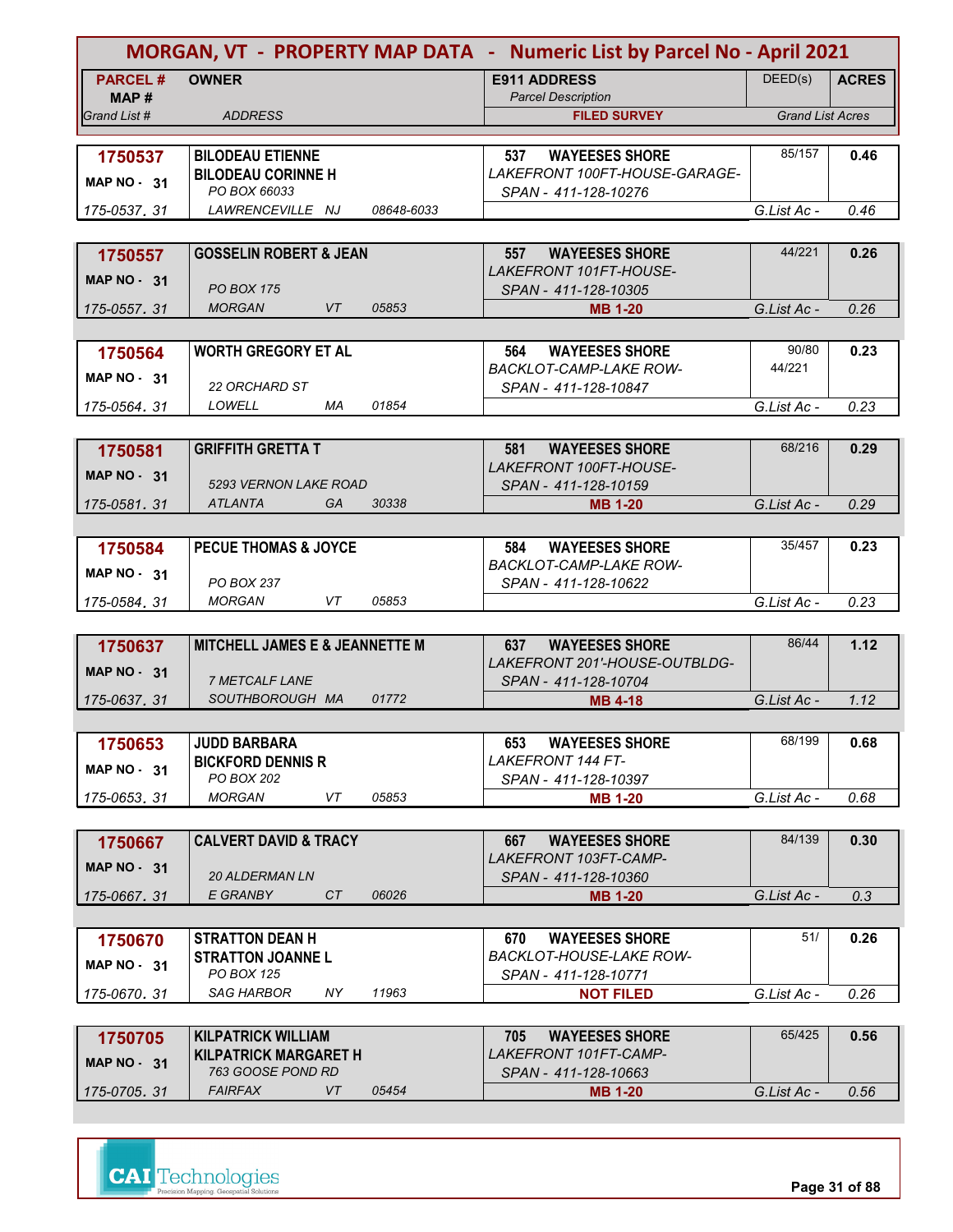|                         |                                       |       | MORGAN, VT - PROPERTY MAP DATA - Numeric List by Parcel No - April 2021 |                         |                |
|-------------------------|---------------------------------------|-------|-------------------------------------------------------------------------|-------------------------|----------------|
| <b>PARCEL#</b><br>MAP # | <b>OWNER</b>                          |       | <b>E911 ADDRESS</b><br><b>Parcel Description</b>                        | DEED(s)                 | <b>ACRES</b>   |
| Grand List #            | <b>ADDRESS</b>                        |       | <b>FILED SURVEY</b>                                                     | <b>Grand List Acres</b> |                |
|                         |                                       |       |                                                                         |                         |                |
| 1750721                 | <b>LANDRY CHARLES A</b>               |       | <b>WAYEESES SHORE</b><br>721<br><b>LAKEFRONT 101FT-</b>                 | 53/466                  | 0.26           |
| <b>MAP NO - 31</b>      | <b>298 PENNIMAN RD</b>                |       | SPAN - 411-128-10454                                                    |                         |                |
| 175-0721, 31            | <b>MERIDEN</b><br><b>NH</b>           | 03770 | <b>MB 1-20</b>                                                          | G.List Ac -             | 0.26           |
|                         |                                       |       |                                                                         |                         |                |
| 1750729                 | <b>MCDONALD FAMILY II, LLC</b>        |       | 729<br><b>WAYEESES SHORE</b>                                            | 76/485                  | 1.74           |
| MAP $NO - 31$           | <b>31 ARBOR MEADOW RD</b>             |       | <i>LAKEFRONT 501 FT-HOUSE</i><br>SPAN - 411-128-10745                   |                         |                |
| 175-0729, 31            | <b>CAMBRIDGE</b><br>VT                | 05444 | MB 4-59                                                                 | G.List Ac -             | 1.74           |
|                         |                                       |       |                                                                         |                         |                |
| 1760503                 | <b>MCDONALD CRAIGS</b>                |       | <b>SUGAR BUSH RD</b><br>503                                             | 87/358                  | 1.05           |
|                         | <b>MCDONALD VALERIE A</b>             |       | LAKEFRONT 100FT-HOUSE-GARAGE                                            |                         |                |
| MAP $NO - 31$           | 465 TANNER RD                         |       | SPAN - 411-128-10074                                                    |                         |                |
| 176-0503, 31            | JEFFERSONVILLE VT                     | 05464 | <b>MB 3-33</b>                                                          | G.List Ac -             | 1.05           |
|                         |                                       |       |                                                                         |                         |                |
| 1760517                 | <b>HAMEL DEAN</b>                     |       | <b>SUGAR BUSH RD</b><br>517                                             | 30/423                  | 1.07           |
| <b>MAP NO - 31</b>      |                                       |       | <b>LAKEFRONT 100FT-HOUSE</b>                                            |                         |                |
|                         | 133 FOSTER STREET                     |       | SPAN - 411-128-10336                                                    |                         |                |
| 176-0517.31             | <b>BURLINGTON</b><br><b>VT</b>        | 05401 | <b>MB 3-33</b>                                                          | G.List Ac -             | 1.07           |
|                         |                                       |       |                                                                         |                         |                |
| 1760597                 | <b>CHARTIER DAVID &amp; DAWN</b>      |       | <b>SUGAR BUSH RD</b><br>597                                             | 90/583                  | 0.95           |
| <b>MAP NO - 31</b>      | 294 NORTH ROAD                        |       | LAKEFRONT 100FT-HOUSE-                                                  | 44/422                  |                |
| 176-0597, 31            | WESTFIELD<br>МA                       | 01085 | SPAN - 411-128-10351<br><b>MB 3-33</b>                                  | G.List Ac -             | 0.95           |
|                         |                                       |       |                                                                         |                         |                |
| 1760607                 | <b>WAYNE ANTHONY</b>                  |       | <b>SUGAR BUSH RD</b><br>607                                             | 61/209                  | 2.25           |
|                         | <b>WAYNE DEBRA</b>                    |       | <b>LAKEFRONT 200FT-HOUSE</b>                                            |                         |                |
| MAP $NO - 31$           | 94 MAPLE VALE                         |       | SPAN - 411-128-10031                                                    |                         |                |
| 176-0607, 31            | <b>WOODBRIDGE</b><br>CT               | 06525 | <b>MB 3-51</b>                                                          | G.List Ac -             | 2.25           |
|                         |                                       |       |                                                                         |                         |                |
| 1760711                 | <b>LIMOGE MATTHEW E</b>               |       | <b>SUGAR BUSH RD</b><br>711                                             | 68/241                  | 5.00           |
| <b>MAP NO - 31</b>      | <b>LIMOGE STEPHANIE A</b>             |       | <b>LAKEFRONT 257 FT-CAMP</b>                                            |                         |                |
|                         | PO BOX 134                            |       | SPAN - 411-128-10452                                                    |                         |                |
| 176-0711.31             | <b>MORGAN</b><br>VT                   | 05853 | <b>MB 3-51</b>                                                          | G.List Ac -             | 5              |
|                         |                                       |       |                                                                         |                         |                |
| 1800104                 | <b>HOLLAND EARL S</b>                 |       | <b>ONE MILE RD</b><br>104                                               | 38/268                  | 5.07           |
| <b>MAP NO - 24</b>      | <b>HOLLAND MILDRED D</b><br>PO BOX 81 |       | HOUSE LAKE ROW:6027 VT RTE 11<br>SPAN - 411-128-10359                   | 63/325                  |                |
| 180-0104.24             | <b>MORGAN</b><br>VT                   | 05853 |                                                                         | G.List Ac -             | 5.07           |
|                         |                                       |       |                                                                         |                         |                |
| 1800109                 | <b>BOTROS SUSAN</b>                   |       | <b>ONE MILE RD</b><br>109                                               | 71/398-99               | 3.19           |
|                         |                                       |       | <b>HOUSE-GARAGE-ACRES</b>                                               | 35/328                  |                |
| <b>MAP NO - 24</b>      | 407 CRESCENT ST                       |       | SPAN - 411-128-10077                                                    | 71/398                  |                |
| 180-0109, 24            | ST. LAMBERT QU CANA J4P 1Y7           |       | MB 2-23, 3-31 & 4-69                                                    | G.List Ac -             | 3.19           |
|                         |                                       |       |                                                                         |                         |                |
| 1900020                 | <b>OSIAS ALFRED PAUL &amp; MARIA</b>  |       | <b>HUNTOON RD</b><br><b>20</b>                                          | 64/365                  | 4.00           |
| MAP NO - 5              |                                       |       | <b>ACRES MORGAN-70 ACRES IN CHAR</b>                                    |                         |                |
|                         | 679 STREETER RD                       |       | SPAN - 411-128-10673                                                    |                         |                |
| 190-0020, 05            | W CHARLESTON VT                       | 05872 |                                                                         | G.List Ac -             | $\overline{4}$ |

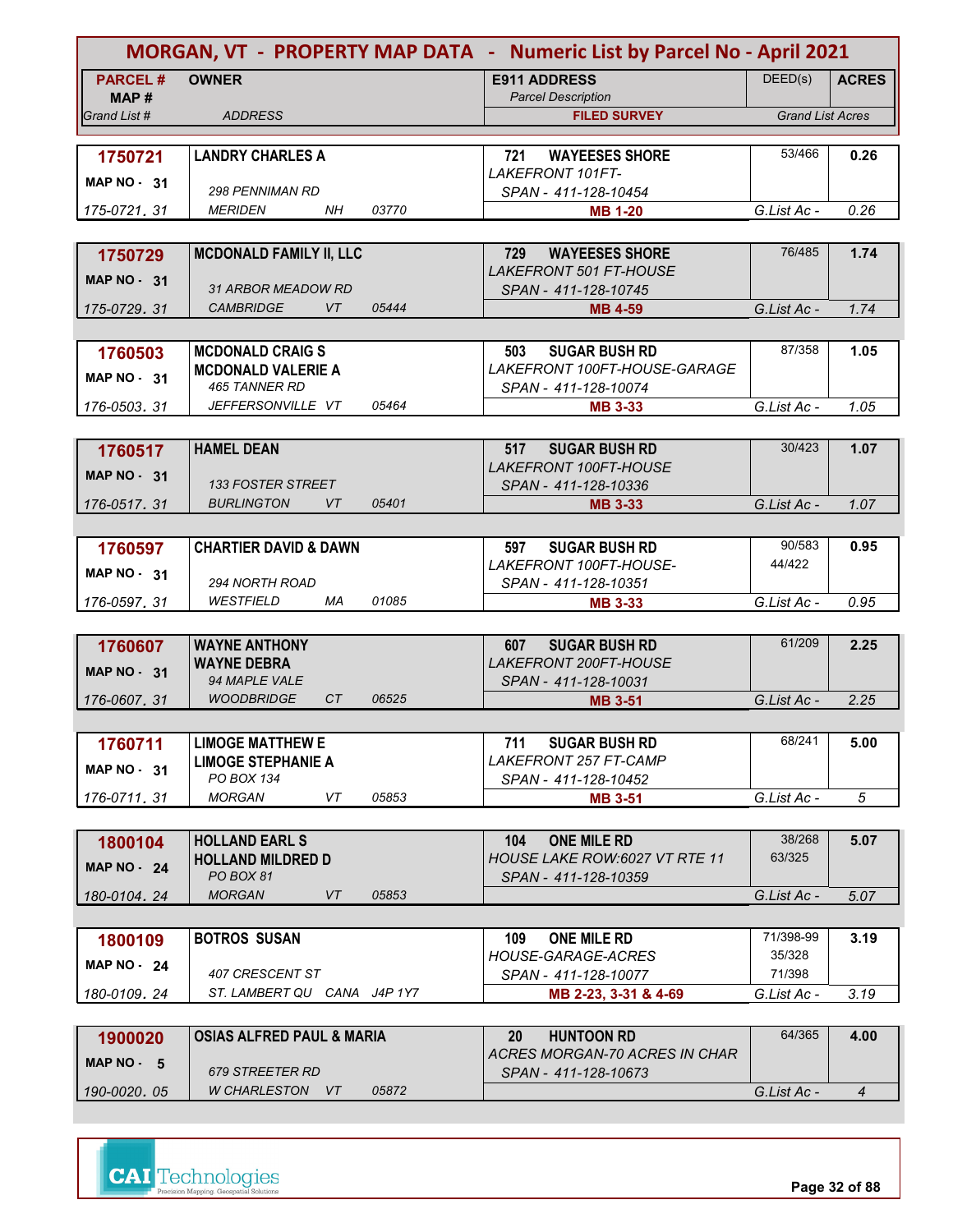|                       |                                                                            |            | MORGAN, VT - PROPERTY MAP DATA - Numeric List by Parcel No - April 2021 |                         |              |
|-----------------------|----------------------------------------------------------------------------|------------|-------------------------------------------------------------------------|-------------------------|--------------|
| <b>PARCEL#</b>        | <b>OWNER</b>                                                               |            | <b>E911 ADDRESS</b>                                                     | DEED(s)                 | <b>ACRES</b> |
| MAP #<br>Grand List # | <b>ADDRESS</b>                                                             |            | <b>Parcel Description</b><br><b>FILED SURVEY</b>                        | <b>Grand List Acres</b> |              |
|                       |                                                                            |            |                                                                         |                         |              |
| 1900021               | <b>FULLER BENJAMIN S.</b>                                                  |            | <b>HUNTOON RD</b><br>21                                                 | 88/672                  | 130.00       |
| MAP NO - 5            | <b>FULLER MEGHAN E</b>                                                     |            | CAMP-ACRES(FROM CHARLESTON)                                             | 45/216                  |              |
|                       | 275 HUNTOON RD                                                             |            | SPAN - 411-128-10522                                                    | 65/249                  |              |
| 190-0021.05           | <b>W CHARLESTON</b><br>VT                                                  | 05872      |                                                                         | G.List Ac -             | 130          |
|                       |                                                                            |            |                                                                         |                         |              |
| 2000007               | PIXLEY CHARLES W & KATHERINE J<br><b>COTRUSTEES THE HARDSCRABBLE TRUST</b> |            | $7^{\circ}$<br><b>WILLIAMS RD</b><br><b>HOUSE-OUTBUILDING- ACRE</b>     | 73/427                  | 0.50         |
| <b>MAP NO - 24</b>    | <b>116 CHAMBERLAIN STREET</b>                                              |            | SPAN - 411-128-10639                                                    |                         |              |
| 200-0007, 24          | <b>ROCHESTER</b><br><b>NH</b>                                              | 03867      |                                                                         | G.List Ac -             | 0.5          |
|                       |                                                                            |            |                                                                         |                         |              |
| 2000057               | <b>ULLERY DENNIS</b>                                                       |            | <b>WILLIAMS RD</b><br>57                                                | 72/37                   | 1.00         |
| <b>MAP NO - 24</b>    | <b>ULLERY VIRGINIA</b>                                                     |            | <b>HOUSE-GARAGE-&amp; ACRE</b>                                          |                         |              |
|                       | 57 WILLIAMS RD                                                             |            | SPAN - 411-128-10732                                                    |                         |              |
| 200-0057.24           | <b>MORGAN</b><br>VT                                                        | 05853      |                                                                         | G.List Ac -             | $\mathcal I$ |
|                       |                                                                            |            |                                                                         |                         |              |
| 2000060               | <b>DELABRUERE ERNEST R</b>                                                 |            | LAND                                                                    | 89/240                  | 0.79         |
| <b>MAP NO - 23</b>    | <b>DELABRUERE TAMMY L</b><br>2092 CHAMPION ST                              |            | SPAN - 411-128-11952                                                    |                         |              |
| 200-0060.24           | <b>SARASOTA</b><br>FL                                                      | 34231-5645 |                                                                         | G.List Ac -             | 0.79         |
|                       |                                                                            |            |                                                                         |                         |              |
| 2000064               | <b>REMICK BRUCE D &amp; KATHRYN J</b>                                      |            | <b>WILLIAMS RD</b><br>64                                                | 90/353                  | 1.71         |
| <b>MAP NO - 24</b>    |                                                                            |            | LAND                                                                    |                         |              |
|                       | 3888 STONE LAKE DRIVE NW                                                   |            | SPAN - 411-128-11956                                                    |                         |              |
| 200-0064, 24          | <b>KENNESAW</b><br>GA                                                      | 30152      |                                                                         | G.List Ac -             | 1.71         |
|                       |                                                                            |            |                                                                         |                         |              |
| 2000181               | <b>DETSCHER DAVID &amp; SYLVIA</b>                                         |            | <b>WILLIAMS RD</b><br>181<br><b>HOUSE- ACRES &amp; ROW LAKE</b>         | 51/237                  | 6.67         |
| <b>MAP NO - 24</b>    | 59 RED GATE LANE                                                           |            | SPAN - 411-128-10486                                                    |                         |              |
| 200-0181, 24          | <b>MEREDITH</b><br>NH                                                      | 03253      |                                                                         | G.List Ac -             | 6.67         |
|                       |                                                                            |            |                                                                         |                         |              |
| 2000227               | <b>KEEN ROBERT M</b>                                                       |            | <b>WILLIAMS RD</b><br>227                                               | 59/130                  | 7.70         |
| <b>MAP NO - 24</b>    | <b>KEEN LORI C</b>                                                         |            | <b>HOUSE-ACRES</b>                                                      |                         |              |
|                       | 2817 SHUNPIKE RD                                                           |            | SPAN - 411-128-10861                                                    |                         |              |
| 200-0227.24           | <b>MT HOLLY</b><br>VT                                                      | 05758      |                                                                         | G.List Ac -             | 7.7          |
|                       |                                                                            |            |                                                                         |                         |              |
| 2000242               | <b>HOUGHTON DANIEL &amp; MELISSA</b>                                       |            | 242<br><b>WILLIAMS RD</b><br><b>CAMP-ACRES</b>                          | 90/608<br>80/366        | 0.52         |
| <b>MAP NO - 24</b>    | 338 SALEM DR                                                               |            | SPAN - 411-128-10631                                                    |                         |              |
| 200-0242, 24          | <b>DERBY</b><br>VT                                                         | 05829      |                                                                         | G.List Ac -             | 0.52         |
|                       |                                                                            |            |                                                                         |                         |              |
| 2000292               | <b>WENK PETER W</b>                                                        |            | 292<br><b>WILLIAMS RD</b>                                               | 70/435                  | 7.80         |
| <b>MAP NO - 24</b>    |                                                                            |            | <b>HOUSE-LAND</b>                                                       | 61/172                  |              |
|                       | PO BOX 174<br><b>NORTON</b><br>VT                                          | 05907      | SPAN - 411-128-10018                                                    |                         |              |
| 200-0292.24           |                                                                            |            | <b>MB 4-64</b>                                                          | G.List Ac -             | 7.8          |
|                       | <b>WILFONG DOUGLAS W</b>                                                   |            | 351<br><b>WILLIAMS RD</b>                                               | 38/590-591              | 2.50         |
| 2000351               |                                                                            |            | HOUSE-GARAGE-& ACRES                                                    | 66/27                   |              |
| MAP $NO - 24$         | 351 WILLIAMS RD                                                            |            | SPAN - 411-128-10580                                                    |                         |              |
| 200-0351.24           | <b>MORGAN</b><br>VT                                                        | 05853      |                                                                         | G.List Ac -             | 2.5          |

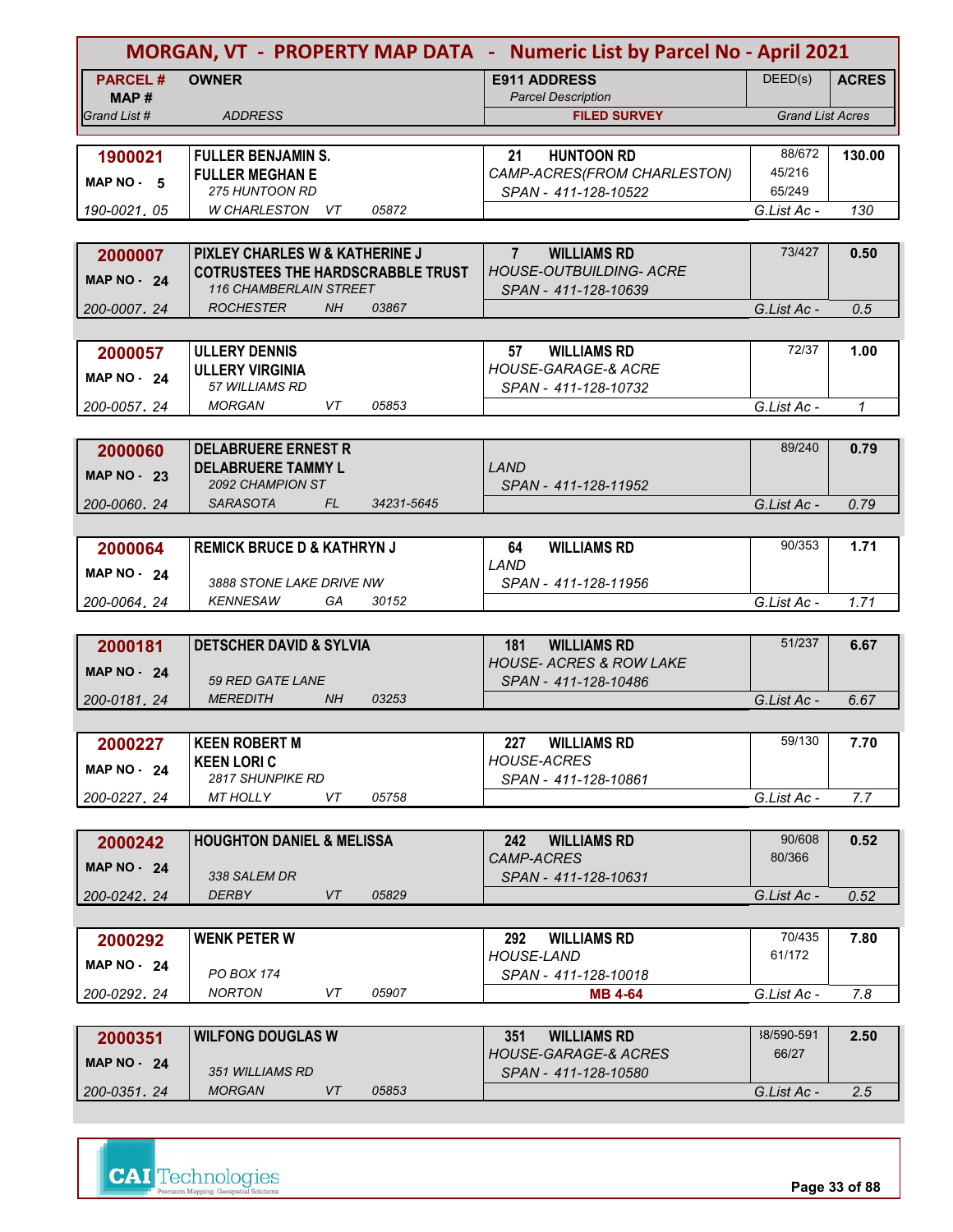| <b>MORGAN, VT - PROPERTY MAP DATA - Numeric List by Parcel No - April 2021</b> |                                     |            |                                                                  |                         |              |
|--------------------------------------------------------------------------------|-------------------------------------|------------|------------------------------------------------------------------|-------------------------|--------------|
| <b>PARCEL#</b>                                                                 | <b>OWNER</b>                        |            | <b>E911 ADDRESS</b>                                              | DEED(s)                 | <b>ACRES</b> |
| MAP #                                                                          |                                     |            | <b>Parcel Description</b>                                        |                         |              |
| Grand List #                                                                   | <b>ADDRESS</b>                      |            | <b>FILED SURVEY</b>                                              | <b>Grand List Acres</b> |              |
| 2000360                                                                        | <b>LAFOE THERESA</b>                |            | <b>WILLIAMS RD</b><br>360                                        | 45/436                  | 5.91         |
|                                                                                |                                     |            | <b>HOUSE-OUTBUILDING- ACRES</b>                                  |                         |              |
| <b>MAP NO - 24</b>                                                             | <b>360 WILLIAMS RD</b>              |            | SPAN - 411-128-10450                                             |                         |              |
| 200-0360, 24                                                                   | <b>MORGAN</b><br>VT                 | 05853      | <b>MB 4-58</b>                                                   | G.List Ac -             | 5.91         |
|                                                                                |                                     |            |                                                                  |                         |              |
| 2000393                                                                        | <b>FORTIN TOD R &amp; MEGAN</b>     |            | 393<br><b>WILLIAMS RD</b>                                        | 82/251                  | 1.88         |
| <b>MAP NO - 24</b>                                                             | 5317 MANSFORD PLACE                 |            | MHO-GARAGE/APARTMENT-ACRES<br>SPAN - 411-128-10848               |                         |              |
| 200-0393.24                                                                    | <b>MELBOURNE</b><br>FL.             | 32940      |                                                                  | G.List Ac -             | 1.88         |
|                                                                                |                                     |            |                                                                  |                         |              |
| 2000415                                                                        | <b>JOHNSTON AARON</b>               |            | <b>WILLIAMS RD</b><br>415                                        | 60/236                  | 3.75         |
| <b>MAP NO - 24</b>                                                             |                                     |            | <b>HOUSE-LAND</b>                                                | 18/403                  |              |
|                                                                                | PO BOX 53                           |            | SPAN - 411-128-10386                                             | 60/236                  |              |
| 200-0415.24                                                                    | <b>MORGAN</b><br>VT                 | 05853      |                                                                  | G.List Ac -             | 3.75         |
|                                                                                | <b>CARPENTER HAZEL</b>              |            | <b>WILLIAMS RD</b><br>451                                        | 73/300                  | 1.25         |
| 2000451                                                                        |                                     |            | <b>CAMP-ACRES</b>                                                |                         |              |
| <b>MAP NO - 24</b>                                                             | <b>519 JUNCTION HILL ROAD</b>       |            | SPAN - 411-128-10128                                             |                         |              |
| 200-0451.24                                                                    | JEFFERSONVILLE VT                   | 05464      |                                                                  | G.List Ac -             | 1.25         |
|                                                                                |                                     |            |                                                                  |                         |              |
| 2000474                                                                        | <b>MERRILL DAVID</b>                |            | <b>WILLIAMS RD</b><br>474                                        | 77/407                  | 10.03        |
| <b>MAP NO - 24</b>                                                             | 926 WHITTIER RD                     |            | <b>CAMP-ACRES</b>                                                |                         |              |
| 200-0474.24                                                                    | DERBYLINE<br>VT                     | 05830      | SPAN - 411-128-10201                                             | G.List Ac -             | 10.03        |
|                                                                                |                                     |            |                                                                  |                         |              |
| 2000495                                                                        | <b>HART WILLIAM</b>                 |            | 495<br><b>WILLIAMS RD</b>                                        | 54/100                  | 8.80         |
| <b>MAP NO - 24</b>                                                             |                                     |            | <b>ACRES</b>                                                     |                         |              |
|                                                                                | PO BOX 383--264 BEAVER RUN RD       |            | SPAN - 411-128-10340                                             |                         |              |
| 200-0495, 24                                                                   | <b>REVERE</b><br>PA                 | 18953      |                                                                  | G.List Ac -             | 8.8          |
|                                                                                |                                     |            |                                                                  |                         |              |
| 2000534                                                                        | <b>WEISS CHRISTOPHER</b>            |            | <b>WILLIAMS RD</b><br>534<br><b>MHO-GARAGE-&amp; ACRES</b>       | 84/78                   | 10.05        |
| <b>MAP NO - 24</b>                                                             | <i>534 WILLIAMS RD</i>              |            | SPAN - 411-128-10049                                             |                         |              |
| 200-0534.24                                                                    | <b>MORGAN</b><br>VT                 | 05853      |                                                                  | G.List Ac -             | 10.05        |
|                                                                                |                                     |            |                                                                  |                         |              |
| 2000623                                                                        | <b>SPATES FAMILY LLC</b>            |            | 623<br><b>WILLIAMS RD</b>                                        | 78/91                   | 1.00         |
| MAP $NO - 24$                                                                  |                                     |            | <b>HOUSE-&amp; ACRE</b>                                          |                         |              |
| 200-0623.24                                                                    | 89 THIRD ST<br><b>NEWPORT</b><br>VT | 05855      | SPAN - 411-128-10244                                             | G.List Ac -             | $\mathcal I$ |
|                                                                                |                                     |            |                                                                  |                         |              |
| 2000652                                                                        | <b>SIMPSON, JAMES</b>               |            | 652<br><b>WILLIAMS RD</b>                                        | 54/97                   | 10.06        |
| MAP NO 24                                                                      |                                     |            | <b>ACRES &amp; CAMP</b>                                          |                         |              |
|                                                                                | 192 RAILROAD ST                     |            | SPAN - 411-128-10526                                             |                         |              |
| 200-0626, .24                                                                  | <b>MILTON</b><br>VT                 | 05468-3084 | <b>MB 3-24</b>                                                   | G.List Ac -             | 10.06        |
|                                                                                |                                     |            |                                                                  |                         |              |
| 2000713                                                                        | <b>ALIX JODY</b>                    |            | 713<br><b>WILLIAMS RD</b><br><i>HOUSE-GARAGE-OUTBUILDING-ACR</i> | 74/160                  | 22.08        |
| <b>MAP NO - 24</b>                                                             | <b>PO BOX 41</b>                    |            | SPAN - 411-128-10260                                             |                         |              |
| 200-0713.24                                                                    | <b>MORGAN</b><br>VT                 | 05853      |                                                                  | G.List Ac -             | 20.08        |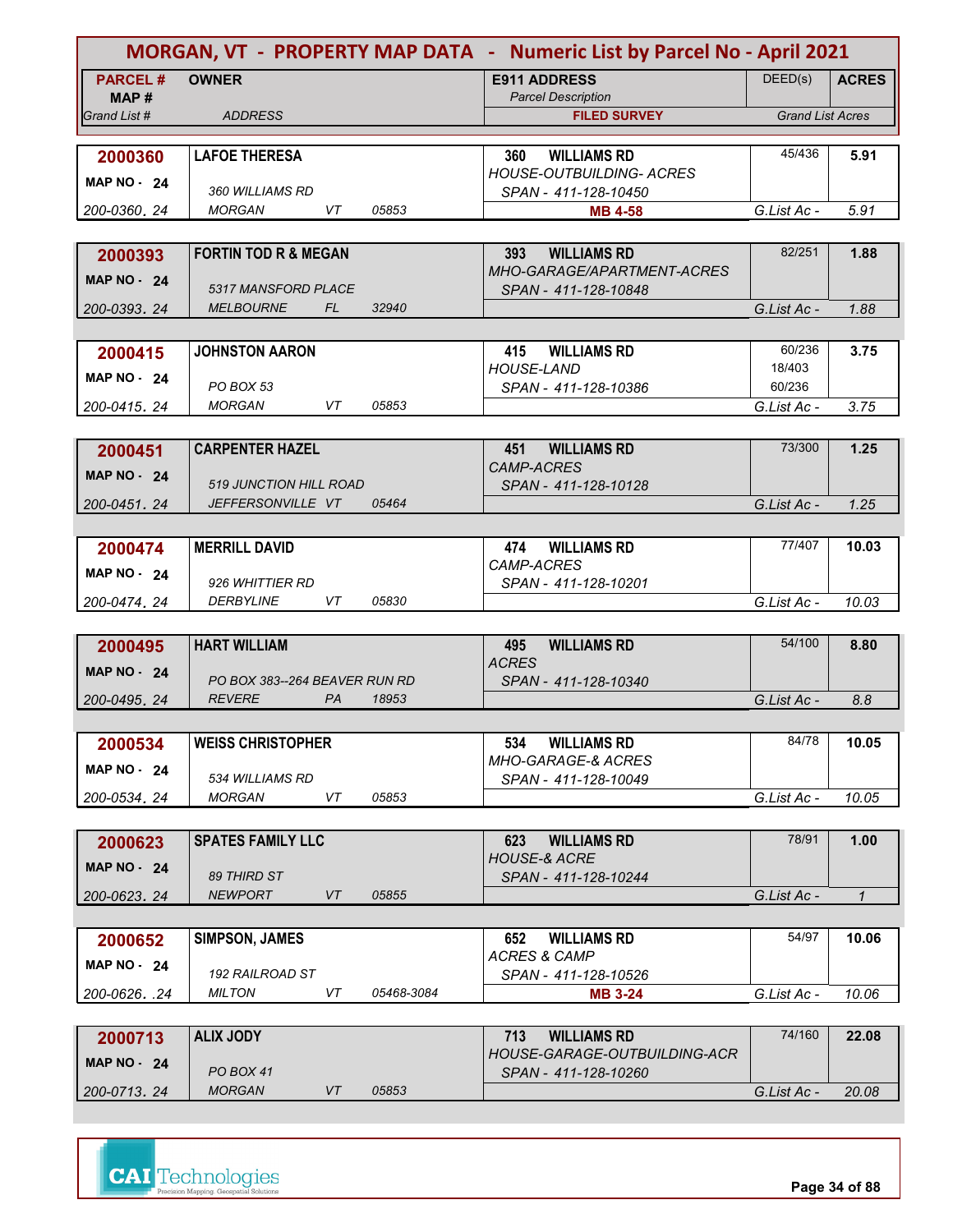| MORGAN, VT - PROPERTY MAP DATA - Numeric List by Parcel No - April 2021 |                                                            |                                                  |                         |              |
|-------------------------------------------------------------------------|------------------------------------------------------------|--------------------------------------------------|-------------------------|--------------|
| <b>PARCEL#</b><br>MAP #                                                 | <b>OWNER</b>                                               | <b>E911 ADDRESS</b><br><b>Parcel Description</b> | DEED(s)                 | <b>ACRES</b> |
| Grand List #                                                            | <b>ADDRESS</b>                                             | <b>FILED SURVEY</b>                              | <b>Grand List Acres</b> |              |
| 2000768                                                                 | <b>CRANTON BRIAN L &amp; FRANCES C</b>                     | <b>WILLIAMS RD</b><br>768                        | 64/476                  | 10.09        |
| <b>MAP NO - 24</b>                                                      |                                                            | <b>HOUSE-ACRES</b>                               |                         |              |
| 200-0768.24                                                             | PO BOX 186<br>05853<br><b>MORGAN</b><br>VT                 | SPAN - 411-128-10245<br><b>MB 3-24</b>           | G.List Ac -             | 10.09        |
|                                                                         |                                                            |                                                  |                         |              |
| 2000813                                                                 | <b>THOMAS SEAN &amp; TAMMI</b>                             | 813<br><b>WILLIAMS RD</b>                        | 82/227-29               | 7.28         |
| MAP NO - 3                                                              | <b>813 WILLIAMS ROAD</b>                                   | <b>CAMP-&amp; ACRES</b><br>SPAN - 411-128-10862  |                         |              |
| 200-0813.03                                                             | <b>MORGAN</b><br>VT<br>05853                               |                                                  | G.List Ac -             | 7.28         |
|                                                                         |                                                            |                                                  |                         |              |
| 2000830                                                                 | <b>CLAD JOSHUA M</b>                                       | 830<br><b>WILLIAMS RD</b><br><b>HOUSE-ACRES</b>  | 79/125                  | 5.94         |
| MAP $NO - 6$                                                            | <b>1660 BUSHEY HILL RD</b>                                 | SPAN - 411-128-10641                             |                         |              |
| 200-0830.06                                                             | <b>NEWPORT</b><br>VT<br>05855                              |                                                  | G.List Ac -             | 5.94         |
|                                                                         |                                                            | 859                                              | 44/293                  | 1.00         |
| 2000859                                                                 | <b>LACOSS WENDELL</b>                                      | <b>WILLIAMS RD</b><br>CAMP-ACRE                  |                         |              |
| $MAP NO - 3$                                                            | 17 LADEN AVE                                               | SPAN - 411-128-10447                             |                         |              |
| 200-0859.03                                                             | <b>WALLINGFORD</b><br>CT.<br>06492                         |                                                  | G.List Ac -             | $\mathcal I$ |
| 2000939                                                                 | <b>SKRABACZ JAMES &amp; CATHERINE</b>                      | 939<br><b>WILLIAMS RD</b>                        | 85/358                  | 6.50         |
| $MAP NO - 3$                                                            |                                                            | <b>CAMPS-&amp; ACRES</b>                         |                         |              |
| 200-0939.03                                                             | 482 MAGNOLIA CT<br>37082-8931<br><b>KINGSTON SPRIN TN</b>  | SPAN - 411-128-10742                             | G.List Ac -             | 6.5          |
|                                                                         |                                                            |                                                  |                         |              |
| 2001039                                                                 | <b>MORSE PETER &amp; MORSE CHERYL</b>                      | 1039 WILLIAMS RD                                 | 86/252                  | 101.83       |
| MAP NO $-6$                                                             | 45 SYDNEY DR                                               | GARAGE-ACRES<br>SPAN - 411-128-10849             | 80/89<br>86/252         |              |
| 200-1039.06                                                             | <b>ESSEX JCT</b><br>VT<br>05452                            | <b>MB 4-90</b>                                   | G.List Ac -             | 101.83       |
|                                                                         |                                                            |                                                  |                         |              |
| 2010100                                                                 | <b>WILLIAMS RODERICK &amp; ELIZABETH</b>                   | 100<br><b>CURTIS RD</b>                          | 81/90                   | 21.20        |
| MAP $NO - 6$                                                            | 56 MARYLAND ST                                             | <b>OPEN LAND ACRES</b><br>SPAN - 411-128-11927   |                         |              |
| 201-0100.06                                                             | SO BURLINGTON VT<br>05403                                  |                                                  | G.List Ac -             | 21.2         |
|                                                                         |                                                            |                                                  |                         |              |
| 2010159                                                                 | <b>BERNHARDT, KAREN E</b><br><b>BERNHARDT, FREDERICK P</b> | <b>CURTIS RD</b><br>159<br>MHO-GARAGE-ACRES      | 88/411<br>19/194        | 3.25         |
| MAP NO - 3                                                              | 1074 FOSTER ROAD                                           | SPAN - 411-128-10057                             |                         |              |
| 201-0159.03                                                             | <b>ASHBY</b><br><b>MA</b><br>01431-1942                    |                                                  | G.List Ac -             | 3.25         |
| 2010161                                                                 | <b>BROWN DAVID</b>                                         | <b>CURTIS RD</b><br>161                          | 81/44-46                | 15.55        |
| MAP $NO - 3$                                                            |                                                            | CAMPS TWO-GARAGE-ACRES                           | 46/358                  |              |
|                                                                         | 1214 NH RT 10                                              | SPAN - 411-128-10094                             | 81/044                  |              |
| 201-0161.03                                                             | MARLOW<br>NH<br>03456-6100                                 | <b>MB 4-89</b>                                   | G.List Ac -             | 15.55        |
| 2010195                                                                 | <b>FINK JAY</b>                                            | 195<br><b>CURTIS RD</b>                          | 77/61                   | 2.10         |
| MAP NO - 3                                                              | 3221 FAR REACH DRIVE                                       | CAMP-ACRES<br>SPAN - 411-128-10005               |                         |              |
| 201-0195.03                                                             | BALDWINSVILLE NY<br>13027                                  |                                                  | G.List Ac -             | 2.1          |
|                                                                         |                                                            |                                                  |                         |              |



**Page 35 of 88**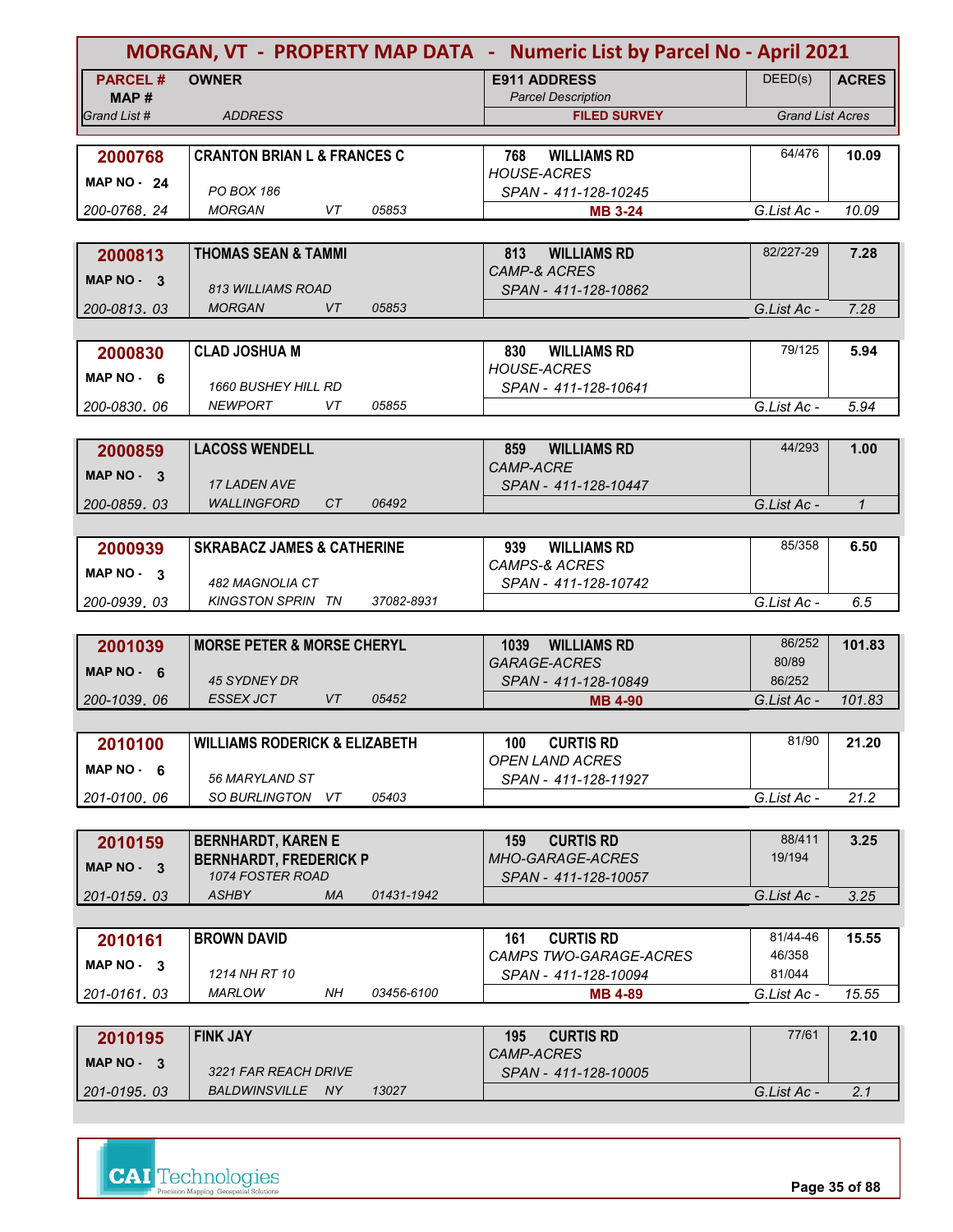| MORGAN, VT - PROPERTY MAP DATA - Numeric List by Parcel No - April 2021 |                                                                                   |                                                          |                         |              |  |
|-------------------------------------------------------------------------|-----------------------------------------------------------------------------------|----------------------------------------------------------|-------------------------|--------------|--|
| <b>PARCEL#</b>                                                          | <b>OWNER</b>                                                                      | <b>E911 ADDRESS</b>                                      | DEED(s)                 | <b>ACRES</b> |  |
| MAP#                                                                    |                                                                                   | <b>Parcel Description</b>                                |                         |              |  |
| Grand List #                                                            | <b>ADDRESS</b>                                                                    | <b>FILED SURVEY</b>                                      | <b>Grand List Acres</b> |              |  |
| 2010266                                                                 | <b>MURPHY EDWARD PATRICK</b>                                                      | <b>CURTIS RD</b><br>266                                  | 61/324                  | 36.00        |  |
| MAP NO 3                                                                |                                                                                   | <b>MHO-ACRES</b>                                         |                         |              |  |
|                                                                         | PO BOX 161                                                                        | SPAN - 411-128-10573                                     |                         |              |  |
| 201-0266, 03                                                            | VT<br>05830<br><b>DERBY LINE</b>                                                  | <b>MB 2-3</b>                                            | G.List Ac -             | 36           |  |
|                                                                         |                                                                                   |                                                          |                         |              |  |
| 2010393                                                                 | <b>MERRILL DAVID</b>                                                              | <b>CURTIS ROAD</b><br>393<br>HOUSE-GARAGE-CAMP-ACRES     | 65/390<br>74/003        | 19.60        |  |
| MAP $NO - 3$                                                            | 926 WHITTIER RD                                                                   | SPAN - 411-128-10353                                     |                         |              |  |
| 201-0393.03                                                             | <b>DERBY LINE</b><br>VT<br>05830                                                  | MB 2-3, 4-89                                             | G.List Ac -             | 19.6         |  |
|                                                                         |                                                                                   |                                                          |                         |              |  |
| 2010394                                                                 | <b>CLAUSNITZER ARTHUR R SR &amp; VIRGINIA</b>                                     | 394<br><b>CURTIS RD</b>                                  | 44/270                  | 10.70        |  |
| MAP NO - 3                                                              |                                                                                   | <b>HOUSE-ACRES</b>                                       |                         |              |  |
| 201-0394.03                                                             | 86 WASHINGTON ST<br><b>GROVELAND</b><br>01834<br>МA                               | SPAN - 411-128-10147<br><b>MB 2-3</b>                    | G.List Ac -             | 10.7         |  |
|                                                                         |                                                                                   |                                                          |                         |              |  |
| 2010446                                                                 | <b>FULLER MELISSA</b>                                                             | <b>CURTIS RD</b><br>446                                  | 89/562-63               | 10.01        |  |
| MAP NO - 3                                                              |                                                                                   | <b>HOUSE-LAND</b>                                        | 73/60                   |              |  |
|                                                                         | <b>60 BOARDMAN ST</b>                                                             | SPAN - 411-128-10455                                     |                         |              |  |
| 201-0446.03                                                             | <b>NORFOLK</b><br><b>MA</b><br>02056                                              | <b>MB 2-3</b>                                            | G.List Ac -             | 10.01        |  |
|                                                                         |                                                                                   |                                                          |                         |              |  |
| 2010476                                                                 | <b>LYNCH DANIEL T &amp; CHRISTINE M</b>                                           | <b>CURTIS RD</b><br>476<br>HOUSE-GARAGE-OUTBUILDING- ACR | 84/263                  | 10.10        |  |
| MAP $NO - 3$                                                            | 476 CURTIS RD                                                                     | SPAN - 411-128-10050                                     |                         |              |  |
| 201-0476, 03                                                            | VT<br>05853<br><b>MORGAN</b>                                                      |                                                          | G.List Ac -             | 10.1         |  |
|                                                                         |                                                                                   |                                                          |                         |              |  |
| 2010534                                                                 | <b>JEWETT BRIAN B</b>                                                             | <b>CURTIS RD</b><br>534                                  | 88/208                  | 49.80        |  |
| MAP NO - 3                                                              | <b>JEWETT THEODORE N</b><br><b>PO BOX 148</b>                                     | <b>HOUSE-OUTBUILDING-ACRES</b><br>SPAN - 411-128-10441   |                         |              |  |
| 201-0534, 03                                                            | <b>VT</b><br><b>MORGAN</b><br>05853                                               | <b>MB 2-3</b>                                            | G.List Ac -             | 49.8         |  |
|                                                                         |                                                                                   |                                                          |                         |              |  |
| 2010535                                                                 | <b>HALLIGAN THOMAS J JR</b>                                                       | <b>CURTIS RD</b><br>535                                  | 91/466                  | 20.00        |  |
| MAP NO - 3                                                              | <b>HALLIGAN THOMAS J V</b>                                                        | <b>ACRES</b>                                             | 70/397                  |              |  |
|                                                                         | 1197 VT ROUTE 114                                                                 | SPAN - 411-128-10593                                     |                         |              |  |
| 201-0535.03                                                             | <b>NORTON</b><br>05907<br>VT                                                      | <b>MB 2-3</b>                                            | G.List Ac -             | 20           |  |
|                                                                         | <b>JUDD SCOTT A</b>                                                               | 550<br><b>CURTIS RD</b>                                  | 53/3                    | 0.23         |  |
| 2010550                                                                 |                                                                                   | CAMP-ACRES                                               |                         |              |  |
| $MAP NO - 3$                                                            | <b>63 RAZOR HILL RD</b>                                                           | SPAN - 411-128-10393                                     |                         |              |  |
| 201-0550.03                                                             | <b>GRAFTON</b><br>03240<br>NH.                                                    |                                                          | G.List Ac -             | 0.23         |  |
|                                                                         |                                                                                   |                                                          |                         |              |  |
| 2010615                                                                 | HUNNEWELL CALVIN & THERESA TRUSTEES                                               | <b>CURTIS RD</b><br>615                                  | 90/80                   | 21.50        |  |
| $MAP NO - 3$                                                            | <b>CALVIN E &amp; THERESA H HUNNEWELL REV T</b><br><i><b>52 DAISY HILL RD</b></i> | <b>MHO-ACRES</b><br>SPAN - 411-128-10203                 | 66/342                  |              |  |
| 201-0615, 03                                                            | 03766<br><i><b>LEBANON</b></i><br>NΗ                                              | <b>MB 3-17</b>                                           | G.List Ac -             | 21.5         |  |
|                                                                         |                                                                                   |                                                          |                         |              |  |
| 2010626                                                                 | <b>O'GORMAN DOROTHY ET AL</b>                                                     | <b>CURTIS RD</b><br>626                                  | 73/243                  | 10.10        |  |
| MAP NO - 3                                                              |                                                                                   | <b>CAMP-ACRES</b>                                        |                         |              |  |
|                                                                         | PO BOX 56<br><b>WINDHAM</b>                                                       | SPAN - 411-128-10594                                     |                         |              |  |
| 201-0626.03                                                             | NH.<br>03087-1578                                                                 | <b>MB 2-3</b>                                            | G.List Ac -             | 10.1         |  |

| <b>MAP NO -</b><br>◠ | PO BOX 56      |    |            | <b>CAMP-ACRES</b><br>SPAN - 411-128-10594 |             |      |
|----------------------|----------------|----|------------|-------------------------------------------|-------------|------|
| 201-0626, 03         | <b>WINDHAM</b> | NH | 03087-1578 | <b>MB 2-3</b>                             | G.List Ac - | 10.1 |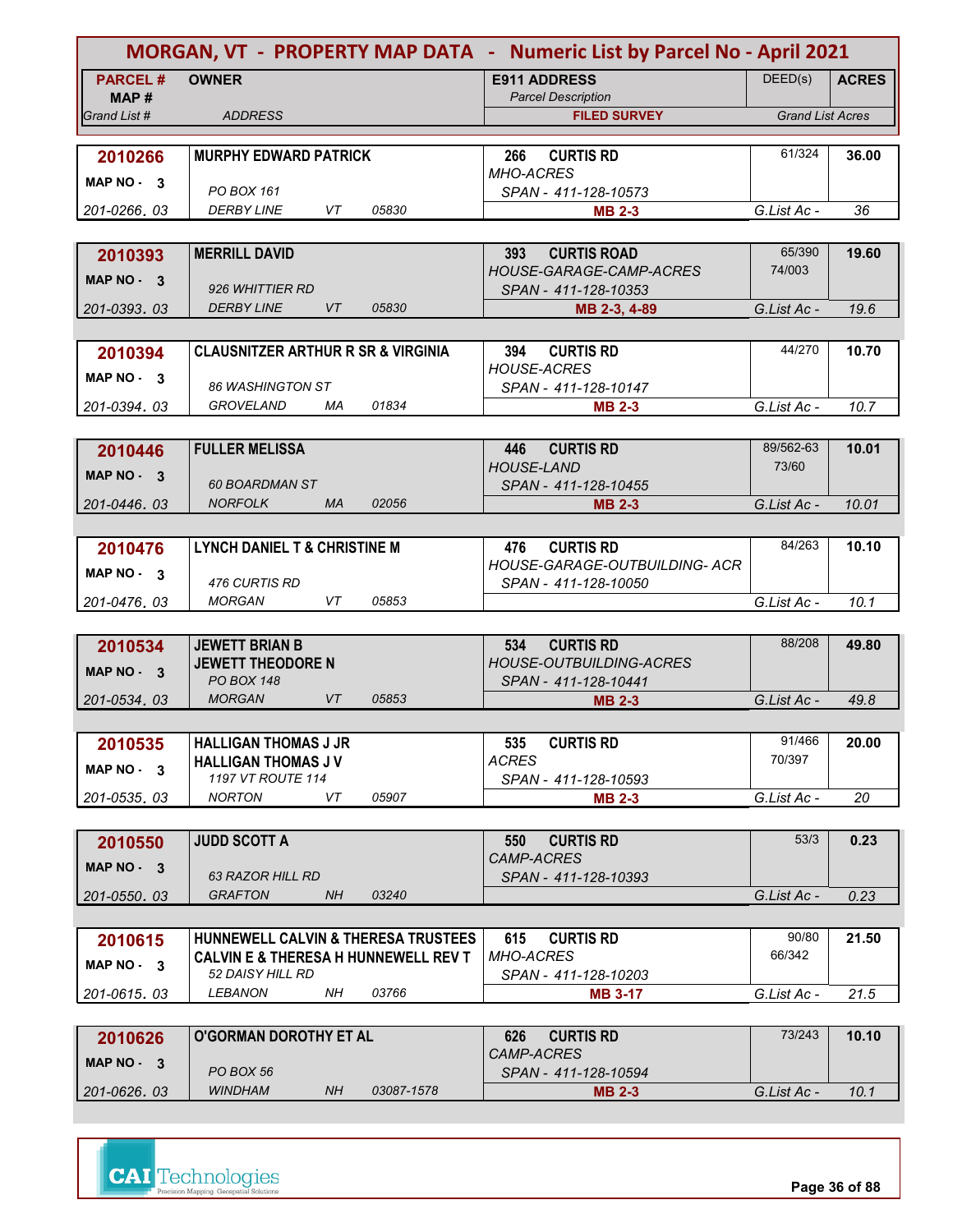| MORGAN, VT - PROPERTY MAP DATA - Numeric List by Parcel No - April 2021 |                                                   |                                                      |                         |              |
|-------------------------------------------------------------------------|---------------------------------------------------|------------------------------------------------------|-------------------------|--------------|
| <b>PARCEL#</b>                                                          | <b>OWNER</b>                                      | <b>E911 ADDRESS</b>                                  | DEED(s)                 | <b>ACRES</b> |
| MAP#<br>Grand List #                                                    | <b>ADDRESS</b>                                    | <b>Parcel Description</b><br><b>FILED SURVEY</b>     | <b>Grand List Acres</b> |              |
|                                                                         |                                                   |                                                      |                         |              |
| 2010660                                                                 | <b>SMITH BRIAN</b>                                | <b>CURTIS RD</b><br>660                              | 45/97                   | 58.30        |
| MAP NO 3                                                                |                                                   | CAMP-& ACRES                                         |                         |              |
|                                                                         | 599 ANN WILSON RD                                 | SPAN - 411-128-10730                                 |                         |              |
| 201-0660, 03                                                            | <b>DERBY</b><br>05829<br>VT                       | <b>MB 3-63</b>                                       | G.List Ac -             | 58.3         |
|                                                                         |                                                   |                                                      |                         |              |
| 2010662                                                                 | CAMP 57, LLC                                      | <b>CURTIS RD</b><br>662<br>CAMP ON 100 X 100 LOT-    | 91/171<br>88/96         | 0.23         |
| $MAP NO - 4$                                                            | 355 FORTIN RD                                     | SPAN - 411-128-10172                                 |                         |              |
| 201-0662, 04                                                            | <b>DERBY</b><br>VT<br>05829                       |                                                      | G.List Ac -             | 0.23         |
|                                                                         |                                                   |                                                      |                         |              |
| 2010669                                                                 | <b>CARPENTER COLLEEN M</b>                        | 669<br><b>CURTIS RD</b>                              | 78/288                  | 25.10        |
| MAP NO 3                                                                |                                                   | <b>HOUSE-OUTBUILDING- ACRES</b>                      |                         |              |
|                                                                         | P.O. BOX 117                                      | SPAN - 411-128-10127                                 |                         |              |
| 201-0669.03                                                             | DERBY<br>VT<br>05829                              | MB 3-17 & MB 3-63                                    | G.List Ac -             | 25.1         |
|                                                                         |                                                   |                                                      | 91/163                  | 41.50        |
| 2010670                                                                 | CAMP 57, LLC                                      | <b>CURTIS RD</b><br>670<br><b>ACRES-NO BUILDINGS</b> | 88/96-97                |              |
| MAP NO - 4                                                              | 355 FORTIN RD                                     | SPAN - 411-128-10171                                 | 88/86                   |              |
| 201-0670.04                                                             | <b>DERBY</b><br><b>VT</b><br>05829                |                                                      | G.List Ac -             | 41.5         |
|                                                                         |                                                   |                                                      |                         |              |
| 2010700                                                                 | <b>CROSS DANIEL H &amp; JACQUELINE</b>            | 700<br><b>CURTIS RD</b>                              | 48/244                  | 120.00       |
| $MAP NO - 4$                                                            |                                                   | ACRES-<br><b>L7 R7</b>                               |                         |              |
|                                                                         | PO BOX 31                                         | SPAN - 411-128-10167                                 |                         |              |
| 201-0700.04                                                             | <b>E CHARLESTON</b><br>05833<br>VT                |                                                      | G.List Ac -             | 120          |
| 2020069                                                                 | <b>MOSSA BEN W &amp; JULIE M TRUSTEES</b>         | 69<br><b>MOSSA RD</b>                                | 81/157-59               | 23.27        |
|                                                                         | <b>MOSSA JULIE W REVOCABLE TRUST</b>              | HOUSE-CAMP-GARAGE-ACRES                              | 63/370                  |              |
| MAP NO - 3                                                              | <b>PO BOX 488</b>                                 | SPAN - 411-128-10362                                 | 81/157                  |              |
| 202-0069, 03                                                            | <b>DERBY</b><br>VT<br>05829                       | <b>MB 4-89</b>                                       | G.List Ac -             | 23.27        |
|                                                                         |                                                   |                                                      |                         |              |
| 2100078                                                                 | <b>BENSON DANIEL P &amp; AUDREY J</b>             | 78<br><b>UPLAND ACRES</b>                            | 44/147                  | 4.90         |
| MAP $NO - 6$                                                            |                                                   | HOUSE-GARAGE-ACRES                                   |                         |              |
|                                                                         | <b>26 PERRY RD</b><br><b>BARRE</b><br>VT<br>05641 | SPAN - 411-128-10054<br><b>MB 1-6</b>                | G.List Ac -             | 4.9          |
| 210-0078.06                                                             |                                                   |                                                      |                         |              |
| 2100176                                                                 | <b>MERCHAND, RAYMOND J &amp; LAWRENCE E</b>       | 176<br><b>UPLAND ACRES</b>                           | 80/38                   | 3.10         |
|                                                                         |                                                   | <b>CAMP ACRES</b>                                    |                         |              |
| MAP $NO - 6$                                                            | <i>26 DAISY HILL RD</i>                           | SPAN - 411-128-10538                                 |                         |              |
| 210-0176.06                                                             | <b>LEBANON</b><br><b>NH</b><br>03766              |                                                      | G.List Ac -             | 3.1          |
|                                                                         |                                                   |                                                      |                         |              |
| 2100178                                                                 | <b>WHALEN ANGELA</b>                              | 178<br><b>UPLAND ACRES</b>                           | 90/471                  | 49.39        |
| MAP $NO - 6$                                                            | <b>LUPIEN DANA</b><br>8 PINE ACRES RD #809        | <b>MHO-ACRES</b><br>SPAN - 411-128-10495             | 67/538<br>51/499        |              |
| 210-0178, 06                                                            | <b>CONCORD</b><br>03301<br>NH                     | <b>MB 3-38</b>                                       | G.List Ac -             | 49.39        |
|                                                                         |                                                   |                                                      |                         |              |
| 2100254                                                                 | <b>TIOTE LLC</b>                                  | <b>UPLAND ACRES</b><br>254                           | 58/378                  | 90.61        |
| MAP NO - 6                                                              |                                                   | <b>HOUSE-OUTBUILDINGS-&amp; ACRES</b>                |                         |              |
|                                                                         | <b>PO BOX 138</b>                                 | SPAN - 411-128-10383                                 |                         |              |
| 210-0254.06                                                             | <b>MORGAN</b><br>VT<br>05853                      |                                                      | G.List Ac -             | 90.61        |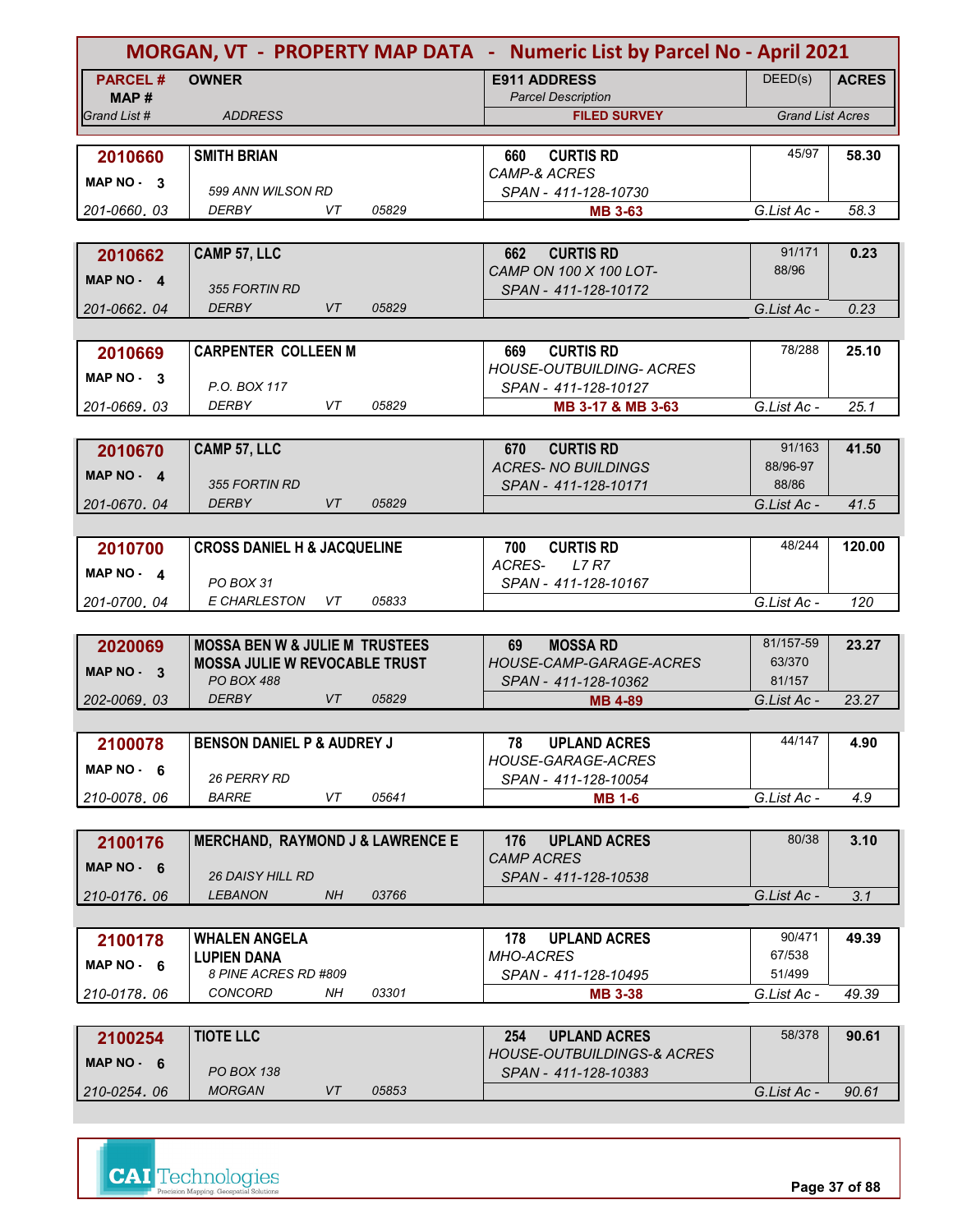| MORGAN, VT - PROPERTY MAP DATA - Numeric List by Parcel No - April 2021 |                                                |            |                                                       |                         |              |
|-------------------------------------------------------------------------|------------------------------------------------|------------|-------------------------------------------------------|-------------------------|--------------|
| <b>PARCEL#</b><br>MAP #                                                 | <b>OWNER</b>                                   |            | <b>E911 ADDRESS</b><br><b>Parcel Description</b>      | DEED(s)                 | <b>ACRES</b> |
| Grand List #                                                            | <b>ADDRESS</b>                                 |            | <b>FILED SURVEY</b>                                   | <b>Grand List Acres</b> |              |
|                                                                         |                                                |            |                                                       |                         |              |
| 2200001                                                                 | <b>CAMP WINAPE INC</b>                         |            | $\mathbf{1}$<br><b>CAMP WINAPE RD</b>                 | 79/202                  | 92.20        |
| MAP $NO - 5$                                                            |                                                |            | ACRES ELAN HILL(+ LAND CHARLEST                       |                         |              |
|                                                                         | 2029 COMPANERO AVE                             |            | SPAN - 411-128-10180                                  |                         |              |
| 220-0001.05                                                             | ORLANDO<br>FL                                  | 32804      |                                                       | G.List Ac -             | 92.2         |
|                                                                         |                                                |            |                                                       |                         |              |
| 2200600                                                                 | <b>WINAPE HILLS PROP OWNERS ASSOC</b>          |            | <b>CAMP WINAPE RD</b><br>600                          | 38/431                  | 0.18         |
| <b>MAP NO - 29</b>                                                      | 319 CAMP WINAPE RD                             |            | <b>LAKE ROW-</b><br>SPAN - 411-128-10792              |                         |              |
| 220-0600, 29                                                            | W CHARLESTON VT                                | 05872-9707 | <b>FILED IN CHARLESTON</b>                            | G.List Ac -             | 0.18         |
|                                                                         |                                                |            |                                                       |                         |              |
| 2200792                                                                 | <b>CAMP WINAPE, INC</b>                        |            | <b>CAMP WINAPE RD</b><br>792                          |                         | 43.00        |
|                                                                         |                                                |            | LAKEFRONT 2432FT-HOUSE-BUILDIN                        |                         |              |
| <b>MAP NO - 29</b>                                                      | <i>2029 COMPANERO AVE</i>                      |            | SPAN - 411-128-10431                                  |                         |              |
| 220-0792.29                                                             | ORLANDO<br>FL.                                 | 32804      | MB 1-1, MB 1-17 & MB 3-2                              | G.List Ac -             | 40.5         |
|                                                                         |                                                |            |                                                       |                         |              |
| 2201164                                                                 | <b>LESSING PROPERTIES LLLP</b>                 |            | 1164<br><b>CAMP WINAPE RD</b>                         | 71/469                  | 40.00        |
| <b>MAP NO - 29</b>                                                      | <b>LESSING ERIK</b>                            |            | LAKEFRONT 1100FT-BUILDINGS-GAR                        |                         |              |
|                                                                         | 18220 WILL O'THE WISP WAY                      |            | SPAN - 411-128-10483                                  |                         |              |
| 220-1164.29                                                             | <b>MONUMENT</b><br>CO                          | 80132      |                                                       | G.List Ac -             | 40           |
|                                                                         |                                                |            |                                                       | 75/303                  |              |
| 2201348                                                                 | PATUKONIS REALTY TRUST                         |            | <b>CAMP WINAPE RD</b><br>1348<br>LAKEFRONT 124FT-CAMP |                         | 19.70        |
| MAP $NO - 29$                                                           | 5050 WASHINGTON ST APT 221                     |            | SPAN - 411-128-10616                                  |                         |              |
| 220-1348.29                                                             | WEST ROXBURY MA                                | 02132-4744 | <b>MB 3-15</b>                                        | G.List Ac -             | 19.7         |
|                                                                         |                                                |            |                                                       |                         |              |
| 2201362                                                                 | <b>SANGER FRANK E &amp; BARBRA A</b>           |            | 1362<br><b>CAMP WINAPE RD</b>                         | 31/91                   | 10.10        |
| <b>MAP NO - 30</b>                                                      |                                                |            | LAKEFRONT 100FT-CAMPS-                                |                         |              |
|                                                                         | PO BOX 1882                                    |            | SPAN - 411-128-10698                                  |                         |              |
| 220-1362.30                                                             | <b>MORRISTOWN</b><br><b>TN</b>                 | 37816      | <b>MB 3-15</b>                                        | G.List Ac -             | 10.1         |
|                                                                         |                                                |            |                                                       |                         |              |
| 2201380                                                                 | <b>FISH BYRON &amp; SUSAN M</b>                |            | 1380<br><b>CAMP WINAPE RD</b>                         | 31/84                   | 10.10        |
| <b>MAP NO - 30</b>                                                      | <i>1455 E ECHO LAKE RD</i>                     |            | LAKEFRONT 179FT-CAMP<br>SPAN - 411-128-10250          |                         |              |
| 220-1380.30                                                             | W CHARLESTON VT                                | 05872      | <b>MB 3-15</b>                                        | G.List Ac -             | 10.1         |
|                                                                         |                                                |            |                                                       |                         |              |
| 2201404                                                                 | <b>WYCKOFF WAYNE F &amp; JUDITH A TRUSTEES</b> |            | 1404<br><b>CAMP WINAPE RD</b>                         | 47/398                  | 10.10        |
|                                                                         |                                                |            | LAKEFRONT 125FT-CAMP-                                 |                         |              |
| MAP $NO - 30$                                                           | <b>PO BOX 151</b>                              |            | SPAN - 411-128-10867                                  |                         |              |
| 220-1404.30                                                             | <b>MORGAN</b><br>VT                            | 05853      | <b>MB 3-15</b>                                        | G.List Ac -             | 10.1         |
|                                                                         |                                                |            |                                                       |                         |              |
| 2201426                                                                 | <b>GIMLER DOUGLAS &amp; JUDITH LIFE ESTATE</b> |            | <b>CAMP WINAPE RD</b><br>1426                         | 85/350                  | 10.10        |
| <b>MAP NO - 30</b>                                                      | <b>GIMLER DOUGLAS A JR</b>                     |            | <i>LAKEFRONT 201 FT-CAMP-</i>                         |                         |              |
| 220-1426, 30                                                            | PO BOX 75<br><b>MORGAN</b><br>VT               | 05853      | SPAN - 411-128-10292<br><b>MB 3-15</b>                | G.List Ac -             | 10.1         |
|                                                                         |                                                |            |                                                       |                         |              |
|                                                                         | DENNIS LINDA ANN REVOCABLE TRUST               |            | <b>CAMP WINAPE RD</b><br>1450                         | 86/38                   | 0.30         |
| 2201450                                                                 |                                                |            | LAKEFRONT 100FT-CAMP-                                 |                         |              |
| <b>MAP NO - 30</b>                                                      | <b>PO BOX 183</b>                              |            | SPAN - 411-128-10194                                  |                         |              |
| 220-1450.30                                                             | E CHARLESTON<br>VT                             | 05833      |                                                       | G.List Ac -             | 0.3          |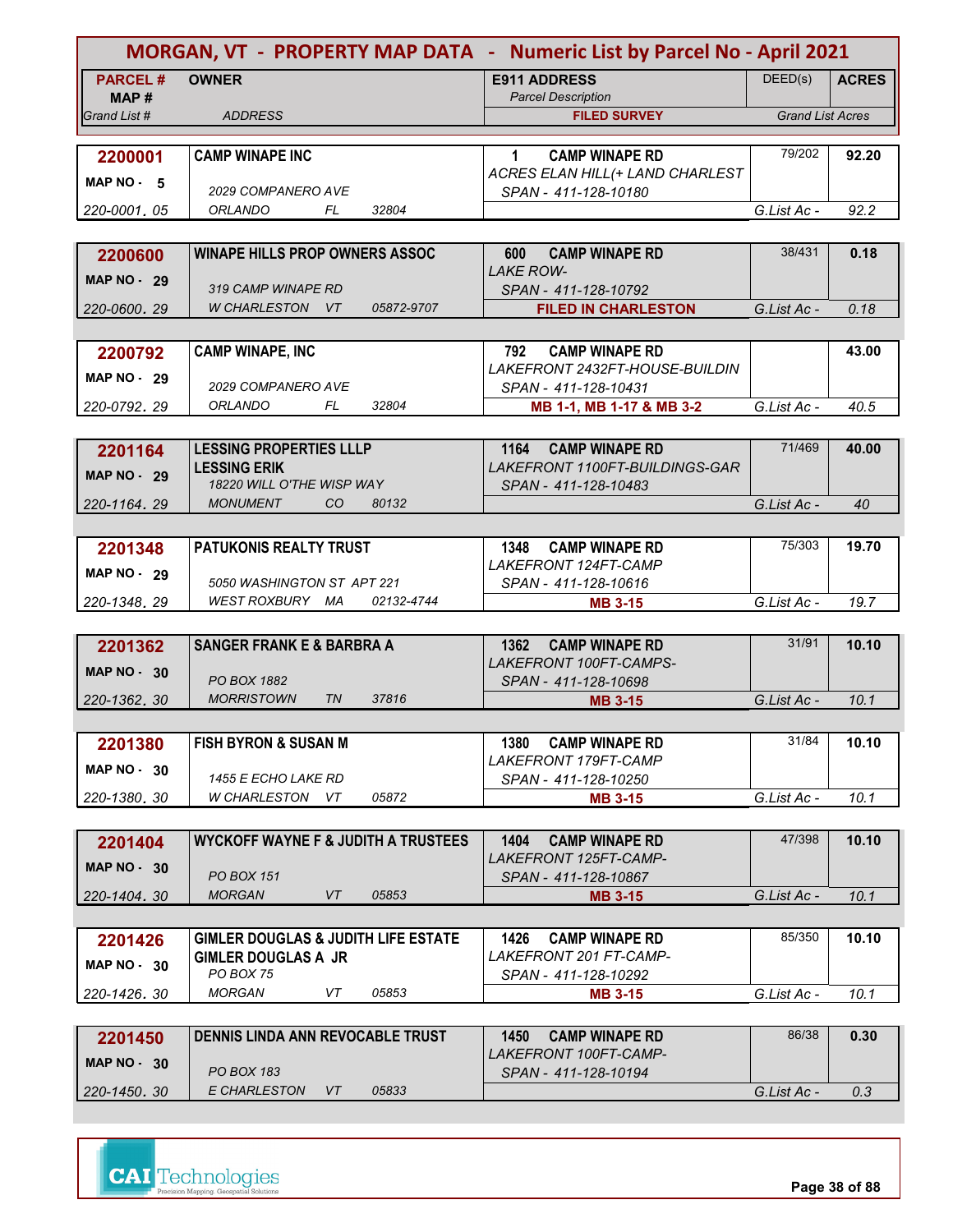| MORGAN, VT - PROPERTY MAP DATA - Numeric List by Parcel No - April 2021 |                                                                 |                                                                 |                         |              |
|-------------------------------------------------------------------------|-----------------------------------------------------------------|-----------------------------------------------------------------|-------------------------|--------------|
| <b>PARCEL#</b>                                                          | <b>OWNER</b>                                                    | <b>E911 ADDRESS</b>                                             | DEED(s)                 | <b>ACRES</b> |
| MAP #                                                                   |                                                                 | <b>Parcel Description</b>                                       |                         |              |
| Grand List #                                                            | <b>ADDRESS</b>                                                  | <b>FILED SURVEY</b>                                             | <b>Grand List Acres</b> |              |
|                                                                         |                                                                 |                                                                 | 87/290                  |              |
| 2201474                                                                 | <b>LIANG SHUN &amp; COREN M</b>                                 | 1474<br><b>CAMP WINAPE RD</b><br>LAKEFRONT 100FT-HOUSE-GARAGE-  |                         | 0.35         |
| <b>MAP NO - 30</b>                                                      | <i>241 CIMARRON ROAD</i>                                        | SPAN - 411-128-10734                                            |                         |              |
| 220-1474, 30                                                            | <b>MIDDLETOWN</b><br>CТ<br>06457-0000                           |                                                                 | G.List Ac -             | 0.35         |
|                                                                         |                                                                 |                                                                 |                         |              |
| 2201492                                                                 | <b>DENNING MICHAEL</b>                                          | 1492<br><b>CAMP WINAPE RD</b>                                   | 56/426                  | 0.67         |
| <b>MAP NO - 30</b>                                                      | <b>CARBY HAZEL V</b>                                            | LAKEFRONT 200FT-CAMP-                                           |                         |              |
|                                                                         | 27 S FAIR ST                                                    | SPAN - 411-128-10252                                            |                         |              |
| 220-1492, 30                                                            | <b>GUILFORD</b><br>CT<br>06437                                  |                                                                 | G.List Ac -             | 0.67         |
|                                                                         |                                                                 |                                                                 |                         |              |
| 2201538                                                                 | DENNING ELIZABETH LIFE ESTATE                                   | <b>CAMP WINAPE RD</b><br>1538<br>LAKEFRONT 200FT-HOUSE-GARAGE-  | 80/230                  | 1.60         |
| MAP $NO - 30$                                                           | <b>DENNING M &amp; FONTANA K</b><br><b>27 SOUTH FAIR STREET</b> | SPAN - 411-128-10193                                            |                         |              |
| 220-1538.30                                                             | 06437<br>GUILFORD<br>CT.                                        |                                                                 | G.List Ac -             | 1.6          |
|                                                                         |                                                                 |                                                                 |                         |              |
| 2201583                                                                 | <b>DELABRUERE EUGENE</b>                                        | 1583<br><b>CAMP WINAPE RD</b>                                   | 53/16                   | 2.14         |
| <b>MAP NO - 30</b>                                                      | <b>MCGUIRE MAUREEN</b>                                          | BACKLOT- ACRES-ROW                                              |                         |              |
|                                                                         | #12 RD                                                          | SPAN - 411-128-10003                                            |                         |              |
| 220-1583.30                                                             | NEWPORT CTR<br>VT<br>05857                                      | <b>MB 3-65</b>                                                  | G.List Ac -             | 2.14         |
|                                                                         |                                                                 |                                                                 |                         |              |
| 2201584                                                                 | <b>AVERY MICHAEL JOHN</b>                                       | <b>CAMP WINAPE RD</b><br>1584                                   | 18/311                  | 0.34         |
| <b>MAP NO - 30</b>                                                      | <b>STEVEN THOMAS &amp; KATHERINE J</b><br>8 OWEN DR             | LAKEFRONT 100FT-CAMP-<br>SPAN - 411-128-10021                   |                         |              |
| 220-1584, 30                                                            | <b>BARRE</b><br>VT<br>05641                                     |                                                                 | G.List Ac -             | 0.34         |
|                                                                         |                                                                 |                                                                 |                         |              |
| 2201608                                                                 | <b>FORTIN DENIS R</b>                                           | 1608<br><b>CAMP WINAPE RD</b>                                   | 62/105                  | 0.74         |
| MAP $NO - 30$                                                           |                                                                 | LAKEFRONT 100FT-HOUSE-                                          |                         |              |
|                                                                         | <b>PO BOX 190</b>                                               | SPAN - 411-128-10264                                            |                         |              |
| 220-1608, 30                                                            | <b>MORGAN</b><br><b>VT</b><br>05853                             |                                                                 | G.List Ac -             | 0.74         |
|                                                                         |                                                                 |                                                                 |                         |              |
| 2201650                                                                 | <b>BARSKI TREVOR &amp; REBECCA</b>                              | <b>CAMP WINAPE RD</b><br>1650<br>LAKEFRONT 100FT-CAMP-OUTBUILDI | 82/122                  | 0.85         |
| <b>MAP NO - 30</b>                                                      | 1650 CAMP WINAPE RD                                             | SPAN - 411-128-10547                                            |                         |              |
| 220-1650.30                                                             | W CHARLESTON VT<br>05872                                        |                                                                 | G.List Ac -             | 0.85         |
|                                                                         |                                                                 |                                                                 |                         |              |
| 2201652                                                                 | KIPP JOHN & JANE ET AL                                          | 1652<br><b>CAMP WINAPE RD</b>                                   | 18/460                  | 0.69         |
| MAP $NO - 30$                                                           |                                                                 | LAKEFRONT 200FT-CAMP-                                           |                         |              |
|                                                                         | <b>1652 CAMP WINAPE ROAD</b>                                    | SPAN - 411-128-10426                                            |                         |              |
| 220-1652.30                                                             | WEST CHARLEST VT<br>05872                                       |                                                                 | G.List Ac -             | 0.69         |
|                                                                         |                                                                 |                                                                 |                         |              |
| 2201687                                                                 | <b>DELABRUERE EUGENE</b>                                        | <b>CAMP WINAPE RD</b><br>1687                                   |                         | 2.17         |
| <b>MAP NO - 30</b>                                                      | MCGUIRE MAUREEN, DELABRUERE DAVID &<br>TH #12                   | <b>BACKLOT &amp; ROW COMMON</b><br>SPAN - 411-128-10189         |                         |              |
| 220-1687, 30                                                            | NEWPORT CENTE VT<br>05857                                       |                                                                 | G.List Ac -             | 2.17         |
|                                                                         |                                                                 |                                                                 |                         |              |
| 2201722                                                                 | <b>MOOT CANDACE, TRUSTEE OF FAMILY TRU</b>                      | 1722<br><b>CAMP WINAPE RD</b>                                   | 72/148                  | 0.75         |
| <b>MAP NO - 30</b>                                                      | NICHOLS CHARLES, TRUSTEE OF FAMILY TR                           | LAKEFRONT 200 FT-HOUSE-                                         |                         |              |
|                                                                         | P.O. BOX 125                                                    | SPAN - 411-128-10338                                            |                         |              |
| 220-1722.30                                                             | <b>MORGAN</b><br>VT<br>05853                                    |                                                                 | G.List Ac -             | 0.75         |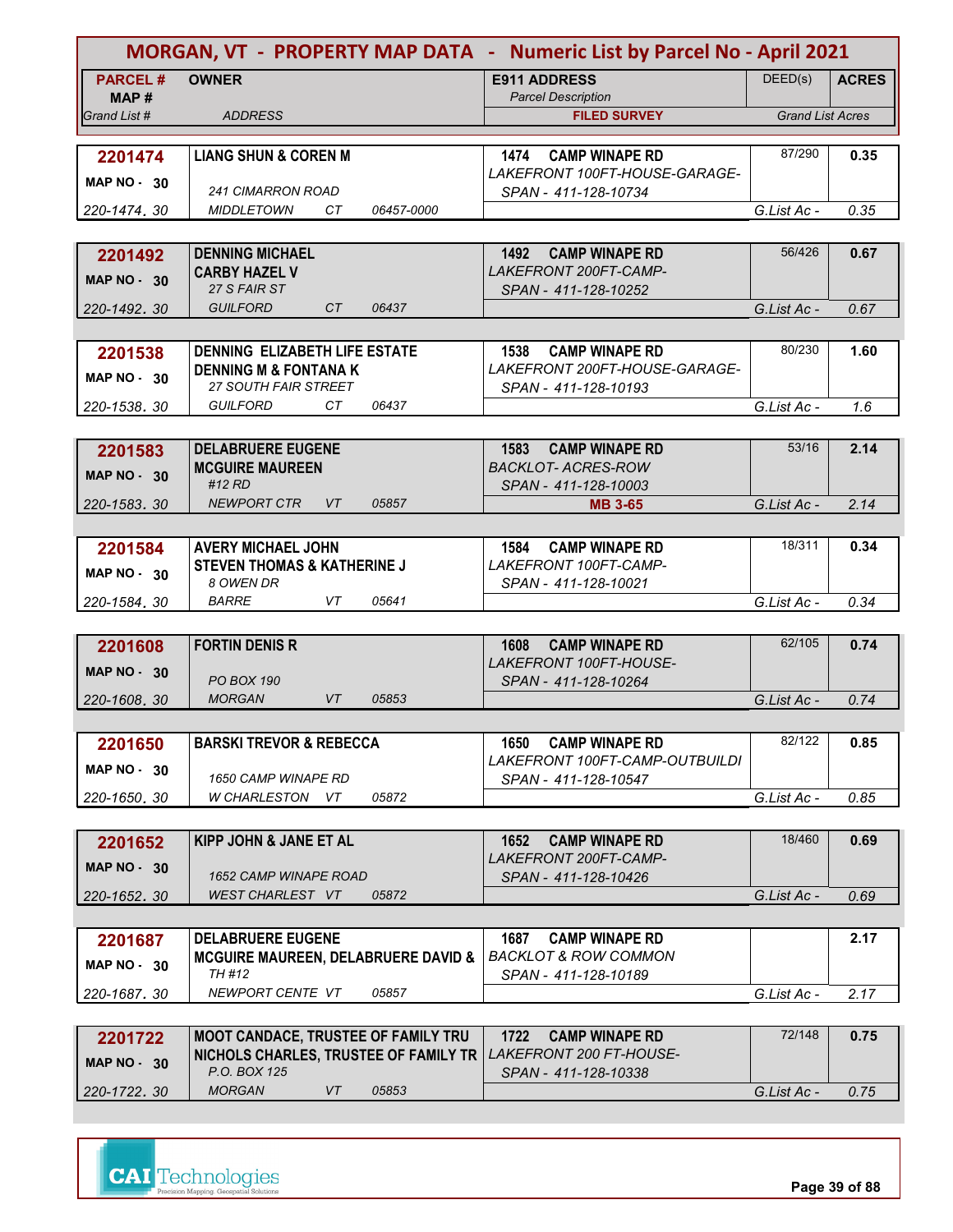| MORGAN, VT - PROPERTY MAP DATA - Numeric List by Parcel No - April 2021 |                                                   |                                                                 |                         |              |
|-------------------------------------------------------------------------|---------------------------------------------------|-----------------------------------------------------------------|-------------------------|--------------|
| <b>PARCEL#</b>                                                          | <b>OWNER</b>                                      | <b>E911 ADDRESS</b>                                             | DEED(s)                 | <b>ACRES</b> |
| MAP #                                                                   |                                                   | <b>Parcel Description</b>                                       |                         |              |
| Grand List #                                                            | <b>ADDRESS</b>                                    | <b>FILED SURVEY</b>                                             | <b>Grand List Acres</b> |              |
|                                                                         |                                                   |                                                                 |                         |              |
| 2201774                                                                 | <b>HAYWARD PHILIP E &amp; DIANNA L</b>            | <b>CAMP WINAPE RD</b><br>1774<br>LAKEFRONT 200FT-HOUSE-         | 84/152                  | 1.36         |
| <b>MAP NO - 30</b>                                                      | 2249 COOKEVILLE                                   | SPAN - 411-128-10306                                            |                         |              |
| 220-1774.30                                                             | <b>CORINTH</b><br>VT<br>05039                     |                                                                 | G.List Ac -             | 1.36         |
|                                                                         |                                                   |                                                                 |                         |              |
| 2201793                                                                 | <b>HOGAN WILLIAM</b>                              | 1793<br><b>CAMP WINAPE RD</b>                                   | 77/187                  | 2.58         |
| <b>MAP NO - 30</b>                                                      | <b>HOGAN JANICE</b>                               | <b>LAKEFRONT 200FT-</b>                                         |                         |              |
|                                                                         | PO BOX 74                                         | SPAN - 411-128-10199                                            |                         |              |
| 220-1793, 03                                                            | <b>MORGAN</b><br>VT<br>05853                      | <b>MB 3-65</b>                                                  | G.List Ac -             | 2.58         |
|                                                                         |                                                   |                                                                 |                         |              |
| 2201806                                                                 | <b>TYNION STACEY J &amp; DONALD W II TRUSTEES</b> | 1806<br><b>CAMP WINAPE RD</b>                                   | 67/115                  | 0.32         |
| <b>MAP NO - 30</b>                                                      | THE STACEY J TYNION TRUST<br>7 LINDENWOOD DR      | LAKEFRONT 100FT-BUILDINGS-<br>SPAN - 411-128-10811              |                         |              |
| 220-1806.30                                                             | 05465<br><b>JERICHO</b><br>VT                     |                                                                 | G.List Ac -             | 0.32         |
|                                                                         |                                                   |                                                                 |                         |              |
| 2201848                                                                 | <b>ABADA KAREN TRUSTEE</b>                        | <b>CAMP WINAPE RD</b><br>1848                                   | 78/5                    | 0.65         |
|                                                                         | <b>KAREN ABADA IRREVOCABLE TRUST</b>              | LAKEFRONT 200FT-CAMP-                                           |                         |              |
| <b>MAP NO - 30</b>                                                      | 326 HILAND AVE                                    | SPAN - 411-128-10286                                            |                         |              |
| 220-1848.30                                                             | <b>UPPER MONTCLAI NJ</b><br>07043-1011            |                                                                 | G.List Ac -             | 0.65         |
|                                                                         |                                                   |                                                                 |                         |              |
| 2201867                                                                 | <b>DUCKLESS EDWARD J, TRUSTEE</b>                 | <b>CAMP WINAPE RD</b><br>1867                                   | 68/125                  | 10.04        |
| <b>MAP NO - 30</b>                                                      | <b>DUCKLESS ANN M, TRUSTEE</b>                    | LAKEFRONT 176FT-HOUSE-GARAGE                                    |                         |              |
|                                                                         | 77 TSIENNETO RD                                   | SPAN - 411-128-10738                                            |                         |              |
| 220-1867, 30                                                            | DERRY<br>NH.<br>03038                             | <b>MB 3-15</b>                                                  | G.List Ac -             | 10.04        |
|                                                                         |                                                   |                                                                 |                         |              |
| 2201900                                                                 | <b>HOFMANN ROBERT</b><br><b>WALKER KATHERINE</b>  | <b>CAMP WINAPE RD</b><br>1900<br><b>LAKEFRONT 175 FT-HOUSE-</b> | 45/4                    | 3.92         |
| <b>MAP NO - 30</b>                                                      | <b>223 SNOW HILL RD</b>                           | SPAN - 411-128-10356                                            |                         |              |
| 220-1900, 30                                                            | <b>WATERBURY CTR VT</b><br>05677                  | <b>MB 3-65</b>                                                  | G.List Ac -             | 3.92         |
|                                                                         |                                                   |                                                                 |                         |              |
| 2201912                                                                 | <b>KLETT DIANA M</b>                              | 1912 CAMP WINAPE RD                                             | 63/510                  | 25.60        |
| <b>MAP NO - 30</b>                                                      |                                                   | LAKEFRONT 521FT-HOUSE-                                          |                         |              |
|                                                                         | 6832 LIVINGSTON DRIVE                             | SPAN - 411-128-10646                                            |                         |              |
| 220-1912. 30                                                            | <b>HUNTINGTON BEA CA</b><br>92648                 | <b>MB 3-15</b>                                                  | G.List Ac -             | 25.6         |
|                                                                         |                                                   |                                                                 |                         |              |
| 2400143                                                                 | <b>MORGAN TOWN</b>                                | 143<br><b>JORDAN RD</b>                                         |                         | 0.74         |
| <b>MAP NO 28</b>                                                        | <b>CARGILL CEMETERY</b><br>P O BOX 45             | <b>CARGILL CEMETERY</b><br>SPAN - 411-128-11904                 |                         |              |
| 240-0143.28                                                             | <b>MORGAN</b><br>VT<br>05853                      |                                                                 | G.List Ac -             | 0.74         |
|                                                                         |                                                   |                                                                 |                         |              |
| 2401091                                                                 | <b>STEVENS CRAIG &amp; DEBORAH</b>                | 1091<br><b>JORDAN RD</b>                                        | 36/262                  | 100.18       |
| $MAP NO - 8$                                                            |                                                   | LAKEFRONT 396FT-CAMP-                                           | 66/117                  |              |
|                                                                         | 1110 MILTON AVE                                   | SPAN - 411-128-10755                                            |                         |              |
| 240-1091, 08                                                            | PEEKSKILL<br>NY.<br>10566-5804                    | 4/25/90 - NOT FILED                                             | G.List Ac -             | 100.14       |
|                                                                         |                                                   |                                                                 |                         |              |
| 2401093                                                                 | <b>CAHILL GERRY ANN</b>                           | <b>JORDAN RD</b><br>1093                                        | 24/5                    | 0.23         |
| <b>MAP NO - 28</b>                                                      | PO BOX 484                                        | LAKEFRONT 100FT - CAMP-<br>SPAN - 411-128-10116                 |                         |              |
| 240-1093.28                                                             | <b>BARTON</b><br>VT<br>05822-0484                 |                                                                 | G.List Ac -             | 0.23         |

**Page 40 of 88**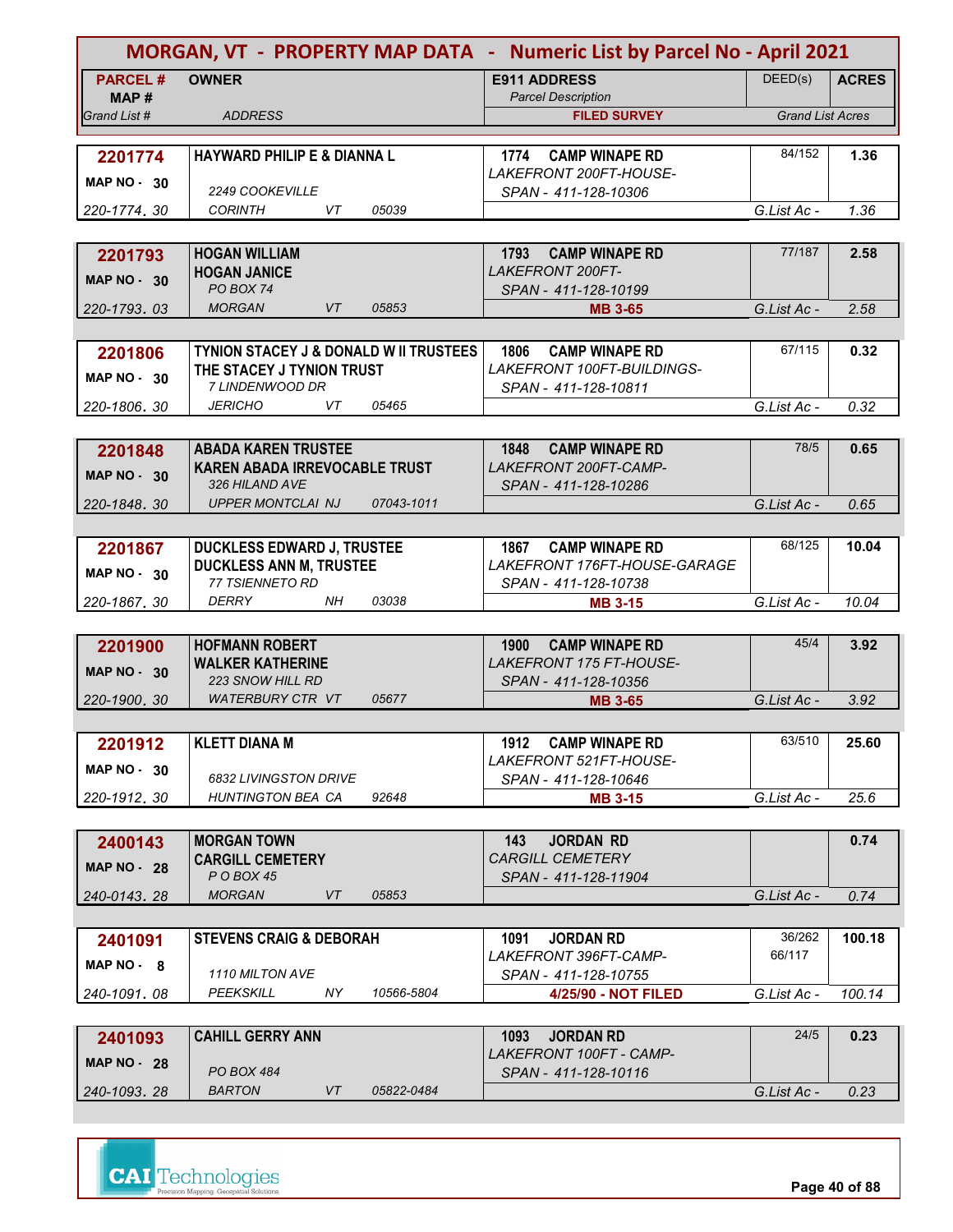| MORGAN, VT - PROPERTY MAP DATA - Numeric List by Parcel No - April 2021 |                                                        |                                                                  |                         |              |
|-------------------------------------------------------------------------|--------------------------------------------------------|------------------------------------------------------------------|-------------------------|--------------|
| <b>PARCEL#</b>                                                          | <b>OWNER</b>                                           | <b>E911 ADDRESS</b>                                              | DEED(s)                 | <b>ACRES</b> |
| MAP #<br>Grand List #                                                   | <b>ADDRESS</b>                                         | <b>Parcel Description</b><br><b>FILED SURVEY</b>                 | <b>Grand List Acres</b> |              |
|                                                                         |                                                        |                                                                  |                         |              |
| 2401097                                                                 | <b>CAHILL STEVEN J</b>                                 | 1097<br><b>JORDAN RD</b>                                         | 24/07                   | 3.30         |
| <b>MAP NO - 28</b>                                                      |                                                        | <b>ACRE-LAKE ROW PRIVATE</b>                                     |                         |              |
|                                                                         | 961 WHITE SCHOOL RD                                    | SPAN - 411-128-10117                                             |                         |              |
| 240-1097.28                                                             | <b>E BURKE</b><br>05832<br>VT                          |                                                                  | G.List Ac -             | 3.3          |
|                                                                         |                                                        |                                                                  |                         |              |
| 2401152                                                                 | <b>STEVENS GARY &amp; MIRIAM</b>                       | 1152<br><b>JORDAN RD</b><br><b>CAMP-&amp; ACRES</b>              | 91/351<br>83/433        | 9.18         |
| MAP NO - 8                                                              | <b>2027 MILFORD RD</b>                                 | SPAN - 411-128-10756                                             |                         |              |
| 240-1152.08                                                             | 18324<br><b>BUSHKILL</b><br>PA                         |                                                                  | G.List Ac -             | 9.18         |
|                                                                         |                                                        |                                                                  |                         |              |
| 2401200                                                                 | <b>CAHILL GERRY</b>                                    | <b>JORDAN RD</b><br>1200                                         | 65/378                  | 75.00        |
| MAP NO 8                                                                |                                                        | <b>OPEN LAND</b>                                                 |                         |              |
| 240-1200.08                                                             | PO BOX 484<br><b>BARTON</b><br>05822<br>VT.            | SPAN - 411-128-10590<br><b>MB 4-54</b>                           | G.List Ac -             | 75           |
|                                                                         |                                                        |                                                                  |                         |              |
| 2401401                                                                 | <b>FLORIDA INC 3592-9272</b>                           | 1401<br><b>JORDAN RD</b>                                         | 77/100                  | 31.80        |
|                                                                         |                                                        | LAKEFRONT 235FT-HOUSE-GARAGE                                     |                         |              |
| MAP NO - 8                                                              | 1295 DES CASCADES OUEST                                | SPAN - 411-128-10395                                             |                         |              |
| 240-1401.08                                                             | J2S 3H2<br>ST HYACINTHE<br>QC                          | MB 1-22 & MB 1-43, MB 4-60, MB 3-28                              | G.List Ac -             | 31.8         |
|                                                                         |                                                        |                                                                  |                         |              |
| 2410017                                                                 | <b>FAY DIANE J</b>                                     | <b>BIRCH PT N</b><br>17                                          | 73/423                  | 0.56         |
| <b>MAP NO - 28</b>                                                      | <b>GOSSELIN PATRICIA M</b><br><b>130 NEW LUDLOW RD</b> | LAKEFRONT 100FT-CAMP-<br>SPAN - 411-128-10304                    |                         |              |
| 241-0017.28                                                             | 01033<br><b>GRANBY</b><br>МA                           |                                                                  | G.List Ac -             | 0.56         |
|                                                                         |                                                        |                                                                  |                         |              |
| 2410031                                                                 | <b>BARTON ROBERT A</b>                                 | <b>BIRCH PT N</b><br>31                                          | 48/124                  | 0.29         |
| <b>MAP NO - 28</b>                                                      |                                                        | LAKEFRONT 100FT-CAMP-                                            |                         |              |
|                                                                         | 2014 GREENWAY CROSS #5<br>WI                           | SPAN - 411-128-10038                                             |                         |              |
| 241-0031.28                                                             | <b>MADISON</b><br>53713                                |                                                                  | G.List Ac -             | 0.29         |
|                                                                         | <b>MCCARTHY PATRICK &amp; JUDITH TRUSTEES</b>          | 73<br><b>BIRCH PT N</b>                                          | 91/457                  | 0.59         |
| 2410073                                                                 | <b>MCCARTHY CHILDRENS TRUST OF 1994 ET</b>             | LAKEFRONT 189FT-CAMP-OUTBUILDI                                   | 53/561                  |              |
| <b>MAP NO - 28</b>                                                      | 2 TWILIGHT PATH                                        | SPAN - 411-128-10527                                             |                         |              |
| 241-0073.28                                                             | 03038<br>DERRY<br>NH.                                  |                                                                  | G.List Ac -             | 0.59         |
|                                                                         |                                                        |                                                                  |                         |              |
| 2410093                                                                 | <b>MCCARTHY ROBERT F</b>                               | <b>BIRCH PT N</b><br>93                                          | 25/324                  | 0.14         |
| <b>MAP NO - 28</b>                                                      | 93 S MILL DR                                           | LAKEFRONT 50FT-CAMP-<br>SPAN - 411-128-10529                     |                         |              |
| 241-0093.28                                                             | SGLASTONBURY CT<br>06073                               |                                                                  | G.List Ac -             | 0.14         |
|                                                                         |                                                        |                                                                  |                         |              |
| 2410095                                                                 | <b>BUCHER LEE A AND LINDA S</b>                        | <b>BIRCH POINT N</b><br>95                                       | 37/55                   | 0.49         |
| <b>MAP NO - 28</b>                                                      |                                                        | LAKEFRONT 117FT-HOUSE-                                           |                         |              |
|                                                                         | <b>196 HOPEWELL-PENN RD</b>                            | SPAN - 411-128-10099                                             |                         |              |
| 241-0095, 28                                                            | <b>HOPEWELL</b><br>NJ<br>08525                         |                                                                  | G.List Ac -             | 0.49         |
|                                                                         |                                                        |                                                                  |                         |              |
| 2410109                                                                 | <b>WILSON ROBERT &amp; CHERYL</b>                      | <b>BIRCH PT N</b><br>109<br><i>LAKEFRONT 100FT--HOUSE-GARAGE</i> | 21/258                  | 45.23        |
| MAP NO - 8                                                              | <b>PO BOX 533</b>                                      | SPAN - 411-128-10851                                             |                         |              |
| 241-0109.08                                                             | <b>DERBY</b><br>05829<br>VT                            | MB 1-22 & MB 1-43                                                | G.List Ac -             | 45.23        |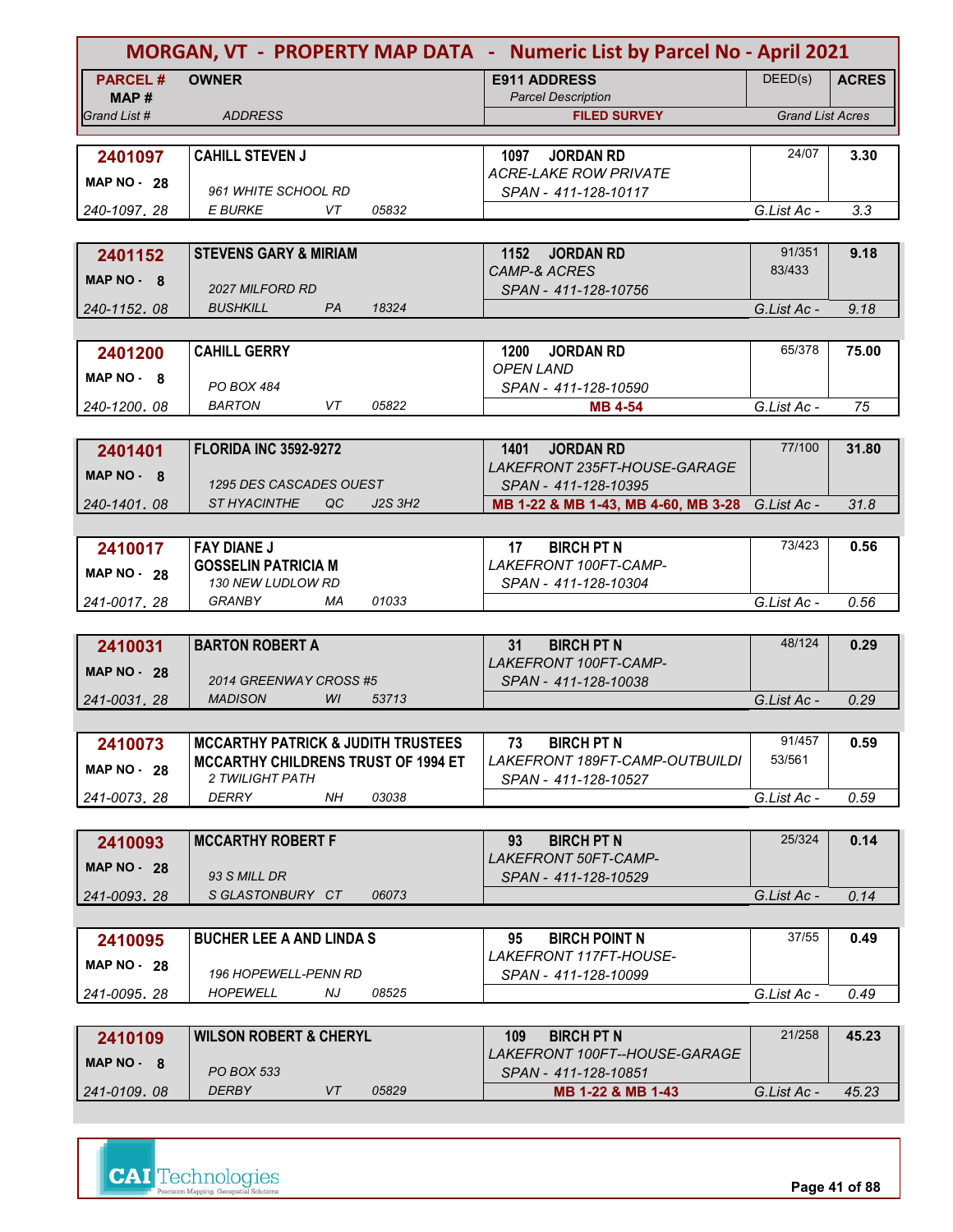| MORGAN, VT - PROPERTY MAP DATA - Numeric List by Parcel No - April 2021 |                                                   |           |       |                                                             |                         |              |
|-------------------------------------------------------------------------|---------------------------------------------------|-----------|-------|-------------------------------------------------------------|-------------------------|--------------|
| <b>PARCEL#</b>                                                          | <b>OWNER</b>                                      |           |       | <b>E911 ADDRESS</b>                                         | DEED(s)                 | <b>ACRES</b> |
| MAP #<br>Grand List #                                                   | <b>ADDRESS</b>                                    |           |       | <b>Parcel Description</b>                                   | <b>Grand List Acres</b> |              |
|                                                                         |                                                   |           |       | <b>FILED SURVEY</b>                                         |                         |              |
| 2410123                                                                 | <b>MCCARTHY ANN LIFE ESTATE</b>                   |           |       | 123<br><b>BIRCH PT N</b>                                    | 21/123                  | 0.45         |
|                                                                         | <b>MCCARTHY PATRICK S ET AL</b>                   |           |       | LAKEFRONT 100 FT-CAMP-OUTBUILD                              |                         |              |
| <b>MAP NO - 28</b>                                                      | 18 MEETING HOUSE RD                               |           |       | SPAN - 411-128-10528                                        |                         |              |
| 241-0123, 28                                                            | <b>HINSDALE</b>                                   | <b>NH</b> | 03451 |                                                             | G.List Ac -             | 0.45         |
|                                                                         |                                                   |           |       |                                                             |                         |              |
| 2410143                                                                 | <b>ISABELLE CONSTANCE &amp; RICHARD</b>           |           |       | <b>BIRCH PT N</b><br>143                                    | 90/442                  | 0.43         |
| <b>MAP NO - 28</b>                                                      | 365 FOXWOOD LANE                                  |           |       | LAKEFRONT 101FT-HOUSE-<br>SPAN - 411-128-10066              | 19/334                  |              |
| 241-0143, 28                                                            | <b>DERBY</b>                                      | VT        | 05829 |                                                             | G.List Ac -             | 0.43         |
|                                                                         |                                                   |           |       |                                                             |                         |              |
| 2410153                                                                 | <b>CONNARY E HARLAN &amp; PATRICIA</b>            |           |       | <b>BIRCH PT N</b><br>153                                    | 19/348                  | 0.40         |
| <b>MAP NO - 28</b>                                                      |                                                   |           |       | <b>LAKEFRONT 100FT-CAMP</b>                                 |                         |              |
|                                                                         | 57 PERRY RD                                       |           |       | SPAN - 411-128-10156                                        |                         |              |
| 241-0153.28                                                             | <b>N STRATFORD</b>                                | NH        | 03590 |                                                             | G.List Ac -             | 0.4          |
|                                                                         |                                                   |           |       |                                                             |                         |              |
| 2420375                                                                 | <b>O'HARA MARGARET</b>                            |           |       | 375<br><b>BIRCH PT RD</b>                                   | 86/412                  | 0.71         |
| <b>MAP NO - 28</b>                                                      | <b>O'HARA DIANE A</b><br>488 COGSWELL RD          |           |       | <b>BACKLOT-CAMP-GARAGE- LAKE RO</b><br>SPAN - 411-128-10595 |                         |              |
| 242-0375.28                                                             | <b>GRANITEVILLE</b>                               | VT        | 05654 |                                                             | G.List Ac -             | 0.71         |
|                                                                         |                                                   |           |       |                                                             |                         |              |
| 2420493                                                                 | <b>CLIFFORD TERRY M &amp; WANETA H TRUSTEES</b>   |           |       | <b>BIRCH PT RD</b><br>493                                   | 91/591                  | 0.23         |
| <b>MAP NO - 28</b>                                                      | THE CLIFFORD FAMILY TRUST                         |           |       | LAKEFRONT 50FT-CAMP-OUTBUILDIN                              | 60/162                  |              |
|                                                                         | 1618 MCREYNOLDS ROAD                              |           |       | SPAN - 411-128-10149                                        | 38/339                  |              |
| 242-0493, 28                                                            | <b>DANVILLE</b>                                   | VT        | 05828 |                                                             | G.List Ac -             | 0.23         |
|                                                                         |                                                   |           |       |                                                             |                         |              |
| 2420501                                                                 | <b>GARRAN PHILIP JR TRUSTEE</b>                   |           |       | <b>BIRCH POINT RD</b><br>501<br><b>LAKEFRONT 100FT-</b>     | 74/296                  | 0.51         |
| <b>MAP NO - 27</b>                                                      | <b>GARRAN FRANCES TRUSTEE</b><br>1039 GOOSE GREEN |           |       | SPAN - 411-128-10705                                        |                         |              |
| 242-0501, 28                                                            | <b>BRADFORD</b>                                   | <b>VT</b> | 05033 | <b>MB 1-36</b>                                              | G.List Ac -             | 0.51         |
|                                                                         |                                                   |           |       |                                                             |                         |              |
| 2420515                                                                 | <b>BLISSRITE PIZZA COMPANY INC</b>                |           |       | <b>BIRCH PT RD</b><br>515                                   | 87/131                  | 0.48         |
| <b>MAP NO - 28</b>                                                      |                                                   |           |       | LAKEFRONT 105FT-CAMP-                                       |                         |              |
|                                                                         | <b>PO BOX 51</b>                                  |           |       | SPAN - 411-128-10683                                        |                         |              |
| 242-0515.28                                                             | <b>LYNDONVILLE</b>                                | VT        | 05851 |                                                             | G.List Ac -             | 0.48         |
|                                                                         |                                                   |           |       |                                                             |                         |              |
| 2420529                                                                 | <b>LEE BRIAN TRUSTEE</b>                          |           |       | <b>BIRCH PT RD</b><br>529                                   | 59/334-35               | 0.44         |
| <b>MAP NO - 28</b>                                                      | <b>LEE PATRICIA TRUSTEE</b><br>49 RAILROAD ST     |           |       | LAKEFRONT 95FT-CAMP-GARAGE<br>SPAN - 411-128-10477          | 45/386                  |              |
| 242-0529.28                                                             | LANCASTER                                         | NH        | 03584 |                                                             | G.List Ac -             | 0.44         |
|                                                                         |                                                   |           |       |                                                             |                         |              |
| 2420545                                                                 | <b>BRUSH FAMILY TRUST</b>                         |           |       | <b>BIRCH PT RD</b><br>545                                   | 89/40-41                | 1.15         |
| <b>MAP NO - 28</b>                                                      |                                                   |           |       | <i>LAKEFRONT 100FT-CAMP</i>                                 | 21/209                  |              |
|                                                                         | <b>63 BARN HILL RD</b>                            |           |       | SPAN - 411-128-10097                                        |                         |              |
| 242-0545, 28                                                            | <b>WOODBURY</b>                                   | CT.       | 06798 |                                                             | G.List Ac -             | 1.15         |
|                                                                         |                                                   |           |       |                                                             |                         |              |
| 2420585                                                                 | KINCAID KEVIN F.<br>KINCAID LISA D.               |           |       | <b>BIRCH PT RD</b><br>585<br>LAKEFRONT 100FT-CAMP-OUTBUILDI | 64/392                  | 0.60         |
| <b>MAP NO - 28</b>                                                      | PO BOX 67                                         |           |       | SPAN - 411-128-10664                                        |                         |              |
| 242-0585.28                                                             | <b>MORGAN</b>                                     | VT        | 05853 |                                                             | G.List Ac -             | 0.6          |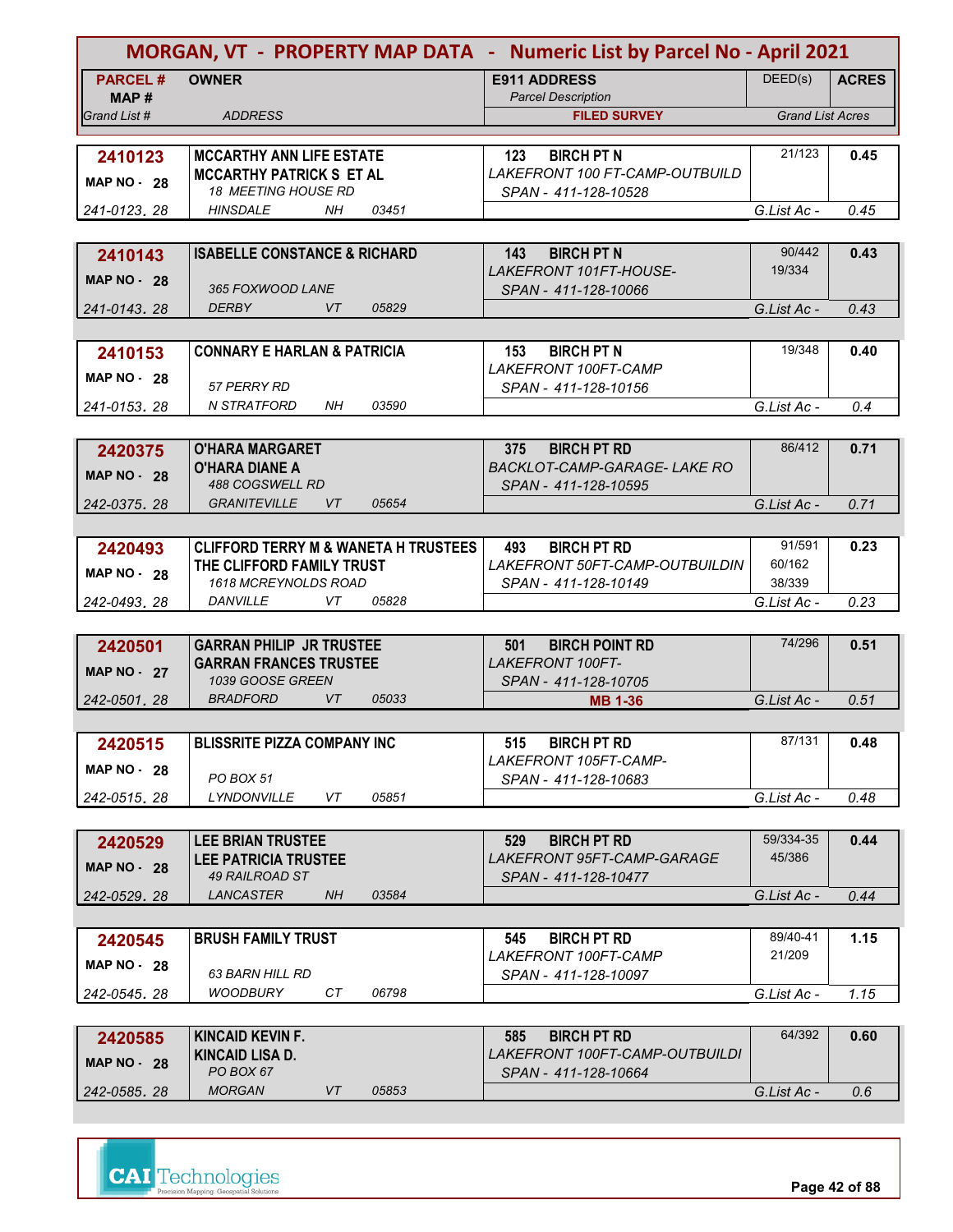|                    |                                                  |       | MORGAN, VT - PROPERTY MAP DATA - Numeric List by Parcel No - April 2021 |                         |              |
|--------------------|--------------------------------------------------|-------|-------------------------------------------------------------------------|-------------------------|--------------|
| <b>PARCEL#</b>     | <b>OWNER</b>                                     |       | <b>E911 ADDRESS</b>                                                     | DEED(s)                 | <b>ACRES</b> |
| MAP#               |                                                  |       | <b>Parcel Description</b>                                               |                         |              |
| Grand List #       | <b>ADDRESS</b>                                   |       | <b>FILED SURVEY</b>                                                     | <b>Grand List Acres</b> |              |
|                    |                                                  |       |                                                                         |                         |              |
| 2420603            | <b>QUIGG WALTER &amp; LEONA</b>                  |       | <b>BIRCH PT RD</b><br>603                                               | 19/405                  | 0.83         |
| <b>MAP NO - 28</b> | 12 MAIN AVE                                      |       | LAKEFRONT 150FT-CAMP<br>SPAN - 411-128-10662                            |                         |              |
| 242-0603, 28       | OCEAN GROVE<br>NJ                                | 07756 | <b>MB 1-43</b>                                                          | G.List Ac -             | 0.83         |
|                    |                                                  |       |                                                                         |                         |              |
| 2430027            | <b>VARNESE JOHN</b>                              |       | <b>BIRCH PT S</b><br>27                                                 | 76/154                  | 0.69         |
|                    | <b>VARNESE MARIE</b>                             |       | <b>BACKLOT-ROW-CAMP-</b>                                                |                         |              |
| <b>MAP NO - 28</b> | 5195 OLD GRAY FARM LANE                          |       | SPAN - 411-128-10814                                                    |                         |              |
| 243-0027, 28       | <b>SUMERDUCK</b><br>VA                           | 22742 |                                                                         | G.List Ac -             | 0.69         |
|                    |                                                  |       |                                                                         |                         |              |
| 2430054            | <b>GOODELL STANLEY C &amp; MARILYN LIFE ESTA</b> |       | 54<br><b>BIRCH PT S</b>                                                 | 66/286                  | 0.92         |
| <b>MAP NO - 28</b> | <b>GOODELL PETER W</b>                           |       | LAKEFRONT 200FT-HOUSE-OUTBLDG                                           |                         |              |
|                    | PO BOX 16                                        |       | SPAN - 411-128-10301                                                    |                         |              |
| 243-0054.28        | VT<br><b>MORGAN</b>                              | 05853 |                                                                         | G.List Ac -             | 0.92         |
|                    |                                                  |       |                                                                         |                         |              |
| 2430066            | <b>HORAN ANDREW M</b>                            |       | <b>BIRCH PT S</b><br>66                                                 | 90/373<br>87/336        | 0.67         |
| <b>MAP NO - 28</b> | <b>HORAN KENNETH W</b><br><b>66 BIRCH DRIVE</b>  |       | <b>LAKEFRONT 95FT-CAMP-LAKE ROW</b><br>SPAN - 411-128-10427             |                         |              |
| 243-0066.28        | <b>MORGAN</b><br><b>VT</b>                       | 05853 |                                                                         | G.List Ac -             | 0.67         |
|                    |                                                  |       |                                                                         |                         |              |
| 2430088            | <b>HINTON ELIZABETH</b>                          |       | 88<br><b>BIRCH POINT S</b>                                              | 26/296                  | 0.44         |
|                    |                                                  |       | LAKEFRONT 95FT-CAMP-                                                    |                         |              |
| <b>MAP NO - 28</b> | <b>DERBY ST</b>                                  |       | SPAN - 411-128-10354                                                    |                         |              |
| 243-0088, 28       | VT<br><b>ISLAND POND</b>                         | 05846 |                                                                         | G.List Ac -             | 0.44         |
|                    |                                                  |       |                                                                         |                         |              |
| 2430093            | <b>KINGSTON RICHARD</b>                          |       | 93<br><b>BIRCH POINT S</b>                                              | 59/317                  | 0.75         |
| <b>MAP NO - 28</b> |                                                  |       | <b>BACKLOT-HOUSE--LAKE ROW</b>                                          |                         |              |
|                    | <b>PO BOX 112</b><br><b>VT</b><br><b>MORGAN</b>  | 05853 | SPAN - 411-128-10425                                                    |                         |              |
| 243-0093, 28       |                                                  |       |                                                                         | G.List Ac -             | 0.75         |
|                    |                                                  |       |                                                                         | 84/321                  |              |
| 2430100            | <b>BELL TRACI</b><br><b>KEEGAN KERRY</b>         |       | <b>BIRCH PT S</b><br>100<br>LAKEFRONT 95FT-CAMP-                        |                         | 0.44         |
| <b>MAP NO - 28</b> | 11820 SHEFFIELD DR                               |       | SPAN - 411-128-10407                                                    |                         |              |
| 243-0100.28        | <b>FLORISSANT</b><br>MO.                         | 63033 |                                                                         | G.List Ac -             | 0.44         |
|                    |                                                  |       |                                                                         |                         |              |
| 2430126            | <b>MARCHIONE ROBERT &amp; ALICE J</b>            |       | 126<br><b>BIRCH PT S</b>                                                | 58/193                  | 25.48        |
| <b>MAP NO - 28</b> |                                                  |       | LAKEFRONT 170FT-HOUSE-OUTBUIL                                           |                         |              |
|                    | 114 BLODGETT ST                                  |       | SPAN - 411-128-10085                                                    |                         |              |
| 243-0126.28        | VT<br><b>BROOKFIELD</b>                          | 05036 | <b>MB 4-28</b>                                                          | G.List Ac -             | 25.48        |
|                    |                                                  |       |                                                                         |                         |              |
| 2430158            | TROMBLEY, DALE L                                 |       | <b>BIRCH PT S</b><br>158                                                | 48/439                  | 9.50         |
| <b>MAP NO - 28</b> | 491 SCHOOLDAC RD                                 |       | LAKEFRONT 390FT-CAMP                                                    |                         |              |
| 243-0158, 28       | WARNER<br>NH                                     | 03278 | SPAN - 411-128-10806<br>MB 3-80, 4-52                                   | G.List Ac -             | 9.5          |
|                    |                                                  |       |                                                                         |                         |              |
| 2440102            | <b>CAMERON FAMILY TRUST</b>                      |       | 102<br><b>OUTLET RD</b>                                                 | 81/492                  | 0.27         |
|                    |                                                  |       | LAKEFRONT 100FT-HOUSE                                                   |                         |              |
| <b>MAP NO - 28</b> | 301 SYLVAIN RD                                   |       | SPAN - 411-128-10357                                                    |                         |              |
| 244-0102.28        | <b>ST JOHNSBURY</b><br>VT                        | 05819 | MB 4-79, MB 5-3                                                         | G.List Ac -             | 0.35         |



**Page 43 of 88**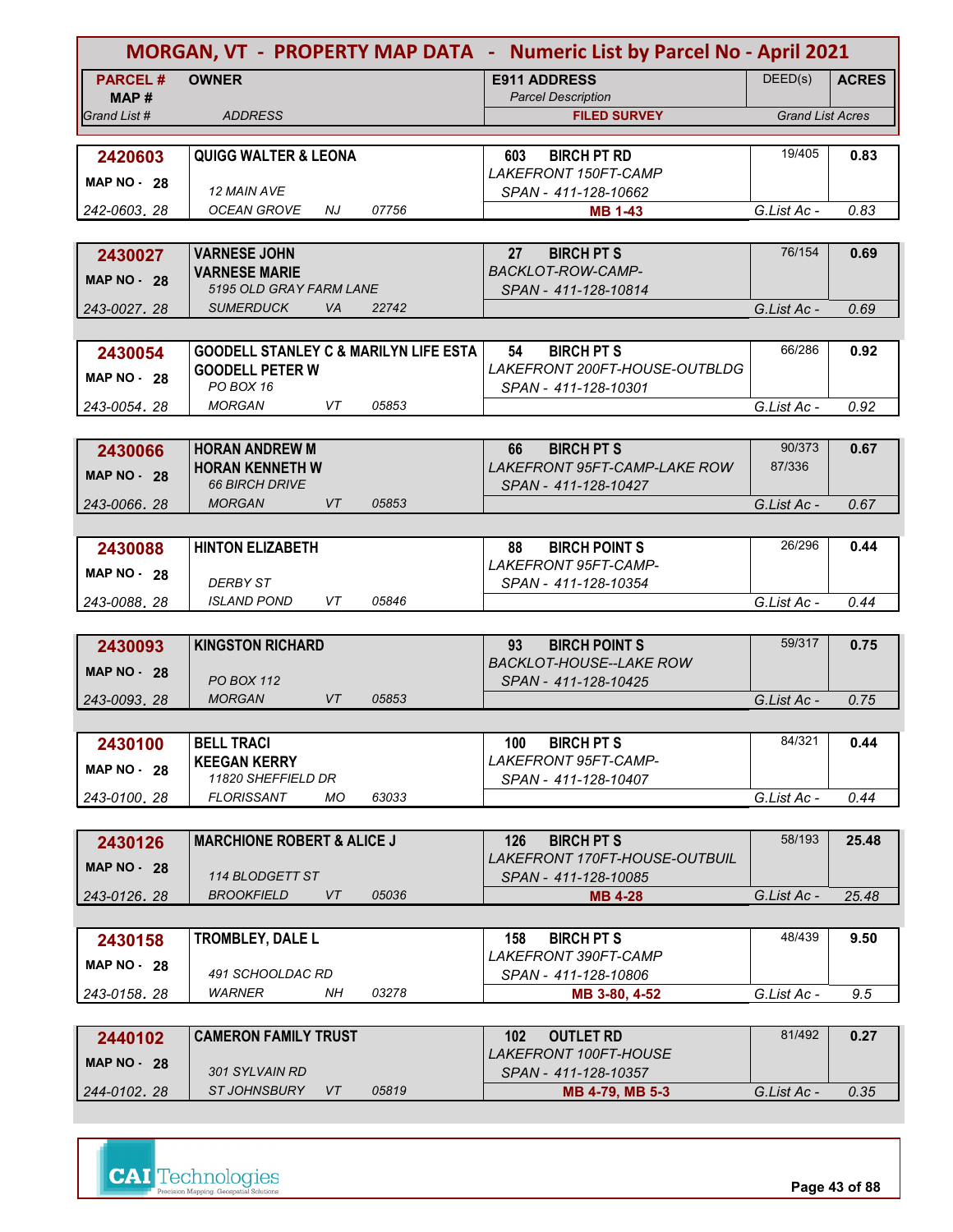| DEED(s)<br><b>PARCEL#</b><br><b>OWNER</b><br><b>E911 ADDRESS</b><br><b>ACRES</b><br><b>Parcel Description</b><br>MAP #<br><b>Grand List Acres</b><br>Grand List #<br><b>ADDRESS</b><br><b>FILED SURVEY</b><br>53/14<br><b>COOK ANITA</b><br>112<br><b>OUTLET RD</b><br>0.29<br>2440112<br><b>LAKEFRONT 100FT</b><br><b>MAP NO - 28</b><br>PO BOX 24<br>SPAN - 411-128-10436<br>E CHARLESTON<br>05833<br>0.29<br>VT<br>G.List Ac -<br>244-0112.28<br>63/333<br><b>COOK THOMAS ET AL</b><br>132<br><b>OUTLET RD</b><br>0.29<br>2440132<br>LAKEFRONT 100FT-HOUSE-<br>% ANITA COOK LIFE ESTATE<br><b>MAP NO - 28</b><br>PO BOX 24<br>SPAN - 411-128-10158<br>E CHARLESTON<br>VT<br>05833<br>G.List Ac -<br>0.29<br>244-0132, 28<br>33/26<br><b>CORNEILLE E STANLEY JR &amp; CAROL S</b><br><b>OUTLET RD</b><br>152<br>4.68<br>2440152<br><b>LAKEFRONT 100FT-CAMP</b><br>MAP $NO - 28$<br><b>1574 WEIR RD</b><br>SPAN - 411-128-10162<br>05679<br><b>WILLIAMSTOWN VT</b><br>4.68<br>G.List Ac -<br>244-0152.28<br>88/574-75<br><b>KILROE LISA</b><br>0.30<br><b>OUTLET RD</b><br>180<br>2440180<br>65/384<br>LAKEFRONT 100FT-HOUSE<br><b>MAP NO - 28</b><br>437 BEVERLY DR.<br>SPAN - 411-128-10376<br><b>FRANKLIN</b><br><b>MA</b><br>02038<br>G.List Ac -<br>0.3<br>244-0180.28<br>89/187<br><b>CONNOLLY SARA LIFE ESTATE</b><br><b>OUTLET RD</b><br>200<br>3.83<br>2440200<br>LAKEFRONT 100FT-HOUSE-<br>28/642<br><b>BURRIDGE CARLA MAE ET AL</b><br><b>MAP NO - 28</b><br><b>36 DIANDY RD</b><br>SPAN - 411-128-10798<br>SAGAMORE BEAC MA<br>02562<br>G.List Ac -<br>3.83<br>244-0200, 28<br>38/359-361<br><b>BROWN &amp; DELANEY REV TRUST</b><br><b>OUTLET RD</b><br>3.99<br>2440300<br><b>300</b><br>70/352<br>LAKEFRONT 784FF-ALSO CHARLEST<br><b>MAP NO - 28</b><br><b>380 STREETER HILL RD</b><br>SPAN - 411-128-10741<br><b>CHESTERFIELD</b><br><b>NH</b><br>03066<br>G.List Ac -<br>3.99<br>244-0300, 28<br>MB 1-17, MB 3-2<br>69/268<br><b>NOLAN BRYAN</b><br><b>BEAR MTN RD</b><br>47<br>1.00<br>2500047<br>CAMP-LAND<br>$MAP NO - 8$<br>2649 JERSEY ST S<br>SPAN - 411-128-10724<br><b>ADDISON</b><br>VT<br>05491<br>G.List Ac -<br>$\mathbf{1}$<br>250-0047.08<br>77/286<br><b>WHITEHILL KENNETH &amp; CARLISLE LIFE EST</b><br>190<br><b>BEAR MTN RD</b><br>234.40<br>2500190<br><b>HOUSE-OUTBUILDINGS- ACRES</b><br>PODLICH SHARON FRIZZELL RANDY<br>$MAP NO - 9$<br>190 BEAR MTN RD<br>SPAN - 411-128-10838<br><b>ISLAND POND</b><br>VT<br>05846<br>G.List Ac -<br>250-0190.09<br>MB 3-68, MB 4-48, 63 & MB 3-70<br>234.4<br>66/267<br><b>EDGERLEY FREDERICK</b><br>263<br><b>BEAR MTN RD</b><br>4.00<br>2500263<br>HOUSE-GARAGE-OUTBUILDING<br><b>EDGERLEY CAROL</b><br>$MAP NO - 8$<br>PO BOX 104<br>SPAN - 411-128-10183<br><b>NEWPORT</b><br>VT<br>05855<br>G.List Ac -<br>$\overline{4}$<br>250-0263,08<br>40/453<br><b>GAMSBY BROTHERS PARTNERSHIP</b><br><b>BEAR MTN RD</b><br>154.00<br>584<br>2500584<br>CAMP-<br>% BRUCE GAMSBY<br>$MAP NO - 8$<br>913 PINE ST<br>SPAN - 411-128-10281<br><b>CONTOOCOOK</b><br>03229<br>NH.<br>250-0584, 08<br>G.List Ac -<br>154 | MORGAN, VT - PROPERTY MAP DATA - Numeric List by Parcel No - April 2021 |  |  |
|-------------------------------------------------------------------------------------------------------------------------------------------------------------------------------------------------------------------------------------------------------------------------------------------------------------------------------------------------------------------------------------------------------------------------------------------------------------------------------------------------------------------------------------------------------------------------------------------------------------------------------------------------------------------------------------------------------------------------------------------------------------------------------------------------------------------------------------------------------------------------------------------------------------------------------------------------------------------------------------------------------------------------------------------------------------------------------------------------------------------------------------------------------------------------------------------------------------------------------------------------------------------------------------------------------------------------------------------------------------------------------------------------------------------------------------------------------------------------------------------------------------------------------------------------------------------------------------------------------------------------------------------------------------------------------------------------------------------------------------------------------------------------------------------------------------------------------------------------------------------------------------------------------------------------------------------------------------------------------------------------------------------------------------------------------------------------------------------------------------------------------------------------------------------------------------------------------------------------------------------------------------------------------------------------------------------------------------------------------------------------------------------------------------------------------------------------------------------------------------------------------------------------------------------------------------------------------------------------------------------------------------------------------------------------------------------------------------------------------------------------------------------------------------------------------------------------------------------------------------------------------------------------------------------------------------------------------------------------------------------------------------------------------------------------------------------------------------------|-------------------------------------------------------------------------|--|--|
|                                                                                                                                                                                                                                                                                                                                                                                                                                                                                                                                                                                                                                                                                                                                                                                                                                                                                                                                                                                                                                                                                                                                                                                                                                                                                                                                                                                                                                                                                                                                                                                                                                                                                                                                                                                                                                                                                                                                                                                                                                                                                                                                                                                                                                                                                                                                                                                                                                                                                                                                                                                                                                                                                                                                                                                                                                                                                                                                                                                                                                                                                           |                                                                         |  |  |
|                                                                                                                                                                                                                                                                                                                                                                                                                                                                                                                                                                                                                                                                                                                                                                                                                                                                                                                                                                                                                                                                                                                                                                                                                                                                                                                                                                                                                                                                                                                                                                                                                                                                                                                                                                                                                                                                                                                                                                                                                                                                                                                                                                                                                                                                                                                                                                                                                                                                                                                                                                                                                                                                                                                                                                                                                                                                                                                                                                                                                                                                                           |                                                                         |  |  |
|                                                                                                                                                                                                                                                                                                                                                                                                                                                                                                                                                                                                                                                                                                                                                                                                                                                                                                                                                                                                                                                                                                                                                                                                                                                                                                                                                                                                                                                                                                                                                                                                                                                                                                                                                                                                                                                                                                                                                                                                                                                                                                                                                                                                                                                                                                                                                                                                                                                                                                                                                                                                                                                                                                                                                                                                                                                                                                                                                                                                                                                                                           |                                                                         |  |  |
|                                                                                                                                                                                                                                                                                                                                                                                                                                                                                                                                                                                                                                                                                                                                                                                                                                                                                                                                                                                                                                                                                                                                                                                                                                                                                                                                                                                                                                                                                                                                                                                                                                                                                                                                                                                                                                                                                                                                                                                                                                                                                                                                                                                                                                                                                                                                                                                                                                                                                                                                                                                                                                                                                                                                                                                                                                                                                                                                                                                                                                                                                           |                                                                         |  |  |
|                                                                                                                                                                                                                                                                                                                                                                                                                                                                                                                                                                                                                                                                                                                                                                                                                                                                                                                                                                                                                                                                                                                                                                                                                                                                                                                                                                                                                                                                                                                                                                                                                                                                                                                                                                                                                                                                                                                                                                                                                                                                                                                                                                                                                                                                                                                                                                                                                                                                                                                                                                                                                                                                                                                                                                                                                                                                                                                                                                                                                                                                                           |                                                                         |  |  |
|                                                                                                                                                                                                                                                                                                                                                                                                                                                                                                                                                                                                                                                                                                                                                                                                                                                                                                                                                                                                                                                                                                                                                                                                                                                                                                                                                                                                                                                                                                                                                                                                                                                                                                                                                                                                                                                                                                                                                                                                                                                                                                                                                                                                                                                                                                                                                                                                                                                                                                                                                                                                                                                                                                                                                                                                                                                                                                                                                                                                                                                                                           |                                                                         |  |  |
|                                                                                                                                                                                                                                                                                                                                                                                                                                                                                                                                                                                                                                                                                                                                                                                                                                                                                                                                                                                                                                                                                                                                                                                                                                                                                                                                                                                                                                                                                                                                                                                                                                                                                                                                                                                                                                                                                                                                                                                                                                                                                                                                                                                                                                                                                                                                                                                                                                                                                                                                                                                                                                                                                                                                                                                                                                                                                                                                                                                                                                                                                           |                                                                         |  |  |
|                                                                                                                                                                                                                                                                                                                                                                                                                                                                                                                                                                                                                                                                                                                                                                                                                                                                                                                                                                                                                                                                                                                                                                                                                                                                                                                                                                                                                                                                                                                                                                                                                                                                                                                                                                                                                                                                                                                                                                                                                                                                                                                                                                                                                                                                                                                                                                                                                                                                                                                                                                                                                                                                                                                                                                                                                                                                                                                                                                                                                                                                                           |                                                                         |  |  |
|                                                                                                                                                                                                                                                                                                                                                                                                                                                                                                                                                                                                                                                                                                                                                                                                                                                                                                                                                                                                                                                                                                                                                                                                                                                                                                                                                                                                                                                                                                                                                                                                                                                                                                                                                                                                                                                                                                                                                                                                                                                                                                                                                                                                                                                                                                                                                                                                                                                                                                                                                                                                                                                                                                                                                                                                                                                                                                                                                                                                                                                                                           |                                                                         |  |  |
|                                                                                                                                                                                                                                                                                                                                                                                                                                                                                                                                                                                                                                                                                                                                                                                                                                                                                                                                                                                                                                                                                                                                                                                                                                                                                                                                                                                                                                                                                                                                                                                                                                                                                                                                                                                                                                                                                                                                                                                                                                                                                                                                                                                                                                                                                                                                                                                                                                                                                                                                                                                                                                                                                                                                                                                                                                                                                                                                                                                                                                                                                           |                                                                         |  |  |
|                                                                                                                                                                                                                                                                                                                                                                                                                                                                                                                                                                                                                                                                                                                                                                                                                                                                                                                                                                                                                                                                                                                                                                                                                                                                                                                                                                                                                                                                                                                                                                                                                                                                                                                                                                                                                                                                                                                                                                                                                                                                                                                                                                                                                                                                                                                                                                                                                                                                                                                                                                                                                                                                                                                                                                                                                                                                                                                                                                                                                                                                                           |                                                                         |  |  |
|                                                                                                                                                                                                                                                                                                                                                                                                                                                                                                                                                                                                                                                                                                                                                                                                                                                                                                                                                                                                                                                                                                                                                                                                                                                                                                                                                                                                                                                                                                                                                                                                                                                                                                                                                                                                                                                                                                                                                                                                                                                                                                                                                                                                                                                                                                                                                                                                                                                                                                                                                                                                                                                                                                                                                                                                                                                                                                                                                                                                                                                                                           |                                                                         |  |  |
|                                                                                                                                                                                                                                                                                                                                                                                                                                                                                                                                                                                                                                                                                                                                                                                                                                                                                                                                                                                                                                                                                                                                                                                                                                                                                                                                                                                                                                                                                                                                                                                                                                                                                                                                                                                                                                                                                                                                                                                                                                                                                                                                                                                                                                                                                                                                                                                                                                                                                                                                                                                                                                                                                                                                                                                                                                                                                                                                                                                                                                                                                           |                                                                         |  |  |
|                                                                                                                                                                                                                                                                                                                                                                                                                                                                                                                                                                                                                                                                                                                                                                                                                                                                                                                                                                                                                                                                                                                                                                                                                                                                                                                                                                                                                                                                                                                                                                                                                                                                                                                                                                                                                                                                                                                                                                                                                                                                                                                                                                                                                                                                                                                                                                                                                                                                                                                                                                                                                                                                                                                                                                                                                                                                                                                                                                                                                                                                                           |                                                                         |  |  |
|                                                                                                                                                                                                                                                                                                                                                                                                                                                                                                                                                                                                                                                                                                                                                                                                                                                                                                                                                                                                                                                                                                                                                                                                                                                                                                                                                                                                                                                                                                                                                                                                                                                                                                                                                                                                                                                                                                                                                                                                                                                                                                                                                                                                                                                                                                                                                                                                                                                                                                                                                                                                                                                                                                                                                                                                                                                                                                                                                                                                                                                                                           |                                                                         |  |  |
|                                                                                                                                                                                                                                                                                                                                                                                                                                                                                                                                                                                                                                                                                                                                                                                                                                                                                                                                                                                                                                                                                                                                                                                                                                                                                                                                                                                                                                                                                                                                                                                                                                                                                                                                                                                                                                                                                                                                                                                                                                                                                                                                                                                                                                                                                                                                                                                                                                                                                                                                                                                                                                                                                                                                                                                                                                                                                                                                                                                                                                                                                           |                                                                         |  |  |
|                                                                                                                                                                                                                                                                                                                                                                                                                                                                                                                                                                                                                                                                                                                                                                                                                                                                                                                                                                                                                                                                                                                                                                                                                                                                                                                                                                                                                                                                                                                                                                                                                                                                                                                                                                                                                                                                                                                                                                                                                                                                                                                                                                                                                                                                                                                                                                                                                                                                                                                                                                                                                                                                                                                                                                                                                                                                                                                                                                                                                                                                                           |                                                                         |  |  |
|                                                                                                                                                                                                                                                                                                                                                                                                                                                                                                                                                                                                                                                                                                                                                                                                                                                                                                                                                                                                                                                                                                                                                                                                                                                                                                                                                                                                                                                                                                                                                                                                                                                                                                                                                                                                                                                                                                                                                                                                                                                                                                                                                                                                                                                                                                                                                                                                                                                                                                                                                                                                                                                                                                                                                                                                                                                                                                                                                                                                                                                                                           |                                                                         |  |  |
|                                                                                                                                                                                                                                                                                                                                                                                                                                                                                                                                                                                                                                                                                                                                                                                                                                                                                                                                                                                                                                                                                                                                                                                                                                                                                                                                                                                                                                                                                                                                                                                                                                                                                                                                                                                                                                                                                                                                                                                                                                                                                                                                                                                                                                                                                                                                                                                                                                                                                                                                                                                                                                                                                                                                                                                                                                                                                                                                                                                                                                                                                           |                                                                         |  |  |
|                                                                                                                                                                                                                                                                                                                                                                                                                                                                                                                                                                                                                                                                                                                                                                                                                                                                                                                                                                                                                                                                                                                                                                                                                                                                                                                                                                                                                                                                                                                                                                                                                                                                                                                                                                                                                                                                                                                                                                                                                                                                                                                                                                                                                                                                                                                                                                                                                                                                                                                                                                                                                                                                                                                                                                                                                                                                                                                                                                                                                                                                                           |                                                                         |  |  |
|                                                                                                                                                                                                                                                                                                                                                                                                                                                                                                                                                                                                                                                                                                                                                                                                                                                                                                                                                                                                                                                                                                                                                                                                                                                                                                                                                                                                                                                                                                                                                                                                                                                                                                                                                                                                                                                                                                                                                                                                                                                                                                                                                                                                                                                                                                                                                                                                                                                                                                                                                                                                                                                                                                                                                                                                                                                                                                                                                                                                                                                                                           |                                                                         |  |  |
|                                                                                                                                                                                                                                                                                                                                                                                                                                                                                                                                                                                                                                                                                                                                                                                                                                                                                                                                                                                                                                                                                                                                                                                                                                                                                                                                                                                                                                                                                                                                                                                                                                                                                                                                                                                                                                                                                                                                                                                                                                                                                                                                                                                                                                                                                                                                                                                                                                                                                                                                                                                                                                                                                                                                                                                                                                                                                                                                                                                                                                                                                           |                                                                         |  |  |
|                                                                                                                                                                                                                                                                                                                                                                                                                                                                                                                                                                                                                                                                                                                                                                                                                                                                                                                                                                                                                                                                                                                                                                                                                                                                                                                                                                                                                                                                                                                                                                                                                                                                                                                                                                                                                                                                                                                                                                                                                                                                                                                                                                                                                                                                                                                                                                                                                                                                                                                                                                                                                                                                                                                                                                                                                                                                                                                                                                                                                                                                                           |                                                                         |  |  |
|                                                                                                                                                                                                                                                                                                                                                                                                                                                                                                                                                                                                                                                                                                                                                                                                                                                                                                                                                                                                                                                                                                                                                                                                                                                                                                                                                                                                                                                                                                                                                                                                                                                                                                                                                                                                                                                                                                                                                                                                                                                                                                                                                                                                                                                                                                                                                                                                                                                                                                                                                                                                                                                                                                                                                                                                                                                                                                                                                                                                                                                                                           |                                                                         |  |  |
|                                                                                                                                                                                                                                                                                                                                                                                                                                                                                                                                                                                                                                                                                                                                                                                                                                                                                                                                                                                                                                                                                                                                                                                                                                                                                                                                                                                                                                                                                                                                                                                                                                                                                                                                                                                                                                                                                                                                                                                                                                                                                                                                                                                                                                                                                                                                                                                                                                                                                                                                                                                                                                                                                                                                                                                                                                                                                                                                                                                                                                                                                           |                                                                         |  |  |
|                                                                                                                                                                                                                                                                                                                                                                                                                                                                                                                                                                                                                                                                                                                                                                                                                                                                                                                                                                                                                                                                                                                                                                                                                                                                                                                                                                                                                                                                                                                                                                                                                                                                                                                                                                                                                                                                                                                                                                                                                                                                                                                                                                                                                                                                                                                                                                                                                                                                                                                                                                                                                                                                                                                                                                                                                                                                                                                                                                                                                                                                                           |                                                                         |  |  |
|                                                                                                                                                                                                                                                                                                                                                                                                                                                                                                                                                                                                                                                                                                                                                                                                                                                                                                                                                                                                                                                                                                                                                                                                                                                                                                                                                                                                                                                                                                                                                                                                                                                                                                                                                                                                                                                                                                                                                                                                                                                                                                                                                                                                                                                                                                                                                                                                                                                                                                                                                                                                                                                                                                                                                                                                                                                                                                                                                                                                                                                                                           |                                                                         |  |  |
|                                                                                                                                                                                                                                                                                                                                                                                                                                                                                                                                                                                                                                                                                                                                                                                                                                                                                                                                                                                                                                                                                                                                                                                                                                                                                                                                                                                                                                                                                                                                                                                                                                                                                                                                                                                                                                                                                                                                                                                                                                                                                                                                                                                                                                                                                                                                                                                                                                                                                                                                                                                                                                                                                                                                                                                                                                                                                                                                                                                                                                                                                           |                                                                         |  |  |
|                                                                                                                                                                                                                                                                                                                                                                                                                                                                                                                                                                                                                                                                                                                                                                                                                                                                                                                                                                                                                                                                                                                                                                                                                                                                                                                                                                                                                                                                                                                                                                                                                                                                                                                                                                                                                                                                                                                                                                                                                                                                                                                                                                                                                                                                                                                                                                                                                                                                                                                                                                                                                                                                                                                                                                                                                                                                                                                                                                                                                                                                                           |                                                                         |  |  |
|                                                                                                                                                                                                                                                                                                                                                                                                                                                                                                                                                                                                                                                                                                                                                                                                                                                                                                                                                                                                                                                                                                                                                                                                                                                                                                                                                                                                                                                                                                                                                                                                                                                                                                                                                                                                                                                                                                                                                                                                                                                                                                                                                                                                                                                                                                                                                                                                                                                                                                                                                                                                                                                                                                                                                                                                                                                                                                                                                                                                                                                                                           |                                                                         |  |  |
|                                                                                                                                                                                                                                                                                                                                                                                                                                                                                                                                                                                                                                                                                                                                                                                                                                                                                                                                                                                                                                                                                                                                                                                                                                                                                                                                                                                                                                                                                                                                                                                                                                                                                                                                                                                                                                                                                                                                                                                                                                                                                                                                                                                                                                                                                                                                                                                                                                                                                                                                                                                                                                                                                                                                                                                                                                                                                                                                                                                                                                                                                           |                                                                         |  |  |
|                                                                                                                                                                                                                                                                                                                                                                                                                                                                                                                                                                                                                                                                                                                                                                                                                                                                                                                                                                                                                                                                                                                                                                                                                                                                                                                                                                                                                                                                                                                                                                                                                                                                                                                                                                                                                                                                                                                                                                                                                                                                                                                                                                                                                                                                                                                                                                                                                                                                                                                                                                                                                                                                                                                                                                                                                                                                                                                                                                                                                                                                                           |                                                                         |  |  |
|                                                                                                                                                                                                                                                                                                                                                                                                                                                                                                                                                                                                                                                                                                                                                                                                                                                                                                                                                                                                                                                                                                                                                                                                                                                                                                                                                                                                                                                                                                                                                                                                                                                                                                                                                                                                                                                                                                                                                                                                                                                                                                                                                                                                                                                                                                                                                                                                                                                                                                                                                                                                                                                                                                                                                                                                                                                                                                                                                                                                                                                                                           |                                                                         |  |  |
|                                                                                                                                                                                                                                                                                                                                                                                                                                                                                                                                                                                                                                                                                                                                                                                                                                                                                                                                                                                                                                                                                                                                                                                                                                                                                                                                                                                                                                                                                                                                                                                                                                                                                                                                                                                                                                                                                                                                                                                                                                                                                                                                                                                                                                                                                                                                                                                                                                                                                                                                                                                                                                                                                                                                                                                                                                                                                                                                                                                                                                                                                           |                                                                         |  |  |
|                                                                                                                                                                                                                                                                                                                                                                                                                                                                                                                                                                                                                                                                                                                                                                                                                                                                                                                                                                                                                                                                                                                                                                                                                                                                                                                                                                                                                                                                                                                                                                                                                                                                                                                                                                                                                                                                                                                                                                                                                                                                                                                                                                                                                                                                                                                                                                                                                                                                                                                                                                                                                                                                                                                                                                                                                                                                                                                                                                                                                                                                                           |                                                                         |  |  |
|                                                                                                                                                                                                                                                                                                                                                                                                                                                                                                                                                                                                                                                                                                                                                                                                                                                                                                                                                                                                                                                                                                                                                                                                                                                                                                                                                                                                                                                                                                                                                                                                                                                                                                                                                                                                                                                                                                                                                                                                                                                                                                                                                                                                                                                                                                                                                                                                                                                                                                                                                                                                                                                                                                                                                                                                                                                                                                                                                                                                                                                                                           |                                                                         |  |  |
|                                                                                                                                                                                                                                                                                                                                                                                                                                                                                                                                                                                                                                                                                                                                                                                                                                                                                                                                                                                                                                                                                                                                                                                                                                                                                                                                                                                                                                                                                                                                                                                                                                                                                                                                                                                                                                                                                                                                                                                                                                                                                                                                                                                                                                                                                                                                                                                                                                                                                                                                                                                                                                                                                                                                                                                                                                                                                                                                                                                                                                                                                           |                                                                         |  |  |
|                                                                                                                                                                                                                                                                                                                                                                                                                                                                                                                                                                                                                                                                                                                                                                                                                                                                                                                                                                                                                                                                                                                                                                                                                                                                                                                                                                                                                                                                                                                                                                                                                                                                                                                                                                                                                                                                                                                                                                                                                                                                                                                                                                                                                                                                                                                                                                                                                                                                                                                                                                                                                                                                                                                                                                                                                                                                                                                                                                                                                                                                                           |                                                                         |  |  |
|                                                                                                                                                                                                                                                                                                                                                                                                                                                                                                                                                                                                                                                                                                                                                                                                                                                                                                                                                                                                                                                                                                                                                                                                                                                                                                                                                                                                                                                                                                                                                                                                                                                                                                                                                                                                                                                                                                                                                                                                                                                                                                                                                                                                                                                                                                                                                                                                                                                                                                                                                                                                                                                                                                                                                                                                                                                                                                                                                                                                                                                                                           |                                                                         |  |  |
|                                                                                                                                                                                                                                                                                                                                                                                                                                                                                                                                                                                                                                                                                                                                                                                                                                                                                                                                                                                                                                                                                                                                                                                                                                                                                                                                                                                                                                                                                                                                                                                                                                                                                                                                                                                                                                                                                                                                                                                                                                                                                                                                                                                                                                                                                                                                                                                                                                                                                                                                                                                                                                                                                                                                                                                                                                                                                                                                                                                                                                                                                           |                                                                         |  |  |
|                                                                                                                                                                                                                                                                                                                                                                                                                                                                                                                                                                                                                                                                                                                                                                                                                                                                                                                                                                                                                                                                                                                                                                                                                                                                                                                                                                                                                                                                                                                                                                                                                                                                                                                                                                                                                                                                                                                                                                                                                                                                                                                                                                                                                                                                                                                                                                                                                                                                                                                                                                                                                                                                                                                                                                                                                                                                                                                                                                                                                                                                                           |                                                                         |  |  |
|                                                                                                                                                                                                                                                                                                                                                                                                                                                                                                                                                                                                                                                                                                                                                                                                                                                                                                                                                                                                                                                                                                                                                                                                                                                                                                                                                                                                                                                                                                                                                                                                                                                                                                                                                                                                                                                                                                                                                                                                                                                                                                                                                                                                                                                                                                                                                                                                                                                                                                                                                                                                                                                                                                                                                                                                                                                                                                                                                                                                                                                                                           |                                                                         |  |  |
|                                                                                                                                                                                                                                                                                                                                                                                                                                                                                                                                                                                                                                                                                                                                                                                                                                                                                                                                                                                                                                                                                                                                                                                                                                                                                                                                                                                                                                                                                                                                                                                                                                                                                                                                                                                                                                                                                                                                                                                                                                                                                                                                                                                                                                                                                                                                                                                                                                                                                                                                                                                                                                                                                                                                                                                                                                                                                                                                                                                                                                                                                           |                                                                         |  |  |
|                                                                                                                                                                                                                                                                                                                                                                                                                                                                                                                                                                                                                                                                                                                                                                                                                                                                                                                                                                                                                                                                                                                                                                                                                                                                                                                                                                                                                                                                                                                                                                                                                                                                                                                                                                                                                                                                                                                                                                                                                                                                                                                                                                                                                                                                                                                                                                                                                                                                                                                                                                                                                                                                                                                                                                                                                                                                                                                                                                                                                                                                                           |                                                                         |  |  |
|                                                                                                                                                                                                                                                                                                                                                                                                                                                                                                                                                                                                                                                                                                                                                                                                                                                                                                                                                                                                                                                                                                                                                                                                                                                                                                                                                                                                                                                                                                                                                                                                                                                                                                                                                                                                                                                                                                                                                                                                                                                                                                                                                                                                                                                                                                                                                                                                                                                                                                                                                                                                                                                                                                                                                                                                                                                                                                                                                                                                                                                                                           |                                                                         |  |  |
|                                                                                                                                                                                                                                                                                                                                                                                                                                                                                                                                                                                                                                                                                                                                                                                                                                                                                                                                                                                                                                                                                                                                                                                                                                                                                                                                                                                                                                                                                                                                                                                                                                                                                                                                                                                                                                                                                                                                                                                                                                                                                                                                                                                                                                                                                                                                                                                                                                                                                                                                                                                                                                                                                                                                                                                                                                                                                                                                                                                                                                                                                           |                                                                         |  |  |
|                                                                                                                                                                                                                                                                                                                                                                                                                                                                                                                                                                                                                                                                                                                                                                                                                                                                                                                                                                                                                                                                                                                                                                                                                                                                                                                                                                                                                                                                                                                                                                                                                                                                                                                                                                                                                                                                                                                                                                                                                                                                                                                                                                                                                                                                                                                                                                                                                                                                                                                                                                                                                                                                                                                                                                                                                                                                                                                                                                                                                                                                                           |                                                                         |  |  |
|                                                                                                                                                                                                                                                                                                                                                                                                                                                                                                                                                                                                                                                                                                                                                                                                                                                                                                                                                                                                                                                                                                                                                                                                                                                                                                                                                                                                                                                                                                                                                                                                                                                                                                                                                                                                                                                                                                                                                                                                                                                                                                                                                                                                                                                                                                                                                                                                                                                                                                                                                                                                                                                                                                                                                                                                                                                                                                                                                                                                                                                                                           |                                                                         |  |  |
|                                                                                                                                                                                                                                                                                                                                                                                                                                                                                                                                                                                                                                                                                                                                                                                                                                                                                                                                                                                                                                                                                                                                                                                                                                                                                                                                                                                                                                                                                                                                                                                                                                                                                                                                                                                                                                                                                                                                                                                                                                                                                                                                                                                                                                                                                                                                                                                                                                                                                                                                                                                                                                                                                                                                                                                                                                                                                                                                                                                                                                                                                           |                                                                         |  |  |



**Page 44 of 88**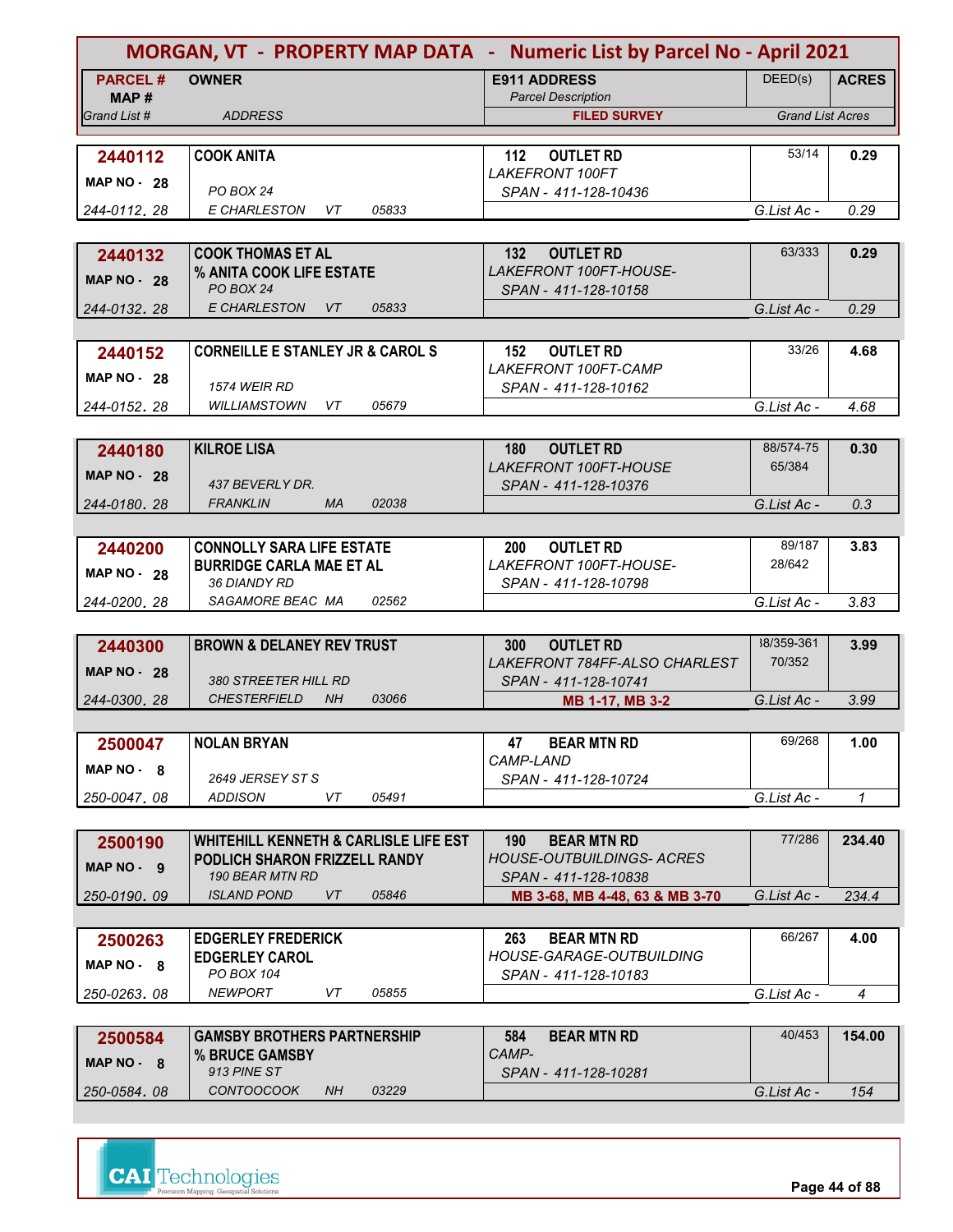|                         |                                                     | MORGAN, VT - PROPERTY MAP DATA - Numeric List by Parcel No - April 2021 |                         |              |
|-------------------------|-----------------------------------------------------|-------------------------------------------------------------------------|-------------------------|--------------|
| <b>PARCEL#</b><br>MAP # | <b>OWNER</b>                                        | <b>E911 ADDRESS</b><br><b>Parcel Description</b>                        | DEED(s)                 | <b>ACRES</b> |
| Grand List #            | <b>ADDRESS</b>                                      | <b>FILED SURVEY</b>                                                     | <b>Grand List Acres</b> |              |
|                         |                                                     |                                                                         |                         |              |
| 2500628                 | <b>BIERNAT JAMES J</b>                              | <b>BEAR MTN RD</b><br>628                                               | 63/313                  | 20.50        |
| MAP NO - 8              | <b>ROCK THOMAS A</b><br>P.O. BOX 218                | HOUSE-OUTBUILDING-                                                      | 70/438                  |              |
| 250-0628.08             | <b>MORGAN</b><br>VT<br>05853                        | SPAN - 411-128-10834<br>MB 2-24 & MB 3-8                                | G.List Ac -             | 20.5         |
|                         |                                                     |                                                                         |                         |              |
| 2500675                 | <b>KEENAN SCOTT A</b>                               | <b>BEAR MTN RD</b><br>675                                               | 37/247                  | 4.79         |
|                         |                                                     | <b>HOUSE-OUTBUILDING-ACRES</b>                                          |                         |              |
| MAP NO - 8              | <b>PO BOX 137</b>                                   | SPAN - 411-128-10409                                                    |                         |              |
| 250-0675, 08            | <b>MORGAN</b><br>VT<br>05853                        | <b>MB 3-7</b>                                                           | G.List Ac -             | 4.79         |
|                         |                                                     |                                                                         |                         |              |
| 2500925                 | <b>WOODS CHARLES A &amp; ELLEN S</b>                | 925<br><b>BEAR MTN RD</b>                                               | 32/136                  | 250.30       |
| MAP $NO - 6$            | 925 BEAR MT RD MORGAN                               | <b>FARM-HOUSE-BARN- ACRES</b>                                           |                         |              |
| 250-0925.06             | <b>ISLAND POND</b><br>VT.<br>05846                  | SPAN - 411-128-10857<br><b>MB 3-7</b>                                   | G.List Ac -             | 250.3        |
|                         |                                                     |                                                                         |                         |              |
| 2510448                 | <b>HAMILTON REED D &amp; SCOTT</b>                  | <b>WILSON TRAIL</b><br>98                                               | 45/355                  | 1.00         |
|                         |                                                     | <b>CAMP-ACRE</b>                                                        |                         |              |
| MAP NO - 8              | PO BOX 43                                           | SPAN - 411-128-10339                                                    |                         |              |
| 251-0448.08             | <b>NEWPORT CTR</b><br>VT<br>05857                   |                                                                         | G.List Ac -             | $\mathbf{1}$ |
|                         |                                                     |                                                                         |                         |              |
| 2510570                 | <b>SVEDINE DAVID E &amp; PAULA R</b>                | <b>WILSON TRAIL</b><br>150                                              | 42/436                  | 15.00        |
| MAP NO 8                |                                                     | <b>CAMP-ACRES</b>                                                       |                         |              |
| 251-0570.08             | 141 CARVER ST<br><b>RAYNHAM</b><br>МA<br>02767-5201 | SPAN - 411-128-10776                                                    | G.List Ac -             | 15           |
|                         |                                                     |                                                                         |                         |              |
| 2510614                 | SUDOL CASIMER S, MICHELLE R                         | <b>WILSON TRAIL</b><br>184                                              | 30/390                  | 11.80        |
| $MAP NO - 8$            |                                                     | <b>OUTBUILDING-&amp; ACRES</b>                                          |                         |              |
|                         | 597 HOLY CROSS ROAD                                 | SPAN - 411-128-10774                                                    |                         |              |
| 251-0614.08             | COLCHESTER<br>VT<br>05446                           |                                                                         | G.List Ac -             | 11.8         |
|                         |                                                     |                                                                         |                         |              |
| 2510656                 | <b>BOURBEAU RICHARD A</b>                           | <b>WILSON TRAIL</b><br>216<br><b>ACRES AND BUILDING</b>                 | 58/256                  | 20.00        |
| $MAP NO - R$            | 216 WILSON TRAIL                                    | SPAN - 411-128-10079                                                    |                         |              |
| 251-0656.08             | VT<br><b>ISLAND POND</b><br>05846                   |                                                                         | G.List Ac -             | 20           |
|                         |                                                     |                                                                         |                         |              |
| 2510740                 | <b>GAMSBY JOHN ET AL</b>                            | <b>WILSON TRAIL</b><br>248                                              | 78/66                   | 10.17        |
| MAP NO - 8              |                                                     | <b>CAMP-ACRES</b>                                                       |                         |              |
|                         | 4 SULLYS WAY                                        | SPAN - 411-128-10451                                                    |                         |              |
| 251-0740.08             | ST ALBANS<br>VT<br>05478                            |                                                                         | G.List Ac -             | 10.17        |
|                         |                                                     |                                                                         |                         |              |
| 2510790                 | HALLOCK, WILLIAM J ET AL                            | 286<br><b>WILSON TRAIL</b><br><b>CAMP ACRES</b>                         | 87/467                  | 10.30        |
| MAP NO - 8              | 56 GOLDEN HILL RD                                   | SPAN - 411-128-10335                                                    |                         |              |
| 251-0790.08             | BELLOWS FALLS VT<br>05101                           |                                                                         | G.List Ac -             | 10.3         |
|                         |                                                     |                                                                         |                         |              |
| 2510874                 | HARVELL ALLEN D, LUETJEN MARK C                     | <b>WILSON TRAIL</b><br>356                                              | 51/391                  | 15.33        |
| MAP NO - 8              | <b>BLANK MARK</b>                                   | <b>CAMP-ACRES</b>                                                       |                         |              |
|                         | 33 SUNSET RIDGE RD                                  | SPAN - 411-128-10342                                                    |                         |              |
| 251-0874.08             | STAFFORD SPRIN CT<br>06076                          |                                                                         | G.List Ac -             | 15.33        |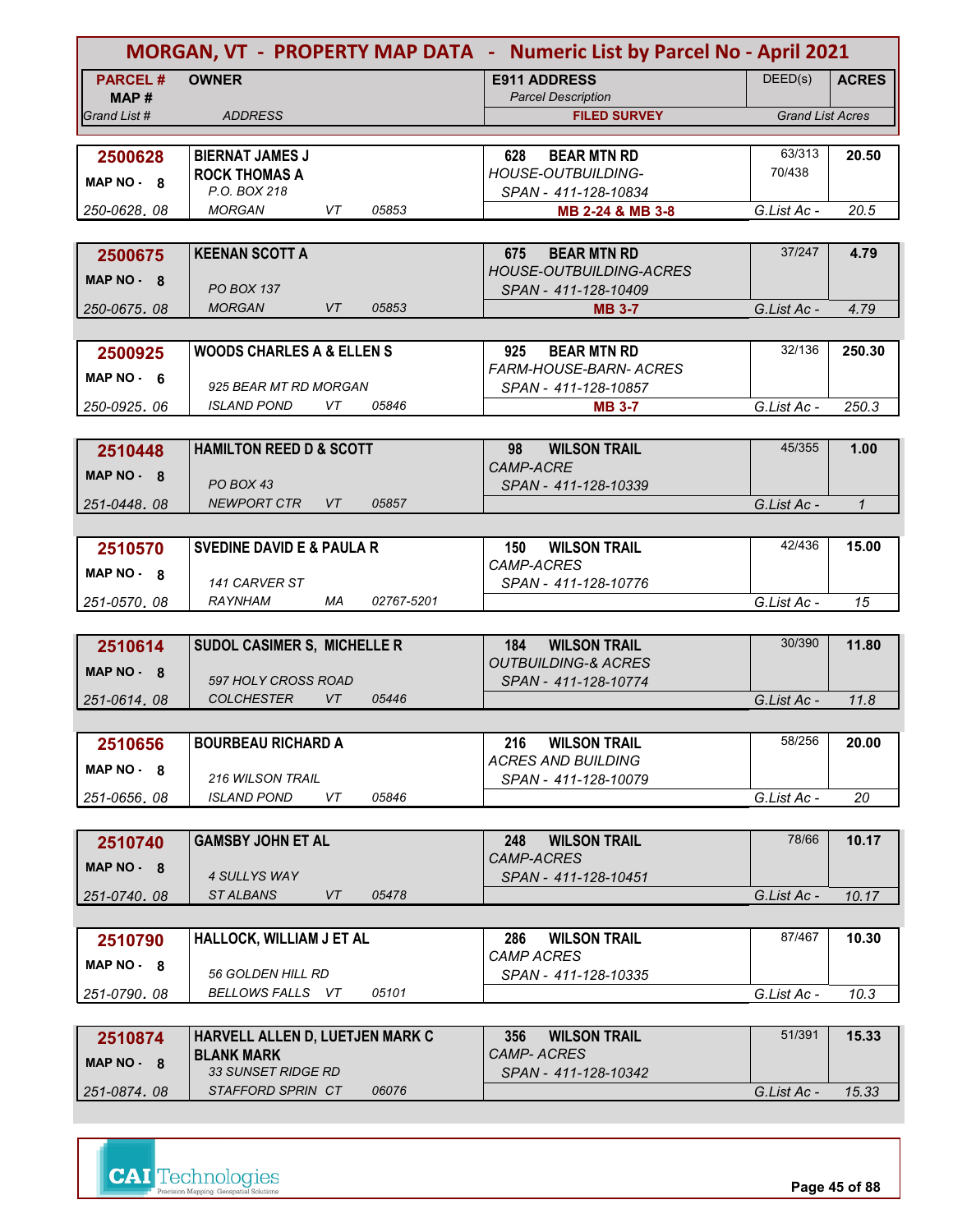| MORGAN, VT - PROPERTY MAP DATA - Numeric List by Parcel No - April 2021 |                                       |       |                                                         |                         |                |
|-------------------------------------------------------------------------|---------------------------------------|-------|---------------------------------------------------------|-------------------------|----------------|
| <b>PARCEL#</b>                                                          | <b>OWNER</b>                          |       | <b>E911 ADDRESS</b>                                     | DEED(s)                 | <b>ACRES</b>   |
| MAP #                                                                   |                                       |       | <b>Parcel Description</b>                               |                         |                |
| Grand List #                                                            | <b>ADDRESS</b>                        |       | <b>FILED SURVEY</b>                                     | <b>Grand List Acres</b> |                |
|                                                                         |                                       |       |                                                         |                         |                |
| 2510946                                                                 | <b>CAMERON JAMES</b>                  |       | <b>WILSON TRAIL</b><br>414<br><i>CAMP- ACRES</i>        | 33/324                  | 10.11          |
| $MAP NO - 8$                                                            | 128 PLYMOUTH ST                       |       | SPAN - 411-128-10121                                    |                         |                |
| 251-0946, 08                                                            | <b>MIDDLEBORO</b><br>МA               | 02346 |                                                         | G.List Ac -             | 10.11          |
|                                                                         |                                       |       |                                                         |                         |                |
| 2510970                                                                 | <b>WOODWORTH DONALD M</b>             |       | <b>WILSON TRAIL</b><br>460                              | 81/340                  | 10.11          |
| MAP $NO - 8$                                                            |                                       |       | <b>CAMP-ACRES</b>                                       |                         |                |
|                                                                         | <b>25 RICHARDSON RD</b>               |       | SPAN - 411-128-10588                                    |                         |                |
| 251-0970.08                                                             | <b>ORANGE</b><br>VT                   | 05641 |                                                         | G.List Ac -             | 10.11          |
|                                                                         | <b>MARTIN DENIS &amp; AIMEE</b>       |       | 30 <sup>°</sup><br><b>WHITEHILL HEIGHTS</b>             | 91/624                  | 10.30          |
| 2520030                                                                 |                                       |       | <b>MHO-ACRES</b>                                        | 50/78                   |                |
| $MAP NO - 8$                                                            | <b>30 WHITEHILL HEIGHTS</b>           |       | SPAN - 411-128-10518                                    |                         |                |
| 252-0030.08                                                             | <b>MORGAN</b><br>VT.                  | 05853 | <b>MB 3-8</b>                                           | G.List Ac -             | 10.3           |
|                                                                         |                                       |       |                                                         |                         |                |
| 2520142                                                                 | <b>ASHLEY BRUCE B &amp; HEATHER J</b> |       | <b>WHITEHILL HEIGHTS</b><br>142                         | 49/172                  | 11.10          |
| MAP NO - 8                                                              |                                       |       | <b>CAMP-ACRES</b>                                       |                         |                |
|                                                                         | <b>48 DR BRALEY RD</b>                |       | SPAN - 411-128-10015                                    |                         |                |
| 252-0142.08                                                             | <b>E FREETOWN</b><br>MA               | 02717 | <b>MB 3-8</b>                                           | G.List Ac -             | 11.1           |
| 2520145                                                                 | <b>OLIVEIRA JODIE E</b>               |       | <b>WHITEHILL HEIGHTS</b><br>145                         | 37/330                  | 10.20          |
|                                                                         | <b>C/O ROBERT &amp; JODIECAMBRA</b>   |       | <b>HOUSE-ACRES</b>                                      |                         |                |
| $MAP NO - 8$                                                            | <b>132 WILLIAMS ST</b>                |       | SPAN - 411-128-10600                                    |                         |                |
| 252-0145.08                                                             | <b>TAUNTON</b><br>МA                  | 02780 | <b>MB 3-8</b>                                           | G.List Ac -             | 10.2           |
|                                                                         |                                       |       |                                                         |                         |                |
| 2520518                                                                 | <b>WHITEHILL REGINALD</b>             |       | <b>WHITEHILL HEIGHTS</b><br>518                         | 46/449                  | 75.80          |
| MAP $NO - 8$                                                            | 7400 VT ROUTE 105                     |       | <b>ACRES</b>                                            |                         |                |
| 252-0518.08                                                             | <b>E CHARLESTON</b><br>VT             | 05833 | SPAN - 411-128-10840<br><b>MB 3-8</b>                   | G.List Ac -             | 75.8           |
|                                                                         |                                       |       |                                                         |                         |                |
| 2520520                                                                 | <b>RIVARD DAVID E &amp; DIANE L</b>   |       | <b>WHITEHILL HEIGHTS</b><br>520                         | 51/227                  | 11.20          |
|                                                                         |                                       |       | CAMP-ACRE                                               |                         |                |
| $MAP NO - 8$                                                            | 186 BEECH AVE                         |       | SPAN - 411-128-10682                                    |                         |                |
| 252-0520.08                                                             | <b>DERBY LINE</b><br>VT               | 05830 | <b>MB 4-7</b>                                           | G.List Ac -             | 11.2           |
|                                                                         |                                       |       |                                                         |                         |                |
| 2520550                                                                 | <b>NOBLE ENTERPRISES INC</b>          |       | 550<br><b>WHITEHILL HEIGHTS</b>                         | 42/254                  | 2361.00        |
| MAP NO - 7                                                              | <b>%JOE PAGE</b><br>PO BOX 130        |       | <b>CAMP-ACRES</b><br>SPAN - 411-128-10586               |                         |                |
| 252-0550.07                                                             | <b>MORGAN</b><br>VT                   | 05853 |                                                         | G.List Ac -             | 2361           |
|                                                                         |                                       |       |                                                         |                         |                |
| 2600071                                                                 | <b>STEVENS GARY &amp; LORIS</b>       |       | 71<br><b>OLD MCCABE RD</b>                              | 19/226                  | 3.00           |
| $MAP NO - 9$                                                            |                                       |       | <b>HOUSE-&amp; ACRES</b>                                |                         |                |
|                                                                         | 71 OLD MCCABE RD                      |       | SPAN - 411-128-10758                                    |                         |                |
| 260-0071, 09                                                            | <i><b>ISLAND POND</b></i><br>VT       | 05846 |                                                         | G.List Ac -             | 3              |
|                                                                         |                                       |       |                                                         |                         |                |
| 2600144                                                                 | <b>STEVENS DEAN J</b>                 |       | <b>OLD MCCABE RD</b><br>144<br><b>HOUSE-&amp; ACRES</b> | 86/415                  | 7.00           |
| MAP NO - 9                                                              | 1214 3 DOTTONWOOD RD                  |       | SPAN - 411-128-10757                                    |                         |                |
| 260-0144.09                                                             | 1733N CREEK<br>AZ                     | 85140 |                                                         | G.List Ac -             | $\overline{7}$ |

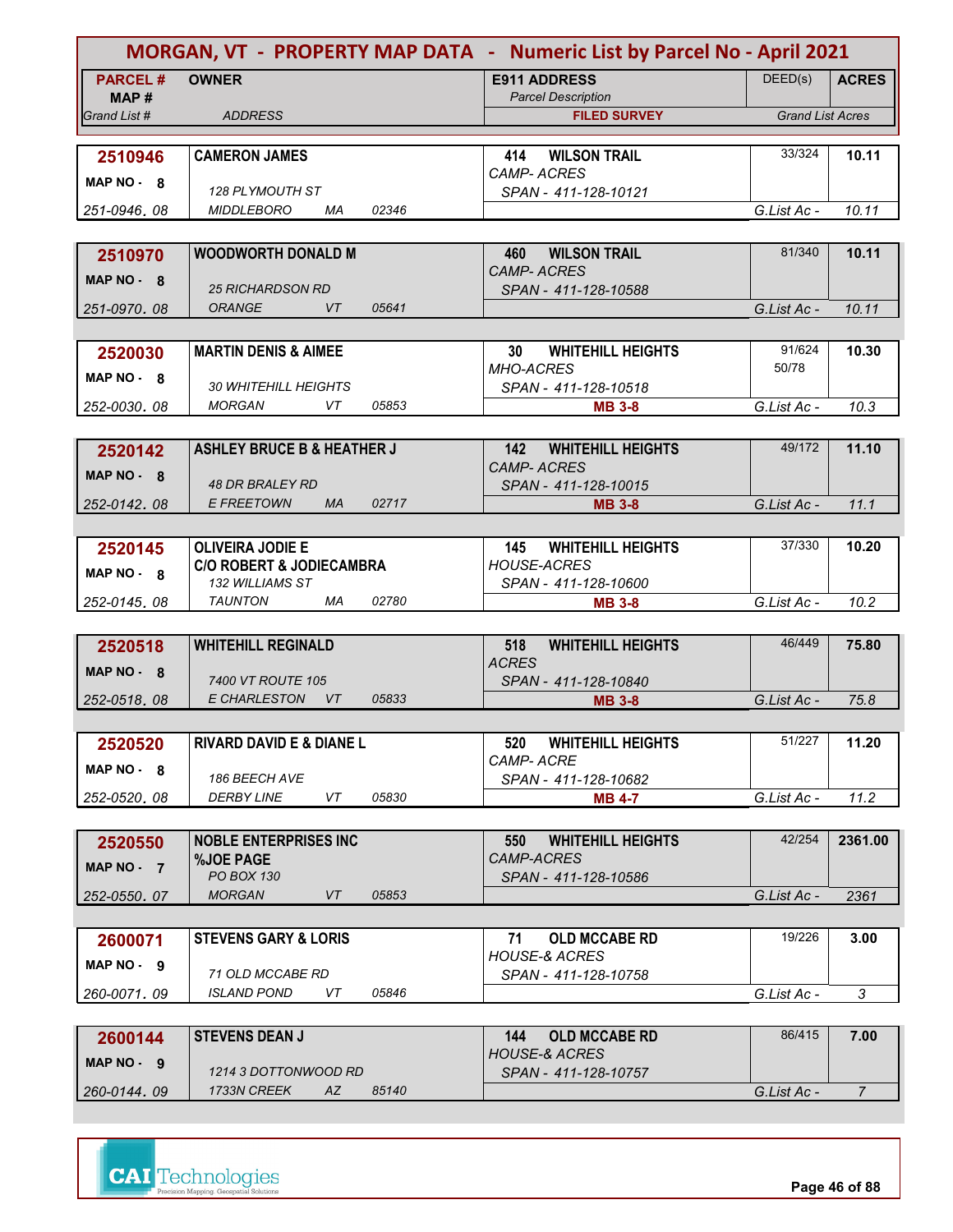|                    | MORGAN, VT - PROPERTY MAP DATA - Numeric List by Parcel No - April 2021 |                                                         |                         |              |
|--------------------|-------------------------------------------------------------------------|---------------------------------------------------------|-------------------------|--------------|
| <b>PARCEL#</b>     | <b>OWNER</b>                                                            | <b>E911 ADDRESS</b>                                     | DEED(s)                 | <b>ACRES</b> |
| MAP #              |                                                                         | <b>Parcel Description</b>                               |                         |              |
| Grand List #       | <b>ADDRESS</b>                                                          | <b>FILED SURVEY</b>                                     | <b>Grand List Acres</b> |              |
| 2600374            | <b>HEROLD NANDRA</b>                                                    | <b>OLD MCCABE RD</b><br>374                             | 79/193                  | 8.00         |
|                    |                                                                         | <b>HOUSE ACRES</b>                                      |                         |              |
| MAP NO - 9         | 374 OLD MCCABE ROAD                                                     | SPAN - 411-128-10279                                    |                         |              |
| 260-0374, 09       | <i><b>ISLAND POND</b></i><br>VT.<br>05846                               | <b>MB 4-82</b>                                          | G.List Ac -             | 8            |
|                    |                                                                         |                                                         |                         |              |
| 2700262            | <b>CARGILL ROBERT</b>                                                   | <b>OXBOW RD</b><br>262<br>LAKEFRONT 160FT-HOUSE         | 63/499                  | 0.27         |
| <b>MAP NO - 22</b> | P.O. BOX 198                                                            | SPAN - 411-128-10125                                    |                         |              |
| 270-0262, 22       | <b>MORGAN</b><br>VT<br>05853                                            |                                                         | G.List Ac -             | 0.27         |
|                    |                                                                         |                                                         |                         |              |
| 2700345            | <b>HALE JOHN TRUSTEE</b>                                                | <b>OXBOW RD</b><br>345                                  | 90/256                  | 10.90        |
| <b>MAP NO - 22</b> | THE JOHN PAUL HALE REV TRUST                                            | -HOUSE-ACRES-LF                                         | 84/470                  |              |
|                    | <b>28 VALLEY RD</b><br>05853<br><b>MORGAN</b><br>VT.                    | SPAN - 411-128-10465                                    |                         | 10.9         |
| 270-0345.22        |                                                                         | <b>MB 4-67</b>                                          | G.List Ac -             |              |
| 2710060            | PEABODY NANCY TRUSTEE                                                   | <b>BIRCH DR</b><br>60                                   | 64/297                  | 1.61         |
|                    | <b>NANCY L PEABODY FAMILY TRUST OF 2007</b>                             | LAKEFRONT 110FT-HOUSE-                                  |                         |              |
| <b>MAP NO - 22</b> | <b>PO BOX 172</b>                                                       | SPAN - 411-128-10621                                    |                         |              |
| 271-0060.22        | <b>MORGAN</b><br>VT<br>05853                                            |                                                         | G.List Ac -             | 1.61         |
|                    |                                                                         |                                                         |                         |              |
| 2710088            | <b>ZEAGMAN ROBERT</b>                                                   | <b>BIRCH DR</b><br>88                                   | 72/85                   | 2.81         |
| MAP NO $-22$       | <b>ALEXANDER HEATHER</b><br>237 CARTIER                                 | LAKEFRONT 177FT-CAMP-<br>SPAN - 411-128-10197           |                         |              |
| 271-0088, 22       | <b>STLAMBERT</b><br>PQ CA J4R 2V8                                       |                                                         | G.List Ac -             | 2.81         |
|                    |                                                                         |                                                         |                         |              |
| 2710116            | REEVES WILLIAM J & DIANE, TRUSTEES                                      | <b>BIRCH DR</b><br>116                                  | 63/180                  | 1.29         |
| <b>MAP NO - 22</b> | <b>REEVES FAMILY TRUST</b>                                              | LAKEFRONT 100FT-CAMP-                                   |                         |              |
|                    | 3487B CALLE AZUL                                                        | SPAN - 411-128-10668                                    |                         |              |
| 271-0116, 22       | LAGUNA WOODS CA<br>92637-2807                                           |                                                         | G.List Ac -             | 1.29         |
|                    |                                                                         |                                                         | 26/374                  |              |
| 2720050            | SEYMOUR LAKE CONDOMINIUM ASSN INC<br>% VACCA ROBERT                     | <b>MILES RD</b><br>50<br><b>BACKLOT ACRES &amp; ROW</b> |                         | 4.64         |
| MAP $NO - 22$      | 57 LAKEVIEW DR                                                          | SPAN - 411-128-10715                                    |                         |              |
| 272-0050.22        | 05855<br><b>NEWPORT</b><br>VT                                           |                                                         | G.List Ac -             | 4.64         |
|                    |                                                                         |                                                         |                         |              |
| 2720133            | <b>DAVIS BRYAN E &amp; SUSAN E</b>                                      | 133<br><b>MILES RD</b>                                  | 45/503                  | 0.24         |
| MAP $NO - 22$      |                                                                         | LAKEFRONT 76FT-CAMP-                                    |                         |              |
| 272-0133.22        | <b>1422 HERRICK RD</b><br>VT<br><b>DERBY</b><br>05829                   | SPAN - 411-128-10185                                    | G.List Ac -             | 0.24         |
|                    |                                                                         |                                                         |                         |              |
| 2720153            | <b>ROSENBERG JUNE HORAK</b>                                             | <b>MILES RD</b><br>153                                  | 62/285                  | 0.28         |
|                    |                                                                         | LAKEFRONT 99FT-CAMP-                                    |                         |              |
| <b>MAP NO - 22</b> | <b>650 FISHER RD</b>                                                    | SPAN - 411-128-10654                                    |                         |              |
| 272-0153, 22       | MONTGOMERY C VT<br>05471                                                |                                                         | G.List Ac -             | 0.28         |
|                    |                                                                         |                                                         |                         |              |
| 2720157            | <b>RUSTAY DENNIS &amp; DEBORAH</b>                                      | <b>MILES RD</b><br>157<br>LAKEFRONT 100FT-CAMP-         | 72/328                  | 1.19         |
| <b>MAP NO - 22</b> | 11 JASON ST                                                             | SPAN - 411-128-10137                                    |                         |              |
| 272-0157.22        | <b>PITTSFIELD</b><br>МA<br>01201                                        |                                                         | G.List Ac -             | 1.19         |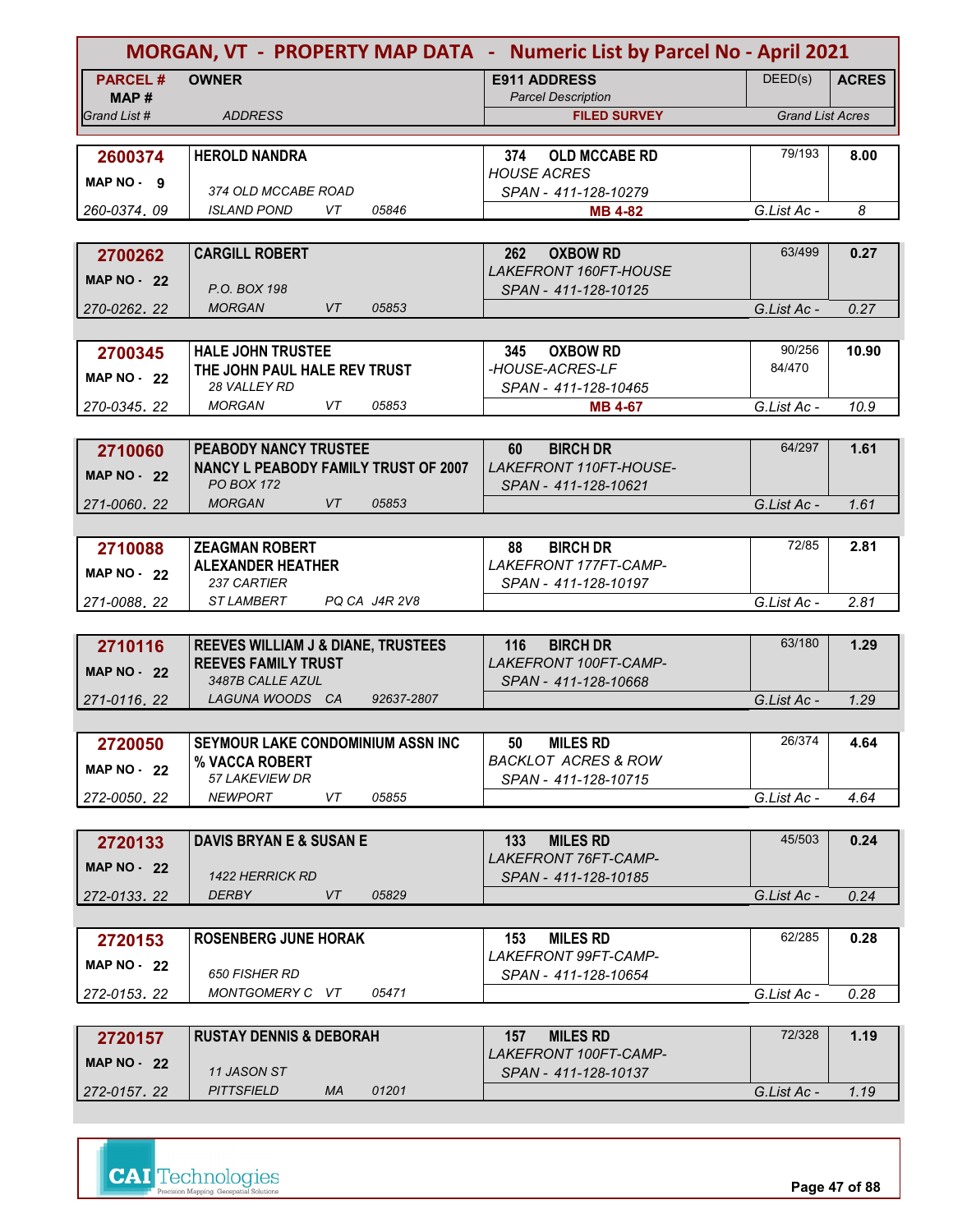|                         | MORGAN, VT - PROPERTY MAP DATA - Numeric List by Parcel No - April 2021 |                                                                 |                         |              |
|-------------------------|-------------------------------------------------------------------------|-----------------------------------------------------------------|-------------------------|--------------|
| <b>PARCEL#</b><br>MAP # | <b>OWNER</b>                                                            | <b>E911 ADDRESS</b><br><b>Parcel Description</b>                | DEED(s)                 | <b>ACRES</b> |
| Grand List #            | <b>ADDRESS</b>                                                          | <b>FILED SURVEY</b>                                             | <b>Grand List Acres</b> |              |
|                         |                                                                         |                                                                 |                         |              |
| 2720185                 | <b>RICKERT MICHAEL S</b>                                                | <b>MILES RD</b><br>185                                          | 60/109                  | 1.16         |
| <b>MAP NO - 22</b>      | <b>HAAG-RICKERT COLETTE A</b>                                           | LAKEFRONT 80FT-CAMP-                                            |                         |              |
|                         | 26 SCHOOL ST                                                            | SPAN - 411-128-10294                                            |                         |              |
| 272-0185, 22            | <b>HATFIELD</b><br>01038<br>МA                                          |                                                                 | G.List Ac -             | 1.16         |
|                         |                                                                         |                                                                 |                         |              |
| 2730051                 | 51 MILES DRIVE LLC ET AL                                                | 51<br><b>MILES DR</b>                                           | 81/296                  | 0.59         |
| <b>MAP NO - 22</b>      | % VIRGINIA COUTURE                                                      | <b>LAKEFRONT 95FT-BUILDING-</b>                                 |                         |              |
|                         | <b>562 RICHMOND RD</b><br><b>HINESBURG</b><br><b>VT</b><br>05461        | SPAN - 411-128-10273                                            |                         |              |
| 273-0051, 22            |                                                                         |                                                                 | G.List Ac -             | 0.59         |
|                         |                                                                         |                                                                 | 65/499                  |              |
| 2730057                 | <b>WHITCOMB WINTRHOP</b><br><b>HEATHER WARK</b>                         | <b>MILES DR</b><br>57<br><b>LAKEFRONT 99FT-BUILDING</b>         |                         | 0.26         |
| <b>MAP NO - 22</b>      | 145 VERNON ST                                                           | SPAN - 411-128-10567                                            |                         |              |
| 273-0057.22             | 01060<br><b>NORTHAMPTON</b><br>МA                                       | <b>FAMILY TRANSFER</b>                                          | G.List Ac -             | 0.26         |
|                         |                                                                         |                                                                 |                         |              |
| 2730065                 | <b>HODGDON STEPHEN P.</b>                                               | <b>MILES DR</b><br>65                                           | 64/439                  | 0.18         |
|                         | <b>HODGDON MICHELLE N.</b>                                              | <b>LAKEFRONT 101FT-BUILDING-</b>                                |                         |              |
| <b>MAP NO - 22</b>      | 76 MAST RD                                                              | SPAN - 411-128-10627                                            |                         |              |
| 273-0065.22             | <b>LEE</b><br><b>NH</b><br>03824                                        |                                                                 | G.List Ac -             | 0.18         |
|                         |                                                                         |                                                                 |                         |              |
| 2730066                 | <b>VACCA ROBERT &amp; DEBORAH</b>                                       | <b>MILES DR</b><br>66                                           | 26/377                  | 0.20         |
| <b>MAP NO - 22</b>      |                                                                         | <b>BACKLOT-BUILDING-LAKE ROW-</b>                               |                         |              |
|                         | <b>57 LAKEVIEW DR</b>                                                   | SPAN - 411-128-10812                                            |                         |              |
| 273-0066, 22            | 05855<br><b>NEWPORT</b><br>VT                                           |                                                                 | G.List Ac -             | 0.2          |
|                         |                                                                         |                                                                 |                         |              |
| 2740025                 | <b>HAYWARD JENNIE M</b>                                                 | 25<br><b>ROSSITERS PT</b>                                       | 50/462                  | 1.12         |
| <b>MAP NO - 22</b>      | % FISCHER-VELT JENNIE                                                   | LAKEFRONT 125FT-BUILDING-                                       |                         |              |
| 274-0025, 22            | <b>154 CORTLAND HILL RD</b><br>VT<br><b>WATERFORD</b><br>05819          | SPAN - 411-128-10249                                            | G.List Ac -             | 1.12         |
|                         |                                                                         | MB 3-62 & 64                                                    |                         |              |
|                         | <b>MATTISON ARTHUR P</b>                                                |                                                                 | 44/495                  |              |
| 2740051                 |                                                                         | <b>ROSSITERS PT</b><br>51<br><b>LAKEFRONT 300FT-BUILDING-</b>   |                         | 1.14         |
| <b>MAP NO - 22</b>      | 1412 OLD DEPOT RD                                                       | SPAN - 411-128-10521                                            |                         |              |
| 274-0051.22             | SHAFTSBURY<br>VT<br>05262                                               | MB 3-62 & 64                                                    | G.List Ac -             | 1.14         |
|                         |                                                                         |                                                                 |                         |              |
| 2740101                 | <b>ROWE STEPHEN &amp; STEPHANIE</b>                                     | <b>ROSSITERS PT</b><br>101                                      | 85/12                   | 1.94         |
| <b>MAP NO - 22</b>      |                                                                         | LAKEFRONT 747FT-BUILDINGS-BOAT                                  |                         |              |
|                         | 498 HARPSWELL ISLAND RD                                                 | SPAN - 411-128-10546                                            |                         |              |
| 274-0101.22             | <b>ME</b><br><b>HARPSWELL</b><br>04079                                  | MB 3-62 & 64                                                    | G.List Ac -             | 1.94         |
|                         |                                                                         |                                                                 |                         |              |
| 2740107                 | <b>JEWETT MINA REVOCABLE TRUST</b>                                      | <b>ROSSITERS PT</b><br>107                                      | 80/406                  | 6.83         |
| <b>MAP NO - 22</b>      |                                                                         | <b>LAKEFRONT 423FT-BUILDING-</b>                                |                         |              |
|                         | P.O. BOX 106                                                            | SPAN - 411-128-10514                                            |                         |              |
| 274-0107, 22            | <b>MORGAN</b><br>VT<br>05853                                            | MB 3-62 & 64                                                    | G.List Ac -             | 6.83         |
|                         |                                                                         |                                                                 |                         |              |
| 2740196                 | <b>POULIN PETER A REVOCABLE TRUST UTA10</b>                             | <b>ROSSITERS PT</b><br>196<br><i>LAKEFRONT 153FT-BUILDINGS-</i> | 87/328                  | 0.68         |
| <b>MAP NO - 22</b>      | <b>POULIN PETER A &amp; DIANA J</b><br><b>181 SIAS AVE</b>              | SPAN - 411-128-10833                                            |                         |              |
| 274-0196.22             | <b>NEWPORT</b><br>05855<br>VT                                           | MB 3-62 & 64                                                    | G.List Ac -             | 0.68         |

**Page 48 of 88**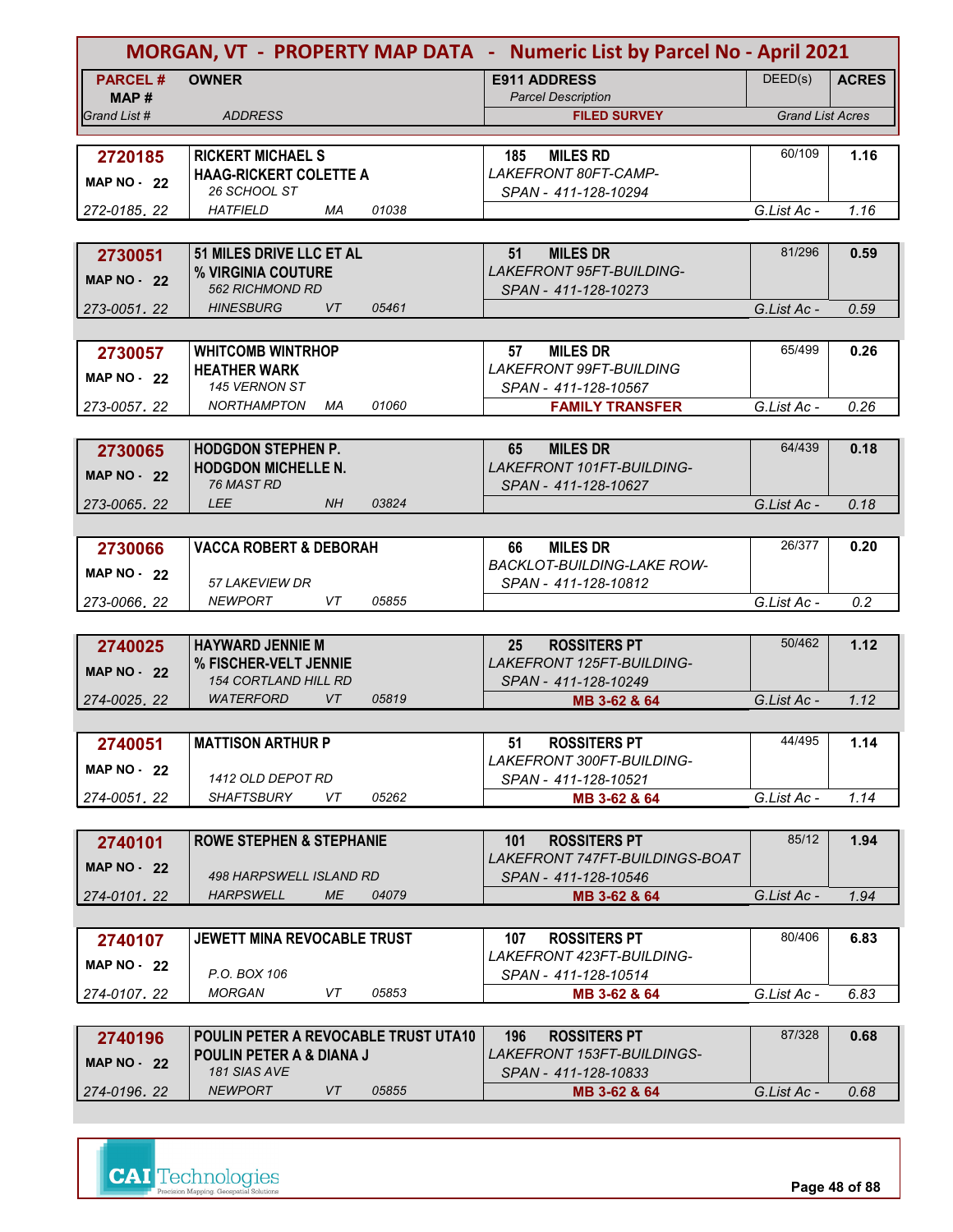|                    |                                                  |       | MORGAN, VT - PROPERTY MAP DATA - Numeric List by Parcel No - April 2021 |                         |              |  |
|--------------------|--------------------------------------------------|-------|-------------------------------------------------------------------------|-------------------------|--------------|--|
| <b>PARCEL#</b>     | <b>OWNER</b>                                     |       | <b>E911 ADDRESS</b>                                                     | DEED(s)                 | <b>ACRES</b> |  |
| MAP#               |                                                  |       | <b>Parcel Description</b>                                               |                         |              |  |
| Grand List #       | <b>ADDRESS</b>                                   |       | <b>FILED SURVEY</b>                                                     | <b>Grand List Acres</b> |              |  |
|                    |                                                  |       |                                                                         | 30/310                  |              |  |
| 2750013            | <b>THOMAS PENELOPE G</b>                         |       | <b>KIPP LN</b><br>13<br>LAKEFRONT 73FT-BUILDING-LAND                    |                         | 0.20         |  |
| <b>MAP NO - 22</b> | PO BOX 168                                       |       | SPAN - 411-128-10795                                                    |                         |              |  |
| 275-0013, 22       | <b>MORGAN</b><br>VT                              | 05853 |                                                                         | G.List Ac -             | 0.2          |  |
|                    |                                                  |       |                                                                         |                         |              |  |
| 2750021            | <b>MACDONALD BRUCE TRUST</b>                     |       | 21<br><b>KIPP LN</b>                                                    | 75/506                  | 0.34         |  |
| <b>MAP NO - 22</b> |                                                  |       | <b>LAKEFRONT 100FT-BUILDING-</b>                                        |                         |              |  |
|                    | 1709 ROXBURY MT RD                               |       | SPAN - 411-128-10497                                                    |                         |              |  |
| 275-0021, 22       | <b>VT</b><br><b>WARREN</b>                       | 05674 |                                                                         | G.List Ac -             | 0.34         |  |
|                    |                                                  |       |                                                                         | 32/432                  |              |  |
| 2750049            | PITKIN JOAN                                      |       | <b>KIPP LN</b><br>49<br><b>LAKEFRONT 100FT-BUILDING-</b>                |                         | 0.42         |  |
| <b>MAP NO - 22</b> | <b>12005 LONG RIDGE LA</b>                       |       | SPAN - 411-128-10637                                                    |                         |              |  |
| 275-0049.22        | <b>BOWIE</b><br>MD                               | 20715 |                                                                         | G.List Ac -             | 0.42         |  |
|                    |                                                  |       |                                                                         |                         |              |  |
| 2800063            | <b>BOLESKI PAUL &amp; ELLEN</b>                  |       | <b>WILSON TRAIL</b><br>27                                               | 80/476                  | 37.60        |  |
| MAP NO 8           |                                                  |       | <b>CAMP-ACRES</b>                                                       |                         |              |  |
|                    | <b>68 BLUEBERRY LANE RD</b>                      |       | SPAN - 411-128-10854                                                    |                         |              |  |
| 280-0063.08        | <b>ISLAND POND</b><br>VT                         | 05846 |                                                                         | G.List Ac -             | 37.6         |  |
|                    |                                                  |       |                                                                         | 28/525                  |              |  |
| 2800188            | <b>STANNARD ANN</b>                              |       | <b>WHITEHILL LOOP</b><br>188<br>ACRES-BUILDINGS-ALSO 190 WHITE          |                         | 10.00        |  |
| $MAP NO - 8$       | <b>188 WHITEHILL LOOP</b>                        |       | SPAN - 411-128-10749                                                    |                         |              |  |
| 280-0188.08        | <b>MORGAN</b><br>VT                              | 05853 |                                                                         | G.List Ac -             | 10           |  |
|                    |                                                  |       |                                                                         |                         |              |  |
| 2800295            | <b>MAY BEVERLY J</b>                             |       | 295<br><b>WHITEHILL LOOP</b>                                            | 59/469                  | 51.89        |  |
| MAP NO - 9         |                                                  |       | <b>BUILDINGS- ACRES</b>                                                 |                         |              |  |
| 280-0295.09        | <b>295 WHITEHILL LOOP</b><br><b>MORGAN</b><br>VT | 05853 | SPAN - 411-128-10524                                                    | G.List Ac -             | 51.89        |  |
|                    |                                                  |       | MB 3-68 & MB 3-70                                                       |                         |              |  |
| 2800346            | <b>JULIANO BRIAN</b>                             |       | <b>WHITEHILL LOOP</b><br>346.                                           | 66/202                  | 1.62         |  |
|                    |                                                  |       | <b>BUILDINGS-ACRES</b>                                                  |                         |              |  |
| $MAP NO - 8$       | 321 TALCOTTEVILLE RD                             |       | SPAN - 411-128-10046                                                    |                         |              |  |
| 280-0346.08        | <b>VERNON</b><br>CT                              | 06066 | MB 3-68 & MB 3-70                                                       | G.List Ac -             | 1.62         |  |
|                    |                                                  |       |                                                                         |                         |              |  |
| 3000012            | <b>BRYANT ELIZABETH K</b>                        |       | 12 <sup>2</sup><br><b>WATER ST</b>                                      | 89/315-16               | 1.75         |  |
| MAP $NO - 23$      | 12 WATER ST                                      |       | <b>BUILDINGS-ACRE</b>                                                   | 47/297                  |              |  |
| 300-0012.23        | <b>MORGAN</b><br>VT                              | 05853 | SPAN - 411-128-10098                                                    | G.List Ac -             | 1.75         |  |
|                    |                                                  |       |                                                                         |                         |              |  |
| 3000067            | <b>RILEY FRANCIS D</b>                           |       | 67<br><b>WATER ST</b>                                                   | 54/182                  | 10.07        |  |
| <b>MAP NO - 23</b> |                                                  |       | BUILDING- ACRE-LAKE ROW                                                 |                         |              |  |
|                    | 25 ANN LANE                                      |       | SPAN - 411-128-10041                                                    |                         |              |  |
| 300-0067, 23       | LYNN<br>МA                                       | 01904 |                                                                         | G.List Ac -             | 10.07        |  |
|                    |                                                  |       |                                                                         |                         |              |  |
| 3200154            | <b>BERGH EARL JR &amp; VIRGINIA P</b>            |       | <b>FIELD RD</b><br>154                                                  |                         | 8.26         |  |
| MAP $NO - 24$      | <b>154 FIELD RD</b>                              |       | <b>BUILDING- ACRES</b><br>SPAN - 411-128-10056                          |                         |              |  |
| 320-0154.24        | <b>MORGAN</b><br>VT                              | 05853 |                                                                         | G.List Ac -             | 8.26         |  |

**Page 49 of 88**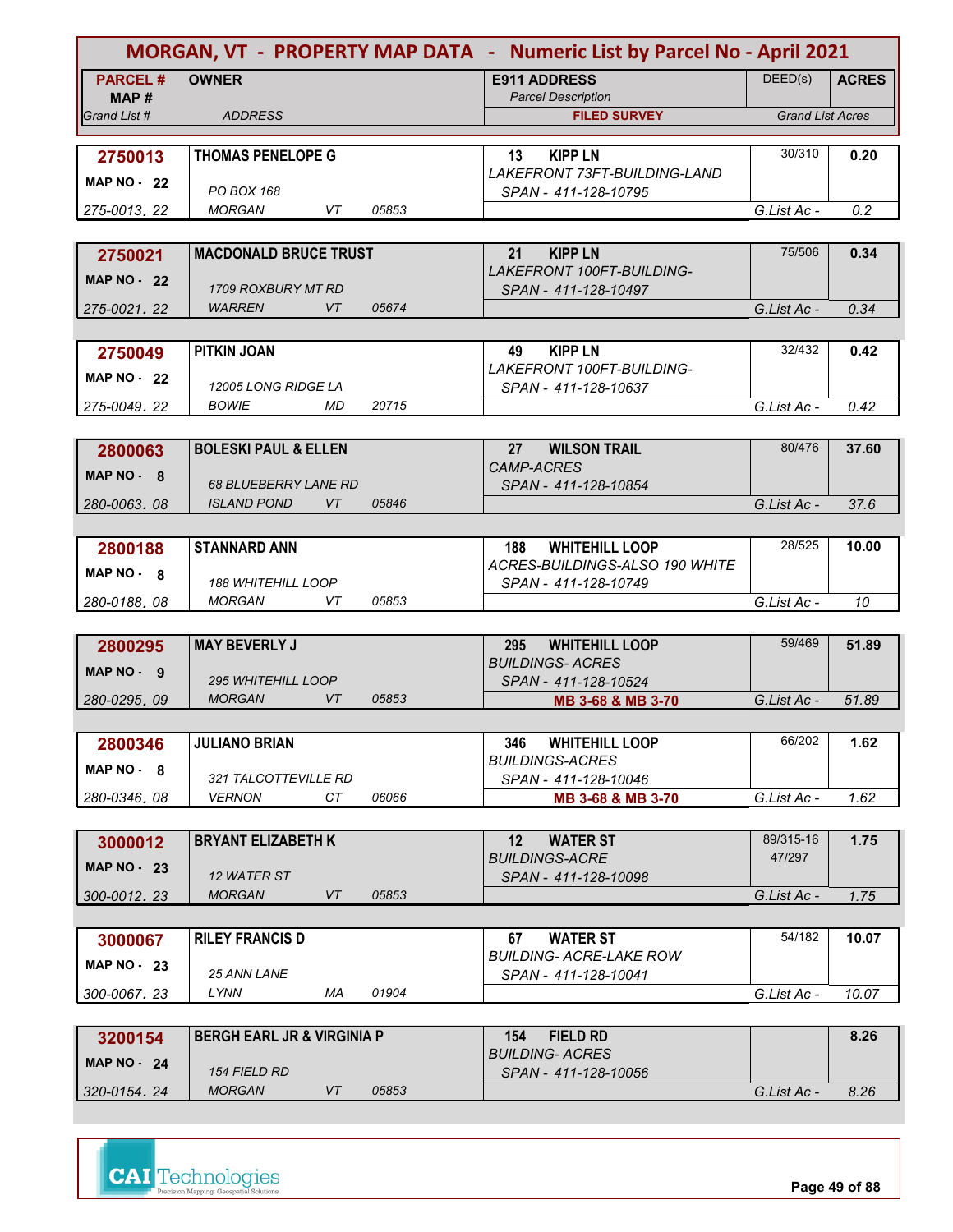| MORGAN, VT - PROPERTY MAP DATA - Numeric List by Parcel No - April 2021 |                                           |           |            |                                                   |                         |              |
|-------------------------------------------------------------------------|-------------------------------------------|-----------|------------|---------------------------------------------------|-------------------------|--------------|
| <b>PARCEL#</b>                                                          | <b>OWNER</b>                              |           |            | <b>E911 ADDRESS</b>                               | DEED(s)                 | <b>ACRES</b> |
| MAP #                                                                   |                                           |           |            | <b>Parcel Description</b>                         |                         |              |
| Grand List #                                                            | <b>ADDRESS</b>                            |           |            | <b>FILED SURVEY</b>                               | <b>Grand List Acres</b> |              |
|                                                                         |                                           |           |            |                                                   |                         |              |
| 3200200                                                                 | <b>BOWEN DWAYNE</b>                       |           |            | <b>FIELD RD</b><br>200                            | 63/514                  | 3.19         |
| <b>MAP NO - 24</b>                                                      | <b>MORIN TAMMYLEE</b><br>200 FIELD RD     |           |            | <b>BUILDING-ACRES</b><br>SPAN - 411-128-10484     |                         |              |
| 320-0200, 24                                                            | <b>MORGAN</b>                             | VT        | 05853      |                                                   | G.List Ac -             | 3.19         |
|                                                                         |                                           |           |            |                                                   |                         |              |
| 3200212                                                                 | NICOTERA, CHRISTOPHER                     |           |            | <b>FIELD RD</b><br>212                            | 48/217                  | 2.20         |
|                                                                         | <b>WEBSTER, HEATHER</b>                   |           |            | <b>BUILDING-ACRES</b>                             |                         |              |
| MAP $NO - 24$                                                           | 212 FIELD RD                              |           |            | SPAN - 411-128-10585                              |                         |              |
| 320-0212, 24                                                            | <b>MORGAN</b>                             | <b>VT</b> | 05853      |                                                   | G.List Ac -             | 2.2          |
|                                                                         |                                           |           |            |                                                   |                         |              |
| 3200500                                                                 | <b>MOULTON NICHOLAS &amp; CATHERINE</b>   |           |            | <b>FIELD RD</b><br>500                            | 41/465                  | 10.10        |
| MAP NO - 3                                                              | % CHRIS NICOTARA                          |           |            | <b>ACRE</b>                                       |                         |              |
|                                                                         | 212 FIELD RD                              |           |            | SPAN - 411-128-10571                              |                         |              |
| 320-0500.03                                                             | <b>MORGAN</b>                             | VT        | 05853      |                                                   | G.List Ac -             | 10.1         |
|                                                                         |                                           |           |            |                                                   |                         |              |
| 3400070                                                                 | <b>DURGIN ROBERT &amp; DEBORAH</b>        |           |            | 70<br><b>SUNSET CIR</b>                           | 43/158                  | 2.86         |
| MAP NO - 2                                                              |                                           |           |            | <b>OPEN LAND</b>                                  | 69/291                  |              |
|                                                                         | <b>PO BOX 103</b><br><b>MORGAN</b>        | <b>VT</b> |            | SPAN - 411-128-11944                              | 70/260                  |              |
| 340-0070.02                                                             |                                           |           | 05853      | <b>MB 1-8</b>                                     | G.List Ac -             | 2.86         |
|                                                                         |                                           |           |            |                                                   | 32/243                  |              |
| 3400258                                                                 | <b>ETHEZE JAMES</b><br><b>BOWEN CATHY</b> |           |            | 258<br><b>SUNSET CIR</b><br><b>BUILDING-ACRES</b> |                         | 10.88        |
| MAP NO - 2                                                              | P.O. BOX 126                              |           |            | SPAN - 411-128-10242                              |                         |              |
| 340-0258, 02                                                            | <b>MORGAN</b>                             | VT        | 05853      | <b>MB 1-8</b>                                     | G.List Ac -             | 10.88        |
|                                                                         |                                           |           |            |                                                   |                         |              |
| 3400312                                                                 | <b>BARRUP KEVIN R</b>                     |           |            | <b>SUNSET CIR</b><br>312                          | 41/105                  | 10.00        |
| MAP $NO - 2$                                                            |                                           |           |            | <b>ACRES</b>                                      |                         |              |
|                                                                         | <b>PO BOX 862</b>                         |           |            | SPAN - 411-128-10034                              |                         |              |
| 340-0312, 02                                                            | <b>DERBY</b>                              | VT        | 05829-0158 |                                                   | G.List Ac -             | 10           |
|                                                                         |                                           |           |            |                                                   |                         |              |
| 3400324                                                                 | <b>OLDEN MICHAEL</b>                      |           |            | <b>SUNSET CIR</b><br>324                          | 49/488                  | 37.80        |
| MAP NO - 2                                                              | <b>NICHOLS DEBORAH</b>                    |           |            | <b>HOUSE &amp; STORAGE - ACRES</b>                |                         |              |
|                                                                         | 1678 E MAIN ST<br><b>NEWPORT</b>          | VT        | 05855      | SPAN - 411-128-10599                              |                         |              |
| 340-0324.02                                                             |                                           |           |            | <b>MB 1-8</b>                                     | G.List Ac -             | 37.8         |
|                                                                         | <b>POWERS DEAN G &amp; BRENDA J</b>       |           |            | <b>SUNSET CIRCLE</b>                              | 40/236                  | 11.40        |
| 3400358                                                                 |                                           |           |            | 358<br><b>BUILDINGS-ACRES</b>                     |                         |              |
| MAP $NO - 2$                                                            | <b>PO BOX 120</b>                         |           |            | SPAN - 411-128-10656                              |                         |              |
| 340-0358, 02                                                            | <b>MORGAN</b>                             | VT        | 05853      | <b>MB 1-8</b>                                     | G.List Ac -             | 11.4         |
|                                                                         |                                           |           |            |                                                   |                         |              |
| 3400422                                                                 | <b>PALMER-BENSON TIMOTHY B</b>            |           |            | 422<br><b>SUNSET CIR</b>                          | 53/5                    | 11.27        |
| MAP NO - 2                                                              |                                           |           |            | <b>BUILDINGS-ACRES</b>                            |                         |              |
|                                                                         | P.O. BOX 219                              |           |            | SPAN - 411-128-10608                              |                         |              |
| 340-0422, 02                                                            | <b>MORGAN</b>                             | VT        | 05853      | <b>MB 1-8</b>                                     | G.List Ac -             | 11.27        |
|                                                                         |                                           |           |            |                                                   |                         |              |
| 3400486                                                                 | <b>WOOD GREGG &amp; JULIA</b>             |           |            | <b>SUNSET CIR</b><br>486                          | 26/316                  | 12.12        |
| MAP NO - 2                                                              | PO BOX 96                                 |           |            | <b>BUILDINGS-ACRES</b>                            | 58/104                  |              |
| 340-0486.02                                                             | <b>MORGAN</b>                             | VT        | 05853      | SPAN - 411-128-10855<br><b>MB 1-8</b>             | G.List Ac -             | 12.12        |
|                                                                         |                                           |           |            |                                                   |                         |              |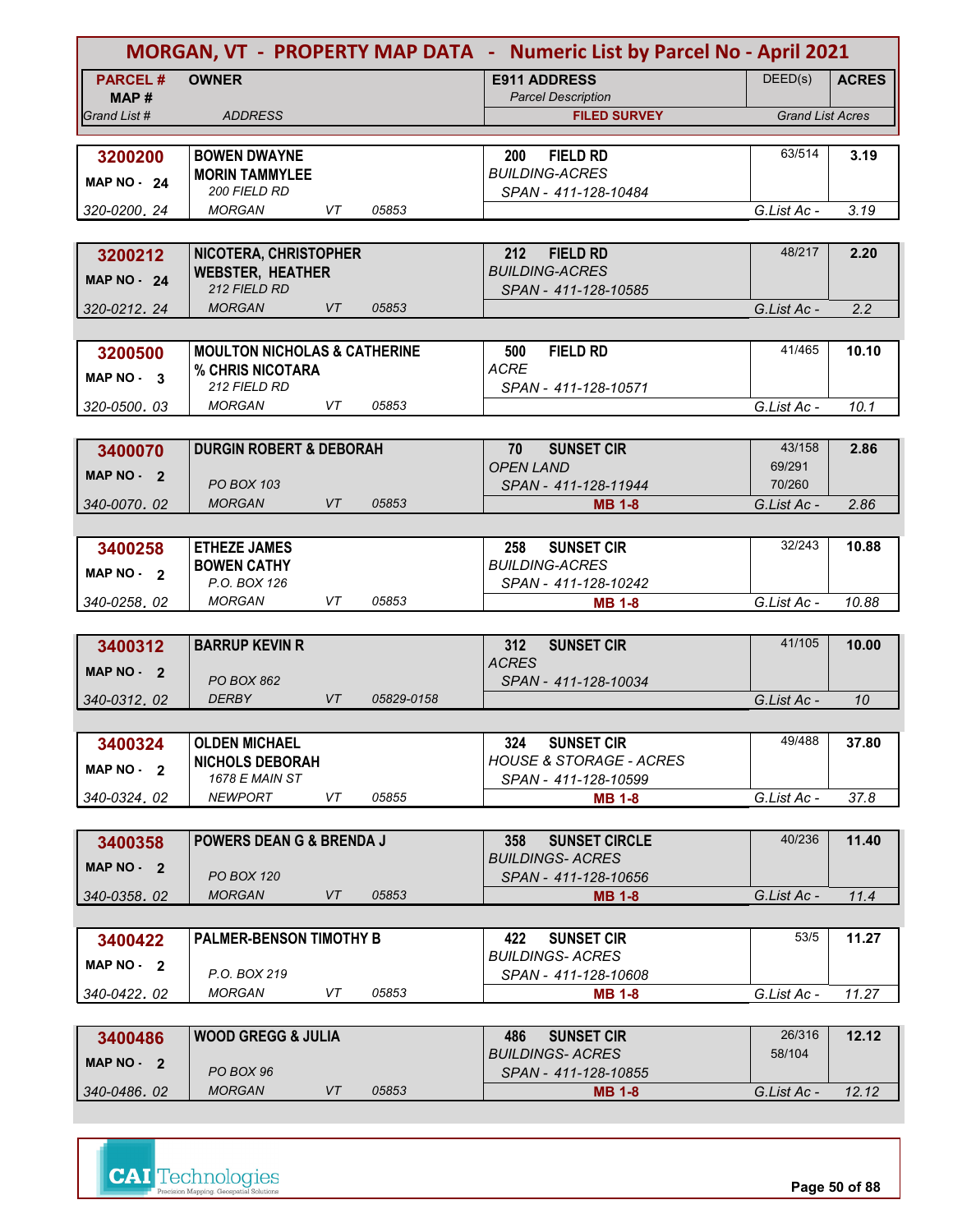|                |                                                 |       | MORGAN, VT - PROPERTY MAP DATA - Numeric List by Parcel No - April 2021 |                         |                |
|----------------|-------------------------------------------------|-------|-------------------------------------------------------------------------|-------------------------|----------------|
| <b>PARCEL#</b> | <b>OWNER</b>                                    |       | <b>E911 ADDRESS</b>                                                     | DEED(s)                 | <b>ACRES</b>   |
| MAP#           |                                                 |       | <b>Parcel Description</b>                                               |                         |                |
| Grand List #   | <b>ADDRESS</b>                                  |       | <b>FILED SURVEY</b>                                                     | <b>Grand List Acres</b> |                |
|                |                                                 |       |                                                                         | 74/124                  | 2.68           |
| 3400562        | <b>MCFARLAND GLEN</b><br><b>MCFARLAND ELLEN</b> |       | <b>SUNSET CIR</b><br>562<br><b>BUILDINGS-ACRES</b>                      |                         |                |
| MAP $NO - 2$   | PO BOX 373                                      |       | SPAN - 411-128-10406                                                    |                         |                |
| 340-0562, 02   | <b>DERBY</b><br>VT                              | 05829 | <b>MB 1-8</b>                                                           | G.List Ac -             | 2.68           |
|                |                                                 |       |                                                                         |                         |                |
| 3400632        | <b>BIRCHARD MATTHEW</b>                         |       | <b>SUNSET CIR</b><br>632                                                | 83/175                  | 2.54           |
| MAP NO - 2     |                                                 |       | <b>HOUSE-LAND</b>                                                       |                         |                |
|                | <b>PO BOX 135</b><br><b>VT</b><br><b>MORGAN</b> | 05853 | SPAN - 411-128-10240                                                    |                         |                |
| 340-0632, 02   |                                                 |       | MB 1-8 & MB 4-32                                                        | G.List Ac -             | 2.54           |
|                | <b>WORTH RYAN &amp; SOPHIE</b>                  |       | <b>SUNSET CIR</b><br>642                                                | 91/317                  | 4.12           |
| 3400642        |                                                 |       | <b>OPEN LAND</b>                                                        | 48/498                  |                |
| MAP NO - 2     | 424 HATTON HEIGHTS                              |       | SPAN - 411-128-11936                                                    | 59/464                  |                |
| 340-0642.02    | <b>MORGAN</b><br>VT                             | 05853 | MB 1-8 & MB 4-32                                                        | G.List Ac -             | 4.12           |
|                |                                                 |       |                                                                         |                         |                |
| 3400724        | <b>MASON BARBARA LIFE ESTATE</b>                |       | <b>SUNSET CIR</b><br>724                                                | 88/175                  | 3.67           |
| MAP NO - 2     | <b>MASON KOREY</b>                              |       | <b>BUILDINGS-ACRE</b>                                                   |                         |                |
| 340-0724.02    | <b>PO BOX 146</b><br><b>VT</b><br><b>MORGAN</b> | 05853 | SPAN - 411-128-10519                                                    | G.List Ac -             | 3.67           |
|                |                                                 |       | <b>MB 1-8</b>                                                           |                         |                |
| 8000197        | <b>WORTH ERMA &amp; ET AL</b>                   |       | <b>VT RTE 114</b><br>197                                                | 75/243                  | 15.00          |
|                | % WORTH MICHAEL D                               |       | <b>BUILDING- ACRES-POND</b>                                             |                         |                |
| MAP NO - 9     | <b>2541 E BRIGHTON RD</b>                       |       | SPAN - 411-128-10863                                                    |                         |                |
| 800-0197.09    | <i><b>ISLAND POND</b></i><br>VT                 | 05846 |                                                                         | G.List Ac -             | 15             |
|                |                                                 |       |                                                                         |                         |                |
| 8000340        | <b>LAROCQUE JOHN II ET AL</b>                   |       | <b>VT RTE 114</b><br>340<br><b>BUILDING-ACRES</b>                       | 83/26                   | 7.00           |
| MAP NO - 9     | <b>8 LEE HILL RD</b>                            |       | SPAN - 411-128-10462                                                    |                         |                |
| 800-0340, 09   | <b>LEE</b><br>NH                                | 03861 |                                                                         | G.List Ac -             | $\overline{7}$ |
|                |                                                 |       |                                                                         |                         |                |
| 8000525        | <b>HADDAD CHRISTOPHER</b>                       |       | <b>VT RTE 114</b><br>525                                                | 71/587                  | 11.90          |
| MAP NO - 9     | <b>HADDAD TINA</b>                              |       | <b>BUILDING-ACRE</b>                                                    |                         |                |
|                | 151 SOUTH LOOMIS ST                             |       | SPAN - 411-128-10505                                                    |                         |                |
| 800-0525.09    | <b>SOUTHWICK</b><br>ΜA                          | 01077 | <b>MB 3-35A</b>                                                         | G.List Ac -             | 11.9           |
|                |                                                 |       |                                                                         |                         |                |
| 8000591        | THE BARBARA A. MOYNAHAN TRUST                   |       | <b>VT RTE 114</b><br>591<br><b>BUILDING-LAND</b>                        | 88/204                  | 10.60          |
| MAP NO. 9      | <b>203 S HAMPTON RD</b>                         |       | SPAN - 411-128-10572                                                    |                         |                |
| 800-0591.09    | <b>W HAMPTON</b><br><b>MA</b>                   | 01027 |                                                                         | G.List Ac -             | 10.6           |
|                |                                                 |       |                                                                         |                         |                |
| 8000651        | <b>TURNER JAMES T</b>                           |       | <b>VT RTE 114</b><br>651                                                | 88/19                   | 11.30          |
| MAP NO - 9     | 34 FRANCIS ST                                   |       | <b>BUILDING-ACRES</b><br>SPAN - 411-128-10048                           |                         |                |
| 800-0651, 09   | <b>WALTHAM</b><br>МA                            | 02451 | <b>MB 3-35A</b>                                                         | G.List Ac -             | 11.3           |
|                |                                                 |       |                                                                         |                         |                |
| 8000705        | <b>MCTERNAN LEO JR</b>                          |       | <b>VT RTE 114</b><br>705                                                | 75/208                  | 14.20          |
| MAP NO - 9     | <b>MCTERNAN ELIZABETH</b>                       |       | HOUSE-GARAGE ACRES                                                      |                         |                |
|                | 185 HOGES ST                                    |       | SPAN - 411-128-10375                                                    |                         |                |
| 800-0705.09    | <b>TAUNTON</b><br>МA                            | 02780 | <b>MB 3-35A</b>                                                         | G.List Ac -             | 14.2           |

**Page 51 of 88**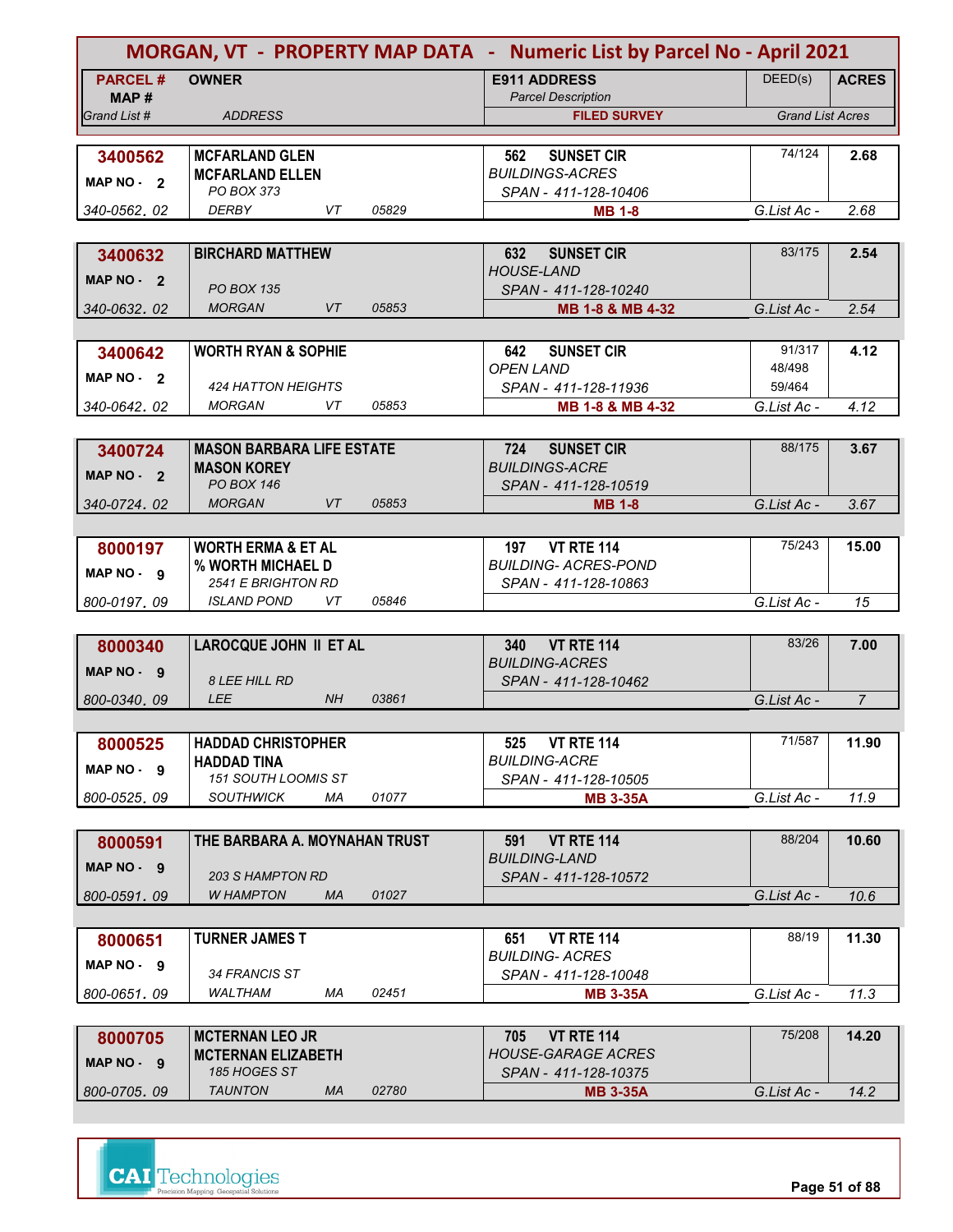|                |                                         |            | MORGAN, VT - PROPERTY MAP DATA - Numeric List by Parcel No - April 2021 |                         |              |
|----------------|-----------------------------------------|------------|-------------------------------------------------------------------------|-------------------------|--------------|
| <b>PARCEL#</b> | <b>OWNER</b>                            |            | <b>E911 ADDRESS</b>                                                     | DEED(s)                 | <b>ACRES</b> |
| MAP #          |                                         |            | <b>Parcel Description</b>                                               |                         |              |
| Grand List #   | <b>ADDRESS</b>                          |            | <b>FILED SURVEY</b>                                                     | <b>Grand List Acres</b> |              |
| 8000815        | <b>LEFAVOUR DAVID</b>                   |            | <b>VT RTE 114</b><br>815                                                | 43/256                  | 11.00        |
|                |                                         |            | <b>ACRES</b>                                                            |                         |              |
| MAP NO - 9     | <b>165 SICARD AVE</b>                   |            | SPAN - 411-128-10478                                                    |                         |              |
| 800-0815,09    | DRACUT<br>МA                            | 01826      | <b>MB 3-35A</b>                                                         | G.List Ac -             | 11           |
|                |                                         |            |                                                                         |                         |              |
| 8000915        | <b>GOODMAN SUSAN E &amp; WILLIAM M</b>  |            | <b>VT RTE 114</b><br>915                                                | 39/163-164              | 10.20        |
| MAP NO - 9     | P.O. BOX 619                            |            | <b>BUILDING-ACRES</b><br>SPAN - 411-128-10030                           | 77/246                  |              |
| 800-0915.09    | <b>VT</b><br><b>ISLAND POND</b>         | 05846      | <b>MB 3-35A</b>                                                         | G.List Ac -             | 10.2         |
|                |                                         |            |                                                                         |                         |              |
| 8000948        | <b>STEVENS JOHN HOWARD ROSS</b>         |            | <b>VT RTE 114</b><br>948                                                | 42/356                  | 3.80         |
| MAP NO - 9     |                                         |            | <b>BUILDING-&amp; ACRES</b>                                             |                         |              |
|                | <b>1500 BURKE GREEN RD</b>              |            | SPAN - 411-128-10761                                                    |                         |              |
| 800-0948.09    | E BURKE<br>VT                           | 05832      |                                                                         | G.List Ac -             | 3.8          |
|                |                                         |            |                                                                         | 91/486                  |              |
| 8000965        | DIX DANA F & SHIRLEY A LIFE ESTATE      |            | <b>VT RTE 114</b><br>965<br><b>BUILDINGS - ACRE</b>                     | 51/295                  | 10.10        |
| MAP NO - 9     | PO BOX 76                               |            | SPAN - 411-128-10202                                                    |                         |              |
| 800-0965.09    | <b>JACKSONVILLE</b><br><b>VT</b>        | 05342      | <b>MB 3-35A</b>                                                         | G.List Ac -             | 10.1         |
|                |                                         |            |                                                                         |                         |              |
| 8001045        | <b>LAZZARA ANTHONY D</b>                |            | 1045 VT RTE 114                                                         | 63/488                  | 60.30        |
| $MAP NO - 9$   | <b>BRULE-LAZZARA KATHLEEN A</b>         |            | <b>BUILDINGS-ACRES</b>                                                  | 75/001                  |              |
| 800-1045,09    | PO BOX 72<br>VT<br><b>MORGAN</b>        | 05853      | SPAN - 411-128-10922                                                    | G.List Ac -             | 60.3         |
|                |                                         |            | <b>MB 4-48</b>                                                          |                         |              |
| 8001601        | PHERRINS RIVER VALLEY LAND TRUST LLC    |            | 1601 VT RTE 114                                                         | 59/410                  | 453.50       |
|                | % JOE PAGE                              |            | <b>BUILDING- ACRES</b>                                                  |                         |              |
| MAP NO - 9     | <b>PO BOX 130</b>                       |            | SPAN - 411-128-10791                                                    |                         |              |
| 800-1601.09    | <b>VT</b><br><b>MORGAN</b>              | 05853      |                                                                         | G.List Ac -             | 453.5        |
|                |                                         |            |                                                                         |                         |              |
| 8002525        | <b>MORGAN TOWN</b>                      |            | 2525 VT RTE 114                                                         | 14/255                  | 213.00       |
| MAP NO $-7$    | <b>WILLIAMS LOT</b><br><b>PO BOX 45</b> |            | <b>WILLIAMS LOT ACRES</b><br>SPAN - 411-128-10551                       |                         |              |
| 800-2525.07    | <b>MORGAN</b><br>VT                     | 05853      |                                                                         | G.List Ac -             | 213          |
|                |                                         |            |                                                                         |                         |              |
| 8002526        | <b>WEYERHAEUSER COMPANY</b>             |            | <b>VT RTE 114</b><br>2526                                               | 84/35                   | 503.00       |
| MAP NO - 7     | <b>ATTN TAX COORDINATOR</b>             |            | ACRES IN MORGAN -(TOTAL 56598 A                                         |                         |              |
|                | PO BOX 89                               |            | SPAN - 411-128-10241                                                    |                         |              |
| 800-2526.07    | <b>FAIRFIELD</b><br>ME                  | 04937      |                                                                         | G.List Ac -             | 503          |
|                |                                         |            |                                                                         | 35/338                  |              |
| 8002828        | <b>DRECZKO RAY</b>                      |            | <b>VT RTE 114</b><br>2828<br><b>BUILDING-ACRES</b>                      |                         | 118.60       |
| MAP NO $-7$    | <i>76 BUCKEYE BROOK RD</i>              |            | SPAN - 411-128-10208                                                    |                         |              |
| 800-2828.07    | <b>CHARLESTON</b><br>RI                 | 02813-2700 | <b>MB 1-48</b>                                                          | G.List Ac -             | 118.6        |
|                |                                         |            |                                                                         |                         |              |
| 8002883        | <b>GREENLEAF DAVID &amp; BUNNY</b>      |            | 2883<br><b>VT RTE 114</b>                                               | 89/598                  | 4.30         |
| MAP NO - 7     | 2883 VT ROUTE 114 SOUTH                 |            | <b>BUILDINGS ACRE</b>                                                   | 36/127                  |              |
| 800-2883.07    | <b>NORTON</b><br>VT                     | 05907      | SPAN - 411-128-10319<br><b>MB 1-48</b>                                  | G.List Ac -             | 4.3          |
|                |                                         |            |                                                                         |                         |              |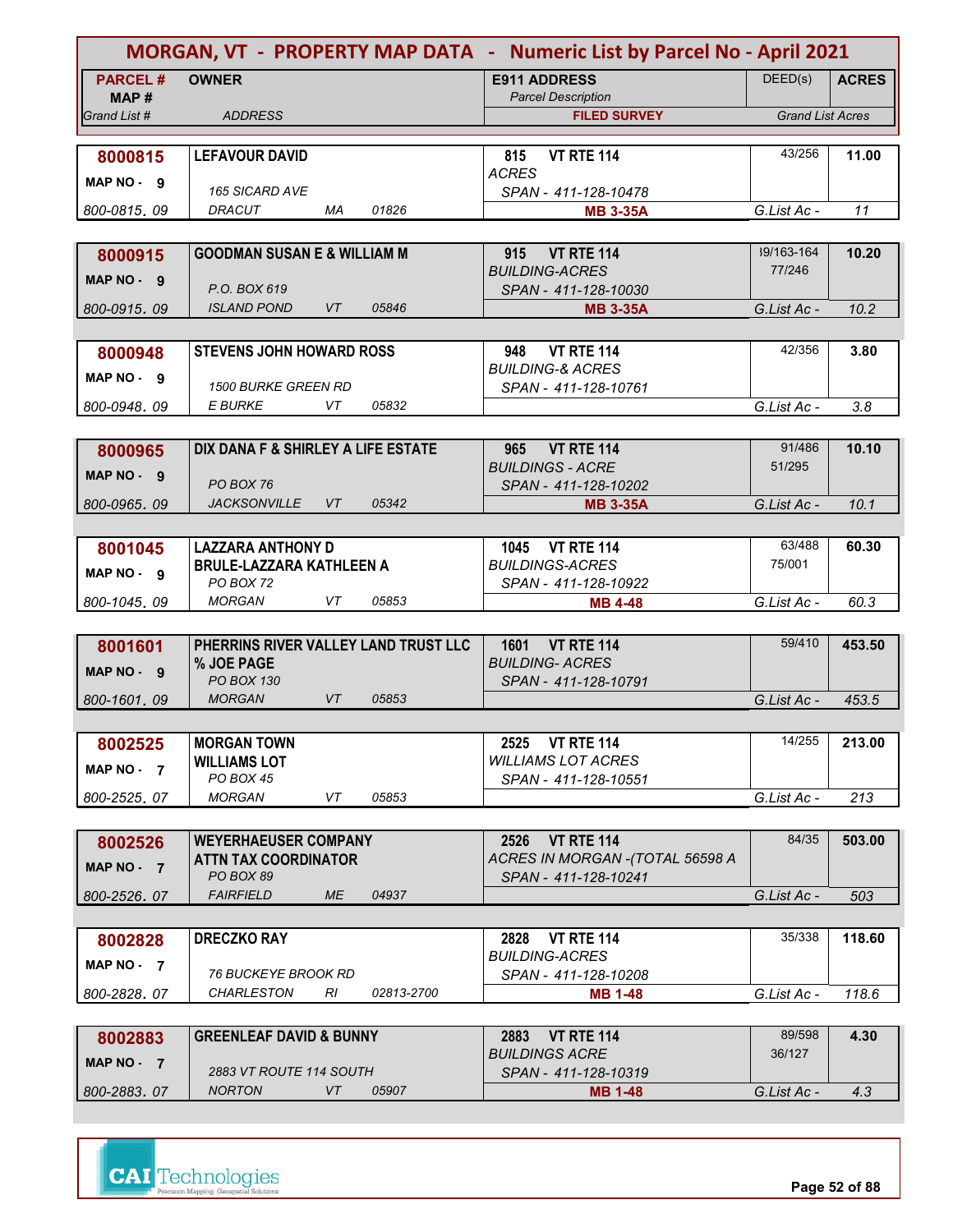|                         |                                                         | MORGAN, VT - PROPERTY MAP DATA - Numeric List by Parcel No - April 2021 |                         |                 |
|-------------------------|---------------------------------------------------------|-------------------------------------------------------------------------|-------------------------|-----------------|
| <b>PARCEL#</b><br>MAP # | <b>OWNER</b>                                            | <b>E911 ADDRESS</b><br><b>Parcel Description</b>                        | DEED(s)                 | <b>ACRES</b>    |
| Grand List #            | <b>ADDRESS</b>                                          | <b>FILED SURVEY</b>                                                     | <b>Grand List Acres</b> |                 |
|                         |                                                         |                                                                         |                         |                 |
| 8002996                 | <b>CHEVALIER SHAUN</b>                                  | 2996<br><b>VT RTE 114</b>                                               | 91/285                  | 120.00          |
| MAP NO $-7$             |                                                         | <b>ACRES</b>                                                            | 57/220                  |                 |
| 800-2996, 07            | 41 HOG ISLAND ROAD<br><b>SWANTON</b><br>VT<br>05488     | SPAN - 411-128-10902                                                    | G.List Ac -             | 120             |
|                         |                                                         | <b>MB 1-48</b>                                                          |                         |                 |
|                         | PETER PIPER TIMBER LLC                                  | 3001 VT RTE 114                                                         | 88/39                   | 160.00          |
| 8003001                 | <b>C/O THE PCW MANAGEMENT</b>                           | ALSO IN WARRENS GORE, WARNER'S                                          |                         |                 |
| MAP NO - 7              | CTR 7 MAYSON'S ISLAND RD                                | SPAN - 411-128-10790                                                    |                         |                 |
| 800-3001.07             | <b>MYSTIC</b><br>CT.<br>06355                           |                                                                         | G.List Ac -             | 160             |
|                         |                                                         |                                                                         |                         |                 |
| 8003204                 | <b>SWEET TREE HOLDINGS 1 LLC</b>                        | 3204 VT RTE 114                                                         | 78/94                   | 12.40           |
| MAP NO $-7$             |                                                         | <b>ACRES MORGAN &amp; OTHER GORES</b>                                   |                         |                 |
|                         | PO BOX 437                                              | SPAN - 411-128-10315                                                    |                         |                 |
| 800-3204.07             | VT.<br>05846<br><b>ISLAND POND</b>                      |                                                                         | G.List Ac -             | $\overline{7}$  |
|                         |                                                         |                                                                         |                         |                 |
| 8010028                 | <b>TULLER WENDY</b>                                     | <b>STEVENS FLAT RD</b><br>28<br><b>BUILDINGS-ACRES</b>                  | 89/55<br>21/6           | 12.00           |
| MAP NO - 9              | <b>28 STEVENS FLAT RD</b>                               | SPAN - 411-128-10694                                                    |                         |                 |
| 801-0028.09             | 05853<br><b>MORGAN</b><br><b>VT</b>                     |                                                                         | G.List Ac -             | 12              |
|                         |                                                         |                                                                         |                         |                 |
| 8010070                 | <b>CLOUGH GARY</b>                                      | <b>STEVENS FLAT RD</b><br>70                                            | 61/60                   | 25.00           |
| MAP NO - 9              | <b>CLOUGH TRAFTON L &amp; JUSTIN R</b>                  | <b>BUILDING-ACRES</b>                                                   |                         |                 |
|                         | 3554 RESERVOIR RD                                       | SPAN - 411-128-10150                                                    |                         |                 |
| 801-0070, 09            | <b>PERKINSVILLE</b><br>VT<br>05151                      |                                                                         | G.List Ac -             | 25              |
|                         |                                                         |                                                                         |                         |                 |
| 8010172                 | <b>BOREN EUGENE T &amp; WORTH DONALD</b>                | <b>STEVENS FLAT RD</b><br>172                                           | 25/135                  | 0.50            |
| MAP NO - 9              | <b>LADD SHIRLEY &amp; DONALD</b><br>PO BOX 13           | <b>BUILDING-ACRES</b>                                                   |                         |                 |
| 801-0172, 09            | <b>STALBANS</b><br><b>VT</b><br>05478                   | SPAN - 411-128-10366                                                    | G.List Ac -             | 0.5             |
|                         |                                                         |                                                                         |                         |                 |
| 8010190                 | <b>GENDRON ROLAND SR</b>                                | <b>STEVENS FLAT RD</b><br>190                                           | 21/441                  | 12.00           |
|                         | <b>GENDRON ROLAND JR</b>                                | <b>BUILDING-ACRES</b>                                                   |                         |                 |
| MAP NO - 9              | 40 BALCOMB ST                                           | SPAN - 411-128-10285                                                    |                         |                 |
| 801-0190.09             | 01970<br>SALEM<br>МA                                    |                                                                         | G.List Ac -             | 12              |
|                         |                                                         |                                                                         |                         |                 |
| 8010266                 | <b>GENDRON ROLAND JR</b>                                | <b>STEVENS FLAT RD</b><br>266                                           | 70/487                  | 15.00           |
| MAP NO - 9              | <b>GENDRON ROGER SR</b>                                 | <b>BUILDING-ACRES</b>                                                   |                         |                 |
|                         | 40 BALCOMB ST<br>01970<br><b>SALEM</b><br>MA            | SPAN - 411-128-10592                                                    |                         |                 |
| 801-0266.09             |                                                         |                                                                         | G.List Ac -             | 15              |
|                         |                                                         | <b>VT RTE 111</b><br>9                                                  | 79/110                  | 167.10          |
| 9000009                 | <b>SUMMARSELL CARMEN</b><br><b>SUMMARSELL RHONDA L.</b> | <b>BUILDING- AC MORGAN (TEN MILE S</b>                                  |                         |                 |
| MAP NO - 9              | <b>14 SUMMERSELL DR. BOX 281</b>                        | SPAN - 411-128-10775                                                    |                         |                 |
| 900-0009, 09            | HARTLAND<br>VT<br>05048                                 |                                                                         | G.List Ac -             | 167.1           |
|                         |                                                         |                                                                         |                         |                 |
| 9000175                 | <b>DUTTON CHARLES</b>                                   | <b>VT RTE 111</b><br>175                                                | 18/331                  | 5.00            |
| MAP NO - 9              |                                                         | <b>BUILDINGS-ACRES</b>                                                  |                         |                 |
|                         | HCR 61 175 VT RTE 111                                   | SPAN - 411-128-10220                                                    |                         |                 |
| 900-0175, 09            | VT<br><b>ISLAND POND</b><br>05846                       |                                                                         | G.List Ac -             | $5\overline{)}$ |



**Page 53 of 88**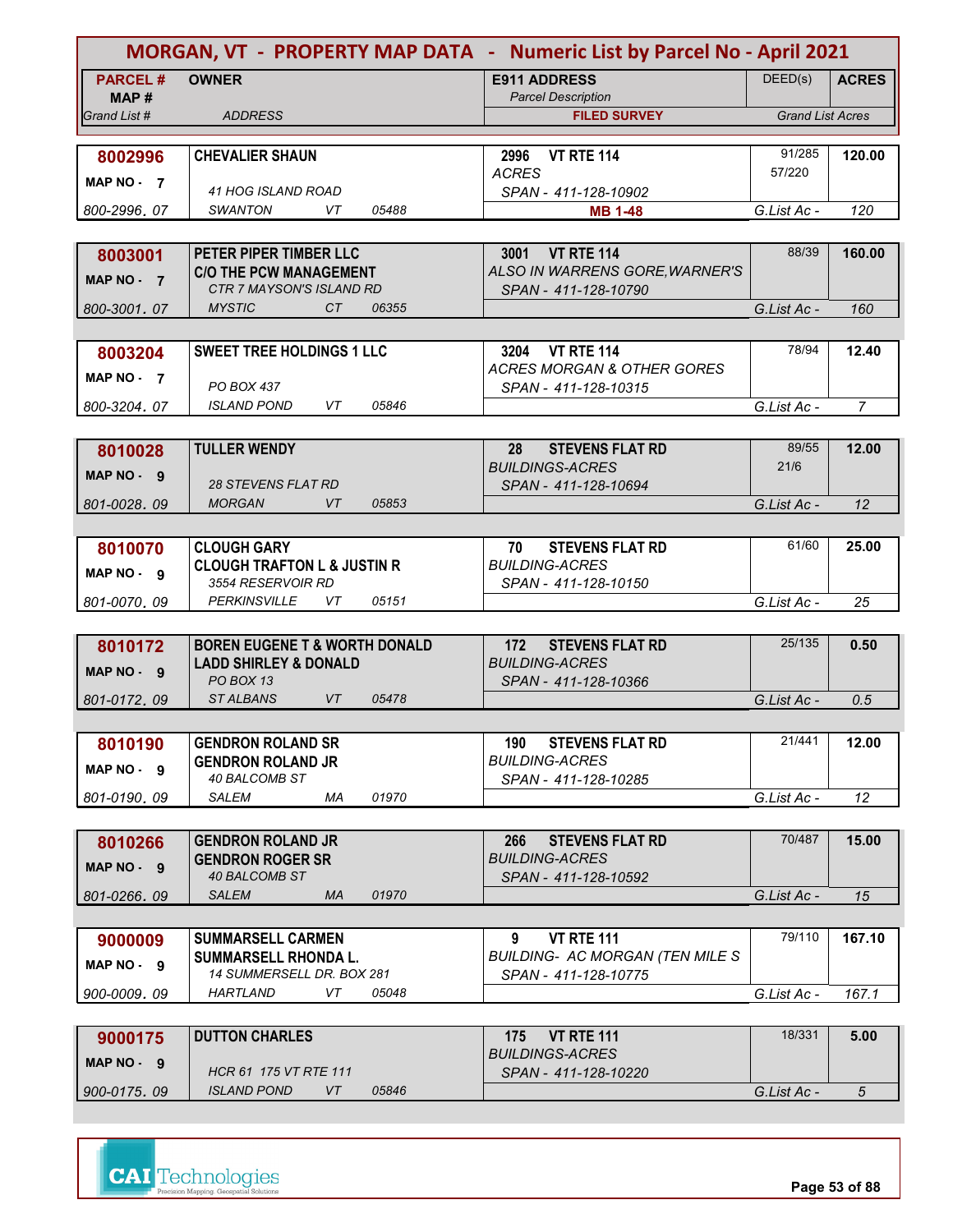|                |                                                               |           |       | MORGAN, VT - PROPERTY MAP DATA - Numeric List by Parcel No - April 2021 |                         |              |
|----------------|---------------------------------------------------------------|-----------|-------|-------------------------------------------------------------------------|-------------------------|--------------|
| <b>PARCEL#</b> | <b>OWNER</b>                                                  |           |       | <b>E911 ADDRESS</b>                                                     | DEED(s)                 | <b>ACRES</b> |
| MAP #          |                                                               |           |       | <b>Parcel Description</b>                                               |                         |              |
| Grand List #   | <b>ADDRESS</b>                                                |           |       | <b>FILED SURVEY</b>                                                     | <b>Grand List Acres</b> |              |
|                |                                                               |           |       |                                                                         |                         |              |
| 9000243        | <b>STEVENS JOHN HOWARD ROSS</b>                               |           |       | <b>VT RTE 111</b><br>243                                                | 52/262                  | 56.90        |
| MAP NO - 9     | <b>STEVENS LUCILLE LIFE ESTATE</b>                            |           |       | <b>ACRES-OPEN</b>                                                       |                         |              |
| 900-0243, 09   | 1506 RTE 114 NORTON RD<br><b>ISLAND POND</b>                  | VT        | 05846 | SPAN - 411-128-10765                                                    | G.List Ac -             | 65.5         |
|                |                                                               |           |       |                                                                         |                         |              |
|                | <b>EDWARDS JASON M</b>                                        |           |       |                                                                         | 51/95                   |              |
| 9000488        |                                                               |           |       | <b>VT RTE 111</b><br>488<br><b>ACRES</b>                                |                         | 0.23         |
| MAP NO - 9     | 340 OLD PENT RD                                               |           |       | SPAN - 411-128-10225                                                    |                         |              |
| 900-0488,09    | <b>GUILFORD</b>                                               | CT        | 06437 |                                                                         | G.List Ac -             | 0.23         |
|                |                                                               |           |       |                                                                         |                         |              |
| 9000528        | <b>NADEAU TIMOTHY J</b>                                       |           |       | <b>VT RTE 111</b><br>528                                                | 60/395                  | 6.36         |
| MAP NO - 9     | <b>NADEAU AMY</b>                                             |           |       | <b>BUILDINGS-ACRES</b>                                                  |                         |              |
|                | 528 RTE 111                                                   |           |       | SPAN - 411-128-10266                                                    |                         |              |
| 900-0528, 09   | <b>MORGAN</b>                                                 | VT        | 05853 | <b>MB 4-82</b>                                                          | G.List Ac -             | 6.3          |
|                |                                                               |           |       |                                                                         |                         |              |
| 9000986        | <b>DUTTON TONY L</b>                                          |           |       | <b>VT RTE 111</b><br>986                                                | 89/123-24               | 67.07        |
| MAP NO - 9     |                                                               |           |       | <b>BUILDINGS-ACRES</b>                                                  | 74/321                  |              |
|                | 986 VT RTE 111                                                |           |       | SPAN - 411-128-10086                                                    |                         |              |
| 900-0986.09    | <b>ISLAND POND</b>                                            | <b>VT</b> | 05846 |                                                                         | G.List Ac -             | 67.07        |
|                |                                                               |           |       |                                                                         |                         |              |
| 9000999        | <b>ROBERTS DEBRA LIFE ESTATE</b>                              |           |       | <b>VT RTE 111</b><br>999                                                | 71/205                  | 1.00         |
| MAP NO - 9     | <b>BAKER STACY &amp; SWIATEK LINDSAY</b><br>41 S BEECHWOOD RD |           |       | <b>BUILDINGS- ACRE</b><br>SPAN - 411-128-10684                          |                         |              |
| 900-0999, 09   | <b>NIAWTIC</b>                                                | CТ        | 06357 | <b>MB 4-21</b>                                                          | G.List Ac -             | $\mathcal I$ |
|                |                                                               |           |       |                                                                         |                         |              |
| 9001109        | <b>BLACKSTONE JACK &amp; TERRI</b>                            |           |       | <b>VT RTE 111</b><br>1109                                               | 89/596                  | 24.00        |
| MAP NO - 9     |                                                               |           |       | <b>ACRES</b>                                                            | 82/483                  |              |
|                | <b>7 IRA PLACE</b>                                            |           |       | SPAN - 411-128-10889                                                    |                         |              |
| 900-1109.09    | <b>MILTON</b>                                                 | <b>VT</b> | 05466 | <b>MB 4-21</b>                                                          | G.List Ac -             | 24           |
|                |                                                               |           |       |                                                                         |                         |              |
| 9001177        | <b>LABOR SCOTT</b>                                            |           |       | 1177 VT RTE 111                                                         | 79/171                  | 12.60        |
| MAP NO - 9     | <b>LABOR ALLISON</b>                                          |           |       | <b>HOUSE-GARAGE- ACRES</b>                                              |                         |              |
|                | P.O. BOX 37<br><b>DERBYLINE</b>                               | VT        | 05830 | SPAN - 411-128-10186                                                    |                         |              |
| 900-1177.09    |                                                               |           |       | <b>MB 4-21</b>                                                          | G.List Ac -             | 12.6         |
|                |                                                               |           |       | <b>VT RTE 111</b><br>1211                                               | 90/411                  | 69.13        |
| 9001217        | <b>BERTSCH ANDREW P</b>                                       |           |       | <b>LAND &amp; OUTBUILDING</b>                                           |                         |              |
| MAP NO - 8     | <b>PO BOX 552</b>                                             |           |       | SPAN - 411-128-11953                                                    |                         |              |
| 900-1217.08    | <b>ISLAND POND</b>                                            | VT 058    |       | MB 5-18,3-68 & 70                                                       | G.List Ac -             | 69.13        |
|                |                                                               |           |       |                                                                         |                         |              |
| 9001219        | <b>GABORIAULT LINDSEY</b>                                     |           |       | 1219 VT RTE 111                                                         | 90/243                  | 5.00         |
| $MAP NO - 8$   | <b>GRAY JORDAN</b>                                            |           |       | <b>BUILDINGS-ACRES</b>                                                  | 46/68                   |              |
|                | 1219 VT ROUTE 111                                             |           |       | SPAN - 411-128-10060                                                    | 66/436                  |              |
| 900-1219, 08   | <b>MORGAN</b>                                                 | VT        | 05853 | MB 5-18,3-68 & 70                                                       | G.List Ac -             | 5            |
|                |                                                               |           |       |                                                                         |                         |              |
| 9001403        | <b>DECKER PETER</b>                                           |           |       | <b>VT RTE 111</b><br>1403                                               | 86/369                  | 51.31        |
| MAP NO - 9     | <b>DURRANCE TINA</b><br>3604 VT RTE 111                       |           |       | <b>ACRES</b>                                                            |                         |              |
| 900-1403.09    | <b>MORGAN</b>                                                 | VT        | 05853 | SPAN - 411-128-10390<br>MB 3-75 & MB 3-76                               | G.List Ac -             | 51.31        |
|                |                                                               |           |       |                                                                         |                         |              |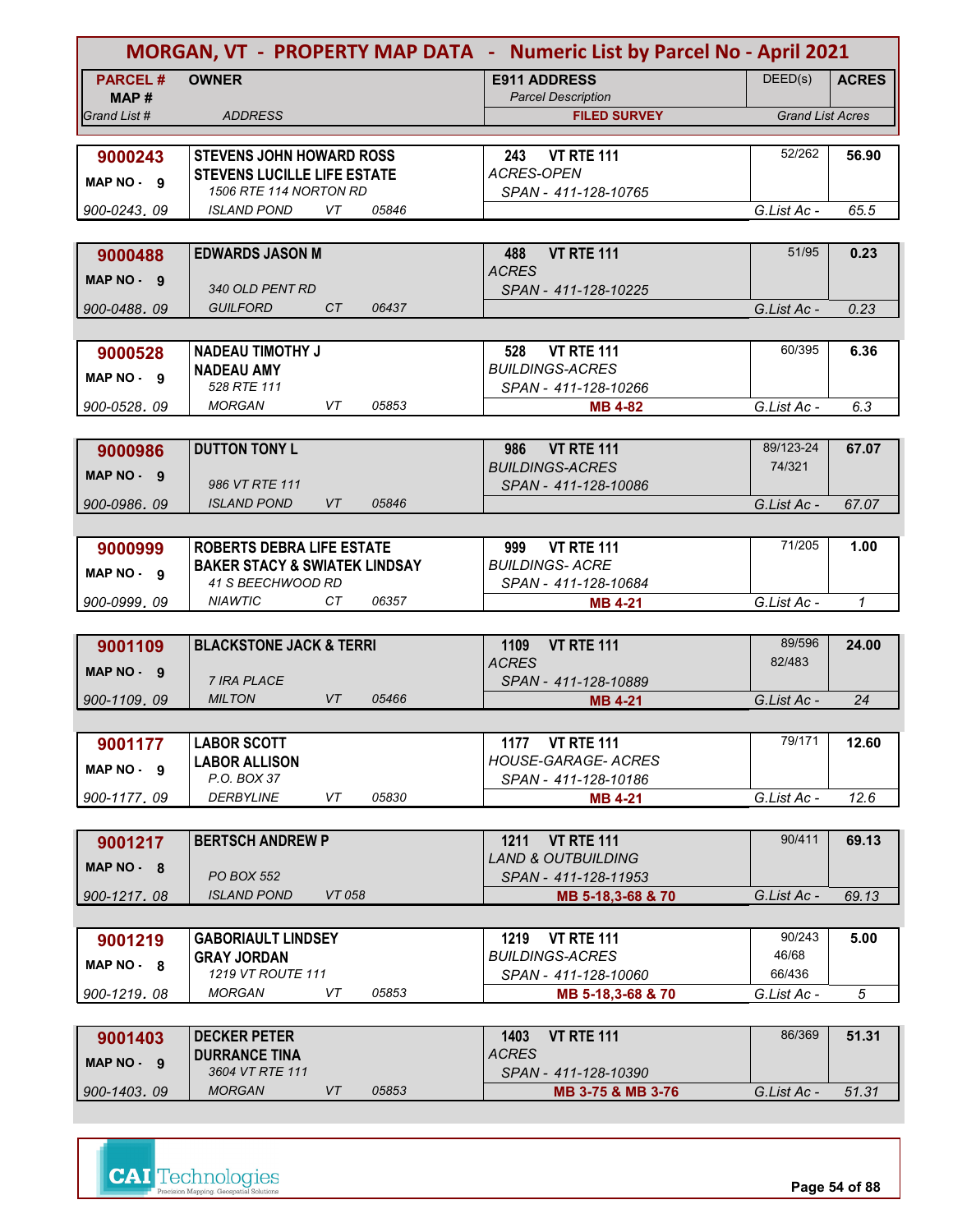|                         |                                                                                  |     |            | MORGAN, VT - PROPERTY MAP DATA - Numeric List by Parcel No - April 2021 |                         |              |
|-------------------------|----------------------------------------------------------------------------------|-----|------------|-------------------------------------------------------------------------|-------------------------|--------------|
| <b>PARCEL#</b><br>MAP # | <b>OWNER</b>                                                                     |     |            | <b>E911 ADDRESS</b><br><b>Parcel Description</b>                        | DEED(s)                 | <b>ACRES</b> |
| Grand List #            | <b>ADDRESS</b>                                                                   |     |            | <b>FILED SURVEY</b>                                                     | <b>Grand List Acres</b> |              |
|                         |                                                                                  |     |            |                                                                         |                         |              |
| 9001703                 | <b>NOBLE ENTERPRISES, INC</b>                                                    |     |            | 1703 VT RTE 111                                                         | 46/131                  | 10.07        |
| MAP NO - 8              |                                                                                  |     |            | <b>BUILDINGS-ACRES</b>                                                  |                         |              |
|                         | <b>BOX 130</b><br><b>MORGAN</b>                                                  | VT  | 05853      | SPAN - 411-128-10587                                                    | G.List Ac -             | 10.07        |
| 900-1703.08             |                                                                                  |     |            |                                                                         |                         |              |
| 9001791                 | <b>BERUBE PAUL</b>                                                               |     |            | 1791 VT RTE 111                                                         | 63/4                    | 10.13        |
|                         | <b>SALTMARSH LUANN</b>                                                           |     |            | <b>MHO-OUTBUILDING-ACRES</b>                                            |                         |              |
| MAP NO - 8              | 1791 VT RTE 111                                                                  |     |            | SPAN - 411-128-10404                                                    |                         |              |
| 900-1791, 08            | <b>MORGAN</b>                                                                    | VT  | 05853      | <b>MB 1-59</b>                                                          | G.List Ac -             | 10.13        |
|                         |                                                                                  |     |            |                                                                         |                         |              |
| 9001859                 | <b>ANDRUS CHERYL B</b>                                                           |     |            | <b>VT RTE 111</b><br>1859                                               | 63/316                  | 35.30        |
| MAP NO 8                |                                                                                  |     |            | <b>ACRES</b>                                                            | 63/320                  |              |
| 900-1859.08             | 845 MAIN ST<br><b>ANDOVER</b>                                                    | NH  | 03216      | SPAN - 411-128-10650<br><b>MB 1-59</b>                                  | 63/318<br>G.List Ac -   | 35.3         |
|                         |                                                                                  |     |            |                                                                         |                         |              |
| 9001950                 | <b>HUNT MARY E</b>                                                               |     |            | 1950 VT RTE 111                                                         | 89/132                  | 3.00         |
|                         |                                                                                  |     |            | <b>BUILDINGS-ACRES</b>                                                  | 67/277                  |              |
| MAP NO - 8              | <b>1950 VT ROUTE 111</b>                                                         |     |            | SPAN - 411-128-10633                                                    |                         |              |
| 900-1950.08             | <b>MORGAN</b>                                                                    | VT  | 05853      |                                                                         | G.List Ac -             | 3            |
|                         |                                                                                  |     |            |                                                                         |                         |              |
| 9001959                 | <b>BYRD TRUDY E</b>                                                              |     |            | 1959 VT RTE 111                                                         | 43/456                  | 10.02        |
| MAP NO - 8              |                                                                                  |     |            | <b>MHO-ACRES</b>                                                        |                         |              |
| 900-1959.08             | PO BOX 159<br><b>ISLAND POND</b>                                                 | VT  | 05846-0159 | SPAN - 411-128-10115<br><b>MB 1-59</b>                                  | G.List Ac -             | 10.02        |
|                         |                                                                                  |     |            |                                                                         |                         |              |
| 9002009                 | <b>BERTSCH TRACY</b>                                                             |     |            | <b>VT RTE 111</b><br>2009                                               | 66/462                  | 335.04       |
| MAP NO - 8              |                                                                                  |     |            | <b>ACRES</b>                                                            |                         |              |
|                         | 4225 MELTON RD                                                                   |     |            | SPAN - 411-128-10686                                                    |                         |              |
| 900-2009, 08            | <b>MILTON</b>                                                                    | FL. | 32583-9057 | <b>MB 1-70</b>                                                          | G.List Ac -             | 325.02       |
|                         |                                                                                  |     |            |                                                                         |                         |              |
| 9002011                 | <b>GABORIAULT STUART R &amp; HOLLY A</b><br><b>OKEEFE GARY &amp; GUNN ROBERT</b> |     |            | <b>VT RTE 111</b><br>2011<br><b>ACRES</b>                               | 78/229                  | 4.62         |
| MAP NO - 8              | 20 HEAD OF THE POND ROAD                                                         |     |            | SPAN - 411-128-10278                                                    |                         |              |
| 900-2011.08             | <b>ISLAND POND</b>                                                               | VT  | 05846      | MB 3-56 & MB 3-61                                                       | G.List Ac -             | 4.62         |
|                         |                                                                                  |     |            |                                                                         |                         |              |
| 9002020                 | <b>ROSALES JAMES</b>                                                             |     |            | <b>VT RTE 111</b><br>2020                                               | 61/234                  | 10.01        |
| MAP NO - 8              | <b>FORTUNE-ROSALES LUPE</b>                                                      |     |            | <b>BUILDINGS-ACRE</b>                                                   |                         |              |
|                         | <b>PO BOX 238</b>                                                                |     |            | SPAN - 411-128-10666                                                    |                         |              |
| 900-2020.08             | <b>MORGAN</b>                                                                    | VT  | 05853      |                                                                         | G.List Ac -             | 10.01        |
|                         |                                                                                  |     |            |                                                                         | 85/222                  | 10.01        |
| 9002059                 | <b>LITT ROBERTA</b>                                                              |     |            | 2059<br><b>VT RTE 111</b><br><b>BUILDING-ACRE</b>                       |                         |              |
| MAP NO - 8              | 2059 VERMONT RT 111                                                              |     |            | SPAN - 411-128-10114                                                    |                         |              |
| 900-2059.08             | <b>MORGAN</b>                                                                    | VT  | 05853      | <b>MB 1-59</b>                                                          | G.List Ac -             | 10.01        |
|                         |                                                                                  |     |            |                                                                         |                         |              |
| 9002139                 | <b>LOOMIS JAMES</b>                                                              |     |            | <b>VT RTE 111</b><br>2139                                               | 87/366                  | 10.07        |
| MAP NO - 8              |                                                                                  |     |            | <b>BUILDINGS-ACRES</b>                                                  |                         |              |
| 900-2139.08             | 2139 VT RTE 111<br><b>MORGAN</b>                                                 | VT  | 05853      | SPAN - 411-128-10343<br><b>MB 1-59</b>                                  | G.List Ac -             | 10.07        |
|                         |                                                                                  |     |            |                                                                         |                         |              |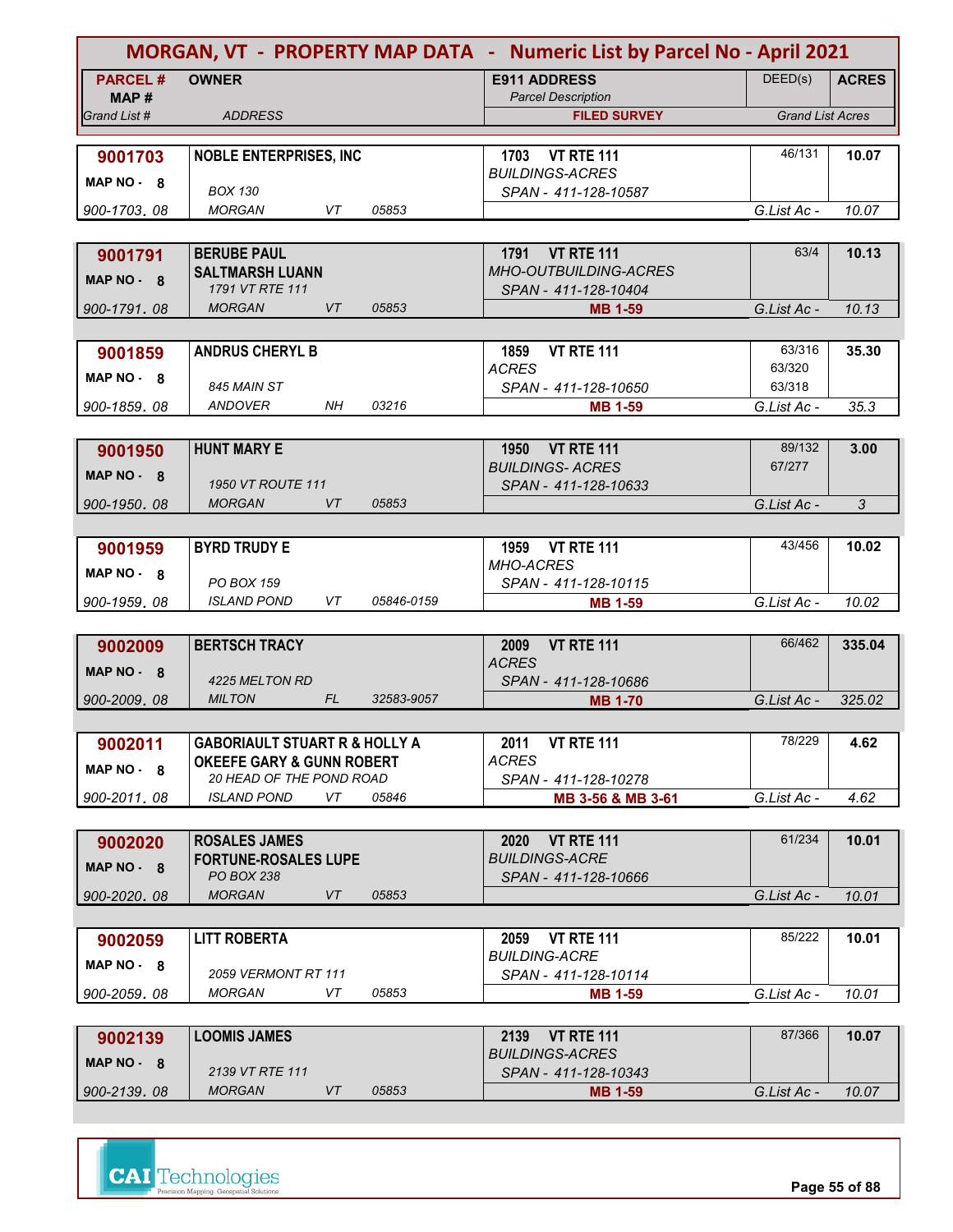|                        |                                               |                    | MORGAN, VT - PROPERTY MAP DATA - Numeric List by Parcel No - April 2021 |                         |              |  |
|------------------------|-----------------------------------------------|--------------------|-------------------------------------------------------------------------|-------------------------|--------------|--|
| <b>PARCEL#</b><br>MAP# | <b>OWNER</b>                                  |                    | <b>E911 ADDRESS</b><br><b>Parcel Description</b>                        | DEED(s)                 | <b>ACRES</b> |  |
| Grand List #           | <b>ADDRESS</b>                                |                    | <b>FILED SURVEY</b>                                                     | <b>Grand List Acres</b> |              |  |
| 9002140                | <b>MORGAN TOWN</b><br><b>TRANSFER STATION</b> |                    | 2140<br><b>VT RTE 111</b><br><b>TRANSFER STATION ACRES</b>              | 9/272                   | 74.40        |  |
| MAP NO - 8             | PO BOX 45                                     |                    | SPAN - 411-128-10555                                                    |                         |              |  |
| 900-2140.08            | <b>MORGAN</b>                                 | 05853<br>VT        | <b>MB 1-29</b>                                                          | G.List Ac -             | 74.4         |  |
|                        |                                               |                    |                                                                         | 88/286-87               |              |  |
| 9002172                | <b>VOLPONE BRANDON C</b>                      |                    | 2172 VT RTE 111<br><b>BUILDINGS- ACRES</b>                              | 21/5                    | 10.00        |  |
| MAP $NO - 8$           | 2172 VT RT 111                                |                    | SPAN - 411-128-10022                                                    |                         |              |  |
| 900-2172.08            | <b>MORGAN</b>                                 | <b>VT</b><br>05853 |                                                                         | G.List Ac -             | 10           |  |
|                        |                                               |                    |                                                                         |                         |              |  |
| 9002301                | <b>NORTHWOODS STEWARDSHIP CENTER</b>          |                    | 2301 VT RTE 111<br>AC LAND-ALSO 1118 AC CHARLESTO                       | 68/431<br>69/041        | 298.40       |  |
| $MAP NO - 8$           | <b>PO BOX 220</b>                             |                    | SPAN - 411-128-10740                                                    |                         |              |  |
| 900-2301.08            | E CHARLESTON                                  | VT<br>05833        |                                                                         | G.List Ac -             | 298.4        |  |
|                        |                                               |                    |                                                                         |                         |              |  |
| 9002302                | <b>GRENIER KRISTA</b>                         |                    | <b>VT RTE 111</b><br>2302                                               | 78/486                  | 10.11        |  |
| MAP NO - 8             | <b>COLBURN DIANE</b><br>2302 VT RTE 111       |                    | <b>BUILDING- ACRES</b><br>SPAN - 411-128-10062                          |                         |              |  |
| 900-2302.08            | <b>MORGAN</b>                                 | VT<br>05853        | <b>MB 4-29</b>                                                          | G.List Ac -             | 10.11        |  |
|                        |                                               |                    |                                                                         |                         |              |  |
| 9002416                | <b>NORTH KEVIN</b>                            |                    | 2416 VT RTE 111                                                         | 91/441                  | 10.27        |  |
| MAP NO - 8             |                                               |                    | <b>BUILDINGS-ACRES</b>                                                  | 82/408                  |              |  |
| 900-2416.08            | 2416 VT RTE 111<br><b>MORGAN</b>              | VT<br>05853        | SPAN - 411-128-10213<br><b>MB 4-29</b>                                  | G.List Ac -             | 10.27        |  |
|                        |                                               |                    |                                                                         |                         |              |  |
| 9002592                | <b>BAILEY WILLIAM</b>                         |                    | 2592 VT RTE 111                                                         | 82/3                    | 12.64        |  |
| MAP NO - 8             | <b>CANTON FRANCINE</b>                        |                    | <b>BUILDINGS-ACRES</b>                                                  |                         |              |  |
|                        | PO BOX 144<br><b>MORGAN</b>                   | <b>VT</b><br>05853 | SPAN - 411-128-10122                                                    | G.List Ac -             |              |  |
| 900-2592.08            |                                               |                    | <b>MB 4-29</b>                                                          |                         | 12.64        |  |
| 9002701                | <b>NORTON BARBARA E</b>                       |                    | 2701<br><b>VT RTE 111</b>                                               | 73/383                  | 76.00        |  |
| MAP NO 8               |                                               |                    | <b>ACRES</b>                                                            |                         |              |  |
|                        | PO BOX 483                                    |                    | SPAN - 411-128-11905                                                    |                         |              |  |
| 900-2701.08            | DERBY                                         | 05829<br>VT        |                                                                         | G.List Ac -             | 76           |  |
| 9002750                | <b>MASON SR FRANCIS &amp; MEGAN</b>           |                    | <b>VT RTE 111</b><br>2750                                               | 91/396                  | 81.60        |  |
| $MAP NO - 8$           |                                               |                    | <b>ACRES</b>                                                            | 44/305                  |              |  |
|                        | 71 FISHER RD                                  |                    | SPAN - 411-128-10025                                                    |                         |              |  |
| 900-2750.08            | SOUTHBOROUGH MA                               | 01772              | <b>MB 1-27</b>                                                          | G.List Ac -             | 81.6         |  |
|                        | <b>MORGAN TOWN</b>                            |                    | <b>VT RTE 111</b><br>2931                                               | 18/192                  | 1.00         |  |
| 9002931<br>MAP NO - 8  | <b>OLD DUMP</b><br>PO BOX 45                  |                    | <b>OLD DUMP-ACRE</b><br>SPAN - 411-128-10556                            |                         |              |  |
| 900-2931.08            | <b>MORGAN</b>                                 | VT<br>05853        |                                                                         | G.List Ac -             | 1            |  |
|                        |                                               |                    |                                                                         |                         |              |  |
| 9002993                | <b>LOVE JUDITH N</b>                          |                    | <b>VT RTE 111</b><br>2993                                               | 59/378                  | 0.95         |  |
| MAP $NO - 8$           | 1606 N PALMWAY                                |                    | <b>ACRE</b><br>SPAN - 411-128-10418                                     |                         |              |  |
| 900-2993.08            | <i>LAKE WORTH</i>                             | FL<br>33460        |                                                                         | G.List Ac -             | 0.95         |  |

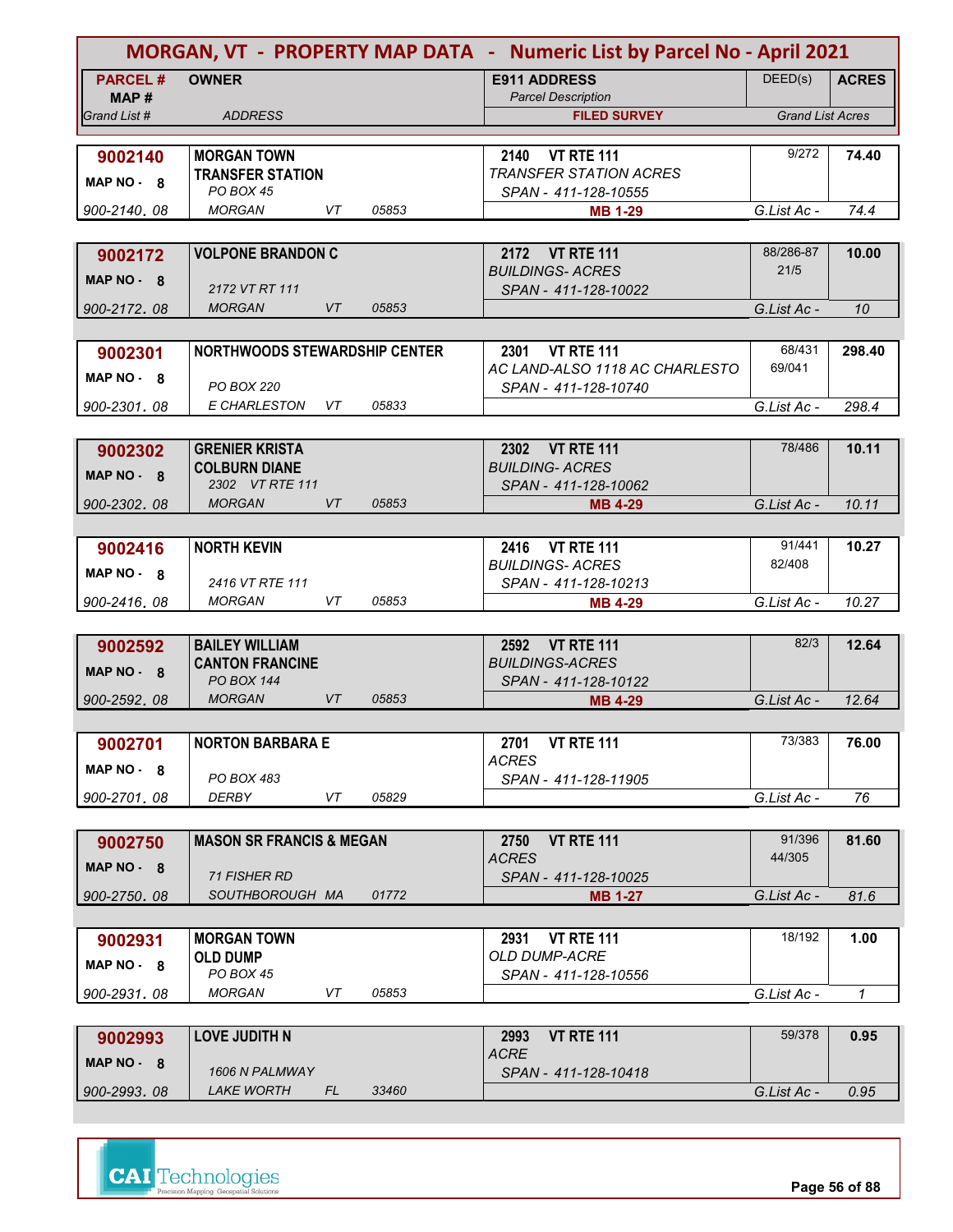|                    |                                             |           | MORGAN, VT - PROPERTY MAP DATA - Numeric List by Parcel No - April 2021 |                                                     |                         |              |
|--------------------|---------------------------------------------|-----------|-------------------------------------------------------------------------|-----------------------------------------------------|-------------------------|--------------|
| <b>PARCEL#</b>     | <b>OWNER</b>                                |           |                                                                         | <b>E911 ADDRESS</b>                                 | DEED(s)                 | <b>ACRES</b> |
| MAP#               |                                             |           |                                                                         | <b>Parcel Description</b>                           |                         |              |
| Grand List #       | <b>ADDRESS</b>                              |           |                                                                         | <b>FILED SURVEY</b>                                 | <b>Grand List Acres</b> |              |
|                    | <b>MARIN ALFRED W &amp; LAURA</b>           |           |                                                                         | <b>VT RTE 111</b><br>3054                           | 30/147                  | 6.30         |
| 9003054            |                                             |           |                                                                         | <b>ACRES</b>                                        |                         |              |
| MAP NO - 8         | <b>41 LOGAN DRIVE</b>                       |           |                                                                         | SPAN - 411-128-10512                                |                         |              |
| 900-3054, 08       | <b>NEWPORT</b>                              | VT        | 05855-9683                                                              |                                                     | G.List Ac -             | 6.3          |
|                    |                                             |           |                                                                         |                                                     |                         |              |
| 9003456            | <b>BRILLANT JOSEPHINE</b>                   |           |                                                                         | 3456 VT RTE 111                                     | 83/211                  | 1.00         |
| MAP $NO - 6$       | 431 AL SHIR RD                              |           |                                                                         | <b>BUILDING- ACRE</b><br>SPAN - 411-128-10088       |                         |              |
| 900-3456, 06       | <b>COLCHESTER</b>                           | <b>VT</b> | 05446                                                                   |                                                     | G.List Ac -             | $\mathbf{1}$ |
|                    |                                             |           |                                                                         |                                                     |                         |              |
| 9003604            | <b>DECKER PETER</b>                         |           |                                                                         | <b>VT RTE 111</b><br>3604                           | 86/461                  | 497.75       |
| MAP NO - 6         | <b>DURRANCE TINA</b>                        |           |                                                                         | <b>FARM -3 HOUSES-</b>                              |                         |              |
|                    | 3604 VT RTE 111                             |           |                                                                         | SPAN - 411-128-10387                                |                         |              |
| 900-3604.06        | <b>MORGAN</b>                               | VT        | 05853                                                                   | MB 3-22, 4-3 & 4-71                                 | G.List Ac -             | 501.65       |
|                    |                                             |           |                                                                         | 3870 VT RTE 111                                     |                         | 1.16         |
| 9003870            | <b>SWENSON DOUGLAS &amp; SUSAN</b>          |           |                                                                         | <b>BUILDING- ACRES</b>                              |                         |              |
| MAP $NO - 6$       | 3870 VT RTE 111                             |           |                                                                         | SPAN - 411-128-10777                                |                         |              |
| 900-3870.06        | <b>MORGAN</b>                               | VT        | 05853                                                                   |                                                     | G.List Ac -             | 1.16         |
|                    |                                             |           |                                                                         |                                                     |                         |              |
| 9003980            | <b>MACLEAY KAREN ET AL</b>                  |           |                                                                         | <b>VT RTE 111</b><br>3980                           | 90/368                  | 35.72        |
| MAP $NO - 6$       |                                             |           |                                                                         | <b>BUILDINGS-ACRES</b>                              | 18/469                  |              |
| 900-3980.06        | 13210 HARDING ST<br>SYLMAR                  | CA        | 91342                                                                   | SPAN - 411-128-10501<br><b>MB 4-80</b>              | G.List Ac -             | 35.72        |
|                    |                                             |           |                                                                         |                                                     |                         |              |
| 9004260            | <b>EMERY MICHAEL, THOMAS, STEPHEN</b>       |           |                                                                         | <b>VT RT 111</b><br>4260                            | 74/435                  | 115.00       |
| MAP $NO - 6$       |                                             |           |                                                                         | <b>AC OPEN</b>                                      |                         |              |
|                    | P.O. BOX 12                                 |           |                                                                         | SPAN - 411-128-11921                                |                         |              |
| 900-4260.06        | <b>MORGAN</b>                               | VT        | 05853                                                                   |                                                     | G.List Ac -             | 115          |
|                    |                                             |           |                                                                         |                                                     |                         |              |
| 9004495            | <b>DECKER PETER</b><br><b>TINA DURRANCE</b> |           |                                                                         | 4495 VT RTE 111<br><b>FARM &amp; ACRES</b>          | 86/375                  | 49.29        |
| <b>MAP NO - 26</b> | 3604 VT RT 111                              |           |                                                                         | SPAN - 411-128-10391                                |                         |              |
| 900-4495.26        | <b>MORGAN</b>                               | VT        | 05853                                                                   | <b>MB 3-76</b>                                      | G.List Ac -             | 49.29        |
|                    |                                             |           |                                                                         |                                                     |                         |              |
| 9004500            | <b>EPSTEIN RICHARD W &amp; CLAUDIA S</b>    |           |                                                                         | <b>VT RTE 111</b><br>4500                           | 62/290                  | 10.05        |
| MAP $NO - 6$       | 331 ELLIOTT ACRES RD                        |           |                                                                         | <b>ACRES</b><br>SPAN - 411-128-10238                | 43/372                  |              |
| 900-4500.06        | <b>MORGAN</b>                               | VT        | 05853                                                                   | <b>MB 3-53</b>                                      | G.List Ac -             | 10.05        |
|                    |                                             |           |                                                                         |                                                     |                         |              |
| 9004510            | <b>WHEELER JOAN</b>                         |           |                                                                         | <b>VT RTE 111</b><br>4510                           | 65/204                  | 10.08        |
| MAP $NO - 6$       |                                             |           |                                                                         | <b>BUILDING- ACRES</b>                              |                         |              |
|                    | PO BOX 156                                  |           |                                                                         | SPAN - 411-128-11900                                |                         |              |
| 900-4510, 06       | <b>MORGAN</b>                               | VT        | 05853                                                                   | <b>MB 4-51</b>                                      | G.List Ac -             | 10.08        |
|                    |                                             |           |                                                                         |                                                     | 82/290                  |              |
| 9004512            | <b>WHEELER THOMAS &amp; KIMBERLY</b>        |           |                                                                         | <b>VT RTE 111</b><br>4500<br><b>BUILDING- ACRES</b> |                         | 36.44        |
| MAP $NO - 6$       | PO BOX 493                                  |           |                                                                         | SPAN - 411-128-10917                                |                         |              |
| 900-4512.06        | <b>ISLAND POND</b>                          | VT        | 05846                                                                   | MB 3-53, 4-51                                       | G.List Ac -             | 36.43        |

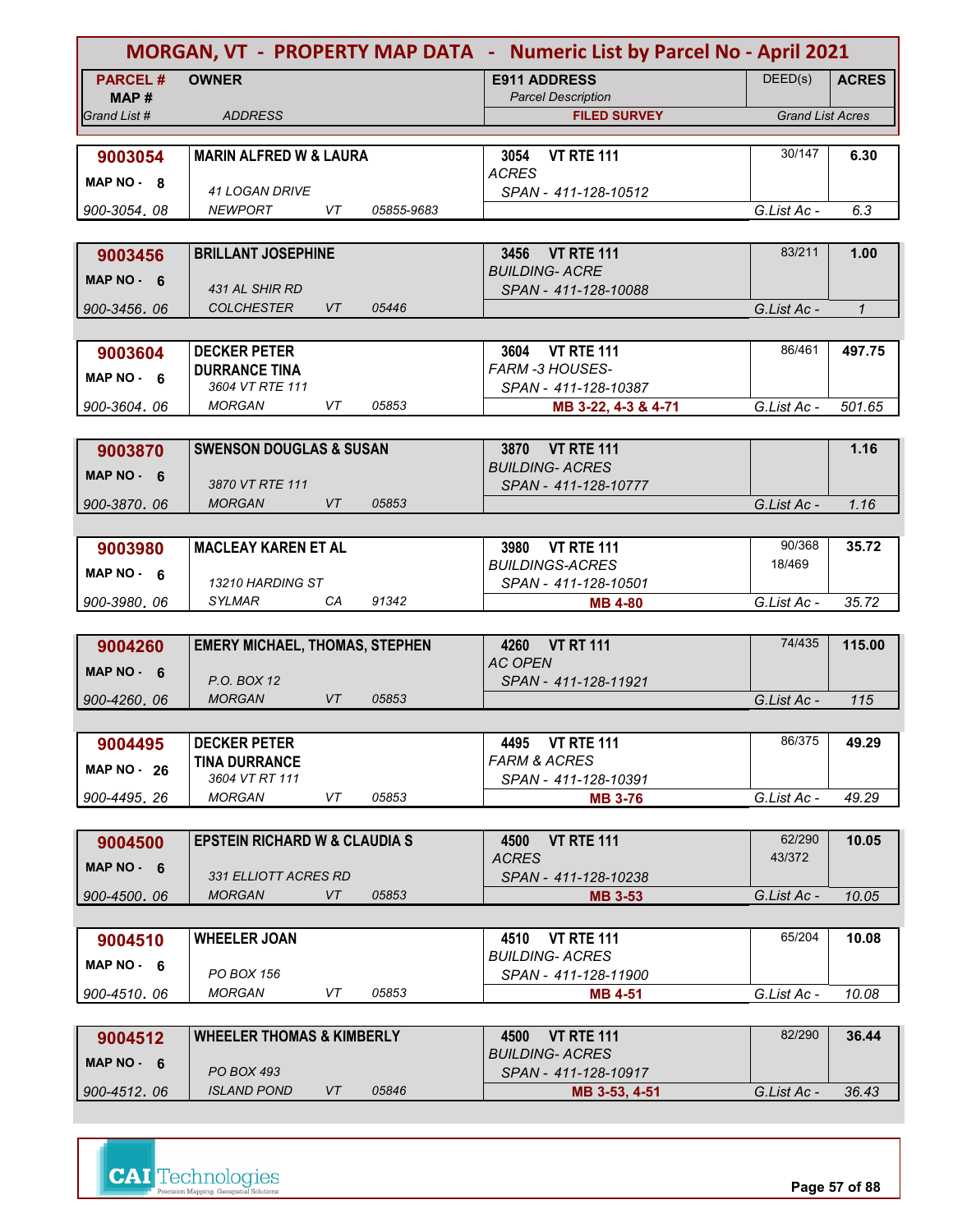|                    |                                                   |                    | MORGAN, VT - PROPERTY MAP DATA - Numeric List by Parcel No - April 2021 |                         |                |
|--------------------|---------------------------------------------------|--------------------|-------------------------------------------------------------------------|-------------------------|----------------|
| <b>PARCEL#</b>     | <b>OWNER</b>                                      |                    | <b>E911 ADDRESS</b>                                                     | DEED(s)                 | <b>ACRES</b>   |
| MAP #              |                                                   |                    | <b>Parcel Description</b>                                               |                         |                |
| Grand List #       | <b>ADDRESS</b>                                    |                    | <b>FILED SURVEY</b>                                                     | <b>Grand List Acres</b> |                |
|                    |                                                   |                    |                                                                         | 91/238                  |                |
| 9004578            | <b>SANTAW JR RAYMOND &amp; DANIELLE</b>           |                    | 4578 VT RTE 111<br><b>BUILDING ACRES</b>                                | 78/78                   | 2.00           |
| MAP $NO - 26$      | 4578 VT RT 111                                    |                    | SPAN - 411-128-10581                                                    |                         |                |
| 900-4578, 26       | <b>MORGAN</b>                                     | 05853<br>VT        |                                                                         | G.List Ac -             | $\overline{c}$ |
|                    |                                                   |                    |                                                                         |                         |                |
| 9004610            | <b>BURROUGHS CHARLES LIFE ESTATE</b>              |                    | 4610 VT RTE 111                                                         | 86/250                  | 68.91          |
| MAP NO $-6$        | <b>LACOURSE MICHAEL &amp; TAMMY</b>               |                    | <b>BUILDING-ACRE</b>                                                    |                         |                |
|                    | 4610 VT RTE 111                                   |                    | SPAN - 411-128-10104                                                    |                         |                |
| 900-4610, 06       | <b>MORGAN</b>                                     | VT<br>05853        |                                                                         | G.List Ac -             | 68.91          |
|                    |                                                   |                    |                                                                         |                         |                |
| 9004642            | <b>JACOBS WILLIAM ET AL</b>                       |                    | 4642 VT RTE 111                                                         | 83/437                  | 3.00           |
| <b>MAP NO - 26</b> | <b>BANNERMAN</b><br><b>1589 TRADITION CLUB DR</b> |                    | <b>BUILDING-ACRES</b>                                                   |                         |                |
| 900-4642.26        | PAWLEYS ISLAND SC                                 | 29585              | SPAN - 411-128-10374                                                    | G.List Ac -             | 3              |
|                    |                                                   |                    |                                                                         |                         |                |
|                    | <b>RUITER FLORENCE</b>                            |                    | 4644 VT RTE 111                                                         | 19/171                  | 3.00           |
| 9004644            | % RUITER BRUCE                                    |                    | <b>BUILDING-ACRES</b>                                                   |                         |                |
| <b>MAP NO - 26</b> | <b>MANOIR CAVARNAL 404 MAIN RD APT105</b>         |                    | SPAN - 411-128-10691                                                    |                         |                |
| 900-4644.26        | HUDSON QUEBEC CANA JOP 1HO                        |                    |                                                                         | G.List Ac -             | 3              |
|                    |                                                   |                    |                                                                         |                         |                |
| 9004650            | ZANETTI MARGARET PEGGYSUE JOANN JO                |                    | <b>VT RTE 111</b><br>4650                                               | 21/157                  | 2.00           |
| MAP $NO - 26$      | % MARGARET TETTEMER                               |                    | <b>ACRES</b>                                                            |                         |                |
|                    | <b>24 HEWITT RD</b>                               |                    | SPAN - 411-128-10870                                                    |                         |                |
| 900-4650, 26       | <b>STOCKTON</b><br>NJ                             | 08559              | <b>MB 1-49</b>                                                          | G.List Ac -             | $\overline{2}$ |
|                    |                                                   |                    |                                                                         |                         |                |
| 9004676            | <b>TOSSEL YVAN</b>                                |                    | 4676 VT RTE 111                                                         | 78/98                   | 1.50           |
| MAP $NO - 26$      | 4676 VT RT 111                                    |                    | <b>BUILDINGS-&amp; ACRES</b><br>SPAN - 411-128-10461                    |                         |                |
| 900-4676, 26       | <b>MORGAN</b>                                     | <b>VT</b><br>05853 |                                                                         | G.List Ac -             | 1.5            |
|                    |                                                   |                    |                                                                         |                         |                |
| 9004741            | <b>GAUDET ROBERT</b>                              |                    | 4741 VT RT 111                                                          | 90/344                  | 4.93           |
|                    | <b>OSBORNE NIKKI</b>                              |                    | <b>BUILDINGS-ACRES</b>                                                  | 70/199                  |                |
| <b>MAP NO - 26</b> | <b>448 PINEDALE AVE</b>                           |                    | SPAN - 411-128-10896                                                    |                         |                |
| 900-4741.26        | <b>ATHOL</b>                                      | 01331<br>МA        | <b>MB 4-24</b>                                                          | G.List Ac -             | 4.93           |
|                    |                                                   |                    |                                                                         |                         |                |
| 9004838            | <b>DENSMORE RICKY A LIFE ESTATE</b>               |                    | <b>VT RTE 111</b><br>4838                                               | 85/311                  | 10.09          |
| MAP $NO - 6$       | <b>DENSMORE JERICO MARIE</b>                      |                    | <b>BUILDINGS-ACRE</b>                                                   |                         |                |
|                    | 4838 VT RTE 111                                   |                    | SPAN - 411-128-10195                                                    |                         |                |
| 900-4838.06        | <b>MORGAN</b>                                     | VT<br>05853        | <b>MB 1-49</b>                                                          | G.List Ac -             | 10.09          |
|                    |                                                   |                    |                                                                         | 59/180                  |                |
| 9004888            | <b>TETREAULT ROLAND R</b>                         |                    | <b>VT RTE 111</b><br>4888<br><b>BUILDING-&amp; ACRES</b>                |                         | 10.10          |
| <b>MAP NO - 25</b> | 4888 VT RTE 111                                   |                    | SPAN - 411-128-10789                                                    |                         |                |
| 900-4888, 25       | MORGAN                                            | 05853<br>VT        |                                                                         | G.List Ac -             | 10.1           |
|                    |                                                   |                    |                                                                         |                         |                |
| 9004964            | <b>BERTSCH ANDREW</b>                             |                    | 4964 VT RTE 111                                                         | 91/571                  | 2.49           |
| <b>MAP NO - 25</b> |                                                   |                    | <b>BUILDINGS-ACRES</b>                                                  | 88/22                   |                |
|                    | <b>PO BOX 552</b>                                 |                    | SPAN - 411-128-10291                                                    |                         |                |
| 900-4964, 25       | <b>ISLAND POND</b>                                | VT<br>05846        |                                                                         | G.List Ac -             | 2.49           |

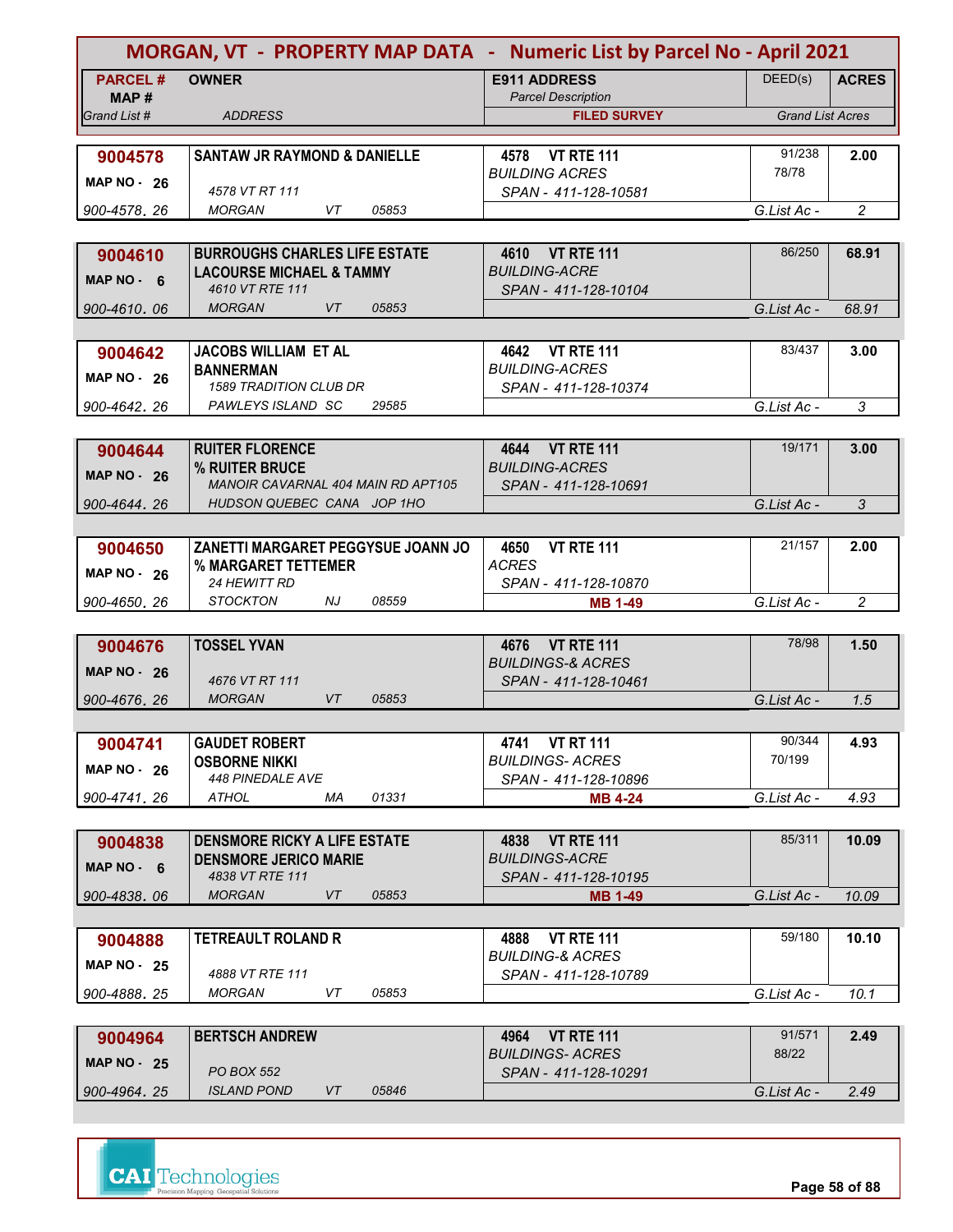|                      | MORGAN, VT - PROPERTY MAP DATA - Numeric List by Parcel No - April 2021 |                                                               |                         |              |
|----------------------|-------------------------------------------------------------------------|---------------------------------------------------------------|-------------------------|--------------|
| <b>PARCEL#</b>       | <b>OWNER</b>                                                            | <b>E911 ADDRESS</b>                                           | DEED(s)                 | <b>ACRES</b> |
| MAP#<br>Grand List # | <b>ADDRESS</b>                                                          | <b>Parcel Description</b>                                     | <b>Grand List Acres</b> |              |
|                      |                                                                         | <b>FILED SURVEY</b>                                           |                         |              |
| 9004965              | <b>DOYLE PAUL</b>                                                       | 4965 VT RTE 111                                               | 19/63                   | 9.58         |
| <b>MAP NO - 26</b>   |                                                                         | LAKEFRONT 316 FT-                                             |                         |              |
|                      | P.O. BOX 282                                                            | SPAN - 411-128-10207                                          |                         |              |
| 900-4965.26          | VT<br><b>BARTON</b><br>05822                                            | <b>MB 3-9</b>                                                 | G.List Ac -             | 9.58         |
|                      |                                                                         |                                                               | 63/7                    |              |
| 9004980              | <b>CYR TOM GILBERT</b><br><b>PROVOST GINETTE</b>                        | <b>VT RT 111</b><br>4980<br><b>ACRES</b>                      | 48/143                  | 56.20        |
| <b>MAP NO - 25</b>   | <b>133 TRANQUILITY TRAIL</b>                                            | SPAN - 411-128-10920                                          |                         |              |
| 900-4980.25          | <b>NEWPORT</b><br><b>VT</b><br>05855                                    | MB 3-79, MB 4-43                                              | G.List Ac -             | 56.2         |
|                      |                                                                         |                                                               |                         |              |
| 9004996              | <b>WOOD RODNEY M</b>                                                    | <b>VT RT 111</b><br>4996                                      | 63/7                    | 10.70        |
| <b>MAP NO - 25</b>   | 1007 N STATE RD                                                         | <b>BUILDING- ACRE</b><br>SPAN - 411-128-10178                 |                         |              |
| 900-4996.25          | <b>CHESHIRE</b><br>01225<br>МA                                          | <b>MB 4-43</b>                                                | G.List Ac -             | 10.7         |
|                      |                                                                         |                                                               |                         |              |
| 9005123              | <b>RIDDEL SHERWOOD O</b>                                                | <b>VT RTE 111</b><br>5123                                     | 28/618                  | 3.60         |
| <b>MAP NO - 25</b>   |                                                                         | <b>ACRES</b>                                                  |                         |              |
|                      | <b>1301 BANNOCK ROAD</b>                                                | SPAN - 411-128-10678                                          |                         |              |
| 900-5123.25          | <b>DENVER</b><br>80204<br><sub>CO</sub>                                 |                                                               | G.List Ac -             | 3            |
| 9005163              | RIDDEL SHERWOOD REVOCABLE TRUST                                         | 5163 VT RTE 111                                               | 23/371                  | 1.50         |
|                      |                                                                         | <b>BUILDING ACRE</b>                                          |                         |              |
| <b>MAP NO - 25</b>   | 1301 BANNOCK                                                            | SPAN - 411-128-10677                                          |                         |              |
| 900-5163.25          | <b>DENVER</b><br>CO<br>80204                                            |                                                               | G.List Ac -             | 1.5          |
|                      |                                                                         |                                                               |                         |              |
| 9005171              | <b>COLBY THOMAS &amp; KATHRYN</b>                                       | <b>VT RTE 111</b><br>5171                                     | 84/72                   | 1.76         |
| <b>MAP NO - 25</b>   | <b>39 FOUNTAIN AVE</b>                                                  | <b>LAKEFRONT 400FT-BUILDING-</b><br>SPAN - 411-128-10141      |                         |              |
| 900-5171.25          | 02806<br><b>BARRINGTON</b><br>RI                                        | <b>MB 4-53</b>                                                | G.List Ac -             | 1.76         |
|                      |                                                                         |                                                               |                         |              |
| 9005173              | <b>EPSTEIN ANNE D</b>                                                   | 5173 VT RTE 111                                               | 75/101                  | 0.52         |
| <b>MAP NO - 25</b>   |                                                                         | LAKEFRONT 150FT-BUILDINGS-                                    |                         |              |
|                      | 573 5TH ST<br>11215<br>NY.                                              | SPAN - 411-128-10237                                          |                         |              |
| 900-5173.25          | <b>BROOKLYN</b>                                                         |                                                               | G.List Ac -             | 0.52         |
| 9005175              | <b>LOOMIS WILLIAM T IV</b>                                              | 5175 VT RTE 111                                               | 48/345                  | 1.04         |
|                      | <b>LOOMIS BEVERLY</b>                                                   | <b>LAKEFRONT 125FT-BUILDING-</b>                              |                         |              |
| <b>MAP NO - 25</b>   | <b>PO BOX 235</b>                                                       | SPAN - 411-128-10490                                          |                         |              |
| 900-5175.25          | <b>MORGAN</b><br>VT<br>05853                                            | MB 1-25                                                       | G.List Ac -             | 1.04         |
|                      |                                                                         |                                                               |                         |              |
| 9005315              | <b>BALDERSTON PARRY RICHARD R</b>                                       | <b>VT RTE 111</b><br>5315<br><b>LAKEFRONT 280 FT-BUILDING</b> | 82/372                  | 5.10         |
| <b>MAP NO - 25</b>   | <b>SPRENGELMEYER LAUREL</b><br>3861 HOTEL DE VILLE                      | SPAN - 411-128-10170                                          |                         |              |
| 900-5315, 25         | MONTREAL<br>QC CA H2W 2G6                                               | <b>MB 4-45</b>                                                | G.List Ac -             | 4.8          |
|                      |                                                                         |                                                               |                         |              |
| 9005317              | <b>HOCKENSMITH STEPHANIE TRUSTEE</b>                                    | 5317 VT RTE 111                                               | 91/561                  | 2.30         |
| <b>MAP NO - 25</b>   | THE STEPHANIE D HOCKENSMITH TRUST<br>P.O. BOX 90                        | LAKEFRONT 255FT-BUILDINGS                                     | 45/55                   |              |
|                      |                                                                         | SPAN - 411-128-10355                                          |                         |              |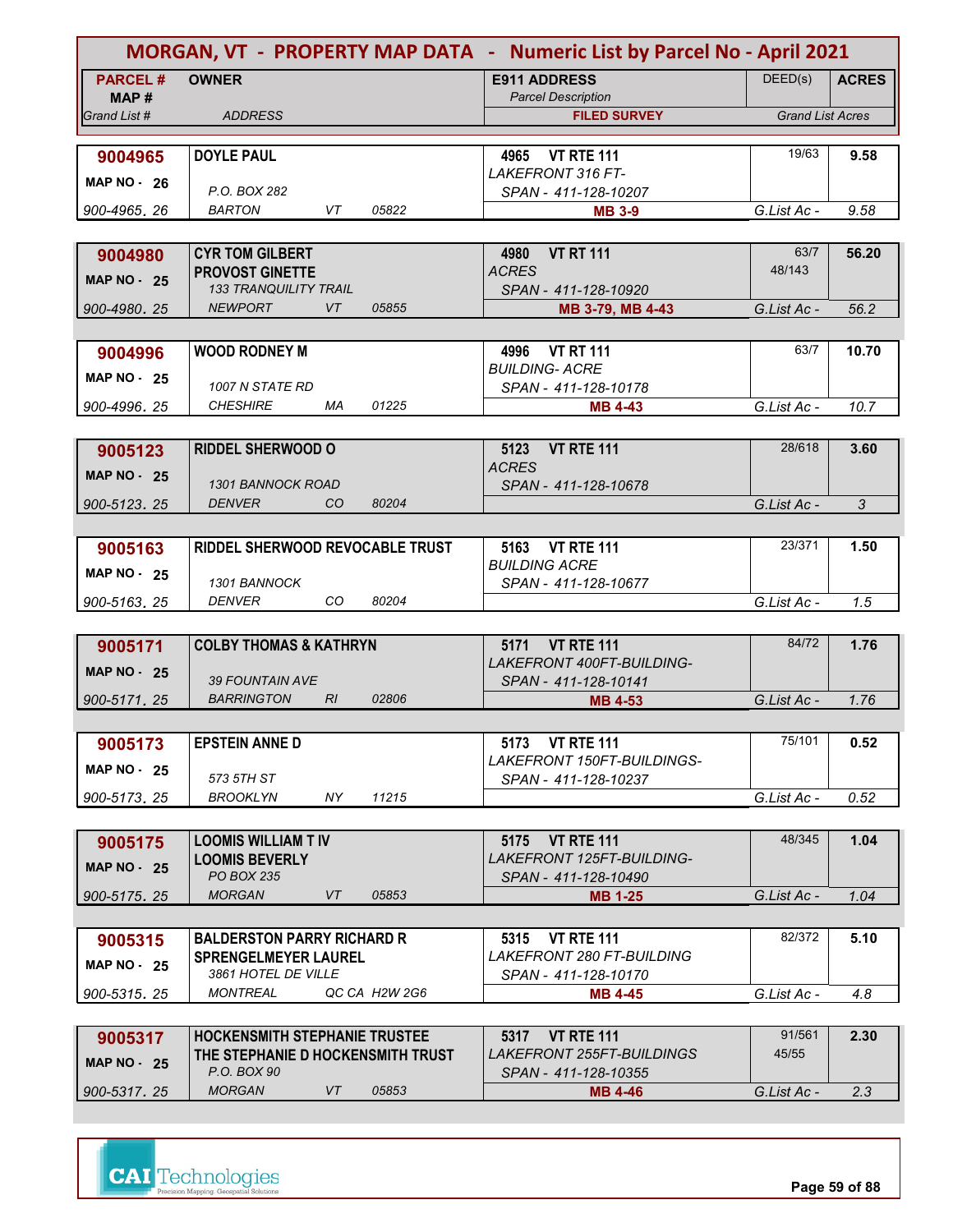| MORGAN, VT - PROPERTY MAP DATA - Numeric List by Parcel No - April 2021 |                                                           |                                                                     |                         |                |
|-------------------------------------------------------------------------|-----------------------------------------------------------|---------------------------------------------------------------------|-------------------------|----------------|
| <b>PARCEL#</b><br>MAP#                                                  | <b>OWNER</b>                                              | <b>E911 ADDRESS</b><br><b>Parcel Description</b>                    | DEED(s)                 | <b>ACRES</b>   |
| Grand List #                                                            | <b>ADDRESS</b>                                            | <b>FILED SURVEY</b>                                                 | <b>Grand List Acres</b> |                |
|                                                                         |                                                           |                                                                     |                         |                |
| 9005530                                                                 | <b>JUDD BRIAN K</b>                                       | <b>VT RTE 111</b><br>5530                                           | 45/129                  | 2.50           |
| <b>MAP NO - 25</b>                                                      | <b>JORDAN REBEKAH A</b>                                   | <b>BULDING- ACRES-LK ROW</b>                                        |                         |                |
|                                                                         | PO BOX 226                                                | SPAN - 411-128-10400                                                |                         |                |
| 900-5530.25                                                             | <b>MORGAN</b><br>VT<br>05853                              | <b>MB 3-24</b>                                                      | G.List Ac -             | 2.5            |
|                                                                         |                                                           |                                                                     |                         |                |
| 9005532                                                                 | <b>JORDAN REBEKAH</b>                                     |                                                                     | 82/303-05               | 19.71          |
| <b>MAP NO - 25</b>                                                      | <b>PO BOX 226</b>                                         | BUILDING-ACRE-ROW LAKE COMMO<br>SPAN - 411-128-10321                |                         |                |
| 900-5532.25                                                             | <b>MORGAN</b><br>VT<br>05853                              |                                                                     | G.List Ac -             | 19.71          |
|                                                                         |                                                           |                                                                     |                         |                |
| 9005543                                                                 | <b>COLBY RICHARD B &amp; JANET M</b>                      | 5543<br><b>VT RTE 111</b>                                           | 75/303                  | 4.00           |
|                                                                         |                                                           | <b>LAKEFRONT 400FT-</b>                                             |                         |                |
| <b>MAP NO - 25</b>                                                      | 355 BLACKSTONE BOULEVARD. APT 402                         | SPAN - 411-128-10152                                                |                         |                |
| 900-5543.25                                                             | <b>PROVIDENCE</b><br>RI<br>02906                          |                                                                     | G.List Ac -             | $\overline{4}$ |
|                                                                         |                                                           |                                                                     |                         |                |
| 9005568                                                                 | <b>RIGBY MARY JO</b>                                      | <b>VT RTE 111</b><br>5568                                           | 82/202                  | 10.10          |
| <b>MAP NO - 24</b>                                                      |                                                           | <b>BUILDINGS-ACRES</b>                                              |                         |                |
|                                                                         | PO BOX 42 5568 VT HWY 111<br><b>MORGAN</b><br>VT<br>05853 | SPAN - 411-128-10680                                                | G.List Ac -             | 10.1           |
| 900-5568.24                                                             |                                                           |                                                                     |                         |                |
|                                                                         | PEARSON ARLIENE M REVOCABLE TRUST                         | 5593 VT RTE 111                                                     | 63/277                  | 2.80           |
| 9005593                                                                 | % ARLIENE M PEARSON                                       | <b>LAKEFRONT 188FT-BUILDING-</b>                                    |                         |                |
| <b>MAP NO - 25</b>                                                      | <b>433 THERRIAULT HILL</b>                                | SPAN - 411-128-10513                                                |                         |                |
| 900-5593, 25                                                            | <b>WILLIAMSTOWN</b><br>VT.<br>05679                       |                                                                     | G.List Ac -             | 2.8            |
|                                                                         |                                                           |                                                                     |                         |                |
| 9005629                                                                 | <b>MCWAIN LYMAN &amp; SUSAN</b>                           | <b>VT RTE 111</b><br>5629                                           | 75/315                  | 2.90           |
| <b>MAP NO - 25</b>                                                      |                                                           | <b>LAKEFRONT 315FT-3 BUILDINGS-</b>                                 |                         |                |
|                                                                         | <b>253 SUMMER HILL ROAD</b>                               | SPAN - 411-128-10536                                                |                         |                |
| 900-5629, 25                                                            | CT<br><b>MADISON</b><br>06443                             |                                                                     | G.List Ac -             | 2.9            |
|                                                                         |                                                           |                                                                     |                         |                |
| 9005656                                                                 | <b>GREZ ARMAND C JR &amp; ANDREA</b>                      | 5656 VT RTE 111                                                     | 86/531-34               | 2.80           |
| <b>MAP NO - 24</b>                                                      | 6 HICKORY COURT UNIT D                                    | <b>BUILDINGS-ACRE-LAKE ROW</b><br>SPAN - 411-128-10322              | 51/52                   |                |
| 900-5656.24                                                             | <b>BRIELLE</b><br>NJ<br>08730                             | <b>MB 5-7</b>                                                       | G.List Ac -             | 2.8            |
|                                                                         |                                                           |                                                                     |                         |                |
| 9005665                                                                 | <b>MCWAIN JAMES T</b>                                     | <b>VT RTE 111</b><br>5665                                           | 89/396-                 | 1.70           |
|                                                                         |                                                           | <b>LAKEFRONT 215 FT-BUILDINGS</b>                                   | 78/256                  |                |
| MAP $NO - 24$                                                           | 32 CALHOUN AVE                                            | SPAN - 411-128-10535                                                |                         |                |
| 900-5665.24                                                             | 06611<br><b>TRUMBULL</b><br>CT                            |                                                                     | G.List Ac -             | 1.7            |
|                                                                         |                                                           |                                                                     |                         |                |
| 9005719                                                                 | <b>MORSE PETER &amp; CHERYL</b>                           | 5719 VT RTE 111                                                     | 46/442                  | 1.70           |
| <b>MAP NO - 24</b>                                                      |                                                           | <b>LAKEFRONT 220 FT-BUILDING</b>                                    |                         |                |
| 900-5719, 24                                                            | 45 SYDNEY DR.<br>VT<br>05452<br>ESSEX JCT                 | SPAN - 411-128-10568                                                | G.List Ac -             | 1.7            |
|                                                                         |                                                           |                                                                     |                         |                |
|                                                                         |                                                           |                                                                     | 56/228                  | 1.60           |
| 9005721                                                                 | <b>BULLOCK DAVID &amp; NANCY</b>                          | <b>VT RTE 111</b><br>5721<br><i>LAKEFRONT 253 FT-BUILDINGS-BOAT</i> |                         |                |
| <b>MAP NO - 24</b>                                                      | 720 MILTON RD APT 12                                      | SPAN - 411-128-10539                                                |                         |                |
| 900-5721.24                                                             | <b>RYE</b><br>10580<br>NY.                                |                                                                     | G.List Ac -             | 1.6            |

| <b>CAI</b> Technologies                 |
|-----------------------------------------|
| Precision Mapping. Geospatial Solutions |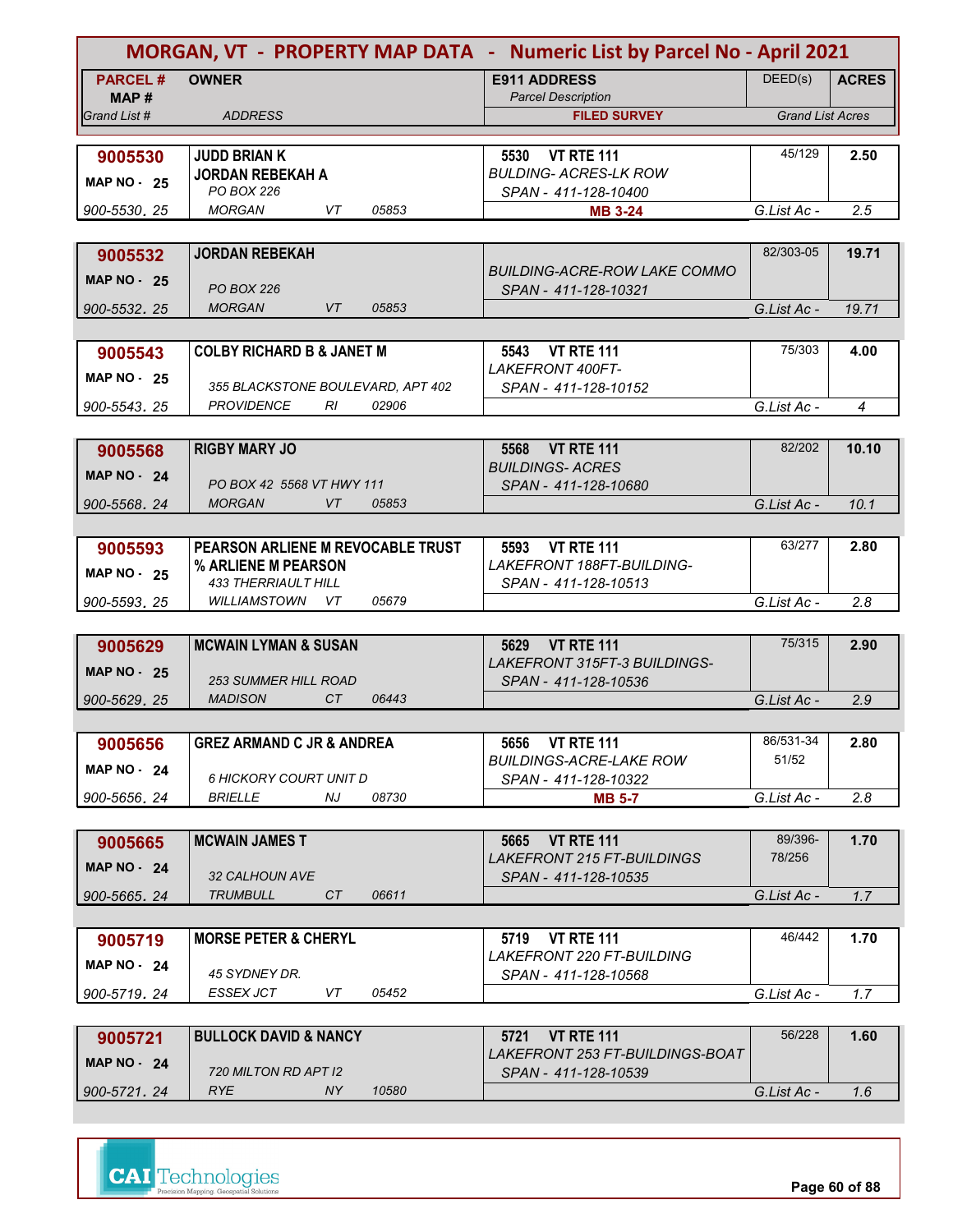| <b>PARCEL#</b><br>DEED(s)<br><b>OWNER</b><br><b>E911 ADDRESS</b><br><b>ACRES</b><br><b>Parcel Description</b><br>MAP#<br><b>ADDRESS</b><br><b>Grand List Acres</b><br>Grand List #<br><b>FILED SURVEY</b><br>91/128<br>5827 VT RTE 111<br>1.80<br><b>WATERS CHRISTOPHER AKA CRICK</b><br>9005827<br><b>LAKEFRONT 250 FT-BUILDING</b><br>18/42<br><b>WOODWARD WENDY</b><br>MAP $NO - 24$<br>1485 BYRON ST<br>SPAN - 411-128-10824<br>94301<br>PALO ALTO<br>CA<br>G.List Ac -<br>1.8<br>900-5827, 24<br><b>QUINN CHRISTOPHER T</b><br>5835 VT RTE 111<br>85/329<br>9.29<br>9005835<br><b>LAKEFRONT 104FT-BUILDING</b><br>86/531<br><b>MAP NO - 24</b><br><b>PO BOX 326</b><br>SPAN - 411-128-10290<br><b>NORTHWOOD</b><br>NH<br>03261<br>900-5835, 24<br>G.List Ac -<br>8.74<br>MB 4-5, MB 5-7<br>31/150<br><b>VT RTE 111</b><br><b>CHAFFEE LYNDA PECK</b><br>5850<br>2.40<br>9005850<br><b>BUILDINGS-</b><br><b>CHAFFEE ROBERT</b><br>MAP $NO - 24$<br>P.O. BOX 64<br>SPAN - 411-128-10131<br><b>DERBY LINE</b><br>VT<br>05830<br>900-5850.24<br>G.List Ac -<br>2.4<br>51/387<br><b>REMICK BRUCE D &amp; KATHRYN</b><br>5851 VT RTE 111<br>1.15<br>9005851<br><b>LAKEFRONT 315FT-BUILDING-</b><br><b>MAP NO - 24</b><br>3888 STONE LAKE DR NW<br>SPAN - 411-128-10671<br><b>KENNESAW</b><br>GA<br>30152<br>G.List Ac -<br>1.15<br>900-5851.24<br><b>MB 4-5</b><br>59/17<br><b>CALLINAN MICHAEL F &amp; JOANNE</b><br>5905 VT RTE 111<br>0.28<br>9005905<br>LAKEFRONT 131FT-BUILDING<br><b>MAP NO - 24</b><br>40 RT 148<br>SPAN - 411-128-10695<br><b>KILLINGWORTH</b><br>СT<br>06419-2303<br>0.28<br>900-5905.24<br>G.List Ac -<br><b>MB 4-5</b><br>88/264<br><b>PIVOVAR JENNIFER</b><br><b>VT RTE 111</b><br>5908<br>0.56<br>9005908<br>71/284<br><b>BUILDING- ACRE &amp; LAKE ROW</b><br><b>MAP NO - 24</b><br>3449 S RANDOLPH RD<br>SPAN - 411-128-10275<br>RANDOLPH CENT VT<br>05061-9540<br>900-5908.24<br>G.List Ac -<br>0.56<br>32/228<br><b>GREENE JOHN B &amp; JAMES M &amp; JOHN</b><br>5925 VT RTE 111<br>0.22<br>9005925<br><b>C/O THOMAS GREENE</b><br>LAKEFRONT 115FT-HOUSE-<br><b>MAP NO - 24</b><br>41 MILL ST<br>SPAN - 411-128-10318<br><b>WESTFIELD</b><br>МA<br>01085-0337<br>0.22<br>900-5925.24<br>G.List Ac -<br>85/165<br><b>MILLIKIN ROBERT</b><br>5977 VT RTE 111<br>0.50<br>9005977<br><i>LAKEFRONT 278FT-BUILDING-</i><br><b>MAP NO - 24</b><br>405 LEVANSWORTH RD<br>SPAN - 411-128-10011<br>VT<br>05461<br><b>HINESBURG</b><br>G.List Ac -<br>900-5977.24<br>0.5<br>MB 2-12, 8<br>30/105<br><b>MARSHALL ROBERT &amp; WENDY ANN</b><br><b>VT RTE 111</b><br>0.32<br>6009<br>9006009<br>LAKEFRONT 164FT-HOUSE-GARAGE-<br><b>MAP NO - 24</b><br>PO BOX 188<br>SPAN - 411-128-10516<br><b>MORGAN</b><br>VT<br>05853<br>G.List Ac -<br>0.32<br>900-6009, 24<br>49/95<br><b>NELSON REVOCABLE TRUST 4/4/12</b><br>2.84<br>6048<br><b>VT RTE 111</b><br>9006048<br>HOUSE-GARAGE- ACRES & LAKE RO<br><b>MAP NO - 24</b><br>49 OLD AUBURN RD<br>SPAN - 411-128-10578<br>DERRY<br>03038<br>NH.<br>900-6048.24<br>G.List Ac -<br>2.84 | MORGAN, VT - PROPERTY MAP DATA - Numeric List by Parcel No - April 2021 |  |  |  |  |  |
|--------------------------------------------------------------------------------------------------------------------------------------------------------------------------------------------------------------------------------------------------------------------------------------------------------------------------------------------------------------------------------------------------------------------------------------------------------------------------------------------------------------------------------------------------------------------------------------------------------------------------------------------------------------------------------------------------------------------------------------------------------------------------------------------------------------------------------------------------------------------------------------------------------------------------------------------------------------------------------------------------------------------------------------------------------------------------------------------------------------------------------------------------------------------------------------------------------------------------------------------------------------------------------------------------------------------------------------------------------------------------------------------------------------------------------------------------------------------------------------------------------------------------------------------------------------------------------------------------------------------------------------------------------------------------------------------------------------------------------------------------------------------------------------------------------------------------------------------------------------------------------------------------------------------------------------------------------------------------------------------------------------------------------------------------------------------------------------------------------------------------------------------------------------------------------------------------------------------------------------------------------------------------------------------------------------------------------------------------------------------------------------------------------------------------------------------------------------------------------------------------------------------------------------------------------------------------------------------------------------------------------------------------------------------------------------------------------------------------------------------------------------------------------------------------------------------------------------------------------------------------------------------------------------------------------------------------------------------------------------------------------------------------------------------------------|-------------------------------------------------------------------------|--|--|--|--|--|
|                                                                                                                                                                                                                                                                                                                                                                                                                                                                                                                                                                                                                                                                                                                                                                                                                                                                                                                                                                                                                                                                                                                                                                                                                                                                                                                                                                                                                                                                                                                                                                                                                                                                                                                                                                                                                                                                                                                                                                                                                                                                                                                                                                                                                                                                                                                                                                                                                                                                                                                                                                                                                                                                                                                                                                                                                                                                                                                                                                                                                                                        |                                                                         |  |  |  |  |  |
|                                                                                                                                                                                                                                                                                                                                                                                                                                                                                                                                                                                                                                                                                                                                                                                                                                                                                                                                                                                                                                                                                                                                                                                                                                                                                                                                                                                                                                                                                                                                                                                                                                                                                                                                                                                                                                                                                                                                                                                                                                                                                                                                                                                                                                                                                                                                                                                                                                                                                                                                                                                                                                                                                                                                                                                                                                                                                                                                                                                                                                                        |                                                                         |  |  |  |  |  |
|                                                                                                                                                                                                                                                                                                                                                                                                                                                                                                                                                                                                                                                                                                                                                                                                                                                                                                                                                                                                                                                                                                                                                                                                                                                                                                                                                                                                                                                                                                                                                                                                                                                                                                                                                                                                                                                                                                                                                                                                                                                                                                                                                                                                                                                                                                                                                                                                                                                                                                                                                                                                                                                                                                                                                                                                                                                                                                                                                                                                                                                        |                                                                         |  |  |  |  |  |
|                                                                                                                                                                                                                                                                                                                                                                                                                                                                                                                                                                                                                                                                                                                                                                                                                                                                                                                                                                                                                                                                                                                                                                                                                                                                                                                                                                                                                                                                                                                                                                                                                                                                                                                                                                                                                                                                                                                                                                                                                                                                                                                                                                                                                                                                                                                                                                                                                                                                                                                                                                                                                                                                                                                                                                                                                                                                                                                                                                                                                                                        |                                                                         |  |  |  |  |  |
|                                                                                                                                                                                                                                                                                                                                                                                                                                                                                                                                                                                                                                                                                                                                                                                                                                                                                                                                                                                                                                                                                                                                                                                                                                                                                                                                                                                                                                                                                                                                                                                                                                                                                                                                                                                                                                                                                                                                                                                                                                                                                                                                                                                                                                                                                                                                                                                                                                                                                                                                                                                                                                                                                                                                                                                                                                                                                                                                                                                                                                                        |                                                                         |  |  |  |  |  |
|                                                                                                                                                                                                                                                                                                                                                                                                                                                                                                                                                                                                                                                                                                                                                                                                                                                                                                                                                                                                                                                                                                                                                                                                                                                                                                                                                                                                                                                                                                                                                                                                                                                                                                                                                                                                                                                                                                                                                                                                                                                                                                                                                                                                                                                                                                                                                                                                                                                                                                                                                                                                                                                                                                                                                                                                                                                                                                                                                                                                                                                        |                                                                         |  |  |  |  |  |
|                                                                                                                                                                                                                                                                                                                                                                                                                                                                                                                                                                                                                                                                                                                                                                                                                                                                                                                                                                                                                                                                                                                                                                                                                                                                                                                                                                                                                                                                                                                                                                                                                                                                                                                                                                                                                                                                                                                                                                                                                                                                                                                                                                                                                                                                                                                                                                                                                                                                                                                                                                                                                                                                                                                                                                                                                                                                                                                                                                                                                                                        |                                                                         |  |  |  |  |  |
|                                                                                                                                                                                                                                                                                                                                                                                                                                                                                                                                                                                                                                                                                                                                                                                                                                                                                                                                                                                                                                                                                                                                                                                                                                                                                                                                                                                                                                                                                                                                                                                                                                                                                                                                                                                                                                                                                                                                                                                                                                                                                                                                                                                                                                                                                                                                                                                                                                                                                                                                                                                                                                                                                                                                                                                                                                                                                                                                                                                                                                                        |                                                                         |  |  |  |  |  |
|                                                                                                                                                                                                                                                                                                                                                                                                                                                                                                                                                                                                                                                                                                                                                                                                                                                                                                                                                                                                                                                                                                                                                                                                                                                                                                                                                                                                                                                                                                                                                                                                                                                                                                                                                                                                                                                                                                                                                                                                                                                                                                                                                                                                                                                                                                                                                                                                                                                                                                                                                                                                                                                                                                                                                                                                                                                                                                                                                                                                                                                        |                                                                         |  |  |  |  |  |
|                                                                                                                                                                                                                                                                                                                                                                                                                                                                                                                                                                                                                                                                                                                                                                                                                                                                                                                                                                                                                                                                                                                                                                                                                                                                                                                                                                                                                                                                                                                                                                                                                                                                                                                                                                                                                                                                                                                                                                                                                                                                                                                                                                                                                                                                                                                                                                                                                                                                                                                                                                                                                                                                                                                                                                                                                                                                                                                                                                                                                                                        |                                                                         |  |  |  |  |  |
|                                                                                                                                                                                                                                                                                                                                                                                                                                                                                                                                                                                                                                                                                                                                                                                                                                                                                                                                                                                                                                                                                                                                                                                                                                                                                                                                                                                                                                                                                                                                                                                                                                                                                                                                                                                                                                                                                                                                                                                                                                                                                                                                                                                                                                                                                                                                                                                                                                                                                                                                                                                                                                                                                                                                                                                                                                                                                                                                                                                                                                                        |                                                                         |  |  |  |  |  |
|                                                                                                                                                                                                                                                                                                                                                                                                                                                                                                                                                                                                                                                                                                                                                                                                                                                                                                                                                                                                                                                                                                                                                                                                                                                                                                                                                                                                                                                                                                                                                                                                                                                                                                                                                                                                                                                                                                                                                                                                                                                                                                                                                                                                                                                                                                                                                                                                                                                                                                                                                                                                                                                                                                                                                                                                                                                                                                                                                                                                                                                        |                                                                         |  |  |  |  |  |
|                                                                                                                                                                                                                                                                                                                                                                                                                                                                                                                                                                                                                                                                                                                                                                                                                                                                                                                                                                                                                                                                                                                                                                                                                                                                                                                                                                                                                                                                                                                                                                                                                                                                                                                                                                                                                                                                                                                                                                                                                                                                                                                                                                                                                                                                                                                                                                                                                                                                                                                                                                                                                                                                                                                                                                                                                                                                                                                                                                                                                                                        |                                                                         |  |  |  |  |  |
|                                                                                                                                                                                                                                                                                                                                                                                                                                                                                                                                                                                                                                                                                                                                                                                                                                                                                                                                                                                                                                                                                                                                                                                                                                                                                                                                                                                                                                                                                                                                                                                                                                                                                                                                                                                                                                                                                                                                                                                                                                                                                                                                                                                                                                                                                                                                                                                                                                                                                                                                                                                                                                                                                                                                                                                                                                                                                                                                                                                                                                                        |                                                                         |  |  |  |  |  |
|                                                                                                                                                                                                                                                                                                                                                                                                                                                                                                                                                                                                                                                                                                                                                                                                                                                                                                                                                                                                                                                                                                                                                                                                                                                                                                                                                                                                                                                                                                                                                                                                                                                                                                                                                                                                                                                                                                                                                                                                                                                                                                                                                                                                                                                                                                                                                                                                                                                                                                                                                                                                                                                                                                                                                                                                                                                                                                                                                                                                                                                        |                                                                         |  |  |  |  |  |
|                                                                                                                                                                                                                                                                                                                                                                                                                                                                                                                                                                                                                                                                                                                                                                                                                                                                                                                                                                                                                                                                                                                                                                                                                                                                                                                                                                                                                                                                                                                                                                                                                                                                                                                                                                                                                                                                                                                                                                                                                                                                                                                                                                                                                                                                                                                                                                                                                                                                                                                                                                                                                                                                                                                                                                                                                                                                                                                                                                                                                                                        |                                                                         |  |  |  |  |  |
|                                                                                                                                                                                                                                                                                                                                                                                                                                                                                                                                                                                                                                                                                                                                                                                                                                                                                                                                                                                                                                                                                                                                                                                                                                                                                                                                                                                                                                                                                                                                                                                                                                                                                                                                                                                                                                                                                                                                                                                                                                                                                                                                                                                                                                                                                                                                                                                                                                                                                                                                                                                                                                                                                                                                                                                                                                                                                                                                                                                                                                                        |                                                                         |  |  |  |  |  |
|                                                                                                                                                                                                                                                                                                                                                                                                                                                                                                                                                                                                                                                                                                                                                                                                                                                                                                                                                                                                                                                                                                                                                                                                                                                                                                                                                                                                                                                                                                                                                                                                                                                                                                                                                                                                                                                                                                                                                                                                                                                                                                                                                                                                                                                                                                                                                                                                                                                                                                                                                                                                                                                                                                                                                                                                                                                                                                                                                                                                                                                        |                                                                         |  |  |  |  |  |
|                                                                                                                                                                                                                                                                                                                                                                                                                                                                                                                                                                                                                                                                                                                                                                                                                                                                                                                                                                                                                                                                                                                                                                                                                                                                                                                                                                                                                                                                                                                                                                                                                                                                                                                                                                                                                                                                                                                                                                                                                                                                                                                                                                                                                                                                                                                                                                                                                                                                                                                                                                                                                                                                                                                                                                                                                                                                                                                                                                                                                                                        |                                                                         |  |  |  |  |  |
|                                                                                                                                                                                                                                                                                                                                                                                                                                                                                                                                                                                                                                                                                                                                                                                                                                                                                                                                                                                                                                                                                                                                                                                                                                                                                                                                                                                                                                                                                                                                                                                                                                                                                                                                                                                                                                                                                                                                                                                                                                                                                                                                                                                                                                                                                                                                                                                                                                                                                                                                                                                                                                                                                                                                                                                                                                                                                                                                                                                                                                                        |                                                                         |  |  |  |  |  |
|                                                                                                                                                                                                                                                                                                                                                                                                                                                                                                                                                                                                                                                                                                                                                                                                                                                                                                                                                                                                                                                                                                                                                                                                                                                                                                                                                                                                                                                                                                                                                                                                                                                                                                                                                                                                                                                                                                                                                                                                                                                                                                                                                                                                                                                                                                                                                                                                                                                                                                                                                                                                                                                                                                                                                                                                                                                                                                                                                                                                                                                        |                                                                         |  |  |  |  |  |
|                                                                                                                                                                                                                                                                                                                                                                                                                                                                                                                                                                                                                                                                                                                                                                                                                                                                                                                                                                                                                                                                                                                                                                                                                                                                                                                                                                                                                                                                                                                                                                                                                                                                                                                                                                                                                                                                                                                                                                                                                                                                                                                                                                                                                                                                                                                                                                                                                                                                                                                                                                                                                                                                                                                                                                                                                                                                                                                                                                                                                                                        |                                                                         |  |  |  |  |  |
|                                                                                                                                                                                                                                                                                                                                                                                                                                                                                                                                                                                                                                                                                                                                                                                                                                                                                                                                                                                                                                                                                                                                                                                                                                                                                                                                                                                                                                                                                                                                                                                                                                                                                                                                                                                                                                                                                                                                                                                                                                                                                                                                                                                                                                                                                                                                                                                                                                                                                                                                                                                                                                                                                                                                                                                                                                                                                                                                                                                                                                                        |                                                                         |  |  |  |  |  |
|                                                                                                                                                                                                                                                                                                                                                                                                                                                                                                                                                                                                                                                                                                                                                                                                                                                                                                                                                                                                                                                                                                                                                                                                                                                                                                                                                                                                                                                                                                                                                                                                                                                                                                                                                                                                                                                                                                                                                                                                                                                                                                                                                                                                                                                                                                                                                                                                                                                                                                                                                                                                                                                                                                                                                                                                                                                                                                                                                                                                                                                        |                                                                         |  |  |  |  |  |
|                                                                                                                                                                                                                                                                                                                                                                                                                                                                                                                                                                                                                                                                                                                                                                                                                                                                                                                                                                                                                                                                                                                                                                                                                                                                                                                                                                                                                                                                                                                                                                                                                                                                                                                                                                                                                                                                                                                                                                                                                                                                                                                                                                                                                                                                                                                                                                                                                                                                                                                                                                                                                                                                                                                                                                                                                                                                                                                                                                                                                                                        |                                                                         |  |  |  |  |  |
|                                                                                                                                                                                                                                                                                                                                                                                                                                                                                                                                                                                                                                                                                                                                                                                                                                                                                                                                                                                                                                                                                                                                                                                                                                                                                                                                                                                                                                                                                                                                                                                                                                                                                                                                                                                                                                                                                                                                                                                                                                                                                                                                                                                                                                                                                                                                                                                                                                                                                                                                                                                                                                                                                                                                                                                                                                                                                                                                                                                                                                                        |                                                                         |  |  |  |  |  |
|                                                                                                                                                                                                                                                                                                                                                                                                                                                                                                                                                                                                                                                                                                                                                                                                                                                                                                                                                                                                                                                                                                                                                                                                                                                                                                                                                                                                                                                                                                                                                                                                                                                                                                                                                                                                                                                                                                                                                                                                                                                                                                                                                                                                                                                                                                                                                                                                                                                                                                                                                                                                                                                                                                                                                                                                                                                                                                                                                                                                                                                        |                                                                         |  |  |  |  |  |
|                                                                                                                                                                                                                                                                                                                                                                                                                                                                                                                                                                                                                                                                                                                                                                                                                                                                                                                                                                                                                                                                                                                                                                                                                                                                                                                                                                                                                                                                                                                                                                                                                                                                                                                                                                                                                                                                                                                                                                                                                                                                                                                                                                                                                                                                                                                                                                                                                                                                                                                                                                                                                                                                                                                                                                                                                                                                                                                                                                                                                                                        |                                                                         |  |  |  |  |  |
|                                                                                                                                                                                                                                                                                                                                                                                                                                                                                                                                                                                                                                                                                                                                                                                                                                                                                                                                                                                                                                                                                                                                                                                                                                                                                                                                                                                                                                                                                                                                                                                                                                                                                                                                                                                                                                                                                                                                                                                                                                                                                                                                                                                                                                                                                                                                                                                                                                                                                                                                                                                                                                                                                                                                                                                                                                                                                                                                                                                                                                                        |                                                                         |  |  |  |  |  |
|                                                                                                                                                                                                                                                                                                                                                                                                                                                                                                                                                                                                                                                                                                                                                                                                                                                                                                                                                                                                                                                                                                                                                                                                                                                                                                                                                                                                                                                                                                                                                                                                                                                                                                                                                                                                                                                                                                                                                                                                                                                                                                                                                                                                                                                                                                                                                                                                                                                                                                                                                                                                                                                                                                                                                                                                                                                                                                                                                                                                                                                        |                                                                         |  |  |  |  |  |
|                                                                                                                                                                                                                                                                                                                                                                                                                                                                                                                                                                                                                                                                                                                                                                                                                                                                                                                                                                                                                                                                                                                                                                                                                                                                                                                                                                                                                                                                                                                                                                                                                                                                                                                                                                                                                                                                                                                                                                                                                                                                                                                                                                                                                                                                                                                                                                                                                                                                                                                                                                                                                                                                                                                                                                                                                                                                                                                                                                                                                                                        |                                                                         |  |  |  |  |  |
|                                                                                                                                                                                                                                                                                                                                                                                                                                                                                                                                                                                                                                                                                                                                                                                                                                                                                                                                                                                                                                                                                                                                                                                                                                                                                                                                                                                                                                                                                                                                                                                                                                                                                                                                                                                                                                                                                                                                                                                                                                                                                                                                                                                                                                                                                                                                                                                                                                                                                                                                                                                                                                                                                                                                                                                                                                                                                                                                                                                                                                                        |                                                                         |  |  |  |  |  |
|                                                                                                                                                                                                                                                                                                                                                                                                                                                                                                                                                                                                                                                                                                                                                                                                                                                                                                                                                                                                                                                                                                                                                                                                                                                                                                                                                                                                                                                                                                                                                                                                                                                                                                                                                                                                                                                                                                                                                                                                                                                                                                                                                                                                                                                                                                                                                                                                                                                                                                                                                                                                                                                                                                                                                                                                                                                                                                                                                                                                                                                        |                                                                         |  |  |  |  |  |
|                                                                                                                                                                                                                                                                                                                                                                                                                                                                                                                                                                                                                                                                                                                                                                                                                                                                                                                                                                                                                                                                                                                                                                                                                                                                                                                                                                                                                                                                                                                                                                                                                                                                                                                                                                                                                                                                                                                                                                                                                                                                                                                                                                                                                                                                                                                                                                                                                                                                                                                                                                                                                                                                                                                                                                                                                                                                                                                                                                                                                                                        |                                                                         |  |  |  |  |  |
|                                                                                                                                                                                                                                                                                                                                                                                                                                                                                                                                                                                                                                                                                                                                                                                                                                                                                                                                                                                                                                                                                                                                                                                                                                                                                                                                                                                                                                                                                                                                                                                                                                                                                                                                                                                                                                                                                                                                                                                                                                                                                                                                                                                                                                                                                                                                                                                                                                                                                                                                                                                                                                                                                                                                                                                                                                                                                                                                                                                                                                                        |                                                                         |  |  |  |  |  |
|                                                                                                                                                                                                                                                                                                                                                                                                                                                                                                                                                                                                                                                                                                                                                                                                                                                                                                                                                                                                                                                                                                                                                                                                                                                                                                                                                                                                                                                                                                                                                                                                                                                                                                                                                                                                                                                                                                                                                                                                                                                                                                                                                                                                                                                                                                                                                                                                                                                                                                                                                                                                                                                                                                                                                                                                                                                                                                                                                                                                                                                        |                                                                         |  |  |  |  |  |
|                                                                                                                                                                                                                                                                                                                                                                                                                                                                                                                                                                                                                                                                                                                                                                                                                                                                                                                                                                                                                                                                                                                                                                                                                                                                                                                                                                                                                                                                                                                                                                                                                                                                                                                                                                                                                                                                                                                                                                                                                                                                                                                                                                                                                                                                                                                                                                                                                                                                                                                                                                                                                                                                                                                                                                                                                                                                                                                                                                                                                                                        |                                                                         |  |  |  |  |  |
|                                                                                                                                                                                                                                                                                                                                                                                                                                                                                                                                                                                                                                                                                                                                                                                                                                                                                                                                                                                                                                                                                                                                                                                                                                                                                                                                                                                                                                                                                                                                                                                                                                                                                                                                                                                                                                                                                                                                                                                                                                                                                                                                                                                                                                                                                                                                                                                                                                                                                                                                                                                                                                                                                                                                                                                                                                                                                                                                                                                                                                                        |                                                                         |  |  |  |  |  |
|                                                                                                                                                                                                                                                                                                                                                                                                                                                                                                                                                                                                                                                                                                                                                                                                                                                                                                                                                                                                                                                                                                                                                                                                                                                                                                                                                                                                                                                                                                                                                                                                                                                                                                                                                                                                                                                                                                                                                                                                                                                                                                                                                                                                                                                                                                                                                                                                                                                                                                                                                                                                                                                                                                                                                                                                                                                                                                                                                                                                                                                        |                                                                         |  |  |  |  |  |
|                                                                                                                                                                                                                                                                                                                                                                                                                                                                                                                                                                                                                                                                                                                                                                                                                                                                                                                                                                                                                                                                                                                                                                                                                                                                                                                                                                                                                                                                                                                                                                                                                                                                                                                                                                                                                                                                                                                                                                                                                                                                                                                                                                                                                                                                                                                                                                                                                                                                                                                                                                                                                                                                                                                                                                                                                                                                                                                                                                                                                                                        |                                                                         |  |  |  |  |  |
|                                                                                                                                                                                                                                                                                                                                                                                                                                                                                                                                                                                                                                                                                                                                                                                                                                                                                                                                                                                                                                                                                                                                                                                                                                                                                                                                                                                                                                                                                                                                                                                                                                                                                                                                                                                                                                                                                                                                                                                                                                                                                                                                                                                                                                                                                                                                                                                                                                                                                                                                                                                                                                                                                                                                                                                                                                                                                                                                                                                                                                                        |                                                                         |  |  |  |  |  |
|                                                                                                                                                                                                                                                                                                                                                                                                                                                                                                                                                                                                                                                                                                                                                                                                                                                                                                                                                                                                                                                                                                                                                                                                                                                                                                                                                                                                                                                                                                                                                                                                                                                                                                                                                                                                                                                                                                                                                                                                                                                                                                                                                                                                                                                                                                                                                                                                                                                                                                                                                                                                                                                                                                                                                                                                                                                                                                                                                                                                                                                        |                                                                         |  |  |  |  |  |
|                                                                                                                                                                                                                                                                                                                                                                                                                                                                                                                                                                                                                                                                                                                                                                                                                                                                                                                                                                                                                                                                                                                                                                                                                                                                                                                                                                                                                                                                                                                                                                                                                                                                                                                                                                                                                                                                                                                                                                                                                                                                                                                                                                                                                                                                                                                                                                                                                                                                                                                                                                                                                                                                                                                                                                                                                                                                                                                                                                                                                                                        |                                                                         |  |  |  |  |  |
|                                                                                                                                                                                                                                                                                                                                                                                                                                                                                                                                                                                                                                                                                                                                                                                                                                                                                                                                                                                                                                                                                                                                                                                                                                                                                                                                                                                                                                                                                                                                                                                                                                                                                                                                                                                                                                                                                                                                                                                                                                                                                                                                                                                                                                                                                                                                                                                                                                                                                                                                                                                                                                                                                                                                                                                                                                                                                                                                                                                                                                                        |                                                                         |  |  |  |  |  |
|                                                                                                                                                                                                                                                                                                                                                                                                                                                                                                                                                                                                                                                                                                                                                                                                                                                                                                                                                                                                                                                                                                                                                                                                                                                                                                                                                                                                                                                                                                                                                                                                                                                                                                                                                                                                                                                                                                                                                                                                                                                                                                                                                                                                                                                                                                                                                                                                                                                                                                                                                                                                                                                                                                                                                                                                                                                                                                                                                                                                                                                        |                                                                         |  |  |  |  |  |
|                                                                                                                                                                                                                                                                                                                                                                                                                                                                                                                                                                                                                                                                                                                                                                                                                                                                                                                                                                                                                                                                                                                                                                                                                                                                                                                                                                                                                                                                                                                                                                                                                                                                                                                                                                                                                                                                                                                                                                                                                                                                                                                                                                                                                                                                                                                                                                                                                                                                                                                                                                                                                                                                                                                                                                                                                                                                                                                                                                                                                                                        |                                                                         |  |  |  |  |  |
|                                                                                                                                                                                                                                                                                                                                                                                                                                                                                                                                                                                                                                                                                                                                                                                                                                                                                                                                                                                                                                                                                                                                                                                                                                                                                                                                                                                                                                                                                                                                                                                                                                                                                                                                                                                                                                                                                                                                                                                                                                                                                                                                                                                                                                                                                                                                                                                                                                                                                                                                                                                                                                                                                                                                                                                                                                                                                                                                                                                                                                                        |                                                                         |  |  |  |  |  |
|                                                                                                                                                                                                                                                                                                                                                                                                                                                                                                                                                                                                                                                                                                                                                                                                                                                                                                                                                                                                                                                                                                                                                                                                                                                                                                                                                                                                                                                                                                                                                                                                                                                                                                                                                                                                                                                                                                                                                                                                                                                                                                                                                                                                                                                                                                                                                                                                                                                                                                                                                                                                                                                                                                                                                                                                                                                                                                                                                                                                                                                        |                                                                         |  |  |  |  |  |

 *G.List Ac - 2.84*

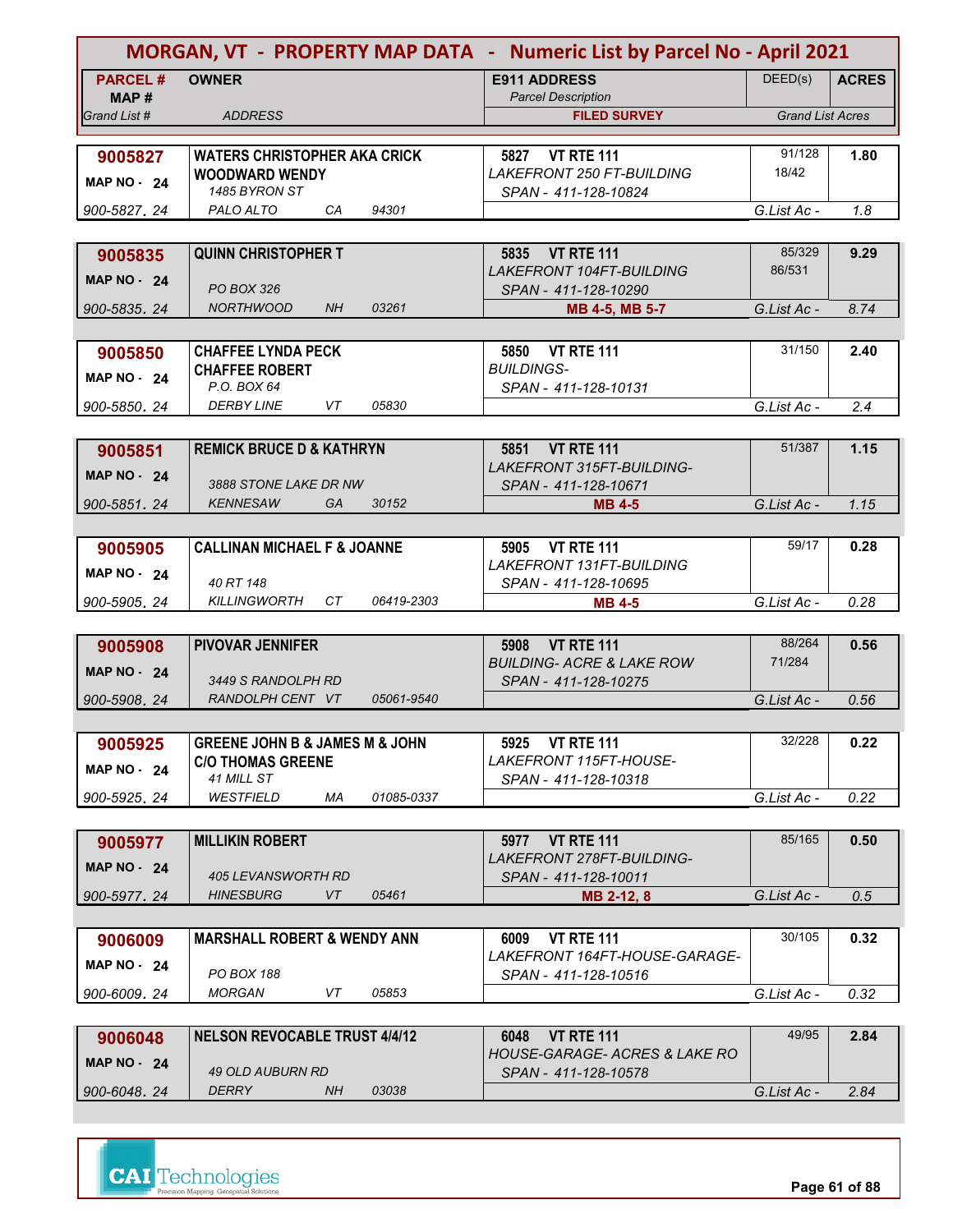|                       | MORGAN, VT - PROPERTY MAP DATA - Numeric List by Parcel No - April 2021 |                                                             |                         |              |  |
|-----------------------|-------------------------------------------------------------------------|-------------------------------------------------------------|-------------------------|--------------|--|
| <b>PARCEL#</b>        | <b>OWNER</b>                                                            | <b>E911 ADDRESS</b>                                         | DEED(s)                 | <b>ACRES</b> |  |
| MAP #<br>Grand List # | <b>ADDRESS</b>                                                          | <b>Parcel Description</b><br><b>FILED SURVEY</b>            | <b>Grand List Acres</b> |              |  |
|                       |                                                                         |                                                             |                         |              |  |
| 9006057               | <b>BLITTERSDORF DAVID TRUSTEE</b>                                       | 6057 VT RTE 111                                             | 72/317                  | 0.34         |  |
| <b>MAP NO - 24</b>    | DAVID BLITTERSDORF REVOCABLE TRUST                                      | LAKEFRONT 150FT-HOUSE-                                      |                         |              |  |
|                       | 1042 DORSET ST                                                          | SPAN - 411-128-10480                                        |                         |              |  |
| 900-6057.24           | VT<br><b>CHARLOTTE</b><br>05445                                         | <b>MB 1-28</b>                                              | G.List Ac -             | 0.34         |  |
|                       |                                                                         |                                                             |                         |              |  |
| 9006111               | <b>MAY BEVERLY</b>                                                      | 6111 VT RTE 111                                             | 83/114                  | 0.41         |  |
| <b>MAP NO - 24</b>    | <b>295 WHITEHILL CIRCLE</b>                                             | LAKEFRONT 230FT-HOUSE                                       |                         |              |  |
| 900-6111.24           | <b>MORGAN</b><br>VT<br>05853                                            | SPAN - 411-128-10043<br><b>MB 1-28</b>                      | G.List Ac -             | 0.41         |  |
|                       |                                                                         |                                                             |                         |              |  |
| 9006129               | <b>DETSCHER DAVID &amp; SYLVIA</b>                                      | <b>VT RTE 111</b><br>181                                    | 51/237                  | 0.07         |  |
|                       |                                                                         |                                                             |                         |              |  |
| MAP NO 24             |                                                                         | SPAN-                                                       |                         |              |  |
|                       |                                                                         |                                                             | G.List Ac -             |              |  |
|                       |                                                                         |                                                             |                         |              |  |
| 9006138               | <b>DURFEY ROBERT E &amp; JANICE LE</b>                                  | <b>VT RTE 111</b><br>6138                                   | 42/289                  | 9.55         |  |
| <b>MAP NO - 24</b>    |                                                                         | <b>HOUSE-LAND-LAKE ROW</b>                                  |                         |              |  |
| 900-6138.24           | <b>PO BOX 518</b><br><b>JACKSONVILLE</b><br>VT<br>05342                 | SPAN - 411-128-10217<br>MB 5-19,1-28                        | G.List Ac -             | 9.61         |  |
|                       |                                                                         |                                                             |                         |              |  |
| 9006157               | <b>TROMBLY HILDA MAE 2014 TRUST</b>                                     | 6157 VT RTE 111                                             | 80/18                   | 0.31         |  |
|                       |                                                                         | LAKEFRONT 150FT-CAMP-                                       |                         |              |  |
| MAP $NO - 24$         | 332 MALLET HILL RD                                                      | SPAN - 411-128-10672                                        |                         |              |  |
| 900-6157.24           | <b>STRAFORD</b><br>13470<br>NY.                                         |                                                             | G.List Ac -             | 0.31         |  |
|                       |                                                                         |                                                             |                         |              |  |
| 9006197               | <b>BASSETT JAMES &amp; SHIRLEY</b>                                      | 6197 VT RTE 111                                             | 70/327                  | 0.18         |  |
| <b>MAP NO - 24</b>    | P.O. BOX 74                                                             | <b>LAKEFRONT 153FT-CAMPS-</b>                               |                         |              |  |
| 900-6197, 24          | <b>VT</b><br><b>DERBY</b><br>05829                                      | SPAN - 411-128-10040                                        | G.List Ac -             | 0.18         |  |
|                       |                                                                         |                                                             |                         |              |  |
| 9006227               | <b>EVANS CHARLES W</b>                                                  | 6227 VT RTE 111                                             | 58/560                  | 0.76         |  |
|                       | <b>EVANS ALESANDRIA S</b>                                               | LAKEFRONT 186FT-HOUSE-                                      |                         |              |  |
| MAP NO 24             | PO BOX 4                                                                | SPAN - 411-128-10363                                        |                         |              |  |
| 900-6227.24           | <b>NORFOLK</b><br>CТ<br>06058                                           |                                                             | G.List Ac -             | 0.76         |  |
|                       |                                                                         |                                                             |                         |              |  |
| 9006241               | <b>RILEY JAMES</b>                                                      | <b>VT RTE 111</b><br>6241                                   | 71/300                  | 0.06         |  |
| <b>MAP NO - 24</b>    | <b>RILEY CAROLYN</b><br><b>150 CROSSFIELD DR</b>                        | <i>LAKEFRONT 51FT-HOUSE-GARAGE-</i><br>SPAN - 411-128-10059 |                         |              |  |
| 900-6241.24           | <b>COLCHESTER</b><br>VT<br>05446                                        |                                                             | G.List Ac -             | 0.06         |  |
|                       |                                                                         |                                                             |                         |              |  |
| 9006249               | <b>POOLE ANTHONY &amp; MARY</b>                                         | <b>VT RTE 111</b><br>6249                                   | 26/426                  | 0.47         |  |
| <b>MAP NO - 24</b>    |                                                                         | LAKEFRONT 100FT-HOUSE-                                      |                         |              |  |
|                       | PO BOX 231                                                              | SPAN - 411-128-10645                                        |                         |              |  |
| 900-6249, 24          | SLANGCASTER O CANA KOC 1NO                                              |                                                             | G.List Ac -             | 0.47         |  |
|                       |                                                                         |                                                             |                         |              |  |
| 9006269               | <b>BROWN JACQUELYN</b>                                                  | <b>VT RTE 111</b><br>6269                                   | 80/403                  | 0.17         |  |
| <b>MAP NO - 24</b>    | 900 JACINTO W                                                           | <i>LAKEFRONT 105FT-HOUSE-</i><br>SPAN - 411-128-10075       |                         |              |  |
| 900-6269.24           | <b>VENICE</b><br>FL<br>34285-6922                                       |                                                             | G.List Ac -             | 0.17         |  |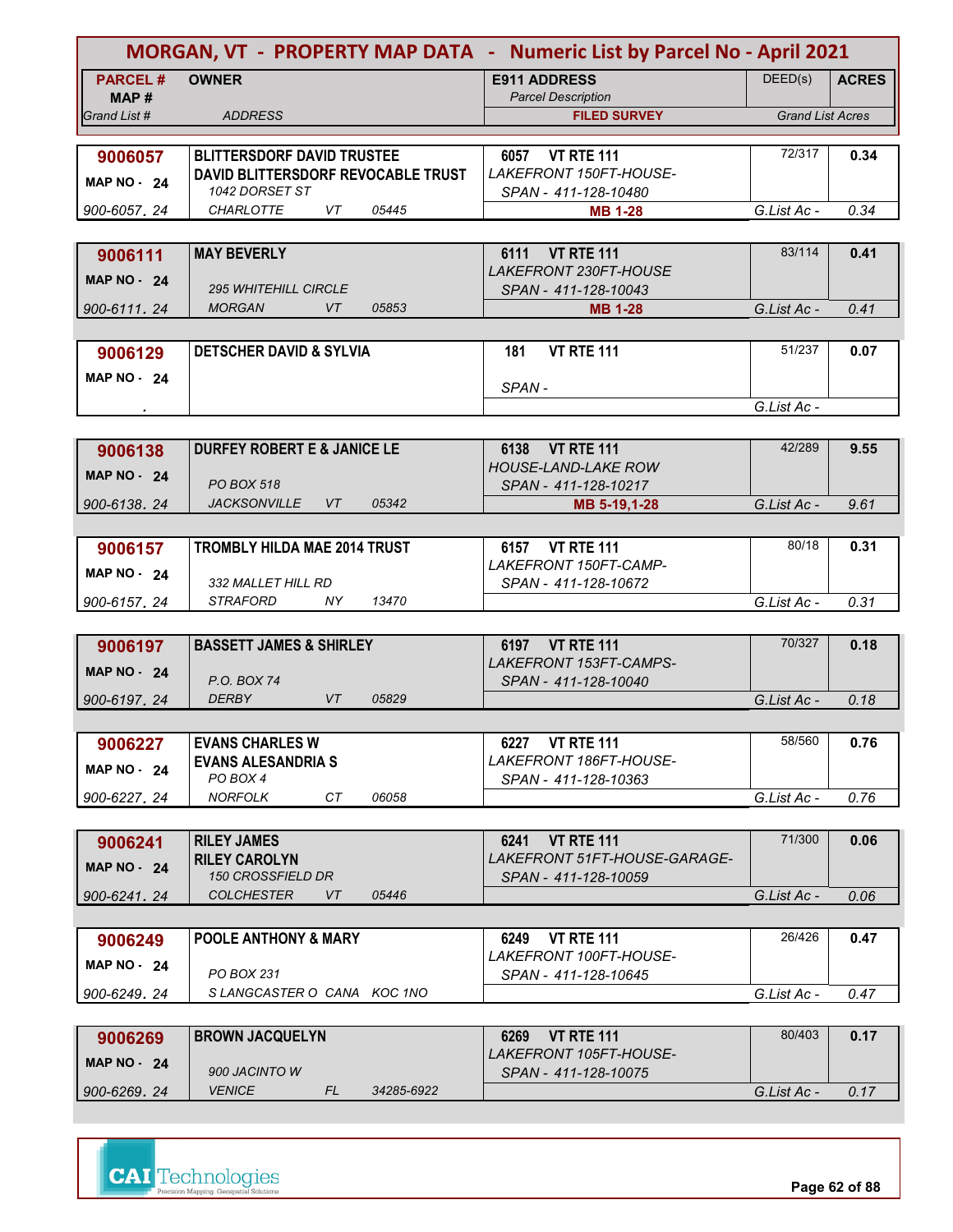|                      | MORGAN, VT - PROPERTY MAP DATA - Numeric List by Parcel No - April 2021 |                                                       |                         |              |
|----------------------|-------------------------------------------------------------------------|-------------------------------------------------------|-------------------------|--------------|
| <b>PARCEL#</b>       | <b>OWNER</b>                                                            | <b>E911 ADDRESS</b>                                   | DEED(s)                 | <b>ACRES</b> |
| MAP#<br>Grand List # | <b>ADDRESS</b>                                                          | <b>Parcel Description</b><br><b>FILED SURVEY</b>      | <b>Grand List Acres</b> |              |
|                      |                                                                         |                                                       |                         |              |
| 9006309              | <b>MORLEY EDWIN S, RICHARD R &amp;</b>                                  | 6309 VT RTE 111                                       | 64/229                  | 0.26         |
| <b>MAP NO - 23</b>   | <b>MILLIKIN KRISTINA A</b>                                              | LAKEFRONT 200FT-HOUSE-                                |                         |              |
|                      | 80 WEST END AVE APT #3                                                  | SPAN - 411-128-10564                                  |                         |              |
| 900-6309, 23         | <b>NEWPORT</b><br>VT<br>05855-4459                                      |                                                       | G.List Ac -             | 0.26         |
|                      |                                                                         |                                                       |                         |              |
| 9006324              | <b>BRIGGS DAVID R &amp; JOAN A</b>                                      | 6324 VT RTE 111                                       | 53/59                   | 0.45         |
| <b>MAP NO - 23</b>   | <b>64 BEAR LANE</b>                                                     | <b>HOUSE-GARAGE--LAKE ROW</b>                         |                         |              |
| 900-6324.23          | 05361<br><b>WHITINGHAM</b><br>VT                                        | SPAN - 411-128-10489<br><b>MB 2-19</b>                | G.List Ac -             | 0.45         |
|                      |                                                                         |                                                       |                         |              |
| 9006372              | <b>CARGILL PHILIP J &amp; MARIE</b>                                     | 6372 VT RTE 111                                       | 87/283                  | 21.18        |
|                      |                                                                         | <b>HOUSE-SHED-ROW LAKE</b>                            |                         |              |
| <b>MAP NO - 23</b>   | 6372 VT ROUTE 111                                                       | SPAN - 411-128-10124                                  |                         |              |
| 900-6372.23          | MORGAN<br>VT<br>05853                                                   | <b>MB 1-57</b>                                        | G.List Ac -             | 21.18        |
|                      |                                                                         |                                                       |                         |              |
| 9006374              | <b>FISHER DONALD J &amp; PATRICIA A</b>                                 | 6374 VT RTE 111                                       | 29/241                  | 0.95         |
| <b>MAP NO - 23</b>   | <b>CO-TRUSTEES OF DONALD &amp; PATRICIA REV</b>                         | <b>HOUSE--LAKE ROW</b>                                |                         |              |
|                      | 2941 CLIFFSIDE DR<br><b>COPLEY</b><br>44321                             | SPAN - 411-128-10251                                  |                         |              |
| 900-6374.23          | OH.                                                                     |                                                       | G.List Ac -             | 0.95         |
|                      |                                                                         |                                                       | 83/443                  | 0.10         |
| 9006375              | <b>SHEPHERD BETTYANNE</b>                                               | 6375 VT RTE 111<br>LAKEFRONT 70FT-CAMP-& ACRE         |                         |              |
| <b>MAP NO - 23</b>   | <b>42 HOMEWILDE LN</b>                                                  | SPAN - 411-128-10718                                  |                         |              |
| 900-6375, 23         | <b>NORTHFIELD</b><br>VT<br>05663                                        |                                                       | G.List Ac -             | 0.1          |
|                      |                                                                         |                                                       |                         |              |
| 9006376              | <b>FILES SHEILLA &amp; DAVID</b>                                        | 6376 VT RTE 111                                       | 86/27                   | 1.04         |
| <b>MAP NO - 23</b>   |                                                                         | <b>HOUSE-ATT GARAGE-SHED- ACRE-L</b>                  |                         |              |
|                      | <b>19 MARTINSVILLE RD</b>                                               | SPAN - 411-128-10388                                  |                         |              |
| 900-6376, 23         | <b>HARTLAND</b><br>VT<br>05048                                          |                                                       | G.List Ac -             | 1.04         |
|                      |                                                                         |                                                       |                         |              |
| 9006399              | <b>FISCALETTI ALBERT G &amp; JENNIFER C</b>                             | 6399 VT RTE 111<br>LAKEFRONT 87FT-CAMP-               | 57/165                  | 0.19         |
| <b>MAP NO - 23</b>   | 5 REDWOOD TERRACE                                                       | SPAN - 411-128-10797                                  |                         |              |
| 900-6399.23          | ESSEX JUNCTION VT<br>05452-4105                                         |                                                       | G.List Ac -             | 0.19         |
|                      |                                                                         |                                                       |                         |              |
| 9006437              | <b>HUBBARD REED</b>                                                     | 6437 VT RTE 111                                       | 52/526                  | 0.48         |
| <b>MAP NO - 23</b>   |                                                                         | HOUSE-CAMP-OUTBUILDING-ACRE-R                         |                         |              |
|                      | PO BOX 78                                                               | SPAN - 411-128-10829                                  |                         |              |
| 900-6437, 23         | <b>MORGAN</b><br>VT<br>05853                                            |                                                       | G.List Ac -             | 0.48         |
|                      |                                                                         |                                                       |                         |              |
| 9006456              | <b>KENISON GLENN E &amp; ARGENE</b>                                     | <b>VT RTE 111</b><br>6456                             | 23/109                  | 0.45         |
| <b>MAP NO - 23</b>   | <b>BRACKETT PAMELA J</b><br>69 LILY LANE UNIT 128                       | BACKLOT-CAMP (OLD DANCE HALL)<br>SPAN - 411-128-10412 |                         |              |
| 900-6456, 23         | <b>WEST LEBANON</b><br>03784<br>NH                                      |                                                       | G.List Ac -             | 0.45         |
|                      |                                                                         |                                                       |                         |              |
| 9006466              | <b>MORGAN TOWN</b>                                                      | 6466<br><b>VT RT 111</b>                              | 4/392                   | 1.00         |
|                      | <b>CENTER CEMETERY</b>                                                  | <b>CENTER CEMETERY</b>                                |                         |              |
| <b>MAP NO - 23</b>   |                                                                         |                                                       |                         |              |

| IMAL IV.<br>∠ა | PO BOX 45     |    |       | SPAN - 411-128-11915 |             |  |
|----------------|---------------|----|-------|----------------------|-------------|--|
| 900-6466, 23   | <b>MORGAN</b> | VT | 05853 | <b>MB 4-83</b>       | G.List Ac - |  |
|                |               |    |       |                      |             |  |



**Page 63 of 88**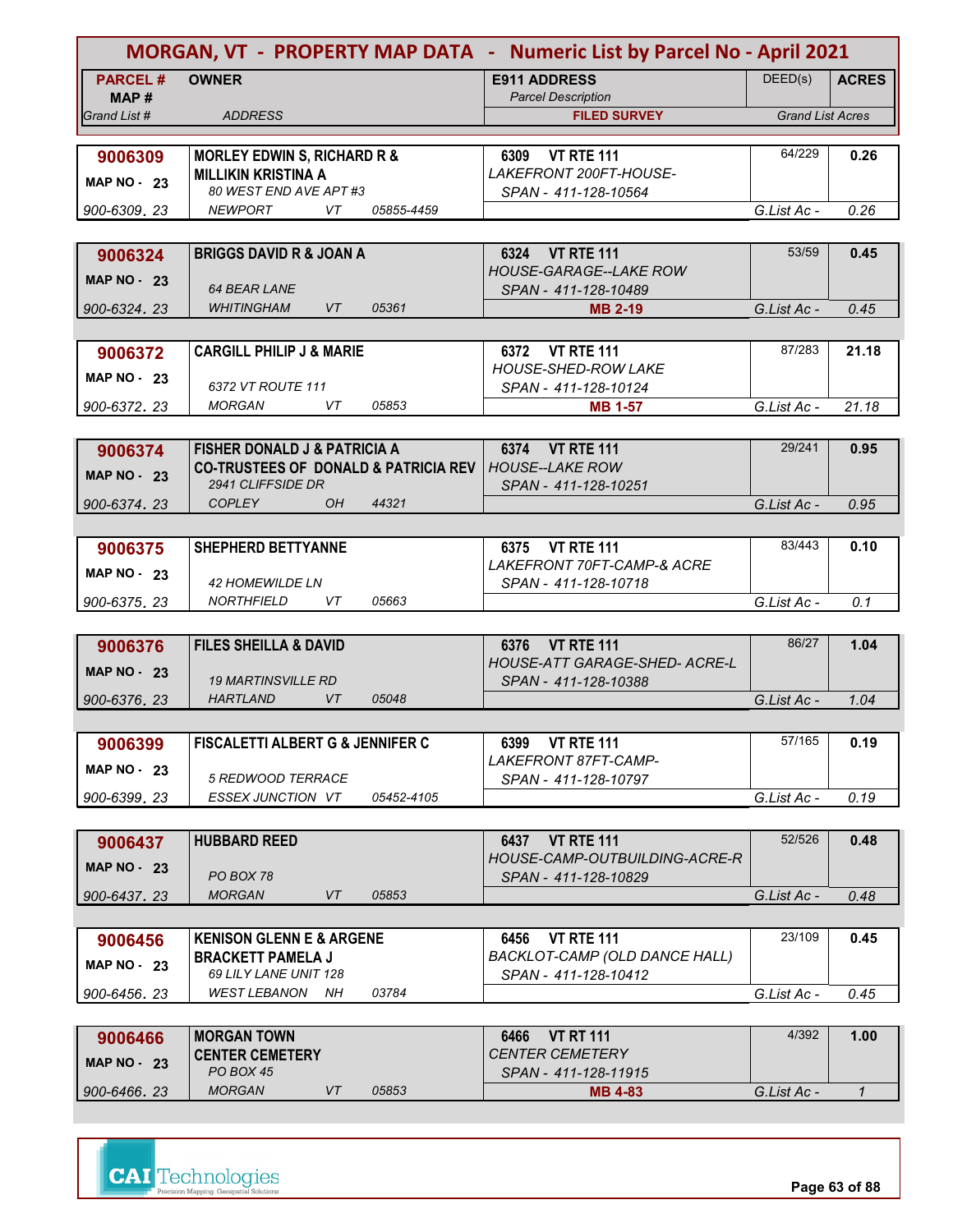| MORGAN, VT - PROPERTY MAP DATA - Numeric List by Parcel No - April 2021 |                                                                                |                                                                  |                         |              |
|-------------------------------------------------------------------------|--------------------------------------------------------------------------------|------------------------------------------------------------------|-------------------------|--------------|
| <b>PARCEL#</b><br>MAP #                                                 | <b>OWNER</b>                                                                   | <b>E911 ADDRESS</b><br><b>Parcel Description</b>                 | DEED(s)                 | <b>ACRES</b> |
| Grand List #                                                            | <b>ADDRESS</b>                                                                 | <b>FILED SURVEY</b>                                              | <b>Grand List Acres</b> |              |
|                                                                         |                                                                                |                                                                  |                         |              |
| 9006481                                                                 | <b>STATE OF VERMONT</b><br><b>FISH &amp; GAME DEPT</b>                         | <b>VT RTE 111</b><br>6481<br><b>SUCKER BROOK ACCESS LAKEFRON</b> |                         | 2.23         |
| <b>MAP NO - 23</b>                                                      | <b>STATE OFFICE BUILDING</b>                                                   | SPAN - 411-128-10750                                             |                         |              |
| 900-6481.23                                                             | <b>MONTPELIER</b><br>VT<br>05661                                               |                                                                  | G.List Ac -             | 2.23         |
|                                                                         |                                                                                |                                                                  |                         |              |
| 9006507                                                                 | <b>OESCHGER FREDERIC</b>                                                       | 6507 VT RTE 111                                                  | 38/548-550              | 0.37         |
| MAP $NO - 23$                                                           | <b>OESCHGER JOYCE</b>                                                          | LAKEFRONT 136FT-CAMP-                                            | 86/69                   |              |
|                                                                         | 114 LOOP RD                                                                    | SPAN - 411-128-10634                                             |                         |              |
| 900-6507, 23                                                            | <b>NEWPORT</b><br>VT<br>05855-9863                                             |                                                                  | G.List Ac -             | 0.37         |
|                                                                         |                                                                                |                                                                  | 89/259                  |              |
| 9006531                                                                 | <b>WESTOVER DAVID A &amp; CYNTHIA M TRUSTEE</b><br><b>WESTOVER TYLER ET AL</b> | 6531 VT RTE 111<br>LAKEFRONT 51FT-BACKLOT-CAMPS-                 | 61/91                   | 0.19         |
| <b>MAP NO - 23</b>                                                      | 238 KINGSBURY RD                                                               | SPAN - 411-128-10372                                             | 55/354                  |              |
| 900-6531.23                                                             | <b>WALPOLE</b><br>03608<br>NH                                                  |                                                                  | G.List Ac -             | 0.19         |
|                                                                         |                                                                                |                                                                  |                         |              |
| 9006539                                                                 | <b>REILLY TIMOTHY &amp; JOAN</b>                                               | <b>VT RTE 111</b><br>6539                                        | 83/241                  | 0.26         |
| MAP $NO - 23$                                                           |                                                                                | LAKEFRONT 65FT-CAMP-.26 ACRE                                     |                         |              |
|                                                                         | <b>425 MILLVILLE AVE</b>                                                       | SPAN - 411-128-10370                                             |                         |              |
| 900-6539.23                                                             | 06770<br><b>NAUGATUCK</b><br>CT                                                |                                                                  | G.List Ac -             | 0.26         |
|                                                                         |                                                                                |                                                                  |                         |              |
| 9006541                                                                 | <b>CHAMBERS SHAWN REVOCABLE TRUST</b>                                          | 6541 VT RTE 111<br>LAKEFRONT 90FT-CAMP-                          | 82/518                  | 0.21         |
| MAP $NO - 23$                                                           | 856 MOODY RD                                                                   | SPAN - 411-128-10132                                             |                         |              |
| 900-6541, 23                                                            | <b>HUNTINGTON</b><br>VT<br>05462                                               |                                                                  | G.List Ac -             | 0.21         |
|                                                                         |                                                                                |                                                                  |                         |              |
| 9006569                                                                 | <b>DUCHARME RENE</b>                                                           | <b>VT RTE 111</b><br>6569                                        | 75/30                   | 0.25         |
| <b>MAP NO - 23</b>                                                      |                                                                                | <b>LAKEFRONT 275 FF-STORE-</b>                                   |                         |              |
|                                                                         | 1945 U.S. ROUTE 5<br><b>DERBY</b><br>VT<br>05829                               | SPAN - 411-128-10611                                             |                         |              |
| 900-6569, 23                                                            |                                                                                |                                                                  | G.List Ac -             | 0.25         |
| 9006682                                                                 | PHILBRICK, SANDRA L & JACK                                                     | <b>VT RTE 111</b><br>6682                                        | 45/492                  | 0.80         |
|                                                                         |                                                                                | <b>BACKLOT-COTTAGE AT BEACH-</b>                                 |                         |              |
| <b>MAP NO - 23</b>                                                      | 5 GALE ST                                                                      | SPAN - 411-128-10629                                             |                         |              |
| 900-6682.23                                                             | CONCORD<br>03301<br>NΗ                                                         |                                                                  | G.List Ac -             | 0.8          |
|                                                                         |                                                                                |                                                                  |                         |              |
| 9006706                                                                 | <b>DELANEY JULIETTE</b>                                                        | <b>VT RTE 111</b><br>6706                                        | 78/141                  | 0.23         |
| <b>MAP NO - 23</b>                                                      | <b>REINSRSTEN LINDA M &amp; DELANEY MARK</b><br><b>12 PINE AVE</b>             | BACKLOT-HOUSE-CAMPS-BEACH LO                                     |                         |              |
| 900-6706.23                                                             | <b>ALBANY</b><br>NY<br>12205-4304                                              | SPAN - 411-128-10191                                             | G.List Ac -             | 0.23         |
|                                                                         |                                                                                |                                                                  |                         |              |
| 9006716                                                                 | <b>CERNY TIMOTHY</b>                                                           | <b>VT RTE 111</b><br>6716                                        | 89/268-70               | 0.24         |
| <b>MAP NO - 23</b>                                                      | <b>EVANS VICTORIA R</b>                                                        | <b>BACKLOT-CAMP</b>                                              | 57/486                  |              |
|                                                                         | <i>205 SHADOW LAKE DR</i>                                                      | SPAN - 411-128-10819                                             |                         |              |
| 900-6716.23                                                             | CLOVER<br>SC<br>29710                                                          | MB 3-14 & MB 3-83                                                | G.List Ac -             | 0.24         |
|                                                                         |                                                                                |                                                                  |                         |              |
| 9006722                                                                 | <b>FRASER ANDREW &amp; MARGARET</b>                                            | <b>VT RTE 111</b><br>6722                                        | 83/456                  | 0.26         |
| <b>MAP NO - 23</b>                                                      | <b>TURNER GORDON &amp; JENNIFER</b><br><b>334 DUKES RD</b>                     | <b>BACKLOT-COTTAGES</b><br>SPAN - 411-128-10661                  |                         |              |
| 900-6722.23                                                             | <b>JOHNSON</b><br>VT<br>05656                                                  | MB 3-14 & MB 3-83                                                | G.List Ac -             | 0.26         |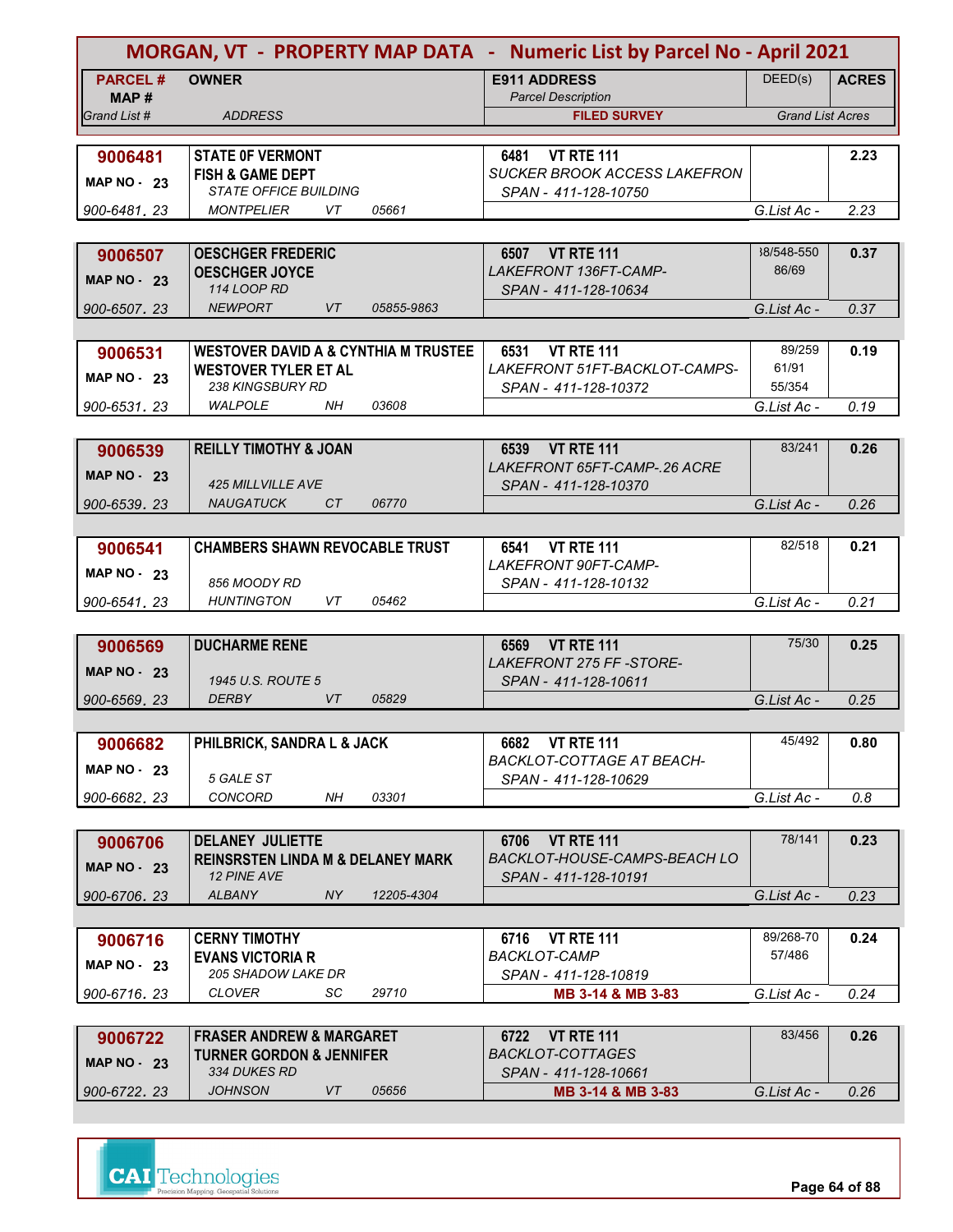|                    | MORGAN, VT - PROPERTY MAP DATA - Numeric List by Parcel No - April 2021 |                                                       |                         |              |
|--------------------|-------------------------------------------------------------------------|-------------------------------------------------------|-------------------------|--------------|
| <b>PARCEL#</b>     | <b>OWNER</b>                                                            | <b>E911 ADDRESS</b>                                   | DEED(s)                 | <b>ACRES</b> |
| MAP#               |                                                                         | <b>Parcel Description</b>                             |                         |              |
| Grand List #       | <b>ADDRESS</b>                                                          | <b>FILED SURVEY</b>                                   | <b>Grand List Acres</b> |              |
| 9006738            | <b>COTE JONATHAN R &amp; TARA L</b>                                     | 6738 VT RTE 111                                       | 90/415                  | 0.20         |
|                    |                                                                         | <b>BACKLOT-CAMP-</b>                                  | 70/20                   |              |
| MAP $NO - 23$      | PO BOX 315                                                              | SPAN - 411-128-10475                                  |                         |              |
| 900-6738.23        | <b>NEWPORT</b><br>05855<br>VT                                           |                                                       | G.List Ac -             | 0.2          |
|                    |                                                                         |                                                       |                         |              |
| 9006746            | <b>CORKINS RICHARD D</b>                                                | 6746 VT RTE 111                                       | 58/111                  | 0.44         |
| <b>MAP NO - 23</b> |                                                                         | <b>HOUSE &amp; LOT AT BEACH-</b>                      |                         |              |
| 900-6746.23        | 6746 VT RTE 111<br><b>MORGAN</b><br>VT<br>05853                         | SPAN - 411-128-10161                                  | G.List Ac -             | 0.44         |
|                    |                                                                         |                                                       |                         |              |
| 9006766            | <b>CHOUINARD BONNIE S ET AL</b>                                         | 6766 VT RTE 111                                       | 90/1                    | 0.57         |
|                    |                                                                         | <b>BACKLOT-CAMP-</b>                                  | 66/513                  |              |
| <b>MAP NO - 23</b> | <b>120 BROWN DRIVE</b>                                                  | SPAN - 411-128-10090                                  |                         |              |
| 900-6766.23        | 05036<br><i>BROOKFIELD</i><br>VT                                        |                                                       | G.List Ac -             | 0.57         |
|                    |                                                                         |                                                       |                         |              |
| 9006796            | <b>CARTER BRIAN &amp; PATRICIA</b>                                      | 6796 VT RTE 111                                       | 85/171                  | 0.15         |
| <b>MAP NO - 22</b> |                                                                         | <b>BACKLOT-CAMP-</b>                                  |                         |              |
|                    | <b>160 PATTYS CROSSING</b><br><i>MARSHFIELD</i><br>VT<br>05658          | SPAN - 411-128-10723                                  |                         |              |
| 900-6796.22        |                                                                         | <b>MB 3-59</b>                                        | G.List Ac -             | 0.15         |
| 9006798            | <b>GREEN MICHAEL</b>                                                    | 6798 VT RTE 111                                       | 87/438                  | 0.16         |
|                    |                                                                         | <b>BACKLOT-CAMP-</b>                                  |                         |              |
| <b>MAP NO - 22</b> | <b>10 GREEN LANE</b>                                                    | SPAN - 411-128-10142                                  |                         |              |
| 900-6798.22        | 05872<br>WEST CHARLEST VT                                               |                                                       | G.List Ac -             | 0.16         |
|                    |                                                                         |                                                       |                         |              |
| 9006802            | <b>WOOD THOMAS M</b>                                                    | 6802 VT RTE 111                                       | 50/387                  | 0.10         |
| <b>MAP NO - 22</b> |                                                                         | BACKLOT-CAMP-LOT AT BEACH-                            |                         |              |
|                    | <b>302 CENTERVILLE RD</b><br><b>HYDE PARK</b><br><b>VT</b><br>05661     | SPAN - 411-128-10856                                  |                         | 0.1          |
| 900-6802, 22       |                                                                         |                                                       | G.List Ac -             |              |
| 9006816            | TURCOTTE RONALD, KEVIN, RICHARD                                         | 6816 VT RTE 111                                       | 72/69                   | 0.75         |
|                    | LIFE ESTATE PAULINE TURCOTTE                                            | BACKLOT-CAMP-                                         |                         |              |
| <b>MAP NO - 22</b> | P.O. BOX 224                                                            | SPAN - 411-128-10807                                  |                         |              |
| 900-6816.22        | <b>MORGAN</b><br>VT<br>05853                                            |                                                       | G.List Ac -             | 0.75         |
|                    |                                                                         |                                                       |                         |              |
| 9006840            | <b>MOLLEUR ROBERT J TRUSTEE OF RJM TRU</b>                              | <b>VT RTE 111</b><br>6840                             | 46/354                  | 0.47         |
| <b>MAP NO - 22</b> |                                                                         | <b>BACKLOT-CAMP-</b>                                  |                         |              |
| 900-6840.22        | PO BOX 628<br><b>HARDWICK</b><br>VT<br>05843                            | SPAN - 411-128-10544                                  | G.List Ac -             | 0.47         |
|                    |                                                                         |                                                       |                         |              |
| 9006858            | TETREAULT ALICE LIFE ESTATE                                             | <b>VT RTE 111</b><br>6858                             | 88/267-69               | 1.33         |
|                    | <b>BERTHIAUME DONALD &amp; CHRISTINE</b>                                | <b>BACKLOT-CAMP-&amp; ACRES</b>                       | 85/250                  |              |
| <b>MAP NO - 22</b> | 855 RT 100                                                              | SPAN - 411-128-10788                                  |                         |              |
| 900-6858.22        | WESTFIELD<br>VT<br>05874                                                |                                                       | G.List Ac -             | 1.33         |
|                    |                                                                         |                                                       |                         |              |
| 9007026            | <b>KENNEDY MONTE</b>                                                    | <b>VT RTE 111</b><br>7026                             | 78/55                   | 7.80         |
| <b>MAP NO - 22</b> | 76 ROY FARM RD                                                          | HOUSE-OUTBUILDING-ACRE-ROW LA<br>SPAN - 411-128-10727 |                         |              |
| 900-7026.22        | <b>W CHARLESTON</b><br>05872<br>VT                                      |                                                       | G.List Ac -             | 7.8          |
|                    |                                                                         |                                                       |                         |              |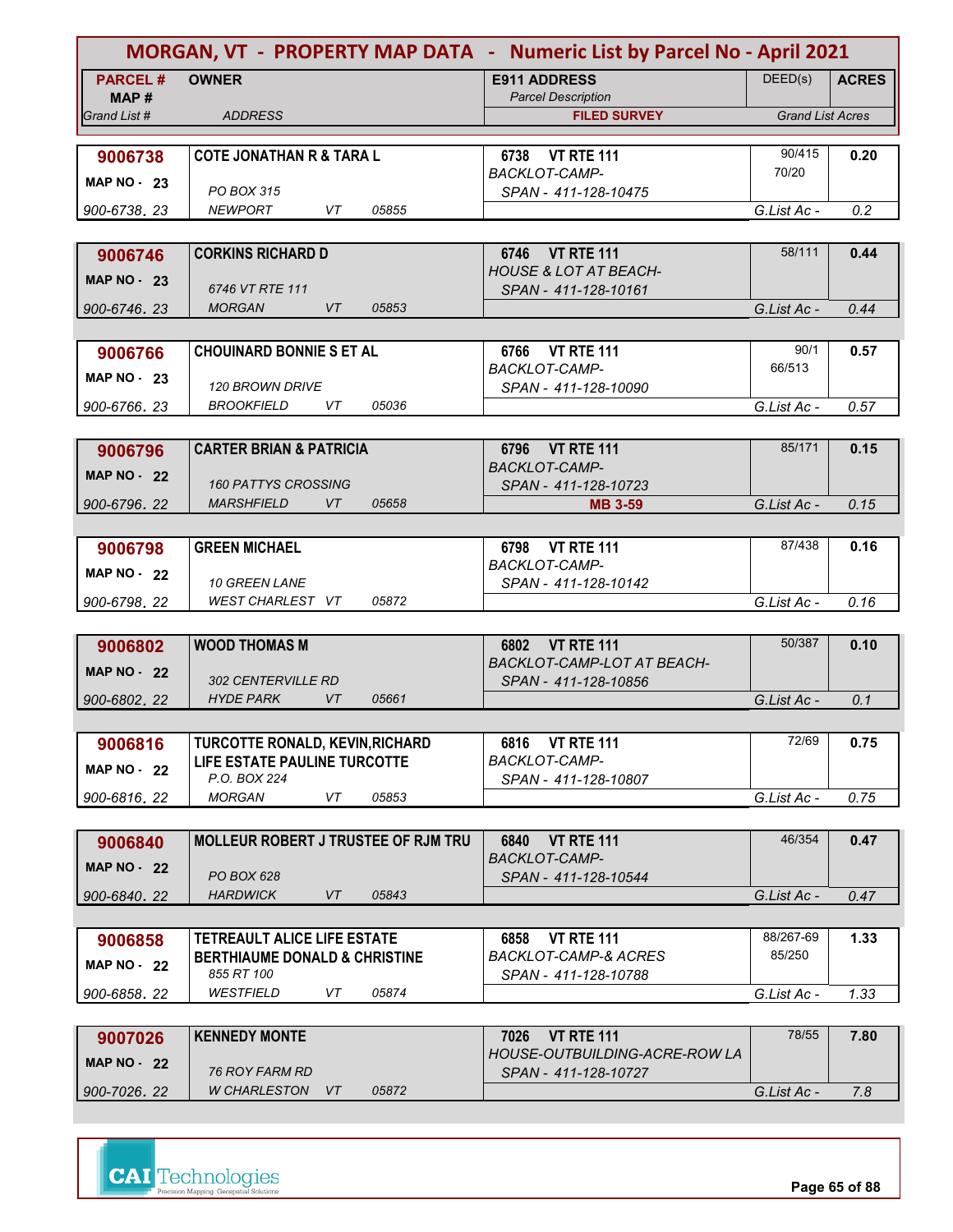| MORGAN, VT - PROPERTY MAP DATA - Numeric List by Parcel No - April 2021 |                                                            |                                                          |                         |              |
|-------------------------------------------------------------------------|------------------------------------------------------------|----------------------------------------------------------|-------------------------|--------------|
| <b>PARCEL#</b>                                                          | <b>OWNER</b>                                               | <b>E911 ADDRESS</b>                                      | DEED(s)                 | <b>ACRES</b> |
| MAP#                                                                    |                                                            | <b>Parcel Description</b>                                |                         |              |
| Grand List #                                                            | <b>ADDRESS</b>                                             | <b>FILED SURVEY</b>                                      | <b>Grand List Acres</b> |              |
|                                                                         |                                                            |                                                          |                         |              |
| 9007034                                                                 | <b>LOVE PATRICK A &amp; JUDITH L</b>                       | 7034 VT RTE 111<br><b>HOUSE-OUTBUILDING-ACRES</b>        | 67/123                  | 3.10         |
| MAP $NO - 22$                                                           | 1606 N PALMWAY                                             | SPAN - 411-128-10037                                     |                         |              |
| 900-7034, 22                                                            | <i>LAKE WORTH</i><br>FL<br>33460                           | <b>Not Filed</b>                                         | G.List Ac -             | 3.1          |
|                                                                         |                                                            |                                                          |                         |              |
| 9007036                                                                 | <b>LEWIS BEVERLY A</b>                                     | 7036 VT RTE 111                                          | 43/272                  | 10.60        |
| <b>MAP NO - 22</b>                                                      |                                                            | <b>HOUSE-ACRE</b>                                        |                         |              |
|                                                                         | 7036 VT RTE 111                                            | SPAN - 411-128-10687                                     |                         |              |
| 900-7036, 22                                                            | <b>VT</b><br><b>MORGAN</b><br>05853                        |                                                          | G.List Ac -             | 10.6         |
|                                                                         |                                                            |                                                          |                         |              |
| 9007339                                                                 | <b>SANBORN JOAN E TRUSTEE</b>                              | 7339 VT RTE 111                                          | 58/81                   | 1.08         |
| <b>MAP NO - 22</b>                                                      | JOAN E SANBORN REVOCABLE TRUST<br>7339 VT ROUTE 111        | LAKEFRONT 87FT-CAMP-<br>SPAN - 411-128-10697             |                         |              |
| 900-7339, 22                                                            | 05853<br><b>MORGAN</b><br>VT.                              |                                                          | G.List Ac -             | 1.08         |
|                                                                         |                                                            |                                                          |                         |              |
| 9007363                                                                 | <b>OLNEY GARY W TRUSTEE OF THE</b>                         | 7363 VT RTE 111                                          | 69/200                  | 0.76         |
|                                                                         | <b>FAMILY TRUST DATES 12-17-08</b>                         | LAKEFRONT 90FT-CAMP-                                     |                         |              |
| <b>MAP NO - 22</b>                                                      | <b>PO BOX 434</b>                                          | SPAN - 411-128-10601                                     |                         |              |
| 900-7363.22                                                             | <b>DERBY LINE</b><br><b>VT</b><br>05830-0434               | <b>MB 1-44</b>                                           | G.List Ac -             | 0.76         |
|                                                                         |                                                            |                                                          |                         |              |
| 9007375                                                                 | <b>MAGNUS JOHN &amp; DEBRA</b>                             | 7375 VT RTE 111                                          | 35/214                  | 0.75         |
| <b>MAP NO - 22</b>                                                      |                                                            | LAKEFRONT 90FT-CAMP-                                     |                         |              |
|                                                                         | 123 ECONOMAU FARM RD                                       | SPAN - 411-128-10504                                     |                         |              |
| 900-7375, 22                                                            | <b>S BURLINGTON</b><br>05403<br>VT                         | <b>MB 1-44</b>                                           | G.List Ac -             | 0.75         |
| 9007382                                                                 | <b>RUNSVOLD PATRICIA ET AL</b>                             | 7382 VT RTE 111                                          | 91/612                  | 72.40        |
|                                                                         |                                                            | <b>HOUSE-GARAGE-ACRES</b>                                | 43/291                  |              |
| <b>MAP NO - 22</b>                                                      | <b>1755 HILLMONT DR</b>                                    | SPAN - 411-128-10693                                     |                         |              |
| 900-7382, 22                                                            | <b>NASHVILLE</b><br><b>TN</b><br>37215                     |                                                          | G.List Ac -             | 72.4         |
|                                                                         |                                                            |                                                          |                         |              |
| 9007389                                                                 | <b>PALIN DEAN &amp; JAN</b>                                | 7389 VT RTE 111                                          | 17/422                  | 0.46         |
| <b>MAP NO - 22</b>                                                      |                                                            | <b>BACKLOT-CAMP-LAKE ROW-</b>                            |                         |              |
|                                                                         | 4072 DARLING HILL RD<br><b>NEWPORT</b><br>VT<br>05855      | SPAN - 411-128-10606                                     |                         |              |
| 900-7389, 22                                                            |                                                            |                                                          | G.List Ac -             | 0.46         |
|                                                                         |                                                            |                                                          | 71/348                  |              |
| 9007406                                                                 | <b>GUILLETTE ROBERT</b><br><b>GUILLETTE GERMAINE</b>       | <b>VT RTE 111</b><br>7406<br><b>HOUSE AND SHED ACRES</b> |                         | 10.10        |
| <b>MAP NO - 22</b>                                                      | 7406 VT ROUTE 111                                          | SPAN - 411-128-10300                                     |                         |              |
| 900-7406.22                                                             | <b>MORGAN</b><br>VT<br>05853                               |                                                          | G.List Ac -             | 10.1         |
|                                                                         |                                                            |                                                          |                         |              |
| 9007449                                                                 | <b>KULAGA ALLISON</b>                                      | <b>VT RTE 111</b><br>7449                                | 67/308                  | 1.00         |
| <b>MAP NO - 22</b>                                                      | <b>KULAGA JOHN</b>                                         | LAKEFRONT 110FT-HOUSE-GARAGE-                            |                         |              |
|                                                                         | 1 DEWITT CIR                                               | SPAN - 411-128-10367                                     |                         |              |
| 900-7449, 22                                                            | <b>SOUTHWICK</b><br>01077<br>МA                            |                                                          | G.List Ac -             | $\mathcal I$ |
|                                                                         |                                                            |                                                          |                         |              |
| 9007497                                                                 | <b>CONNOR MICHAEL &amp; JOANNE PINARD TRUS</b>             | 7497 VT RTE 111                                          | 91/357<br>86/80         | 2.39         |
| <b>MAP NO - 21</b>                                                      | JOANNE PINARD CONNOR REV TRUST<br><b>67 FRED LAKE LANE</b> | <i>LAKEFRONT 137FT-CAMPS-</i><br>SPAN - 411-128-10421    |                         |              |
| 900-7497.21                                                             | VT<br><b>STALBANS</b><br>05478                             | MB 4-15, 77                                              | G.List Ac -             | 2.39         |

**Page 66 of 88**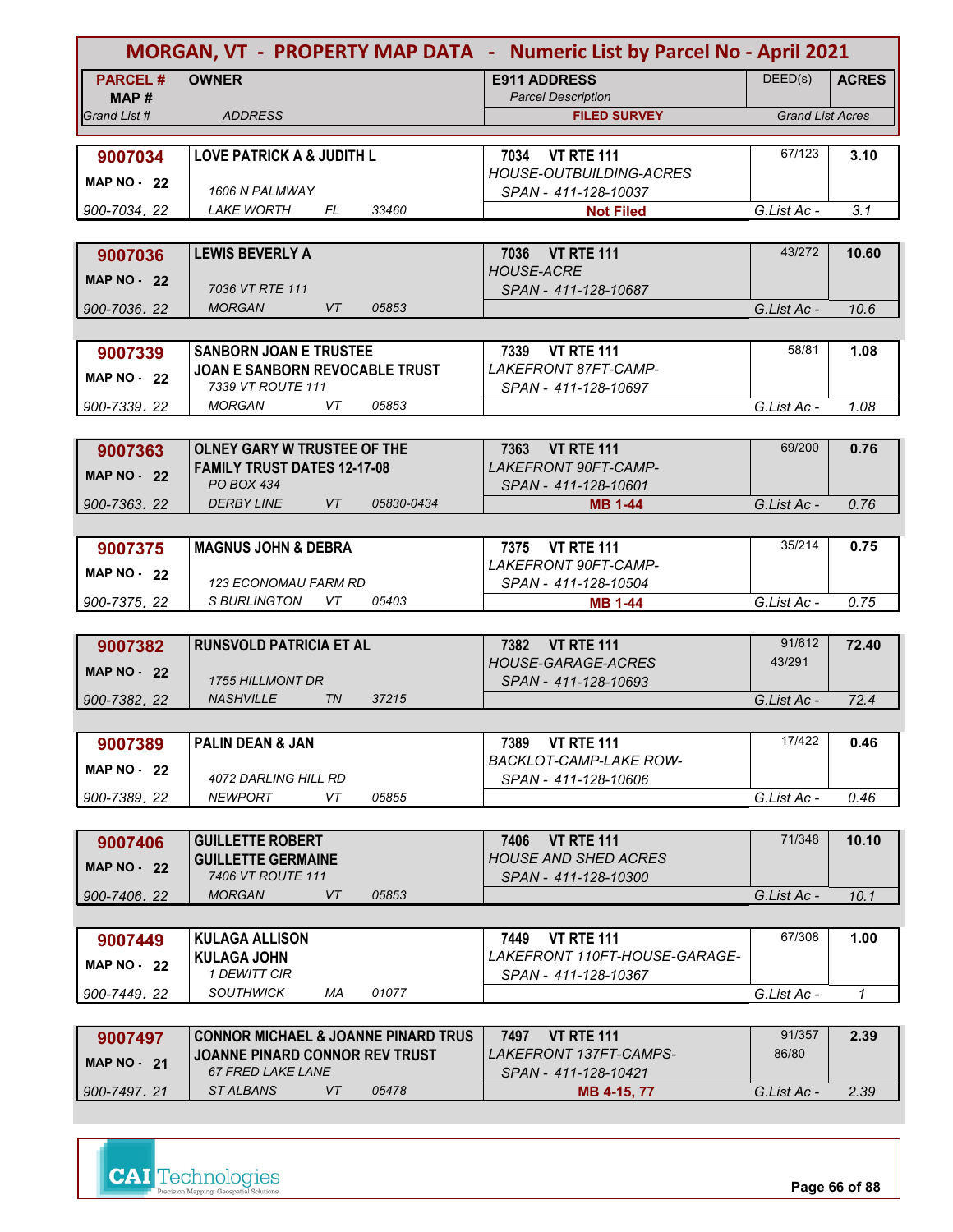| MORGAN, VT - PROPERTY MAP DATA - Numeric List by Parcel No - April 2021 |                                                           |                                                          |                         |                |
|-------------------------------------------------------------------------|-----------------------------------------------------------|----------------------------------------------------------|-------------------------|----------------|
| <b>PARCEL#</b>                                                          | <b>OWNER</b>                                              | <b>E911 ADDRESS</b>                                      | DEED(s)                 | <b>ACRES</b>   |
| MAP #<br>Grand List #                                                   | <b>ADDRESS</b>                                            | <b>Parcel Description</b><br><b>FILED SURVEY</b>         | <b>Grand List Acres</b> |                |
|                                                                         |                                                           |                                                          |                         |                |
| 9007632                                                                 | <b>BOOTH RAND E &amp; PATRICIA L</b>                      | 7632 VT RTE 111                                          | 59/216                  | 3.00           |
| <b>MAP NO - 21</b>                                                      |                                                           | <b>HOUSE-ACRES</b>                                       |                         |                |
|                                                                         | 7623 VT RTE 111                                           | SPAN - 411-128-10045                                     |                         |                |
| 900-7632, 21                                                            | VT<br><b>MORGAN</b><br>05853                              |                                                          | G.List Ac -             | 3              |
|                                                                         | <b>BARRY KYLE</b>                                         | 7734 VT RTE 111                                          | 89/201-02               | 6.10           |
| 9007734                                                                 |                                                           | <b>HOUSE-OUTBUILDING-ACRES</b>                           | 87/98                   |                |
| MAP $NO - 21$                                                           | <b>PO BOX 993</b>                                         | SPAN - 411-128-10144                                     |                         |                |
| 900-7734, 21                                                            | <b>VT</b><br>05829<br><b>DERBY</b>                        |                                                          | G.List Ac -             | 6.1            |
|                                                                         |                                                           |                                                          |                         |                |
| 9007768                                                                 | <b>HAMILTON AMOS &amp; ANNE</b>                           | 7768 VT RTE 111                                          | 24/170                  | 2.50           |
| <b>MAP NO - 21</b>                                                      | <b>BOX 54</b>                                             | <b>HOUSE-ACRES</b><br>SPAN - 411-128-10337               |                         |                |
| 900-7768.21                                                             | <b>MORGAN</b><br>VT<br>05853                              |                                                          | G.List Ac -             | 2.5            |
|                                                                         |                                                           |                                                          |                         |                |
| 9007831                                                                 | <b>IRWIN IRREVOCABLE INCOME TRUST</b>                     | 7831 VT RTE 111                                          | 81/219                  | 0.76           |
| <b>MAP NO - 21</b>                                                      |                                                           | <b>LAKEFRONT 131FT-CAMP-</b>                             |                         |                |
|                                                                         | <b>BOX 8328</b><br><b>ESSEX JCT</b><br><b>VT</b><br>05452 | SPAN - 411-128-10371                                     |                         |                |
| 900-7831.21                                                             |                                                           |                                                          | G.List Ac -             | 0.76           |
| 9007833                                                                 | <b>BORGES, JOSEPH JR &amp; KIM TRUSTEES</b>               | <b>VT RTE 111</b><br>7833                                | 91/587                  | 1.72           |
|                                                                         | <b>BORGES FMAILY REVOCABLE TRUST</b>                      | LAKEFRONT 166 FT-HOUSE-                                  | 88/442-43               |                |
| <b>MAP NO - 21</b>                                                      | 55 WEARE RD                                               | SPAN - 411-128-10576                                     | 79/362                  |                |
| 900-7833, 21                                                            | <b>NEW BOSTON</b><br><b>NH</b><br>03070                   | MB 1-55, MB 5-4                                          | G.List Ac -             | 1.72           |
|                                                                         |                                                           |                                                          |                         |                |
| 9007835                                                                 | <b>CONEYS THOMAS A</b>                                    | <b>VT RTE 111</b><br>7835                                | 88/442                  | 2.28           |
| MAP $NO - 21$                                                           | 28 ROYAL OAK WAY                                          | <i>LAND</i><br>SPAN - 411-128-11948                      |                         |                |
| 900-7835, 21                                                            | 34292<br><b>VENICE</b><br>FL.                             |                                                          | G.List Ac -             | 1.61           |
|                                                                         |                                                           |                                                          |                         |                |
| 9007978                                                                 | <b>ELDRED RICHARD &amp; PETER</b>                         | <b>VT RTE 111</b><br>7978                                | 24/352                  | 54.00          |
| MAP $NO - 2$                                                            |                                                           | LAKEFRONT 90FT-HOUSE-GARAGE-                             |                         |                |
| 900-7978.02                                                             | <b>BOX 40</b><br>S ORLEANS<br>МA<br>02662                 | SPAN - 411-128-10227<br><b>MB 3-5</b>                    | G.List Ac -             | 54             |
|                                                                         |                                                           |                                                          |                         |                |
| 9008026                                                                 | <b>LAPLUME ALAN P &amp; RACHEL A</b>                      | 8026<br><b>VT RT 111</b>                                 | 53/89                   | 2.00           |
| <b>MAP NO - 21</b>                                                      |                                                           | <b>HOUSE-ACRES</b>                                       |                         |                |
|                                                                         | 8026 VT RTE 111                                           | SPAN - 411-128-10873                                     |                         |                |
| 900-8026. 21                                                            | <b>MORGAN</b><br>VT<br>05853                              |                                                          | G.List Ac -             | $\overline{2}$ |
|                                                                         |                                                           |                                                          | 87/579                  |                |
| 9008101                                                                 | LINGENFELTER STEFANIE A                                   | <b>VT RTE 111</b><br>8101<br>HOUSE-GARAGE- ACRE-LAKE ROW |                         | 10.21          |
| <b>MAP NO - 21</b>                                                      | 8101 VT RT 111                                            | SPAN - 411-128-10615                                     |                         |                |
| 900-8101.21                                                             | 05853<br><b>MORGAN</b><br>VT                              | MB 4-12 & MB 1-54                                        | G.List Ac -             | 10.21          |
|                                                                         |                                                           |                                                          |                         |                |
| 9008102                                                                 | <b>GUYER ROBERT T</b>                                     | <b>VT RTE 111</b><br>8102                                | 74/9                    | 36.60          |
| MAP $NO - 2$                                                            | <b>DUBOIS MEGHAN S</b>                                    | <b>AC &amp; STORAGE BUILDING</b>                         |                         |                |

| <b>MAP NO -</b> | <b>DUBOIS MEGHAN S</b> |       | AC & STORAGE BUILDING |             |      |
|-----------------|------------------------|-------|-----------------------|-------------|------|
|                 | <b>PO BOX 205</b>      |       | SPAN - 411-128-10326  |             |      |
| 900-8102, 02    | <b>MORGAN</b>          | 05853 | <b>MB 4-76</b>        | G.List Ac - | 36.6 |
|                 |                        |       |                       |             |      |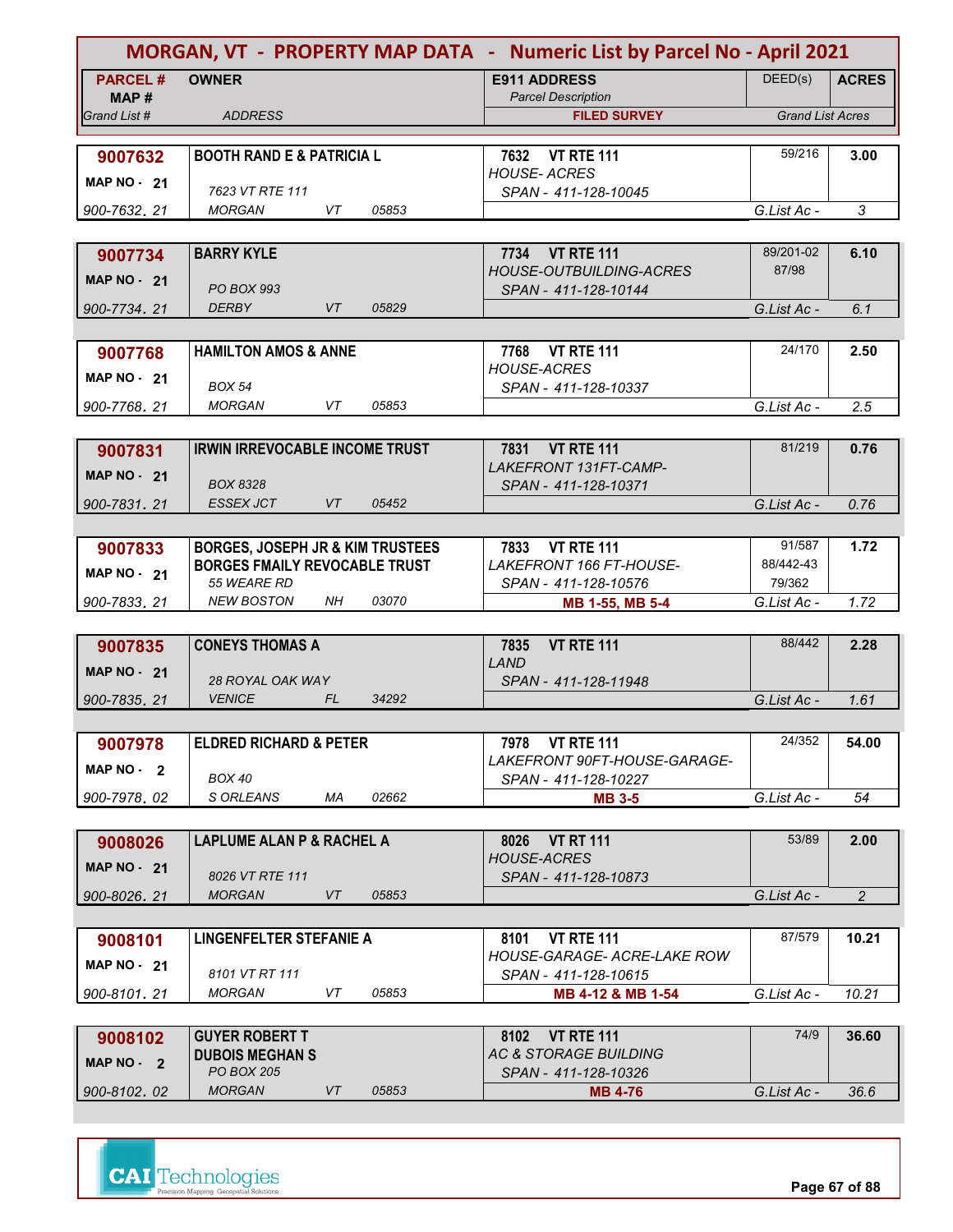| MORGAN, VT - PROPERTY MAP DATA - Numeric List by Parcel No - April 2021 |                                          |       |                                                                   |                         |              |
|-------------------------------------------------------------------------|------------------------------------------|-------|-------------------------------------------------------------------|-------------------------|--------------|
| <b>PARCEL#</b>                                                          | <b>OWNER</b>                             |       | <b>E911 ADDRESS</b>                                               | DEED(s)                 | <b>ACRES</b> |
| MAP#<br>Grand List #                                                    | <b>ADDRESS</b>                           |       | <b>Parcel Description</b><br><b>FILED SURVEY</b>                  | <b>Grand List Acres</b> |              |
|                                                                         |                                          |       |                                                                   |                         |              |
| 9008119                                                                 | FOUR SEASONS PROPERTY RENTALS LLC        |       | 8119 VT RTE 111                                                   | 85/40                   | 9.20         |
| <b>MAP NO - 20</b>                                                      |                                          |       | LAKEFRONT 349FF-CAMP-                                             |                         |              |
|                                                                         | 1739 CROSS RD                            |       | SPAN - 411-128-10517                                              |                         |              |
| 900-8119, 20                                                            | <b>JAY</b><br>VT                         | 05859 | MB 1-54 & MB 4-12                                                 | G.List Ac -             | 8.61         |
|                                                                         |                                          |       |                                                                   |                         |              |
| 9008190                                                                 | <b>GUYER ROYCE &amp; ELLEN</b>           |       | <b>VT RTE 111</b><br>8190<br><b>HOUSE-OUTBUILDING- ACRES-LAKE</b> | 74/9-10<br>53/89        | 1.90         |
| MAP $NO - 2$                                                            | 8190 VT RTE 111                          |       | SPAN - 411-128-10328                                              |                         |              |
| 900-8190, 02                                                            | <b>MORGAN</b><br>VT                      | 05853 | <b>MB 4-76</b>                                                    | G.List Ac -             | 1.9          |
|                                                                         |                                          |       |                                                                   |                         |              |
| 9008242                                                                 | <b>STODDARD ROGER D</b>                  |       | 8242 VT RTE 111                                                   | 40/517                  | 39.94        |
| MAP NO - 2                                                              |                                          |       | <b>HOUSE-OUTBUILDINGS- &amp; ACRES</b>                            | 65/172                  |              |
|                                                                         | 8242 VT RTE 111<br><b>MORGAN</b>         |       | SPAN - 411-128-10770                                              |                         |              |
| 900-8242.02                                                             | VT                                       | 05853 | MB 3-30, 4-56 & 57                                                | G.List Ac -             | 39.94        |
|                                                                         | <b>NEMETH ANDREW &amp; JENNA</b>         |       | 8283 VT RTE 111                                                   | 85/191                  | 8.08         |
| 9008283                                                                 |                                          |       | <b>HOUSE-ACRES</b>                                                |                         |              |
| <b>MAP NO - 20</b>                                                      | P.O. BOX 604                             |       | SPAN - 411-128-10345                                              |                         |              |
| 900-8283.20                                                             | <b>DERBY</b><br><b>VT</b>                | 05829 | <b>MB 3-40</b>                                                    | G.List Ac -             | 8.08         |
|                                                                         |                                          |       |                                                                   |                         |              |
| 9008312                                                                 | <b>STYLES MARILYN</b>                    |       | 8312 VT RTE 111                                                   | 87/529                  | 0.70         |
| <b>MAP NO - 20</b>                                                      | <b>STYLES MARK DAVID</b>                 |       | HOUSE-OUTBUILDING-                                                |                         |              |
| 900-8312, 20                                                            | 8312 VT ROUTE 111<br><b>MORGAN</b><br>VT | 05853 | SPAN - 411-128-10773                                              | G.List Ac -             | 0.7          |
|                                                                         |                                          |       |                                                                   |                         |              |
| 9008348                                                                 | <b>MERCIER DIANA</b>                     |       | <b>VT RTE 111</b><br>8348                                         | 90/624                  | 1.76         |
|                                                                         |                                          |       | <b>HOUSE-OUTBUILDING- ACRE</b>                                    | 24/361                  |              |
| <b>MAP NO - 20</b>                                                      | 8348 VT RTE 111                          |       | SPAN - 411-128-10676                                              |                         |              |
| 900-8348.20                                                             | <b>MORGAN</b><br>VT                      | 05853 | <b>MB 2-10</b>                                                    | G.List Ac -             | 1.76         |
|                                                                         |                                          |       |                                                                   |                         |              |
| 9008368                                                                 | <b>GUYER ROBERT T SR</b>                 |       | 8368 VT RTE 111                                                   | 71/459                  | 0.86         |
| MAP NO 20                                                               | P.O. BOX 205                             |       | HOUSE-OUTBUILDING-ACRE<br>SPAN - 411-128-10327                    |                         |              |
| 900-8368.20                                                             | <b>MORGAN</b><br>VT                      | 05853 |                                                                   | G.List Ac -             | 0.86         |
|                                                                         |                                          |       |                                                                   |                         |              |
| 9008375                                                                 | <b>LABRECQUE RONALD W</b>                |       | <b>VT RTE 111</b><br>8375                                         | 80/338                  | 1.63         |
| <b>MAP NO - 20</b>                                                      | <b>LABRECQUE JOANNE M</b>                |       | OPEN LAND-STORAGE BLD                                             |                         |              |
|                                                                         | 2976 QUINT DR                            |       | SPAN - 411-128-11916                                              |                         |              |
| 900-8375.20                                                             | <b>VIERA</b><br>FL                       | 32940 | MB 3-43, MB 4-44, 73                                              | G.List Ac -             | 1.63         |
|                                                                         |                                          |       |                                                                   |                         |              |
| 9008411                                                                 | <b>KEALEY CADE LLC</b>                   |       | <b>VT RTE 111</b><br>8411<br>STORE-ACRE                           | 85/7                    | 0.92         |
| MAP $NO - 20$                                                           | PO BOX 251                               |       | SPAN - 411-128-10794                                              |                         |              |
| 900-8411, 20                                                            | <b>DERBY LINE</b><br>VT                  | 05830 | MB 3-43, MB 4-44                                                  | G.List Ac -             | 0.92         |
|                                                                         |                                          |       |                                                                   |                         |              |
| 9008437                                                                 | NEWPORT AMBULANCE SERVICE, INC           |       | 8437 VT RTE 111                                                   | 89/289-92               | 1.07         |
| <b>MAP NO - 20</b>                                                      |                                          |       | <b>HOUSE-&amp; ACRES</b>                                          | 87/395                  |              |
|                                                                         | PO BOX 911                               |       | SPAN - 411-128-10464                                              |                         |              |
| 900-8437.20                                                             | <b>NEWPORT</b><br>VT                     | 05855 |                                                                   | G.List Ac -             | 1.07         |

**Page 68 of 88**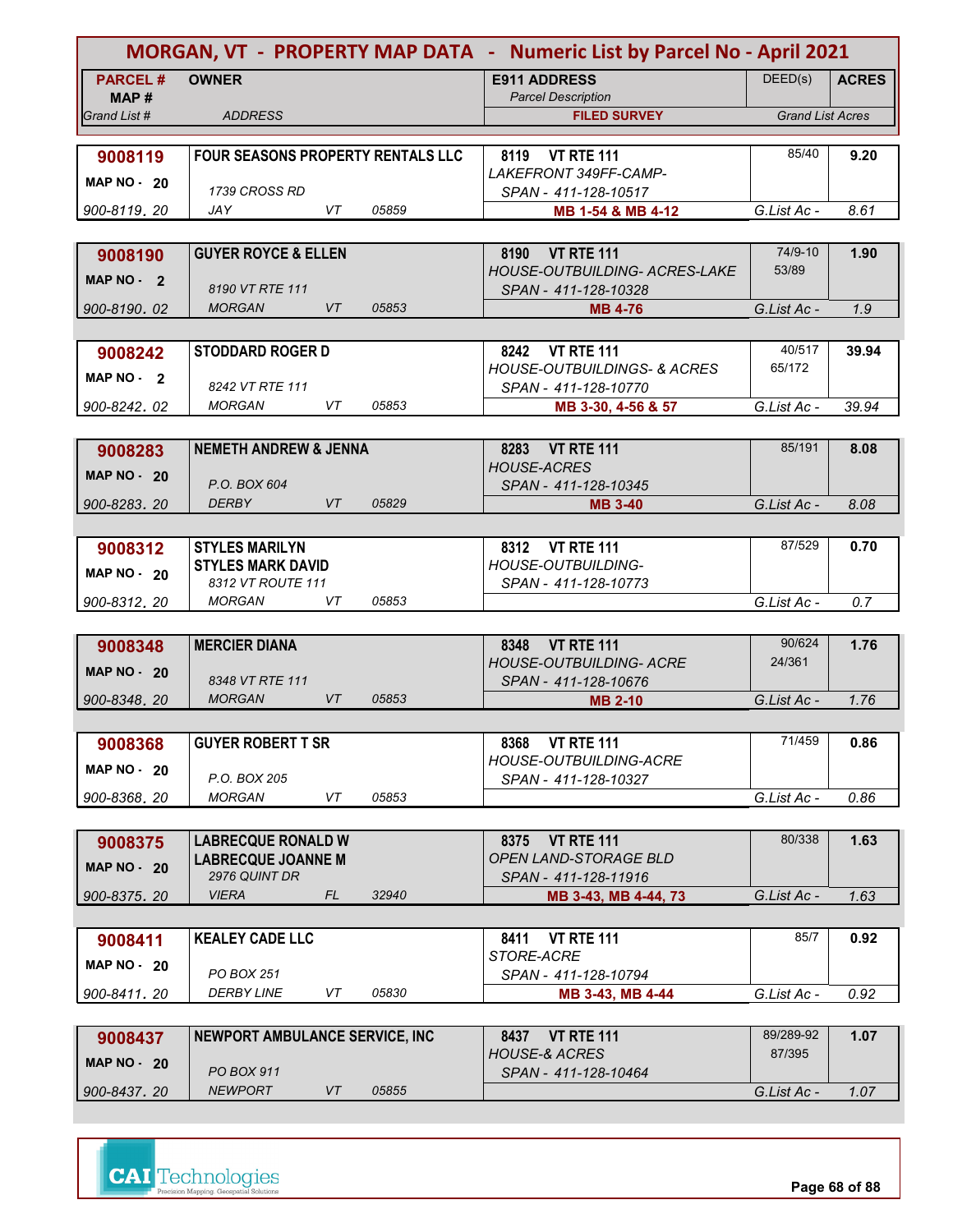| MORGAN, VT - PROPERTY MAP DATA - Numeric List by Parcel No - April 2021 |                                                         |       |                                                          |                         |              |
|-------------------------------------------------------------------------|---------------------------------------------------------|-------|----------------------------------------------------------|-------------------------|--------------|
| <b>PARCEL#</b><br>MAP#                                                  | <b>OWNER</b>                                            |       | <b>E911 ADDRESS</b><br><b>Parcel Description</b>         | DEED(s)                 | <b>ACRES</b> |
| Grand List #                                                            | <b>ADDRESS</b>                                          |       | <b>FILED SURVEY</b>                                      | <b>Grand List Acres</b> |              |
|                                                                         |                                                         |       |                                                          |                         |              |
| 9008499                                                                 | <b>PREVOST THOMAS S &amp; JENNIFER J</b>                |       | <b>VT RTE 111</b><br>8523                                | 89/319-21               | 10.32        |
|                                                                         |                                                         |       | <b>HOUSE-ATT GARAGE-ACRES</b>                            | 80/177                  |              |
| <b>MAP NO - 20</b>                                                      | 8499 VT RTE 111                                         |       | SPAN - 411-128-10033                                     |                         |              |
| 900-8499, 20                                                            | <b>MORGAN</b><br>VT                                     | 05853 |                                                          | G.List Ac -             | 10.32        |
|                                                                         |                                                         |       |                                                          |                         |              |
| 9008502                                                                 | <b>HOLDEN DEREK &amp; DANIELLE TRUSTEES</b>             |       | 8502 VT RTE 111                                          | 90/303                  | 1.50         |
| <b>MAP NO - 20</b>                                                      | THE HOLDEN FAMILY TRUST                                 |       | <b>HOUSE-OUTBUILDING-ACRE</b>                            | 80/227                  |              |
|                                                                         | 619 106TH AVE NORTH                                     |       | SPAN - 411-128-10852                                     |                         |              |
| 900-8502, 20                                                            | FL<br><b>NAPLES</b>                                     | 34108 | MB 4-8 & 13                                              | G.List Ac -             | 1.5          |
|                                                                         |                                                         |       |                                                          |                         |              |
| 9008523                                                                 | <b>CARPENTER DANIEL J &amp; ALEXIS M</b>                |       | 8523 VT RTE 111                                          | 38/330-332<br>83/72     | 1.00         |
| MAP $NO - 20$                                                           | 8523 VT RT 111                                          |       | <b>HOUSE- ACRE</b><br>SPAN - 411-128-10835               |                         |              |
| 900-8523, 20                                                            | VT<br><b>MORGAN</b>                                     | 05853 | <b>MB 1-46</b>                                           | G.List Ac -             | $\mathcal I$ |
|                                                                         |                                                         |       |                                                          |                         |              |
| 9008572                                                                 | <b>MAPLE ROBERT &amp; SUZANNE LIFE ESTATE</b>           |       | 8572 VT RTE 111                                          | 82/421                  | 10.18        |
|                                                                         | <b>ET AL</b>                                            |       | <b>HOUSE-ATT GARAGE-ACRES</b>                            |                         |              |
| <b>MAP NO - 20</b>                                                      | <b>PO BOX 203</b>                                       |       | SPAN - 411-128-10510                                     |                         |              |
| 900-8572.20                                                             | <b>MORGAN</b><br>VT                                     | 05853 | <b>MB 2-7</b>                                            | G.List Ac -             | 10.18        |
|                                                                         |                                                         |       |                                                          |                         |              |
| 9008621                                                                 | <b>JUDD ERIC</b>                                        |       | 8621 VT RTE 111                                          | 77/410                  | 13.00        |
| MAP NO - 2                                                              | <b>JUDD JESSICA</b>                                     |       | <b>HOUSE-GARAGE ACRES</b>                                |                         |              |
|                                                                         | 8621 VT RTE 111                                         |       | SPAN - 411-128-10032                                     |                         |              |
| 900-8621, 02                                                            | <b>MORGAN</b><br>VT                                     | 05853 | <b>MB 1-47</b>                                           | G.List Ac -             | 13           |
|                                                                         |                                                         |       |                                                          |                         |              |
| 9008680                                                                 | <b>GUYER TARA W</b>                                     |       | <b>VT RTE 111</b><br>8680                                | 40/481                  | 10.30        |
| MAP $NO - 2$                                                            |                                                         |       | <b>HOUSE-ACRE</b>                                        |                         |              |
|                                                                         | P.O. BOX 128<br><b>MORGAN</b><br><b>VT</b>              | 05853 | SPAN - 411-128-10330                                     |                         |              |
| 900-8680, 02                                                            |                                                         |       | MB 1-34 & MB 1-39                                        | G.List Ac -             | 10.3         |
|                                                                         |                                                         |       |                                                          |                         |              |
| 9008874                                                                 | <b>AUSTIN SCOTT M &amp; LISA M</b>                      |       | 8874 VT RTE 111<br><b>HOUSE- ACRES-BUSINESS IN GARAG</b> | 28/542                  | 8.38         |
| MAP $NO - 2$                                                            | 8874 VT ROUTE 111                                       |       | SPAN - 411-128-10019                                     |                         |              |
| 900-8874.02                                                             | <b>MORGAN</b><br>VT                                     | 05853 | MB 5-17,1-34, 35 & MB 1-39                               | G.List Ac -             | 8.38         |
|                                                                         |                                                         |       |                                                          |                         |              |
| 9008875                                                                 | <b>MORGAN TOWN</b>                                      |       | <b>VT RTE 111</b><br>8875                                | 49/33                   | 44.00        |
|                                                                         | <b>HATTON PARK</b>                                      |       | <b>HATTON PARK- ACRES</b>                                |                         |              |
| $MAP NO - 2$                                                            | PO BOX 45                                               |       | SPAN - 411-128-10557                                     |                         |              |
| 900-8875, 02                                                            | <b>MORGAN</b><br>VT                                     | 05853 |                                                          | G.List Ac -             | 44           |
|                                                                         |                                                         |       |                                                          |                         |              |
| 9009000                                                                 | <b>HATTON WILLIAM H III &amp; TIMOTHY WILLIAM</b>       |       | <b>RTE 111</b><br>9000                                   | 63/52                   | 0.40         |
| MAP NO - 2                                                              | <b>TRUSTEES OF WM HATTON 2008 TRUST</b>                 |       | <b>ACRE</b>                                              |                         |              |
|                                                                         | P.O. BOX 753                                            |       | SPAN - 411-128-10346                                     |                         |              |
| 900-9000, 02                                                            | DERBY<br>VT                                             | 05829 |                                                          | G.List Ac -             | 0.4          |
|                                                                         |                                                         |       |                                                          |                         |              |
| 9009090                                                                 | <b>WILCOX REGINALD &amp; ELIZABETH</b>                  |       | <b>VT RTE 111</b><br>9090                                | 32/258                  | 10.20        |
| MAP $NO - 2$                                                            | <b>WILCOX REGINALD &amp; SYLVIA</b><br>1011 CADYHILL RD |       | <b>ACRE</b>                                              |                         |              |
| 900-9090.02                                                             | <b>CAMBRIDGE</b><br>VT                                  | 05444 | SPAN - 411-128-10846<br>MB 1-34 & MB 1-39                | G.List Ac -             | 10.2         |
|                                                                         |                                                         |       |                                                          |                         |              |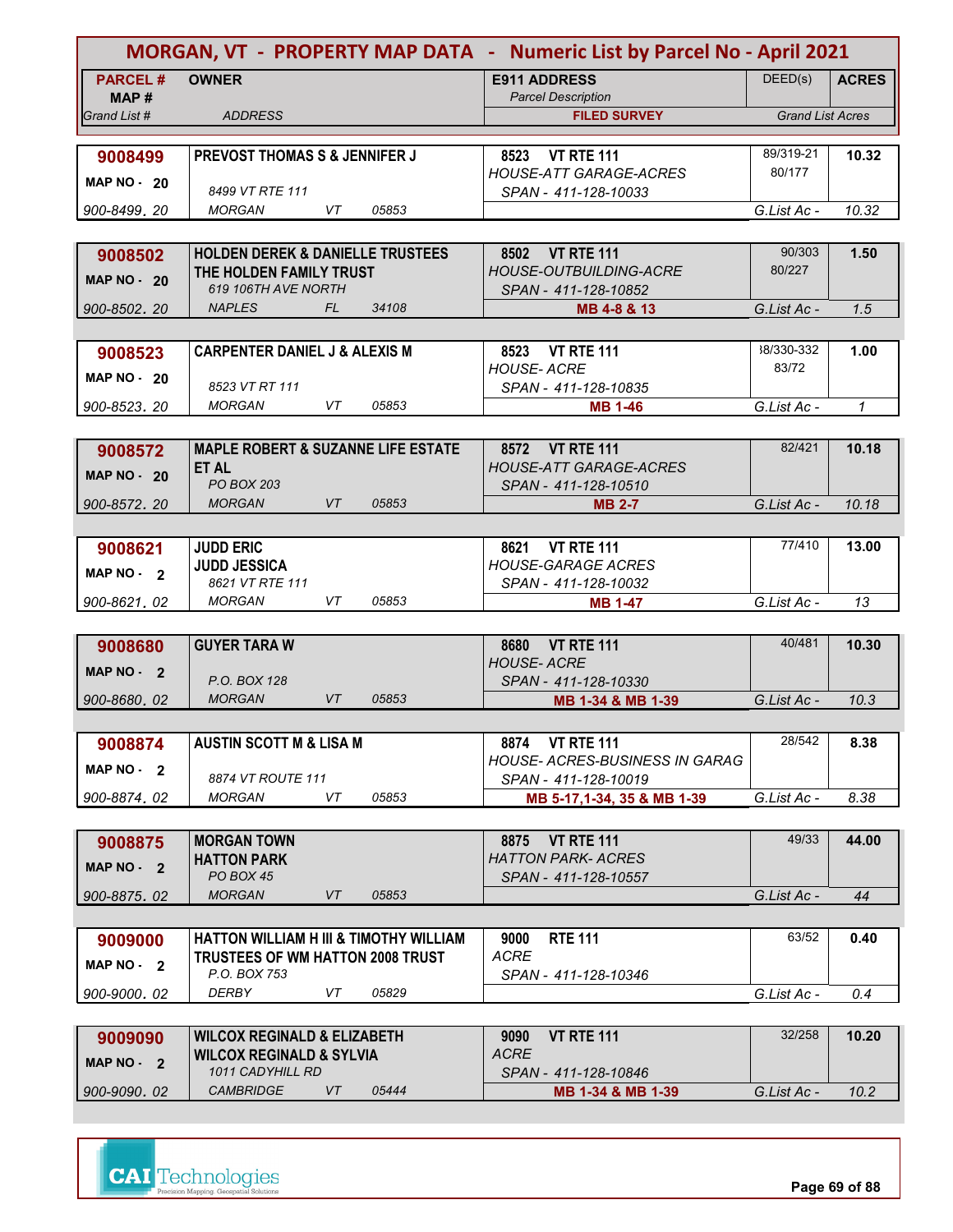| MORGAN, VT - PROPERTY MAP DATA - Numeric List by Parcel No - April 2021 |                                                     |       |                                                  |                         |                |  |
|-------------------------------------------------------------------------|-----------------------------------------------------|-------|--------------------------------------------------|-------------------------|----------------|--|
| <b>PARCEL#</b>                                                          | <b>OWNER</b>                                        |       | <b>E911 ADDRESS</b>                              | DEED(s)                 | <b>ACRES</b>   |  |
| MAP #<br>Grand List #                                                   | <b>ADDRESS</b>                                      |       | <b>Parcel Description</b><br><b>FILED SURVEY</b> | <b>Grand List Acres</b> |                |  |
|                                                                         |                                                     |       |                                                  |                         |                |  |
| 9009101                                                                 | LEFEBVRE ANDRE & CHERYL ET AL                       |       | <b>VT RTE 111</b><br>9101                        | 25/86                   | 10.10          |  |
| MAP NO - 2                                                              | 9101 VT RTE 111                                     |       | <b>HOUSE-ATT GARAGE-OUTBUILDING</b>              |                         |                |  |
| 900-9101.02                                                             | VT<br><b>MORGAN</b>                                 | 05853 | SPAN - 411-128-10479                             | G.List Ac -             | 10.1           |  |
|                                                                         |                                                     |       |                                                  |                         |                |  |
| 9009202                                                                 | <b>MORGAN TOWN</b>                                  |       | 9202 VT RTE 111                                  | 21/230                  | 0.01           |  |
| MAP NO - 2                                                              | <b>IRON KETTLE</b>                                  |       | <b>IRON KETTLE LOT-.01 ACRE</b>                  |                         |                |  |
| 900-9202, 02                                                            | PO BOX 45<br><b>MORGAN</b><br>VT                    | 05853 | SPAN - 411-128-10558<br><b>MB 3-23</b>           | G.List Ac -             | 0.01           |  |
|                                                                         |                                                     |       |                                                  |                         |                |  |
| 9009235                                                                 | <b>LABARGE JOHN V</b>                               |       | <b>VT RTE 111</b><br>9235                        | 61/390                  | 10.04          |  |
| MAP NO - 2                                                              | <b>LABARGE ANN K</b>                                |       | <b>ACRE</b>                                      |                         |                |  |
| 900-9235.02                                                             | PO BOX 88<br>SO HERO<br>VT                          | 05486 | SPAN - 411-128-10779<br><b>MB 2-11</b>           | G.List Ac -             | 10.04          |  |
|                                                                         |                                                     |       |                                                  |                         |                |  |
| 9009319                                                                 | <b>BURTON BRENT &amp; JAN</b>                       |       | 9319 VT RTE 111                                  | 86/98                   | 57.52          |  |
| MAP NO - 2                                                              |                                                     |       | STORAGE & ACRE                                   |                         |                |  |
| 900-9319.02                                                             | <b>5 BRANDY CIR</b><br><b>LITCHFIELD</b><br>NH      | 03052 | SPAN - 411-128-10640                             | G.List Ac -             | 57.52          |  |
|                                                                         |                                                     |       |                                                  |                         |                |  |
| 9009338                                                                 | <b>BERRY LYNN A &amp; EMILY NYMAN</b>               |       | <b>VT RTE 111</b><br>9338                        | 38/315                  | 2.47           |  |
| MAP NO - 2                                                              |                                                     |       | HOUSE-ATT GARAGE-OUTBUILDING-                    |                         |                |  |
| 900-9338.02                                                             | P.O. BOX 284<br><b>DERBY</b><br>VT                  | 05829 | SPAN - 411-128-10058                             | G.List Ac -             | 2.47           |  |
|                                                                         |                                                     |       |                                                  |                         |                |  |
| 9009470                                                                 | <b>CHAMPIGNY ANTHONY N &amp; GABRIEL O</b>          |       | 9470 VT RTE 111                                  | 46/377                  | 2.00           |  |
| <b>MAP NO -</b><br>$\overline{\mathbf{2}}$                              |                                                     |       | <b>HOUSE-GARAGE-ACRE</b>                         |                         |                |  |
| 900-9470, 02                                                            | PO BOX 3<br><b>MORGAN</b><br><b>VT</b>              | 05853 | SPAN - 411-128-10133                             | G.List Ac -             | $\overline{c}$ |  |
|                                                                         |                                                     |       |                                                  |                         |                |  |
| 9009530                                                                 | A & P RENTALS LLC                                   |       | <b>VT RTE 111</b><br>9530                        | 79/190                  | 136.66         |  |
| MAP $NO - 2$                                                            |                                                     |       | FARM-HOUSE-BARN-ACRES                            |                         |                |  |
|                                                                         | PO BOX 603<br><b>DERBY</b><br>VT                    | 05829 | SPAN - 411-128-10618                             | G.List Ac -             | 136.66         |  |
| 900-9530.02                                                             |                                                     |       |                                                  |                         |                |  |
| 9010157                                                                 | <b>GONYON, RICK</b>                                 |       | 10157 VT RTE 111                                 | 48/470                  | 102.00         |  |
| MAP NO - 2                                                              | <b>RICHARDS, MARIANNE</b>                           |       | CAMP-ACRES                                       |                         |                |  |
|                                                                         | 24 KIM LANE<br><b>MILTON</b><br>VT                  | 05468 | SPAN - 411-128-10299                             | G.List Ac -             | 102            |  |
| 901-0157.02                                                             |                                                     |       |                                                  |                         |                |  |
| 9010414                                                                 | <b>WHITEHILL JERRY &amp; VERONICA</b>               |       | 10414 VT RTE 111                                 | 54/19                   | 130.00         |  |
| MAP NO - 1                                                              |                                                     |       | FARM-HOUSE- ACRES-BARN-OUTBUI                    | 61/492                  |                |  |
| 901-0414.01                                                             | 10414 VT RT 111<br><b>DERBY</b><br>VT               | 05829 | SPAN - 411-128-10836                             | G.List Ac -             | 130            |  |
|                                                                         |                                                     |       |                                                  |                         |                |  |
| 9010530                                                                 | THE SRING HILL FARM IRREVOCABLE TRUS                |       | 10530<br><b>VT RTE 111</b>                       | 39/497-498              | 75.00          |  |
| MAP NO - 2                                                              |                                                     |       | <b>ACRES</b>                                     | 81/207                  |                |  |
| 901-0056.02                                                             | <b>151 GRISWOLD ROAD</b><br><b>WEATHERSFIELD CT</b> | 06109 | SPAN - 411-128-10226                             | G.List Ac -             | 75             |  |
|                                                                         |                                                     |       |                                                  |                         |                |  |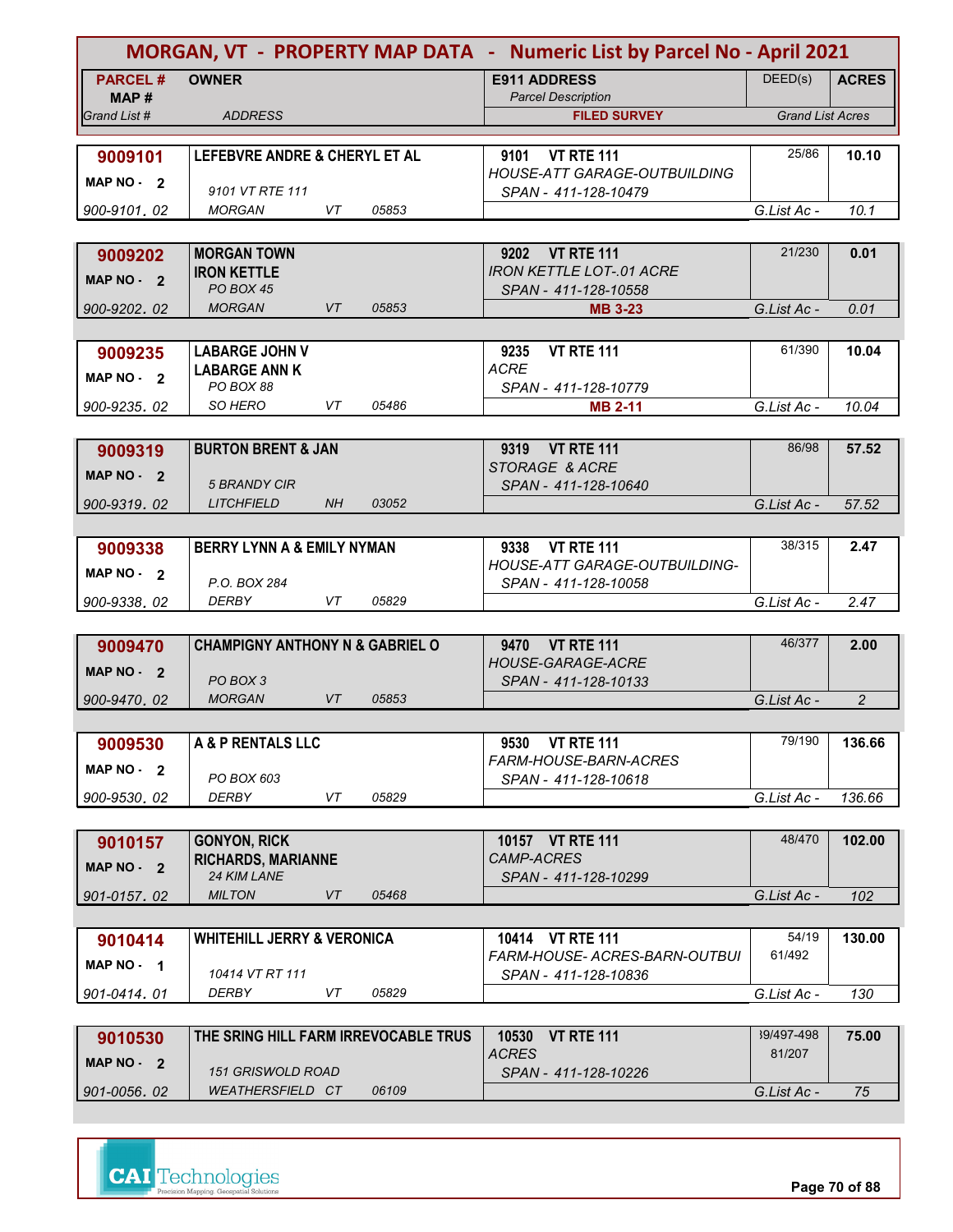| MORGAN, VT - PROPERTY MAP DATA - Numeric List by Parcel No - April 2021 |                                             |             |                                                   |                         |              |  |
|-------------------------------------------------------------------------|---------------------------------------------|-------------|---------------------------------------------------|-------------------------|--------------|--|
| <b>PARCEL#</b><br>MAP #                                                 | <b>OWNER</b>                                |             | <b>E911 ADDRESS</b><br><b>Parcel Description</b>  | DEED(s)                 | <b>ACRES</b> |  |
| Grand List #                                                            | <b>ADDRESS</b>                              |             | <b>FILED SURVEY</b>                               | <b>Grand List Acres</b> |              |  |
|                                                                         |                                             |             |                                                   |                         |              |  |
| 9010538                                                                 | <b>GARON DOUGLAS</b>                        |             | 10538 VT RTE 111                                  | 27/353                  | 16.60        |  |
| MAP NO - 1                                                              | <b>GELO GAYLE</b>                           |             | <b>HOUSE-OUTBUILDING-ACRES</b>                    | 52/96                   |              |  |
|                                                                         | RFD #1 10538 VT RTE 111<br><b>DERBY</b>     | VT          | SPAN - 411-128-10283                              |                         |              |  |
| 901-0538.01                                                             |                                             | 05829       |                                                   | G.List Ac -             | 16.6         |  |
|                                                                         |                                             |             |                                                   |                         |              |  |
| 9010690                                                                 | <b>O'CONNOR KIMBERLY D &amp; ANGELA</b>     |             | 10690 VT RTE 111<br><b>HOUSE-ATT GARAGE-ACRE</b>  | 84/173                  | 10.10        |  |
| MAP NO - 1                                                              | <b>PO BOX 1381</b>                          |             | SPAN - 411-128-10822                              |                         |              |  |
| 901-0690, 01                                                            | <b>DERBY</b>                                | VT<br>05829 |                                                   | G.List Ac -             | 10.1         |  |
|                                                                         |                                             |             |                                                   |                         |              |  |
| 9010758                                                                 | <b>STEVENS JOHN D &amp; LISA M</b>          |             | 10758 VT RTE 111                                  | 44/441                  | 10.10        |  |
| MAP NO - 1                                                              |                                             |             | HOUSE & AC                                        |                         |              |  |
|                                                                         | 10758 VT RTE 111                            |             | SPAN - 411-128-10760                              |                         |              |  |
| 901-0758, 01                                                            | DERBY                                       | 05829<br>VT |                                                   | G.List Ac -             | 10.1         |  |
|                                                                         |                                             |             |                                                   |                         |              |  |
| 9010883                                                                 | <b>PRICE GEOFFREY S</b>                     |             | 10883 VT RTE 111                                  | 50/38                   | 10.11        |  |
| MAP NO - 1                                                              | <b>PRICE MARY</b>                           |             | <b>HOUSE-BUSINESS-ACRE</b>                        |                         |              |  |
| 901-0883.01                                                             | 10883 VT RTE 111<br><b>DERBY</b>            | 05829<br>VT | SPAN - 411-128-10660<br><b>MB 1-38</b>            | G.List Ac -             | 10.11        |  |
|                                                                         |                                             |             |                                                   |                         |              |  |
|                                                                         | <b>STRATTON BARBARA LIFE ESTATE</b>         |             | 10933 VT RTE 111                                  | 80/273                  | 10.11        |  |
| 9010933                                                                 | <b>STRATTON LAURIE</b>                      |             | <b>MHO-&amp; ACRES</b>                            |                         |              |  |
| MAP NO - 1                                                              | 10933 VT RTE 111                            |             | SPAN - 411-128-10772                              |                         |              |  |
| 901-0933.01                                                             | <b>DERBY</b>                                | VT<br>05829 | <b>MB 1-38</b>                                    | G.List Ac -             | 10.11        |  |
|                                                                         |                                             |             |                                                   |                         |              |  |
| 9010946                                                                 | <b>STEVENS REVOCABLE LIVING TRUST</b>       |             | 10946 VT RTE 111                                  | 82/1                    | 31.90        |  |
| <b>MAP NO -</b><br>$\overline{\mathbf{1}}$                              |                                             |             | <b>HOUSE-ATT GARAGE-&amp; ACRES-KENN</b>          |                         |              |  |
|                                                                         | 10946 VT RT 111                             |             | SPAN - 411-128-10766                              |                         |              |  |
| 901-0946, 01                                                            | <b>DERBY</b>                                | VT<br>05829 |                                                   | G.List Ac -             | 31.9         |  |
|                                                                         |                                             |             |                                                   |                         |              |  |
| 9010987                                                                 | <b>CHAFFEE KARL</b><br><b>RENIHAN AMBER</b> |             | 10987 VT RTE 111<br><b>HOUSE-OUTBUILDING ACRE</b> | 70/185                  | 10.20        |  |
| MAP NO - 1                                                              | PO BOX 832                                  |             | SPAN - 411-128-10163                              |                         |              |  |
| 901-0987.01                                                             | DERBY                                       | 05829<br>VT | <b>MB 1-38</b>                                    | G.List Ac -             | 10.2         |  |
|                                                                         |                                             |             |                                                   |                         |              |  |
| 9011044                                                                 | <b>CUBIT MARSTON C &amp; BECKY LEE</b>      |             | 11044 VT RTE 111                                  | 50/384                  | 11.13        |  |
| MAP NO - 1                                                              |                                             |             | <b>HOUSE-ACRES</b>                                |                         |              |  |
|                                                                         | 11044 VT RTE 111                            |             | SPAN - 411-128-10515                              |                         |              |  |
| 901-1044, 01                                                            | <b>DERBY</b>                                | VT<br>05829 |                                                   | G.List Ac -             | 11.13        |  |
|                                                                         |                                             |             |                                                   |                         |              |  |
| 9011049                                                                 | <b>LANTAGNE BERNARD &amp; MARY J</b>        |             | 11049 VT RTE 111                                  | 41/117                  | 10.10        |  |
| MAP NO - 1                                                              |                                             |             | HOUSE-OUTBUILDING-ACRES                           |                         |              |  |
| 901-1049.01                                                             | 11049 VT RTE 111<br><b>DERBY</b>            | VT<br>05829 | SPAN - 411-128-10457<br><b>MB 1-38</b>            | G.List Ac -             | 10.1         |  |
|                                                                         |                                             |             |                                                   |                         |              |  |
| 9011501                                                                 | <b>WHITEHILL BARBARA J</b>                  |             | 11501 VT RTE 111                                  | 43/33                   | 15.26        |  |
|                                                                         | 11501 VT RTE 111                            |             | <b>HOUSE-GARAGE- ACRES</b>                        |                         |              |  |
| MAP NO - 1                                                              | RR1 BOX 62 A                                |             | SPAN - 411-128-10837                              |                         |              |  |
| 901-1501.01                                                             | <b>DERBY</b>                                | 05829<br>VT | <b>MB 1-38</b>                                    | G.List Ac -             | 15.26        |  |

**Page 71 of 88**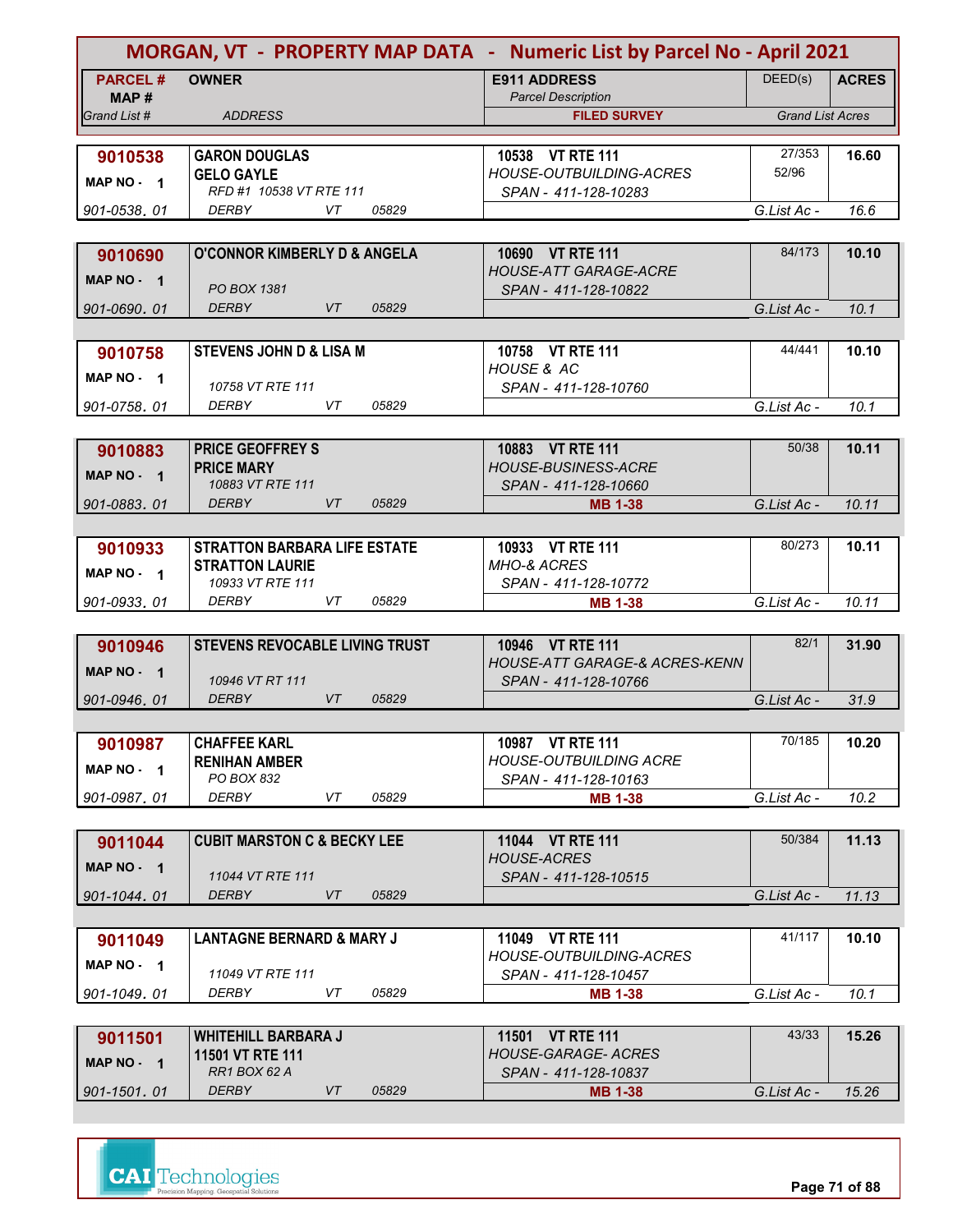| DEED(s)<br><b>PARCEL#</b><br><b>OWNER</b><br><b>E911 ADDRESS</b><br><b>ACRES</b><br>MAP#<br><b>Parcel Description</b><br><b>Grand List Acres</b><br>Grand List #<br><b>ADDRESS</b><br><b>FILED SURVEY</b><br>78/243<br><b>GOSSELIN ROGER &amp; BROOKE</b><br><b>VT RTE 111</b><br>10.15<br>9011601<br>11601<br><b>ACRES</b><br>MAP NO - 1<br>123 BALANCE ROCK ROAD<br>SPAN - 411-128-10303<br><b>WESTFIELD</b><br>VT<br>05874-9804<br>G.List Ac -<br>10.15<br>901-1601.01<br><b>MB 1-38</b><br>76/266<br>STEENROD REVOCABLE TRUST JEANNE WIL<br>157<br><b>CRANBERRY LN</b><br>7.87<br>9020157<br>LAKEFRONT 150FT-CAMP-GARAGE-&<br><b>STEENROD ROBERT LEWIS</b><br><b>MAP NO - 20</b><br>7727 HAWKS NEST TRAIL<br>SPAN - 411-128-10839<br>CO<br>80125<br><b>LITTLETON</b><br>G.List Ac -<br>7.78<br>902-0157, 20<br>MB 1-41A, MB 4-23<br>59/271<br><b>ADAMS STEVEN C &amp; JENNIFER L</b><br>201<br><b>CRANBERRY LANE</b><br>0.33<br>9020201<br>LAKEFRONT 100FT-CAMP-<br>WILLING PHILIP R TRUST-MARY LOU ET AL<br><b>MAP NO - 20</b><br><i><b>18 RUTHERFORD RD</b></i><br>SPAN - 411-128-10002<br>05048<br>HARTLAND<br>VT<br>0.33<br>902-0201.20<br>G.List Ac -<br>26/282<br>0.57<br><b>LAZZARA ANTHONY ET AL</b><br>219<br><b>CRANBERRY LN</b><br>9020219<br>54/383<br>LAKEFRONT 123FT-CAMP-<br>CO TRUSTEES JANET LAZZARA FAMILY TR<br><b>MAP NO - 20</b><br>PO BOX 72<br>SPAN - 411-128-10473<br><b>MORGAN</b><br>VT<br>05853<br>G.List Ac -<br>902-0219.20<br>0.57<br><b>MB 1-41A</b><br>85/313<br><b>LUCEY DAVID</b><br><b>TWIN CAMPS</b><br>3.84<br>97<br>9030097<br><b>ACRES-LAKE ROW</b><br><b>LUCEY ANDREA</b><br><b>MAP NO - 21</b><br><b>5 OBRIEN DR</b><br>SPAN - 411-128-10399<br><b>S BURLINGTON</b><br>05403-6324<br>VT<br>G.List Ac -<br>3.84<br>903-0097, 21<br><b>MB 4-12</b><br>21/324<br>1.48<br><b>HOLDEN W H SR &amp; FAMILY</b><br><b>TWIN CAMPS</b><br>9030180<br>180<br>LAKEFRONT 100FT-CAMP-LAKE ROW<br>% BILL & ELAINE HOLDEN<br><b>MAP NO - 21</b><br><b>3 A DUNCAN DRIVE</b><br>SPAN - 411-128-10358<br><b>SOUTH DEERFIEL MA</b><br>01373<br>903-0180, 21<br>G.List Ac -<br>0.66<br><b>SMITH WILLIAM</b><br><b>TWIN CAMPS</b><br>87/221<br>0.72<br>9030181<br>181<br><b>BACKLOT-CAMP-LAKE ROW-</b><br>SMITH DANIEL, SMITH PAMELA<br><b>MAP NO - 21</b><br>1446 VT RTE 64<br>SPAN - 411-128-10735<br><b>WILLIAMSTOWN</b><br>05679<br>VT.<br>2.33<br>903-0181.21<br>G.List Ac -<br>35/439<br>0.80<br><b>CONEYS THOMAS A TRUSTEE</b><br><b>TWIN CAMPS</b><br><b>201</b><br>9030201<br>41/035<br>LAKEFRONT 163FT-HOUSE<br>THOMAS A CONEYS REVOCABLE TRUST<br><b>MAP NO - 21</b><br>280 ROYAL OAK WAY<br>SPAN - 411-128-10155<br>34292<br><b>VENICE</b><br>FL.<br>G.List Ac -<br>903-0201.21<br>MB 1-55 & MB 1-26<br>1.37<br>72/395<br>0.23<br><b>CONEYS STEVEN</b><br><b>TWIN CAMPS</b><br>9030207<br>207<br><b>LAKEFRONT 100FT-</b><br><b>MAP NO - 21</b><br><b>10 HEIDI LN</b><br>SPAN - 411-128-10591<br>BOW<br>NH<br>03304<br>G.List Ac -<br>0.23<br>903-0207, 21<br>35/229<br><b>TWIN CAMPS</b><br>0.34<br>9030225<br><b>PREFONTAINE M &amp; H &amp; T HOWLAND</b><br>225<br>LAKEFRONT 150FT-CAMP-<br><b>KING STEPHAN &amp; MAURICE SCOTT</b><br><b>MAP NO - 21</b><br>332 NORTHWEST RD<br>SPAN - 411-128-10659<br><b>WEST FIELD</b><br><b>MA</b><br>01085<br>903-0225, 21<br>G.List Ac -<br>0.34 | MORGAN, VT - PROPERTY MAP DATA - Numeric List by Parcel No - April 2021 |  |  |  |  |  |  |
|-------------------------------------------------------------------------------------------------------------------------------------------------------------------------------------------------------------------------------------------------------------------------------------------------------------------------------------------------------------------------------------------------------------------------------------------------------------------------------------------------------------------------------------------------------------------------------------------------------------------------------------------------------------------------------------------------------------------------------------------------------------------------------------------------------------------------------------------------------------------------------------------------------------------------------------------------------------------------------------------------------------------------------------------------------------------------------------------------------------------------------------------------------------------------------------------------------------------------------------------------------------------------------------------------------------------------------------------------------------------------------------------------------------------------------------------------------------------------------------------------------------------------------------------------------------------------------------------------------------------------------------------------------------------------------------------------------------------------------------------------------------------------------------------------------------------------------------------------------------------------------------------------------------------------------------------------------------------------------------------------------------------------------------------------------------------------------------------------------------------------------------------------------------------------------------------------------------------------------------------------------------------------------------------------------------------------------------------------------------------------------------------------------------------------------------------------------------------------------------------------------------------------------------------------------------------------------------------------------------------------------------------------------------------------------------------------------------------------------------------------------------------------------------------------------------------------------------------------------------------------------------------------------------------------------------------------------------------------------------------------------------------------------------------------------------------------------------------------------------------------------------------------------------------------------------------------------------------------------------------------------------------------------------------------------------------------------|-------------------------------------------------------------------------|--|--|--|--|--|--|
|                                                                                                                                                                                                                                                                                                                                                                                                                                                                                                                                                                                                                                                                                                                                                                                                                                                                                                                                                                                                                                                                                                                                                                                                                                                                                                                                                                                                                                                                                                                                                                                                                                                                                                                                                                                                                                                                                                                                                                                                                                                                                                                                                                                                                                                                                                                                                                                                                                                                                                                                                                                                                                                                                                                                                                                                                                                                                                                                                                                                                                                                                                                                                                                                                                                                                                                               |                                                                         |  |  |  |  |  |  |
|                                                                                                                                                                                                                                                                                                                                                                                                                                                                                                                                                                                                                                                                                                                                                                                                                                                                                                                                                                                                                                                                                                                                                                                                                                                                                                                                                                                                                                                                                                                                                                                                                                                                                                                                                                                                                                                                                                                                                                                                                                                                                                                                                                                                                                                                                                                                                                                                                                                                                                                                                                                                                                                                                                                                                                                                                                                                                                                                                                                                                                                                                                                                                                                                                                                                                                                               |                                                                         |  |  |  |  |  |  |
|                                                                                                                                                                                                                                                                                                                                                                                                                                                                                                                                                                                                                                                                                                                                                                                                                                                                                                                                                                                                                                                                                                                                                                                                                                                                                                                                                                                                                                                                                                                                                                                                                                                                                                                                                                                                                                                                                                                                                                                                                                                                                                                                                                                                                                                                                                                                                                                                                                                                                                                                                                                                                                                                                                                                                                                                                                                                                                                                                                                                                                                                                                                                                                                                                                                                                                                               |                                                                         |  |  |  |  |  |  |
|                                                                                                                                                                                                                                                                                                                                                                                                                                                                                                                                                                                                                                                                                                                                                                                                                                                                                                                                                                                                                                                                                                                                                                                                                                                                                                                                                                                                                                                                                                                                                                                                                                                                                                                                                                                                                                                                                                                                                                                                                                                                                                                                                                                                                                                                                                                                                                                                                                                                                                                                                                                                                                                                                                                                                                                                                                                                                                                                                                                                                                                                                                                                                                                                                                                                                                                               |                                                                         |  |  |  |  |  |  |
|                                                                                                                                                                                                                                                                                                                                                                                                                                                                                                                                                                                                                                                                                                                                                                                                                                                                                                                                                                                                                                                                                                                                                                                                                                                                                                                                                                                                                                                                                                                                                                                                                                                                                                                                                                                                                                                                                                                                                                                                                                                                                                                                                                                                                                                                                                                                                                                                                                                                                                                                                                                                                                                                                                                                                                                                                                                                                                                                                                                                                                                                                                                                                                                                                                                                                                                               |                                                                         |  |  |  |  |  |  |
|                                                                                                                                                                                                                                                                                                                                                                                                                                                                                                                                                                                                                                                                                                                                                                                                                                                                                                                                                                                                                                                                                                                                                                                                                                                                                                                                                                                                                                                                                                                                                                                                                                                                                                                                                                                                                                                                                                                                                                                                                                                                                                                                                                                                                                                                                                                                                                                                                                                                                                                                                                                                                                                                                                                                                                                                                                                                                                                                                                                                                                                                                                                                                                                                                                                                                                                               |                                                                         |  |  |  |  |  |  |
|                                                                                                                                                                                                                                                                                                                                                                                                                                                                                                                                                                                                                                                                                                                                                                                                                                                                                                                                                                                                                                                                                                                                                                                                                                                                                                                                                                                                                                                                                                                                                                                                                                                                                                                                                                                                                                                                                                                                                                                                                                                                                                                                                                                                                                                                                                                                                                                                                                                                                                                                                                                                                                                                                                                                                                                                                                                                                                                                                                                                                                                                                                                                                                                                                                                                                                                               |                                                                         |  |  |  |  |  |  |
|                                                                                                                                                                                                                                                                                                                                                                                                                                                                                                                                                                                                                                                                                                                                                                                                                                                                                                                                                                                                                                                                                                                                                                                                                                                                                                                                                                                                                                                                                                                                                                                                                                                                                                                                                                                                                                                                                                                                                                                                                                                                                                                                                                                                                                                                                                                                                                                                                                                                                                                                                                                                                                                                                                                                                                                                                                                                                                                                                                                                                                                                                                                                                                                                                                                                                                                               |                                                                         |  |  |  |  |  |  |
|                                                                                                                                                                                                                                                                                                                                                                                                                                                                                                                                                                                                                                                                                                                                                                                                                                                                                                                                                                                                                                                                                                                                                                                                                                                                                                                                                                                                                                                                                                                                                                                                                                                                                                                                                                                                                                                                                                                                                                                                                                                                                                                                                                                                                                                                                                                                                                                                                                                                                                                                                                                                                                                                                                                                                                                                                                                                                                                                                                                                                                                                                                                                                                                                                                                                                                                               |                                                                         |  |  |  |  |  |  |
|                                                                                                                                                                                                                                                                                                                                                                                                                                                                                                                                                                                                                                                                                                                                                                                                                                                                                                                                                                                                                                                                                                                                                                                                                                                                                                                                                                                                                                                                                                                                                                                                                                                                                                                                                                                                                                                                                                                                                                                                                                                                                                                                                                                                                                                                                                                                                                                                                                                                                                                                                                                                                                                                                                                                                                                                                                                                                                                                                                                                                                                                                                                                                                                                                                                                                                                               |                                                                         |  |  |  |  |  |  |
|                                                                                                                                                                                                                                                                                                                                                                                                                                                                                                                                                                                                                                                                                                                                                                                                                                                                                                                                                                                                                                                                                                                                                                                                                                                                                                                                                                                                                                                                                                                                                                                                                                                                                                                                                                                                                                                                                                                                                                                                                                                                                                                                                                                                                                                                                                                                                                                                                                                                                                                                                                                                                                                                                                                                                                                                                                                                                                                                                                                                                                                                                                                                                                                                                                                                                                                               |                                                                         |  |  |  |  |  |  |
|                                                                                                                                                                                                                                                                                                                                                                                                                                                                                                                                                                                                                                                                                                                                                                                                                                                                                                                                                                                                                                                                                                                                                                                                                                                                                                                                                                                                                                                                                                                                                                                                                                                                                                                                                                                                                                                                                                                                                                                                                                                                                                                                                                                                                                                                                                                                                                                                                                                                                                                                                                                                                                                                                                                                                                                                                                                                                                                                                                                                                                                                                                                                                                                                                                                                                                                               |                                                                         |  |  |  |  |  |  |
|                                                                                                                                                                                                                                                                                                                                                                                                                                                                                                                                                                                                                                                                                                                                                                                                                                                                                                                                                                                                                                                                                                                                                                                                                                                                                                                                                                                                                                                                                                                                                                                                                                                                                                                                                                                                                                                                                                                                                                                                                                                                                                                                                                                                                                                                                                                                                                                                                                                                                                                                                                                                                                                                                                                                                                                                                                                                                                                                                                                                                                                                                                                                                                                                                                                                                                                               |                                                                         |  |  |  |  |  |  |
|                                                                                                                                                                                                                                                                                                                                                                                                                                                                                                                                                                                                                                                                                                                                                                                                                                                                                                                                                                                                                                                                                                                                                                                                                                                                                                                                                                                                                                                                                                                                                                                                                                                                                                                                                                                                                                                                                                                                                                                                                                                                                                                                                                                                                                                                                                                                                                                                                                                                                                                                                                                                                                                                                                                                                                                                                                                                                                                                                                                                                                                                                                                                                                                                                                                                                                                               |                                                                         |  |  |  |  |  |  |
|                                                                                                                                                                                                                                                                                                                                                                                                                                                                                                                                                                                                                                                                                                                                                                                                                                                                                                                                                                                                                                                                                                                                                                                                                                                                                                                                                                                                                                                                                                                                                                                                                                                                                                                                                                                                                                                                                                                                                                                                                                                                                                                                                                                                                                                                                                                                                                                                                                                                                                                                                                                                                                                                                                                                                                                                                                                                                                                                                                                                                                                                                                                                                                                                                                                                                                                               |                                                                         |  |  |  |  |  |  |
|                                                                                                                                                                                                                                                                                                                                                                                                                                                                                                                                                                                                                                                                                                                                                                                                                                                                                                                                                                                                                                                                                                                                                                                                                                                                                                                                                                                                                                                                                                                                                                                                                                                                                                                                                                                                                                                                                                                                                                                                                                                                                                                                                                                                                                                                                                                                                                                                                                                                                                                                                                                                                                                                                                                                                                                                                                                                                                                                                                                                                                                                                                                                                                                                                                                                                                                               |                                                                         |  |  |  |  |  |  |
|                                                                                                                                                                                                                                                                                                                                                                                                                                                                                                                                                                                                                                                                                                                                                                                                                                                                                                                                                                                                                                                                                                                                                                                                                                                                                                                                                                                                                                                                                                                                                                                                                                                                                                                                                                                                                                                                                                                                                                                                                                                                                                                                                                                                                                                                                                                                                                                                                                                                                                                                                                                                                                                                                                                                                                                                                                                                                                                                                                                                                                                                                                                                                                                                                                                                                                                               |                                                                         |  |  |  |  |  |  |
|                                                                                                                                                                                                                                                                                                                                                                                                                                                                                                                                                                                                                                                                                                                                                                                                                                                                                                                                                                                                                                                                                                                                                                                                                                                                                                                                                                                                                                                                                                                                                                                                                                                                                                                                                                                                                                                                                                                                                                                                                                                                                                                                                                                                                                                                                                                                                                                                                                                                                                                                                                                                                                                                                                                                                                                                                                                                                                                                                                                                                                                                                                                                                                                                                                                                                                                               |                                                                         |  |  |  |  |  |  |
|                                                                                                                                                                                                                                                                                                                                                                                                                                                                                                                                                                                                                                                                                                                                                                                                                                                                                                                                                                                                                                                                                                                                                                                                                                                                                                                                                                                                                                                                                                                                                                                                                                                                                                                                                                                                                                                                                                                                                                                                                                                                                                                                                                                                                                                                                                                                                                                                                                                                                                                                                                                                                                                                                                                                                                                                                                                                                                                                                                                                                                                                                                                                                                                                                                                                                                                               |                                                                         |  |  |  |  |  |  |
|                                                                                                                                                                                                                                                                                                                                                                                                                                                                                                                                                                                                                                                                                                                                                                                                                                                                                                                                                                                                                                                                                                                                                                                                                                                                                                                                                                                                                                                                                                                                                                                                                                                                                                                                                                                                                                                                                                                                                                                                                                                                                                                                                                                                                                                                                                                                                                                                                                                                                                                                                                                                                                                                                                                                                                                                                                                                                                                                                                                                                                                                                                                                                                                                                                                                                                                               |                                                                         |  |  |  |  |  |  |
|                                                                                                                                                                                                                                                                                                                                                                                                                                                                                                                                                                                                                                                                                                                                                                                                                                                                                                                                                                                                                                                                                                                                                                                                                                                                                                                                                                                                                                                                                                                                                                                                                                                                                                                                                                                                                                                                                                                                                                                                                                                                                                                                                                                                                                                                                                                                                                                                                                                                                                                                                                                                                                                                                                                                                                                                                                                                                                                                                                                                                                                                                                                                                                                                                                                                                                                               |                                                                         |  |  |  |  |  |  |
|                                                                                                                                                                                                                                                                                                                                                                                                                                                                                                                                                                                                                                                                                                                                                                                                                                                                                                                                                                                                                                                                                                                                                                                                                                                                                                                                                                                                                                                                                                                                                                                                                                                                                                                                                                                                                                                                                                                                                                                                                                                                                                                                                                                                                                                                                                                                                                                                                                                                                                                                                                                                                                                                                                                                                                                                                                                                                                                                                                                                                                                                                                                                                                                                                                                                                                                               |                                                                         |  |  |  |  |  |  |
|                                                                                                                                                                                                                                                                                                                                                                                                                                                                                                                                                                                                                                                                                                                                                                                                                                                                                                                                                                                                                                                                                                                                                                                                                                                                                                                                                                                                                                                                                                                                                                                                                                                                                                                                                                                                                                                                                                                                                                                                                                                                                                                                                                                                                                                                                                                                                                                                                                                                                                                                                                                                                                                                                                                                                                                                                                                                                                                                                                                                                                                                                                                                                                                                                                                                                                                               |                                                                         |  |  |  |  |  |  |
|                                                                                                                                                                                                                                                                                                                                                                                                                                                                                                                                                                                                                                                                                                                                                                                                                                                                                                                                                                                                                                                                                                                                                                                                                                                                                                                                                                                                                                                                                                                                                                                                                                                                                                                                                                                                                                                                                                                                                                                                                                                                                                                                                                                                                                                                                                                                                                                                                                                                                                                                                                                                                                                                                                                                                                                                                                                                                                                                                                                                                                                                                                                                                                                                                                                                                                                               |                                                                         |  |  |  |  |  |  |
|                                                                                                                                                                                                                                                                                                                                                                                                                                                                                                                                                                                                                                                                                                                                                                                                                                                                                                                                                                                                                                                                                                                                                                                                                                                                                                                                                                                                                                                                                                                                                                                                                                                                                                                                                                                                                                                                                                                                                                                                                                                                                                                                                                                                                                                                                                                                                                                                                                                                                                                                                                                                                                                                                                                                                                                                                                                                                                                                                                                                                                                                                                                                                                                                                                                                                                                               |                                                                         |  |  |  |  |  |  |
|                                                                                                                                                                                                                                                                                                                                                                                                                                                                                                                                                                                                                                                                                                                                                                                                                                                                                                                                                                                                                                                                                                                                                                                                                                                                                                                                                                                                                                                                                                                                                                                                                                                                                                                                                                                                                                                                                                                                                                                                                                                                                                                                                                                                                                                                                                                                                                                                                                                                                                                                                                                                                                                                                                                                                                                                                                                                                                                                                                                                                                                                                                                                                                                                                                                                                                                               |                                                                         |  |  |  |  |  |  |
|                                                                                                                                                                                                                                                                                                                                                                                                                                                                                                                                                                                                                                                                                                                                                                                                                                                                                                                                                                                                                                                                                                                                                                                                                                                                                                                                                                                                                                                                                                                                                                                                                                                                                                                                                                                                                                                                                                                                                                                                                                                                                                                                                                                                                                                                                                                                                                                                                                                                                                                                                                                                                                                                                                                                                                                                                                                                                                                                                                                                                                                                                                                                                                                                                                                                                                                               |                                                                         |  |  |  |  |  |  |
|                                                                                                                                                                                                                                                                                                                                                                                                                                                                                                                                                                                                                                                                                                                                                                                                                                                                                                                                                                                                                                                                                                                                                                                                                                                                                                                                                                                                                                                                                                                                                                                                                                                                                                                                                                                                                                                                                                                                                                                                                                                                                                                                                                                                                                                                                                                                                                                                                                                                                                                                                                                                                                                                                                                                                                                                                                                                                                                                                                                                                                                                                                                                                                                                                                                                                                                               |                                                                         |  |  |  |  |  |  |
|                                                                                                                                                                                                                                                                                                                                                                                                                                                                                                                                                                                                                                                                                                                                                                                                                                                                                                                                                                                                                                                                                                                                                                                                                                                                                                                                                                                                                                                                                                                                                                                                                                                                                                                                                                                                                                                                                                                                                                                                                                                                                                                                                                                                                                                                                                                                                                                                                                                                                                                                                                                                                                                                                                                                                                                                                                                                                                                                                                                                                                                                                                                                                                                                                                                                                                                               |                                                                         |  |  |  |  |  |  |
|                                                                                                                                                                                                                                                                                                                                                                                                                                                                                                                                                                                                                                                                                                                                                                                                                                                                                                                                                                                                                                                                                                                                                                                                                                                                                                                                                                                                                                                                                                                                                                                                                                                                                                                                                                                                                                                                                                                                                                                                                                                                                                                                                                                                                                                                                                                                                                                                                                                                                                                                                                                                                                                                                                                                                                                                                                                                                                                                                                                                                                                                                                                                                                                                                                                                                                                               |                                                                         |  |  |  |  |  |  |
|                                                                                                                                                                                                                                                                                                                                                                                                                                                                                                                                                                                                                                                                                                                                                                                                                                                                                                                                                                                                                                                                                                                                                                                                                                                                                                                                                                                                                                                                                                                                                                                                                                                                                                                                                                                                                                                                                                                                                                                                                                                                                                                                                                                                                                                                                                                                                                                                                                                                                                                                                                                                                                                                                                                                                                                                                                                                                                                                                                                                                                                                                                                                                                                                                                                                                                                               |                                                                         |  |  |  |  |  |  |
|                                                                                                                                                                                                                                                                                                                                                                                                                                                                                                                                                                                                                                                                                                                                                                                                                                                                                                                                                                                                                                                                                                                                                                                                                                                                                                                                                                                                                                                                                                                                                                                                                                                                                                                                                                                                                                                                                                                                                                                                                                                                                                                                                                                                                                                                                                                                                                                                                                                                                                                                                                                                                                                                                                                                                                                                                                                                                                                                                                                                                                                                                                                                                                                                                                                                                                                               |                                                                         |  |  |  |  |  |  |
|                                                                                                                                                                                                                                                                                                                                                                                                                                                                                                                                                                                                                                                                                                                                                                                                                                                                                                                                                                                                                                                                                                                                                                                                                                                                                                                                                                                                                                                                                                                                                                                                                                                                                                                                                                                                                                                                                                                                                                                                                                                                                                                                                                                                                                                                                                                                                                                                                                                                                                                                                                                                                                                                                                                                                                                                                                                                                                                                                                                                                                                                                                                                                                                                                                                                                                                               |                                                                         |  |  |  |  |  |  |
|                                                                                                                                                                                                                                                                                                                                                                                                                                                                                                                                                                                                                                                                                                                                                                                                                                                                                                                                                                                                                                                                                                                                                                                                                                                                                                                                                                                                                                                                                                                                                                                                                                                                                                                                                                                                                                                                                                                                                                                                                                                                                                                                                                                                                                                                                                                                                                                                                                                                                                                                                                                                                                                                                                                                                                                                                                                                                                                                                                                                                                                                                                                                                                                                                                                                                                                               |                                                                         |  |  |  |  |  |  |
|                                                                                                                                                                                                                                                                                                                                                                                                                                                                                                                                                                                                                                                                                                                                                                                                                                                                                                                                                                                                                                                                                                                                                                                                                                                                                                                                                                                                                                                                                                                                                                                                                                                                                                                                                                                                                                                                                                                                                                                                                                                                                                                                                                                                                                                                                                                                                                                                                                                                                                                                                                                                                                                                                                                                                                                                                                                                                                                                                                                                                                                                                                                                                                                                                                                                                                                               |                                                                         |  |  |  |  |  |  |
|                                                                                                                                                                                                                                                                                                                                                                                                                                                                                                                                                                                                                                                                                                                                                                                                                                                                                                                                                                                                                                                                                                                                                                                                                                                                                                                                                                                                                                                                                                                                                                                                                                                                                                                                                                                                                                                                                                                                                                                                                                                                                                                                                                                                                                                                                                                                                                                                                                                                                                                                                                                                                                                                                                                                                                                                                                                                                                                                                                                                                                                                                                                                                                                                                                                                                                                               |                                                                         |  |  |  |  |  |  |
|                                                                                                                                                                                                                                                                                                                                                                                                                                                                                                                                                                                                                                                                                                                                                                                                                                                                                                                                                                                                                                                                                                                                                                                                                                                                                                                                                                                                                                                                                                                                                                                                                                                                                                                                                                                                                                                                                                                                                                                                                                                                                                                                                                                                                                                                                                                                                                                                                                                                                                                                                                                                                                                                                                                                                                                                                                                                                                                                                                                                                                                                                                                                                                                                                                                                                                                               |                                                                         |  |  |  |  |  |  |
|                                                                                                                                                                                                                                                                                                                                                                                                                                                                                                                                                                                                                                                                                                                                                                                                                                                                                                                                                                                                                                                                                                                                                                                                                                                                                                                                                                                                                                                                                                                                                                                                                                                                                                                                                                                                                                                                                                                                                                                                                                                                                                                                                                                                                                                                                                                                                                                                                                                                                                                                                                                                                                                                                                                                                                                                                                                                                                                                                                                                                                                                                                                                                                                                                                                                                                                               |                                                                         |  |  |  |  |  |  |
|                                                                                                                                                                                                                                                                                                                                                                                                                                                                                                                                                                                                                                                                                                                                                                                                                                                                                                                                                                                                                                                                                                                                                                                                                                                                                                                                                                                                                                                                                                                                                                                                                                                                                                                                                                                                                                                                                                                                                                                                                                                                                                                                                                                                                                                                                                                                                                                                                                                                                                                                                                                                                                                                                                                                                                                                                                                                                                                                                                                                                                                                                                                                                                                                                                                                                                                               |                                                                         |  |  |  |  |  |  |
|                                                                                                                                                                                                                                                                                                                                                                                                                                                                                                                                                                                                                                                                                                                                                                                                                                                                                                                                                                                                                                                                                                                                                                                                                                                                                                                                                                                                                                                                                                                                                                                                                                                                                                                                                                                                                                                                                                                                                                                                                                                                                                                                                                                                                                                                                                                                                                                                                                                                                                                                                                                                                                                                                                                                                                                                                                                                                                                                                                                                                                                                                                                                                                                                                                                                                                                               |                                                                         |  |  |  |  |  |  |
|                                                                                                                                                                                                                                                                                                                                                                                                                                                                                                                                                                                                                                                                                                                                                                                                                                                                                                                                                                                                                                                                                                                                                                                                                                                                                                                                                                                                                                                                                                                                                                                                                                                                                                                                                                                                                                                                                                                                                                                                                                                                                                                                                                                                                                                                                                                                                                                                                                                                                                                                                                                                                                                                                                                                                                                                                                                                                                                                                                                                                                                                                                                                                                                                                                                                                                                               |                                                                         |  |  |  |  |  |  |
|                                                                                                                                                                                                                                                                                                                                                                                                                                                                                                                                                                                                                                                                                                                                                                                                                                                                                                                                                                                                                                                                                                                                                                                                                                                                                                                                                                                                                                                                                                                                                                                                                                                                                                                                                                                                                                                                                                                                                                                                                                                                                                                                                                                                                                                                                                                                                                                                                                                                                                                                                                                                                                                                                                                                                                                                                                                                                                                                                                                                                                                                                                                                                                                                                                                                                                                               |                                                                         |  |  |  |  |  |  |
|                                                                                                                                                                                                                                                                                                                                                                                                                                                                                                                                                                                                                                                                                                                                                                                                                                                                                                                                                                                                                                                                                                                                                                                                                                                                                                                                                                                                                                                                                                                                                                                                                                                                                                                                                                                                                                                                                                                                                                                                                                                                                                                                                                                                                                                                                                                                                                                                                                                                                                                                                                                                                                                                                                                                                                                                                                                                                                                                                                                                                                                                                                                                                                                                                                                                                                                               |                                                                         |  |  |  |  |  |  |
|                                                                                                                                                                                                                                                                                                                                                                                                                                                                                                                                                                                                                                                                                                                                                                                                                                                                                                                                                                                                                                                                                                                                                                                                                                                                                                                                                                                                                                                                                                                                                                                                                                                                                                                                                                                                                                                                                                                                                                                                                                                                                                                                                                                                                                                                                                                                                                                                                                                                                                                                                                                                                                                                                                                                                                                                                                                                                                                                                                                                                                                                                                                                                                                                                                                                                                                               |                                                                         |  |  |  |  |  |  |

**Page 72 of 88**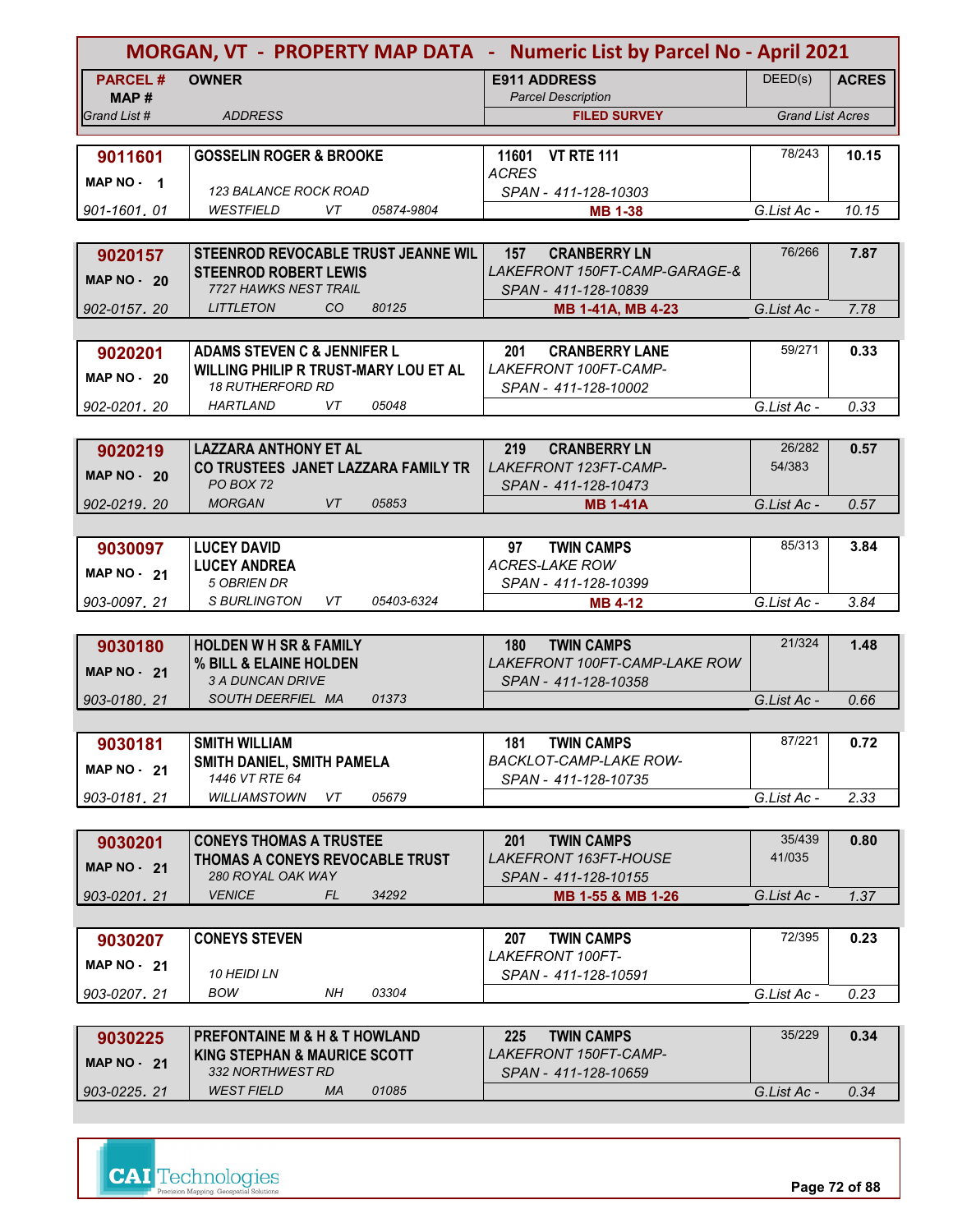|                    |                                                                                   |           |            | MORGAN, VT - PROPERTY MAP DATA - Numeric List by Parcel No - April 2021 |                         |              |
|--------------------|-----------------------------------------------------------------------------------|-----------|------------|-------------------------------------------------------------------------|-------------------------|--------------|
| <b>PARCEL#</b>     | <b>OWNER</b>                                                                      |           |            | <b>E911 ADDRESS</b>                                                     | DEED(s)                 | <b>ACRES</b> |
| MAP #              |                                                                                   |           |            | <b>Parcel Description</b>                                               |                         |              |
| Grand List #       | <b>ADDRESS</b>                                                                    |           |            | <b>FILED SURVEY</b>                                                     | <b>Grand List Acres</b> |              |
| 9030257            | <b>CHAMPIGNY ANTHONY N &amp; GABRIEL O</b>                                        |           |            | <b>TWIN CAMPS</b><br>257                                                |                         | 0.87         |
|                    |                                                                                   |           |            | LAKEFRONT 231FF-2 CAMPS & MHO-                                          |                         |              |
| <b>MAP NO - 21</b> | PO BOX 3                                                                          |           |            | SPAN - 411-128-10134                                                    |                         |              |
| 903-0257, 21       | <b>MORGAN</b>                                                                     | VT        | 05853      |                                                                         | G.List Ac -             | 0.87         |
|                    |                                                                                   |           |            |                                                                         |                         |              |
| 9030310            | <b>TUBB WILLIAM G</b>                                                             |           |            | 310<br><b>TWIN CAMPS</b>                                                | 59/94                   | 4.99         |
| <b>MAP NO - 21</b> | <b>TUBB TARA R</b><br><b>10 BENJAMIN WEST WAY</b>                                 |           |            | LAKEFRONT 257FT-HOUSE-OUTBUIL<br>SPAN - 411-128-10028                   |                         |              |
| 903-0310, 21       | <b>MARLTON</b>                                                                    | NJ        | 08053      |                                                                         | G.List Ac -             | 4.99         |
|                    |                                                                                   |           |            |                                                                         |                         |              |
| 9040153            | <b>JANGRAW FAMILY TRUST</b>                                                       |           |            | <b>BUZZELL WEST</b><br>153                                              | 79/341                  | 0.74         |
| <b>MAP NO - 21</b> | <b>JANGRAW DOUGLAS &amp; DEBRA TRUSTEES</b>                                       |           |            | LAKEFRONT 99FT-HOUSE-                                                   |                         |              |
|                    | <b>17 CLIFFORD LN</b>                                                             |           |            | SPAN - 411-128-10493                                                    |                         |              |
| 904-0153, 21       | <b>LONGMEADOW</b>                                                                 | МA        | 01106      |                                                                         | G.List Ac -             | 0.74         |
|                    |                                                                                   |           |            |                                                                         |                         |              |
| 9040173            | HATTON WILLIAM H III & TIMOTHY WILLIAM<br><b>TRUSTEES OF WM HATTON 2008 TRUST</b> |           |            | 173<br><b>BUZZELL WEST</b><br>LAKEFRONT 226FT-CAMP-                     | 63/52                   | 1.63         |
| <b>MAP NO - 21</b> | P.O. BOX 753                                                                      |           |            | SPAN - 411-128-10347                                                    |                         |              |
| 904-0173.21        | <b>DERBY</b>                                                                      | VT        | 05829      |                                                                         | G.List Ac -             | 1.63         |
|                    |                                                                                   |           |            |                                                                         |                         |              |
| 9040197            | <b>LILLICRAP NANCY</b>                                                            |           |            | <b>BUZZELL WEST</b><br>197                                              | 30/269                  | 0.39         |
| <b>MAP NO - 21</b> | <b>C/O NANCY WARNER</b>                                                           |           |            | LAKEFRONT 175FT-CAMP-OUTBUILDI                                          |                         |              |
|                    | PO BOX 159                                                                        |           |            | SPAN - 411-128-10485                                                    |                         |              |
| 904-0197, 21       | LOWELL                                                                            | VT        | 05847      |                                                                         | G.List Ac -             | 0.39         |
| 9040208            | <b>DUFOUR ERIC &amp; SANDRA</b>                                                   |           |            | <b>BUZZELL WEST</b><br>208                                              | 83/255                  | 10.13        |
|                    |                                                                                   |           |            | LAKEFRONT 61FT-HOUSE-                                                   |                         |              |
| MAP $NO - 21$      | <b>2012 ROUTE 44</b>                                                              |           |            | SPAN - 411-128-10703                                                    |                         |              |
| 904-0208, 21       | <b>WINDSOR</b>                                                                    | <b>VT</b> | 05089      | <b>NOT FILED</b>                                                        | G.List Ac -             | 10.13        |
|                    |                                                                                   |           |            |                                                                         |                         |              |
| 9040235            | <b>DAUPHIN RICAHRD T</b>                                                          |           |            | <b>BUZZELL WEST</b><br>235                                              | 87/38                   | 10.02        |
| <b>MAP NO - 21</b> | <b>DAUPHIN BARBARA A</b><br>1234 HERITAGE CLUB AVE                                |           |            | LAKEFRONT 55FT-HOUSE-<br>SPAN - 411-128-10702                           |                         |              |
| 904-0235.21        | <b>WAKE FOREST</b>                                                                | ΝC        | 27587-4229 | <b>NOT FILED</b>                                                        | G.List Ac -             | 10.02        |
|                    |                                                                                   |           |            |                                                                         |                         |              |
| 9040277            | TURK WILFRED L JR & NANCY TRUSTEES                                                |           |            | <b>BUZZELL WEST</b><br>277                                              | 58/339                  | 0.37         |
| <b>MAP NO - 21</b> | <b>REVOCABLE TRUST</b>                                                            |           |            | LAKEFRONT 150FT-CAMP-GARAGE-                                            |                         |              |
|                    | <b>2510 HESS RD</b>                                                               |           |            | SPAN - 411-128-10808                                                    |                         |              |
| 904-0277.21        | <b>FALLSTON</b>                                                                   | MD.       | 21047      |                                                                         | G.List Ac -             | 0.37         |
|                    |                                                                                   |           |            | 289                                                                     | 14/28                   | 0.11         |
| 9040289            | <b>MURPHY EDWARD PATRICK</b>                                                      |           |            | <b>BUZZELL WEST</b><br>LAKEFRONT 50FT-CAMP-                             |                         |              |
| <b>MAP NO - 21</b> | PO BOX 161                                                                        |           |            | SPAN - 411-128-10574                                                    |                         |              |
| 904-0289, 21       | <b>DERBY LINE</b>                                                                 | VT        | 05830      |                                                                         | G.List Ac -             | 0.11         |
|                    |                                                                                   |           |            |                                                                         |                         |              |
| 9040309            | <b>BISHOP WAYNE</b>                                                               |           |            | <b>BUZZELL WEST</b><br>309                                              | 64/256                  | 0.25         |
| <b>MAP NO - 21</b> | 639 NEWTON RD                                                                     |           |            | LAKEFRONT 100 FT-CAMP-<br>SPAN - 411-128-10067                          |                         |              |
| 904-0309.21        | <b>VERNON</b>                                                                     | VT        | 05354      |                                                                         | G.List Ac -             | 0.25         |

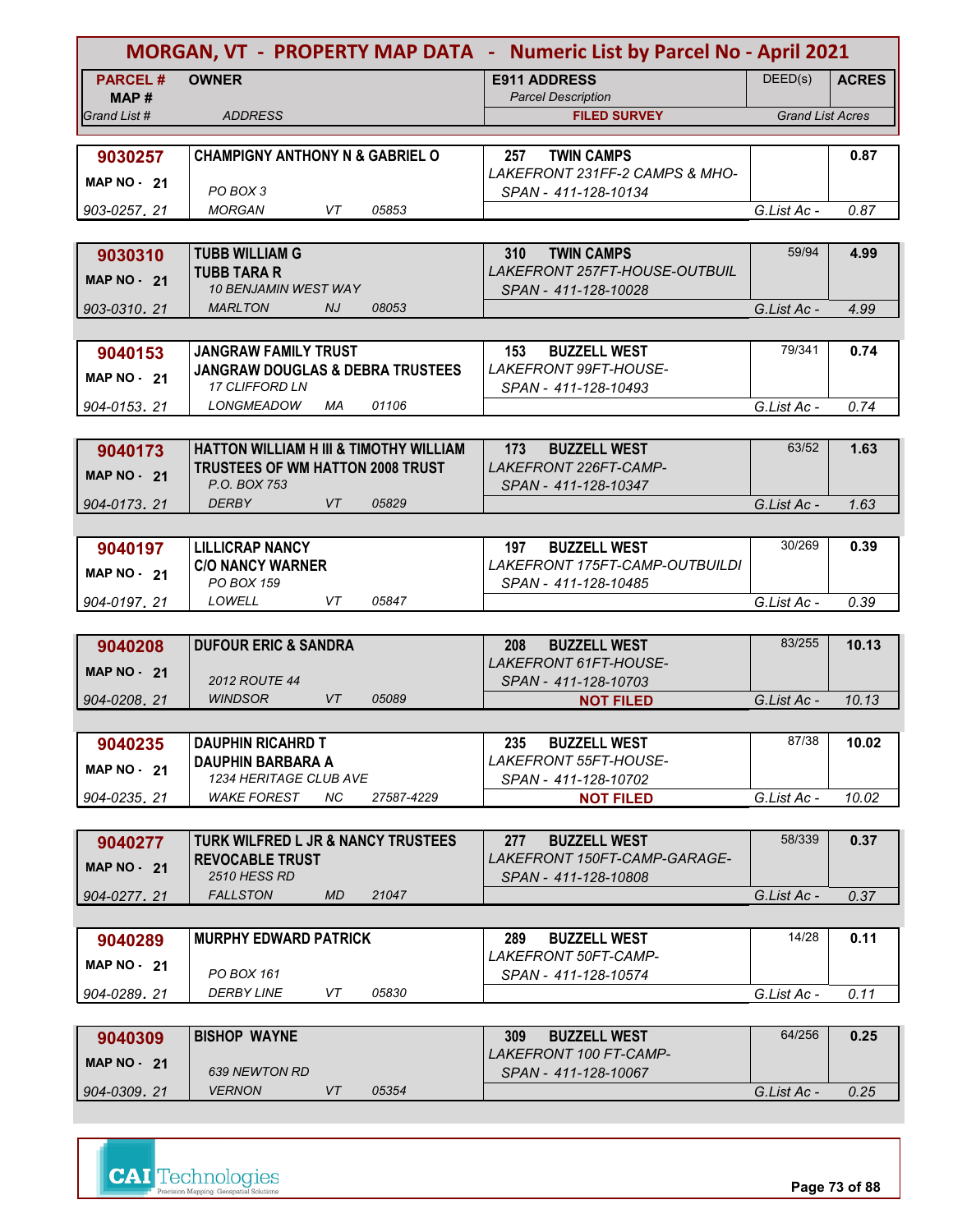|                       |                                                           | MORGAN, VT - PROPERTY MAP DATA - Numeric List by Parcel No - April 2021 |                         |              |
|-----------------------|-----------------------------------------------------------|-------------------------------------------------------------------------|-------------------------|--------------|
| <b>PARCEL#</b>        | <b>OWNER</b>                                              | <b>E911 ADDRESS</b>                                                     | DEED(s)                 | <b>ACRES</b> |
| MAP #<br>Grand List # | <b>ADDRESS</b>                                            | <b>Parcel Description</b><br><b>FILED SURVEY</b>                        | <b>Grand List Acres</b> |              |
|                       |                                                           |                                                                         |                         |              |
| 9040314               | <b>BROOKS SCOTT ET ALL</b>                                | <b>BUZZELL WEST</b><br>314                                              | 83/206                  | 0.20         |
| MAP $NO - 21$         |                                                           | <b>BACKLOT-CAMP-LAKE ROW</b>                                            |                         |              |
|                       | PO BOX 422                                                | SPAN - 411-128-10720                                                    |                         |              |
| 904-0314, 21          | <b>TOWNSHEND</b><br>VT<br>05353                           |                                                                         | G.List Ac -             | 0.2          |
| 9040315               | <b>SHINE TRAVIS</b>                                       | 315<br><b>BUZZELL WEST</b>                                              | 91/189                  | 0.28         |
|                       |                                                           | <b>LAKEFRONT 120FT-CAMP</b>                                             | 21/235                  |              |
| <b>MAP NO - 21</b>    | <i>13 ROYS BROOKS RD</i>                                  | SPAN - 411-128-10160                                                    |                         |              |
| 904-0315, 21          | <b>NEWFANE</b><br>VT<br>05345                             |                                                                         | G.List Ac -             | 0.28         |
|                       |                                                           |                                                                         |                         |              |
| 9040331               | <b>NEWELL ROBINSON DEBORAH</b><br><b>ROBINSON RUSSELL</b> | 331<br><b>BUZZELL WEST</b><br>LAKEFRONT 90FT-CAMP-                      | 85/243                  | 0.41         |
| <b>MAP NO - 21</b>    | 266 MOUNTAIN BROOK RD                                     | SPAN - 411-128-10582                                                    |                         |              |
| 904-0331.21           | <b>HINESBURG</b><br>VT<br>05461                           |                                                                         | G.List Ac -             | 0.41         |
|                       |                                                           |                                                                         |                         |              |
| 9040349               | <b>CARTER JOHN JR TRUSTEE</b>                             | 349<br><b>BUZZELL W</b>                                                 | 80/417                  | 0.41         |
| <b>MAP NO - 21</b>    | <b>TUBBS SUSAN &amp; GERALD</b><br>135 GEORGE ST          | <b>LAKEFRONT 90FT-CAMP-</b>                                             |                         |              |
| 904-0349.21           | SARATOGA SPRIN NY<br>12866                                | SPAN - 411-128-10384                                                    | G.List Ac -             | 0.41         |
|                       |                                                           |                                                                         |                         |              |
| 9050031               | <b>BUZZELL NANCY &amp; BUZZELL G &amp; L</b>              | 31<br><b>BUZZELL LOOP</b>                                               | 39/353                  | 5.49         |
| <b>MAP NO - 21</b>    | <b>BUZZELL T &amp; L &amp; K &amp; K</b>                  | <b>BACKLOT-CAMP-</b>                                                    |                         |              |
|                       | 4382 ENOSBURG RD                                          | SPAN - 411-128-10111                                                    |                         |              |
| 905-0031.21           | ENOSBURG FALL VT<br>05450                                 | <b>MB 4-10</b>                                                          | G.List Ac -             | 5.49         |
| 9050045               | <b>BUZZELL TIMOTHY D &amp; LINDA J TRUST</b>              | 45<br><b>BUZZELL LOOP</b>                                               | 86/10                   | 0.45         |
| MAP $NO - 21$         |                                                           | <b>LAKEFRONT 117FT-CAMP</b>                                             |                         |              |
|                       | <b>16 METHODIST HILL RD</b>                               | SPAN - 411-128-10113                                                    |                         |              |
| 905-0045, 21          | <b>PLAINFIELD</b><br><b>NH</b><br>03781                   | <b>MB 4-10</b>                                                          | G.List Ac -             | 0.45         |
|                       |                                                           |                                                                         |                         |              |
| 9050065               | <b>BUZZELL KENNETH &amp; KAREN</b>                        | <b>BUZZELL LOOP</b><br>65<br>LAKEFRONT 116FT - HOUSE-                   | 30/206                  | 0.44         |
| <b>MAP NO - 21</b>    | 143 E FARMER DR                                           | SPAN - 411-128-10110                                                    |                         |              |
| 905-0065, 21          | ST. JOHNSBURY VT<br>05819-1450                            | <b>MB 4-10</b>                                                          | G.List Ac -             | 0.44         |
|                       |                                                           |                                                                         |                         |              |
| 9050069               | <b>TULE MICHAEL B &amp; MARIE L</b>                       | <b>BUZZELL LOOP</b><br>69                                               | 86/232                  | 0.33         |
| <b>MAP NO - 21</b>    | 305 FEDERAL HILL RD                                       | LAKEFRONT 132FT-HOUSE-<br>SPAN - 411-128-10644                          |                         |              |
| 905-0069.21           | <b>MILFORD</b><br>NH<br>03055-3520                        |                                                                         | G.List Ac -             | 0.33         |
|                       |                                                           |                                                                         |                         |              |
| 9060064               | <b>BUZZELL NANCY J</b>                                    | <b>BUZZELL EAST</b><br>64                                               | 30/210                  | 0.49         |
| <b>MAP NO - 21</b>    |                                                           | LAKEFRONT 119FT - CAMP-                                                 |                         |              |
| 906-0064, 21          | 4382 ENOSBURG RD<br>ENOSBURG FALL VT<br>05450             | SPAN - 411-128-10112<br><b>MB 4-10</b>                                  | G.List Ac -             | 0.49         |
|                       |                                                           |                                                                         |                         |              |
| 9060078               | <b>BUZZELL GERALD R &amp; LINDA M</b>                     | 78<br><b>BUZZELL EAST</b>                                               | 30/214                  | 0.46         |
| <b>MAP NO - 21</b>    | % PRISCILLA BUZZELL                                       | LAKEFRONT 122.6FT-HOUSE-                                                |                         |              |
|                       | P.O. BOX 32                                               | SPAN - 411-128-10109                                                    |                         |              |
| 906-0078.21           | <b>MORGAN</b><br>VT<br>05853                              | <b>MB 4-10</b>                                                          | G.List Ac -             | 0.46         |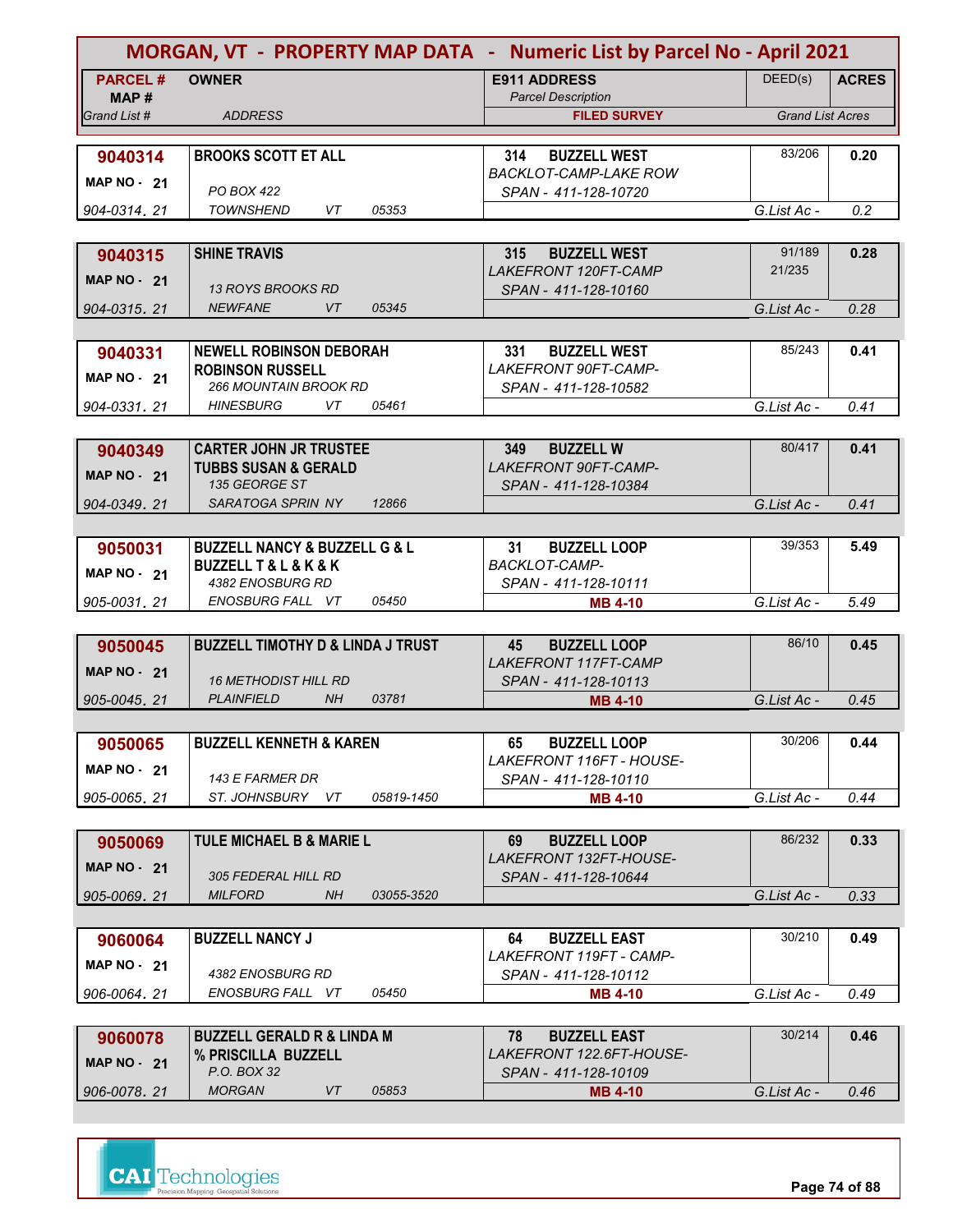|                       | MORGAN, VT - PROPERTY MAP DATA - Numeric List by Parcel No - April 2021 |                                                      |                         |                |
|-----------------------|-------------------------------------------------------------------------|------------------------------------------------------|-------------------------|----------------|
| <b>PARCEL#</b>        | <b>OWNER</b>                                                            | <b>E911 ADDRESS</b>                                  | DEED(s)                 | <b>ACRES</b>   |
| MAP #<br>Grand List # | <b>ADDRESS</b>                                                          | <b>Parcel Description</b><br><b>FILED SURVEY</b>     | <b>Grand List Acres</b> |                |
|                       |                                                                         |                                                      |                         |                |
| 9060093               | <b>BURNT ROCK, LLC</b>                                                  | <b>BUZZELL EAST</b><br>93                            | 87/526                  | 2.90           |
| <b>MAP NO - 21</b>    | <b>161 BIG BASIN RD</b>                                                 | LAKEFRONT 145FT-CAMP-<br>SPAN - 411-128-10435        |                         |                |
| 906-0093, 21          | <b>MORETOWN</b><br>VT<br>05660                                          | <b>MB 4-15</b>                                       | G.List Ac -             | 2.9            |
|                       |                                                                         |                                                      |                         |                |
| 9060102               | <b>TOBIA RICHARD &amp; STEPHANIE</b>                                    | <b>BUZZELL EAST</b><br>102 <sub>2</sub>              | 84/43                   | 0.27           |
| MAP $NO - 21$         |                                                                         | <b>LAKEFRONT 100FT-CAMP</b>                          |                         |                |
| 906-0102, 21          | 93 HIGHLAND ST<br>01440<br><b>GARDNER</b><br><b>MA</b>                  | SPAN - 411-128-10800<br><b>MB 3-77</b>               | G.List Ac -             | 0.27           |
|                       |                                                                         |                                                      |                         |                |
| 9070057               | <b>KWASNIK JUSTIN</b>                                                   | 57<br><b>BARTER LN</b>                               | 90/370                  | 0.54           |
| <b>MAP NO - 22</b>    |                                                                         | <b>LAKEFRONT 77FT-HOUSE</b>                          | 51/93                   |                |
| 907-0057.22           | <b>16 CRAWFORD ST</b><br><b>CRANSTON</b><br>02910<br>RI                 | SPAN - 411-128-10439                                 | G.List Ac -             | 0.54           |
|                       |                                                                         |                                                      |                         |                |
| 9070059               | PEARSON ARLIENE M TRUSTEE                                               | 59<br><b>BARTER LN</b>                               | 58/29                   | 0.29           |
| <b>MAP NO - 22</b>    | ARLIENE PEARSON REVOCABLE TRUST                                         | <b>LAKEFRONT 123FT-CAMP</b>                          |                         |                |
|                       | <b>433 THERRIAULT HILL</b><br><b>WILLIAMSTOWN</b><br>05679<br>VT        | SPAN - 411-128-10818                                 | G.List Ac -             | 0.29           |
| 907-0059.22           |                                                                         |                                                      |                         |                |
| 9070087               | <b>BARTER BRUCE &amp; MARY</b>                                          | <b>BARTER LN</b><br>87                               | 58/24                   | 2.00           |
| <b>MAP NO - 22</b>    | <b>BARTER REVOCABLE TRUST</b>                                           | LAKEFRONT 120FT-CAMP                                 |                         |                |
|                       | PO BOX 1202                                                             | SPAN - 411-128-10036                                 |                         |                |
| 907-0087, 22          | <b>AMHERST</b><br>NH.<br>03031-1202                                     |                                                      | G.List Ac -             | $\overline{c}$ |
| 9070096               | <b>WITHERS DOROTHY</b>                                                  | 96<br><b>BARTER LN</b>                               | 28/242                  | 2.50           |
| <b>MAP NO - 22</b>    | <b>MASON RHODA</b>                                                      | LAKEFRONT 144FT-CAMP-                                |                         |                |
|                       | <b>5 PORTLAND ST</b>                                                    | SPAN - 411-128-10853                                 |                         |                |
| 907-0096, 22          | <b>BARRE</b><br>VT<br>05641                                             | <b>MB 4-77</b>                                       | G.List Ac -             | 2.5            |
|                       | <b>ROWSE PHILLIP</b>                                                    | <b>PALIN DR</b><br>22                                | 21/166                  | 0.56           |
| 9080022               | <b>ROWSE MARK &amp; LINDA LEE</b>                                       | <b>LAKEFRONT 60FT-CAMP</b>                           |                         |                |
| <b>MAP NO - 22</b>    | <b>8 LARCH RD</b>                                                       | SPAN - 411-128-10689                                 |                         |                |
| 908-0022.22           | S BURLINGTON<br>VT<br>05403                                             |                                                      | G.List Ac -             | 0.56           |
|                       |                                                                         |                                                      | 45/229                  |                |
| 9080029               | <b>CAPUTO PAULINE P TRUSTEE</b><br>% BOB PARTRIDGE                      | <b>PALIN DR</b><br>29<br>LAKEFRONT 75FT-CAMP-SHED-   |                         | 0.34           |
| <b>MAP NO - 22</b>    | 3701 DARLING HILL RD                                                    | SPAN - 411-128-10123                                 |                         |                |
| 908-0029.22           | <b>NEWPORT</b><br>VT<br>05855                                           |                                                      | G.List Ac -             | 0.34           |
|                       |                                                                         |                                                      |                         |                |
| 9080054               | <b>PALIN DEAN &amp; JANICE</b><br><b>CAPUTO PAULINE</b>                 | 54<br><b>PALIN DR</b><br><i>LAKEFRONT 75FT-MHO</i>   | 24/292                  | 0.57           |
| <b>MAP NO - 22</b>    | 4072 DARLING HILL RD                                                    | SPAN - 411-128-10607                                 |                         |                |
| 908-0054, 22          | <b>NEWPORT</b><br>VT<br>05855                                           |                                                      | G.List Ac -             | 0.57           |
|                       |                                                                         |                                                      |                         |                |
| 9090066               | <b>KERR BRIAN &amp; DEBORAH LIFE ESTATE</b>                             | <b>CRESENT BEACH RD</b><br>66<br><b>HOUSE-GARAGE</b> | 74/311                  | 2.60           |
| <b>MAP NO - 22</b>    | <b>KERR FAE, ERICKA, TYREL</b><br>PO BOX 35                             | SPAN - 411-128-10417                                 |                         |                |
| 909-0066.22           | <b>MORGAN</b><br>05853<br>VT                                            |                                                      | G.List Ac -             | 2.6            |

**CAI** Technologies

**Page 75 of 88**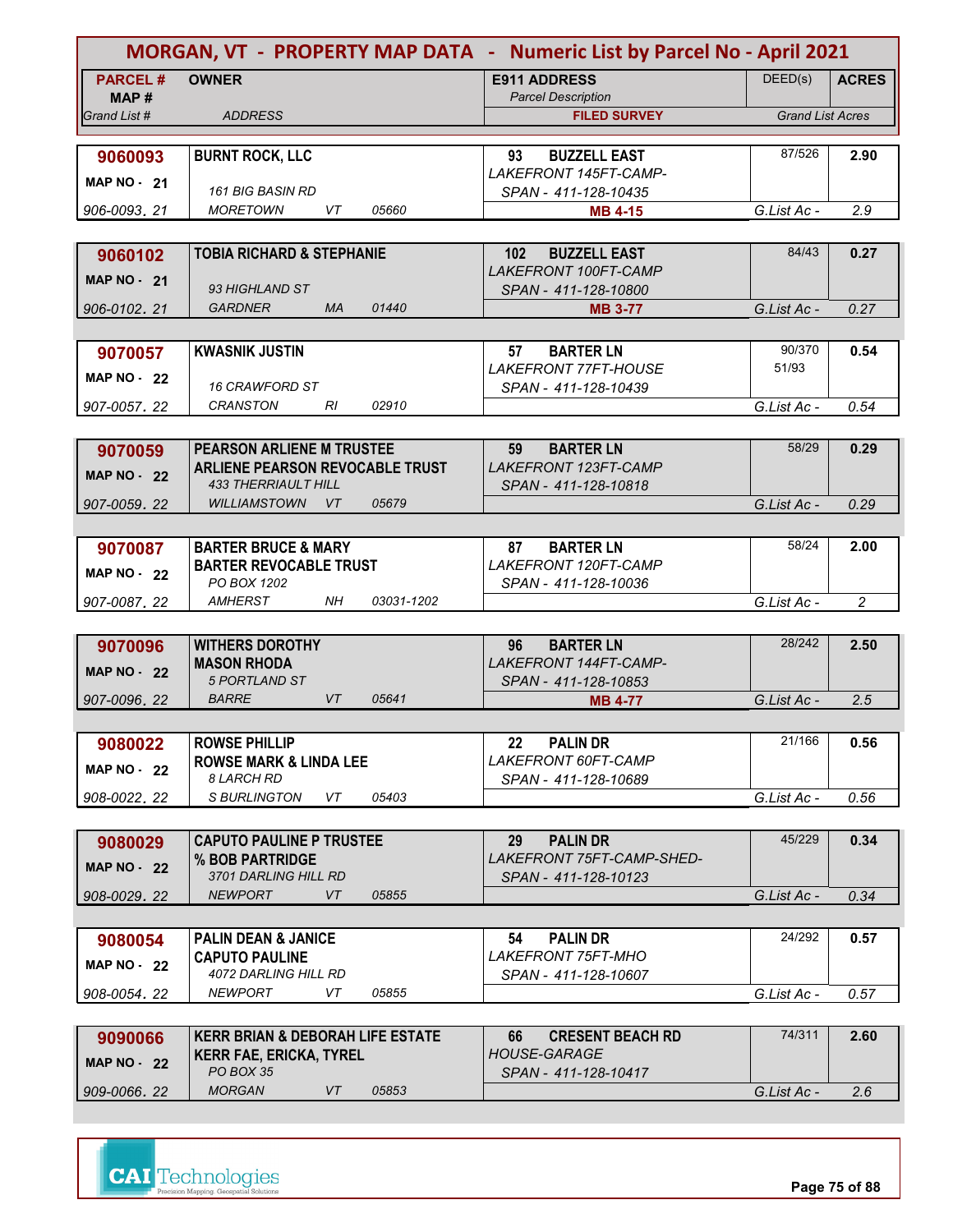|                    |                                            |       | MORGAN, VT - PROPERTY MAP DATA - Numeric List by Parcel No - April 2021 |                         |              |
|--------------------|--------------------------------------------|-------|-------------------------------------------------------------------------|-------------------------|--------------|
| <b>PARCEL#</b>     | <b>OWNER</b>                               |       | <b>E911 ADDRESS</b>                                                     | DEED(s)                 | <b>ACRES</b> |
| MAP #              |                                            |       | <b>Parcel Description</b>                                               |                         |              |
| Grand List #       | <b>ADDRESS</b>                             |       | <b>FILED SURVEY</b>                                                     | <b>Grand List Acres</b> |              |
|                    |                                            |       |                                                                         | 84/192                  |              |
| 9090120            | <b>SHOVER GEORGE W &amp; DONNA D</b>       |       | <b>CRESENT BEACH RD</b><br>120<br><b>HOUSE-&amp; ACRES</b>              |                         | 3.61         |
| <b>MAP NO - 22</b> | 120 CRESCENT BEACH                         |       | SPAN - 411-128-10508                                                    |                         |              |
| 909-0120, 22       | <b>MORGAN</b><br>VT                        | 05853 | <b>MB 5-12</b>                                                          | G.List Ac -             | 3.5          |
|                    |                                            |       |                                                                         |                         |              |
| 9090173            | <b>BENITO WILLIAM R</b>                    |       | <b>CRESENT BEACH RD</b><br>173                                          | 53/406                  | 10.10        |
| <b>MAP NO - 22</b> |                                            |       | <b>MHO-ACRES</b>                                                        |                         |              |
|                    | <b>15 BRIDAL PATH</b>                      |       | SPAN - 411-128-10487                                                    |                         |              |
| 909-0173, 22       | <b>BROAD BROOK</b><br>CT                   | 06016 |                                                                         | G.List Ac -             | 10.1         |
|                    |                                            |       |                                                                         |                         |              |
| 9090200            | <b>CARROLL SCOTT &amp; CYNTHIA, ET AL</b>  |       | <b>CRESENT BEACH EXT</b><br>200                                         | 83/336                  | 27.00        |
| MAP NO - 3         | <i>3 FOX CHAIR MOUNTAIN RD</i>             |       | <b>ACRES</b><br>SPAN - 411-128-10638                                    |                         |              |
| 909-0200.03        | <b>SPINGFIELD</b><br>VT                    | 05156 |                                                                         | G.List Ac -             | 27           |
|                    |                                            |       |                                                                         |                         |              |
| 9090251            | <b>HILL THOMAS &amp; PATRICIA</b>          |       | <b>CRESENT BEACH RD</b><br>251                                          | 82/449                  | 10.70        |
|                    |                                            |       | <b>CAMP-ACRES</b>                                                       |                         |              |
| MAP NO - 3         | 3 INDIAN AVE                               |       | SPAN - 411-128-10136                                                    |                         |              |
| 909-0251.03        | CT<br><b>DANBURY</b>                       | 06511 |                                                                         | G.List Ac -             | 10.7         |
|                    |                                            |       |                                                                         |                         |              |
| 9090376            | <b>BADARACCO LOUIS</b>                     |       | <b>CRESENT BEACH RD</b><br>376                                          | 71/54                   | 10.30        |
| MAP $NO - 3$       | <b>BADARACCO DONNA</b>                     |       | CAMP-ACRES                                                              |                         |              |
|                    | <b>19 TAYLOR RD</b>                        |       | SPAN - 411-128-10831                                                    |                         |              |
| 909-0376, 03       | <b>NEW MILFORD</b><br>CТ                   | 06776 |                                                                         | G.List Ac -             | 10.3         |
|                    |                                            |       |                                                                         |                         |              |
| 9090422            | <b>FROST, RONALD</b>                       |       | <b>CRESENT BEACH RD</b><br>422<br>CAMP-ACRE                             | 48/503                  | 10.10        |
| MAP NO - 3         | <b>FROST, LYNDA</b><br><b>78 CUTLER RD</b> |       | SPAN - 411-128-10274                                                    |                         |              |
| 909-0422.03        | <b>SPRINGFIELD</b><br><b>VT</b>            | 05156 |                                                                         | G.List Ac -             | 10.1         |
|                    |                                            |       |                                                                         |                         |              |
| 9090450            | <b>DELABRUERE BERT J</b>                   |       | <b>CRESENT BEACH EXT</b><br>450                                         | 73/157                  | 20.80        |
|                    |                                            |       | <b>HOUSE ACRES</b>                                                      |                         |              |
| $MAP NO - 3$       | 9 BEACHWOOD LANE                           |       | SPAN - 411-128-10282                                                    |                         |              |
| 909-0450.03        | <b>JERICHO</b><br>VT                       | 05465 |                                                                         | G.List Ac -             | 20.8         |
|                    |                                            |       |                                                                         |                         |              |
| 9090501            | <b>LAPLUME CLAUDETTE</b>                   |       | 501<br><b>CRESENT BEACH EXT</b>                                         | 21/417                  | 10.40        |
| $MAP NO - 3$       | 109 ASPEN LA                               |       | <b>ACRES</b>                                                            |                         |              |
| 909-0501.03        | <b>WILLISTON</b><br>VT                     | 05495 | SPAN - 411-128-10460                                                    | G.List Ac -             | 10.4         |
|                    |                                            |       |                                                                         |                         |              |
| 9090575            | <b>HAWKINS DENNIS E JR</b>                 |       | <b>CRESENT BEACH EXT</b><br>575                                         | 58/296                  | 10.10        |
|                    |                                            |       | <b>ACRE</b>                                                             |                         |              |
| MAP $NO - 3$       | PO BOX 931                                 |       | SPAN - 411-128-10206                                                    |                         |              |
| 909-0575, 03       | <b>NEWPORT</b><br>VT                       | 05855 |                                                                         | G.List Ac -             | 10.1         |
|                    |                                            |       |                                                                         |                         |              |
| 9090702            | ORR WINIFRED LIFE ESTATE                   |       | 702<br><b>CRESENT BEACH EXT</b>                                         | 53/55                   | 10.20        |
| MAP NO - 3         | <b>WINIFRED ORR ET AL%MATHEW ORR</b>       |       | ACRE - LOT #11                                                          |                         |              |
|                    | PO BOX 56<br>S BARRE<br>VT                 | 05670 | SPAN - 411-128-10603                                                    |                         |              |
| 909-0702.03        |                                            |       | <b>FAMILY TRANSFER</b>                                                  | G.List Ac -             | 10.2         |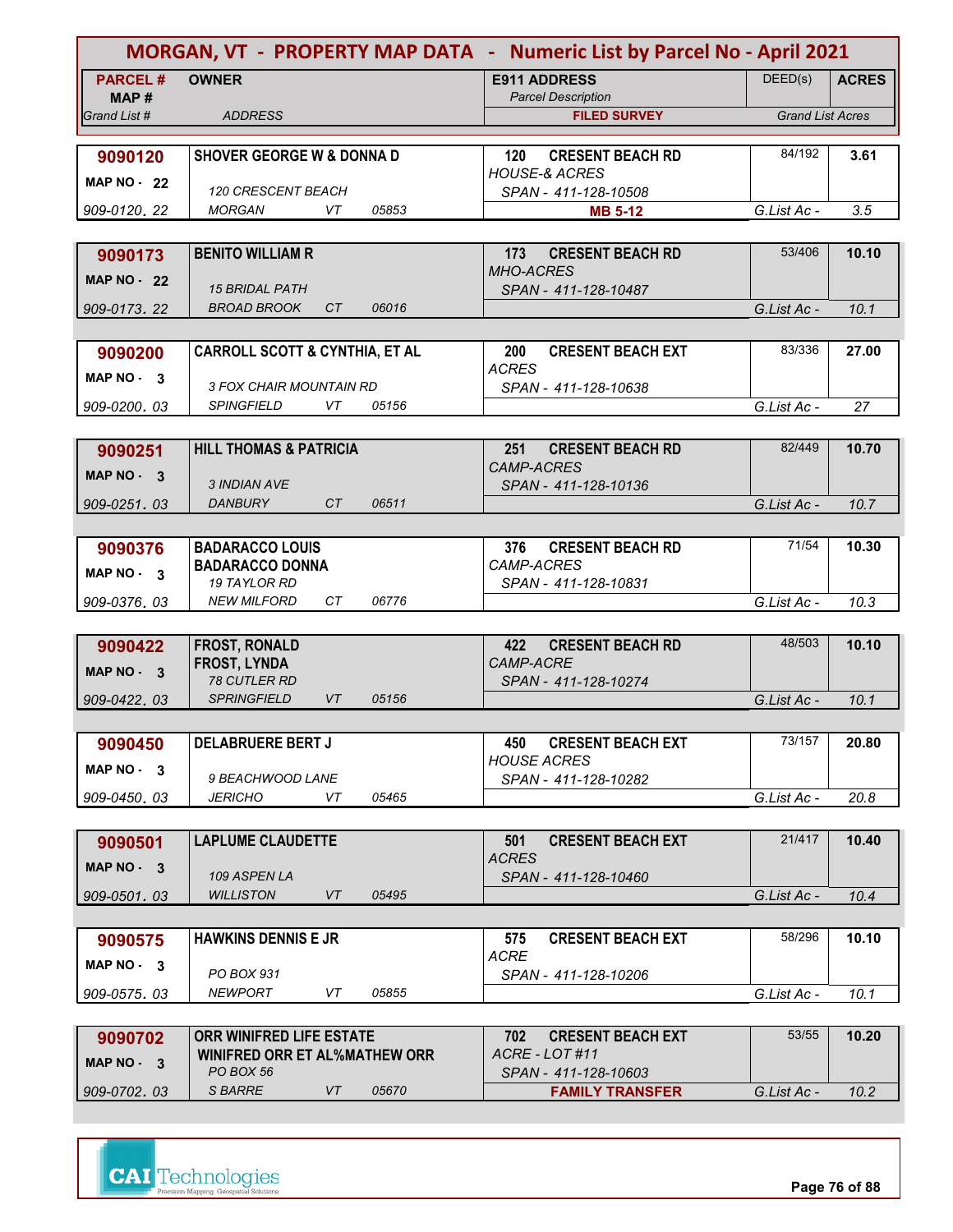|                    | MORGAN, VT - PROPERTY MAP DATA - Numeric List by Parcel No - April 2021 |                                                           |                         |                |
|--------------------|-------------------------------------------------------------------------|-----------------------------------------------------------|-------------------------|----------------|
| <b>PARCEL#</b>     | <b>OWNER</b>                                                            | <b>E911 ADDRESS</b>                                       | DEED(s)                 | <b>ACRES</b>   |
| MAP#               | <b>ADDRESS</b>                                                          | <b>Parcel Description</b>                                 |                         |                |
| Grand List #       |                                                                         | <b>FILED SURVEY</b>                                       | <b>Grand List Acres</b> |                |
| 9100039            | <b>SUTHERLAND STEPHEN &amp; MEGHAN</b>                                  | 39<br><b>LAFOE GRAY BEACH DR</b>                          | 90/189                  | 0.22           |
|                    |                                                                         | LAKEFRONT 125FT-HOUSE-CAMP                                | 63/165                  |                |
| <b>MAP NO - 23</b> | <b>72 WALKER RD</b>                                                     | SPAN - 411-128-10309                                      |                         |                |
| 910-0039.23        | <b>SWAMPSCOTT</b><br>МA<br>01907-2053                                   |                                                           | G.List Ac -             | 0.22           |
|                    |                                                                         |                                                           |                         |                |
| 9100059            | <b>DURIVAGE LAURIE</b>                                                  | 59<br><b>LAFOE GRAY BEACH DR</b>                          | 53/671                  | 0.51           |
| <b>MAP NO - 23</b> | P.O. BOX 374                                                            | <b>LAKEFRONT 100FT &amp; CAMP</b><br>SPAN - 411-128-10449 |                         |                |
| 910-0059.23        | <b>DERBY</b><br><b>VT</b><br>05829                                      |                                                           | G.List Ac -             | 0.51           |
|                    |                                                                         |                                                           |                         |                |
| 9100061            | <b>FISHER DONALD J</b>                                                  | 61<br><b>LAFOE GRAY BEACH DR</b>                          | 29/241                  | 0.05           |
| <b>MAP NO - 23</b> |                                                                         |                                                           |                         |                |
|                    |                                                                         | SPAN-                                                     |                         |                |
|                    |                                                                         |                                                           | G.List Ac -             |                |
|                    |                                                                         |                                                           |                         |                |
| 9100069            | <b>RILEY FRANCIS D</b>                                                  | <b>LAFOE GRAY BEACH DR</b><br>69                          | 54/182                  | 0.05           |
| <b>MAP NO - 23</b> |                                                                         | SPAN-                                                     |                         |                |
|                    |                                                                         |                                                           | G.List Ac -             |                |
|                    |                                                                         |                                                           |                         |                |
| 9110073            | <b>GILDERSLEEVE BARBARA ET AL</b>                                       | 73<br><b>TRAILS END</b>                                   | 63/391                  | 4.21           |
| <b>MAP NO - 25</b> |                                                                         | LAKEFRONT 385 FT-CAMPS                                    |                         |                |
|                    | 22 TIPPING ROCK RD                                                      | SPAN - 411-128-10288                                      |                         |                |
| 911-0073.25        | <b>STONINGTON</b><br>СT<br>06378                                        |                                                           | G.List Ac -             | 4.21           |
|                    |                                                                         |                                                           | 82/467                  | 0.32           |
| 9110076            | <b>GILDERSLEEVE BARBARA ET AL</b>                                       | 76<br><b>TRAILS END</b><br>LAKEFRONT 111FT-CAMP-          |                         |                |
| <b>MAP NO - 25</b> | <b>22 TIPPING ROCK RD</b>                                               | SPAN - 411-128-10069                                      |                         |                |
| 911-0076.25        | 06378<br><b>STONINGTON</b><br>CT                                        | <b>MB 3-21</b>                                            | G.List Ac -             | 0.32           |
|                    |                                                                         |                                                           |                         |                |
| 9120101            | <b>LAY DOUGLAS</b>                                                      | <b>LAY DR</b><br>101                                      | 72/56                   | 4.00           |
| <b>MAP NO - 25</b> |                                                                         | <b>ACRES</b>                                              |                         |                |
|                    | 2249 VANCE HILL RD<br><b>NEWPORT CTR</b><br>VT<br>05857                 | SPAN - 411-128-10471                                      |                         | $\overline{4}$ |
| 912-0101.25        |                                                                         |                                                           | G.List Ac -             |                |
|                    | <b>KAESSLER, KARL D, PAUL</b>                                           | <b>LAY DRIVE</b><br>103                                   | 67/17                   | 6.70           |
| 9120103            | <b>ANDREWS DAMON HENRY</b>                                              | LAKEFRONT 440FT-CAMP-                                     |                         |                |
| <b>MAP NO - 25</b> | 91 OVERLOOK AVE                                                         | SPAN - 411-128-10405                                      |                         |                |
| 912-0103.25        | <b>EASTCHESTER</b><br><b>NY</b><br>10709                                |                                                           | G.List Ac -             | 6.7            |
|                    |                                                                         |                                                           |                         |                |
| 9120108            | LAY FAMILY PARTNERSHIP                                                  | <b>LAY DR</b><br>108                                      | 19/331                  | 6.38           |
| <b>MAP NO - 25</b> |                                                                         | <b>BACKLOT-CAMP</b>                                       | 41/510                  |                |
| 912-0108.25        | 191 COMBS RD<br><b>BRUNSWICK</b><br>04011<br>МE                         | SPAN - 411-128-10470<br><b>MB 4-53</b>                    | G.List Ac -             | 6.38           |
|                    |                                                                         |                                                           |                         |                |
| 9120182            | <b>HAAG SOJUNG</b>                                                      | <b>LAY DR</b><br>182                                      | 87/69                   | 0.62           |
|                    |                                                                         | LAKEFRONT 270FT-HOUSE-                                    |                         |                |
| <b>MAP NO - 25</b> | <b>183 CONCORD RD</b>                                                   | SPAN - 411-128-10168                                      |                         |                |
| 912-0182.25        | 01106<br><b>LONGMEADOW</b><br>МA                                        | <b>MB 3-13</b>                                            | G.List Ac -             | 0.62           |

**CAI** Technologies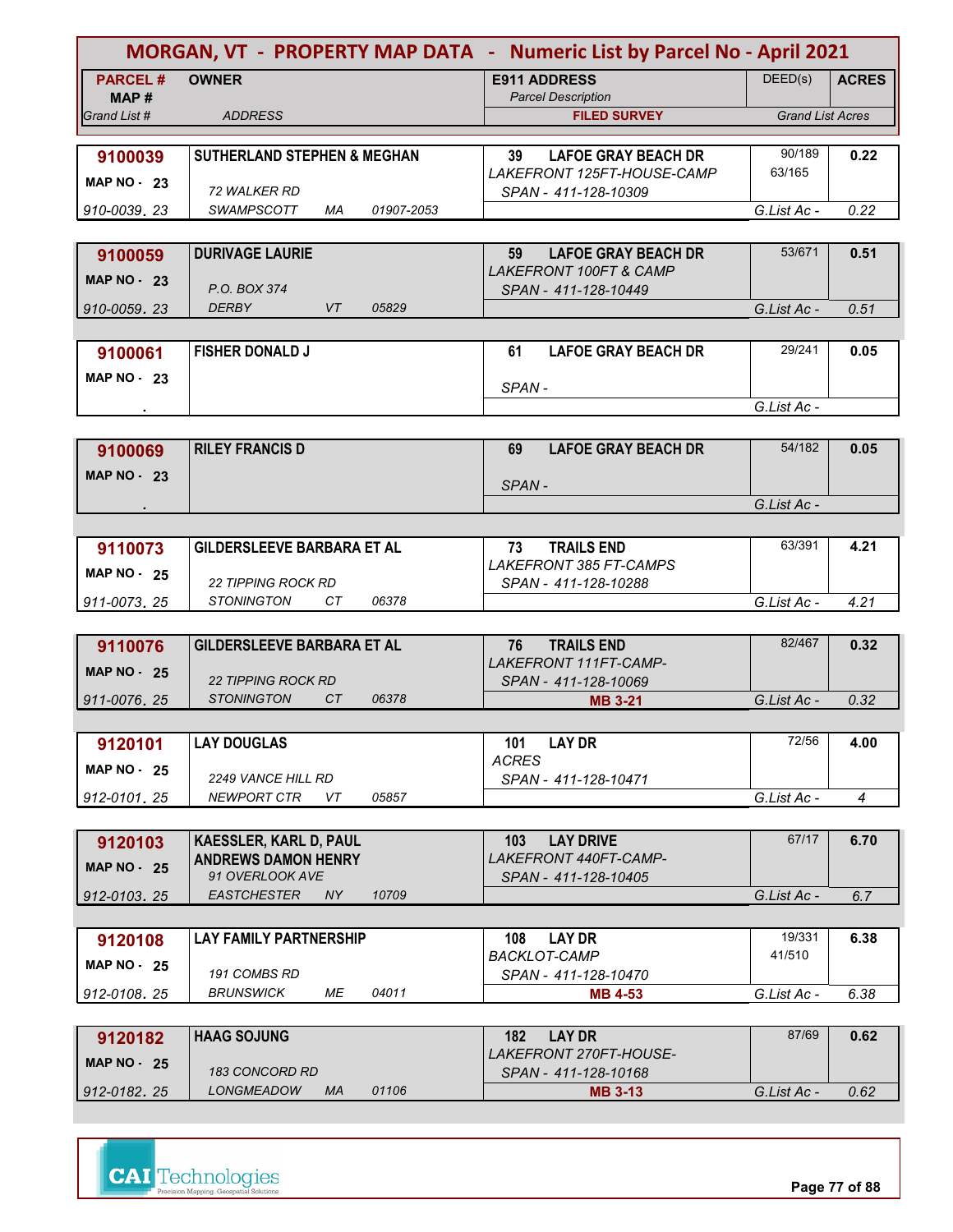|                         |                                               |       | MORGAN, VT - PROPERTY MAP DATA - Numeric List by Parcel No - April 2021 |                         |              |  |
|-------------------------|-----------------------------------------------|-------|-------------------------------------------------------------------------|-------------------------|--------------|--|
| <b>PARCEL#</b><br>MAP # | <b>OWNER</b>                                  |       | <b>E911 ADDRESS</b><br><b>Parcel Description</b>                        | DEED(s)                 | <b>ACRES</b> |  |
| Grand List #            | <b>ADDRESS</b>                                |       | <b>FILED SURVEY</b>                                                     | <b>Grand List Acres</b> |              |  |
|                         | <b>WHITCOMB PRESTON</b>                       |       | <b>LEWIS RD</b><br>45                                                   | 81/437                  | 3.90         |  |
| 9130045                 |                                               |       | LAKEFRONT 129FT-CAMP-GARAGE-B                                           | 28/702                  |              |  |
| <b>MAP NO - 26</b>      | PO BOX 40                                     |       | SPAN - 411-128-10832                                                    |                         |              |  |
| 913-0045, 26            | VT<br><b>MORGAN</b>                           | 05853 |                                                                         | G.List Ac -             | 3.9          |  |
|                         |                                               |       |                                                                         |                         |              |  |
| 9130049                 | <b>SZATROWSKI ROBERT</b>                      |       | <b>LEWIS RD</b><br>49<br><b>LAKEFRONT 288FT-</b>                        | 43/444                  | 5.41         |  |
| <b>MAP NO - 26</b>      | <b>CLARK PATRICIA</b><br>2 EASTWOOD           |       | SPAN - 411-128-10780                                                    |                         |              |  |
| 913-0049, 26            | <b>SOUTHAMPTON</b><br><b>MA</b>               | 01073 | <b>NOT FILED</b>                                                        | G.List Ac -             | 5.41         |  |
|                         |                                               |       |                                                                         |                         |              |  |
| 9130051                 | <b>CAP PROPERTIES LLC</b>                     |       | 51<br><b>LEWIS RD</b>                                                   | 91/258                  | 4.58         |  |
| MAP $NO - 26$           |                                               |       | <b>LAKEFRONT 205FT-</b>                                                 | 86/284                  |              |  |
| 913-0051.26             | <b>131 HIGHMEADOW RD</b><br>EAST FAIRFIELD VT | 05448 | SPAN - 411-128-10653                                                    | G.List Ac -             | 4.58         |  |
|                         |                                               |       |                                                                         |                         |              |  |
| 9130218                 | <b>UPTA CAMP LLC</b>                          |       | 218<br><b>LEWIS RD</b>                                                  | 90/146                  | 1.46         |  |
| <b>MAP NO - 26</b>      |                                               |       | LAKEFRONT 102FT-HOUSE-                                                  | 73/375                  |              |  |
|                         | PO BOX 262                                    |       | SPAN - 411-128-10620                                                    |                         |              |  |
| 913-0218.26             | <b>E MONTPELIER</b><br>VT                     | 05651 | <b>MB 1-32</b>                                                          | G.List Ac -             | 1.46         |  |
|                         | <b>SHIPPEE MATTHEW &amp; RHONDA</b>           |       | <b>LEWIS RD</b><br>246                                                  |                         | 1.46         |  |
| 9130246                 |                                               |       | LAKEFRONT 102FT-HOUSE-                                                  |                         |              |  |
| <b>MAP NO - 26</b>      | P.O. BOX 165                                  |       | SPAN - 411-128-10721                                                    |                         |              |  |
| 913-0246, 26            | <b>MORGAN</b><br>VT                           | 05853 | <b>MB 1-32</b>                                                          | G.List Ac -             | 1.47         |  |
|                         |                                               |       |                                                                         |                         |              |  |
| 9130285                 | <b>REED WILLIAM D &amp; JUDITH</b>            |       | 285<br><b>LEWIS RD</b><br><b>LAKEFRONT 233FT-HOUSE</b>                  | 36/493<br>36/496        | 7.53         |  |
| <b>MAP NO - 26</b>      | 1 GILSON RD                                   |       | SPAN - 411-128-10667                                                    |                         |              |  |
| 913-0285, 26            | <b>WELLESLEY</b><br><b>MA</b>                 | 02481 | <b>MB 3-1</b>                                                           | G.List Ac -             | 7.53         |  |
|                         |                                               |       |                                                                         |                         |              |  |
| 9140048                 | <b>LACOURSE MICHAEL C &amp; TAMMY L</b>       |       | 48<br><b>ELLIOTT ACRES</b>                                              | 53/473                  | 44.56        |  |
| <b>MAP NO - 26</b>      | PO BOX 223                                    |       | -HOUSE-LAKE ROW                                                         |                         |              |  |
| 914-0048.26             | <b>MORGAN</b><br>VT                           | 05853 | SPAN - 411-128-10874<br>MB 3-41, MB 4-24 & MB 1-49                      | G.List Ac -             | 44.56        |  |
|                         |                                               |       |                                                                         |                         |              |  |
| 9140331                 | <b>EPSTEIN RICHARD W &amp; CLAUDIA S</b>      |       | <b>ELLIOTT ACRES RD</b><br>331                                          | 33/478                  | 11.50        |  |
| <b>MAP NO - 26</b>      |                                               |       | BACKLOT-HOUSE-GARAGE--LAKE RO                                           |                         |              |  |
|                         | 331 ELLIOTT ACRES RD                          |       | SPAN - 411-128-10239                                                    |                         |              |  |
| 914-0331, 26            | <b>MORGAN</b><br>VT                           | 05853 |                                                                         | G.List Ac -             | 11.5         |  |
| 9140363                 | <b>STATE OF VERMONT</b>                       |       | <b>ELLIOTT ACRES RD</b><br>363                                          |                         | 1.89         |  |
|                         | FISH & GAME DEPARTMENT                        |       | BACKLOT-FISH HATCHERY TRACT-&                                           |                         |              |  |
| <b>MAP NO - 26</b>      | <b>STATE OFFICE BLDG</b>                      |       | SPAN - 411-128-10752                                                    |                         |              |  |
| 914-0363, 26            | <i>MONTPELIER</i><br>VT.                      | 05602 |                                                                         | G.List Ac -             | 1.89         |  |
|                         |                                               |       |                                                                         |                         |              |  |
| 9140408                 | <b>SISCO MARGIE</b>                           |       | 408<br><b>ELLIOTT ACRES RD</b><br>BACKLOT -& ACRES-LAKE ROW             | 78/281                  | 2.78         |  |
| <b>MAP NO - 26</b>      | <b>27 DI ECANIT ACDEC DD</b>                  |       | COAN 444 490 40740                                                      |                         |              |  |

| <b>WILLISTON</b><br>05495<br>914-0408.26<br>G.List Ac -<br><b>MB 1-41</b> |  |
|---------------------------------------------------------------------------|--|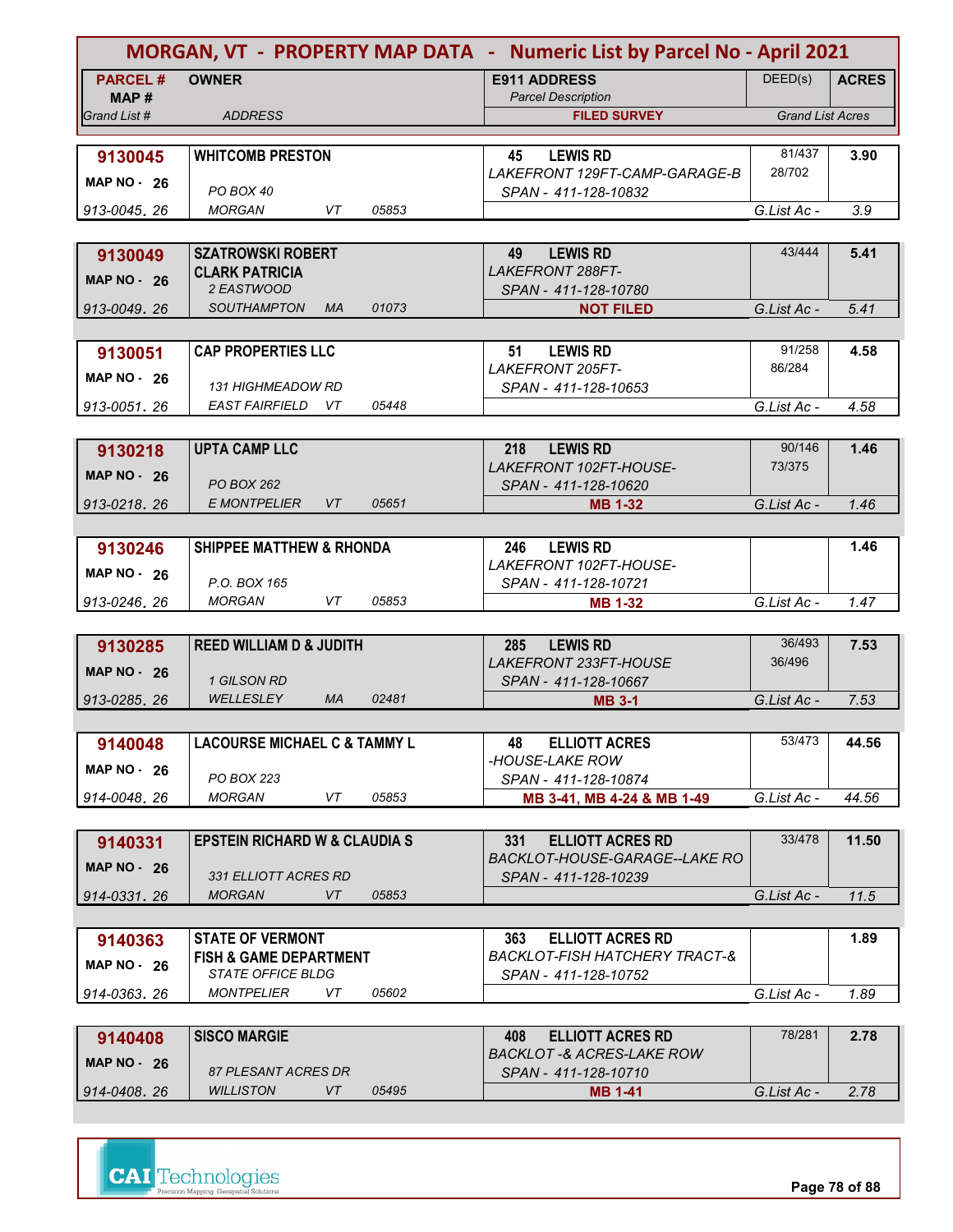|                      |                                                             | MORGAN, VT - PROPERTY MAP DATA - Numeric List by Parcel No - April 2021 |                         |              |
|----------------------|-------------------------------------------------------------|-------------------------------------------------------------------------|-------------------------|--------------|
| <b>PARCEL#</b>       | <b>OWNER</b>                                                | <b>E911 ADDRESS</b>                                                     | DEED(s)                 | <b>ACRES</b> |
| MAP#<br>Grand List # | <b>ADDRESS</b>                                              | <b>Parcel Description</b><br><b>FILED SURVEY</b>                        | <b>Grand List Acres</b> |              |
|                      |                                                             |                                                                         |                         |              |
| 9140447              | <b>STAFFORD ANN</b>                                         | <b>ELLIOTT ACRES RD</b><br>447                                          | 72/89                   | 10.11        |
| <b>MAP NO - 26</b>   |                                                             | <b>BACKLOT-HOUSE-&amp; ACRES-LAKE RO</b>                                |                         |              |
| 914-0447.26          | <i>447 ELLIOTT ACRES RD</i><br>VT<br><b>MORGAN</b><br>05853 | SPAN - 411-128-10422                                                    | G.List Ac -             | 10.11        |
|                      |                                                             |                                                                         |                         |              |
| 9140483              | <b>SEGUIN DANA</b>                                          | <b>ELLIOTT ACRES RD</b><br>483                                          | 81/390                  | 2.44         |
| <b>MAP NO - 26</b>   |                                                             | <b>LAKEFRONT 119 FT-HOUSE</b>                                           | 80/350                  |              |
|                      | 483 ELLIOTT ACRES ROAD                                      | SPAN - 411-128-10708                                                    |                         |              |
| 914-0483, 26         | <b>MORGAN</b><br>VT<br>05853                                |                                                                         | G.List Ac -             | 2.44         |
|                      |                                                             |                                                                         | 80/347                  |              |
| 9140485              | <b>CLARKE MICHAEL &amp; JANELLA</b>                         | <b>ELLIOTT ACRES RD</b><br>485<br>LAKEFRONT 100FT-HOUSE                 |                         | 0.46         |
| MAP $NO - 26$        | PO BOX 121                                                  | SPAN - 411-128-10711                                                    |                         |              |
| 914-0485.26          | ISI AND POND<br>VT.<br>05846                                |                                                                         | G.List Ac -             | 0.46         |
|                      |                                                             |                                                                         |                         |              |
| 9140503              | <b>PEARSONS THOMAS &amp; DONNA</b>                          | <b>ELLIOTT ACRES RD</b><br>503                                          | 83/216                  | 0.35         |
| <b>MAP NO - 26</b>   | 39 MAPLE ST                                                 | <b>LAKEFRONT 92FT-HOUSE-</b>                                            |                         |              |
| 914-0503.26          | <b>WOODSTOCK</b><br>05091<br>VT                             | SPAN - 411-128-10655                                                    | G.List Ac -             | 0.35         |
|                      |                                                             |                                                                         |                         |              |
| 9140511              | <b>GRAHAM MARY</b>                                          | <b>ELLIOTT ACRES RD</b><br>511                                          | 74/164                  | 0.49         |
| <b>MAP NO - 26</b>   | <b>LAVANOVICH BORIS</b>                                     | LAKEFRONT 100FT-HOUSE-GARAGE                                            |                         |              |
|                      | PO BOX 220                                                  | SPAN - 411-128-10709                                                    |                         |              |
| 914-0511, 26         | <b>MORGAN</b><br>VT<br>05853                                |                                                                         | G.List Ac -             | 0.72         |
|                      |                                                             |                                                                         |                         |              |
| 9140531              | <b>DAVIDSON FAMILY REVOCABLE TRUST</b>                      | <b>ELLIOTT ACRES RD</b><br>531<br><b>LAKEFRONT 75FT-MHO-</b>            | 87/199                  | 0.34         |
| <b>MAP NO - 26</b>   | <b>14 HITCHIN POST LANE</b>                                 | SPAN - 411-128-10420                                                    |                         |              |
| 914-0531, 26         | 03054<br><b>MERRIMACK</b><br><b>NH</b>                      |                                                                         | G.List Ac -             | 0.34         |
|                      |                                                             |                                                                         |                         |              |
| 9140541              | <b>RIDEOUT RUTHANNE</b>                                     | 541<br><b>ELLIOTT ACRES RD</b>                                          | 25/269                  | 0.17         |
| <b>MAP NO - 26</b>   | <b>BALISE SANDRA</b>                                        | <b>LAKEFRONT 75FT-CAMP-</b>                                             |                         |              |
| 914-0541.26          | 484 CHESTERFIELD RD.<br>HINSDALE<br>NH.<br>03451            | SPAN - 411-128-10679                                                    |                         | 0.17         |
|                      |                                                             |                                                                         | G.List Ac -             |              |
| 9140544              | <b>FLETCHER SAMANTHA &amp; WILLIAM</b>                      | <b>ELLIOTT ACRES RD</b><br>544                                          | 90/321                  | 1.67         |
| <b>MAP NO - 26</b>   |                                                             | <b>BACKLOT-CAMP &amp; LAKE ROW-</b>                                     | 28/771                  |              |
|                      | 306 PLEASANT VALLEY RD                                      | SPAN - 411-128-10139                                                    |                         |              |
| 914-0544.26          | BELLOWS FALLS VT<br>05101                                   | MB 1-41                                                                 | G.List Ac -             | 1.67         |
|                      |                                                             |                                                                         |                         |              |
| 9140551              | <b>LAROCQUE ALBERT &amp; CHRISTINE</b>                      | <b>ELLIOTT ACRES RD</b><br>551<br><b>LAKEFRONT 75FT-CAMP-</b>           | 73/473                  | 0.17         |
| <b>MAP NO - 26</b>   | 270 FERGUSON RD                                             | SPAN - 411-128-10331                                                    |                         |              |
| 914-0551.26          | MANCHESTER<br>CТ<br>06040                                   |                                                                         | G.List Ac -             | 0.17         |
|                      |                                                             |                                                                         |                         |              |
| 9140553              | <b>EMERY BRENDA F ET AL</b>                                 | <b>ELLIOTT ACRES RD</b><br>553                                          | 62/193                  | 0.22         |
| <b>MAP NO - 26</b>   | <i>29 HICKOCK HOLLOW RD</i>                                 | <b>LAKEFRONT 75FT-CAMP-</b>                                             |                         |              |
| 914-0553.26          | 05354<br><b>VERNON</b><br>VT                                | SPAN - 411-128-10271                                                    | G.List Ac -             | 0.22         |
|                      |                                                             |                                                                         |                         |              |

|                             |       | LANEFRUINT (OFT-CAMP- |             |      |
|-----------------------------|-------|-----------------------|-------------|------|
| <b>29 HICKOCK HOLLOW RD</b> |       | SPAN - 411-128-10271  |             |      |
| <b>VERNON</b>               | 05354 |                       | G.List Ac - | 0.22 |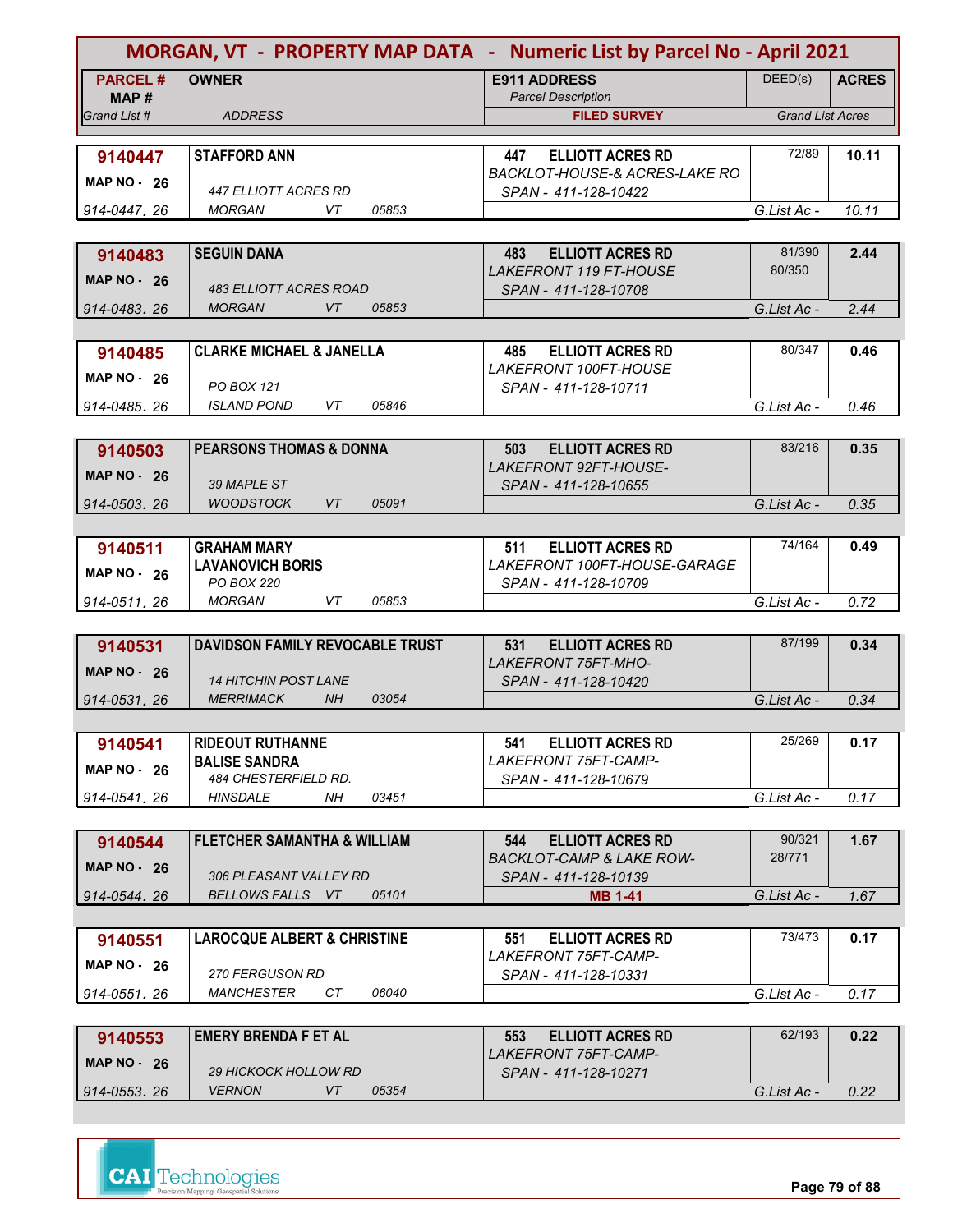|                         |                                           | MORGAN, VT - PROPERTY MAP DATA - Numeric List by Parcel No - April 2021 |                         |              |
|-------------------------|-------------------------------------------|-------------------------------------------------------------------------|-------------------------|--------------|
| <b>PARCEL#</b><br>MAP # | <b>OWNER</b>                              | <b>E911 ADDRESS</b><br><b>Parcel Description</b>                        | DEED(s)                 | <b>ACRES</b> |
| Grand List #            | <b>ADDRESS</b>                            | <b>FILED SURVEY</b>                                                     | <b>Grand List Acres</b> |              |
|                         |                                           |                                                                         |                         |              |
| 9140589                 | <b>RIOPELLE ROBERT &amp; ANGELA ET AL</b> | <b>ELLIOTT ACRES RD</b><br>589                                          | 83/84                   | 0.45         |
| <b>MAP NO - 26</b>      |                                           | LAKEFRONT 150FT-CAMP                                                    |                         |              |
|                         | <b>150 PENDLETON AVE</b>                  | SPAN - 411-128-10081                                                    |                         |              |
| 914-0589.26             | <b>CHICOPEE</b><br>01020-2100<br>МA       | <b>MB 4-41</b>                                                          | G.List Ac -             | 0.44         |
|                         |                                           |                                                                         |                         |              |
| 9140600                 | <b>STEVENS MICHAEL &amp; DEBRA</b>        | <b>ELLIOTT ACRES RD</b><br>600<br><b>BACKLOT-CAMP-LAKE ROW-</b>         | 80/154                  | 0.81         |
| <b>MAP NO - 26</b>      | P.O. BOX 217                              | SPAN - 411-128-10253                                                    |                         |              |
| 914-0600, 26            | <b>MORGAN</b><br>VT<br>05853              |                                                                         | G.List Ac -             | 0.81         |
|                         |                                           |                                                                         |                         |              |
| 9140629                 | <b>WATSON JOAN</b>                        | <b>ELLIOTT ACRES</b><br>629                                             | 49/189                  | 0.34         |
| <b>MAP NO - 26</b>      | <b>WATSON WALLACE E</b>                   | LAKEFRONT 150FT-CAMP                                                    |                         |              |
|                         | 290 DERBY ST                              | SPAN - 411-128-10825                                                    |                         |              |
| 914-0629, 26            | <b>ISLAND POND</b><br>VT.<br>05846        |                                                                         | G.List Ac -             | 0.34         |
|                         |                                           |                                                                         |                         |              |
| 9140630                 | <b>PRESBY THADDEUS D</b>                  | <b>ELLIOTT ACRES RD</b><br>630                                          | 67/387                  | 0.75         |
| <b>MAP NO - 26</b>      | <b>GERMANO-PRESBY JOSELLE</b>             | <b>LAKEFRONT 120'-HOUSE- &amp; ROW</b>                                  | 64/219                  |              |
|                         | P.O. BOX 671                              | SPAN - 411-128-10912                                                    | 67/387                  |              |
| 914-0630.26             | <b>FRANCONIA</b><br>NH<br>03580           | <b>MB 4-26</b>                                                          | G.List Ac -             | 0.72         |
|                         |                                           |                                                                         |                         |              |
| 9140662                 | <b>MARQUIS MARC &amp; TIFFANY</b>         | <b>ELLIOTT ACRES RD</b><br>662                                          | 87/547                  | 0.74         |
| <b>MAP NO - 26</b>      | 3326 VT RTE 100                           | <b>BACKLOT-LAKE ROW-</b><br>SPAN - 411-128-10628                        |                         |              |
| 914-0662, 26            | <b>NEWPORT CTR</b><br>VT<br>05857         |                                                                         | G.List Ac -             | 0.74         |
|                         |                                           |                                                                         |                         |              |
| 9140681                 | <b>JORDAN JAMES A &amp; SHARLYN M</b>     | <b>ELLIOTT ACRES RD</b><br>681                                          | 62/378                  | 0.64         |
|                         |                                           | <b>LAKEFRONT 126 FT-CAMP</b>                                            |                         |              |
| <b>MAP NO - 26</b>      | <i>36 IRON BRIDGE LOOP RD</i>             | SPAN - 411-128-10768                                                    |                         |              |
| 914-0681, 26            | <b>ISLAND POND</b><br>VT<br>05846         | MB 3-75 & MB 3-76                                                       | G.List Ac -             | 0.64         |
|                         |                                           |                                                                         |                         |              |
| 9140693                 | <b>SLEEPER CHARLES A</b>                  | 693<br><b>ELLIOTT ACRES RD</b>                                          | 63/172                  | 0.32         |
| <b>MAP NO - 26</b>      |                                           | LAKEFRONT 75FT-CAMP-                                                    | 64/219                  |              |
|                         | 410 BRATTLEBORO RD                        | SPAN - 411-128-10729                                                    |                         |              |
| 914-0693.26             | <b>HINSDALE</b><br>03451<br>NH.           |                                                                         | G.List Ac -             | 0.32         |
|                         |                                           |                                                                         |                         |              |
| 9140705                 | <b>PRESBY TREVOR</b>                      | 705<br><b>ELLIOTT ACRES RD</b>                                          | 70/511                  | 0.75         |
| <b>MAP NO - 26</b>      | <b>PRESBY SAMANTHA</b>                    | LAKEFRONT 75FT-CAMP-                                                    | 70/506                  |              |
|                         | 790 FORREST HILL ROAD                     | SPAN - 411-128-10499                                                    |                         |              |
| 914-0705.26             | <b>FRANCONIA</b><br>NΗ<br>03580           | <b>MB 4-70</b>                                                          | G.List Ac -             | 0.88         |
|                         |                                           |                                                                         |                         |              |
| 9140723                 | LABRECQUE JOANNE M, RONALD W, DANIE       | 723<br><b>ELLIOTT ACRES RD</b>                                          | 46/308                  | 0.20         |
| <b>MAP NO - 26</b>      | <b>LABRECQUE RONJA N</b><br>2976 QUINT DR | <i>LAKEFRONT 50FT-CAMP-</i><br>SPAN - 411-128-10443                     |                         |              |
| 914-0723, 26            | <i>MEL BOURNE</i><br>32940<br>FL          |                                                                         | G.List Ac -             | 0.2          |
|                         |                                           |                                                                         |                         |              |
| 9140733                 | <b>OSETEK STEVEN</b>                      | <b>ELLIOTT ACRES RD</b><br>733                                          | 77/428                  | 0.45         |
|                         | <b>OSETEK LOIS</b>                        | LAKEFRONT 50 FT-CAMP-                                                   |                         |              |

| 3140733       | <b>UULILIN JILVLIV</b>       | . טט<br>LLLIVI I AVILLY IN | .           | <b>v. Tu</b> |
|---------------|------------------------------|----------------------------|-------------|--------------|
| MAP $NO - 26$ | <b>OSETEK LOIS</b>           | LAKEFRONT 50 FT-CAMP-      |             |              |
|               | 127 FOREST RIDGE RD          | SPAN - 411-128-10652       |             |              |
| 914-0733.26   | 01089<br>W SPRINGFIELD<br>MA | MB 3-16, MB 3-44           | G.List Ac - | 0.45         |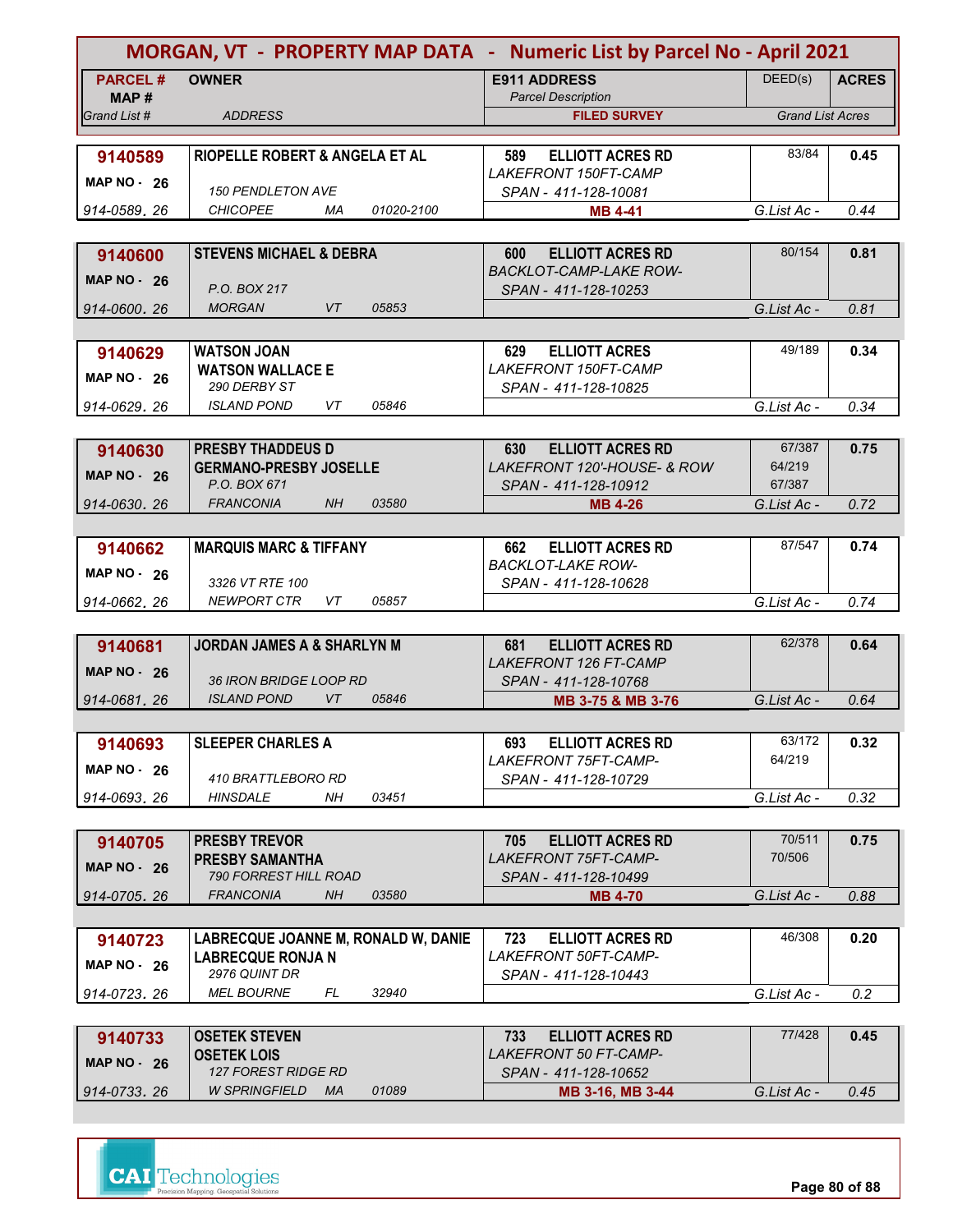|                        | MORGAN, VT - PROPERTY MAP DATA - Numeric List by Parcel No - April 2021 |                                                              |                         |              |
|------------------------|-------------------------------------------------------------------------|--------------------------------------------------------------|-------------------------|--------------|
| <b>PARCEL#</b><br>MAP# | <b>OWNER</b>                                                            | <b>E911 ADDRESS</b><br><b>Parcel Description</b>             | DEED(s)                 | <b>ACRES</b> |
| Grand List #           | <b>ADDRESS</b>                                                          | <b>FILED SURVEY</b>                                          | <b>Grand List Acres</b> |              |
|                        | <b>KITTELL CHRISTOPHER</b>                                              | 745                                                          | 79/431                  | 12.19        |
| 9140745                | <b>KITTELL VIRGINIA</b>                                                 | <b>ELLIOTT ACRES RD</b><br><b>LAKEFRONT 75FT-CAMP-</b>       |                         |              |
| <b>MAP NO - 26</b>     | <b>249 PLAINS RD</b>                                                    | SPAN - 411-128-10258                                         |                         |              |
| 914-0745.26            | <b>JERICHO</b><br>05465<br>VT                                           | MB 3-41, 3-16 & 4-70                                         | G.List Ac -             | 12.14        |
|                        |                                                                         |                                                              |                         |              |
| 9150467                | <b>MYERS ALLEN</b><br><b>MYERS SUZANNE</b>                              | <b>ROUND TOP</b><br>467<br><b>CAMP &amp; ACRES</b>           | 70/151                  | 4.01         |
| MAP NO $-6$            | <b>7 MAYFAIR STREET</b>                                                 | SPAN - 411-128-11910                                         |                         |              |
| 915-0467.06            | <b>SOUTH BURLINGT VT</b><br>05403                                       | <b>NOT FILED</b>                                             | G.List Ac -             | 4.01         |
|                        |                                                                         |                                                              |                         |              |
| 9150900                | 900 ROUNDTOP LLC                                                        | <b>ROUND TOP</b><br>900                                      | 90/339                  | 167.72       |
| $MAP NO - 6$           |                                                                         | <b>ACRES - ROUND TOP</b>                                     | 73/232                  |              |
| 915-0900, 06           | <b>3 MORSE DRIVE</b><br>ESSEX JUNCTION VT<br>05452                      | SPAN - 411-128-10044                                         | G.List Ac -             | 167.73       |
|                        |                                                                         |                                                              |                         |              |
| 9160388                | <b>BARNES RICHARD &amp; LORRAINE</b>                                    | <b>SEYMOUR EAST</b><br>388                                   | 19/296                  | 0.22         |
| <b>MAP NO - 27</b>     |                                                                         | <b>BACKLOT-CAMP-LAKE ROW-</b>                                |                         |              |
|                        | <b>PO BOX 371</b>                                                       | SPAN - 411-128-10029                                         |                         |              |
| 916-0388.27            | VT<br>05843<br><b>HARDWICK</b>                                          |                                                              | G.List Ac -             | 0.22         |
|                        |                                                                         |                                                              | 41/457                  |              |
| 9160405                | <b>EMERY THOMAS &amp; SANDRA</b>                                        | <b>SEYMOUR EAST</b><br>405<br><b>BACKLOT-HOUSE-LAKE ROW-</b> |                         | 1.85         |
| <b>MAP NO - 27</b>     | 42 MANSFIELD AVE                                                        | SPAN - 411-128-10235                                         |                         |              |
| 916-0405.27            | ESSEX JCT<br>VT<br>05452                                                | <b>MB 3-39</b>                                               | G.List Ac -             | 1.85         |
|                        |                                                                         |                                                              |                         |              |
| 9160419                | STONE MARGARET REVOCABLE TRUST                                          | <b>SEYMOUR EAST</b><br>419                                   | 79/381                  | 0.29         |
| MAP NO $-27$           | <b>SUNSET FARMS SUITE 4A</b>                                            | <b>BACKLOT-CAMP &amp; ROW-</b><br>SPAN - 411-128-10151       |                         |              |
| 916-0419.27            | <b>WOODSTOCK</b><br><b>VT</b><br>05091                                  |                                                              | G.List Ac -             | 0.29         |
|                        |                                                                         |                                                              |                         |              |
| 9160433                | <b>PRATT JAMES &amp; MARYANN</b>                                        | 433<br><b>SEYMOUR EAST</b>                                   | 25/400                  | 0.34         |
| <b>MAP NO - 27</b>     |                                                                         | BACKLOT-CAMP-LAKE ROW-                                       |                         |              |
|                        | 217 WESTERN AVE                                                         | SPAN - 411-128-10657                                         |                         |              |
| 916-0433.27            | WESTFIELD<br>01085<br>МA                                                |                                                              | G.List Ac -             | 0.34         |
|                        | <b>HALL MAUREEN</b>                                                     | 436<br><b>SEYMOUR EAST</b>                                   | 30/355                  | 0.34         |
| 9160436                |                                                                         | BACKLOT-CAMP-LAKE ROW-                                       |                         |              |
| <b>MAP NO - 27</b>     | <b>PO BOX N176</b>                                                      | SPAN - 411-128-10545                                         |                         |              |
| 916-0436.27            | WESTPORT<br><b>MA</b><br>02790                                          |                                                              | G.List Ac -             | 0.34         |
|                        |                                                                         |                                                              |                         |              |
| 9160448                | <b>CARLSON PAUL W &amp; GAIL J</b>                                      | <b>SEYMOUR EAST</b><br>448                                   | 21/271                  | 0.09         |
| <b>MAP NO - 27</b>     | 140 CANVAS BACK RD                                                      | BACKLOT-CAMP-LAKE ROW-<br>SPAN - 411-128-10126               |                         |              |
| 916-0448.27            | <i>SHERIDAN</i><br>WY.<br>82801                                         |                                                              | G.List Ac -             | 0.09         |
|                        |                                                                         |                                                              |                         |              |
| 9160462                | <b>BOUCHER LYNN</b>                                                     | <b>SEYMOUR EAST</b><br>462                                   | 75/433                  | 0.18         |
| <b>MAP NO - 27</b>     | <b>BOUCHER PHILLIP</b>                                                  | <i>LAKEFRONT 60FT-CAMP-</i>                                  |                         |              |
| 916-0462.27            | PO BOX 53<br>MT. VERNON<br>NH.<br>03057                                 | SPAN - 411-128-10078                                         | G.List Ac -             | 0.18         |
|                        |                                                                         |                                                              |                         |              |

| G.List Ac - | 0.18 |
|-------------|------|
|             |      |

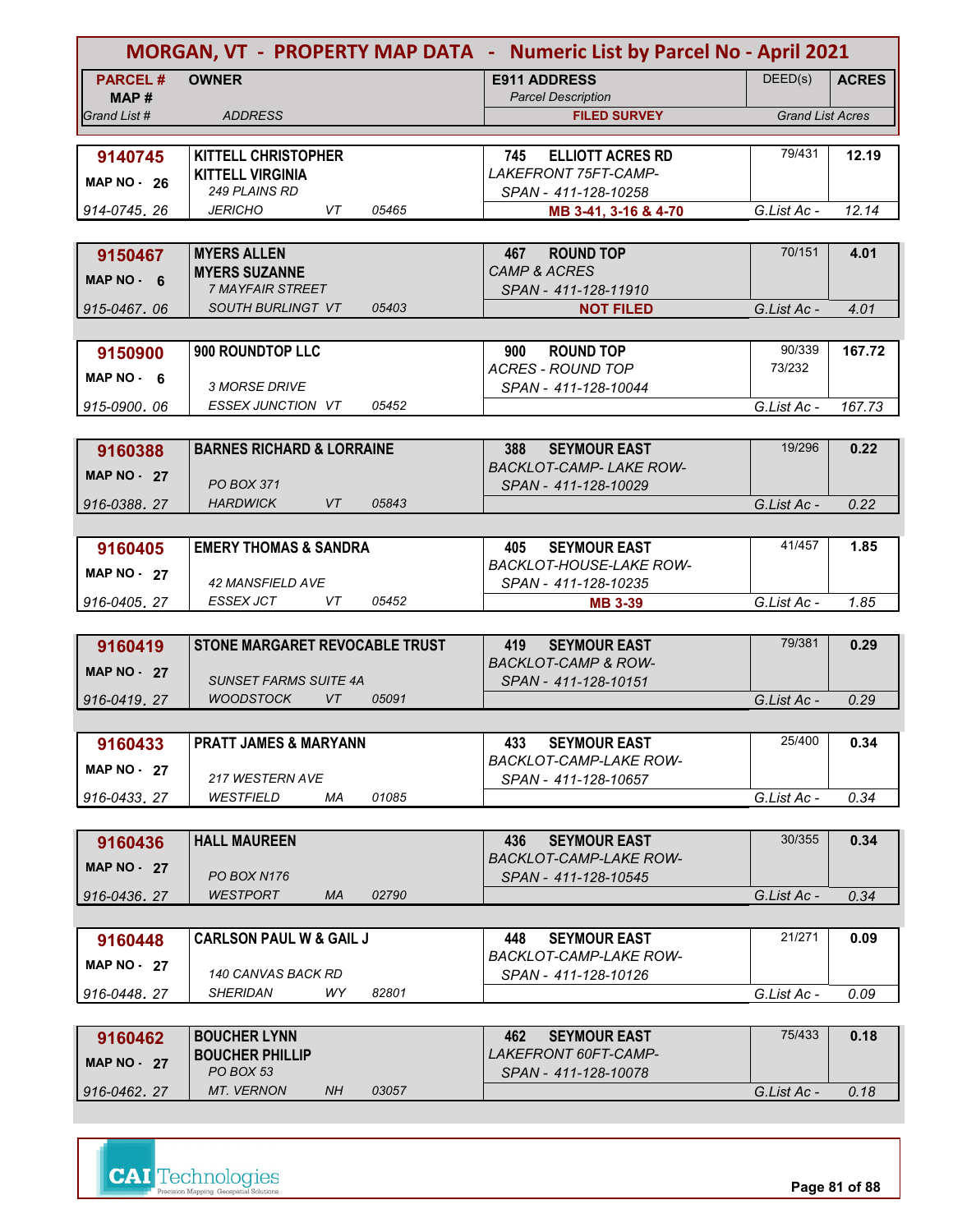| MORGAN, VT - PROPERTY MAP DATA - Numeric List by Parcel No - April 2021 |                                                             |                                                    |                         |              |
|-------------------------------------------------------------------------|-------------------------------------------------------------|----------------------------------------------------|-------------------------|--------------|
| <b>PARCEL#</b><br>MAP #                                                 | <b>OWNER</b>                                                | <b>E911 ADDRESS</b><br><b>Parcel Description</b>   | DEED(s)                 | <b>ACRES</b> |
| Grand List #                                                            | <b>ADDRESS</b>                                              | <b>FILED SURVEY</b>                                | <b>Grand List Acres</b> |              |
|                                                                         |                                                             |                                                    |                         |              |
| 9160464                                                                 | <b>HOWE JASON</b>                                           | <b>SEYMOUR EAST</b><br>464                         | 74/48                   | 0.26         |
| <b>MAP NO - 27</b>                                                      | <b>HOWE BETHANY</b>                                         | LAKEFRONT 49FT-HOUSE-OUTBUILDI                     |                         |              |
| 916-0464, 27                                                            | <b>28 SALISBURY RD</b><br><b>MONT VERON</b><br>NH.<br>03057 | SPAN - 411-128-10424<br><b>MB 4-40</b>             | G.List Ac -             | 0.26         |
|                                                                         |                                                             |                                                    |                         |              |
|                                                                         | <b>EMERY STEVEN &amp; STACEY</b>                            | 471<br><b>SEYMOUR EAST</b>                         | 58/337                  | 0.14         |
| 9160471                                                                 |                                                             | BACKLOT-CAMP (RED)--ROW                            |                         |              |
| <b>MAP NO - 27</b>                                                      | 117 EAST RD                                                 | SPAN - 411-128-10802                               |                         |              |
| 916-0471.27                                                             | <b>VT</b><br><b>MILTON</b><br>05468                         |                                                    | G.List Ac -             | 0.14         |
|                                                                         |                                                             |                                                    |                         |              |
| 9160476                                                                 | <b>EMERY MARY JILL</b>                                      | 476<br><b>SEYMOUR EAST</b>                         | 27/183                  | 0.25         |
| <b>MAP NO - 27</b>                                                      | <b>C/O JILL MARY HUFFSTUTLAR</b>                            | LAKEFRONT 49FT-CAMP-                               |                         |              |
|                                                                         | 1011 49TH AVENUE WEST                                       | SPAN - 411-128-10233                               |                         |              |
| 916-0476.27                                                             | <b>BRADENTON</b><br><b>FL</b><br>34207                      |                                                    | G.List Ac -             | 0.25         |
|                                                                         |                                                             |                                                    |                         |              |
| 9160477                                                                 | <b>EMERY MICHAEL &amp; LINDA REVOCABLE TRU</b>              | 477<br><b>SEYMOUR EAST</b>                         | 84/115                  | 0.18         |
| <b>MAP NO - 27</b>                                                      |                                                             | <b>BACKLOT-CAMP-LAKE ROW-</b>                      |                         |              |
|                                                                         | <b>P.O BOX 12</b><br><b>MORGAN</b><br><b>VT</b><br>05853    | SPAN - 411-128-10234                               |                         |              |
| 916-0477.27                                                             |                                                             |                                                    | G.List Ac -             | 0.18         |
|                                                                         |                                                             |                                                    | 59/322                  |              |
| 9160502                                                                 | <b>EMERY HOLLIS &amp; CAROLYN ET AL</b>                     | 502<br><b>SEYMOUR EAST</b><br>LAKEFRONT 105FT-CAMP |                         | 0.57         |
| <b>MAP NO - 27</b>                                                      | <b>8 PINE COURT</b>                                         | SPAN - 411-128-10232                               |                         |              |
| 916-0502, 27                                                            | <b>ESSEX JCT</b><br>VT<br>05452                             |                                                    | G.List Ac -             | 0.57         |
|                                                                         |                                                             |                                                    |                         |              |
| 9160520                                                                 | <b>TORPEY KEVIN</b>                                         | <b>SEYMOUR EAST</b><br>520                         | 74/120                  | 0.20         |
| <b>MAP NO - 27</b>                                                      |                                                             | <b>LAKEFRONT 59FT-CAMP-</b>                        |                         |              |
|                                                                         | <b>23 YOUNG WAY</b>                                         | SPAN - 411-128-10804                               |                         |              |
| 916-0520.27                                                             | <b>BRIDGEWATER</b><br>NJ<br>08807                           |                                                    | G.List Ac -             | 0.2          |
|                                                                         |                                                             |                                                    |                         |              |
| 9160526                                                                 | TORPEY PATRICK F, KEVIN T, ELIZABETH M                      | <b>SEYMOUR EAST</b><br>526                         | 74/118                  | 0.17         |
| <b>MAP NO - 27</b>                                                      | PO BOX 154                                                  | LAKEFRONT 59FT-CAMP-<br>SPAN - 411-128-10803       |                         |              |
| 916-0526.27                                                             | <b>MORGAN</b><br>VT<br>05853                                |                                                    | G.List Ac -             | 0.17         |
|                                                                         |                                                             |                                                    |                         |              |
| 9160527                                                                 | <b>TORPEY ELIZABETH M</b>                                   | <b>SEYMOUR EAST</b><br>527                         | 67/421                  | 0.20         |
|                                                                         |                                                             | <b>BACKLOT &amp; HOUSE</b>                         |                         |              |
| <b>MAP NO - 27</b>                                                      | POBOX 26                                                    | SPAN - 411-128-11909                               |                         |              |
| 916-0527.27                                                             | <b>MORGAN</b><br>VT<br>05853                                |                                                    | G.List Ac -             | 0.2          |
|                                                                         |                                                             |                                                    |                         |              |
| 9160536                                                                 | <b>BURGESS WILLIAM A JR</b>                                 | <b>SEYMOUR EAST</b><br>536                         | 78/485                  | 0.20         |
| <b>MAP NO - 27</b>                                                      | <b>BURGESS KAREN A</b>                                      | LAKEFRONT 92FT-HOUSE-                              |                         |              |
|                                                                         | <b>10 MANCHESTER DRIVE</b>                                  | SPAN - 411-128-10100                               |                         |              |
| 916-0536.27                                                             | LEBANON<br>NΗ<br>03766                                      | <b>MB 4-81</b>                                     | G.List Ac -             | 0.2          |
|                                                                         |                                                             |                                                    |                         |              |
| 9160551                                                                 | <b>BURGESS WILLIAM JR &amp; KAREN</b>                       | 551<br><b>SEYMOUR EAST</b>                         | 34/482                  | 7.25         |
| <b>MAP NO - 27</b>                                                      | <b>10 MANCHESTER DRIVE</b>                                  | <b>BACKLOT-</b><br>SPAN - 411-128-10101            | 61/2<br>71/570          |              |
| 916-0551.27                                                             | <b>LEBANON</b><br>NH<br>03766                               | <b>MB 4-66</b>                                     | G.List Ac -             | 7.25         |
|                                                                         |                                                             |                                                    |                         |              |



**Page 82 of 88**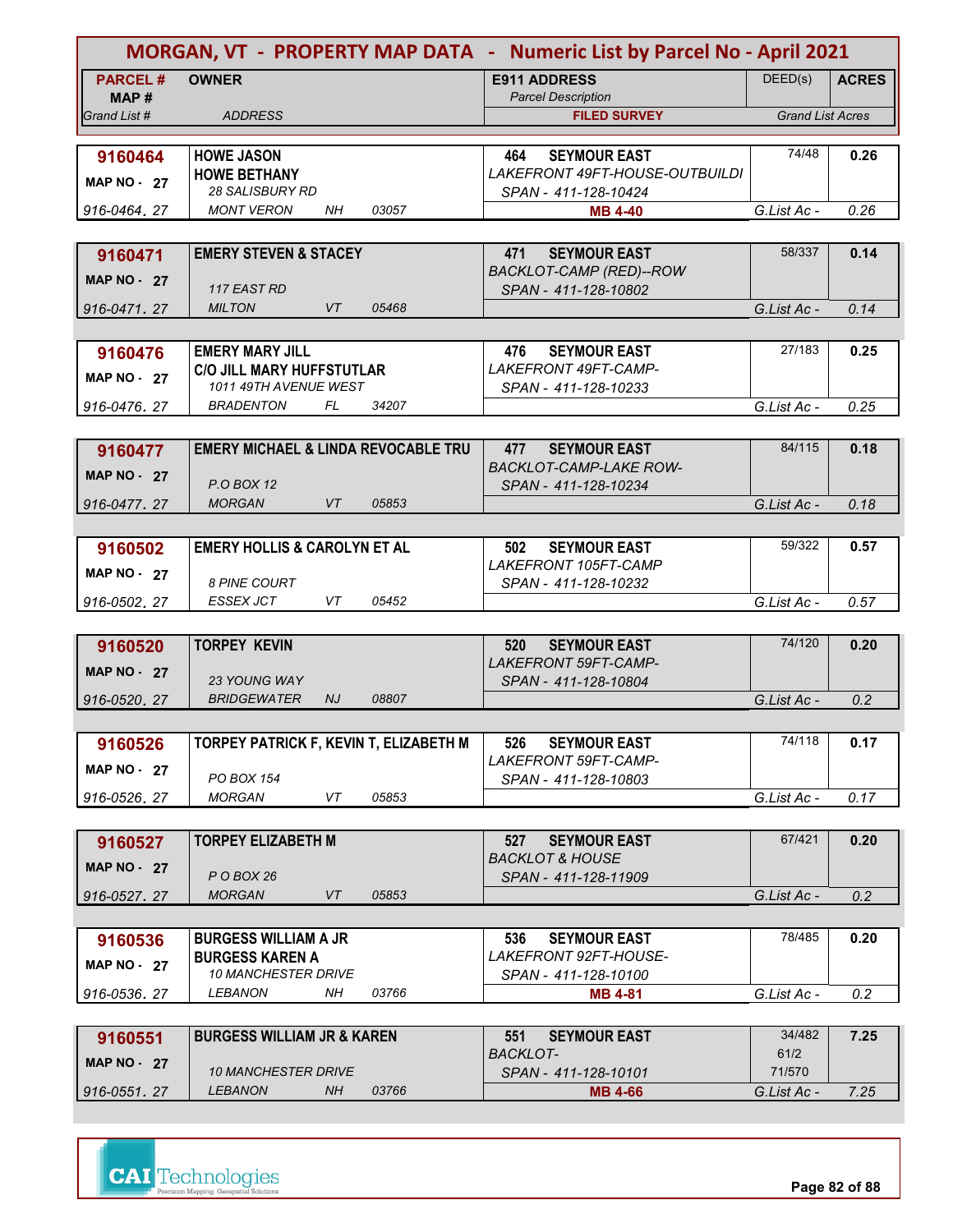| MORGAN, VT - PROPERTY MAP DATA - Numeric List by Parcel No - April 2021 |                                                       |                                                          |                         |              |
|-------------------------------------------------------------------------|-------------------------------------------------------|----------------------------------------------------------|-------------------------|--------------|
| <b>PARCEL#</b>                                                          | <b>OWNER</b>                                          | <b>E911 ADDRESS</b>                                      | DEED(s)                 | <b>ACRES</b> |
| MAP#                                                                    |                                                       | <b>Parcel Description</b>                                |                         |              |
| Grand List #                                                            | <b>ADDRESS</b>                                        | <b>FILED SURVEY</b>                                      | <b>Grand List Acres</b> |              |
|                                                                         |                                                       |                                                          |                         |              |
| 9160560                                                                 | <b>PRATT JAMES &amp; MARYANN</b>                      | <b>SEYMOUR EAST</b><br>560                               | 25/400                  | 0.03         |
| <b>MAP NO - 27</b>                                                      |                                                       | SPAN-                                                    |                         |              |
|                                                                         |                                                       |                                                          | G.List Ac -             |              |
|                                                                         |                                                       |                                                          |                         |              |
| 9160567                                                                 | ARNOLD ELWOOD JR & DAWN G                             | 567<br><b>SEYMOUR EAST</b>                               | 18/384                  | 0.87         |
|                                                                         |                                                       | LAKEFRONT 60'-COTTAGE-HOUSE-                             |                         |              |
| <b>MAP NO - 27</b>                                                      | <b>PO BOX 173</b>                                     | SPAN - 411-128-10013                                     |                         |              |
| 916-0567, 27                                                            | <b>VT</b><br><b>MORGAN</b><br>05853                   |                                                          | G.List Ac -             | 0.87         |
|                                                                         |                                                       |                                                          |                         |              |
| 9160575                                                                 | <b>BOYDEN FAMILY IRREVOCABLE TRUST</b>                | <b>SEYMOUR EAST</b><br>575                               | 71/233                  | 0.13         |
| <b>MAP NO - 27</b>                                                      | <b>BOYDEN JAMES E TRUSTEE</b>                         | BACKLOT-CAMP-ROW-                                        |                         |              |
|                                                                         | <b>110 HUNTINGTON RD</b>                              | SPAN - 411-128-10082                                     |                         |              |
| 916-0575.27                                                             | 01071<br>RUSSELL<br>МA                                |                                                          | G.List Ac -             | 0.13         |
|                                                                         |                                                       |                                                          |                         |              |
| 9160578                                                                 | <b>GOBILLOT CHRISTOPHER</b>                           | <b>SEYMOUR EAST</b><br>578                               | 66/165                  | 0.28         |
| <b>MAP NO - 27</b>                                                      | <b>GOBILLOT CINDY</b><br>16 MILLER AVE                | LAKEFRONT 125FT-CAMP-<br>SPAN - 411-128-10737            |                         |              |
| 916-0578.27                                                             | <b>SO HAMPTON</b><br><b>MA</b><br>01073               |                                                          | G.List Ac -             | 0.28         |
|                                                                         |                                                       |                                                          |                         |              |
| 9160590                                                                 | <b>WILLIAMS F MICHAEL ET AL</b>                       | <b>SEYMOUR EAST</b><br>590                               | 88/422-23               | 0.15         |
|                                                                         |                                                       | LAKEFRONT 88 FT-CAMP-                                    | 27/48                   |              |
| <b>MAP NO - 27</b>                                                      | 179 GRANT AVE                                         | SPAN - 411-128-10850                                     |                         |              |
| 916-0590, 27                                                            | NEW PROVIDENC NJ<br>07974                             |                                                          | G.List Ac -             | 0.15         |
|                                                                         |                                                       |                                                          |                         |              |
| 9160605                                                                 | <b>TORPEY PATRICK</b>                                 | <b>SEYMOUR EAST</b><br>605                               | 62/328                  | 0.49         |
| <b>MAP NO - 27</b>                                                      |                                                       | <b>BACKLOT-HOUSE-5 FT ROW-</b>                           |                         |              |
|                                                                         | <i>4 DEER PATH RD</i>                                 | SPAN - 411-128-10805                                     |                         |              |
| 916-0605, 27                                                            | <b>FLEMINGTON</b><br>NJ<br>08822                      |                                                          | G.List Ac -             | 0.49         |
|                                                                         |                                                       |                                                          |                         |              |
| 9160614                                                                 | RIGGIE-FISHER REVOCABLE TRUST<br><b>RIGGIE JOSEPH</b> | <b>SEYMOUR EAST</b><br>614<br><b>LAKEFRONT 61FT-CAMP</b> | 84/330                  | 0.14         |
| <b>MAP NO - 27</b>                                                      | 52 CLAUGH ROAD                                        | SPAN - 411-128-10681                                     |                         |              |
| 916-0614.27                                                             | 05871-<br>NEWARK<br>VT                                |                                                          | G.List Ac -             | 0.14         |
|                                                                         |                                                       |                                                          |                         |              |
| 9170212                                                                 | <b>JAEGER ELLEN</b>                                   | 212<br><b>BIG ROCK</b>                                   | 58/50                   | 0.33         |
|                                                                         | PELLEGRINI KATHLEEN, ET AL                            | LAKEFRONT 145FT-CAMP-                                    |                         |              |
| <b>MAP NO - 27</b>                                                      | 24 FAIRVIEW ST                                        | SPAN - 411-128-10369                                     |                         |              |
| 917-0212.27                                                             | <b>SMITHTOWN</b><br>NY.<br>11787                      |                                                          | G.List Ac -             | 0.33         |
|                                                                         |                                                       |                                                          |                         |              |
| 9170214                                                                 | <b>TORPEY MICHAEL</b>                                 | <b>BIG ROCK</b><br>214                                   | 69/205                  | 0.28         |
| <b>MAP NO - 27</b>                                                      |                                                       | LAKEFRONT 130FT-HOUSE-                                   |                         |              |
|                                                                         | 8 ROSEDALE WAY<br>08534<br><b>PENNINGTON</b>          | SPAN - 411-128-10648                                     |                         |              |
| 917-0214, 27                                                            | NJ                                                    |                                                          | G.List Ac -             | 0.33         |
|                                                                         |                                                       |                                                          | 53/663                  |              |
| 9170232                                                                 | <b>WALKERMAN BETSY J</b>                              | 232<br><b>BIG ROCK</b><br>LAKEFRONT 135FT-CAMP-          |                         | 1.35         |
| <b>MAP NO - 27</b>                                                      | <b>15 SAM WARD RD</b>                                 | SPAN - 411-128-10820                                     |                         |              |
| 917-0232, 27                                                            | <b>UNDERHILL</b><br>VT<br>05489                       |                                                          | G.List Ac -             | 1.35         |
|                                                                         |                                                       |                                                          |                         |              |



**Page 83 of 88**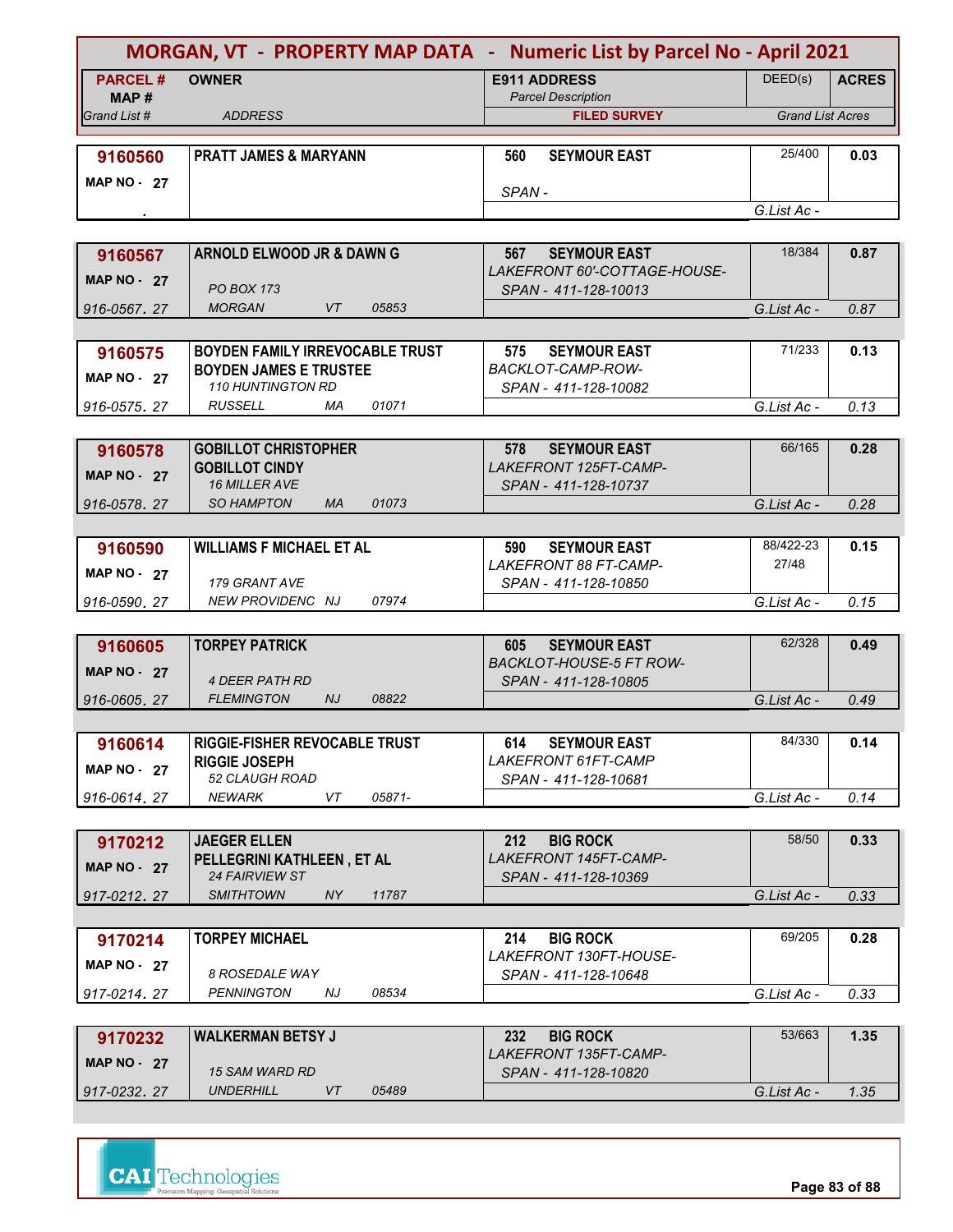| MORGAN, VT - PROPERTY MAP DATA - Numeric List by Parcel No - April 2021 |                                                               |                                                       |                         |              |
|-------------------------------------------------------------------------|---------------------------------------------------------------|-------------------------------------------------------|-------------------------|--------------|
| <b>PARCEL#</b>                                                          | <b>OWNER</b>                                                  | <b>E911 ADDRESS</b>                                   | DEED(s)                 | <b>ACRES</b> |
| MAP#                                                                    |                                                               | <b>Parcel Description</b>                             |                         |              |
| Grand List #                                                            | <b>ADDRESS</b>                                                | <b>FILED SURVEY</b>                                   | <b>Grand List Acres</b> |              |
| 9170276                                                                 | <b>NPC REALTY CO INC</b>                                      | <b>BIG ROCK</b><br>276                                | 72/14                   | 1.09         |
|                                                                         |                                                               | LAKEFRONT 125FT-CAMP-                                 |                         |              |
| <b>MAP NO - 27</b>                                                      | <b>1264 WHITTIER RD</b>                                       | SPAN - 411-128-10076                                  |                         |              |
| 917-0276.27                                                             | VT<br>HOLLAND<br>05830                                        |                                                       | G.List Ac -             | 1.09         |
|                                                                         |                                                               |                                                       |                         |              |
| 9170278                                                                 | <b>CARTER JOHN &amp; CHRISTINE</b>                            | <b>BIG ROCK</b><br>278                                | 83/350                  | 2.02         |
| <b>MAP NO - 27</b>                                                      |                                                               | <b>LAKEFRONT 195 FT-HOUSE</b>                         |                         |              |
| 917-0278.27                                                             | <b>1302 LAKE RD</b><br><b>NEWPORT</b><br><b>VT</b><br>05855   | SPAN - 411-128-10739<br><b>MB 4-6</b>                 | G.List Ac -             | 2.02         |
|                                                                         |                                                               |                                                       |                         |              |
| 9170320                                                                 | <b>REHOR EDWIN J JR</b>                                       | <b>BIG ROCK</b><br>320                                | 49/209                  | 1.22         |
|                                                                         | <b>REHOR CAROL A</b>                                          | LAKEFRONT 104FT-HOUSE                                 |                         |              |
| <b>MAP NO - 27</b>                                                      | PO BOX 136                                                    | SPAN - 411-128-10669                                  |                         |              |
| 917-0320.27                                                             | <b>NEWBURY</b><br>NH.<br>03255                                | <b>MB 4-6</b>                                         | G.List Ac -             | 1.22         |
|                                                                         |                                                               |                                                       |                         |              |
| 9170340                                                                 | <b>MAXWELL DOUGLAS B &amp; MARILYN &amp; SUSAN</b>            | 340<br><b>BIG ROCK</b>                                | 68/55                   | 0.44         |
| <b>MAP NO - 27</b>                                                      | <b>TREMBLAY MATTHEW P &amp; SHELIAM</b>                       | LAKEFRONT 105FT-CAMP-                                 |                         |              |
|                                                                         | <b>457 NORTON RD</b><br><b>ISLAND POND</b><br>05846<br>VT     | SPAN - 411-128-10523                                  | G.List Ac -             | 0.44         |
| 917-0340.27                                                             |                                                               |                                                       |                         |              |
| 9170341                                                                 | <b>MAXWELL-THOMPSON SUSAN</b>                                 | <b>BIG ROCK RD</b><br>341                             | 62/378                  | 1.44         |
|                                                                         | <b>THOMPSON RAYMOND A</b>                                     | <b>OPEN</b>                                           |                         |              |
| <b>MAP NO - 27</b>                                                      | PO BOX 774                                                    | SPAN - 411-128-11942                                  |                         |              |
| 917-0341.27                                                             | <b>DERBY</b><br>VT<br>05853                                   | <b>MB 4-71</b>                                        | G.List Ac -             | 1.44         |
|                                                                         |                                                               |                                                       |                         |              |
| 9170376                                                                 | <b>TREMBLAY ANDRE &amp; KATHRYN TRUSTEES</b>                  | <b>BIG ROCK</b><br>376                                | 91/616                  | 0.66         |
| <b>MAP NO - 27</b>                                                      | ANDRE C & KATHRYN L TREMBLAY REV TRU                          | <b>LAKEFRONT 79FT-CAMP-</b>                           | 79/156                  |              |
| 917-0376, 27                                                            | <b>24 TEMI RD</b><br>03301<br><b>CONCORD</b><br>NH            | SPAN - 411-128-10093<br><b>MB 4-71</b>                | G.List Ac -             | 0.66         |
|                                                                         |                                                               |                                                       |                         |              |
| 9170408                                                                 | <b>FIFIELD WAYNE E &amp; KATHERINE C</b>                      | 408<br><b>BIG ROCK RD</b>                             | 86/513                  | 2.46         |
|                                                                         |                                                               | BACKLOT-CAMP                                          | 86/512                  |              |
| <b>MAP NO - 27</b>                                                      | 4 RACE ROAD                                                   | SPAN - 411-128-11938                                  |                         |              |
| 917-0408. .27                                                           | THETFORD CTR.<br>VT<br>05075                                  | <b>MB 4-71</b>                                        | G.List Ac -             | 2.46         |
|                                                                         |                                                               |                                                       |                         |              |
| 9180001                                                                 | <b>WIESELMANN JOYCE</b>                                       | <b>MACLEAY RD</b><br>1                                | 24/160                  | 0.22         |
| <b>MAP NO - 27</b>                                                      |                                                               | <b>BACKLOT-ROW</b>                                    |                         |              |
| 918-0001.27                                                             | <b>81 SPRING STREET</b><br><b>ST JOHNSBURY</b><br>05819<br>VT | SPAN - 411-128-10844                                  | G.List Ac -             | 0.22         |
|                                                                         |                                                               |                                                       |                         |              |
| 9180026                                                                 | <b>CURRAN RICHARD &amp; FRANCES IRRV TRUST</b>                | 26<br><b>MACLEAY RD</b>                               | 82/523                  | 0.19         |
|                                                                         |                                                               | <b>BACKLOT-CAMP &amp; LAKE ROW-</b>                   |                         |              |
| <b>MAP NO - 27</b>                                                      | 26 QUEEN ST                                                   | SPAN - 411-128-10169                                  |                         |              |
| 918-0026, 27                                                            | WESTFIELD<br>МA<br>01085                                      |                                                       | G.List Ac -             | 0.19         |
|                                                                         |                                                               |                                                       |                         |              |
| 9180029                                                                 | <b>GREENE JOHN</b>                                            | 29<br><b>MACLEAY RD</b>                               |                         | 0.12         |
| <b>MAP NO - 27</b>                                                      | <b>C/O THOMAS GREEN</b><br><b>41 MILL ST</b>                  | <b>BACKLOT-CAMP-LAKE ROW-</b><br>SPAN - 411-128-10317 |                         |              |
|                                                                         |                                                               |                                                       |                         |              |

|    |            | SPAN - 411-128-10317 |             |      |
|----|------------|----------------------|-------------|------|
| МA | 01085-0337 |                      | G.List Ac - | 0.12 |
|    |            |                      |             |      |

*WESTFIELD* 

*918-0029 27 .*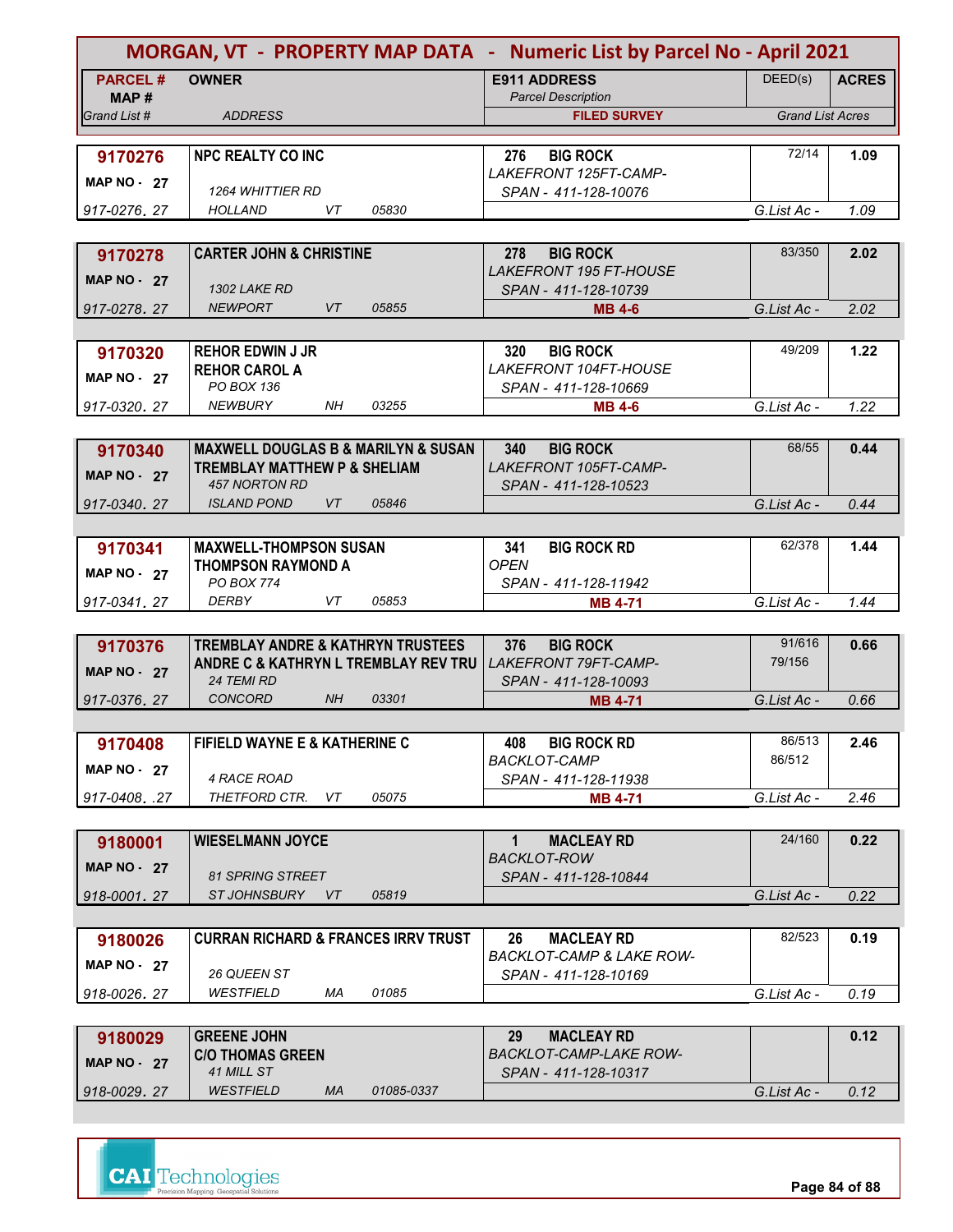| DEED(s)<br><b>PARCEL#</b><br><b>OWNER</b><br><b>E911 ADDRESS</b><br><b>ACRES</b><br><b>Parcel Description</b><br>MAP #<br><b>Grand List Acres</b><br>Grand List #<br><b>ADDRESS</b><br><b>FILED SURVEY</b><br>72/3<br><b>MACLEAY RD</b><br>0.83<br>9180036<br><b>MAEZ NATHAN</b><br>36<br><b>LAKEFRONT 114 FT-HOUSE</b><br><b>MAP NO - 27</b><br>PO BOX 1192<br>SPAN - 411-128-10859<br>05851<br>0.83<br><b>LYNDONVILLE</b><br>VT<br>G.List Ac -<br>918-0036.27<br>MB 3-54 & MB 3-58<br>24/160<br><b>WIESELMANN JOYCE</b><br><b>MACLEAY RD</b><br>0.10<br>9180041<br>41<br>LAKEFRONT 49FT-CAMP-GARAGE-<br><b>MAP NO - 27</b><br><b>81 SPRING STREET</b><br>SPAN - 411-128-10843<br><b>ST JOHNSBURY</b><br>VT<br>05819<br>G.List Ac -<br>0.1<br>918-0041.27<br>90/368<br><b>MACLEAY KAREN ET AL</b><br><b>MACLEAY RD</b><br>46<br>0.17<br>9180046<br>LAKEFRONT 62FT-CAMP<br><b>MAP NO - 27</b><br>13210 HARDING ST<br>SPAN - 411-128-10502<br>91342<br><b>SYLMAR</b><br>CA<br>0.17<br>G.List Ac -<br>918-0046, 27<br>83/22<br><b>PETIT SCOTT &amp; HEATHER</b><br><b>BROOK RD</b><br>0.62<br>14<br>9190014<br><b>BACKLOT-CAMP &amp; LAKE ROW</b><br><b>MAP NO - 27</b><br>327 LANE RD<br>SPAN - 411-128-10423<br><b>NEWPORT</b><br>VT<br>05855<br>G.List Ac -<br>0.62<br>919-0014.27<br>19/190<br><b>EMERY TIMOTHY</b><br>$55\,$<br><b>BROOK RD</b><br>0.41<br>9190055<br><b>BACKLOT-CAMP-LAKE ROW</b><br>33/82<br><b>MAP NO - 27</b><br>3 TAMARACK DR<br>SPAN - 411-128-10236<br><b>ESSEX JCT</b><br>VT<br>05452-4356<br>G.List Ac -<br>0.41<br>919-0055, 27<br>77/114<br>KOWAL FAMILY IRREVOCABLE TRUST<br>0.72<br>72<br><b>BROOK RD</b><br>9190072<br>JOHNSON CATHERINE CO TRUSTE ET AL<br>BACKLOT-CAMP-GARAGE-LAKE ROW<br><b>MAP NO - 27</b><br><b>60 HIGHLAND AVENUE</b><br>SPAN - 411-128-10434<br><b>WESTFIELD</b><br><b>MA</b><br>01085<br>G.List Ac -<br>0.72<br>919-0072, 27<br>29/91<br><b>PERKINS CHARLOTTE</b><br><b>BROOK RD</b><br>89<br>0.67<br>9190089<br>LAKEFRONT 295FT-CAMP<br><b>MAP NO - 27</b><br>132 NORTH GENESSEE ST<br>SPAN - 411-128-10624<br><b>PONTIAC</b><br>МI<br>48341-1109<br>0.67<br>919-0089.27<br>G.List Ac -<br>61/443<br>0.70<br><b>GRIFFITH MARGUERITE TRUSTEE OF THE</b><br>97<br><b>BROOK RD</b><br>9190097<br>33/270<br>GRIFFITH CAMP TRUST U/T/D 9/10/1999<br><b>BACKLOT-CAMP &amp; LAKE ROW-</b><br><b>MAP NO - 27</b><br>165 FERNWOOD CIR<br>61/443<br>SPAN - 411-128-10323<br><b>NEWPORT</b><br>VT<br>05855<br>G.List Ac -<br>919-0097, 27<br>0.7<br>46/368<br><b>WOODS CHARLES S &amp; ALICIA</b><br><b>BROOK RD</b><br>0.38<br>115<br>9190115<br><b>LAKEFRONT 79FT-CAMP-</b><br><b>MAP NO - 27</b><br><b>401 SUMMER STREET</b><br>SPAN - 411-128-10858<br>ST JOHNSBURY<br>05819<br>G.List Ac -<br>919-0115, 27<br>VT.<br>0.38<br>75/147<br><b>GUNTER IRREVOCABLE TRUST</b><br>121<br><b>BROOK RD</b><br>0.38<br>9190121<br>LAKEFRONT 151FT-CAMP<br>MAP $NO - 27$<br>1 SANDLEWOOD LN<br>SPAN - 411-128-10670<br><b>METHUEN</b><br>01844<br>MA.<br>919-0121.27<br>G.List Ac -<br>0.38 | MORGAN, VT - PROPERTY MAP DATA - Numeric List by Parcel No - April 2021 |  |  |
|-------------------------------------------------------------------------------------------------------------------------------------------------------------------------------------------------------------------------------------------------------------------------------------------------------------------------------------------------------------------------------------------------------------------------------------------------------------------------------------------------------------------------------------------------------------------------------------------------------------------------------------------------------------------------------------------------------------------------------------------------------------------------------------------------------------------------------------------------------------------------------------------------------------------------------------------------------------------------------------------------------------------------------------------------------------------------------------------------------------------------------------------------------------------------------------------------------------------------------------------------------------------------------------------------------------------------------------------------------------------------------------------------------------------------------------------------------------------------------------------------------------------------------------------------------------------------------------------------------------------------------------------------------------------------------------------------------------------------------------------------------------------------------------------------------------------------------------------------------------------------------------------------------------------------------------------------------------------------------------------------------------------------------------------------------------------------------------------------------------------------------------------------------------------------------------------------------------------------------------------------------------------------------------------------------------------------------------------------------------------------------------------------------------------------------------------------------------------------------------------------------------------------------------------------------------------------------------------------------------------------------------------------------------------------------------------------------------------------------------------------------------------------------------------------------------------------------------------------------------------------------------------------------------------------------------------------------------------------------------------------------------------------------------|-------------------------------------------------------------------------|--|--|
|                                                                                                                                                                                                                                                                                                                                                                                                                                                                                                                                                                                                                                                                                                                                                                                                                                                                                                                                                                                                                                                                                                                                                                                                                                                                                                                                                                                                                                                                                                                                                                                                                                                                                                                                                                                                                                                                                                                                                                                                                                                                                                                                                                                                                                                                                                                                                                                                                                                                                                                                                                                                                                                                                                                                                                                                                                                                                                                                                                                                                                     |                                                                         |  |  |
|                                                                                                                                                                                                                                                                                                                                                                                                                                                                                                                                                                                                                                                                                                                                                                                                                                                                                                                                                                                                                                                                                                                                                                                                                                                                                                                                                                                                                                                                                                                                                                                                                                                                                                                                                                                                                                                                                                                                                                                                                                                                                                                                                                                                                                                                                                                                                                                                                                                                                                                                                                                                                                                                                                                                                                                                                                                                                                                                                                                                                                     |                                                                         |  |  |
|                                                                                                                                                                                                                                                                                                                                                                                                                                                                                                                                                                                                                                                                                                                                                                                                                                                                                                                                                                                                                                                                                                                                                                                                                                                                                                                                                                                                                                                                                                                                                                                                                                                                                                                                                                                                                                                                                                                                                                                                                                                                                                                                                                                                                                                                                                                                                                                                                                                                                                                                                                                                                                                                                                                                                                                                                                                                                                                                                                                                                                     |                                                                         |  |  |
|                                                                                                                                                                                                                                                                                                                                                                                                                                                                                                                                                                                                                                                                                                                                                                                                                                                                                                                                                                                                                                                                                                                                                                                                                                                                                                                                                                                                                                                                                                                                                                                                                                                                                                                                                                                                                                                                                                                                                                                                                                                                                                                                                                                                                                                                                                                                                                                                                                                                                                                                                                                                                                                                                                                                                                                                                                                                                                                                                                                                                                     |                                                                         |  |  |
|                                                                                                                                                                                                                                                                                                                                                                                                                                                                                                                                                                                                                                                                                                                                                                                                                                                                                                                                                                                                                                                                                                                                                                                                                                                                                                                                                                                                                                                                                                                                                                                                                                                                                                                                                                                                                                                                                                                                                                                                                                                                                                                                                                                                                                                                                                                                                                                                                                                                                                                                                                                                                                                                                                                                                                                                                                                                                                                                                                                                                                     |                                                                         |  |  |
|                                                                                                                                                                                                                                                                                                                                                                                                                                                                                                                                                                                                                                                                                                                                                                                                                                                                                                                                                                                                                                                                                                                                                                                                                                                                                                                                                                                                                                                                                                                                                                                                                                                                                                                                                                                                                                                                                                                                                                                                                                                                                                                                                                                                                                                                                                                                                                                                                                                                                                                                                                                                                                                                                                                                                                                                                                                                                                                                                                                                                                     |                                                                         |  |  |
|                                                                                                                                                                                                                                                                                                                                                                                                                                                                                                                                                                                                                                                                                                                                                                                                                                                                                                                                                                                                                                                                                                                                                                                                                                                                                                                                                                                                                                                                                                                                                                                                                                                                                                                                                                                                                                                                                                                                                                                                                                                                                                                                                                                                                                                                                                                                                                                                                                                                                                                                                                                                                                                                                                                                                                                                                                                                                                                                                                                                                                     |                                                                         |  |  |
|                                                                                                                                                                                                                                                                                                                                                                                                                                                                                                                                                                                                                                                                                                                                                                                                                                                                                                                                                                                                                                                                                                                                                                                                                                                                                                                                                                                                                                                                                                                                                                                                                                                                                                                                                                                                                                                                                                                                                                                                                                                                                                                                                                                                                                                                                                                                                                                                                                                                                                                                                                                                                                                                                                                                                                                                                                                                                                                                                                                                                                     |                                                                         |  |  |
|                                                                                                                                                                                                                                                                                                                                                                                                                                                                                                                                                                                                                                                                                                                                                                                                                                                                                                                                                                                                                                                                                                                                                                                                                                                                                                                                                                                                                                                                                                                                                                                                                                                                                                                                                                                                                                                                                                                                                                                                                                                                                                                                                                                                                                                                                                                                                                                                                                                                                                                                                                                                                                                                                                                                                                                                                                                                                                                                                                                                                                     |                                                                         |  |  |
|                                                                                                                                                                                                                                                                                                                                                                                                                                                                                                                                                                                                                                                                                                                                                                                                                                                                                                                                                                                                                                                                                                                                                                                                                                                                                                                                                                                                                                                                                                                                                                                                                                                                                                                                                                                                                                                                                                                                                                                                                                                                                                                                                                                                                                                                                                                                                                                                                                                                                                                                                                                                                                                                                                                                                                                                                                                                                                                                                                                                                                     |                                                                         |  |  |
|                                                                                                                                                                                                                                                                                                                                                                                                                                                                                                                                                                                                                                                                                                                                                                                                                                                                                                                                                                                                                                                                                                                                                                                                                                                                                                                                                                                                                                                                                                                                                                                                                                                                                                                                                                                                                                                                                                                                                                                                                                                                                                                                                                                                                                                                                                                                                                                                                                                                                                                                                                                                                                                                                                                                                                                                                                                                                                                                                                                                                                     |                                                                         |  |  |
|                                                                                                                                                                                                                                                                                                                                                                                                                                                                                                                                                                                                                                                                                                                                                                                                                                                                                                                                                                                                                                                                                                                                                                                                                                                                                                                                                                                                                                                                                                                                                                                                                                                                                                                                                                                                                                                                                                                                                                                                                                                                                                                                                                                                                                                                                                                                                                                                                                                                                                                                                                                                                                                                                                                                                                                                                                                                                                                                                                                                                                     |                                                                         |  |  |
|                                                                                                                                                                                                                                                                                                                                                                                                                                                                                                                                                                                                                                                                                                                                                                                                                                                                                                                                                                                                                                                                                                                                                                                                                                                                                                                                                                                                                                                                                                                                                                                                                                                                                                                                                                                                                                                                                                                                                                                                                                                                                                                                                                                                                                                                                                                                                                                                                                                                                                                                                                                                                                                                                                                                                                                                                                                                                                                                                                                                                                     |                                                                         |  |  |
|                                                                                                                                                                                                                                                                                                                                                                                                                                                                                                                                                                                                                                                                                                                                                                                                                                                                                                                                                                                                                                                                                                                                                                                                                                                                                                                                                                                                                                                                                                                                                                                                                                                                                                                                                                                                                                                                                                                                                                                                                                                                                                                                                                                                                                                                                                                                                                                                                                                                                                                                                                                                                                                                                                                                                                                                                                                                                                                                                                                                                                     |                                                                         |  |  |
|                                                                                                                                                                                                                                                                                                                                                                                                                                                                                                                                                                                                                                                                                                                                                                                                                                                                                                                                                                                                                                                                                                                                                                                                                                                                                                                                                                                                                                                                                                                                                                                                                                                                                                                                                                                                                                                                                                                                                                                                                                                                                                                                                                                                                                                                                                                                                                                                                                                                                                                                                                                                                                                                                                                                                                                                                                                                                                                                                                                                                                     |                                                                         |  |  |
|                                                                                                                                                                                                                                                                                                                                                                                                                                                                                                                                                                                                                                                                                                                                                                                                                                                                                                                                                                                                                                                                                                                                                                                                                                                                                                                                                                                                                                                                                                                                                                                                                                                                                                                                                                                                                                                                                                                                                                                                                                                                                                                                                                                                                                                                                                                                                                                                                                                                                                                                                                                                                                                                                                                                                                                                                                                                                                                                                                                                                                     |                                                                         |  |  |
|                                                                                                                                                                                                                                                                                                                                                                                                                                                                                                                                                                                                                                                                                                                                                                                                                                                                                                                                                                                                                                                                                                                                                                                                                                                                                                                                                                                                                                                                                                                                                                                                                                                                                                                                                                                                                                                                                                                                                                                                                                                                                                                                                                                                                                                                                                                                                                                                                                                                                                                                                                                                                                                                                                                                                                                                                                                                                                                                                                                                                                     |                                                                         |  |  |
|                                                                                                                                                                                                                                                                                                                                                                                                                                                                                                                                                                                                                                                                                                                                                                                                                                                                                                                                                                                                                                                                                                                                                                                                                                                                                                                                                                                                                                                                                                                                                                                                                                                                                                                                                                                                                                                                                                                                                                                                                                                                                                                                                                                                                                                                                                                                                                                                                                                                                                                                                                                                                                                                                                                                                                                                                                                                                                                                                                                                                                     |                                                                         |  |  |
|                                                                                                                                                                                                                                                                                                                                                                                                                                                                                                                                                                                                                                                                                                                                                                                                                                                                                                                                                                                                                                                                                                                                                                                                                                                                                                                                                                                                                                                                                                                                                                                                                                                                                                                                                                                                                                                                                                                                                                                                                                                                                                                                                                                                                                                                                                                                                                                                                                                                                                                                                                                                                                                                                                                                                                                                                                                                                                                                                                                                                                     |                                                                         |  |  |
|                                                                                                                                                                                                                                                                                                                                                                                                                                                                                                                                                                                                                                                                                                                                                                                                                                                                                                                                                                                                                                                                                                                                                                                                                                                                                                                                                                                                                                                                                                                                                                                                                                                                                                                                                                                                                                                                                                                                                                                                                                                                                                                                                                                                                                                                                                                                                                                                                                                                                                                                                                                                                                                                                                                                                                                                                                                                                                                                                                                                                                     |                                                                         |  |  |
|                                                                                                                                                                                                                                                                                                                                                                                                                                                                                                                                                                                                                                                                                                                                                                                                                                                                                                                                                                                                                                                                                                                                                                                                                                                                                                                                                                                                                                                                                                                                                                                                                                                                                                                                                                                                                                                                                                                                                                                                                                                                                                                                                                                                                                                                                                                                                                                                                                                                                                                                                                                                                                                                                                                                                                                                                                                                                                                                                                                                                                     |                                                                         |  |  |
|                                                                                                                                                                                                                                                                                                                                                                                                                                                                                                                                                                                                                                                                                                                                                                                                                                                                                                                                                                                                                                                                                                                                                                                                                                                                                                                                                                                                                                                                                                                                                                                                                                                                                                                                                                                                                                                                                                                                                                                                                                                                                                                                                                                                                                                                                                                                                                                                                                                                                                                                                                                                                                                                                                                                                                                                                                                                                                                                                                                                                                     |                                                                         |  |  |
|                                                                                                                                                                                                                                                                                                                                                                                                                                                                                                                                                                                                                                                                                                                                                                                                                                                                                                                                                                                                                                                                                                                                                                                                                                                                                                                                                                                                                                                                                                                                                                                                                                                                                                                                                                                                                                                                                                                                                                                                                                                                                                                                                                                                                                                                                                                                                                                                                                                                                                                                                                                                                                                                                                                                                                                                                                                                                                                                                                                                                                     |                                                                         |  |  |
|                                                                                                                                                                                                                                                                                                                                                                                                                                                                                                                                                                                                                                                                                                                                                                                                                                                                                                                                                                                                                                                                                                                                                                                                                                                                                                                                                                                                                                                                                                                                                                                                                                                                                                                                                                                                                                                                                                                                                                                                                                                                                                                                                                                                                                                                                                                                                                                                                                                                                                                                                                                                                                                                                                                                                                                                                                                                                                                                                                                                                                     |                                                                         |  |  |
|                                                                                                                                                                                                                                                                                                                                                                                                                                                                                                                                                                                                                                                                                                                                                                                                                                                                                                                                                                                                                                                                                                                                                                                                                                                                                                                                                                                                                                                                                                                                                                                                                                                                                                                                                                                                                                                                                                                                                                                                                                                                                                                                                                                                                                                                                                                                                                                                                                                                                                                                                                                                                                                                                                                                                                                                                                                                                                                                                                                                                                     |                                                                         |  |  |
|                                                                                                                                                                                                                                                                                                                                                                                                                                                                                                                                                                                                                                                                                                                                                                                                                                                                                                                                                                                                                                                                                                                                                                                                                                                                                                                                                                                                                                                                                                                                                                                                                                                                                                                                                                                                                                                                                                                                                                                                                                                                                                                                                                                                                                                                                                                                                                                                                                                                                                                                                                                                                                                                                                                                                                                                                                                                                                                                                                                                                                     |                                                                         |  |  |
|                                                                                                                                                                                                                                                                                                                                                                                                                                                                                                                                                                                                                                                                                                                                                                                                                                                                                                                                                                                                                                                                                                                                                                                                                                                                                                                                                                                                                                                                                                                                                                                                                                                                                                                                                                                                                                                                                                                                                                                                                                                                                                                                                                                                                                                                                                                                                                                                                                                                                                                                                                                                                                                                                                                                                                                                                                                                                                                                                                                                                                     |                                                                         |  |  |
|                                                                                                                                                                                                                                                                                                                                                                                                                                                                                                                                                                                                                                                                                                                                                                                                                                                                                                                                                                                                                                                                                                                                                                                                                                                                                                                                                                                                                                                                                                                                                                                                                                                                                                                                                                                                                                                                                                                                                                                                                                                                                                                                                                                                                                                                                                                                                                                                                                                                                                                                                                                                                                                                                                                                                                                                                                                                                                                                                                                                                                     |                                                                         |  |  |
|                                                                                                                                                                                                                                                                                                                                                                                                                                                                                                                                                                                                                                                                                                                                                                                                                                                                                                                                                                                                                                                                                                                                                                                                                                                                                                                                                                                                                                                                                                                                                                                                                                                                                                                                                                                                                                                                                                                                                                                                                                                                                                                                                                                                                                                                                                                                                                                                                                                                                                                                                                                                                                                                                                                                                                                                                                                                                                                                                                                                                                     |                                                                         |  |  |
|                                                                                                                                                                                                                                                                                                                                                                                                                                                                                                                                                                                                                                                                                                                                                                                                                                                                                                                                                                                                                                                                                                                                                                                                                                                                                                                                                                                                                                                                                                                                                                                                                                                                                                                                                                                                                                                                                                                                                                                                                                                                                                                                                                                                                                                                                                                                                                                                                                                                                                                                                                                                                                                                                                                                                                                                                                                                                                                                                                                                                                     |                                                                         |  |  |
|                                                                                                                                                                                                                                                                                                                                                                                                                                                                                                                                                                                                                                                                                                                                                                                                                                                                                                                                                                                                                                                                                                                                                                                                                                                                                                                                                                                                                                                                                                                                                                                                                                                                                                                                                                                                                                                                                                                                                                                                                                                                                                                                                                                                                                                                                                                                                                                                                                                                                                                                                                                                                                                                                                                                                                                                                                                                                                                                                                                                                                     |                                                                         |  |  |
|                                                                                                                                                                                                                                                                                                                                                                                                                                                                                                                                                                                                                                                                                                                                                                                                                                                                                                                                                                                                                                                                                                                                                                                                                                                                                                                                                                                                                                                                                                                                                                                                                                                                                                                                                                                                                                                                                                                                                                                                                                                                                                                                                                                                                                                                                                                                                                                                                                                                                                                                                                                                                                                                                                                                                                                                                                                                                                                                                                                                                                     |                                                                         |  |  |
|                                                                                                                                                                                                                                                                                                                                                                                                                                                                                                                                                                                                                                                                                                                                                                                                                                                                                                                                                                                                                                                                                                                                                                                                                                                                                                                                                                                                                                                                                                                                                                                                                                                                                                                                                                                                                                                                                                                                                                                                                                                                                                                                                                                                                                                                                                                                                                                                                                                                                                                                                                                                                                                                                                                                                                                                                                                                                                                                                                                                                                     |                                                                         |  |  |
|                                                                                                                                                                                                                                                                                                                                                                                                                                                                                                                                                                                                                                                                                                                                                                                                                                                                                                                                                                                                                                                                                                                                                                                                                                                                                                                                                                                                                                                                                                                                                                                                                                                                                                                                                                                                                                                                                                                                                                                                                                                                                                                                                                                                                                                                                                                                                                                                                                                                                                                                                                                                                                                                                                                                                                                                                                                                                                                                                                                                                                     |                                                                         |  |  |
|                                                                                                                                                                                                                                                                                                                                                                                                                                                                                                                                                                                                                                                                                                                                                                                                                                                                                                                                                                                                                                                                                                                                                                                                                                                                                                                                                                                                                                                                                                                                                                                                                                                                                                                                                                                                                                                                                                                                                                                                                                                                                                                                                                                                                                                                                                                                                                                                                                                                                                                                                                                                                                                                                                                                                                                                                                                                                                                                                                                                                                     |                                                                         |  |  |
|                                                                                                                                                                                                                                                                                                                                                                                                                                                                                                                                                                                                                                                                                                                                                                                                                                                                                                                                                                                                                                                                                                                                                                                                                                                                                                                                                                                                                                                                                                                                                                                                                                                                                                                                                                                                                                                                                                                                                                                                                                                                                                                                                                                                                                                                                                                                                                                                                                                                                                                                                                                                                                                                                                                                                                                                                                                                                                                                                                                                                                     |                                                                         |  |  |
|                                                                                                                                                                                                                                                                                                                                                                                                                                                                                                                                                                                                                                                                                                                                                                                                                                                                                                                                                                                                                                                                                                                                                                                                                                                                                                                                                                                                                                                                                                                                                                                                                                                                                                                                                                                                                                                                                                                                                                                                                                                                                                                                                                                                                                                                                                                                                                                                                                                                                                                                                                                                                                                                                                                                                                                                                                                                                                                                                                                                                                     |                                                                         |  |  |
|                                                                                                                                                                                                                                                                                                                                                                                                                                                                                                                                                                                                                                                                                                                                                                                                                                                                                                                                                                                                                                                                                                                                                                                                                                                                                                                                                                                                                                                                                                                                                                                                                                                                                                                                                                                                                                                                                                                                                                                                                                                                                                                                                                                                                                                                                                                                                                                                                                                                                                                                                                                                                                                                                                                                                                                                                                                                                                                                                                                                                                     |                                                                         |  |  |
|                                                                                                                                                                                                                                                                                                                                                                                                                                                                                                                                                                                                                                                                                                                                                                                                                                                                                                                                                                                                                                                                                                                                                                                                                                                                                                                                                                                                                                                                                                                                                                                                                                                                                                                                                                                                                                                                                                                                                                                                                                                                                                                                                                                                                                                                                                                                                                                                                                                                                                                                                                                                                                                                                                                                                                                                                                                                                                                                                                                                                                     |                                                                         |  |  |
|                                                                                                                                                                                                                                                                                                                                                                                                                                                                                                                                                                                                                                                                                                                                                                                                                                                                                                                                                                                                                                                                                                                                                                                                                                                                                                                                                                                                                                                                                                                                                                                                                                                                                                                                                                                                                                                                                                                                                                                                                                                                                                                                                                                                                                                                                                                                                                                                                                                                                                                                                                                                                                                                                                                                                                                                                                                                                                                                                                                                                                     |                                                                         |  |  |
|                                                                                                                                                                                                                                                                                                                                                                                                                                                                                                                                                                                                                                                                                                                                                                                                                                                                                                                                                                                                                                                                                                                                                                                                                                                                                                                                                                                                                                                                                                                                                                                                                                                                                                                                                                                                                                                                                                                                                                                                                                                                                                                                                                                                                                                                                                                                                                                                                                                                                                                                                                                                                                                                                                                                                                                                                                                                                                                                                                                                                                     |                                                                         |  |  |
|                                                                                                                                                                                                                                                                                                                                                                                                                                                                                                                                                                                                                                                                                                                                                                                                                                                                                                                                                                                                                                                                                                                                                                                                                                                                                                                                                                                                                                                                                                                                                                                                                                                                                                                                                                                                                                                                                                                                                                                                                                                                                                                                                                                                                                                                                                                                                                                                                                                                                                                                                                                                                                                                                                                                                                                                                                                                                                                                                                                                                                     |                                                                         |  |  |
|                                                                                                                                                                                                                                                                                                                                                                                                                                                                                                                                                                                                                                                                                                                                                                                                                                                                                                                                                                                                                                                                                                                                                                                                                                                                                                                                                                                                                                                                                                                                                                                                                                                                                                                                                                                                                                                                                                                                                                                                                                                                                                                                                                                                                                                                                                                                                                                                                                                                                                                                                                                                                                                                                                                                                                                                                                                                                                                                                                                                                                     |                                                                         |  |  |
|                                                                                                                                                                                                                                                                                                                                                                                                                                                                                                                                                                                                                                                                                                                                                                                                                                                                                                                                                                                                                                                                                                                                                                                                                                                                                                                                                                                                                                                                                                                                                                                                                                                                                                                                                                                                                                                                                                                                                                                                                                                                                                                                                                                                                                                                                                                                                                                                                                                                                                                                                                                                                                                                                                                                                                                                                                                                                                                                                                                                                                     |                                                                         |  |  |
|                                                                                                                                                                                                                                                                                                                                                                                                                                                                                                                                                                                                                                                                                                                                                                                                                                                                                                                                                                                                                                                                                                                                                                                                                                                                                                                                                                                                                                                                                                                                                                                                                                                                                                                                                                                                                                                                                                                                                                                                                                                                                                                                                                                                                                                                                                                                                                                                                                                                                                                                                                                                                                                                                                                                                                                                                                                                                                                                                                                                                                     |                                                                         |  |  |
|                                                                                                                                                                                                                                                                                                                                                                                                                                                                                                                                                                                                                                                                                                                                                                                                                                                                                                                                                                                                                                                                                                                                                                                                                                                                                                                                                                                                                                                                                                                                                                                                                                                                                                                                                                                                                                                                                                                                                                                                                                                                                                                                                                                                                                                                                                                                                                                                                                                                                                                                                                                                                                                                                                                                                                                                                                                                                                                                                                                                                                     |                                                                         |  |  |
|                                                                                                                                                                                                                                                                                                                                                                                                                                                                                                                                                                                                                                                                                                                                                                                                                                                                                                                                                                                                                                                                                                                                                                                                                                                                                                                                                                                                                                                                                                                                                                                                                                                                                                                                                                                                                                                                                                                                                                                                                                                                                                                                                                                                                                                                                                                                                                                                                                                                                                                                                                                                                                                                                                                                                                                                                                                                                                                                                                                                                                     |                                                                         |  |  |

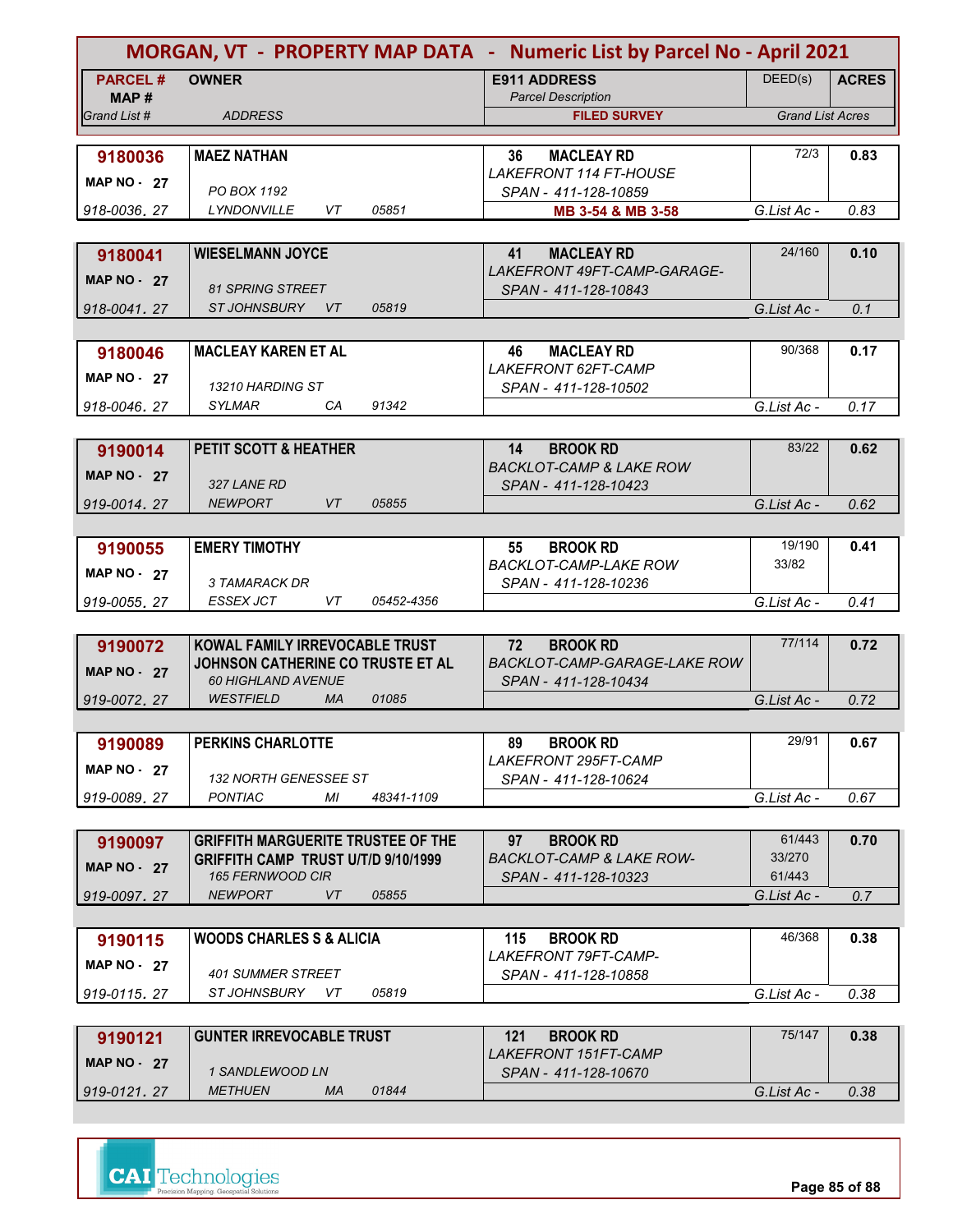|                    |                                            |       | MORGAN, VT - PROPERTY MAP DATA - Numeric List by Parcel No - April 2021 |                         |              |
|--------------------|--------------------------------------------|-------|-------------------------------------------------------------------------|-------------------------|--------------|
| <b>PARCEL#</b>     | <b>OWNER</b>                               |       | <b>E911 ADDRESS</b>                                                     | DEED(s)                 | <b>ACRES</b> |
| MAP#               |                                            |       | <b>Parcel Description</b>                                               |                         |              |
| Grand List #       | <b>ADDRESS</b>                             |       | <b>FILED SURVEY</b>                                                     | <b>Grand List Acres</b> |              |
|                    |                                            |       |                                                                         |                         |              |
| 9190148            | <b>FILES DAVID E &amp; SHEILLA</b>         |       | <b>BROOK RD</b><br>148<br><b>BACKLOT-CAMP-</b>                          | 42/404                  | 0.70         |
| <b>MAP NO - 27</b> | <b>RR1 BOX 104</b>                         |       | SPAN - 411-128-10248                                                    |                         |              |
| 919-0148.27        | <b>HARTLAND</b><br>VT                      | 05048 |                                                                         | G.List Ac -             | 0.7          |
|                    |                                            |       |                                                                         |                         |              |
| 9190150            | LEA DANIEL K & OLIVER J                    |       | 150<br><b>BROOK RD</b>                                                  | 19/215                  | 0.26         |
| <b>MAP NO - 27</b> |                                            |       | <b>BACKLOT-CAMP-LAKE ROW</b>                                            |                         |              |
|                    | <b>PO BOX 127</b>                          |       | SPAN - 411-128-10474                                                    |                         |              |
| 919-0150, 27       | <b>PIERMONT</b><br><b>NH</b>               | 03779 |                                                                         | G.List Ac -             | 0.26         |
|                    |                                            |       |                                                                         |                         |              |
| 9190153            | <b>WOODS CHARLES</b>                       |       | 153<br><b>BROOK RD</b><br>LAKEFRONT 88FT-CAMP-                          | 72/11                   | 0.22         |
| <b>MAP NO - 27</b> | <b>WOODS ELLEN</b><br>925 BEAR MOUNTAIN RD |       | SPAN - 411-128-10064                                                    |                         |              |
| 919-0153.27        | <i><b>ISLAND POND</b></i><br>VT            | 05846 |                                                                         | G.List Ac -             | 0.22         |
|                    |                                            |       |                                                                         |                         |              |
| 9190169            | <b>LANTZ BRYAN T</b>                       |       | 169<br><b>BROOK RD</b>                                                  | 89/444-45               | 0.12         |
| <b>MAP NO - 27</b> | <b>LANTZ ROBYN L</b>                       |       | <b>LAKEFRONT 50FT-CAMP-</b>                                             | 81/421                  |              |
|                    | <b>758 OLD CHESHIRE TURN PIKE</b>          |       | SPAN - 411-128-10004                                                    |                         |              |
| 919-0169.27        | <b>CHARLESTOWN</b><br><b>NH</b>            | 03603 |                                                                         | G.List Ac -             | 0.12         |
|                    |                                            |       |                                                                         |                         |              |
| 9190175            | <b>WHEELER THOMAS ET AL</b>                |       | 175<br><b>BROOK RD</b>                                                  | 49/45                   | 0.14         |
| MAP NO $-27$       | <b>PO BOX 493</b>                          |       | LAKEFRONT 86FT-CAMP-                                                    | 46/158<br>69/075        |              |
| 919-0175, 27       | VT<br><b>ISLAND POND</b>                   | 05846 | SPAN - 411-128-10828                                                    | G.List Ac -             | 0.14         |
|                    |                                            |       |                                                                         |                         |              |
| 9200164            | <b>MORGAN TOWN</b>                         |       | <b>GRAVEL PIT RD</b><br>164                                             | 38/262                  | 14.30        |
| MAP NO - 8         | <b>GRAVEL PIT</b>                          |       | <b>GRAVEL PIT- ACRES</b>                                                |                         |              |
|                    | PO BOX 45                                  |       | SPAN - 411-128-10552                                                    |                         |              |
| 920-0164.08        | <b>MORGAN</b><br><b>VT</b>                 | 05853 |                                                                         | G.List Ac -             | 14.3         |
|                    |                                            |       |                                                                         |                         |              |
| 9200304            | <b>AUSTIN SHAWN L &amp; KATHRYN L</b>      |       | <b>GRAVEL PIT RD</b><br>304                                             | 44/74                   | 37.00        |
| MAP NO - 8         | PO BOX 62                                  |       | <b>GRAVEL PIT- ACRES</b>                                                |                         |              |
| 920-0304.08        | <b>MORGAN</b><br>VT                        | 05853 | SPAN - 411-128-10020                                                    | G.List Ac -             | 37           |
|                    |                                            |       |                                                                         |                         |              |
| 9210206            | <b>FRIZZELL MARSHALL</b>                   |       | <b>MAPLE MEADOW RD</b><br>206                                           | 83/330                  | 34.40        |
|                    | <b>FRIZZELL SANDRA</b>                     |       | <b>ACRES W/ CAMP</b>                                                    |                         |              |
| $MAP NO - 9$       | <b>72 MEADOW STREET</b>                    |       | SPAN - 411-128-11937                                                    |                         |              |
| 921-0206.09        | <b>ISLAND POND</b><br><b>VT</b>            | 05846 | <b>MB 4-75</b>                                                          | G.List Ac -             | 34.4         |
|                    |                                            |       |                                                                         |                         |              |
| 9220007            | <b>COSENZA GEORGIA T</b>                   |       | <b>FOUR WHEEL DR RD</b><br>$\mathbf{7}$                                 | 38/351                  | 20.20        |
| $MAP NO - 9$       |                                            |       | <b>HOUSE-OUTBUILDINGACRES</b>                                           |                         |              |
| 922-0007, 09       | 7 FOUR WHEEL DR RD<br><b>MORGAN</b><br>VT  | 05853 | SPAN - 411-128-10164<br><b>NOT FILED</b>                                | G.List Ac -             | 20.2         |
|                    |                                            |       |                                                                         |                         |              |
| 9220068            | <b>MOULTON CORYDON E</b>                   |       | <b>FOUR WHEEL DR RD</b><br>68                                           | 87/428                  | 5.50         |
|                    |                                            |       | <b>HOUSE-OUTBUILDING-ACRES</b>                                          |                         |              |
| MAP NO - 9         | <b>68 FOUR WHEEL DRIVE</b>                 |       | SPAN - 411-128-10061                                                    |                         |              |
| 922-0068.09        | <b>MORGAN</b><br>VT                        | 05853 | <b>NOT FILED</b>                                                        | G.List Ac -             | 5.5          |

**CAI** Technologies

**Page 86 of 88**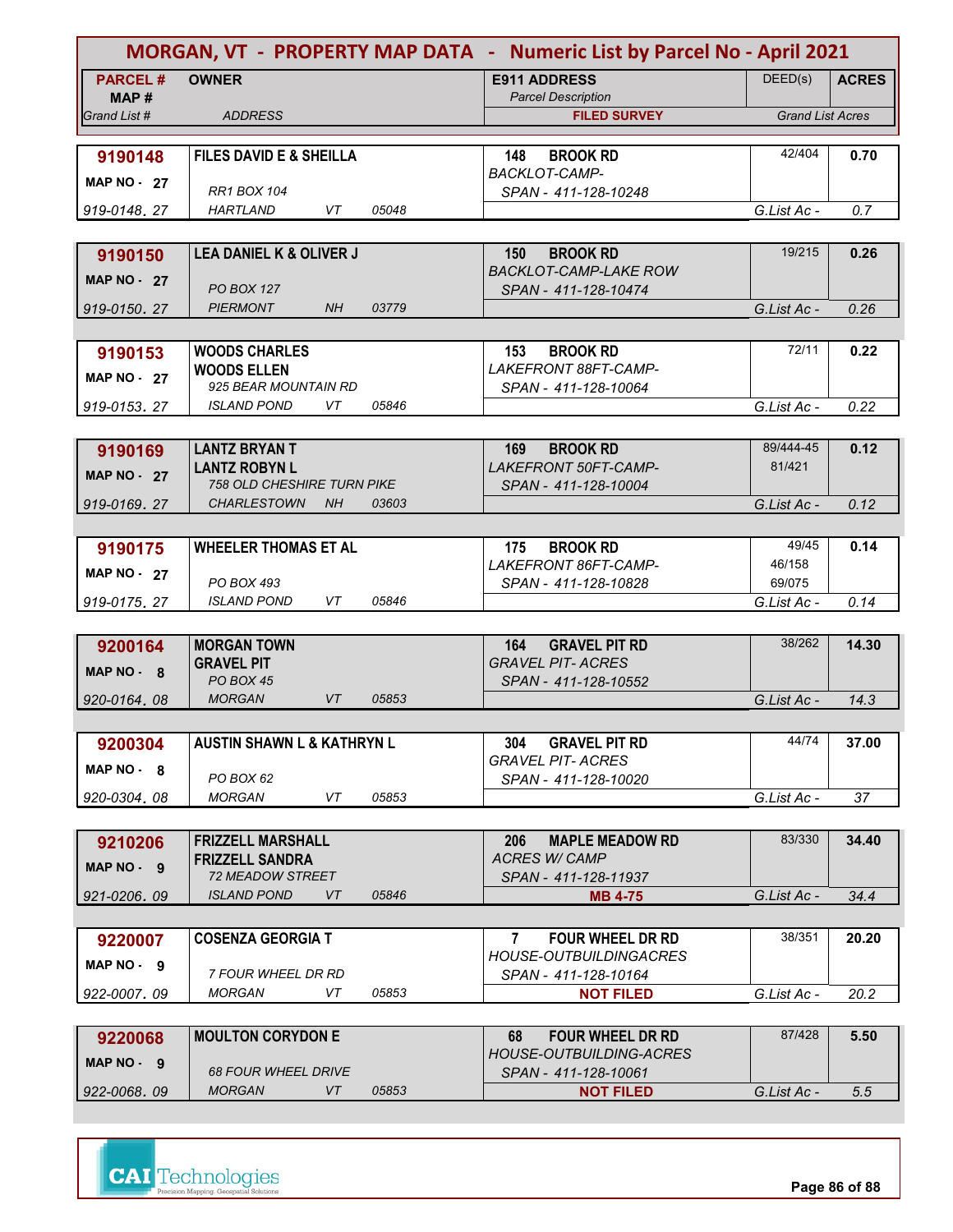| MORGAN, VT - PROPERTY MAP DATA - Numeric List by Parcel No - April 2021 |                                                   |            |                                                                  |                         |              |
|-------------------------------------------------------------------------|---------------------------------------------------|------------|------------------------------------------------------------------|-------------------------|--------------|
| <b>PARCEL#</b>                                                          | <b>OWNER</b>                                      |            | <b>E911 ADDRESS</b>                                              | DEED(s)                 | <b>ACRES</b> |
| MAP#                                                                    |                                                   |            | <b>Parcel Description</b>                                        |                         |              |
| Grand List #                                                            | <b>ADDRESS</b>                                    |            | <b>FILED SURVEY</b>                                              | <b>Grand List Acres</b> |              |
|                                                                         |                                                   |            |                                                                  |                         |              |
| 9220139                                                                 | <b>LASMAN CINDY</b>                               |            | 139<br><b>FOUR WHEEL DR RD</b><br><b>MHO-ACRES</b>               | 88/478-79               | 13.00        |
| MAP NO - 9                                                              | <b>139 FOUR WHEEL DRIVE</b>                       |            | SPAN - 411-128-10879                                             |                         |              |
| 922-0139, 09                                                            | <b>MORGAN</b><br>VT                               | 05853      | <b>NOT FILED</b>                                                 | G.List Ac -             | 13           |
|                                                                         |                                                   |            |                                                                  |                         |              |
| 9220157                                                                 | <b>CAVALLARO KRISTIN</b>                          |            | <b>FOUR WHEEL DR RD</b><br>157                                   | 82/536                  | 13.50        |
|                                                                         |                                                   |            | <b>HOUSE-AC</b>                                                  |                         |              |
| MAP NO - 9                                                              | <b>46 PINE HILL RD</b>                            |            | SPAN - 411-128-11935                                             |                         |              |
| 922-0157, 09                                                            | CT<br><b>BRULINGTON</b>                           | 06018      |                                                                  | G.List Ac -             | 13.5         |
|                                                                         |                                                   |            |                                                                  |                         |              |
| 9220171                                                                 | <b>CARROLL JACK &amp; LINDA LIFE ESTATE</b>       |            | 171<br><b>FOUR WHEEL DR RD</b>                                   | 79/145                  | 10.10        |
| MAP NO. 9                                                               | <b>CARROLL SCOTT</b>                              |            | CAMP-ACRES                                                       |                         |              |
|                                                                         | PO BOX 473                                        |            | SPAN - 411-128-10302                                             |                         |              |
| 922-0171.09                                                             | <b>CHESTER</b><br>VT                              | 05143      | <b>NOT FILED</b>                                                 | G.List Ac -             | 10.1         |
|                                                                         |                                                   |            |                                                                  | 39/109-110              |              |
| 9220182                                                                 | <b>BAKER ARTHUR &amp; PAMELA</b>                  |            | 182<br><b>FOUR WHEEL DR RD</b><br><b>CAMP-OUTBUILDING- ACRES</b> | 36/347                  | 10.50        |
| MAP NO - 9                                                              | <b>42 EAST HILL RD</b>                            |            | SPAN - 411-128-10006                                             |                         |              |
| 922-0182.09                                                             | <b>LEYDEN</b><br><b>MA</b>                        | 01337      | <b>NOT FILED</b>                                                 | G.List Ac -             | 10.5         |
|                                                                         |                                                   |            |                                                                  |                         |              |
| 9220225                                                                 | <b>MOODIE JOHN</b>                                |            | <b>FOUR WHEEL DR RD</b><br>225                                   | 80/327                  | 10.10        |
|                                                                         |                                                   |            | <b>HOUSE-ACRES</b>                                               |                         |              |
| $MAP NO - 9$                                                            | <b>30 HIGHLAND AVE</b>                            |            | SPAN - 411-128-10796                                             |                         |              |
| 922-0225, 09                                                            | <b>LITTLETON</b><br>NΗ                            | 03561      | <b>NOT FILED</b>                                                 | G.List Ac -             | 10.1         |
|                                                                         |                                                   |            |                                                                  |                         |              |
| 9220295                                                                 | <b>ALEVRAS ALEANDROS</b>                          |            | <b>FOUR WHEEL DR RD</b><br>295                                   | 75/92                   | 10.10        |
| MAP NO - 9                                                              | <b>ALEVRAS ALICE</b>                              |            | <b>HOUSE &amp; ACRE</b>                                          |                         |              |
|                                                                         | 719 WEST RD<br><b>SALEM</b><br>CT                 | 06420      | SPAN - 411-128-10080                                             | G.List Ac -             | 10.1         |
| 922-0295.09                                                             |                                                   |            | <b>NOT FILED</b>                                                 |                         |              |
|                                                                         |                                                   |            |                                                                  | 64/189                  |              |
| 9220309                                                                 | <b>MACHAFFIE DANIEL</b><br><b>MACHAFFIE KAREN</b> |            | FOUR WHEEL DR RD<br>309<br><b>ACRE</b>                           |                         | 10.10        |
| MAP NO - 9                                                              | 129 EUCLIDE AVE                                   |            | SPAN - 411-128-10498                                             |                         |              |
| 922-0309.09                                                             | <b>PITTSFIELD</b><br>ΜA                           | 01201-5925 |                                                                  | G.List Ac -             | 10.1         |
|                                                                         |                                                   |            |                                                                  |                         |              |
| 9220320                                                                 | <b>KOSS TODD J</b>                                |            | 320<br><b>FOUR WHEEL DR RD</b>                                   | 60/1                    | 10.50        |
| MAP NO. 9                                                               |                                                   |            | <b>HOUSE-OUTBUILDINGS- ACRES</b>                                 |                         |              |
|                                                                         | 31 GRANDVIEW ST                                   |            | SPAN - 411-128-10432                                             |                         |              |
| 922-0320, 09                                                            | <b>TOLLAND</b><br>CT                              | 06084      | <b>NOT FILED</b>                                                 | G.List Ac -             | 10.5         |
|                                                                         |                                                   |            |                                                                  |                         |              |
| 9220329                                                                 | <b>LUND ROBERT WAYNE</b>                          |            | 329<br><b>FOUR WHEEL DR RD</b>                                   | 51/256                  | 10.10        |
| MAP NO. 9                                                               | <b>LUND-HOOK ROBERT</b>                           |            | <b>ACRE</b>                                                      |                         |              |
|                                                                         | PO BOX 1871<br>WILDER<br>VT                       | 05088      | SPAN - 411-128-10494                                             |                         |              |
| 922-0329, 09                                                            |                                                   |            | <b>NOT FILED</b>                                                 | G.List Ac -             | 10.1         |
|                                                                         |                                                   |            |                                                                  | 86/197                  |              |
| 9220466                                                                 | <b>CHAMBERLIN KENDALL E &amp; SHELIA V</b>        |            | 466<br><b>FOUR WHEEL DR RD</b><br>CAMP-ACRES                     |                         | 20.20        |
| MAP NO. 9                                                               | 966 OLD PUMP RD                                   |            | SPAN - 411-128-10625                                             |                         |              |
| 922-0466.09                                                             | <b>ESSEX JCT</b><br>VT                            | 05452-2742 | <b>NOT FILED</b>                                                 | G.List Ac -             | 20.2         |